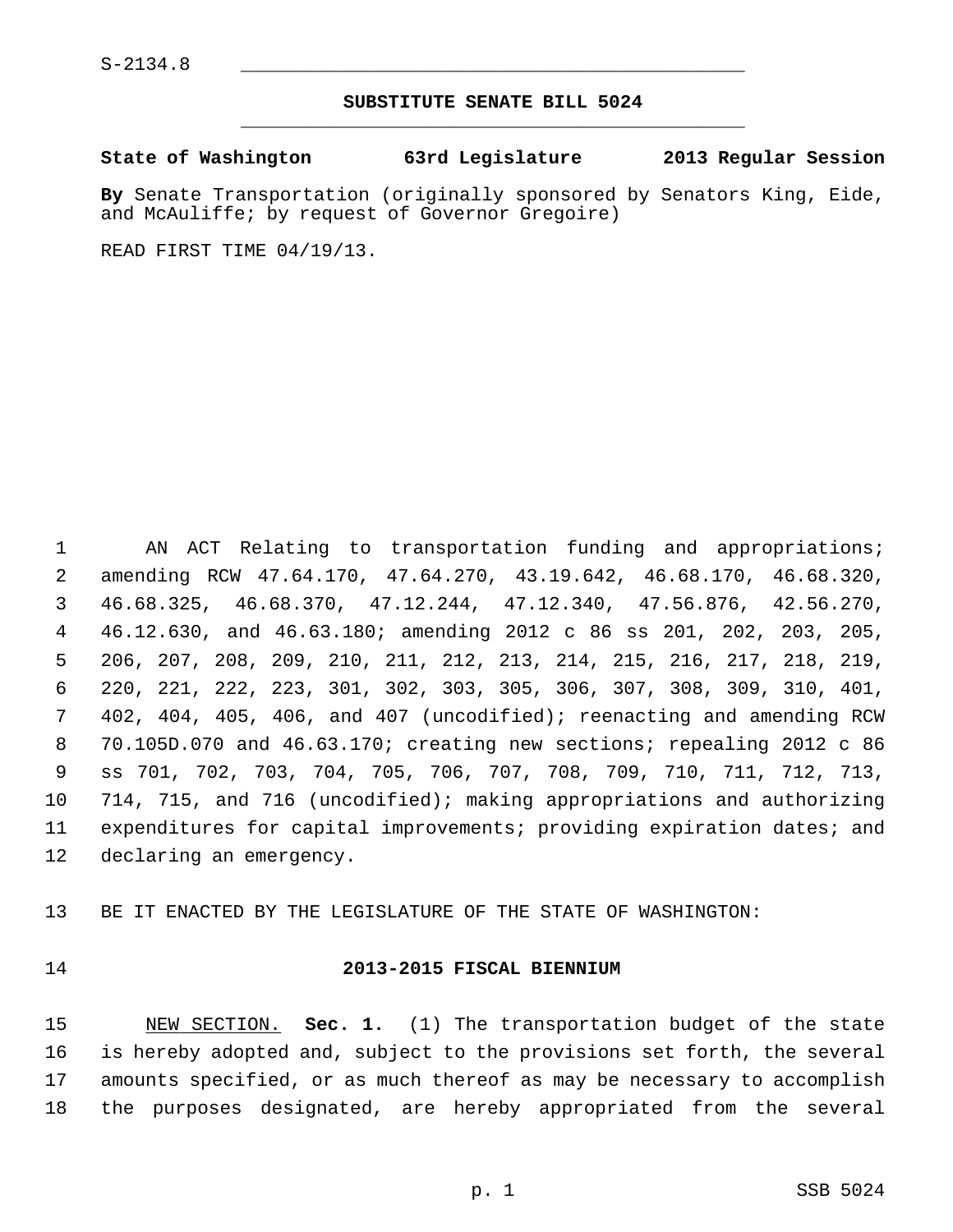1 accounts and funds named to the designated state agencies and offices 2 for employee compensation and other expenses, for capital projects, and 3 for other specified purposes, including the payment of any final 4 judgments arising out of such activities, for the period ending June 5 30, 2015.

 6 (2) Unless the context clearly requires otherwise, the definitions 7 in this subsection apply throughout this act.

 8 (a) "Fiscal year 2014" or "FY 2014" means the fiscal year ending 9 June 30, 2014.

10 (b) "Fiscal year 2015" or "FY 2015" means the fiscal year ending 11 June 30, 2015.

12 (c) "FTE" means full-time equivalent.

13 (d) "Lapse" or "revert" means the amount shall return to an 14 unappropriated status.

15 (e) "Provided solely" means the specified amount may be spent only 16 for the specified purpose. Unless otherwise specifically authorized in 17 this act, any portion of an amount provided solely for a specified 18 purpose that is not expended subject to the specified conditions and 19 limitations to fulfill the specified purpose shall lapse.

20 (f) "Reappropriation" means appropriation and, unless the context 21 clearly provides otherwise, is subject to the relevant conditions and 22 limitations applicable to appropriations.

23 (g) "LEAP" means the legislative evaluation and accountability 24 program committee.

#### 25 **2013-2015 FISCAL BIENNIUM**

#### 26 **GENERAL GOVERNMENT AGENCIES--OPERATING**

27 NEW SECTION. **Sec. 101. FOR THE DEPARTMENT OF ARCHAEOLOGY AND** 28 **HISTORIC PRESERVATION**

29 Motor Vehicle Account--State Appropriation . . . . . . . . . \$433,000

30 The appropriation in this section is subject to the following 31 conditions and limitations: The entire appropriation is provided 32 solely for staffing costs to be dedicated to state transportation 33 activities. Staff hired to support transportation activities must have 34 practical experience with complex construction projects.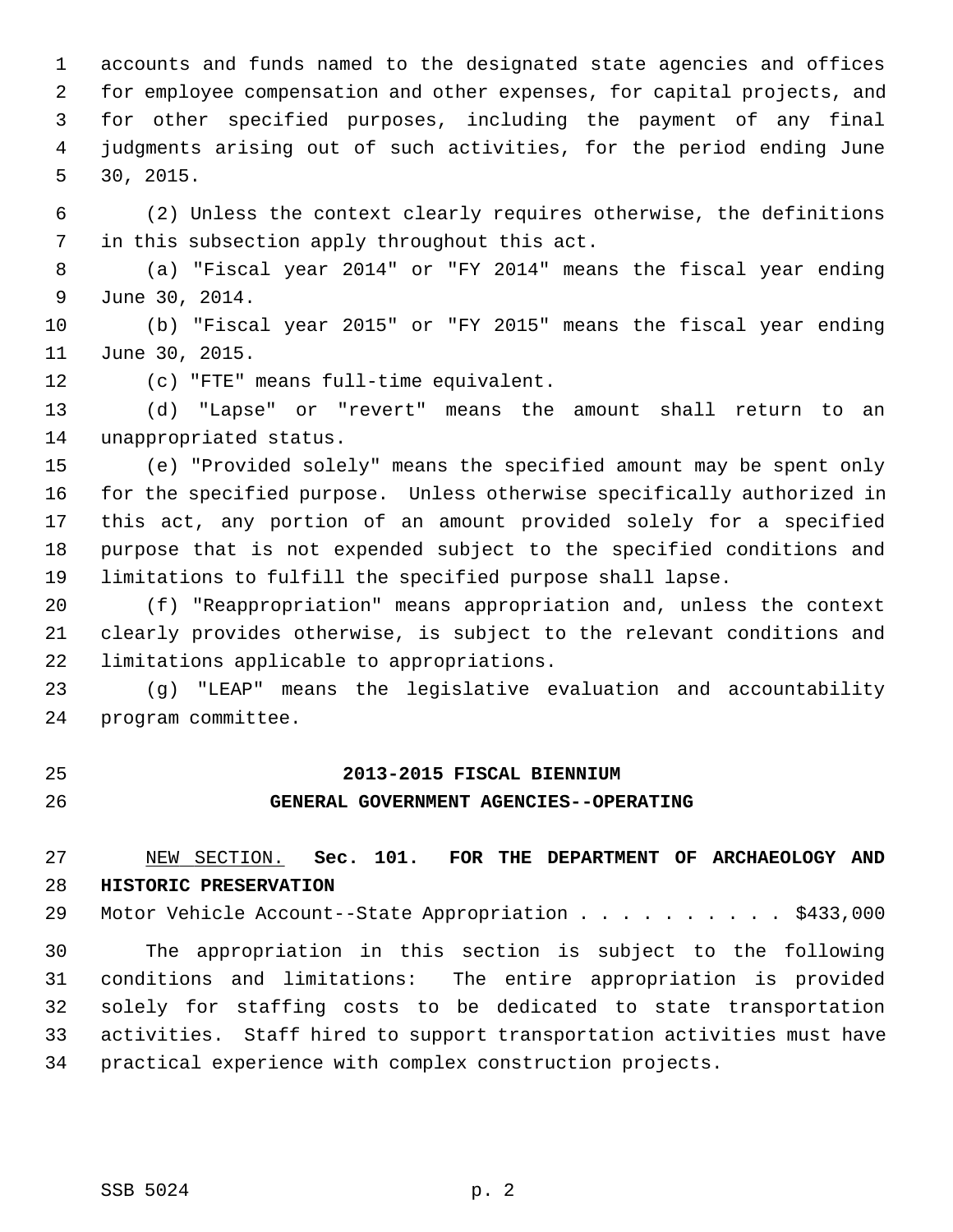1 NEW SECTION. **Sec. 102. FOR THE UTILITIES AND TRANSPORTATION**

2 **COMMISSION**

3 Grade Crossing Protective Account--State Appropriation . . . . \$504,000

4 NEW SECTION. **Sec. 103. FOR THE OFFICE OF FINANCIAL MANAGEMENT**

|     | 5 Motor Vehicle Account--State Appropriation \$1,641,000 |
|-----|----------------------------------------------------------|
|     | 6 Puget Sound Ferry Operations Account--State            |
| 7   |                                                          |
| - 8 | TOTAL APPROPRIATION $\ldots$ , \$1,817,000               |

 9 The appropriations in this section are subject to the following 10 conditions and limitations:

11 (1) \$70,000 of the Puget Sound ferry operations account--state 12 appropriation is provided solely for the state's share of the marine 13 salary survey.

14 (2) \$932,000 of the motor vehicle account--state appropriation is 15 comprised of funds set aside out of statewide fuel taxes distributed to 16 counties according to RCW 46.68.120(3) and is provided solely for the 17 office of financial management to contract with the Washington state 18 association of counties to identify, analyze, evaluate, and implement 19 county transportation performance measures associated with 20 transportation system policy goals outlined in RCW 47.04.280. In 21 cooperation with state agencies, the Washington state association of 22 counties must: Identify, analyze, and report on transportation system 23 preservation; identify, evaluate, and report on opportunities to 24 streamline reporting requirements; and evaluate project management 25 tools to help improve project delivery.

26 NEW SECTION. **Sec. 104. FOR THE DEPARTMENT OF ENTERPRISE SERVICES** 27 Motor Vehicle Account--State Appropriation . . . . . . . . . . \$502,000

28 NEW SECTION. **Sec. 105. FOR THE STATE PARKS AND RECREATION** 29 **COMMISSION**

30 Motor Vehicle Account--State Appropriation . . . . . . . . . \$986,000

31 The appropriation in this section is subject to the following 32 conditions and limitations: The entire appropriation in this section 33 is provided solely for road maintenance purposes.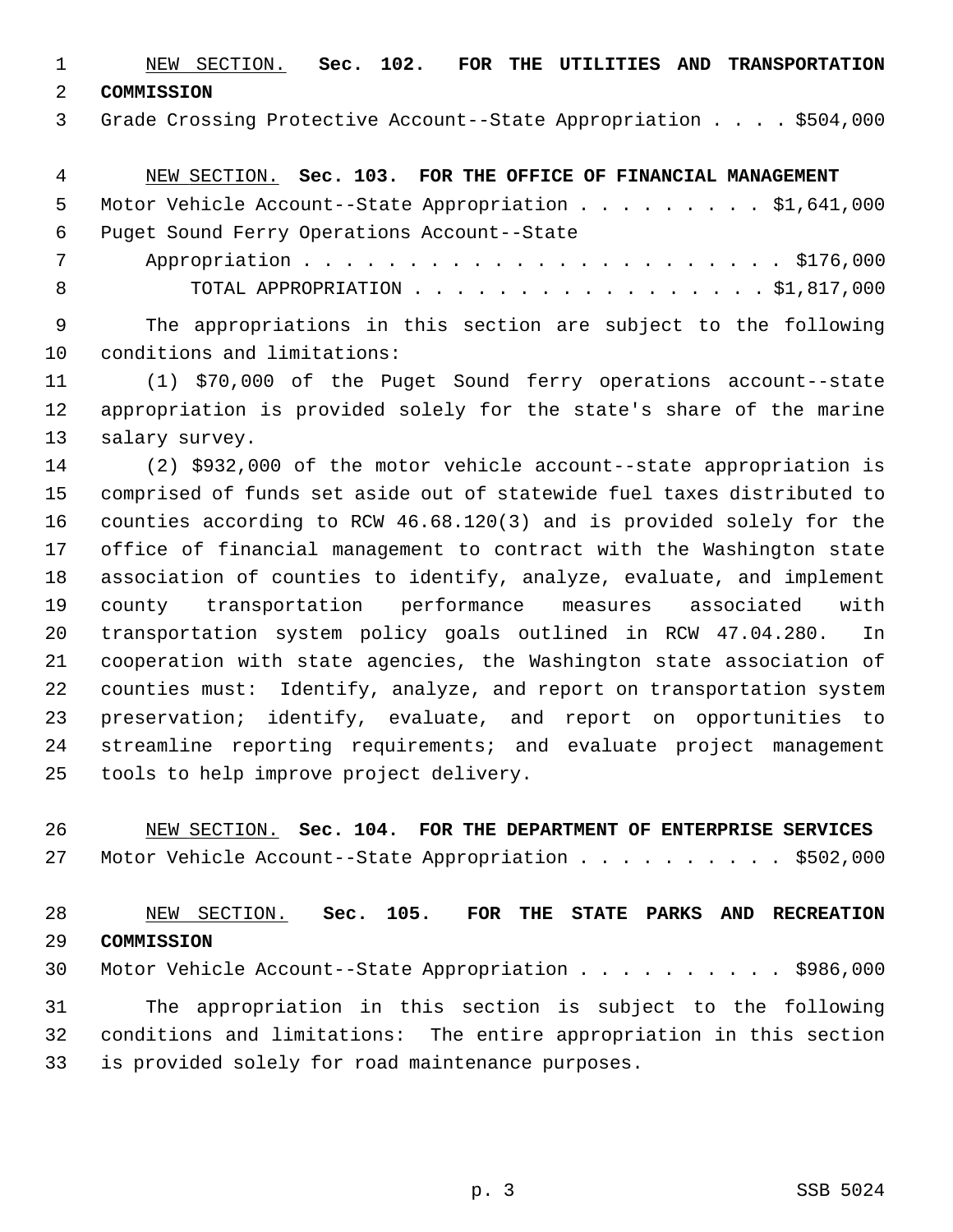1 NEW SECTION. **Sec. 106. FOR THE DEPARTMENT OF AGRICULTURE**

2 Motor Vehicle Account--State Appropriation . . . . . . . . \$1,207,000

 3 The appropriation in this section is subject to the following 4 conditions and limitations:

 5 (1) \$351,000 of the motor vehicle account--state appropriation is 6 provided solely for costs associated with the motor fuel quality 7 program.

 8 (2) \$856,000 of the motor vehicle account--state appropriation is 9 provided solely to test the quality of biofuel. The department must 10 test fuel quality at the biofuel manufacturer, distributor, and 11 retailer.

## 12 NEW SECTION. **Sec. 107. FOR THE LEGISLATIVE EVALUATION AND** 13 **ACCOUNTABILITY PROGRAM COMMITTEE**

14 Motor Vehicle Account--State Appropriation . . . . . . . . . \$529,000

15 NEW SECTION. **Sec. 108. FOR THE DEPARTMENT OF FISH AND WILDLIFE** 16 Motor Vehicle Account--State Appropriation . . . . . . . . . \$200,000

17 The appropriation in this section is subject to the following 18 conditions and limitations: \$200,000 of the motor vehicle account-- 19 state appropriation is from the cities statewide fuel tax distributions 20 under RCW 46.68.110(2) and is provided solely for the department to 21 inventory, prioritize, and study fish passage barriers associated with 22 city roads and streets in the Puget Sound region. The department shall 23 submit the results to the department of transportation and to 24 organizations representing cities by June 30, 2015.

## 25 NEW SECTION. **Sec. 109. FOR THE JOINT LEGISLATIVE AUDIT AND REVIEW** 26 **COMMITTEE**

27 Motor Vehicle Account--State Appropriation . . . . . . . . . \$243,000

28 The appropriation in this section is subject to the following 29 conditions and limitations:

30 (1) The appropriation in this section is for the joint legislative 31 audit and review committee to conduct a review of the methods and 32 systems used by the department of transportation to develop asset 33 condition and maintenance service level needs and subsequent funding 34 requests for highway preservation and maintenance programs. The review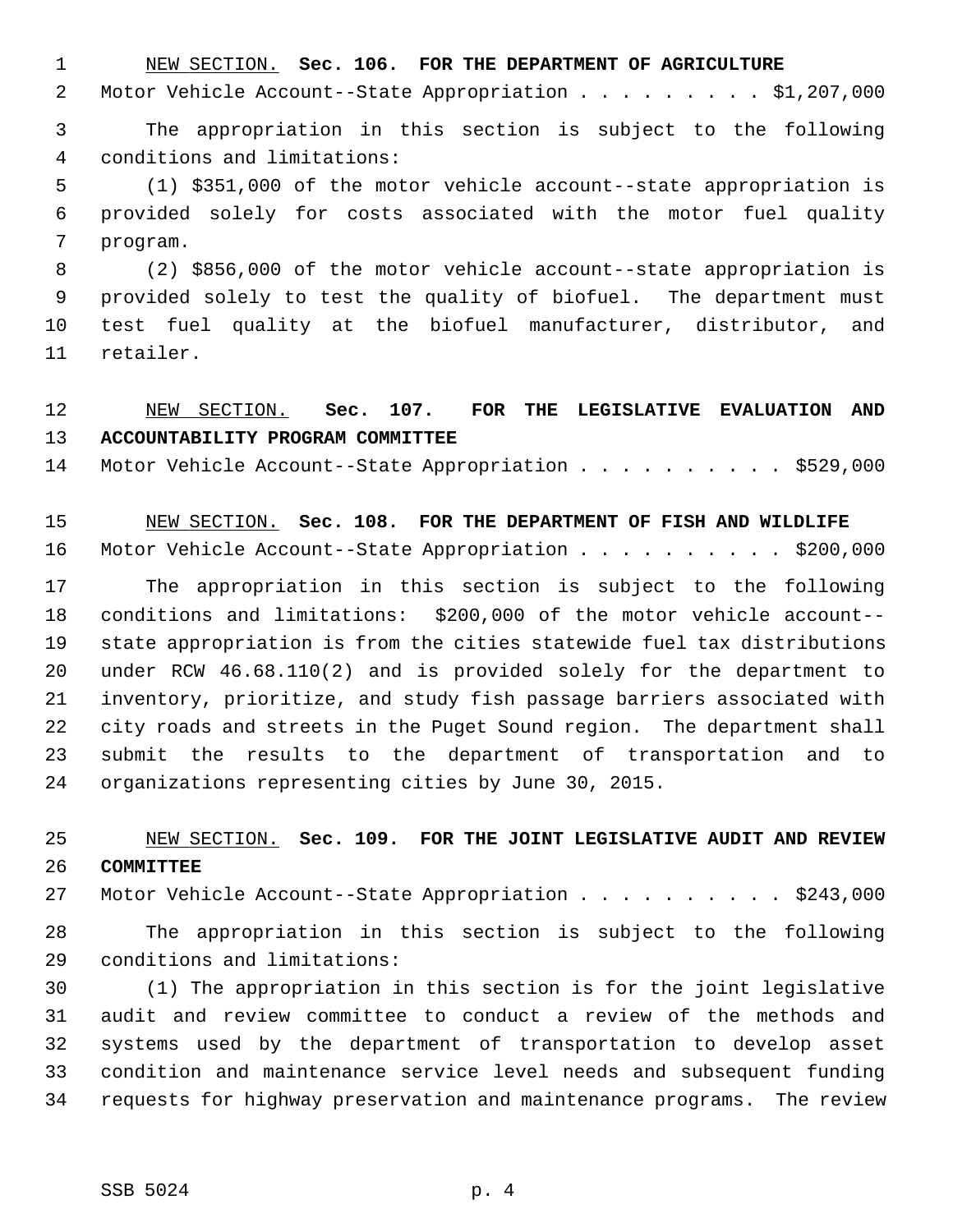1 must examine whether the methods and systems used by the department of 2 transportation for estimating preservation and maintenance needs and 3 costs are consistent with industry practices and other appropriate 4 standards. The review must include an analysis of a selection of 5 preservation and maintenance requests and address issues such as:

 6 (a) Was a systematic, documented process used to develop the 7 estimate of need?

 8 (b) Are practices in place to minimize life-cycle preservation and 9 maintenance costs?

10 (c) Was each stage in the cost estimating process fully documented? 11 (d) If appropriate, how were risks to the cost estimate quantified?

12 (e) What steps are in place to ensure that requests are not unduly 13 impacted by outside pressures?

14 Expert engineering or cost estimating consultants may be used to 15 review methods, systems, and individual estimates for accuracy. A 16 briefing report, focusing on an overview of the methods and processes, 17 must be completed by December 1, 2013. A report containing any 18 findings and recommendations must be completed by December 1, 2014.

19 (2) The joint legislative audit and review committee must conduct 20 a forensic audit of the Interstate 5/Columbia River Crossing project 21 (400506A) to investigate fraud, malfeasance, and misuse of public 22 funds. The joint legislative audit and review committee may contract 23 with the state auditor's office for fraud-related investigation 24 services.

#### 25 **TRANSPORTATION AGENCIES--OPERATING**

26 NEW SECTION. **Sec. 201. FOR THE WASHINGTON TRAFFIC SAFETY** 27 **COMMISSION** 28 Highway Safety Account--State Appropriation . . . . . . . . \$3,017,000 29 Highway Safety Account--Federal Appropriation . . . . . . . \$40,698,000 30 Highway Safety Account--Private/Local Appropriation . . . . . \$50,000 31 School Zone Safety Account--State Appropriation . . . . . . .\$1,900,000 32 TOTAL APPROPRIATION . . . . . . . . . . . . . . . . \$45,665,000 33 The appropriations in this section are subject to the following

34 conditions and limitations: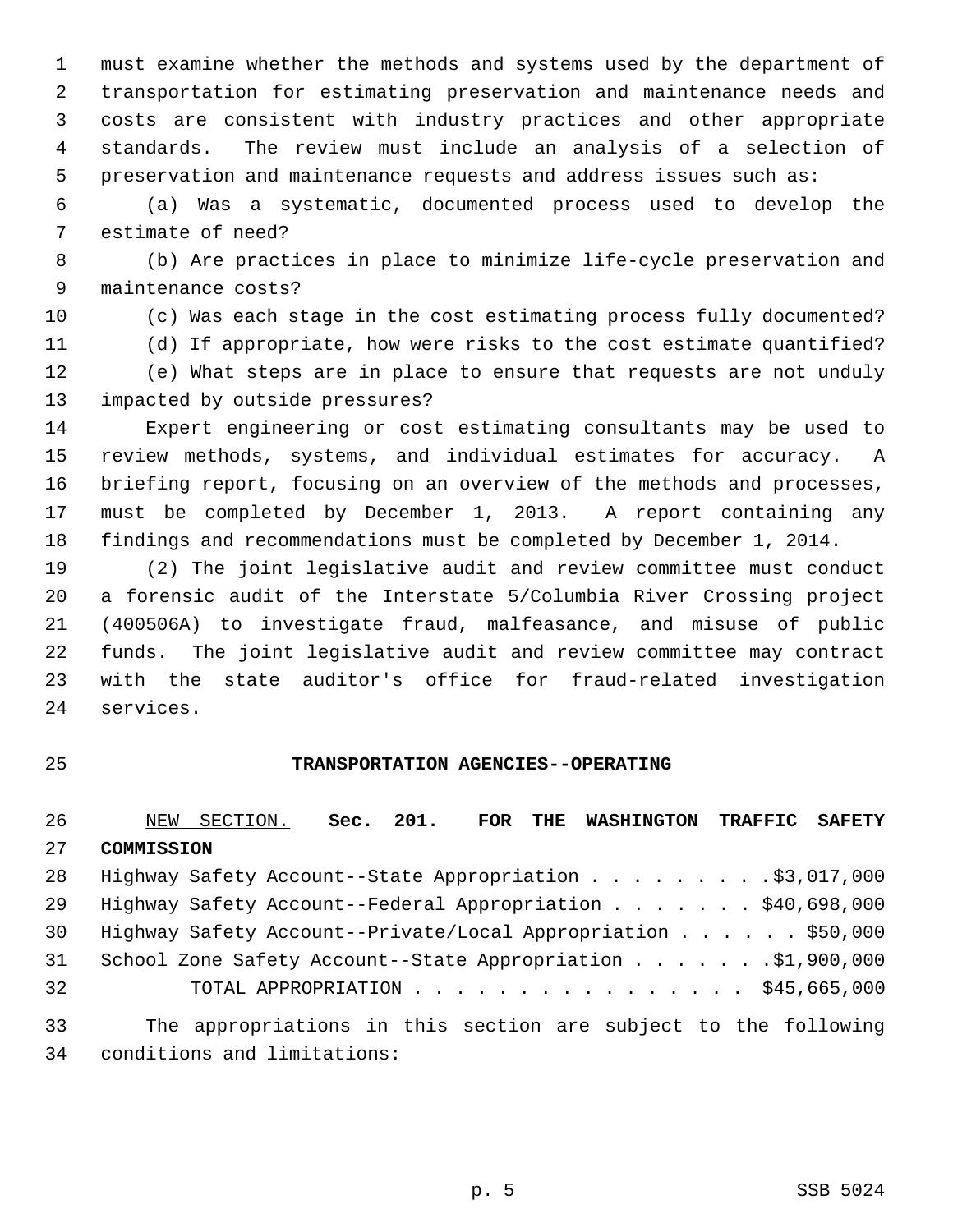1 (1) The commission shall develop and implement, in collaboration 2 with the Washington state patrol, a target zero team pilot program in 3 Yakima and Spokane counties. The pilot program must demonstrate the 4 effectiveness of intense, high visibility driving under the influence 5 enforcement in Washington state. The commission shall apply to the 6 national highway traffic safety administration for federal highway 7 safety grants to cover the cost of the pilot program.

 8 (2) Of the amounts provided in this section, any amounts that are 9 granted by the commission for the traffic safety resource prosecutor 10 program must be directed to the Washington association of prosecuting 11 attorneys.

12 (3) \$20,000,000 of the highway safety account--federal 13 appropriation is provided solely for federal funds that may be 14 obligated to the commission pursuant to 23 U.S.C. Sec. 164 during the 15 2013-2015 fiscal biennium.

16 (4) The commission may continue to oversee pilot projects 17 implementing the use of automated traffic safety cameras to detect 18 speed violations within cities west of the Cascade mountains that have 19 a population over one hundred ninety-five thousand. For the purposes 20 of pilot projects in this subsection, no more than one automated 21 traffic safety camera may be used to detect speed violations within any 22 one jurisdiction.

23 (a) The commission shall comply with RCW 46.63.170 in administering 24 the pilot projects.

25 (b) By January 1, 2015, any local authority that is operating an 26 automated traffic safety camera to detect speed violations must provide 27 a summary to the transportation committees of the legislature 28 concerning the use of the cameras and data regarding infractions, 29 revenues, and costs.

| 30 <sup>2</sup> | NEW SECTION. Sec. 202. FOR THE COUNTY ROAD ADMINISTRATION BOARD |
|-----------------|-----------------------------------------------------------------|
|                 | 31 Rural Arterial Trust Account--State Appropriation \$944,000  |
|                 | 32 Motor Vehicle Account--State Appropriation \$2,185,000       |
|                 | 33 County Arterial Preservation Account--State                  |
| 34              |                                                                 |
| 35              | TOTAL APPROPRIATION $\ldots$ \$4,583,000                        |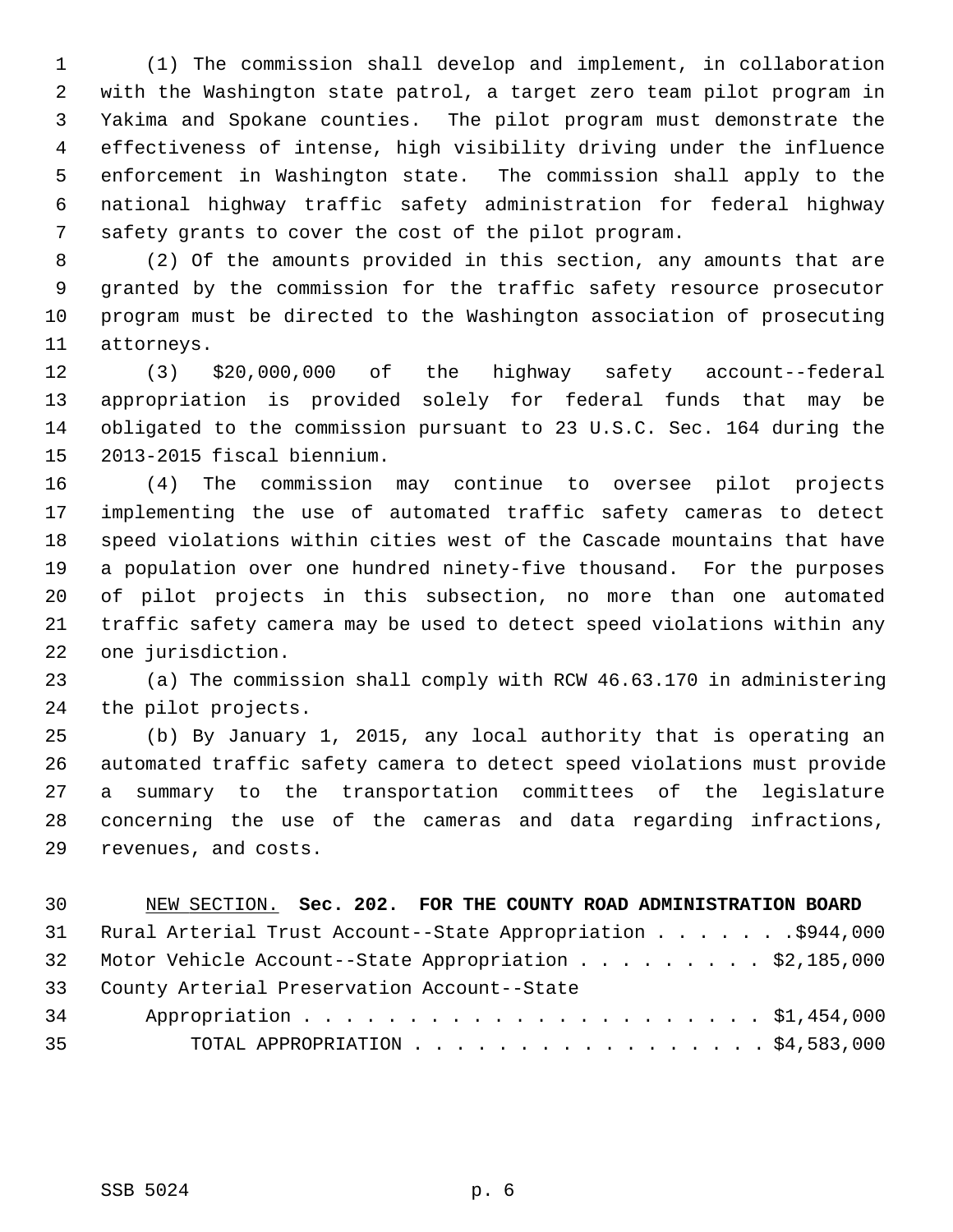| - 1000 - 100 | NEW SECTION. Sec. 203. FOR THE TRANSPORTATION IMPROVEMENT BOARD |  |  |  |
|--------------|-----------------------------------------------------------------|--|--|--|
|              | 2 Transportation Improvement Account--State                     |  |  |  |
|              |                                                                 |  |  |  |

 4 NEW SECTION. **Sec. 204. FOR THE JOINT TRANSPORTATION COMMITTEE** 5 Motor Vehicle Account--State Appropriation . . . . . . . . \$1,155,000

 6 The appropriation in this section is subject to the following 7 conditions and limitations:

 8 (1) The joint transportation committee shall continue to convene a 9 subcommittee for legislative oversight of the I-5/Columbia river 10 crossing bridge replacement project. The Columbia river crossing 11 legislative oversight subcommittee must be made up of six members: Two 12 appointed by the cochairs of the senate transportation committee, two 13 appointed by the chair and ranking member of the house of 14 representatives transportation committee, one designee of the governor, 15 and one citizen jointly appointed by the four members of the joint 16 transportation executive committee. The citizen appointee must be a 17 Washington state resident of the area served by the bridge. At least 18 two of the legislative members must be from the legislative districts 19 served by the bridge. In addition to reviewing project and financing 20 information, the subcommittee must also coordinate with the Oregon 21 legislative oversight committee for the Columbia river crossing bridge.

22 (2) \$150,000 of the motor vehicle account--state appropriation is 23 for a study of the costs and benefits of outsourcing audit functions to 24 provide independent audit oversight of the department of transportation 25 tolling division. The study must include a staff work group, including 26 staff from the office of financial management, the transportation 27 commission, the department of transportation, and the legislative 28 transportation committees.

29 (3) The joint transportation committee shall study and review the 30 use of surplus property proceeds to fund facility replacement projects, 31 and the possibility of using the north central region as a pilot 32 region.

| 33 | NEW SECTION. Sec. 205. FOR THE TRANSPORTATION COMMISSION  |
|----|-----------------------------------------------------------|
|    | 34 Motor Vehicle Account--State Appropriation \$2,373,000 |
|    | 35 Multimodal Transportation Account--State               |
| 36 |                                                           |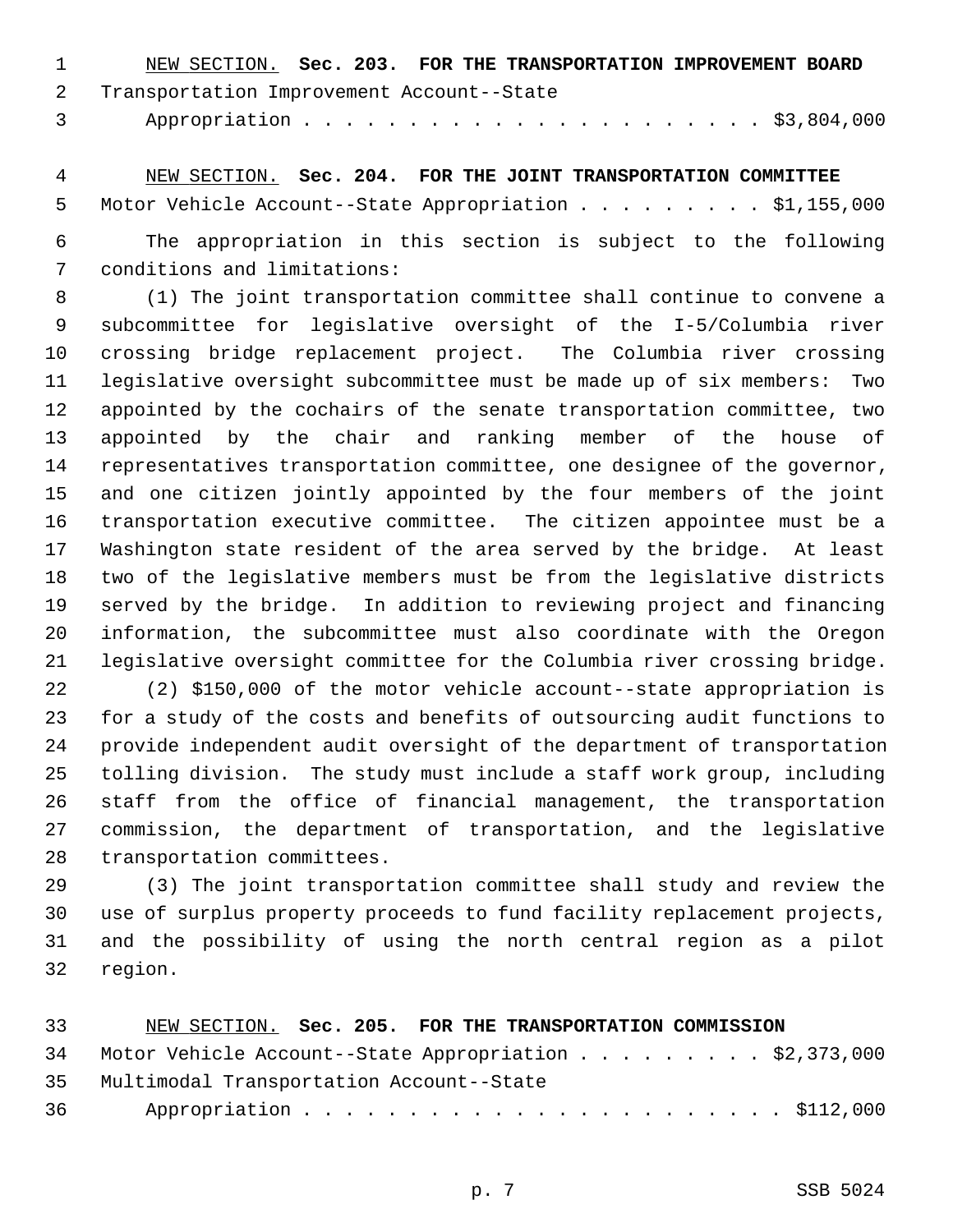1 TOTAL APPROPRIATION . . . . . . . . . . . . . . . . . \$2,485,000

 2 The appropriations in this section are subject to the following 3 conditions and limitations:

 4 (1) Consistent with RCW 43.135.055, 47.60.290, and 47.60.315, 5 during the 2013-2015 fiscal biennium, the legislature authorizes the 6 transportation commission to periodically review and, if necessary, 7 adjust the schedule of fares for the Washington state ferry system only 8 in amounts not greater than those sufficient to generate the amount of 9 revenue required by the biennial transportation budget. However, the 10 transportation commission may not increase the schedule of fares 11 greater than five percent per biennium without first consulting with 12 the joint transportation committee. When adjusting ferry fares, the 13 commission must consider input from affected ferry users by public 14 hearing and by review with the affected ferry advisory committees, in 15 addition to the data gathered from the current ferry user survey.

16 (2) Consistent with RCW 43.135.055 and 47.46.100, during the 2013- 17 2015 fiscal biennium, the legislature authorizes the transportation 18 commission to periodically review and, if necessary, adjust the 19 schedule of toll charges applicable to the Tacoma Narrows bridge only 20 in amounts not greater than those sufficient to support (a) any 21 required costs for operating and maintaining the toll bridge, including 22 the cost of insurance, (b) any amount required by law to meet the 23 redemption of bonds and applicable interest payments, and (c) repayment 24 of the motor vehicle fund. However, the transportation commission may 25 not increase the schedule of toll charges greater than five percent per 26 biennium without first consulting with the joint transportation 27 committee.

28 (3) \$250,000 of the motor vehicle account--state appropriation is 29 provided solely for updating the Washington transportation plan, as 30 required under RCW 47.01.071(4).

## 31 NEW SECTION. **Sec. 206. FOR THE FREIGHT MOBILITY STRATEGIC** 32 **INVESTMENT BOARD**

33 Motor Vehicle Account--State Appropriation . . . . . . . . . . \$929,000

34 The appropriation in this section is subject to the following 35 conditions and limitations: \$25,000 of the motor vehicle 36 account--state appropriation is provided solely for activities related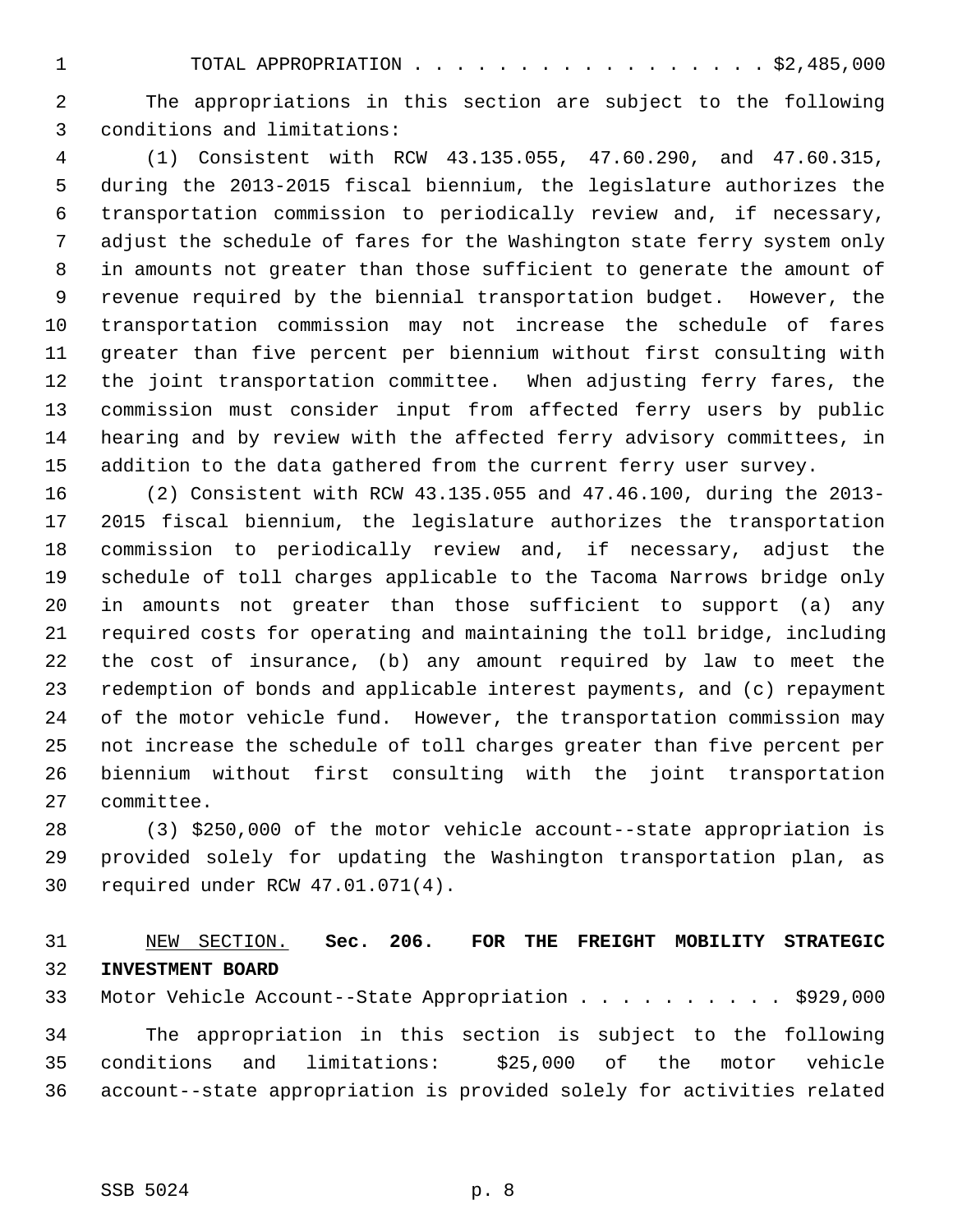1 to the development of a freight plan identified under the federal 2 moving forward for progress in the 21st century (MAP-21) act of 2012.

| 3   | NEW SECTION. Sec. 207. FOR THE WASHINGTON STATE PATROL   |
|-----|----------------------------------------------------------|
| 4   | State Patrol Highway Account--State                      |
| 5   |                                                          |
| 6   | State Patrol Highway Account--Federal                    |
| 7   |                                                          |
| 8   | State Patrol Highway Account--Private/Local              |
| - 9 |                                                          |
| 10  | Highway Safety Account--State Appropriation \$19,429,000 |
| 11  | Multimodal Transportation Account--State                 |
| 12  |                                                          |
| 13  | TOTAL APPROPRIATION \$405,342,000                        |

14 The appropriations in this section are subject to the following 15 conditions and limitations:

16 (1) The Washington state patrol shall collaborate with the 17 Washington traffic safety commission on the target zero team pilot 18 program referenced in section 201 of this act.

19 (2) During the 2013-2015 fiscal biennium, the Washington state 20 patrol shall relocate its data center to the state data center in 21 Olympia. The Washington state patrol shall work with the department of 22 enterprise services to negotiate the lease termination agreement for 23 the current data center site.

24 (3) Washington state patrol officers engaged in off-duty uniformed 25 employment providing traffic control services to the department of 26 transportation or other state agencies may use state patrol vehicles 27 for the purpose of that employment, subject to guidelines adopted by 28 the chief of the Washington state patrol. The Washington state patrol 29 must be reimbursed for the use of the vehicle at the prevailing state 30 employee rate for mileage and hours of usage, subject to guidelines 31 developed by the chief of the Washington state patrol.

| 32 | NEW SECTION. Sec. 208. FOR THE DEPARTMENT OF LICENSING |
|----|--------------------------------------------------------|
| 33 | Marine Fuel Tax Refund Account--State                  |
|    |                                                        |
| 35 | Motorcycle Safety Education Account--State             |
|    |                                                        |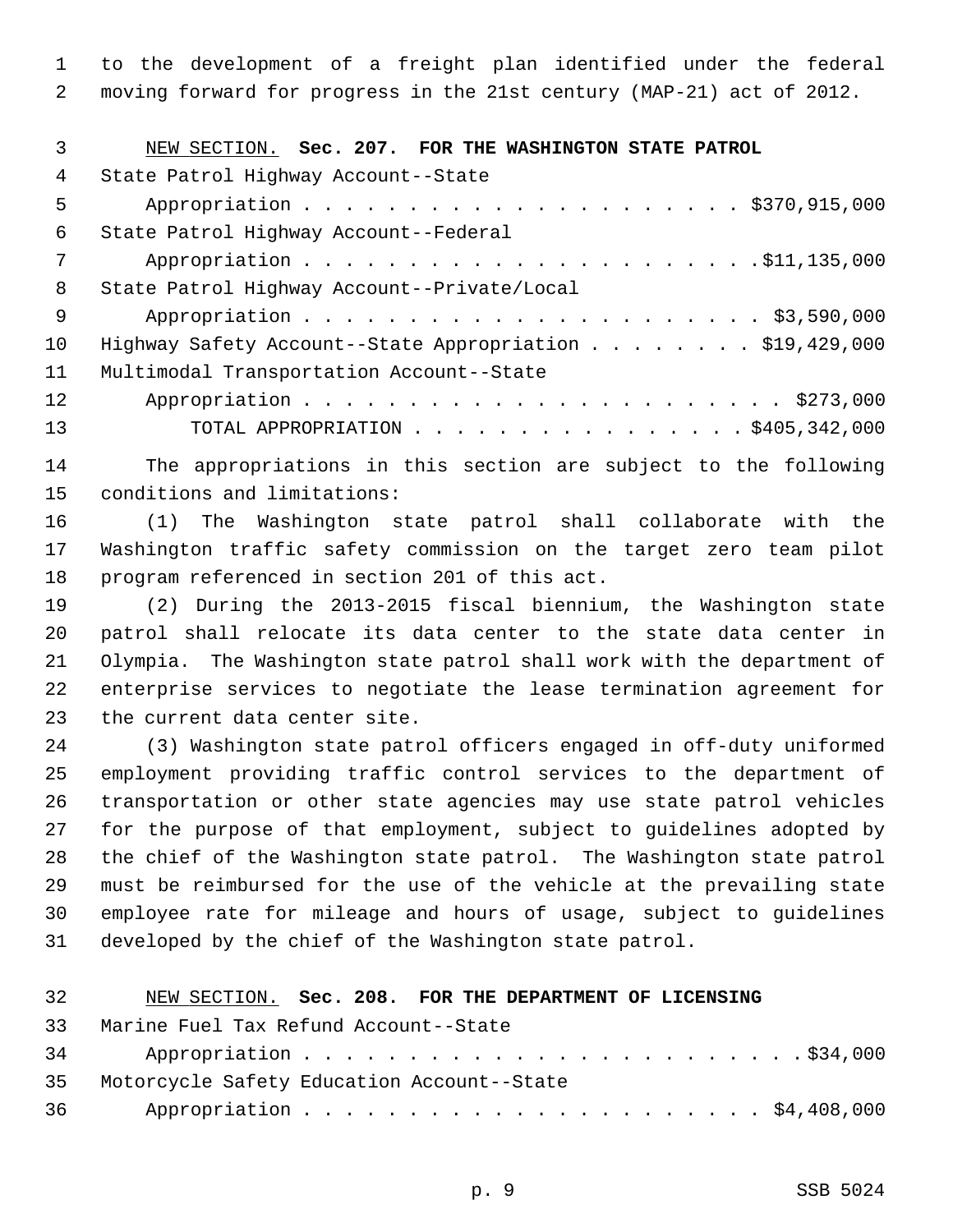1 State Wildlife Account--State Appropriation . . . . . . . . . . \$885,000 2 Highway Safety Account--State Appropriation . . . . . . . . \$157,327,000 3 Highway Safety Account--Federal Appropriation . . . . . . . . \$4,392,000 4 Motor Vehicle Account--State Appropriation . . . . . . . . . \$77,284,000 5 Motor Vehicle Account--Federal Appropriation . . . . . . . . . \$467,000 6 Motor Vehicle Account--Private/Local Appropriation . . . . . \$1,544,000 7 Ignition Interlock Device Revolving Account--State 8 Appropriation . . . . . . . . . . . . . . . . . . . . . . \$2,656,000 9 Department of Licensing Services Account--State 10 Appropriation . . . . . . . . . . . . . . . . . . . . . . \$5,958,000 11 TOTAL APPROPRIATION . . . . . . . . . . . . . . . . \$254,955,000

12 The appropriations in this section are subject to the following 13 conditions and limitations:

14 (1) \$1,235,000 of the highway safety account--state appropriation 15 is provided solely for the implementation of chapter . . . (Substitute 16 House Bill No. 1752), Laws of 2013 (requirements for the operation of 17 commercial motor vehicles in compliance with federal regulations). If 18 chapter . . . (Substitute House Bill No. 1752), Laws of 2013 is not 19 enacted by June 30, 2013, the amount provided in this subsection 20 lapses.

21 (2) \$201,000 of the motor vehicle account--state appropriation is 22 provided solely for the implementation of chapter . . . (Substitute 23 Senate Bill No. 5152), Laws of 2013 (Sounders FC and Seahawks license 24 plates). If chapter . . . (Substitute Senate Bill No. 5152), Laws of 25 2013 is not enacted by June 30, 2013, the amount provided in this 26 subsection lapses.

27 (3) \$425,000 of the highway safety account--state appropriation is 28 provided solely for the implementation of chapter . . . (Substitute 29 Senate Bill No. 5182), Laws of 2013 (vehicle owner information). If 30 chapter . . . (Substitute Senate Bill No. 5182), Laws of 2013 is not 31 enacted by June 30, 2013, the amount provided in this subsection 32 lapses.

33 (4) \$172,000 of the highway safety account--state appropriation is 34 provided solely for the implementation of chapter . . . (Senate Bill 35 No. 5775), Laws of 2013 (veterans/drivers' licenses). If chapter . . . 36 (Senate Bill No. 5775), Laws of 2013 is not enacted by June 30, 2013, 37 the amount provided in this subsection lapses.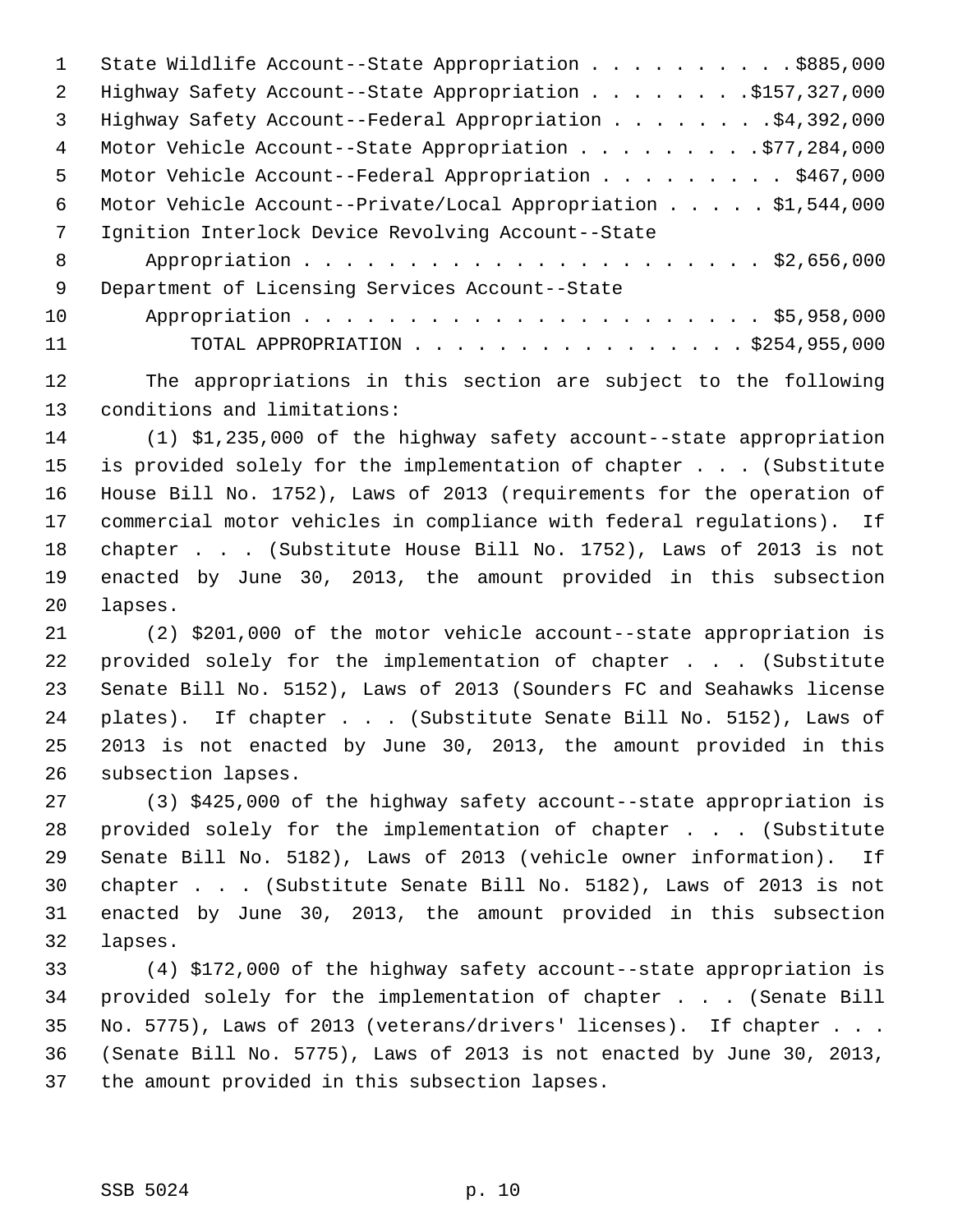1 (5) \$652,000 of the motor vehicle account--state appropriation is 2 provided solely for the implementation of chapter . . . (Substitute 3 Senate Bill No. 5785), Laws of 2013 (license plates). If chapter . . . 4 (Substitute Senate Bill No. 5785), Laws of 2013 is not enacted by June 5 30, 2013, the amount provided in this subsection lapses.

 6 (6) \$78,000 of the motor vehicle account--state appropriation and 7 \$3,707,000 of the highway safety account--state appropriation are 8 provided solely for the implementation of chapter . . . (Substitute 9 Senate Bill No. 5857), Laws of 2013 (vehicle-related fees). If chapter 10 . . . (Substitute Senate Bill No. 5857), Laws of 2013 is not enacted by 11 June 30, 2013, the amount provided in this subsection lapses.

12 (7) \$1,000,000 of the highway safety account--state appropriation 13 is provided solely for information technology field system 14 modernization.

15 (8) \$3,082,000 of the highway safety account--state appropriation 16 is provided solely for exam and licensing activities, including the 17 workload associated with providing driver record abstracts, and is 18 subject to the following additional conditions and limitations:

19 (a) The department may furnish driving record abstracts only to 20 those persons or entities expressly authorized to receive the abstracts 21 under Title 46 RCW;

22 (b) The department may furnish driving record abstracts only for an 23 amount that does not exceed the specified fee amounts in RCW 46.52.130  $24$  (2)(e)(v) and (4); and

25 (c) The department may not enter into a contract, or otherwise 26 participate in any arrangement, with a third party or other state 27 agency for any service that results in an additional cost, in excess of 28 the fee amounts specified in RCW 46.52.130 (2)(e)(v) and (4), to 29 statutorily authorized persons or entities purchasing a driving record 30 abstract.

31 (9)(a) The department of licensing must convene a work group to 32 examine the use of parking placards and special license plates for 33 persons with disabilities and develop a strategic plan for ending any 34 abuse. In developing this plan, the department must work with the 35 department of health, disabled citizen advocacy groups, and 36 representatives from local government.

37 (b) The work group must be composed of no more than two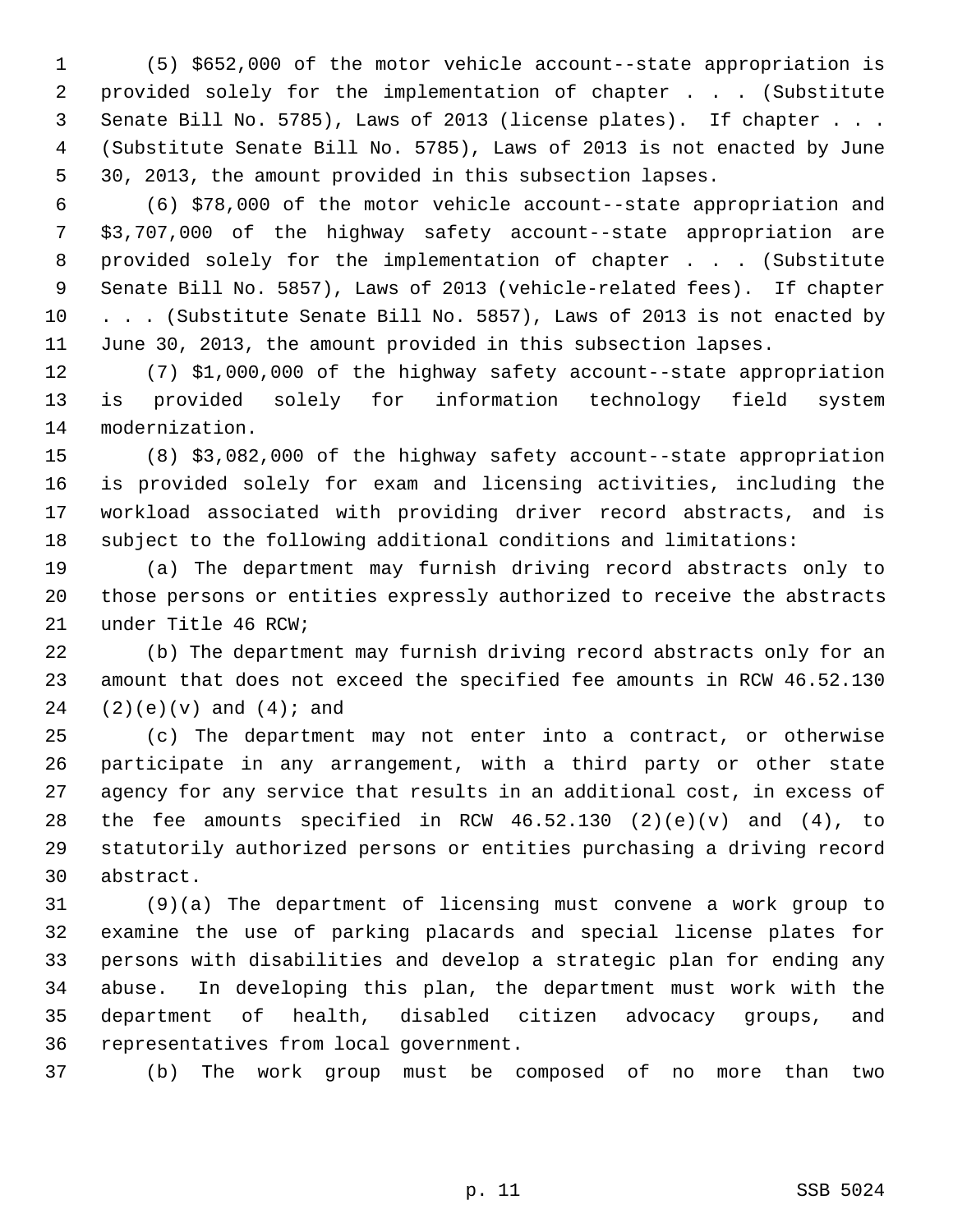1 representatives from each of the entities listed in (a) of this 2 subsection. The work group may, when appropriate, consult with any 3 other public or private entity in order to complete the strategic plan. 4 (c) The strategic plan must include:

 5 (i) Oversight measures to ensure that parking placards and special 6 license plates for persons with disabilities are being properly issued, 7 including: (A) The entity responsible for coordinating a randomized 8 review of applications for special parking privileges; (B) a volunteer 9 panel of medical professionals to conduct such reviews; (C) a means to 10 protect the anonymity of both the medical professional conducting a 11 review and the medical professional under review; (D) a means to 12 protect the privacy of applicants by removing any personally 13 identifiable information; and (E) possible sanctions against a medical 14 professional for repeated improper issuances of parking placards or 15 special license plates for persons with disabilities, including those 16 sanctions listed in chapter 18.130 RCW; and

17 (ii) The creation of a publicly accessible system in which the 18 validity of parking placards and special license plates for persons 19 with disabilities may be verified. This system must not allow the 20 public to access any personally identifiable information or protected 21 health information of a person who has been issued a parking placard or 22 special license plate.

23 (d) The work group must convene by July 1, 2013, and terminate by 24 December 1, 2013.

25 (e) By December 1, 2013, the work group must deliver to the 26 legislature and the appropriate legislative committees the strategic 27 plan required under this subsection, together with its findings, 28 recommendations, and any necessary draft legislation in order to 29 implement the strategic plan.

30 (10) The appropriation in this section reflects the department 31 charging an amount sufficient to cover the full cost of providing the 32 data requested under RCW 46.12.630(2).

## 33 NEW SECTION. **Sec. 209. FOR THE DEPARTMENT OF TRANSPORTATION--** 34 **TOLL OPERATIONS AND MAINTENANCE--PROGRAM B**

| 35 Motor Vehicle Account--State Appropriation \$888,000 |
|---------------------------------------------------------|
| 36 State Route Number 520 Corridor Account--State       |
|                                                         |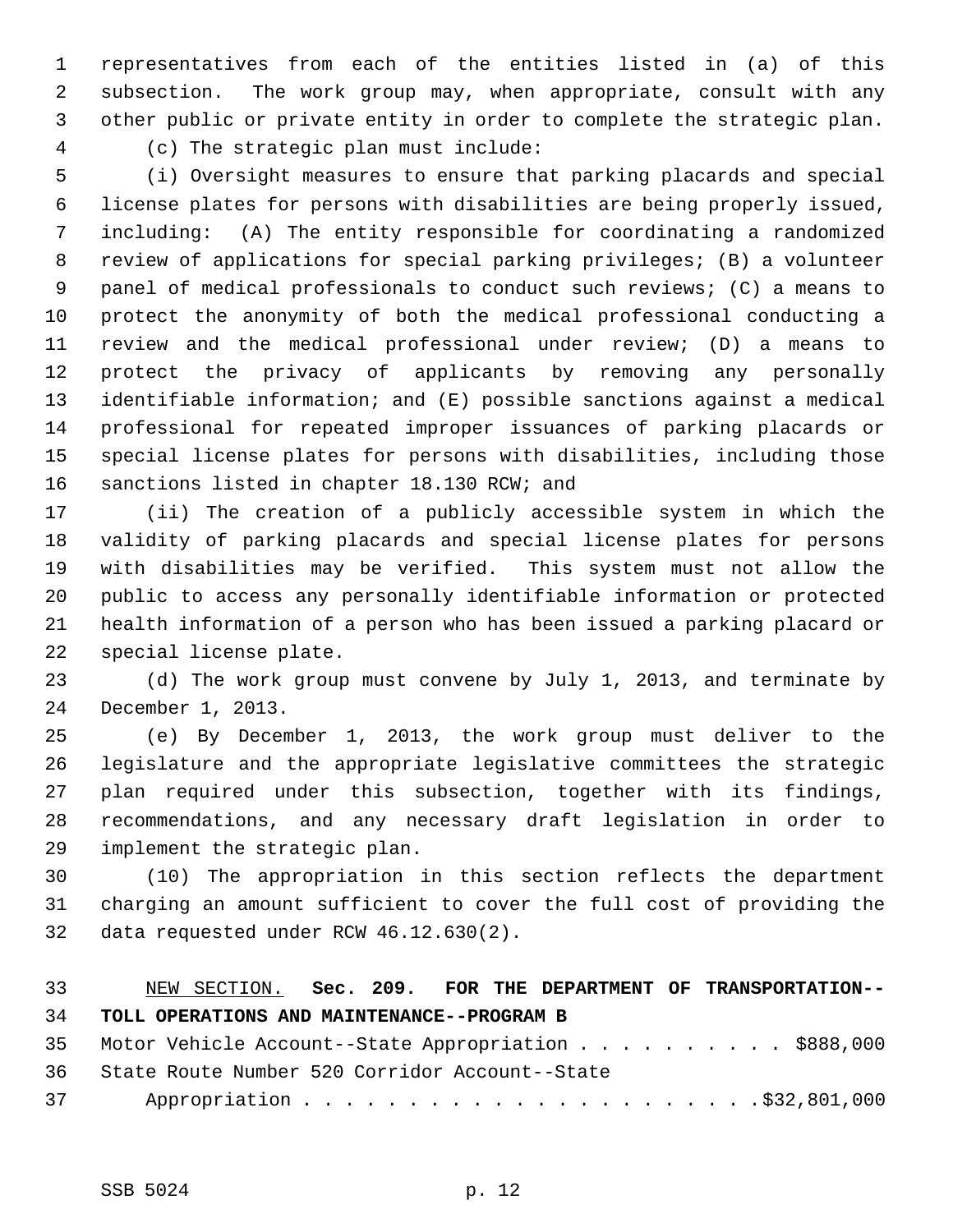|           | State Route Number 520 Civil Penalties Account--State |
|-----------|-------------------------------------------------------|
| 2         |                                                       |
| 3         | Tacoma Narrows Toll Bridge Account--State             |
| $4 \quad$ |                                                       |
| 5         | Puget Sound Ferry Operations Account--State           |
| 6         |                                                       |
| 7         | TOTAL APPROPRIATION $\ldots$ , \$61,366,000           |

 8 The appropriations in this section are subject to the following 9 conditions and limitations:

10 (1) The department shall make detailed quarterly expenditure 11 reports available to the transportation commission and to the public on 12 the department's web site using current department resources. The 13 reports must include a summary of toll revenue by facility on all 14 operating toll facilities and an itemized depiction of the use of that 15 revenue.

16 (2) \$4,168,000 of the state route number 520 civil penalties 17 account--state appropriation and \$676,000 of the Tacoma Narrows toll 18 bridge account--state appropriation are provided solely for 19 expenditures related to the toll adjudication process. All costs 20 associated with the toll adjudication process are anticipated to be 21 covered by revenue collected from the toll adjudication process. The 22 department shall report quarterly on the toll adjudication process to 23 the office of financial management and the house of representatives and 24 senate transportation committees. The reports must include a summary 25 table for each toll facility that includes: The number of notices of 26 civil penalty issued; the number of recipients who pay before the 27 notice becomes a penalty; the number of recipients who request a 28 hearing and the number who do not respond; workload costs related to 29 hearings; the cost and effectiveness of debt collection activities; and 30 revenues generated from notices of civil penalty.

31 (3) \$6,000,000 of the state route number 520 corridor account-- 32 state appropriation is provided solely for an operating and maintenance 33 reserve subaccount as required in the state route 520 "Master 34 Resolution" (State Finance Committee Resolution 1117, adopted September 35 29, 2011). The funds must be held in unallotted status and may only be 36 allotted in the event that the director of the office of financial 37 management determines that available toll revenues are insufficient to 38 pay operating and maintenance expenses and other obligations when due.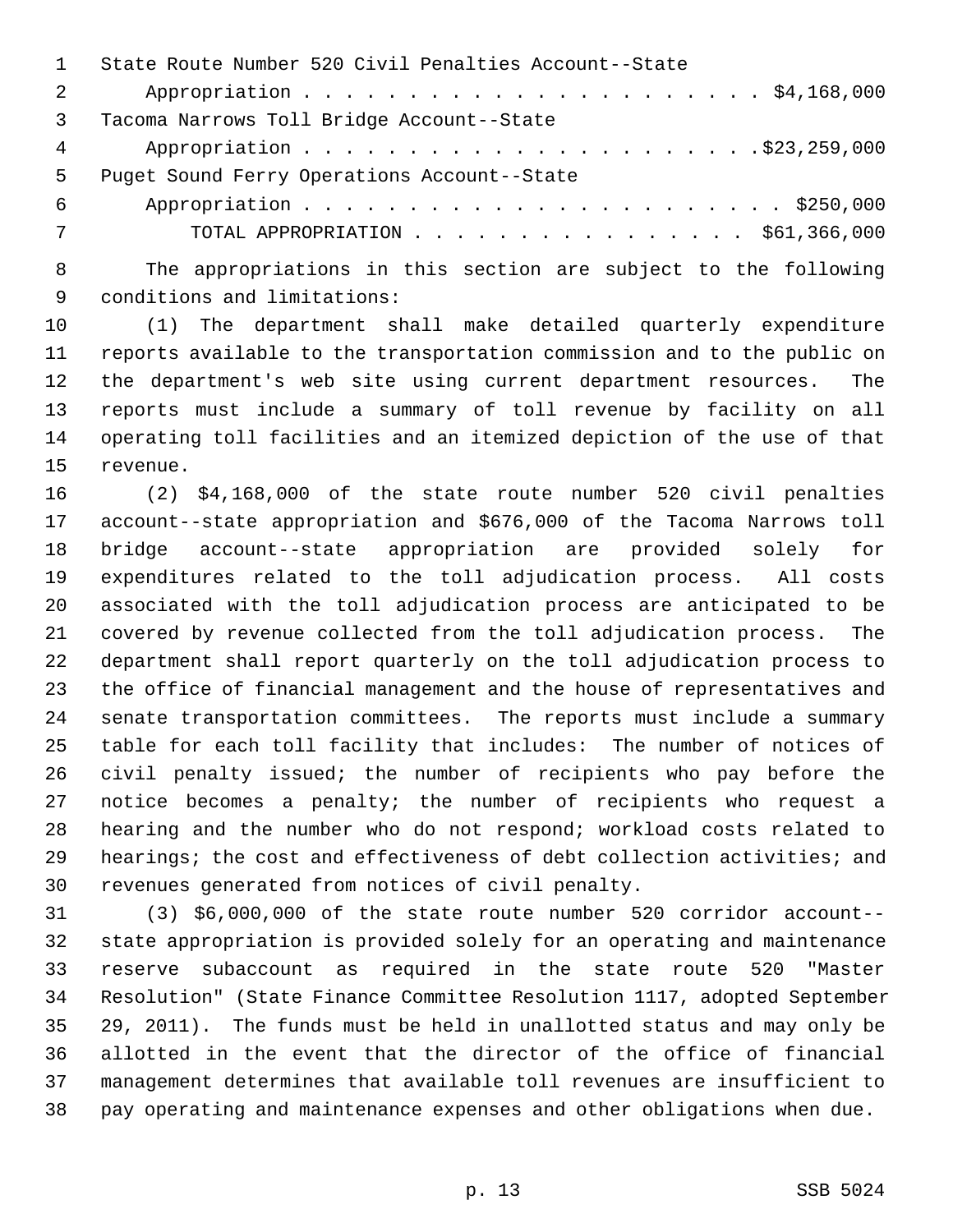1 (4) \$1,300,000 of the Tacoma Narrows toll bridge account--state 2 appropriation is provided solely to cover forty-five days of lost 3 operations as a contingency. The funds must be held in unallotted 4 status and may only be allotted in the event that the director of the 5 office of financial management determines that available toll revenues 6 are insufficient to pay operating and maintenance expenses and other 7 obligations when due.

 8 (5) The department shall make detailed quarterly reports to the 9 governor and the transportation committees of the legislature on the 10 use of consultants in the tolling program. The reports must include 11 the name of the contractor, the scope of work, the type of contract, 12 timelines, deliverables, any new task orders, and any extensions to 13 existing consulting contracts.

14 (6)(a) \$250,000 of the Puget Sound ferry operations account--state 15 appropriation is provided solely for the development of a plan to 16 integrate and transition customer service, reservation, and payment 17 systems currently provided by the marine division to ferry users into 18 the statewide tolling customer service center.

19 (b)(i) The department shall develop a plan that addresses:

20 (A) A phased implementation approach, beginning with "Good To Go" 21 as a payment option for ferry users;

22 (B) The feasibility, schedule, and cost of creating a single 23 account-based system for toll road and ferry users;

24 (C) Transitioning customer service currently provided by the marine 25 division to the statewide tolling customer service center; and

26 (D) Transitioning existing and planned ferry reservation system 27 support from the marine division to the statewide tolling customer 28 service center.

29 (ii) The plan must be provided to the office of financial 30 management and the transportation committees of the legislature by 31 November 29, 2013.

32 (7) \$21,283,000 of the Tacoma Narrows toll bridge account--state 33 appropriation is provided solely to operate and maintain the eastbound 34 Tacoma Narrows bridge. This appropriation reflects a twenty percent 35 reduction in management costs.

36 (8) \$350,000 of the motor vehicle account--state appropriation is 37 provided solely for an investment grade traffic and revenue study to 38 support the transportation commission in future toll rate setting and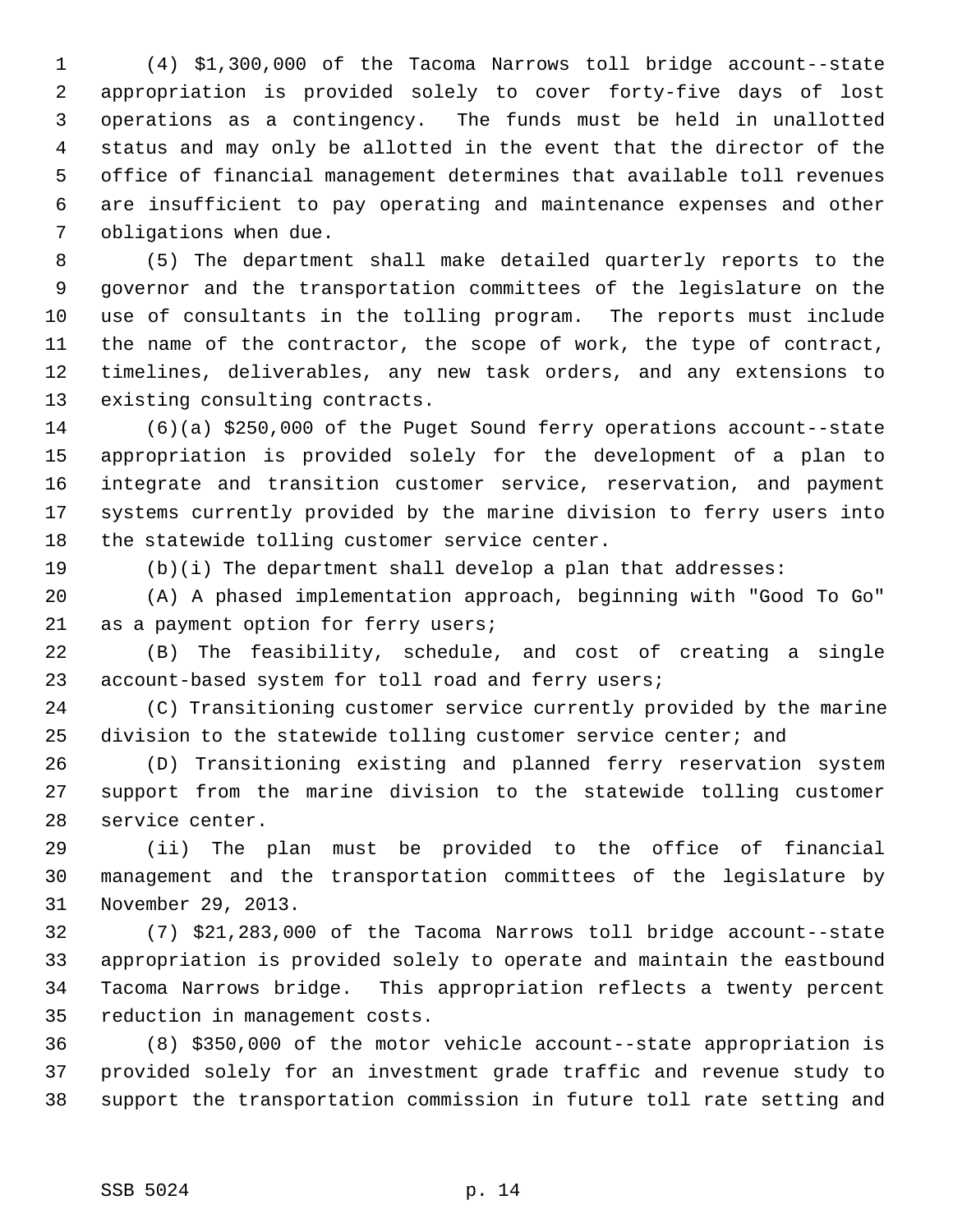1 in order to evaluate internal refinance opportunities for the Tacoma 2 Narrows bridge. The department shall involve the office of the state 3 treasurer with the study.

| 4   | NEW SECTION. Sec. 210. FOR THE DEPARTMENT OF TRANSPORTATION-- |
|-----|---------------------------------------------------------------|
| 5   | INFORMATION TECHNOLOGY--PROGRAM C                             |
| 6   | Transportation Partnership Account--State                     |
| 7   |                                                               |
| 8   | Motor Vehicle Account--State Appropriation \$68,436,000       |
| - 9 | Multimodal Transportation Account--State                      |
| 10  |                                                               |
| 11  | Transportation 2003 Account (Nickel Account)--State           |
| 12  |                                                               |
| 13  | State Toxics Control Account--State Appropriation \$201,000   |
| 14  | TOTAL APPROPRIATION $\ldots$ , \$71,920,000                   |

15 The appropriations in this section are subject to the following 16 conditions and limitations: \$201,000 of the state toxics control 17 account--state appropriation is provided solely for the department's 18 compliance with its national pollution discharge elimination system 19 permit.

 NEW SECTION. **Sec. 211. FOR THE DEPARTMENT OF TRANSPORTATION-- FACILITY MAINTENANCE, OPERATIONS, AND CONSTRUCTION--PROGRAM D-- OPERATING** 23 Motor Vehicle Account--State Appropriation . . . . . . . . . \$25,415,000

|    | 24 State Toxics Control Account--State Appropriation \$850,000 |  |
|----|----------------------------------------------------------------|--|
| 25 | TOTAL APPROPRIATION $\ldots$ , \$26,265,000                    |  |

26 The appropriations in this section are subject to the following 27 conditions and limitations: \$850,000 of the state toxics control 28 account--state appropriation is provided solely for the department's 29 compliance with its national pollution discharge elimination system 30 permit.

# 31 NEW SECTION. **Sec. 212. FOR THE DEPARTMENT OF TRANSPORTATION--** 32 **AVIATION--PROGRAM F** 33 Aeronautics Account--State Appropriation . . . . . . . . . . \$7,358,000

|    | 34 Aeronautics Account--Federal Appropriation \$2,150,000 |  |
|----|-----------------------------------------------------------|--|
| 35 | TOTAL APPROPRIATION $\ldots$ , \$9,508,000                |  |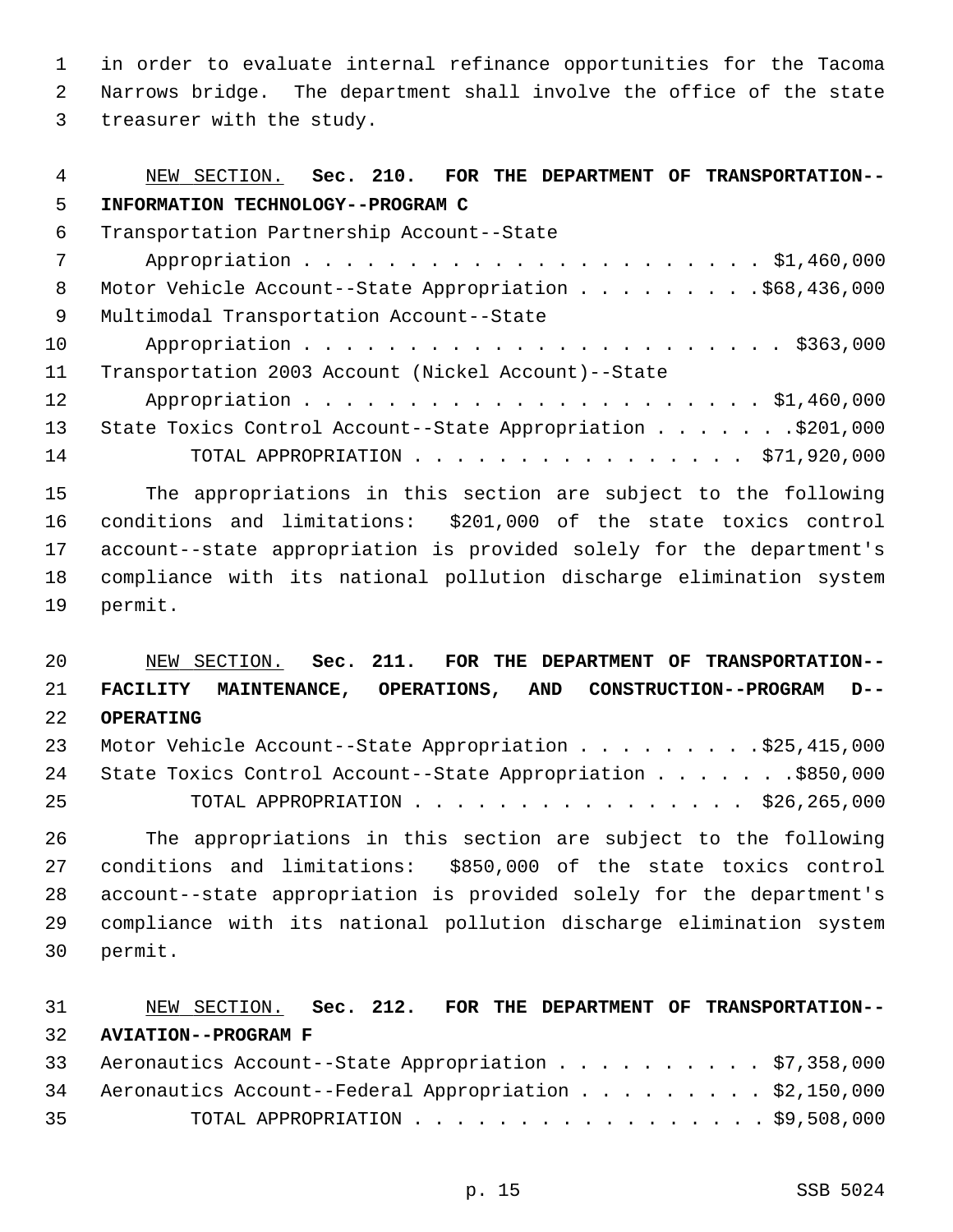1 The appropriations in this section are subject to the following 2 conditions and limitations: \$3,500,000 of the aeronautics account-- 3 state appropriation is provided solely for the airport aid grant 4 program, which provides competitive grants to public airports for 5 pavement, safety, planning, and security.

| 6               | NEW SECTION. Sec. 213. FOR THE DEPARTMENT OF TRANSPORTATION-- |
|-----------------|---------------------------------------------------------------|
| 7               | PROGRAM DELIVERY MANAGEMENT AND SUPPORT--PROGRAM H            |
| 8               | Motor Vehicle Account--State Appropriation \$44,040,000       |
| - 9             | Motor Vehicle Account--Federal Appropriation \$500,000        |
| 10 <sup>°</sup> | Multimodal Transportation Account--State                      |
| 11              |                                                               |
| 12              | State Toxics Control Account--State Appropriation \$3,543,000 |
| 13              | TOTAL APPROPRIATION $\ldots$ , \$48,333,000                   |
|                 |                                                               |

14 The appropriations in this section are subject to the following 15 conditions and limitations:

16 (1) \$3,543,000 of the state toxics control account--state 17 appropriation is provided solely for the department's compliance with 18 its national pollution discharge elimination system permit.

19 (2) The real estate services division of the department must 20 recover the cost of its efforts from sale proceeds and fund additional 21 future sales from those proceeds.

22 (3) The legislature recognizes that the Dryden pit site (WSDOT 23 Inventory Control (IC) No. 2-04-00103) is unused state-owned real 24 property under the jurisdiction of the department, and that the public 25 would benefit significantly from the complete enjoyment of the natural 26 scenic beauty and recreational opportunities available at the site. 27 Therefore, pursuant to RCW 47.12.080, the legislature declares that 28 transferring the property to the department of fish and wildlife for 29 recreational use and fish and wildlife restoration efforts is 30 consistent with the public interest in order to preserve the area for 31 the use of the public and the betterment of the natural environment. 32 The department shall work with the department of fish and wildlife and 33 transfer and convey the Dryden pit site to the department of fish and 34 wildlife as-is for an adjusted fair market value reflecting site 35 conditions, the proceeds of which must be deposited in the motor 36 vehicle fund. The department is not responsible for any costs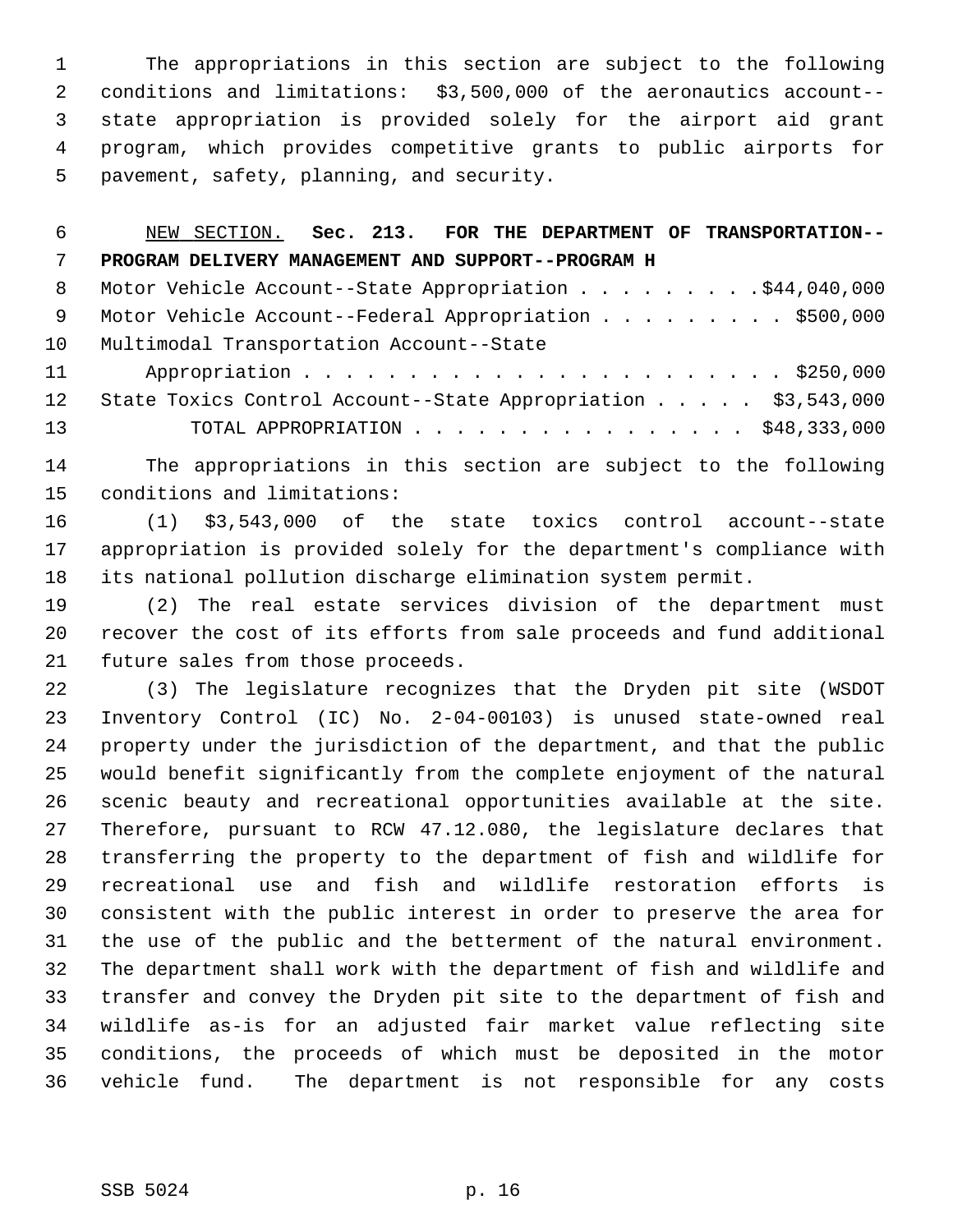1 associated with the cleanup or transfer of this property. This 2 subsection expires June 30, 2014.

 3 (4) The legislature recognizes that the trail known as the Apple 4 Capital Loop, and its extensions, serve to separate motor vehicle 5 traffic from pedestrians and bicyclists, increasing motor vehicle 6 safety on existing state route number 28. Consistent with chapter 7 47.30 RCW and pursuant to RCW 47.12.080, the legislature declares that 8 transferring portions of WSDOT Inventory Control (IC) Nos. 2-09-04537 9 and 2-09-04569 to Douglas county and the city of East Wenatchee is 10 consistent with the public interest. The legislature directs the 11 department to transfer the property to Douglas county and the city of 12 East Wenatchee. The department must be paid fair market value for any 13 portions of the transferred real property that is later abandoned, 14 vacated, or ceases to be publicly maintained for trail purposes. 15 Douglas county and the city of East Wenatchee must agree to accept 16 responsibility for trail segments within their respective jurisdictions 17 and sign an agreement with the state that the transfer of these parcels 18 to their respective jurisdictions extinguishes any state obligations to 19 improve, maintain, or be in any way responsible for these assets. This 20 subsection expires June 30, 2014.

## 21 NEW SECTION. **Sec. 214. FOR THE DEPARTMENT OF TRANSPORTATION--** 22 **ECONOMIC PARTNERSHIPS--PROGRAM K**

23 Motor Vehicle Account--State Appropriation . . . . . . . . . \$570,000

24 The appropriation in this section is subject to the following 25 conditions and limitations: The department shall continue monitoring 26 the work of other states and countries currently exploring or piloting 27 road user charges as a way of transitioning from the gas tax to a road 28 user assessment system of paying for transportation. The department 29 must provide an update regarding its findings by December 1, 2013, and 30 December 1, 2014, and at any other time the department deems pertinent.

## 31 NEW SECTION. **Sec. 215. FOR THE DEPARTMENT OF TRANSPORTATION--** 32 **HIGHWAY MAINTENANCE--PROGRAM M**

| 33 Highway Safety Account--State Appropriation \$10,000,000      |  |
|------------------------------------------------------------------|--|
| 34 Motor Vehicle Account--State Appropriation \$380,101,000      |  |
| 35 Motor Vehicle Account--Federal Appropriation \$7,000,000      |  |
| 36 State Toxics Control Account--State Appropriation \$9,755,000 |  |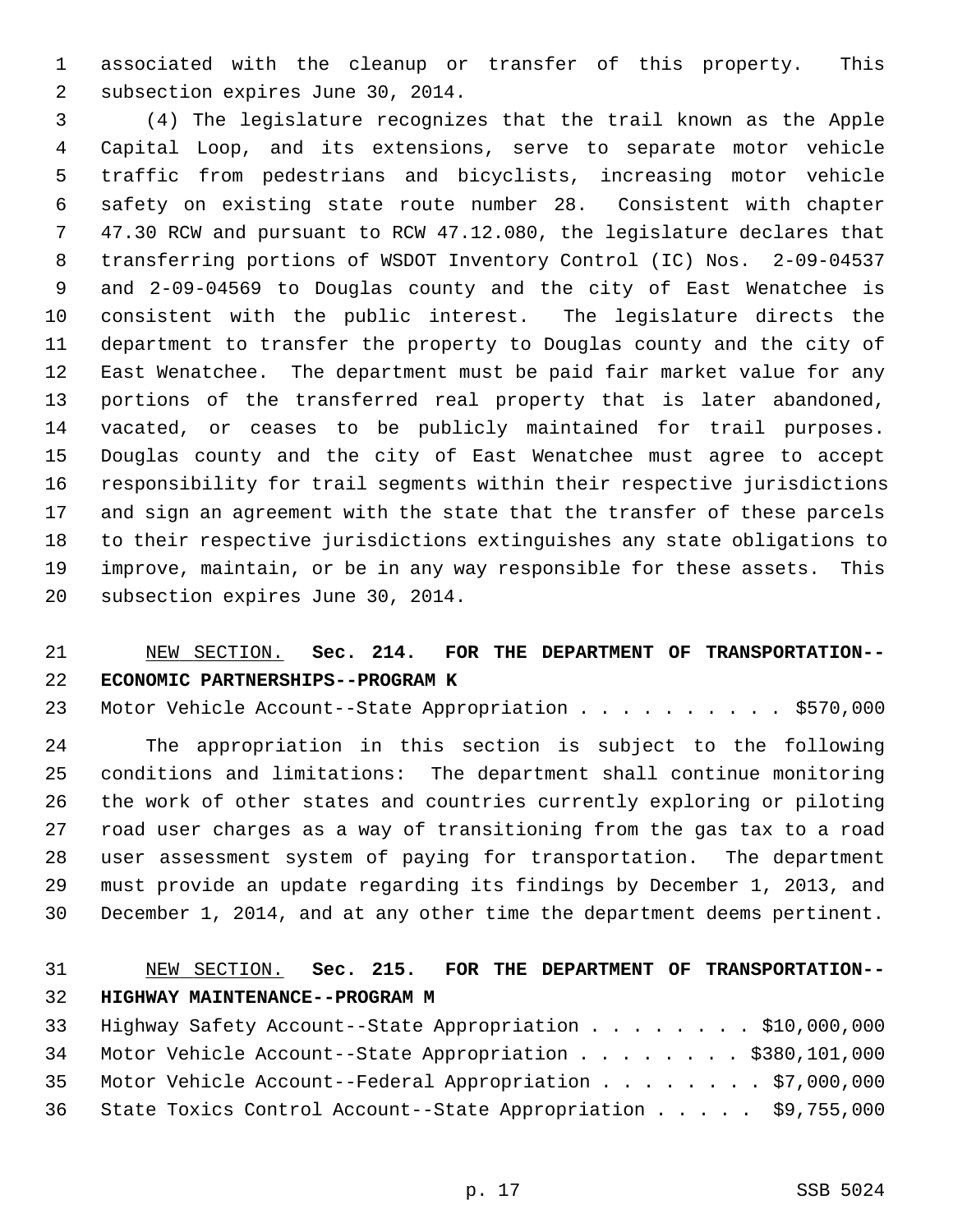1 TOTAL APPROPRIATION . . . . . . . . . . . . . . . . \$406,856,000

 2 The appropriations in this section are subject to the following 3 conditions and limitations:

 4 (1) \$377,779,000 of the motor vehicle account--state appropriation 5 and \$10,000,000 of the highway safety account--state appropriation are 6 provided solely for the maintenance program to achieve specific levels 7 of service on the thirty maintenance targets listed by statewide 8 priority in LEAP Transportation Document 2013-4 as developed April 2, 9 2013. Beginning in February 2014, the department shall report to the 10 legislature annually on its updated maintenance accountability process 11 targets and whether or not the department was able to achieve its 12 targets.

13 (2) \$8,450,000 of the state toxics control account--state 14 appropriation is provided solely for the department's compliance with 15 its national pollution discharge elimination system permit.

16 (3) \$1,305,000 of the state toxics control account--state 17 appropriation is provided solely for utility fees assessed by local 18 governments as authorized under RCW 90.03.525 for the mitigation of 19 storm water runoff from state highways.

20 (4) \$2,277,000 of the motor vehicle account--state appropriation is 21 provided solely to replace or rehabilitate critical equipment needed to 22 perform snow and ice removal activities and roadway maintenance. These 23 funds may not be used to purchase passenger cars as defined in RCW 24 46.04.382.

25 (5) \$50,000 of the motor vehicle account--state appropriation is 26 provided solely for clearing and pruning dangerous trees along state 27 route number 542 between mile markers 43 and 48 to prevent safety 28 hazards and delays.

## 29 NEW SECTION. **Sec. 216. FOR THE DEPARTMENT OF TRANSPORTATION--** 30 **TRAFFIC OPERATIONS--PROGRAM Q--OPERATING**

|    |  | 31 Motor Vehicle Account--State Appropriation \$50,475,000      |
|----|--|-----------------------------------------------------------------|
|    |  | 32 Motor Vehicle Account--Federal Appropriation \$2,050,000     |
|    |  | 33 Motor Vehicle Account--Private/Local Appropriation \$250,000 |
| 34 |  | TOTAL APPROPRIATION $\ldots$ , \$52,775,000                     |
|    |  |                                                                 |

35 The appropriations in this section are subject to the following 36 conditions and limitations: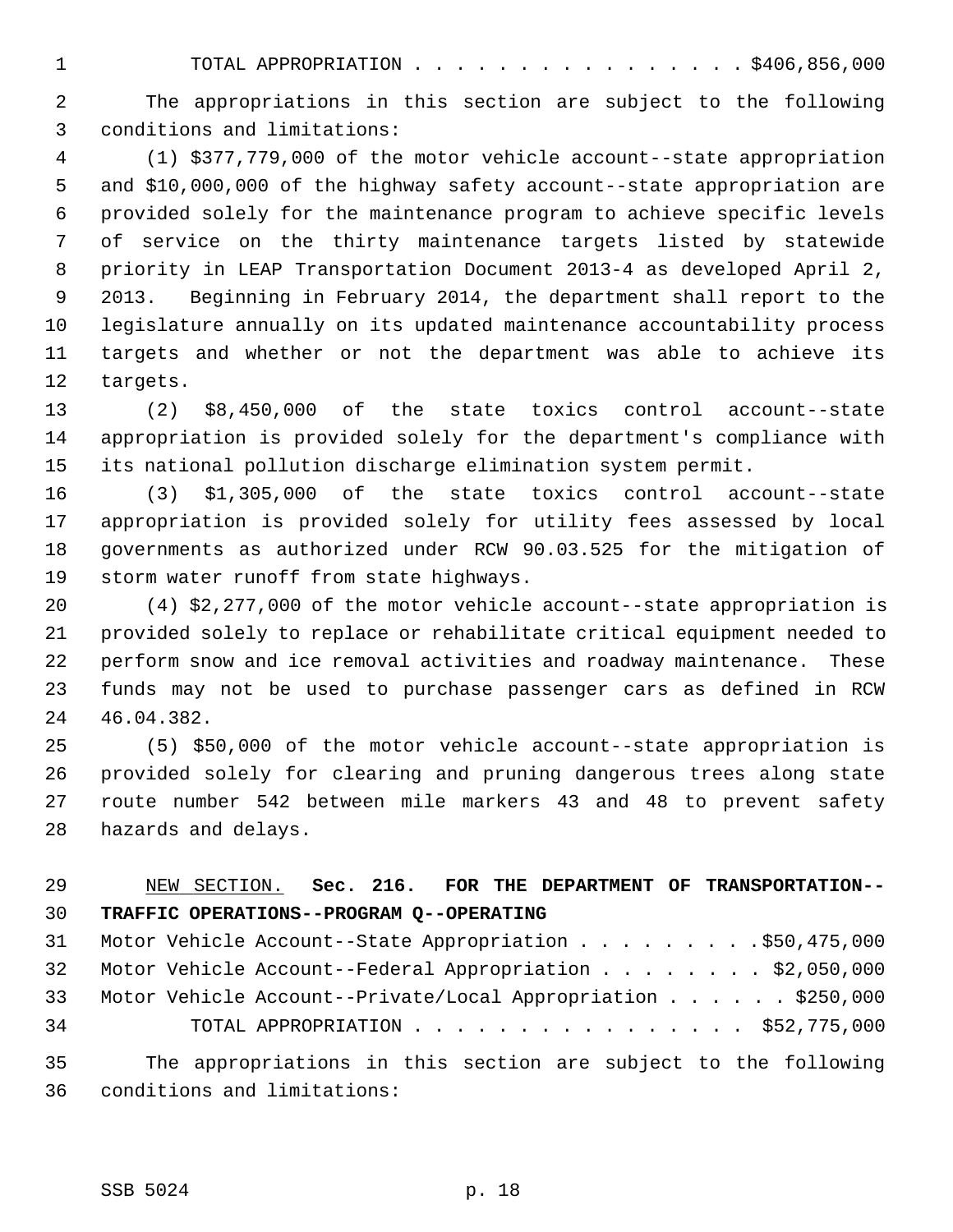1 (1) \$6,000,000 of the motor vehicle account--state appropriation is 2 provided solely for low-cost enhancements. The department shall give 3 priority to low-cost enhancement projects that improve safety or 4 provide congestion relief. The department shall prioritize low-cost 5 enhancement projects on a statewide rather than regional basis. By 6 September 1st of each even-numbered year, the department shall provide 7 a report to the legislature listing all low-cost enhancement projects 8 prioritized on a statewide rather than regional basis completed in the 9 prior year.

10 (2) \$9,000,000 of the motor vehicle account--state appropriation is 11 provided solely for the department's incident response program.

12 (3) \$102,000 of the motor vehicle account--state appropriation is 13 provided solely to replace or rehabilitate critical equipment needed to 14 perform traffic control. These funds may not be used to purchase 15 passenger cars as defined in RCW 46.04.382.

## 16 NEW SECTION. **Sec. 217. FOR THE DEPARTMENT OF TRANSPORTATION--** 17 **TRANSPORTATION MANAGEMENT AND SUPPORT--PROGRAM S**

|    | 18 Motor Vehicle Account--State Appropriation \$27,268,000 |
|----|------------------------------------------------------------|
|    | 19 Motor Vehicle Account--Federal Appropriation \$30,000   |
|    | 20 Multimodal Transportation Account--State                |
|    |                                                            |
| 22 | TOTAL APPROPRIATION \$28,271,000                           |

## 23 NEW SECTION. **Sec. 218. FOR THE DEPARTMENT OF TRANSPORTATION--** 24 **TRANSPORTATION PLANNING, DATA, AND RESEARCH--PROGRAM T**

| 25 | Motor Vehicle Account--State Appropriation \$20,092,000   |
|----|-----------------------------------------------------------|
| 26 | Motor Vehicle Account--Federal Appropriation \$24,885,000 |
| 27 | Multimodal Transportation Account--State                  |
| 28 |                                                           |
| 29 | Multimodal Transportation Account--Federal                |
| 30 |                                                           |
| 31 | Multimodal Transportation Account--Private/Local          |
| 32 |                                                           |
| 33 | TOTAL APPROPRIATION $\ldots$ , \$48,548,000               |
|    |                                                           |

34 NEW SECTION. **Sec. 219. FOR THE DEPARTMENT OF TRANSPORTATION--**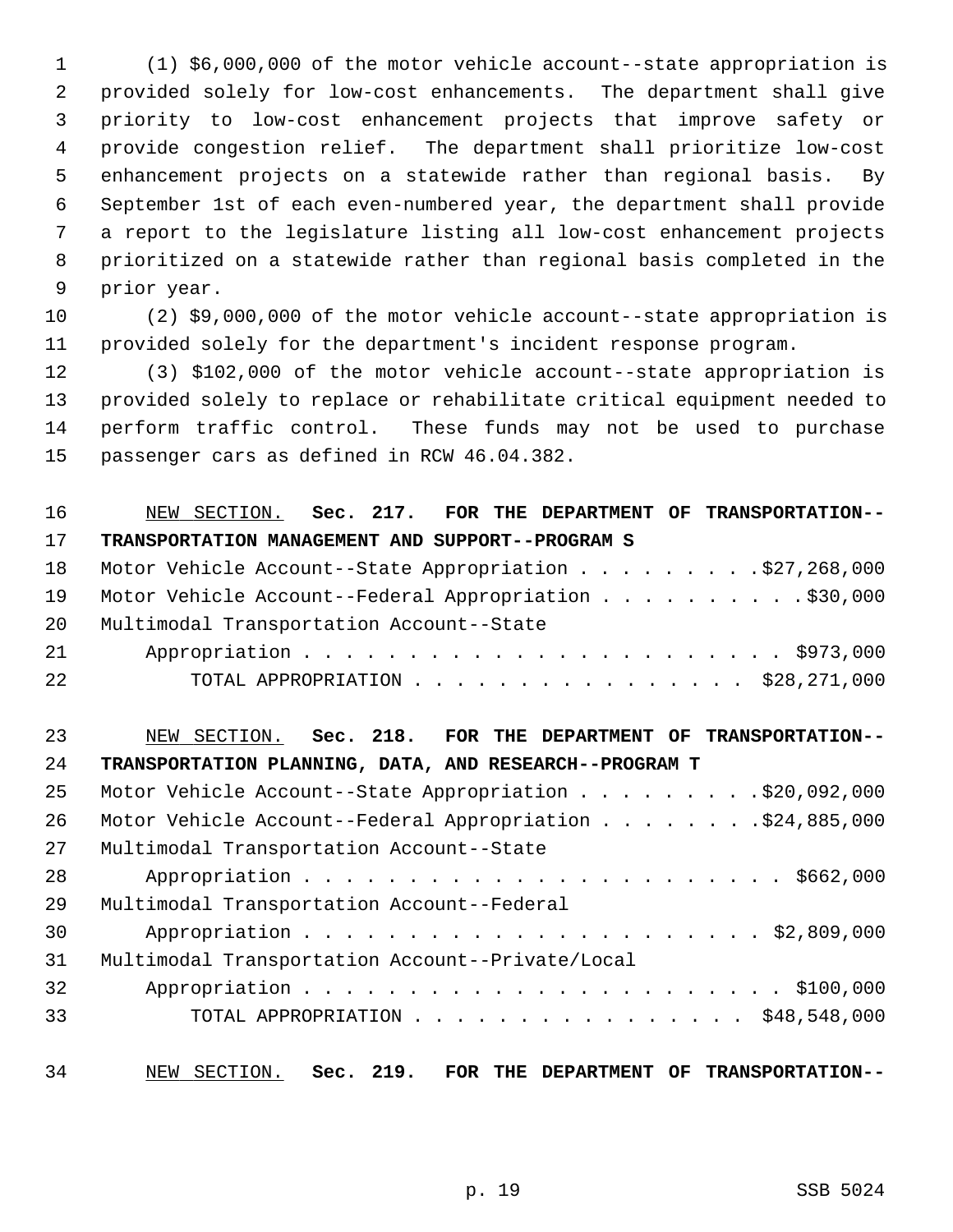#### 1 **CHARGES FROM OTHER AGENCIES--PROGRAM U**

|     | 2 Motor Vehicle Account--State Appropriation \$81,628,000         |
|-----|-------------------------------------------------------------------|
|     | 3 Motor Vehicle Account--Federal Appropriation \$400,000          |
|     | 4 Multimodal Transportation Account--State Appropriation \$40,000 |
| -5. | TOTAL APPROPRIATION $\ldots$ , \$82,068,000                       |

 6 The appropriations in this section are subject to the following 7 conditions and limitations: The department of enterprise services must 8 provide a detailed accounting of the revenues and expenditures of the 9 self-insurance fund to the transportation committees of the legislature 10 on December 31st and June 30th of each year.

## 11 NEW SECTION. **Sec. 220. FOR THE DEPARTMENT OF TRANSPORTATION--** 12 **PUBLIC TRANSPORTATION--PROGRAM V**

| 13 | State Vehicle Parking Account--State Appropriation \$452,000 |
|----|--------------------------------------------------------------|
| 14 | Regional Mobility Grant Program Account--State               |
| 15 |                                                              |
| 16 | Rural Mobility Grant Program Account--State                  |
| 17 |                                                              |
| 18 | Multimodal Transportation Account--State                     |
| 19 |                                                              |
| 20 | Multimodal Transportation Account--Federal                   |
| 21 |                                                              |
| 22 | Multimodal Transportation Account--Private/Local             |
| 23 |                                                              |
| 24 | TOTAL APPROPRIATION $\ldots$ , 5102, 206, 000                |

25 The appropriations in this section are subject to the following 26 conditions and limitations:

27 (1) \$25,000,000 of the multimodal transportation account--state 28 appropriation is provided solely for a grant program for special needs 29 transportation provided by transit agencies and nonprofit providers of 30 transportation. Of this amount:

31 (a) \$5,500,000 is provided solely for grants to nonprofit providers 32 of special needs transportation. Grants must be based on need, 33 including the availability of other providers of service in the area, 34 efforts to coordinate trips among providers and riders, and the cost 35 effectiveness of trips provided; and

36 (b) \$19,500,000 is provided solely for formula-based grants to 37 transit agencies to transport persons with special transportation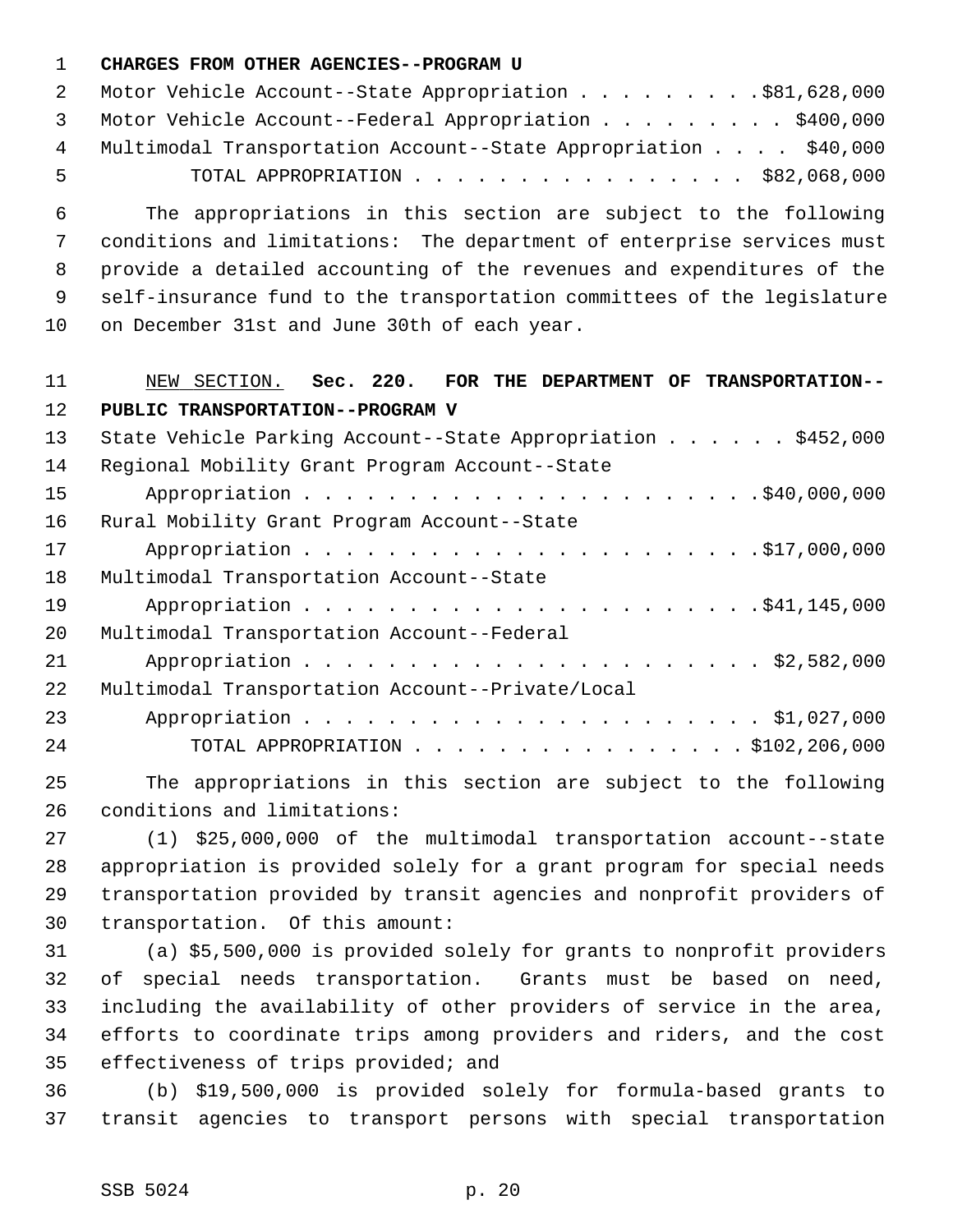1 needs. To receive a grant, the transit agency must, to the greatest 2 extent practicable, have a maintenance of effort for special needs 3 transportation that is no less than the previous year's maintenance of 4 effort for special needs transportation. Grants for transit agencies 5 must be prorated based on the amount expended for demand response 6 service and route deviated service in calendar year 2011 as reported in 7 the "Summary of Public Transportation - 2011" published by the 8 department. A transit agency may not receive more than thirty percent 9 of these distributions.

10 (2) \$17,000,000 of the rural mobility grant program account--state 11 appropriation is provided solely for grants to aid small cities and 12 rural areas as prescribed in RCW 47.66.100.

13 (3) \$6,000,000 of the multimodal transportation account--state 14 appropriation is provided solely for a vanpool grant program for: (a) 15 Public transit agencies to add vanpools or replace vans; and (b) 16 incentives for employers to increase employee vanpool use. Operating 17 costs for public transit agencies are not eligible for funding under 18 this grant program. Additional employees may not be hired from the 19 funds provided in this section for the vanpool grant program, and 20 supplanting of transit funds currently funding vanpools is not allowed. 21 The department shall encourage grant applicants and recipients to 22 leverage nonstate funds.

23 (4) \$40,000,000 of the regional mobility grant program account-- 24 state appropriation is provided solely for the regional mobility grant 25 projects, including reappropriations, identified in LEAP Transportation 26 Document 2013-2 ALL PROJECTS - Public Transportation - Program (V) as 27 developed April 2, 2013. The department shall review all projects 28 receiving grant awards under this program at least semiannually to 29 determine whether the projects are making satisfactory progress or 30 should be terminated. The department shall promptly close out grants 31 when projects have been completed, and any remaining funds must be used 32 only to fund contingency projects identified in the LEAP transportation 33 document referenced in this subsection. The department shall not 34 approve any increase or changes to the scope of a project for the 35 purpose of a grantee expending remaining funds on an awarded grant. A 36 grantee may not receive more than twenty-five percent of the amount 37 appropriated in this subsection.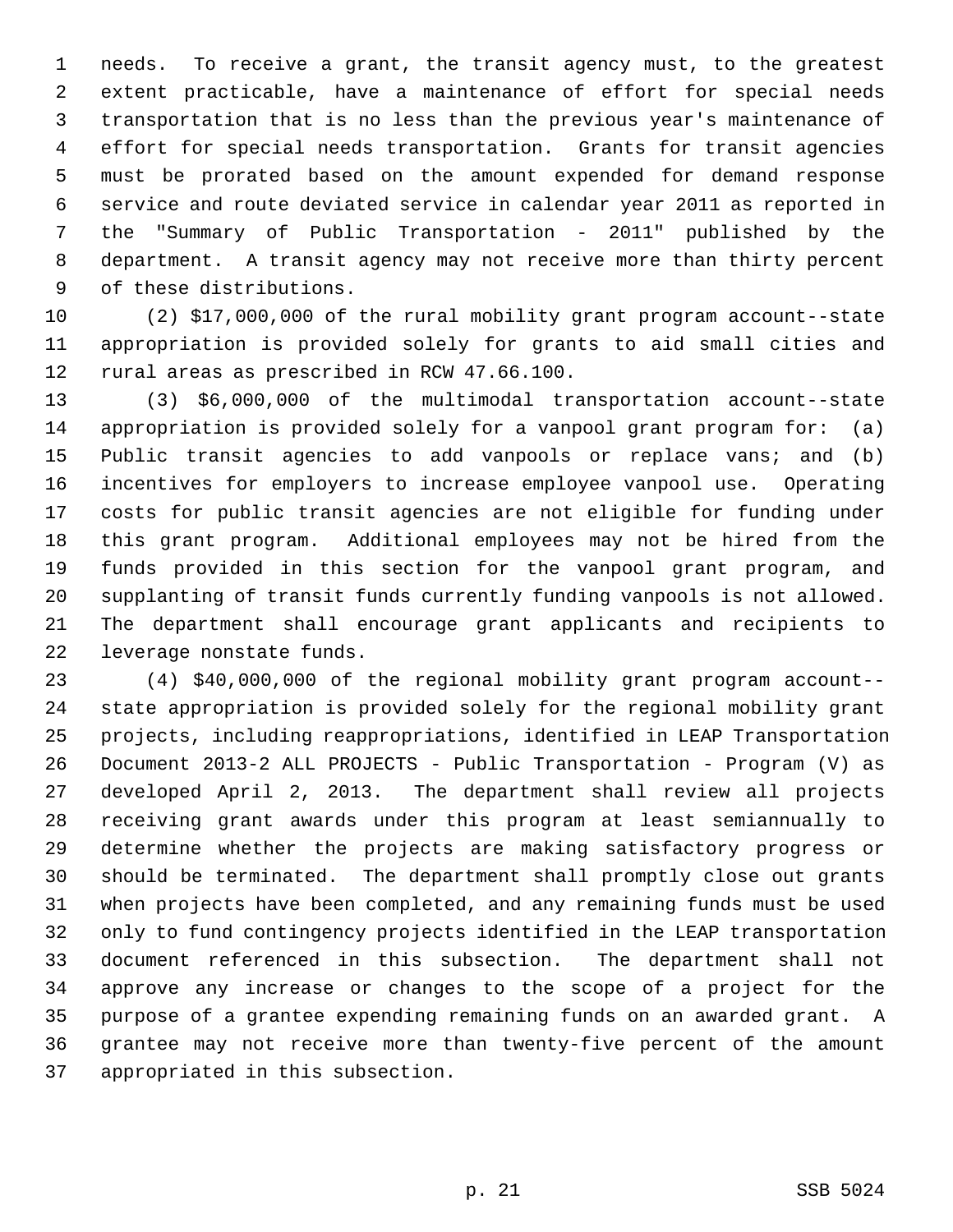1 (5) \$200,000 of the multimodal transportation account--state 2 appropriation is contingent on the timely development of an annual 3 report summarizing the status of public transportation systems as 4 identified under RCW 35.58.2796.

 5 (6) \$6,122,000 of the total appropriation in this section is for 6 commute trip reduction (CTR) grants and activities. Of this amount:

 7 (a) \$3,900,000 of the multimodal transportation account--state 8 appropriation is provided solely for grants to local jurisdictions, 9 selected by the CTR board, for the purpose of assisting employers to 10 meet CTR goals.

11 (b) \$1,770,000 of the multimodal transportation account--state 12 appropriation is provided solely for state costs associated with CTR. 13 The department shall develop more efficient methods of CTR assistance 14 and survey procedures.

15 (c) \$452,000 of the state vehicle parking account--state 16 appropriation is provided solely for CTR-related expenditures, 17 including all expenditures related to the guaranteed ride home program 18 and the STAR pass program.

19 (7) An affected urban growth area that has not previously 20 implemented a commute trip reduction program as of the effective date 21 of this act is exempt from the requirements in RCW 70.94.527.

22 NEW SECTION. **Sec. 221. FOR THE DEPARTMENT OF TRANSPORTATION--** 23 **MARINE--PROGRAM X**

| 24 | Puget Sound Ferry Operations Account--State                 |
|----|-------------------------------------------------------------|
| 25 |                                                             |
|    | 26 Highway Safety Account--State Appropriation \$42,000,000 |
| 27 | Puget Sound Ferry Operations Account--Private/Local         |
| 28 |                                                             |
|    |                                                             |

29 TOTAL APPROPRIATION . . . . . . . . . . . . . . . . \$485,811,000 30 The appropriations in this section are subject to the following

31 conditions and limitations:

32 (1) When purchasing uniforms that are required by collective 33 bargaining agreements, the department shall contract with the lowest 34 cost provider.

35 (2) Until a reservation system is operational on the San Juan 36 islands inter-island route, the department shall provide the same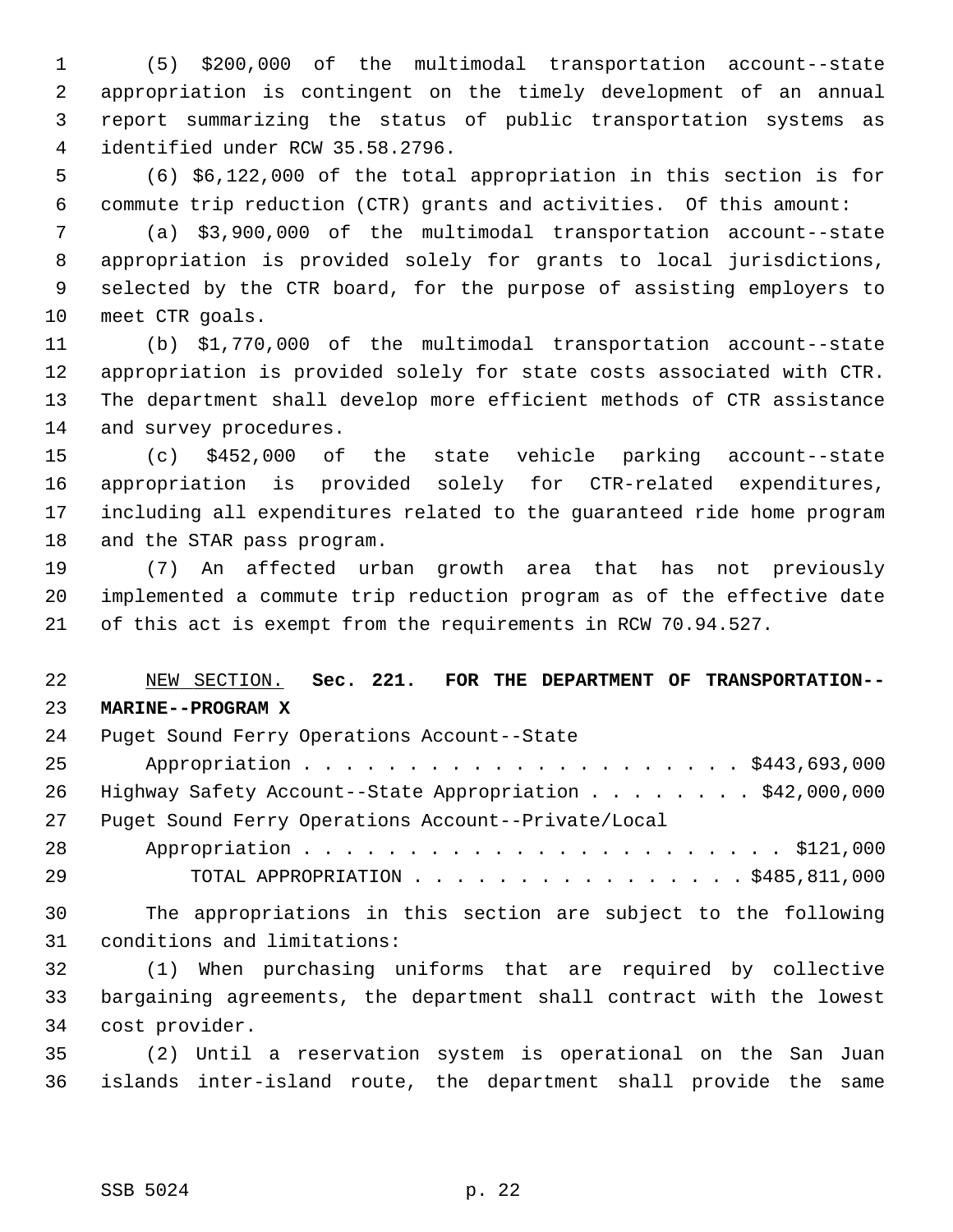1 priority loading benefits on the San Juan islands inter-island route to 2 home health care workers as are currently provided to patients 3 traveling for purposes of receiving medical treatment.

 4 (3) The department may enter into a distributor controlled fuel 5 hedging program and other methods of hedging approved by the fuel 6 hedging committee.

 7 (4) \$70,342,000 of the Puget Sound ferry operations account--state 8 appropriation and \$42,000,000 of the highway safety account--state 9 appropriation are provided solely for auto ferry vessel operating fuel 10 in the 2013-2015 fiscal biennium, which reflect cost savings from a 11 reduced biodiesel fuel requirement and therefore are contingent upon 12 the enactment of section 701 of this act. The amount provided in this 13 appropriation represents the fuel budget for the purposes of 14 calculating any ferry fare fuel surcharge. The department shall 15 develop a fuel reduction plan to be submitted as part of their 2014 16 supplemental budget proposal. The plan must include fuel saving 17 proposals, such as vessel modifications, and vessel speed reductions 18 and changes to operating procedures, along with anticipated fuel saving 19 estimates.

20 (5) \$3,049,000 of the Puget Sound ferry operations account--state 21 appropriation is provided solely for the operating program share of the 22 \$7,259,000 in lease payments for the ferry division's headquarters 23 building. Consistent with the 2012 facilities oversight plan, the 24 department shall strive to consolidate office space in downtown Seattle 25 by the end of 2015. The department shall consider renewing the lease 26 for the ferry division's current headquarters building only if the 27 lease rate is reduced at least fifty percent and analysis shows that 28 this is the least cost and risk option for the department. 29 Consolidation with other divisions or state agencies, or a reduction in 30 leased space, must also be considered as part of any headquarters lease 31 renewal analysis.

32 (6) \$5,000,000 of the Puget Sound ferry operations account--state 33 appropriation is provided solely for the purchase of a 2013-2015 marine 34 insurance policy. Within this appropriation, the department is 35 expected to purchase a policy with the lowest deductible possible, 36 while maintaining at least existing coverage levels for ferry vessels, 37 and providing coverage for all terminals.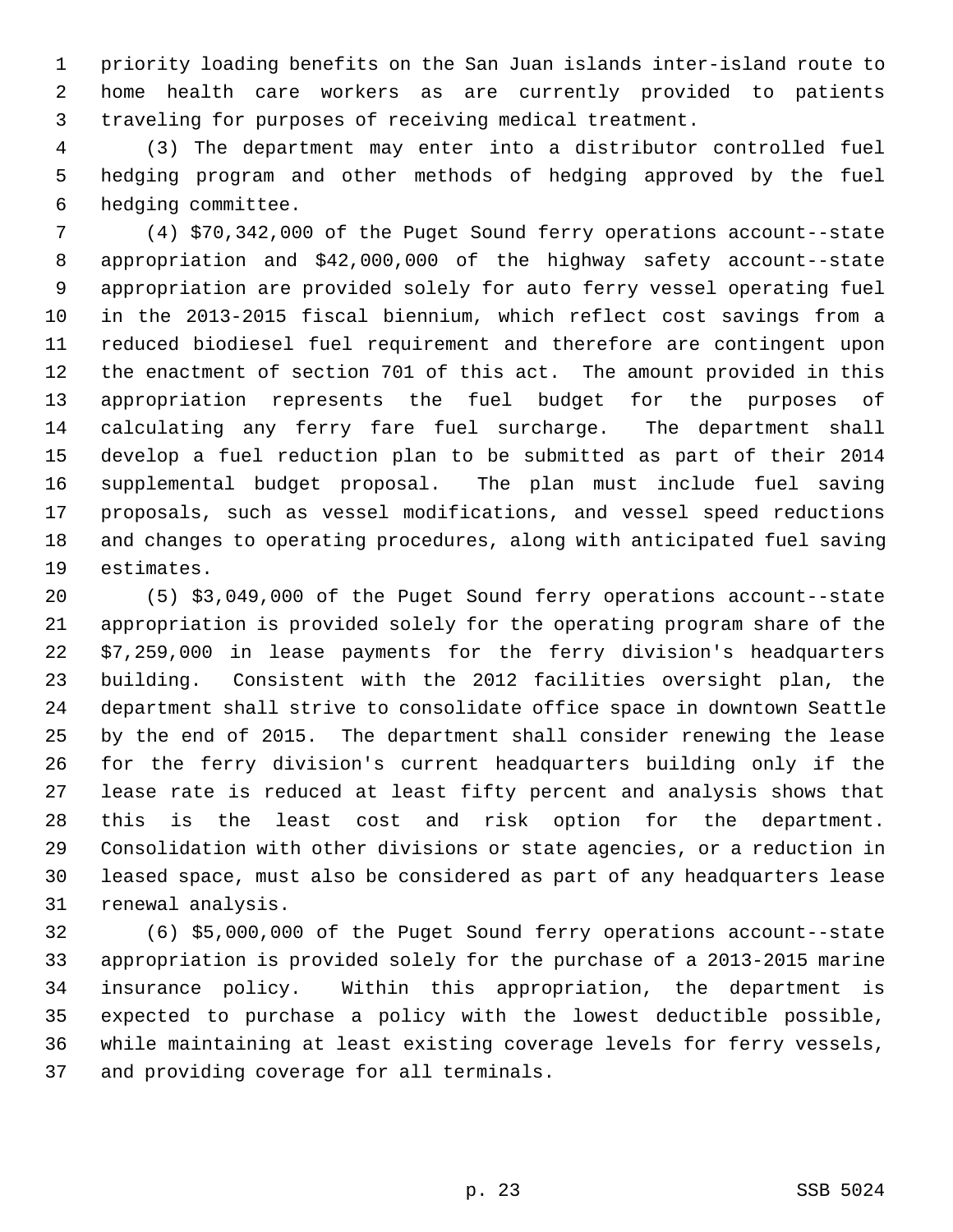1 NEW SECTION. **Sec. 222. FOR THE DEPARTMENT OF TRANSPORTATION--** 2 **RAIL--PROGRAM Y--OPERATING**

3 Multimodal Transportation Account--State

4 Appropriation . . . . . . . . . . . . . . . . . . . . . .\$33,934,000

 5 The appropriation in this section is subject to the following 6 conditions and limitations:

 7 (1) \$28,331,000 of the multimodal transportation account--state 8 appropriation is provided solely for the Amtrak service contract and 9 Talgo maintenance contract associated with providing and maintaining 10 state-supported passenger rail service. In recognition of the 11 increased costs the state is expected to absorb due to changes in 12 federal law, the department is directed to analyze the Amtrak contract 13 proposal and find cost saving alternatives. The department shall 14 report to the transportation committees of the legislature before the 15 2014 regular legislative session on its revisions to the Amtrak 16 contract, including a review of the appropriate costs within the 17 contract for concession services, policing, host railroad incentives, 18 and station services and staffing needs. Within thirty days of each 19 annual cost/revenue reconciliation under the Amtrak service contract, 20 the department shall report any changes that would affect the state 21 subsidy amount appropriated in this subsection.

22 (2) Amtrak Cascades runs may not be eliminated.

23 (3) The department shall continue a pilot program partnering with 24 the travel industry on the Amtrak Cascades service between Vancouver, 25 British Columbia, and Seattle to test opportunities for increasing 26 ridership, maximizing farebox recovery, and stimulating private 27 investment. The pilot program must run from December 31, 2013, to 28 December 31, 2014. The department shall report on the results of the 29 pilot program to the office of financial management and the 30 transportation committees of the legislature by January 31, 2015.

# 31 NEW SECTION. **Sec. 223. FOR THE DEPARTMENT OF TRANSPORTATION--** 32 **LOCAL PROGRAMS--PROGRAM Z--OPERATING**

|    | 33 Motor Vehicle Account--State Appropriation \$8,728,000   |                                             |  |  |  |  |  |  |
|----|-------------------------------------------------------------|---------------------------------------------|--|--|--|--|--|--|
|    | 34 Motor Vehicle Account--Federal Appropriation \$2,567,000 |                                             |  |  |  |  |  |  |
| 35 |                                                             | TOTAL APPROPRIATION $\ldots$ , \$11,295,000 |  |  |  |  |  |  |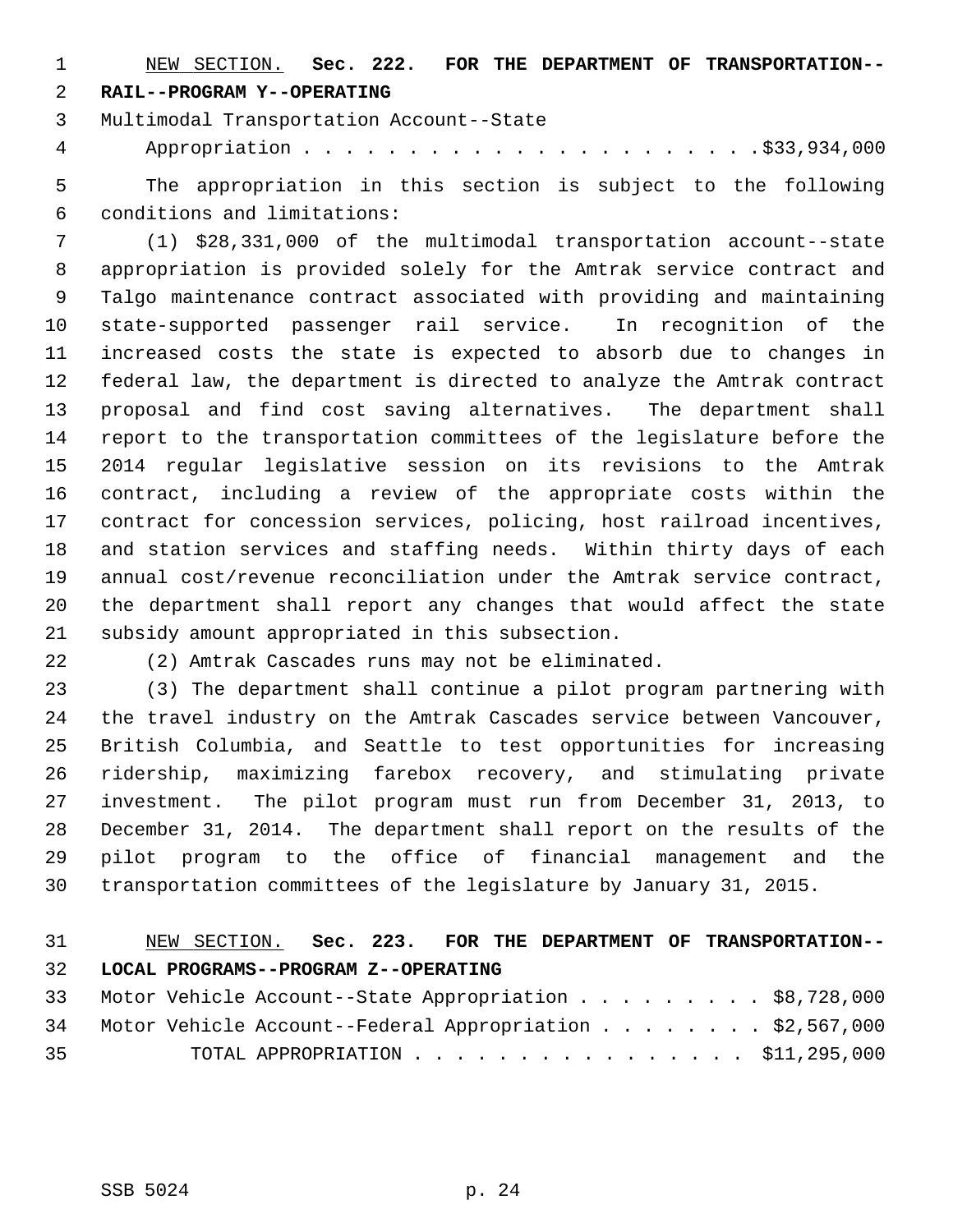1 **TRANSPORTATION AGENCIES--CAPITAL**

 2 NEW SECTION. **Sec. 301. FOR THE WASHINGTON STATE PATROL** 3 State Patrol Highway Account--State Appropriation . . . . . \$3,576,000 4 The appropriation in this section is subject to the following 5 conditions and limitations: 6 (1) The Washington state patrol, in cooperation with the Washington

 7 state department of transportation, must study the federal funding 8 options available for weigh station construction and improvements on 9 the national highway system. A study report must be provided by July 10 1, 2014, to the office of financial management and the transportation 11 committees of the legislature with recommendations on utilizing federal 12 funds for weigh station projects.

13 (2) \$1,076,000 of the state patrol highway account--state 14 appropriation is provided solely for the following minor works 15 projects: \$200,000 for emergency infrastructure repairs, \$426,000 for 16 roof repairs and replacements, and \$450,000 for weigh station 17 rehabilitations.

18 (3) \$2,500,000 of the state patrol highway account--state 19 appropriation is provided solely for the design and reconstruction of 20 the Everett weigh station and detachment office.

| 21 | NEW SECTION. Sec. 302. FOR THE COUNTY ROAD ADMINISTRATION BOARD |
|----|-----------------------------------------------------------------|
| 22 | Rural Arterial Trust Account--State                             |
| 23 |                                                                 |
| 24 | Highway Safety Account--State Appropriation \$10,000,000        |
| 25 | Motor Vehicle Account--State Appropriation \$706,000            |
| 26 | County Arterial Preservation Account--State                     |
| 27 |                                                                 |
| 28 | TOTAL APPROPRIATION $\ldots$ , \$76,600,000                     |
| 29 | NEW SECTION. Sec. 303. FOR THE TRANSPORTATION IMPROVEMENT BOARD |
| 30 | Small City Pavement and Sidewalk Account--State                 |
| 31 |                                                                 |
| 32 | Highway Safety Account--State Appropriation \$10,000,000        |
| 33 | Transportation Improvement Account--State                       |
|    |                                                                 |

|    | 34 Appropriation \$174,225,000               |
|----|----------------------------------------------|
| 35 | TOTAL APPROPRIATION $\ldots$ , \$187,725,000 |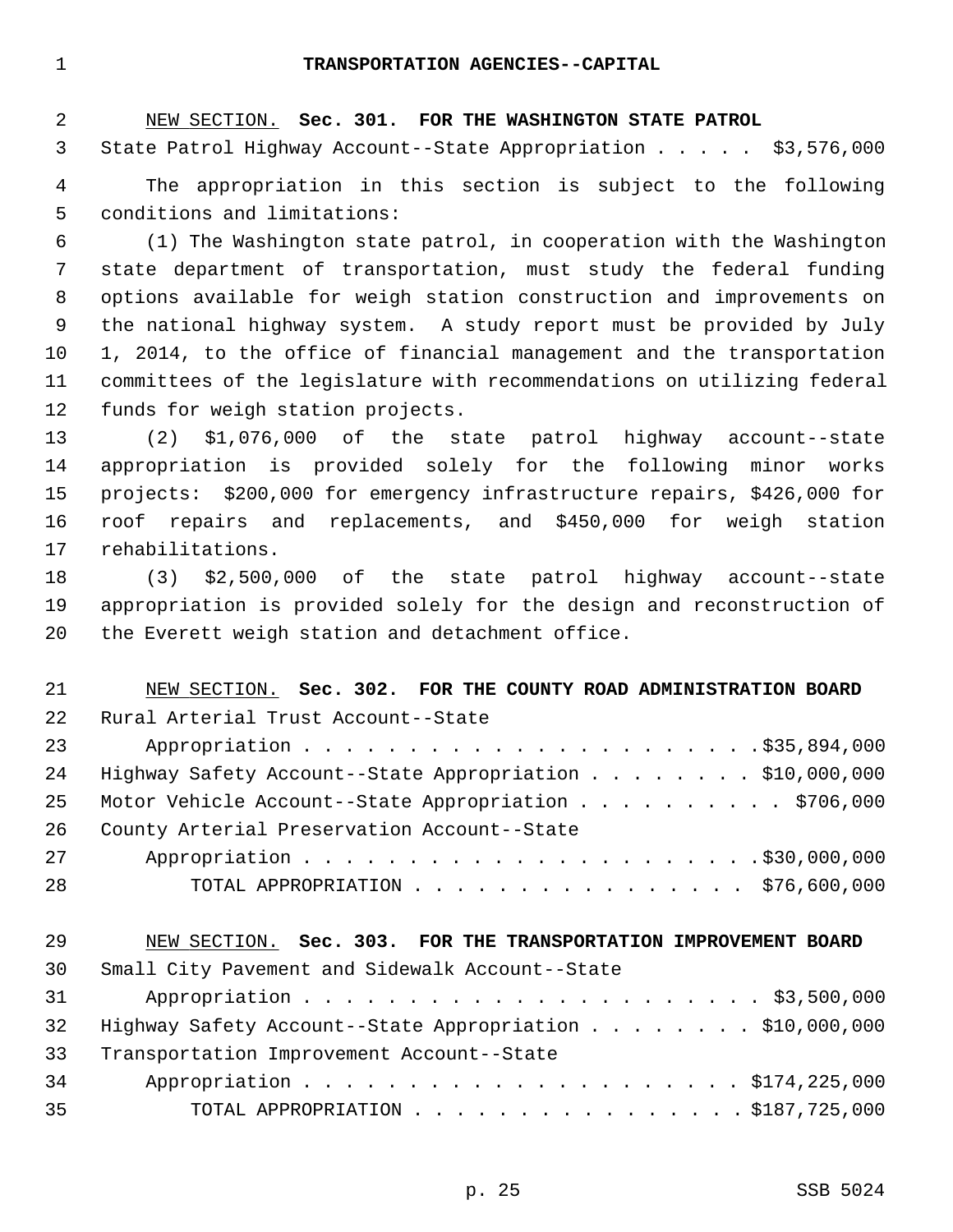1 The appropriations in this section are subject to the following 2 conditions and limitations: The highway safety account--state 3 appropriation is provided solely for: (1) The arterial preservation 4 program to help low tax-based, medium-sized cities preserve arterial 5 pavements; (2) the small city pavement program to help cities meet 6 urgent preservation needs; and (3) the small city low-energy street 7 light retrofit demonstration program.

 8 NEW SECTION. **Sec. 304. FOR THE DEPARTMENT OF TRANSPORTATION--** 9 **FACILITIES--PROGRAM D--(DEPARTMENT OF TRANSPORTATION-ONLY PROJECTS)--** 10 **CAPITAL**

11 Transportation Partnership Account--State

| 12 |                                                                  |
|----|------------------------------------------------------------------|
|    | 13 Motor Vehicle Account--State Appropriation \$8,280,000        |
|    | 14 State Toxics Control Account--State Appropriation \$1,400,000 |
| 15 | TOTAL APPROPRIATION $\ldots$ , \$23,105,000                      |

16 The appropriations in this section are subject to the following 17 conditions and limitations:

18 (1) \$1,395,000 of the motor vehicle account--state appropriation is 19 provided solely for the Olympic region site acquisition debt service 20 payments and statewide administrative support costs (projects D300701 21 and D399301).

22 (2) \$4,016,000 of the motor vehicle account--state appropriation is 23 provided solely for high priority safety projects that are directly 24 linked to employee safety, environmental risk, or minor works that 25 prevent facility deterioration (project D309701).

26 (3) \$1,400,000 of the state toxics control account--state 27 appropriation is provided solely for the department's compliance with 28 its national pollution discharge elimination system permit (projects 29 D311701 and D398136).

30 (4) \$13,425,000 of the transportation partnership account--state 31 appropriation is provided solely for the construction of a new traffic 32 management and emergency operations center on property owned by the 33 department on Dayton Avenue in Shoreline (project 100010T). Consistent 34 with the office of financial management's 2012 study, the construction 35 costs may not exceed \$15,000,000. The department shall report to the 36 transportation committees of the legislature and the office of 37 financial management by June 30, 2014, on the progress of the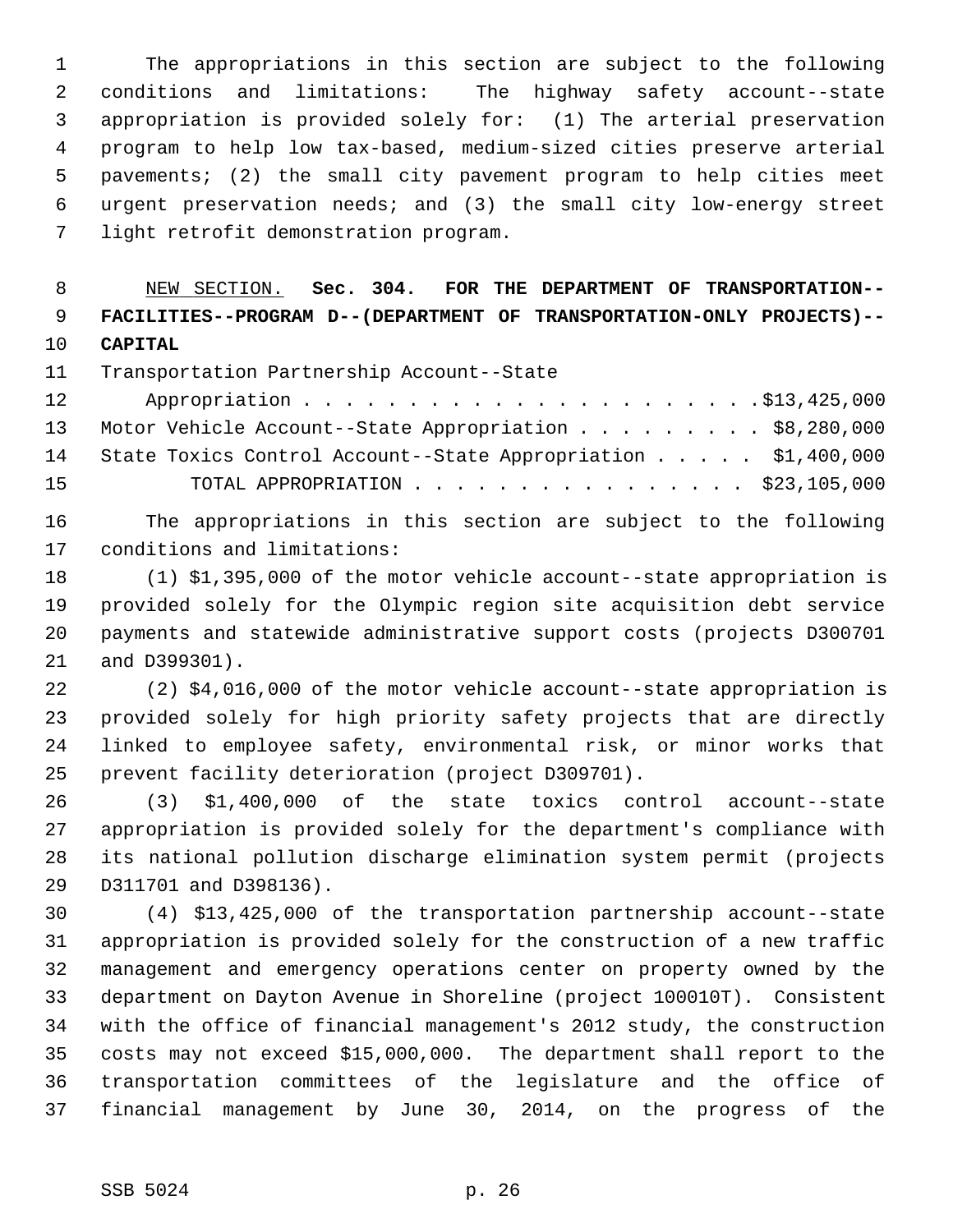1 construction of the traffic management and emergency operations center,

 2 including a schedule for terminating the current lease of the Goldsmith 3 building in Seattle.

| 4  | NEW SECTION. Sec. 305. FOR THE DEPARTMENT OF TRANSPORTATION--    |
|----|------------------------------------------------------------------|
| 5  | IMPROVEMENTS--PROGRAM I                                          |
| 6  | Multimodal Transportation Account--State                         |
| 7  |                                                                  |
| 8  | Transportation Partnership Account--State                        |
| 9  |                                                                  |
| 10 | Motor Vehicle Account--State Appropriation \$59,178,000          |
| 11 | Motor Vehicle Account--Federal Appropriation \$477,429,000       |
| 12 | Motor Vehicle Account--Private/Local Appropriation \$208,452,000 |
| 13 | Transportation 2003 Account (Nickel Account)--State              |
| 14 |                                                                  |
| 15 | State Route Number 520 Corridor Account--State                   |
| 16 |                                                                  |
| 17 | State Route Number 520 Corridor Account--Federal                 |
| 18 |                                                                  |
| 19 | Special Category C Account--State Appropriation \$124,000        |
| 20 | State Toxics Control Account--State Appropriation \$3,953,000    |
| 21 | TOTAL APPROPRIATION \$3,564,590,000                              |

22 The appropriations in this section are subject to the following 23 conditions and limitations:

24 (1) Except as provided otherwise in this section, the entire 25 transportation 2003 account (nickel account)--state appropriation and 26 the entire transportation partnership account--state appropriation are 27 provided solely for the projects and activities as listed by fund, 28 project, and amount in LEAP Transportation Document 2013-1 as developed 29 April 2, 2013, Program - Highway Improvement Program (I). However, 30 limited transfers of specific line-item project appropriations may 31 occur between projects for those amounts listed subject to the 32 conditions and limitations in section 603 of this act.

33 (2) Except as provided otherwise in this section, \$59,178,000 of 34 the motor vehicle account--state appropriation and \$477,429,000 of the 35 motor vehicle account--federal appropriation are provided solely for 36 the projects and activities as listed by fund, project, and amount in 37 LEAP Transportation Document 2013-2 ALL PROJECTS as developed April 2,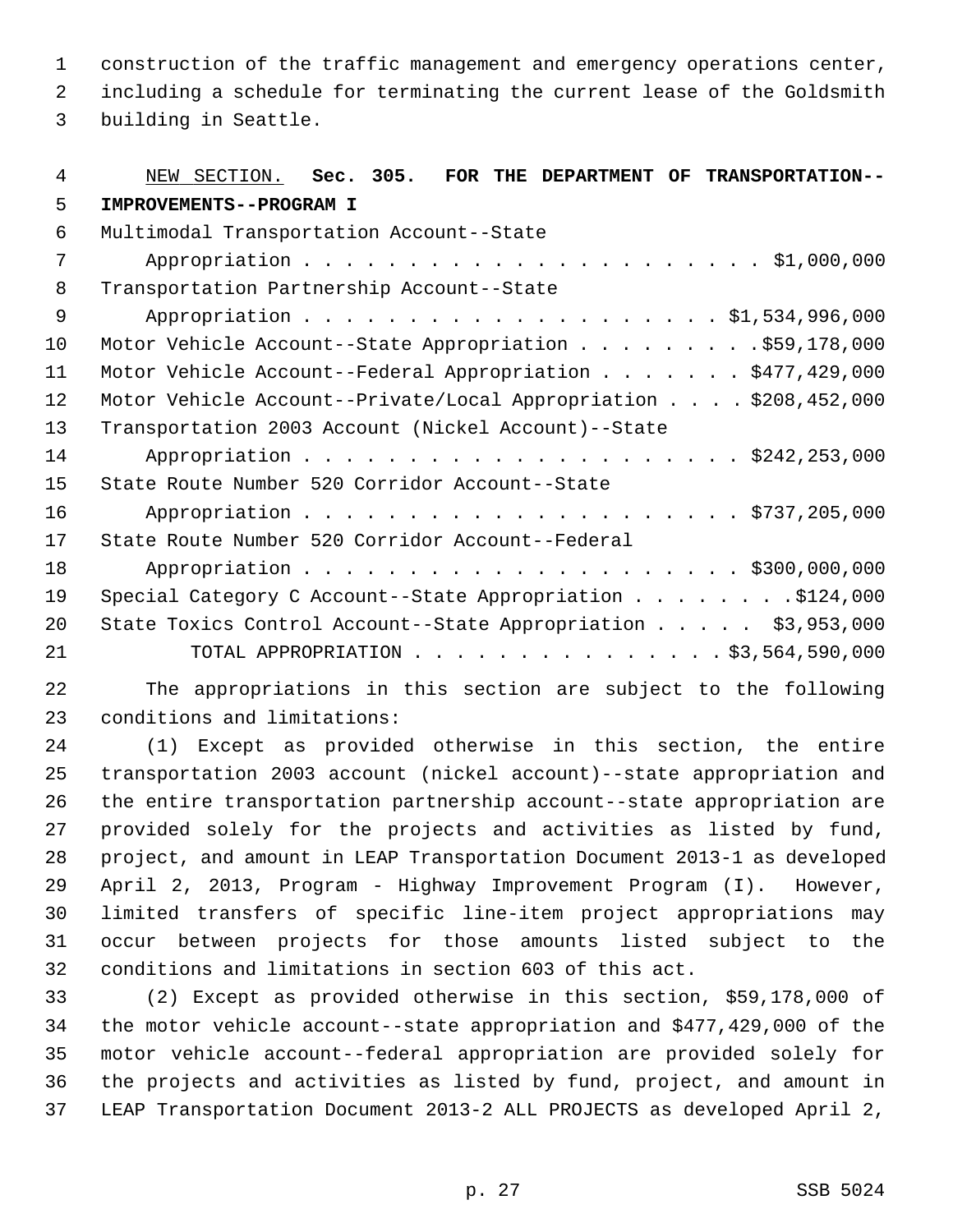1 2013, Program - Highway Improvement Program (I), and any redistributed 2 federal funds and any savings in federal funds on improvement projects 3 must first be applied towards the projects identified in the LEAP 4 transportation document as "Contingency (Unfunded) Highway Preservation 5 Projects." If the department is unable to use these excess federal 6 funds described in this subsection on any of the projects identified as 7 "Contingency (Unfunded) Highway Preservation Projects" in the LEAP 8 transportation document, the department shall, as soon as practicable, 9 incorporate the projects into the current statewide transportation 10 improvement program (STIP) in order to make the projects eligible for 11 federal funds, as these contingency projects are to be considered among 12 the state's highest priority preservation projects.

13 (3) Within the motor vehicle account--federal appropriation, the 14 department may transfer funds from program I to program P, except for 15 funds that are otherwise restricted in this act. However, funds may 16 not be transferred from program P to program I.

17 (4) The transportation 2003 account (nickel account)--state 18 appropriation includes up to \$218,671,000 in proceeds from the sale of 19 bonds authorized in RCW 47.10.861.

20 (5) The transportation partnership account--state appropriation 21 includes up to \$1,153,133,000 in proceeds from the sale of bonds 22 authorized in RCW 47.10.873.

23 (6) The motor vehicle account--state appropriation includes up to 24 \$36,000,000 in proceeds from the sale of bonds authorized in RCW 25 47.10.843.

26 (7)(a) \$1,334,000 of the transportation partnership account--state 27 appropriation, \$48,433,500 of the motor vehicle account--private/local 28 appropriation, and \$31,020,000 of the motor vehicle account--federal 29 appropriation are provided solely for the I-5/Columbia River Crossing 30 project (400506A). The federal funds appropriated in this subsection 31 reflect the maximum amount of federal funds that may be allocated to 32 this project. Section 603 of this act does not apply to the I-33 5/Columbia River Crossing project (400506A) and, therefore, funds shall 34 not be transferred to this project. Of the amounts appropriated in 35 this subsection, \$1,254,000 of the transportation partnership account-- 36 state appropriation, \$30,099,000 of the motor vehicle account--federal 37 appropriation, and \$45,528,000 of the motor vehicle account-- 38 private/local appropriation in this subsection are held in unallotted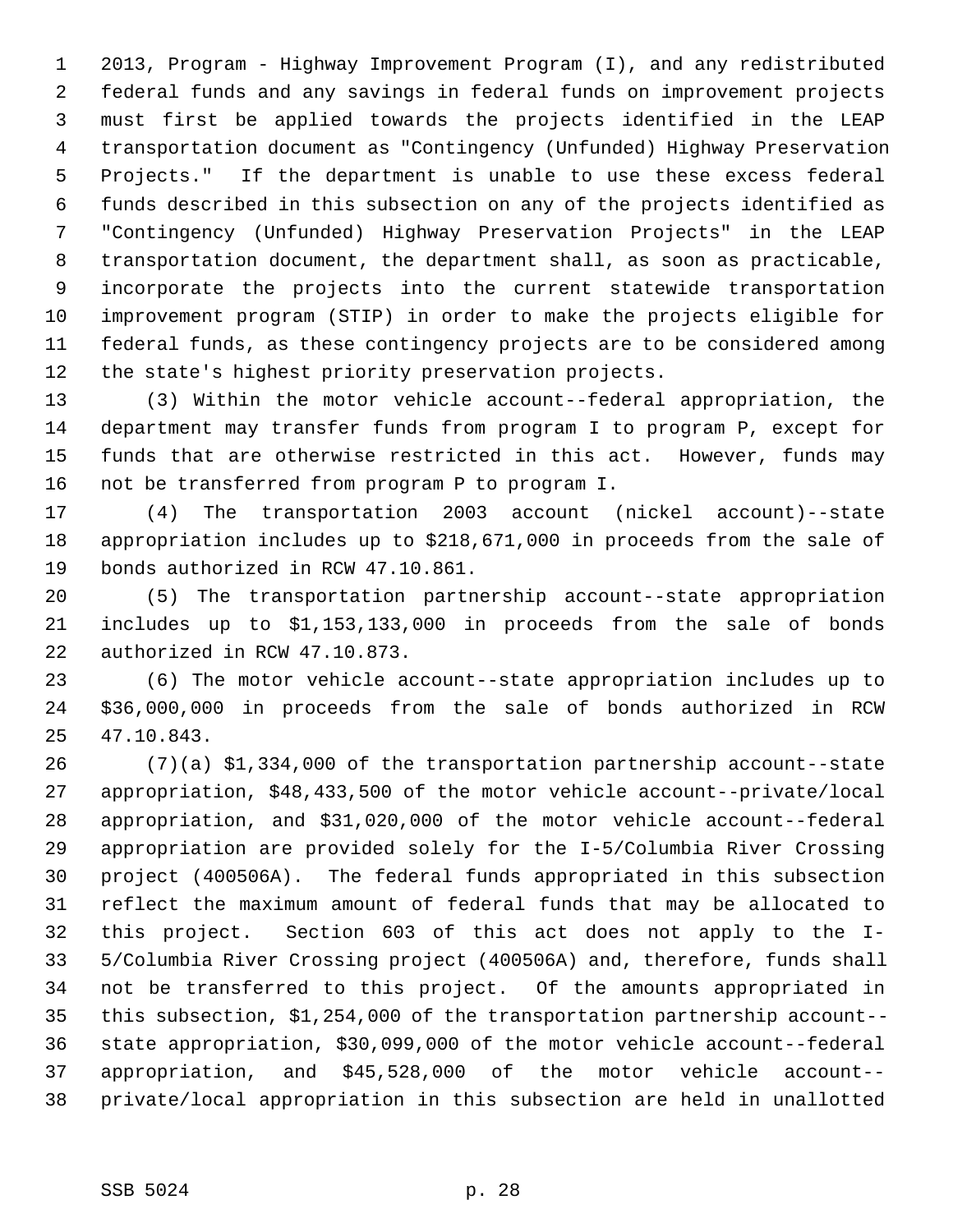1 status and are contingent upon the United States coast guard approving 2 the I-5/Columbia river crossing project's permit. If the permit is 3 approved, then the director of the office of financial management may 4 allot the funds. If the permit is not approved, then the 5 appropriations in this subsection must be put into allotted status by 6 the director of the office of financial management and may be used only 7 for the development of a new supplemental environmental impact 8 statement to redesign the I-5 bridge between Washington and Oregon in 9 accordance with the requirements of the United States coast guard. The 10 department shall not submit the supplemental environmental impact 11 statement to the appropriate federal agencies for approval until July 12 1, 2014.

13 (b) It is the intent of the legislature that Washington and Oregon 14 have equal funding commitments and equal total expenditures to date on 15 the shared components of the Columbia river crossing project. The 16 department shall provide a quarterly report on this project beginning 17 September 30, 2013. The report must include:

18 (i) An update on preliminary engineering and right-of-way 19 acquisition for the previous quarter;

20 (ii) Planned objectives for right-of-way and preliminary 21 engineering for the ensuing quarter;

22 (iii) An updated comparison of the total appropriation authority 23 for the project by state;

24 (iv) An updated comparison of the total expenditures to date on the 25 project by state; and

26 (v) The committed funding provided by the state of Oregon to right-27 of-way acquisition.

28 (8) Within the amounts provided for the I-5/Columbia River Crossing 29 project (400506A), the department shall conduct a traffic and revenue 30 analysis for the Columbia river crossing project that will lay the 31 foundation for investment grade traffic and revenue analysis. While 32 conducting the analysis, the department must coordinate with the Oregon 33 state department of transportation, the Washington state transportation 34 commission, and the Washington state legislative oversight committee.

35 (a) The department's analysis must include the assessment and 36 review of the following variables within the project:

37 (i) Exemptions from tolls for vehicles with two or more occupants;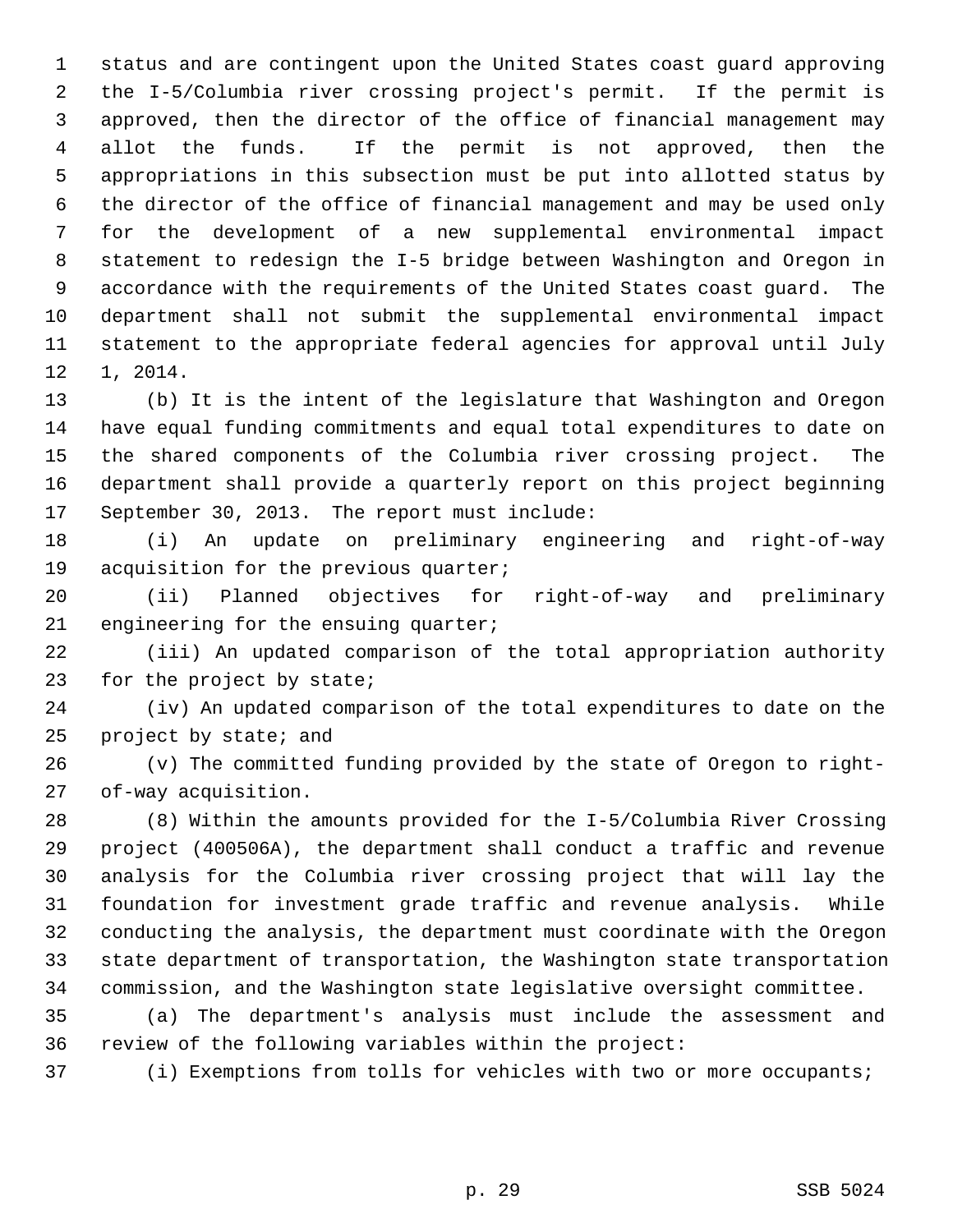- 1 (ii) A variable toll where the tolls vary by time of day and day of 2 the week; and
- 

3 (iii) A frequency-based toll rate for the facility.

4 (b) The analysis must also assess the following:

 5 (i) The impact that light rail service in the corridor will have on 6 estimated toll revenues;

 7 (ii) The level of diversion from the Interstate 5 corridor and the 8 impact on estimated toll revenues; and

 9 (iii) The estimated toll revenues from vehicle trips originating 10 within the region and outside the region by vehicle type.

11 (c) The department must submit a report of its findings to the 12 transportation committees of the legislature by July 1, 2014.

13 (9)(a) \$200,000 of the motor vehicle account--state appropriation 14 is provided solely for the I-90 Comprehensive Tolling Study and 15 Environmental Review project (100067T) and must be used in conjunction 16 with the federal funding identified in the LEAP transportation document 17 referenced under subsection (2) of this section, which reflects the 18 maximum amount of federal funds that may be allocated to this project. 19 The department shall prepare a detailed environmental impact statement 20 that complies with the national environmental policy act regarding 21 tolling Interstate 90 between Interstate 5 and Interstate 405 for the 22 purposes of both managing traffic and providing funding for the 23 construction of the unfunded state route number 520 from Interstate 5 24 to Medina project. As part of the preparation of the statement, the 25 department must review any impacts to the network of highways and roads 26 surrounding Lake Washington. In developing this statement, the 27 department must provide significant outreach to potential affected 28 communities. The department may consider traffic management options 29 that extend as far east as Issaquah.

30 (b)(i) As part of the project in this subsection (9), the 31 department shall perform a study of all funding alternatives to tolling 32 Interstate 90 to provide funding for construction of the unfunded state 33 route number 520 and explore and evaluate options to mitigate the 34 effect of tolling on affected residents and all other users of the 35 network of highways and roads surrounding Lake Washington including, 36 but not limited to:

37 (A) Allowing all Washington residents to traverse a portion of the 38 tolled section of Interstate 90 without paying a toll. Residents may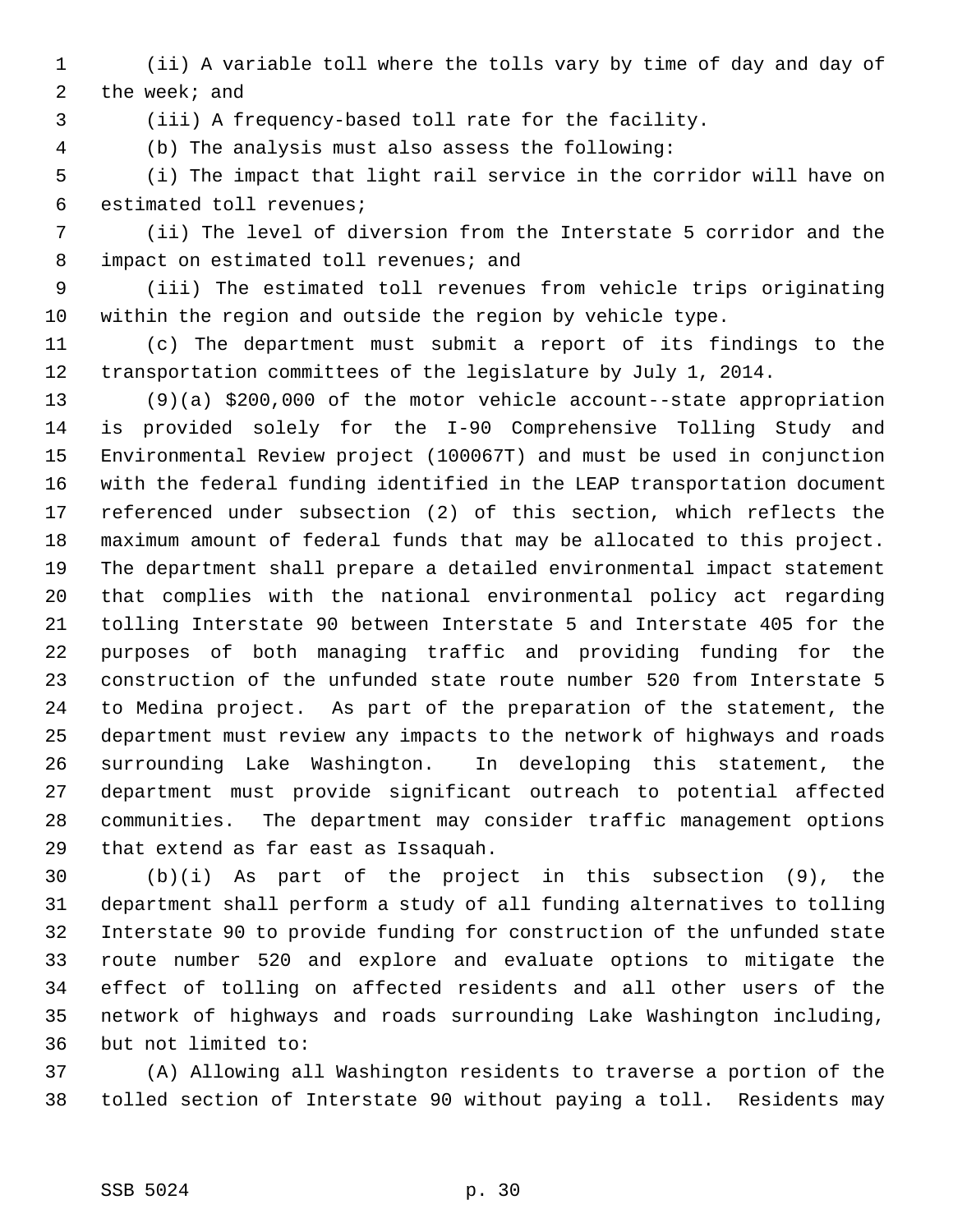1 choose either (I) the portion of Interstate 90 between the easternmost 2 landing west of Mercer Island and the westernmost landing on Mercer 3 Island, or (II) the portion of Interstate 90 between the westernmost 4 landing east of Mercer Island and the easternmost landing on Mercer 5 Island;

 6 (B) Assessing a toll only when a driver traverses, in either 7 direction, the entire portion of Interstate 90 between the easternmost 8 landing west of Mercer Island and the westernmost landing east of 9 Mercer Island; and

10 (C) Allowing affected residents to choose one portion of the tolled 11 section of Interstate 90 upon which they may travel without paying a 12 toll. Residents may choose either (I) the portion of Interstate 90 13 between the easternmost landing west of Mercer Island and the 14 westernmost landing on Mercer Island, or (II) the portion of Interstate 15 90 between the westernmost landing east of Mercer Island and the 16 easternmost landing on Mercer Island.

17 (ii) The department may also consider any alternative mitigation 18 options that conform to the purpose of this subsection (9).

19 (iii) For the purposes of this subsection (9), "affected resident" 20 means anyone who must use a portion of Interstate 90 west of Interstate 21 405 upon which tolling is considered in order to access necessary 22 medical services, such as a hospital.

23 (10)(a) \$541,902,000 of the transportation partnership account-- 24 state appropriation, and \$78,005,000 of the transportation 2003 account 25 (nickel account)--state appropriation are provided solely for the SR 26 99/Alaskan Way Viaduct – Replacement project (809936Z), and must be 27 used in conjunction with the federal funding identified in the LEAP 28 transportation document referenced under subsection (2) of this 29 section, which reflects the maximum amount of federal funds that may be 30 allocated to this project.

31 (b) The priority of the legislature is to fund capital construction 32 of the Alaskan Way viaduct replacement project with toll revenue to the 33 greatest extent practicable. Therefore, the department's financial 34 plan for the project must reflect at least \$200,000,000 in total 35 contributions from the Alaskan Way viaduct replacement project account 36 created under RCW 47.56.864 over the course of construction.

37 (11) The department shall continue to fund the Alaskan Way viaduct 38 expert review panel out of the SR 99/Alaskan Way Viaduct - Replacement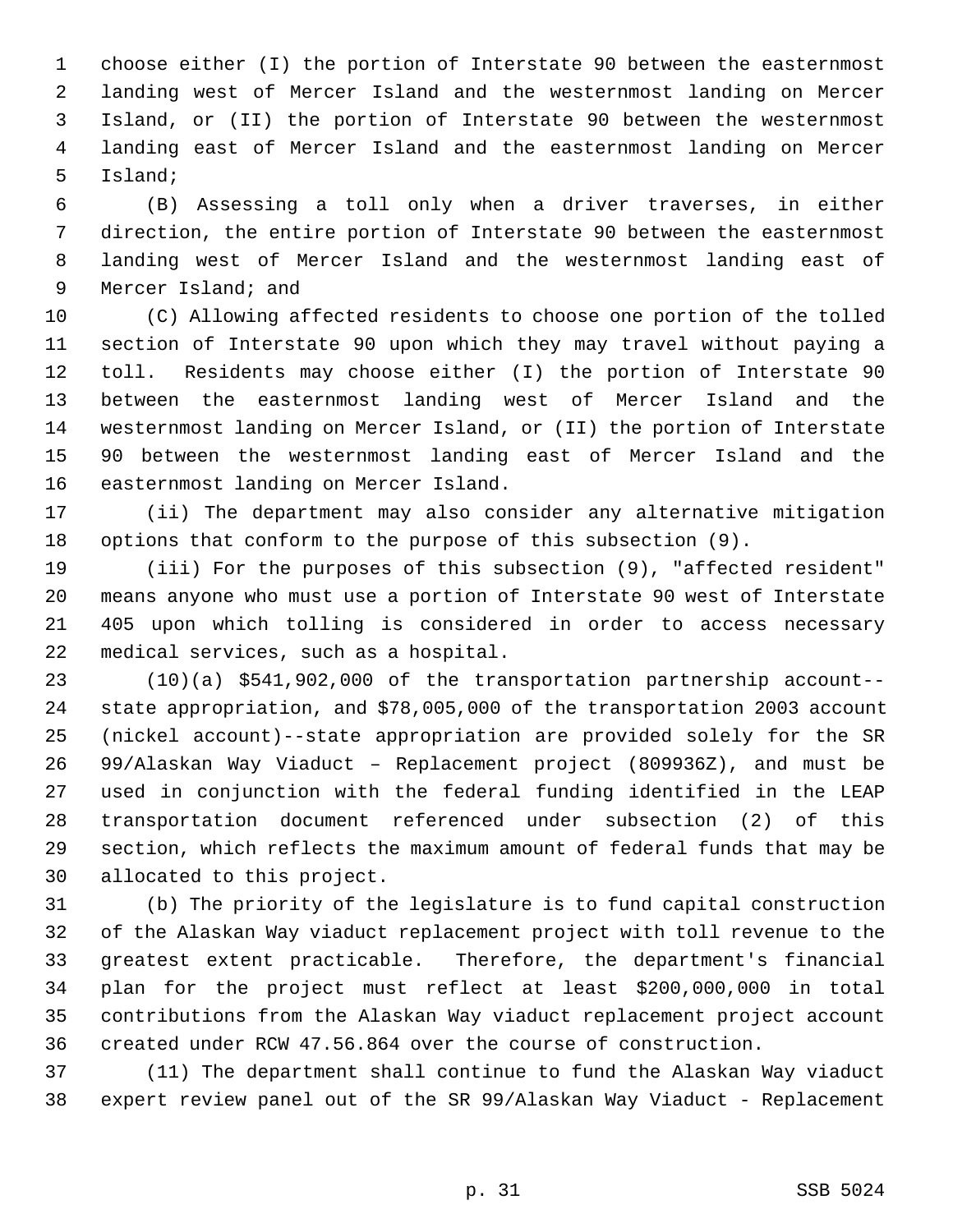1 project (809936Z) appropriation for the purpose of updating the work 2 that was previously completed by the panel to ensure that an 3 appropriate and viable financial plan is created and regularly 4 reviewed. The expert review panel must report its findings and 5 recommendations related to funding the cost of capital construction, as 6 well as operating and maintaining the deep bore tunnel once the project 7 has been completed, to the transportation committees of the 8 legislature, the governor's Alaskan Way viaduct project oversight 9 committee, and the transportation commission every six months until the 10 project is operationally complete.

11 (12) \$7,048,000 of the transportation partnership account--state 12 appropriation, \$14,594,000 of the transportation 2003 account (nickel 13 account)--state appropriation, \$3,730,000 of the motor vehicle 14 account--state appropriation, and \$1,000,000 of the multimodal 15 transportation account--state appropriation are provided solely for the 16 US 395/North Spokane Corridor project (600010A) and must be used in 17 conjunction with the federal funding identified in the LEAP 18 transportation document referenced under subsection (2) of this 19 section, which reflects the maximum amount of federal funds that may be 20 allocated to this project.

21 (13) \$114,369,000 of the transportation partnership account--state 22 appropriation and \$53,755,000 of the transportation 2003 account 23 (nickel account)--state appropriation are provided solely for the I-24 405/Kirkland Vicinity Stage 2 - Widening project (8BI1002). This 25 project must be completed as soon as practicable as a design-build 26 project. Any future savings on this project or any other Interstate 27 405 corridor projects must stay on the Interstate 405 corridor and be 28 made available to either the I-405/SR 167 Interchange - Direct 29 Connector project (140504C) or the I-405 Renton to Bellevue project.

30 (14)(a) The SR 520 Bridge Replacement and HOV project (BI1003) is 31 supported over time from multiple sources, including a \$300,000,000 32 TIFIA loan, \$819,524,625 in Garvee bonds, toll revenues, state bonds, 33 interest earnings, and other miscellaneous sources.

34 (b) The state route number 520 corridor account--state 35 appropriation includes up to \$668,142,000 in proceeds from the sale of 36 bonds authorized in RCW 47.10.879 and 47.10.886.

37 (c) The state route number 520 corridor account--federal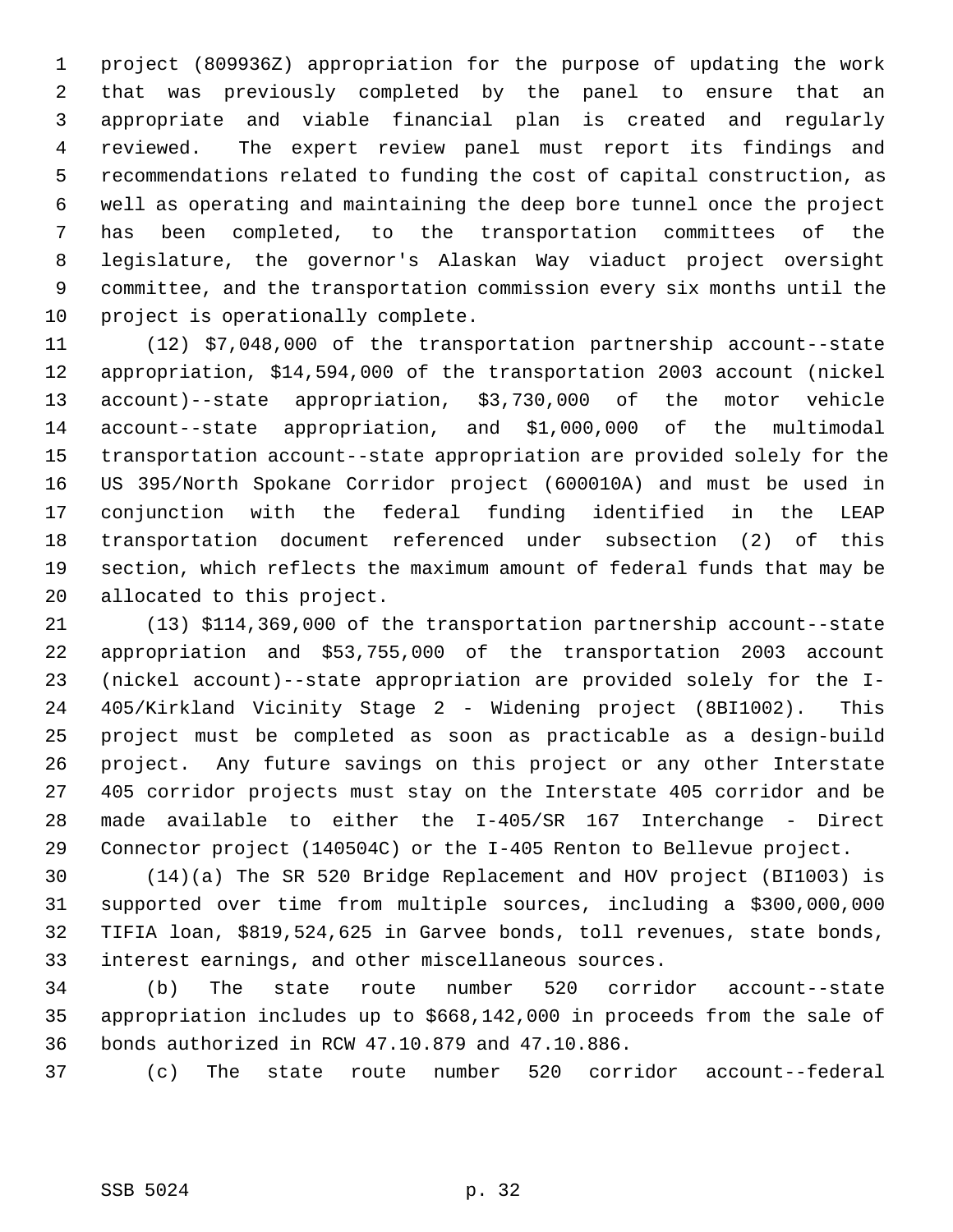1 appropriation includes up to \$300,000,000 in proceeds from the sale of 2 bonds authorized in RCW 47.10.879 and 47.10.886.

 3 (d) \$153,124,000 of the transportation partnership account--state 4 appropriation, \$300,000,000 of the state route number 520 corridor 5 account--federal appropriation, and \$737,205,000 of the state route 6 number 520 corridor account--state appropriation are provided solely 7 for the SR 520 Bridge Replacement and HOV project (BI1003) and must be 8 used in conjunction with the federal funding identified in the LEAP 9 transportation document referenced under subsection (2) of this 10 section, which reflects the maximum amount of federal funds that may be 11 allocated to this project. Of the amounts appropriated in this 12 subsection (14)(d), \$105,085,000 of the state route number 520 corridor 13 account--federal appropriation and \$227,415,000 of the state route 14 number 520 corridor account--state appropriation must be put into 15 unallotted status and are subject to review by the office of financial 16 management. The director of the office of financial management shall 17 consult with the joint transportation committee prior to making a 18 decision to allot these funds.

19 (e) When developing the financial plan for the project, the 20 department shall assume that all maintenance and operation costs for 21 the new facility are to be covered by tolls collected on the toll 22 facility and not by the motor vehicle account.

23 (15) The department shall itemize all future requests for the 24 construction of buildings on a project list and submit them through the 25 transportation executive information system as part of the department's 26 2014 budget submittal. It is the intent of the legislature that new 27 facility construction must be transparent and not appropriated within 28 larger highway construction projects.

29 (16) \$28,963,000 of the motor vehicle account--state appropriation 30 is provided solely for improvement program support activities 31 (095901X). \$18,000,000 of this amount must be held in unallotted 32 status until the office of financial management certifies that the 33 department's 2014 supplemental budget request conforms to the terms of 34 subsection (15) of this section.

35 (17) \$24,452,181 of the motor vehicle account--state appropriation 36 is provided solely to advance the design, preliminary engineering, and 37 rights-of-way acquisition for the projects identified in LEAP 38 Transportation Document 2013-3 as developed April 2, 2013. Funds must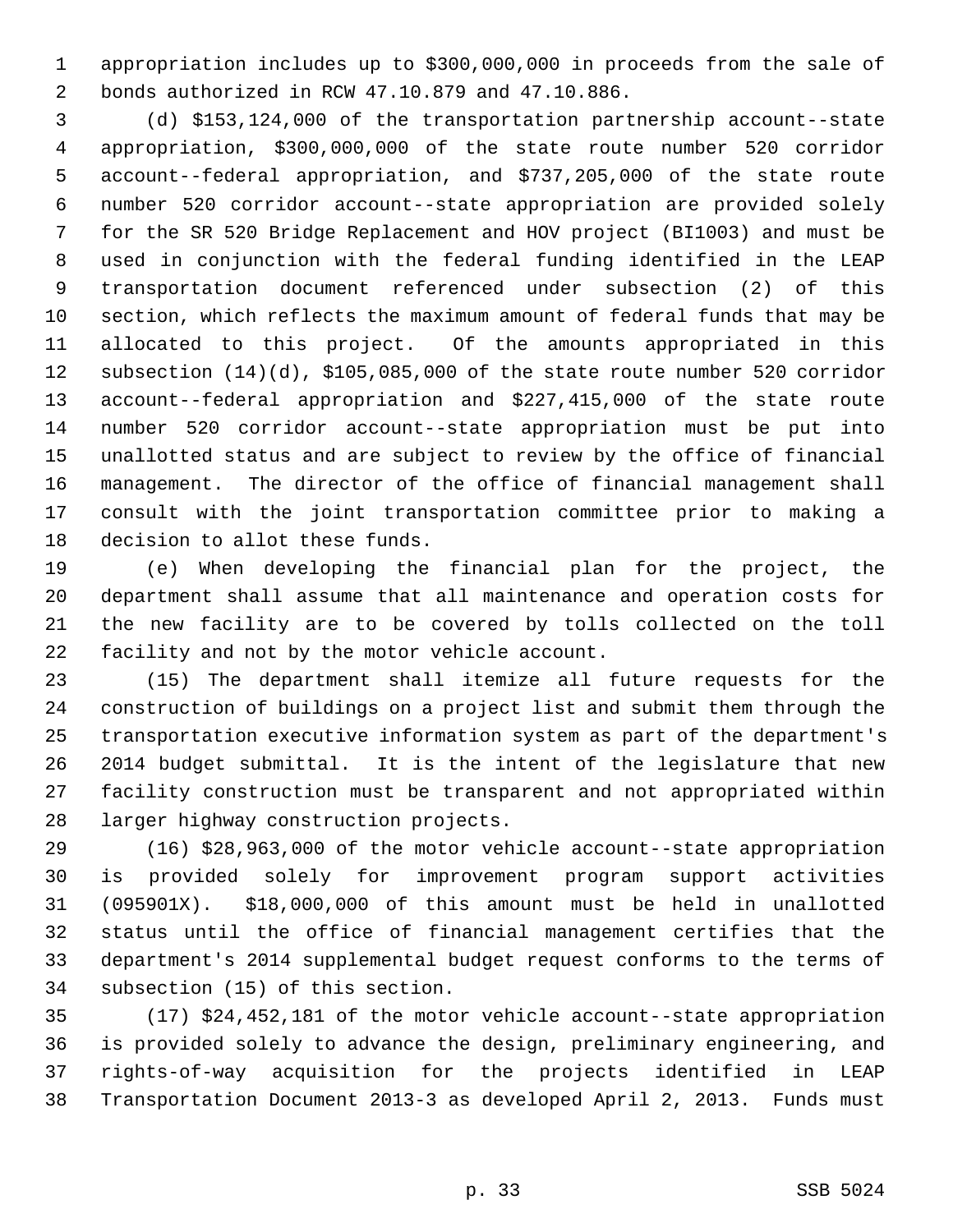1 be used to advance the emergent, initial development of these projects 2 for the purpose of expediting delivery of the associated major 3 investments when funding for such investments becomes available. 4 Funding may be reallocated between projects to maximize the 5 accomplishment of design and preliminary engineering work and rights- 6 of-way acquisition, provided that all projects are addressed. It is 7 the intent of the legislature that, while seeking to maximize the 8 outcomes in this section, the department shall provide for continuity 9 of both the state and consulting engineer workforce, while 10 strategically utilizing private sector involvement to ensure 11 consistency with the department's business plan for staffing in the 12 highway construction program during the 2013-2015 fiscal biennium.

13 (18) The department shall consult with the chairs of the senate 14 transportation committee and the house of representatives 15 transportation committee whenever the department is in negotiations to 16 provide a public or private entity mitigation for one million dollars 17 or more.

18 (19) Any new advisory group that the department convenes during the 19 2013-2015 fiscal biennium must be representative of the interests of 20 the entire state of Washington.

21 (20) \$3,953,000 of the state toxics control account--state 22 appropriation is provided solely for storm water and mitigation site 23 improvements (0B14003).

## 24 NEW SECTION. **Sec. 306. FOR THE DEPARTMENT OF TRANSPORTATION--** 25 **PRESERVATION--PROGRAM P**

26 Transportation Partnership Account--State

| 27       |                                                                          |
|----------|--------------------------------------------------------------------------|
| 28       | Highway Safety Account--State Appropriation \$10,000,000                 |
| 29       | Motor Vehicle Account--State Appropriation \$54,064,000                  |
| 30       | Motor Vehicle Account--Federal Appropriation \$624,779,000               |
| 31       | Motor Vehicle Account--Private/Local Appropriation $\ldots$ \$11,260,000 |
| 32       | Transportation 2003 Account (Nickel Account)--State                      |
| 33       |                                                                          |
| 34       | TOTAL APPROPRIATION $\ldots$ , \$738,868,000                             |
| $\Omega$ | The environmentational in this seation are subject to the following      |

35 The appropriations in this section are subject to the following 36 conditions and limitations: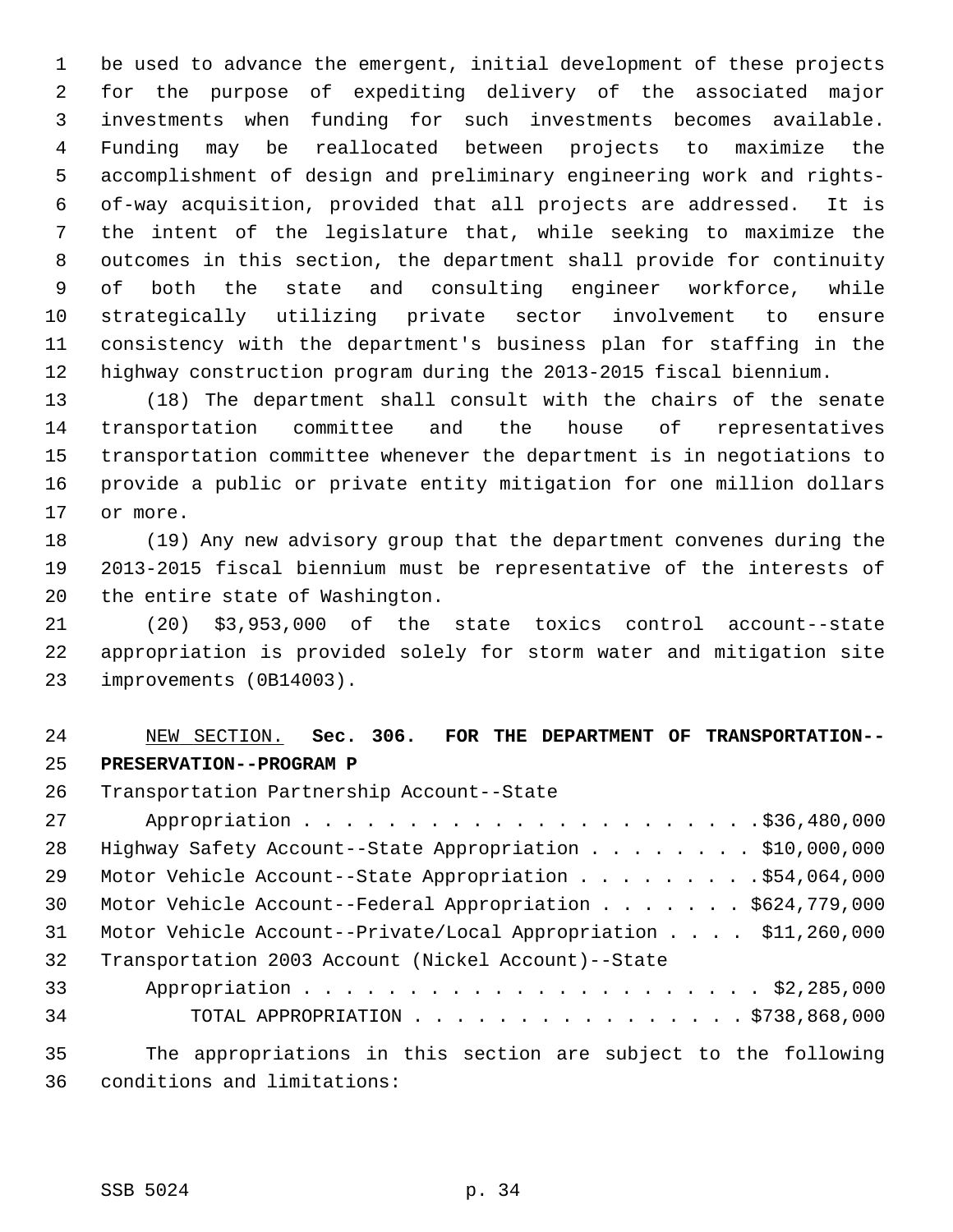1 (1) Except as provided otherwise in this section, the entire 2 transportation 2003 account (nickel account)--state appropriation and 3 the entire transportation partnership account--state appropriation are 4 provided solely for the projects and activities as listed by fund, 5 project, and amount in LEAP Transportation Document 2013-1 as developed 6 April 2, 2013, Program - Highway Preservation Program (P). However, 7 limited transfers of specific line-item project appropriations may 8 occur between projects for those amounts listed subject to the 9 conditions and limitations in section 603 of this act.

10 (2) Except as provided otherwise in this section, \$54,064,000 of 11 the motor vehicle account--state appropriation and \$624,779,000 of the 12 motor vehicle account--federal appropriation are provided solely for 13 the projects and activities as listed by fund, project, and amount in 14 LEAP Transportation Document 2013-2 ALL PROJECTS as developed April 2, 15 2013, Program - Highway Preservation Program (P), and any redistributed 16 federal funds for state projects and any savings in federal funds on 17 preservation projects must first be applied towards the projects 18 identified in the LEAP transportation document as "Contingency 19 (Unfunded) Highway Preservation Projects." If the department is unable 20 to use these excess federal funds described in this subsection on any 21 of the projects identified as "Contingency (Unfunded) Highway 22 Preservation Projects" in the LEAP transportation document, the 23 department shall, as soon as practicable, incorporate the projects into 24 the current statewide transportation improvement program (STIP) in 25 order to make the projects eligible for federal funds, as these 26 contingency projects are to be considered among the state's highest 27 priority preservation projects.

28 (3) The motor vehicle account--state appropriation includes up to 29 \$14,000,000 in proceeds from the sale of bonds authorized in RCW 30 47.10.843.

31 (4) The department of transportation shall continue to implement 32 the lowest life-cycle cost planning approach to pavement management 33 throughout the state to encourage the most effective and efficient use 34 of pavement preservation funds. Emphasis should be placed on 35 increasing the number of roads addressed on time and reducing the 36 number of roads past due.

37 (5) The department shall apply for surface transportation program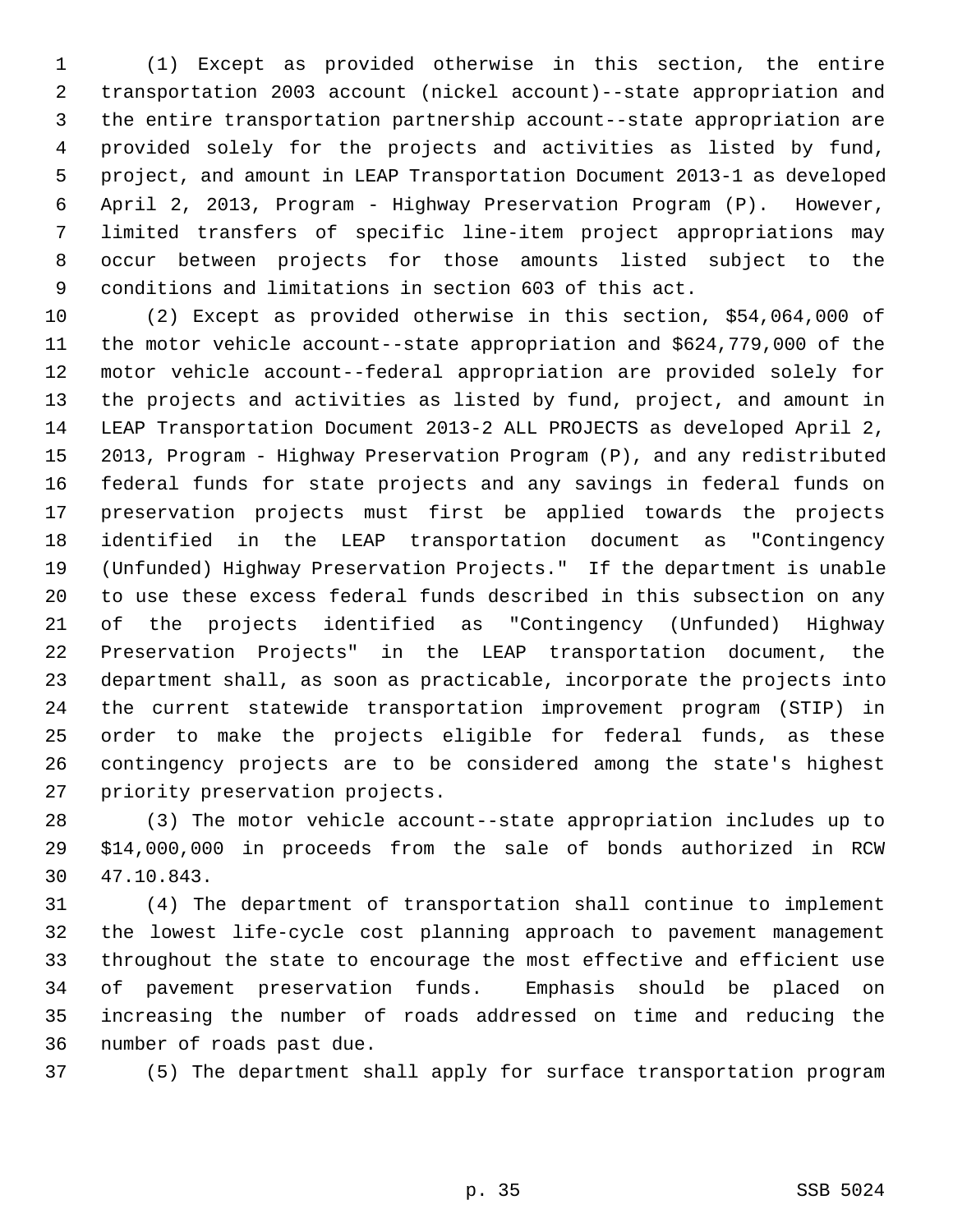1 enhancement funds to be expended in lieu of or in addition to state 2 funds for eligible costs of projects in programs I and P.

 3 (6) \$27,278,000 of the motor vehicle account--federal appropriation 4 and \$1,141,000 of the motor vehicle account--state appropriation are 5 provided solely for the SR 167/Puyallup River Bridge Replacement 6 project (316725A). This project must be completed as a design-build 7 project. The department must work with local jurisdictions and the 8 community during the environmental review process to develop 9 appropriate esthetic design elements, at no additional cost to the 10 department, and traffic management plans pertaining to this project. 11 The department must report to the transportation committees of the 12 legislature on estimated cost and/or time savings realized as a result 13 of using the design-build process.

## 14 NEW SECTION. **Sec. 307. FOR THE DEPARTMENT OF TRANSPORTATION--** 15 **TRAFFIC OPERATIONS--PROGRAM Q--CAPITAL**

|    | 16 Motor Vehicle Account--State Appropriation \$3,194,000   |  |
|----|-------------------------------------------------------------|--|
|    | 17 Motor Vehicle Account--Federal Appropriation \$7,959,000 |  |
| 18 | TOTAL APPROPRIATION $\ldots$ , \$11,153,000                 |  |

19 The appropriations in this section are subject to the following 20 conditions and limitations: \$694,000 of the motor vehicle account-- 21 state appropriation is provided solely for project 000005Q as state 22 matching funds for federally selected competitive grants or 23 congressional earmark projects. These moneys must be placed into 24 reserve status until such time as federal funds are secured that 25 require a state match.

| 26 | NEW SECTION. Sec. 308. FOR THE DEPARTMENT OF TRANSPORTATION--    |
|----|------------------------------------------------------------------|
| 27 | WASHINGTON STATE FERRIES CONSTRUCTION--PROGRAM W                 |
| 28 | Puget Sound Capital Construction Account--State                  |
| 29 |                                                                  |
| 30 | Puget Sound Capital Construction Account--Federal                |
| 31 |                                                                  |
| 32 | Puget Sound Capital Construction Account--Private/Local          |
| 33 |                                                                  |
| 34 | Multimodal Transportation Account--State Appropriation \$313,000 |
| 35 | Transportation 2003 Account (Nickel Account)--State              |
| 36 |                                                                  |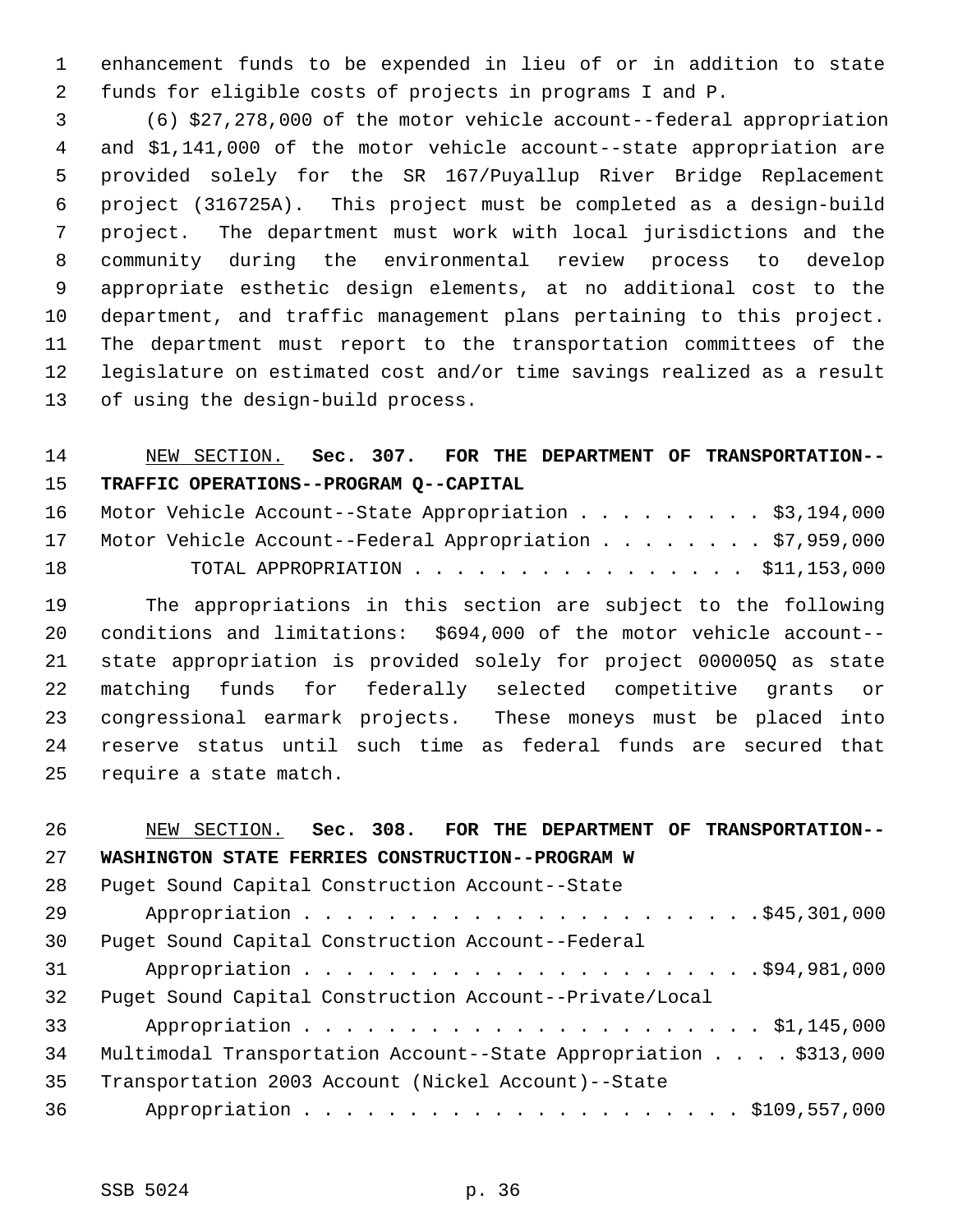1 TOTAL APPROPRIATION . . . . . . . . . . . . . . . . \$251,297,000

 2 The appropriations in this section are subject to the following 3 conditions and limitations:

 4 (1) Except as provided otherwise in this section, the entire 5 appropriations in this section are provided solely for the projects and 6 activities as listed in LEAP Transportation Document 2013-2 ALL 7 PROJECTS as developed April 2, 2013, Program - Washington State Ferries 8 Capital Program (W).

 9 (2) \$4,000,000 of the Puget Sound capital construction account-- 10 state appropriation is provided solely for emergency capital repair 11 costs (project 999910K). Funds may be spent only after approval from 12 the office of financial management.

13 (3) \$23,085,000 of the transportation 2003 account (nickel 14 account)--state appropriation is provided solely for completion of the 15 first 144-car olympic class vessel.

16 (4) \$84,053,000 of the transportation 2003 account (nickel 17 account)--state appropriation is provided solely for completion of the 18 second 144-car olympic class vessel.

19 (5) \$13,738,000 of the total appropriation is for continued work on 20 the Mukilteo ferry terminal (project 952515P). To the greatest extent 21 practicable, the department shall secure additional federal funding for 22 this project.

23 (6) \$4,210,000 of the Puget Sound capital construction account-- 24 state appropriation is provided solely for the capital program share of 25 \$7,259,000 in lease payments for the ferry division's headquarters 26 building. Consistent with the 2012 facilities oversight plan, the 27 department shall strive to consolidate office space in downtown Seattle 28 by the end of 2015. The department shall consider renewing the lease 29 for the ferry division's current headquarters building only if the 30 lease rate is reduced at least fifty percent and analysis shows that 31 this is the least cost and risk option for the department. 32 Consolidation with other divisions or state agencies, or a reduction in 33 leased space, must also be considered as part of any headquarters lease 34 renewal analysis.

35 (7) \$21,950,000 of the total appropriation is for preservation work 36 on the Hyak super class vessel (project 944431D), including 37 installation of a power management system and more efficient propulsion 38 systems, that in combination are anticipated to save up to twenty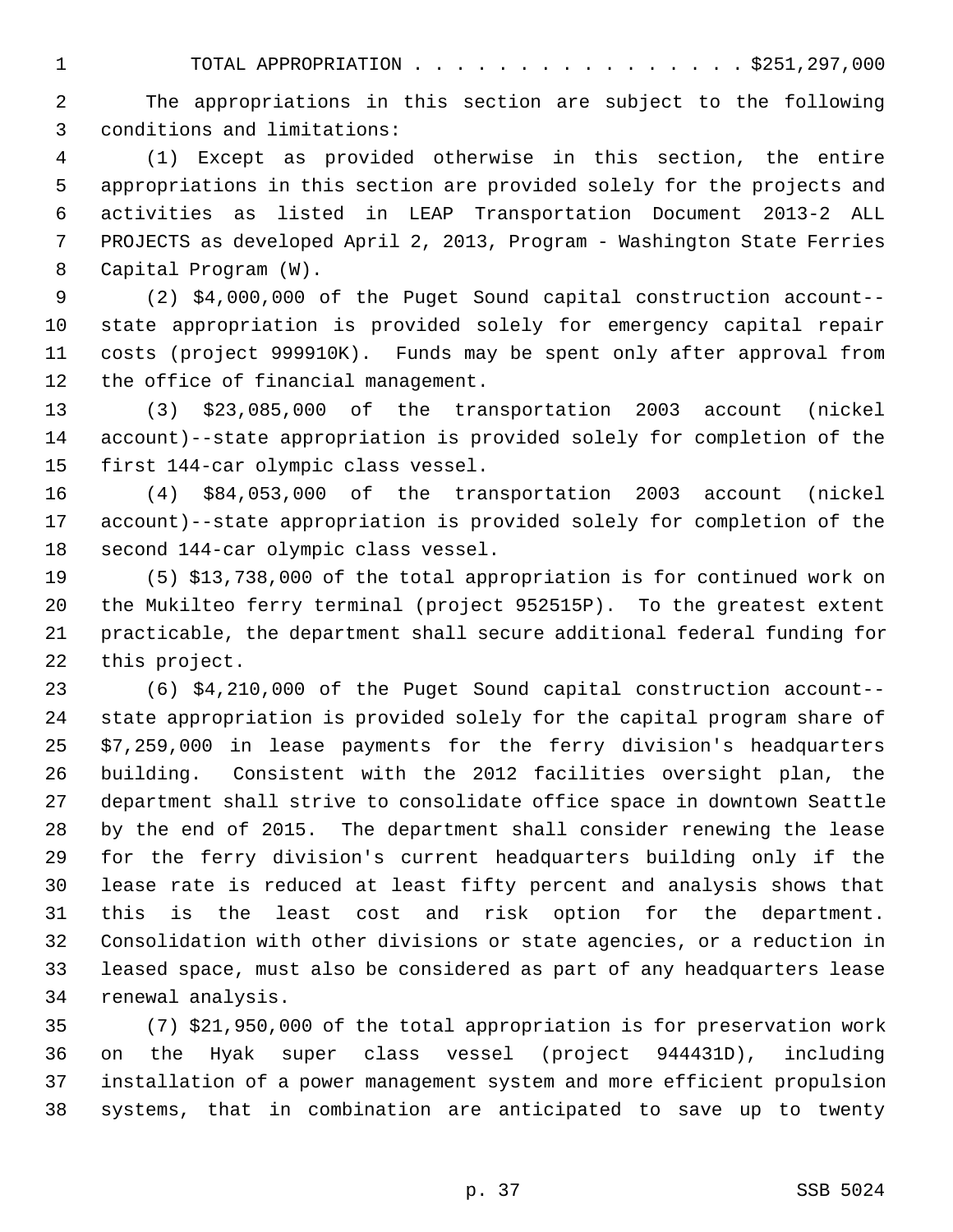1 percent in fuel and reduce maintenance costs. Upon completion of this 2 project, the department shall provide a report to the transportation 3 committees of the legislature on the fuel and maintenance savings 4 achieved for this vessel and the potential to save additional funds 5 through other vessel conversions.

# 6 NEW SECTION. **Sec. 309. FOR THE DEPARTMENT OF TRANSPORTATION--** 7 **RAIL--PROGRAM Y--CAPITAL** 8 Essential Rail Assistance Account--State 9 Appropriation . . . . . . . . . . . . . . . . . . . . . . . \$861,000 10 Transportation Infrastructure Account--State 11 Appropriation . . . . . . . . . . . . . . . . . . . . . . \$8,582,000

12 Multimodal Transportation Account--State 13 Appropriation . . . . . . . . . . . . . . . . . . . . . .\$31,568,000 14 Multimodal Transportation Account--Federal 15 Appropriation . . . . . . . . . . . . . . . . . . . . . \$318,960,000

16 TOTAL APPROPRIATION . . . . . . . . . . . . . . . . \$359,971,000

17 The appropriations in this section are subject to the following 18 conditions and limitations:

19 (1)(a) Except as provided otherwise in this section, the entire 20 appropriations in this section are provided solely for the projects and 21 activities as listed by project and amount in LEAP Transportation 22 Document 2013-2 ALL PROJECTS as developed April 2, 2013, Program - Rail 23 Capital Program (Y).

24 (b) Within the amounts provided in this section, \$7,332,000 of the 25 transportation infrastructure account--state appropriation is for low-26 interest loans through the freight rail investment bank program for 27 specific projects listed as recipients of these loans in the LEAP 28 transportation document identified in (a) of this subsection. Of the 29 amount identified in this subsection (1)(b), \$900,000 in the rail bank 30 (project F01000A) is for a low-interest loan to the Port of Everett. 31 Of the amount identified in this subsection (1)(b), \$400,000 in the 32 rail bank (project F01000A) is for a low-interest loan to the city of 33 Richland for a passing track. The department shall issue freight rail 34 investment bank program loans with a repayment period of no more than 35 ten years, and only so much interest as is necessary to recoup the 36 department's costs to administer the loans.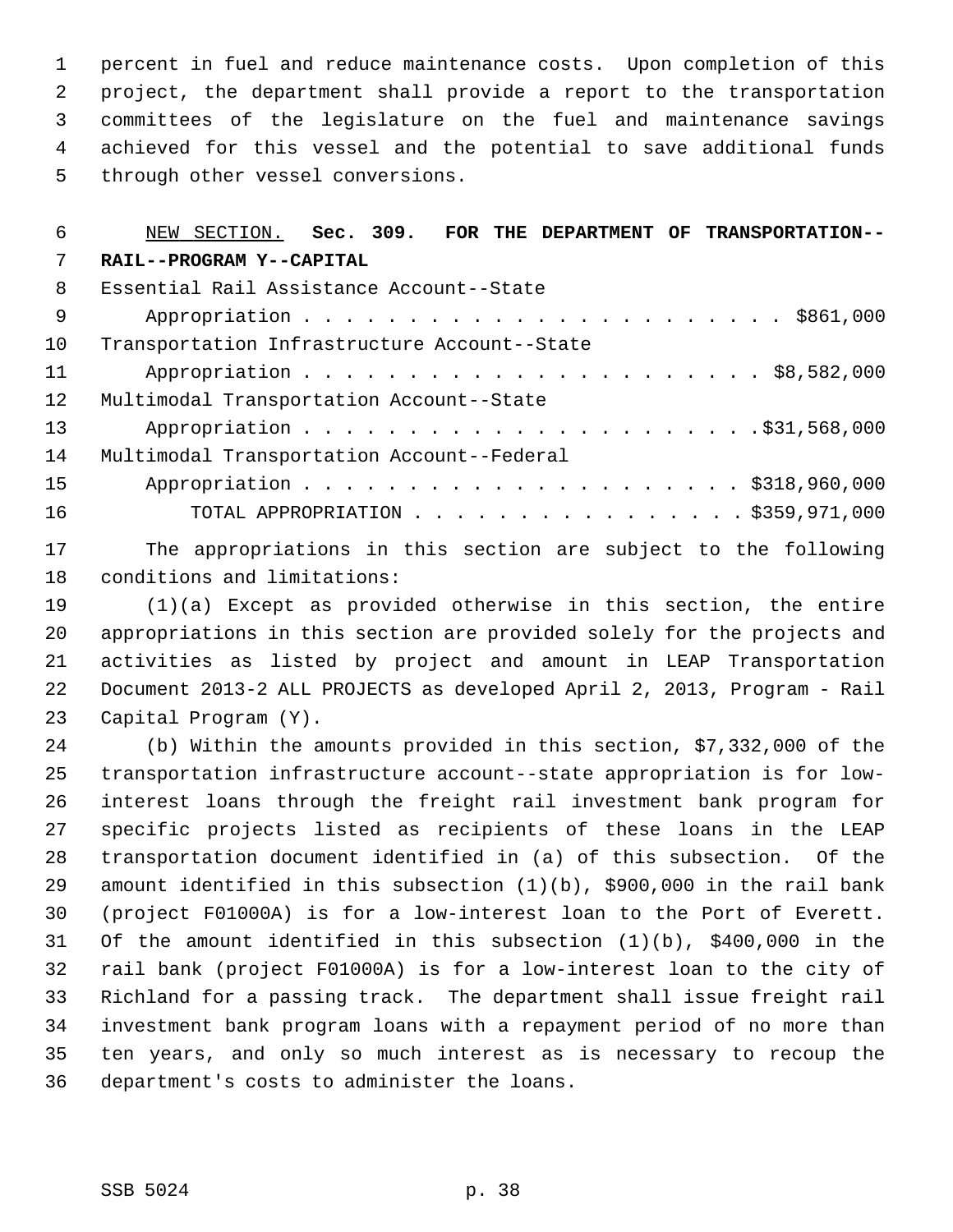1 (c) Within the amounts provided in this section, \$2,439,000 of the 2 multimodal transportation account--state appropriation, \$1,250,000 of 3 the transportation infrastructure account--state appropriation, and 4 \$311,000 of the essential rail assistance account--state appropriation 5 are for statewide freight rail assistance program grants identified in 6 the LEAP transportation document identified in (a) of this subsection.

 7 (2)(a) Unsuccessful 2012 freight rail assistance program grant 8 applicants may be awarded freight rail investment bank program loans, 9 if eligible. If any funds remain in the freight rail investment bank 10 or freight rail assistance program reserves (projects F01001A and 11 F01000A), or any approved grants or loans are terminated, the 12 department shall issue a call for projects for the freight rail 13 investment bank loan program and the freight rail assistance grant 14 program, and shall evaluate the applications in a manner consistent 15 with past practices as specified in section 309, chapter 367, Laws of 16 2011. By November 1, 2013, the department shall submit a prioritized 17 list of recommended projects to the office of financial management and 18 the transportation committees of the legislature.

19 (3) The department shall provide quarterly reports to the office of 20 financial management and the transportation committees of the 21 legislature regarding applications that the department submits for 22 federal funds and the status of such applications.

23 (4) \$314,647,000 of the multimodal transportation account--federal 24 appropriation and \$4,867,000 of the multimodal transportation account-- 25 state appropriation are provided solely for expenditures related to 26 passenger high-speed rail grants. The multimodal transportation 27 account--state appropriation funds reflect one and one-half percent of 28 the total project funds, and are provided solely for expenditures that 29 are not eligible for federal reimbursement.

30 (5) \$550,000 of the essential rail assistance account--state 31 appropriation is provided solely for the purpose of rehabilitation and 32 maintenance of the Palouse river and Coulee City railroad line. 33 Expenditures from this appropriation may not exceed the combined total 34 of:

35 (a) Revenues deposited into the essential rail assistance account 36 from leases and sale of property pursuant to RCW 47.76.290; and

37 (b) Revenues transferred from the miscellaneous program account to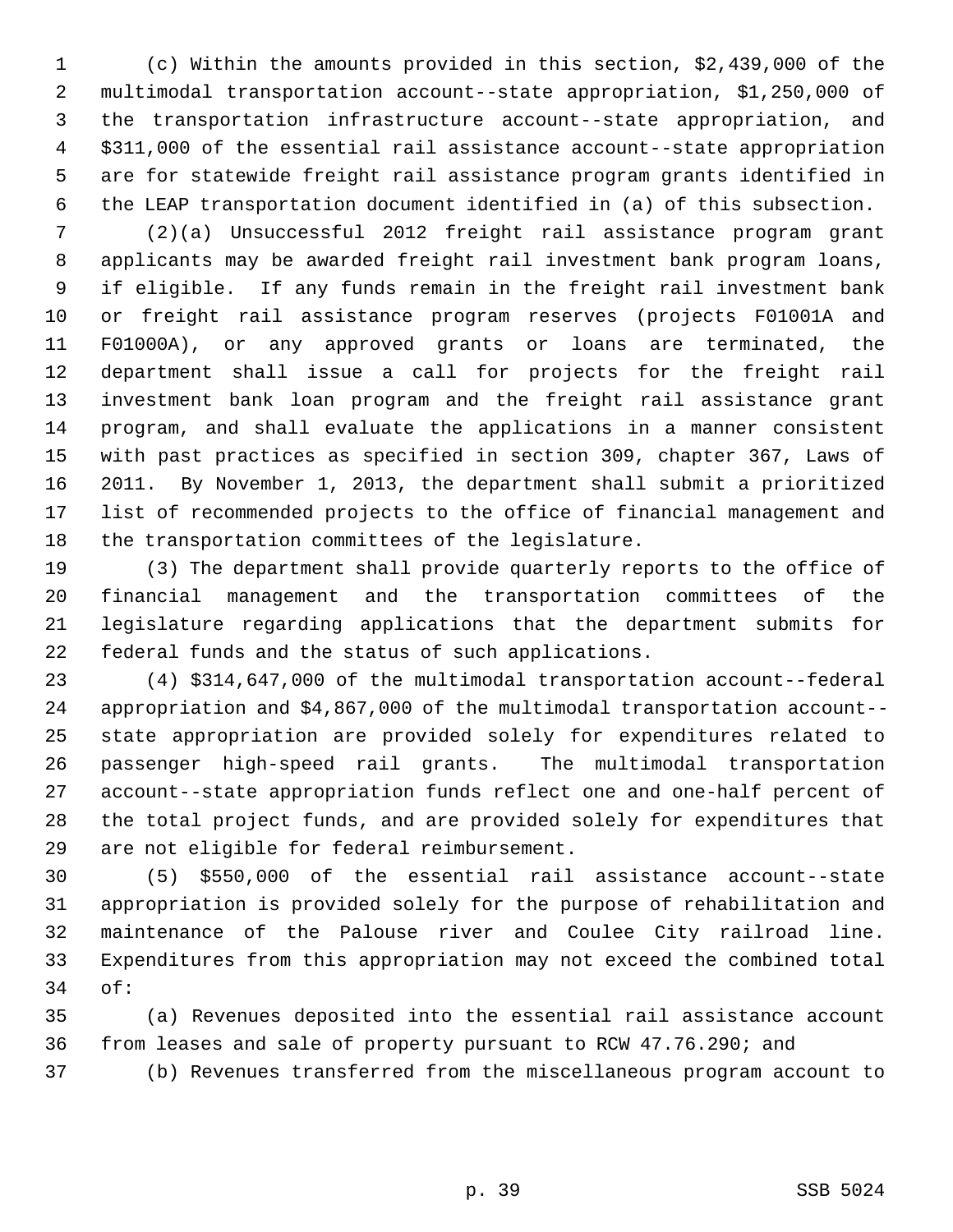1 the essential rail assistance account, pursuant to RCW 47.76.360, for 2 the purpose of sustaining the grain train program by maintaining the 3 Palouse river and Coulee City railroad line.

 4 (6) The Burlington Northern Santa Fe Skagit river bridge is an 5 integral part of the rail system. Constructed in 1916, the bridge does 6 not meet current design standards and is at risk during flood events 7 that occur on the Skagit river. The department shall work with 8 Burlington Northern Santa Fe and local jurisdictions to secure federal 9 funding for the Skagit river bridge and to develop an appropriate 10 replacement plan and schedule.

# 11 NEW SECTION. **Sec. 310. FOR THE DEPARTMENT OF TRANSPORTATION--** 12 **LOCAL PROGRAMS--PROGRAM Z--CAPITAL** 13 Highway Infrastructure Account--State Appropriation . . . . \$207,000 14 Highway Infrastructure Account--Federal

| ᆠᆇ | highway infrastructure Account--Federal                                                                         |
|----|-----------------------------------------------------------------------------------------------------------------|
| 15 |                                                                                                                 |
| 16 | Freight Mobility Investment Account--State                                                                      |
| 17 |                                                                                                                 |
| 18 | Transportation Partnership Account--State                                                                       |
| 19 |                                                                                                                 |
| 20 | Highway Safety Account--State Appropriation \$11,305,000                                                        |
| 21 | Motor Vehicle Account--State Appropriation \$2,168,000                                                          |
| 22 | Motor Vehicle Account--Federal Appropriation \$29,513,000                                                       |
| 23 | Freight Mobility Multimodal Account--State                                                                      |
| 24 |                                                                                                                 |
| 25 | Freight Mobility Multimodal Account--Private/Local                                                              |
| 26 |                                                                                                                 |
| 27 | Multimodal Transportation Account--State                                                                        |
| 28 |                                                                                                                 |
| 29 | TOTAL APPROPRIATION $\ldots$ , \$89,272,000                                                                     |
|    | 1000 - 1000 - 1000 - 1000 - 1000 - 1000 - 1000 - 1000 - 1000 - 1000 - 1000 - 1000 - 1000 - 1000 - 1000 - 1000 - |

30 The appropriations in this section are subject to the following 31 conditions and limitations:

32 (1) Except as provided otherwise in this section, the entire 33 appropriations in this section are provided solely for the projects and 34 activities as listed by project and amount in LEAP Transportation 35 Document 2013-2 ALL PROJECTS as developed April 2, 2013, Program - 36 Local Program (Z).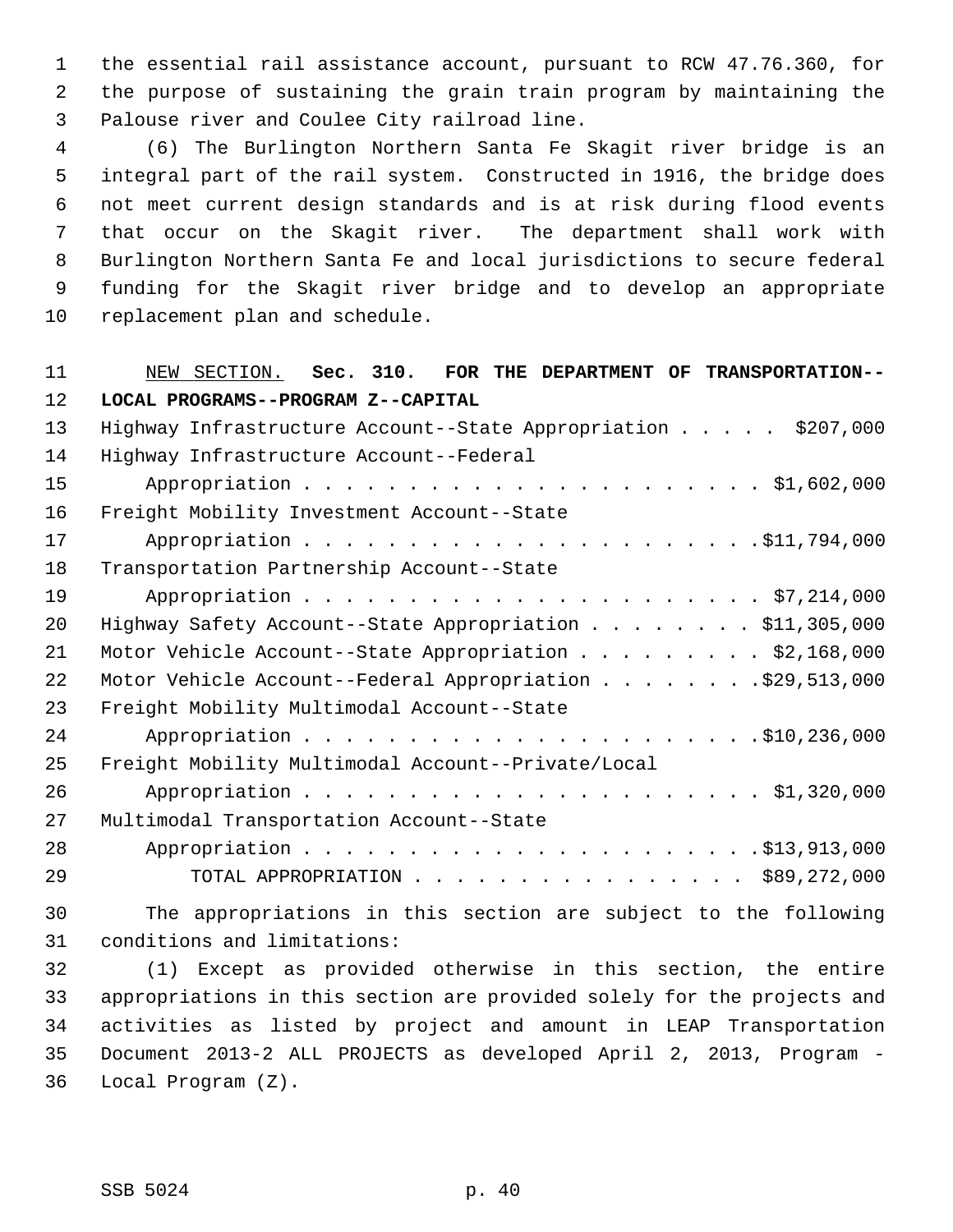1 (2) With each department budget submittal, the department shall 2 provide an update on the status of the repayment of the twenty million 3 dollars of unobligated federal funds authority advanced by the 4 department in September 2010 to the city of Tacoma for the Murray 5 Morgan/11th Street bridge project.

 6 (3) Consistent with federal funding levels from the 2011-2013 7 omnibus transportation appropriations act and the intent of the fee 8 increases in chapter 74, Laws of 2012 and chapter 80, Laws of 2012, 9 \$23,955,000 of the appropriation in this section is provided solely for 10 the safe routes to school grant program as identified in the LEAP 11 transportation document referenced under subsection (1) of this 12 section. Of this amount, \$11,700,000 of the motor vehicle account-- 13 federal appropriation and \$6,800,000 of the highway safety account-- 14 state appropriation are provided for newly selected projects and 15 \$3,400,000 of the motor vehicle account--federal appropriation and 16 \$2,055,000 of the highway safety account--state appropriation are 17 reappropriated for projects selected in previous biennia.

18 (4) The department shall submit a report to the transportation 19 committees of the legislature by December 1, 2013, and December 1, 20 2014, on the status of projects funded as part of the pedestrian 21 safety/safe routes to school grant program (0LP600P). The report must 22 include, but is not limited to, a list of projects selected and a brief 23 description of each project's status.

24 (5) \$584,000 of the motor vehicle account--state appropriation, 25 \$3,250,000 of the motor vehicle account--federal appropriation, 26 \$2,450,000 of the highway safety account--state appropriation, 27 \$11,794,000 of the freight mobility investment account--state 28 appropriation, \$10,236,000 of the freight mobility multimodal account-- 29 state appropriation, and \$1,320,000 of the freight mobility multimodal 30 account--private/local appropriation are provided solely for grant 31 projects selected by the freight mobility strategic investment board, 32 as identified in the LEAP transportation document referenced under 33 subsection (1) of this section. The highway safety account--state 34 appropriation in this subsection is for the freight mobility strategic 35 investment board for grants to meet urgent freight corridor improvement 36 and preservation needs.

37 NEW SECTION. **Sec. 311. QUARTERLY REPORTING REQUIREMENTS FOR**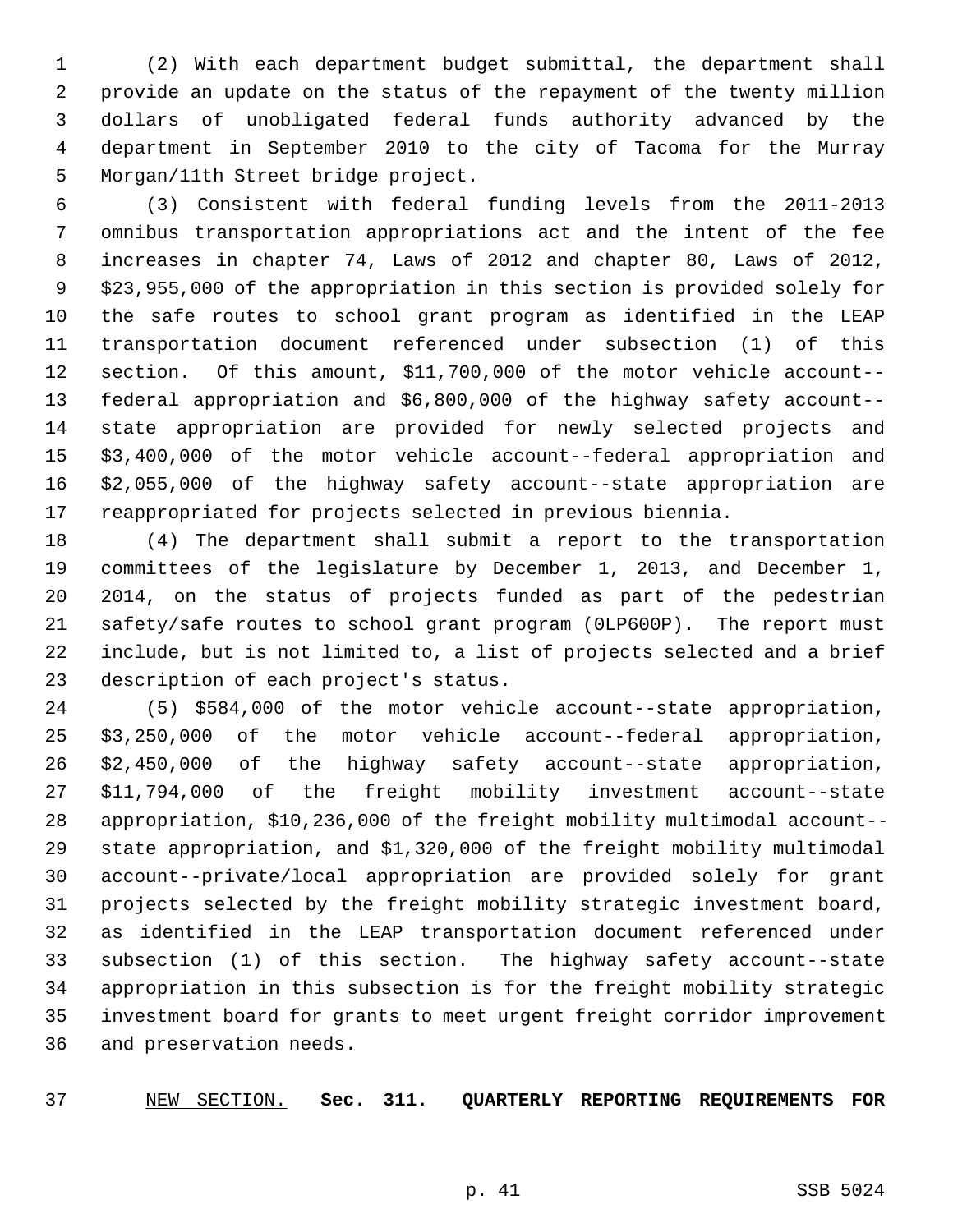#### 1 **CAPITAL PROGRAM**

 2 On a quarterly basis, the department of transportation shall 3 provide to the office of financial management and the legislative 4 transportation committees the following reports for all capital 5 programs:

6 (1) For active projects, the report must include:

 7 (a) A TEIS version containing actual capital expenditures for all 8 projects consistent with the structure of the most recently enacted 9 budget;

10 (b) Anticipated cost savings, cost increases, reappropriations, and 11 schedule adjustments for all projects consistent with the structure of 12 the most recently enacted budget;

13 (c) The award amount, the engineer's estimate, and the number of 14 bidders for all active projects consistent with the structure of the 15 most recently enacted budget;

16 (d) Projected costs and schedule for individual projects that are 17 funded at a programmatic level for projects relating to bridge rail, 18 guard rail, fish passage barrier removal, roadside safety projects, and 19 seismic bridges. Projects within this programmatic level funding must 20 be completed on a priority basis and scoped to be completed within the 21 current programmatic budget;

22 (e) Highway projects that may be reduced in scope and still achieve 23 a functional benefit;

24 (f) Highway projects that have experienced scope increases and that 25 can be reduced in scope;

26 (g) Highway projects that have lost significant local or regional 27 contributions that were essential to completing the project; and

28 (h) Contingency amounts for all projects consistent with the 29 structure of the most recently enacted budget.

30 (2) For completed projects, the report must:

31 (a) Compare the costs and operationally complete date for projects 32 with budgets of twenty million dollars that are funded with preexisting 33 funds to the original project cost estimates and schedule; and

34 (b) Provide a list of nickel and TPA projects charging to the 35 nickel/TPA environmental mitigation reserve (OBI4ENV) and the amount 36 each project is charging.

37 (3) For prospective projects, the report must: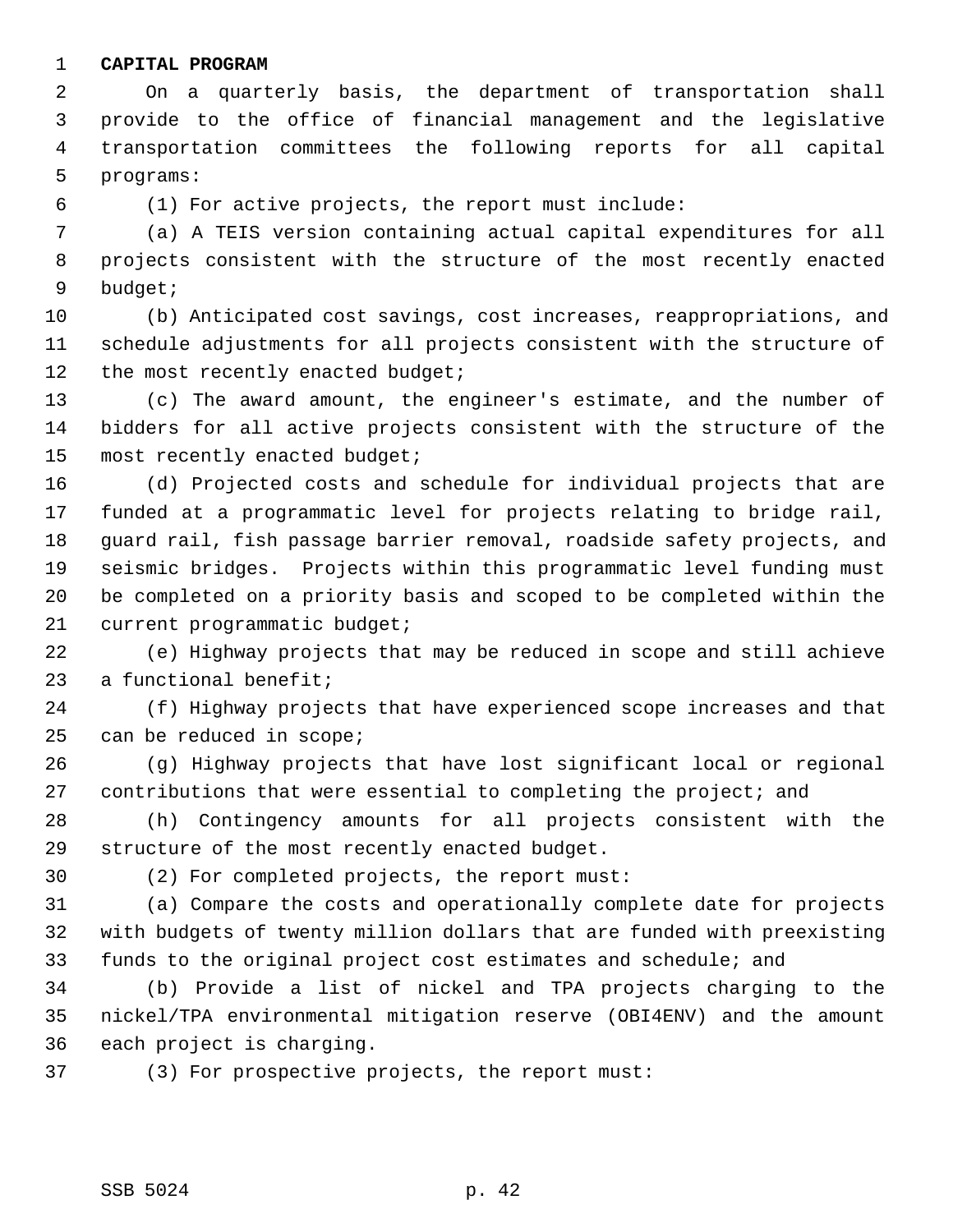1 (a) Identify the estimated advertisement date for all projects 2 consistent with the structure of the most recently enacted 3 transportation budget that are going to advertisement during the 4 current fiscal biennium;

 5 (b) Identify the anticipated operationally complete date for all 6 projects consistent with the structure of the most recently enacted 7 transportation budget that are going to advertisement during the 8 current fiscal biennium; and

 9 (c) Identify the estimated cost of completion for all projects 10 consistent with the structure of the most recently enacted 11 transportation budget that are going to advertisement during the 12 current fiscal biennium.

13 (4) The department shall provide a list of change orders executed 14 for each fiscal quarter beginning September 30, 2013. The report must 15 include the name of the contractor, the dollar value of the change 16 order, and a brief explanation for why there needs to be a change 17 order.

18 (5) The department shall provide a quarterly report, beginning 19 September 30, 2013, on project mitigation costs. The report must show: 20 (a) All mitigation payments made during the current fiscal 21 biennium;

22 (b) The party with whom the mitigation was negotiated; and

23 (c) The parties with whom the department are in on-going 24 negotiations.

### 25 NEW SECTION. **Sec. 312. ANNUAL REPORTING REQUIREMENTS FOR CAPITAL** 26 **PROGRAM**

27 (1) As part of its budget submittal for the 2014 supplemental 28 budget, the department shall provide an update to the report provided 29 to the legislature in 2013 that: (a) Compares the original project 30 cost estimates approved in the 2003 and 2005 project lists to the 31 completed cost of the project, or the most recent legislatively 32 approved budget and total project costs for projects not yet completed; 33 (b) identifies highway projects that may be reduced in scope and still 34 achieve a functional benefit; (c) identifies highway projects that have 35 experienced scope increases and that can be reduced in scope; (d) 36 identifies highway projects that have lost significant local or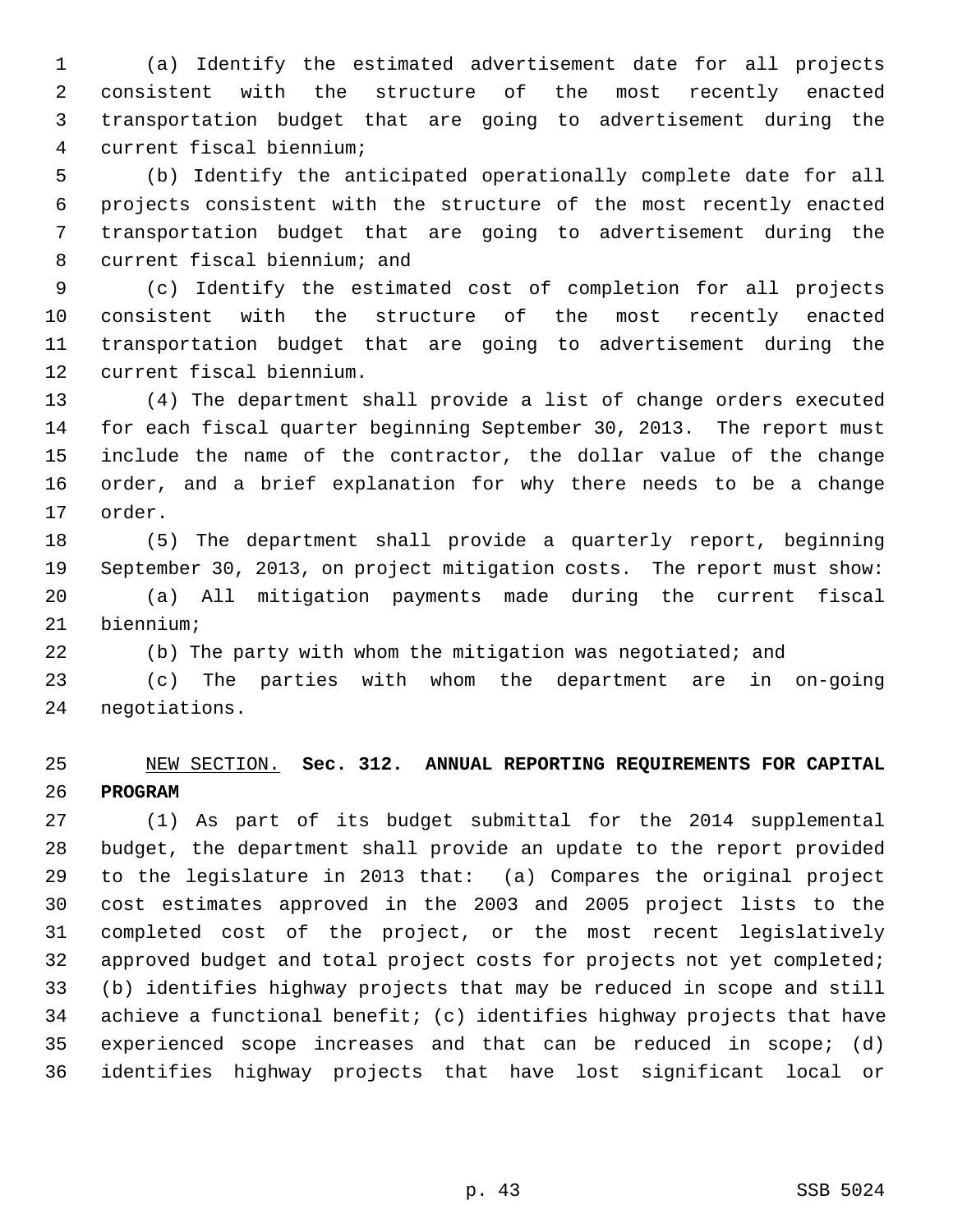1 regional contributions that were essential to completing the project; 2 and (e) identifies contingency amounts allocated to projects.

 3 (2) As part of its budget submittal for the 2014 supplemental 4 budget, the department shall provide an annual report on the number of 5 toll credits the department has accumulated and how the department has 6 used the toll credits.

# 7 NEW SECTION. **Sec. 313. FEDERAL FUNDS RECEIVED FOR CAPITAL** 8 **PROJECT EXPENDITURES**

 9 To the greatest extent practicable, the department of 10 transportation shall expend federal funds received for capital project 11 expenditures before state funds.

#### 12 **TRANSFERS AND DISTRIBUTIONS**

 NEW SECTION. **Sec. 401. FOR THE STATE TREASURER--BOND RETIREMENT AND INTEREST, AND ONGOING BOND REGISTRATION AND TRANSFER CHARGES: FOR BOND SALES DISCOUNTS AND DEBT TO BE PAID BY MOTOR VEHICLE ACCOUNT AND TRANSPORTATION FUND REVENUE** 17 Transportation Partnership Account--State

| 18 |                                                                 |
|----|-----------------------------------------------------------------|
| 19 | Highway Bond Retirement Account--State                          |
| 20 |                                                                 |
| 21 | Ferry Bond Retirement Account--State Appropriation \$31,824,000 |
| 22 | Transportation Improvement Board Bond Retirement                |
| 23 |                                                                 |
| 24 | Nondebt-Limit Reimbursable Bond Retirement Account--State       |
| 25 |                                                                 |
| 26 | Toll Facility Bond Retirement Account--State                    |
| 27 |                                                                 |
| 28 | Toll Facility Bond Retirement Account--Federal                  |
| 29 |                                                                 |
| 30 | Transportation 2003 Account (Nickel Account)--State             |
| 31 |                                                                 |
| 32 | Motor Vehicle Account--State Appropriation \$450,000            |
| 33 | State Route Number 520 Corridor Account--State                  |
| 34 |                                                                 |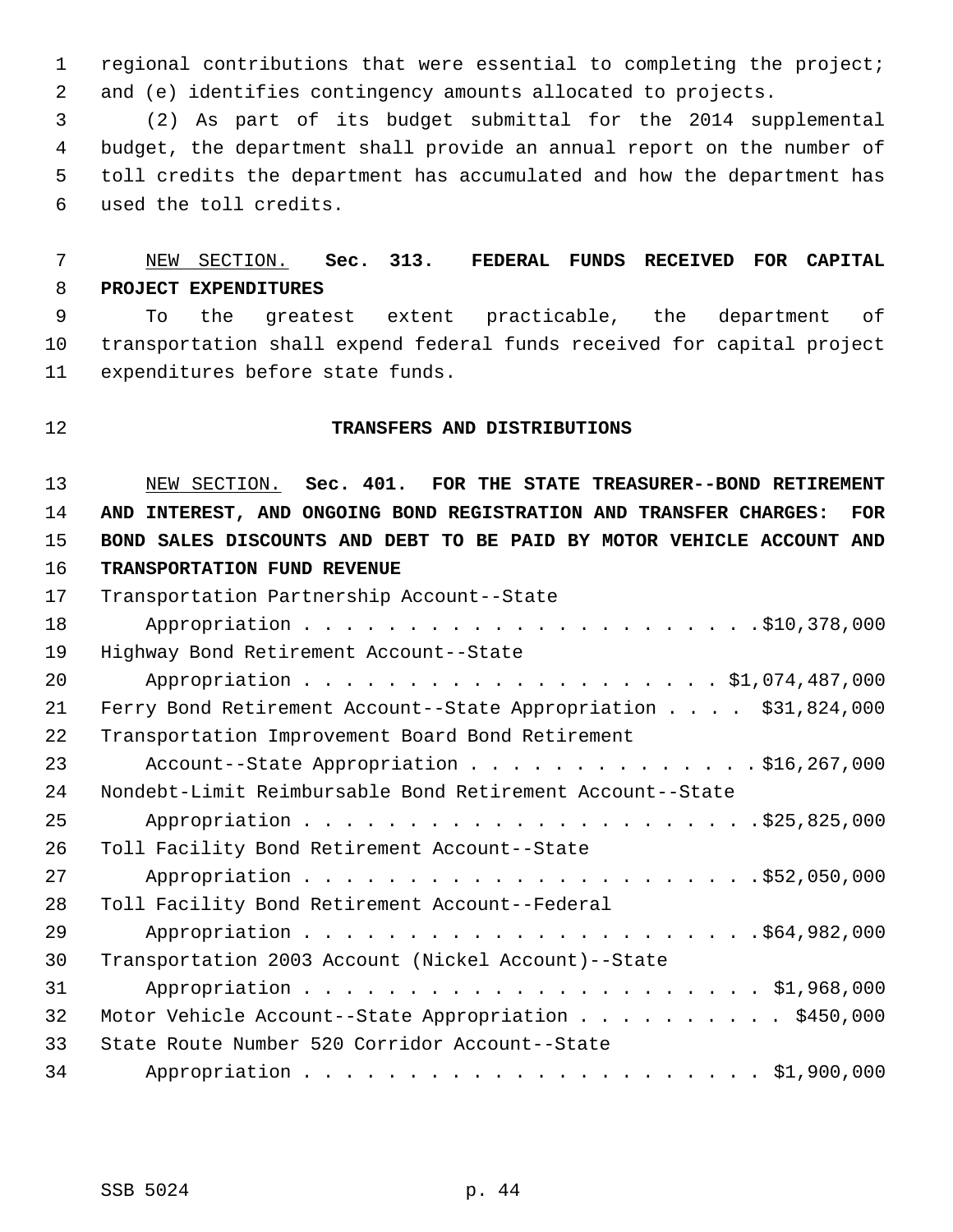1 TOTAL APPROPRIATION . . . . . . . . . . . . . . . \$1,280,131,000

| $\overline{2}$ | NEW SECTION. Sec. 402. FOR THE STATE TREASURER--BOND RETIREMENT                                |
|----------------|------------------------------------------------------------------------------------------------|
| 3              | AND INTEREST, AND ONGOING BOND REGISTRATION AND TRANSFER CHARGES:<br><b>FOR</b>                |
| 4              | BOND SALE EXPENSES AND FISCAL AGENT CHARGES                                                    |
| 5              | Transportation Partnership Account--State                                                      |
| 6              |                                                                                                |
| 7              | State Route Number 520 Corridor Account--State                                                 |
| 8              |                                                                                                |
| 9              | Transportation 2003 Account (Nickel Account)--State                                            |
| 10             |                                                                                                |
| 11             | Motor Vehicle Account--State Appropriation \$50,000                                            |
| 12             | TOTAL APPROPRIATION $\ldots$ , \$2,344,000                                                     |
|                |                                                                                                |
| 13<br>14       | NEW SECTION. Sec. 403. FOR THE STATE TREASURER--STATE REVENUES<br>FOR DISTRIBUTION             |
| 15             | Motor Vehicle Account--State Appropriation: For                                                |
| 16             | motor vehicle fuel tax distributions to cities                                                 |
| 17             |                                                                                                |
|                |                                                                                                |
| 18             | NEW SECTION. Sec. 404. FOR THE STATE TREASURER--TRANSFERS                                      |
| 19             | Motor Vehicle Account--State Appropriation: For                                                |
| 20             | motor vehicle fuel tax refunds and statutory                                                   |
| 21             |                                                                                                |
|                |                                                                                                |
| 22             | 405.<br>NEW<br>SECTION.<br>Sec.<br><b>FOR</b><br>THE<br><b>DEPARTMENT</b><br>OF<br>LICENSING-- |
| 23             | <b>TRANSFERS</b>                                                                               |
| 24             | Motor Vehicle Account--State Appropriation: For motor                                          |
| 25             | vehicle fuel tax refunds and transfers $\ldots$ \$138,627,000                                  |
| 26             | NEW SECTION. Sec. 406. FOR THE STATE TREASURER--ADMINISTRATIVE                                 |
| 27             | <b>TRANSFERS</b>                                                                               |
| 28             | (1) Recreational Vehicle Account--State                                                        |
| 29             | Appropriation: For transfer to the Motor Vehicle                                               |
| 30             |                                                                                                |
| 31             | (2) License Plate Technology Account--State                                                    |
| 32             | Appropriation: For transfer to the Highway Safety                                              |
| 33             |                                                                                                |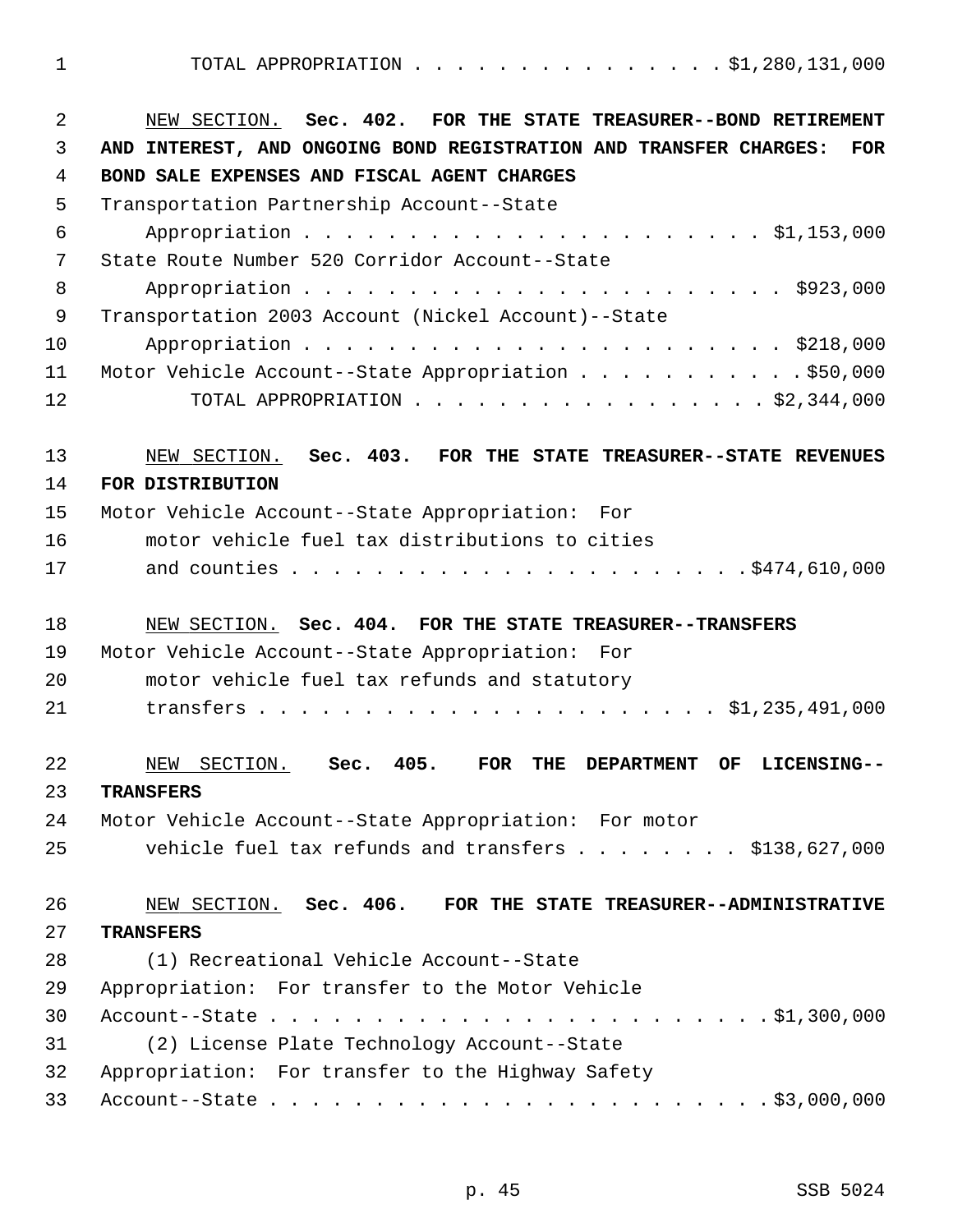1 (3) Multimodal Transportation Account--State 2 Appropriation: For transfer to the Puget Sound 3 Ferry Operations Account--State . . . . . . . . . . . . . . \$28,000,000 4 (4) Rural Mobility Grant Program Account--State 5 Appropriation: For transfer to the Multimodal 6 Transportation Account--State . . . . . . . . . . . . . . . . \$3,000,000 7 (5) Motor Vehicle Account--State 8 Appropriation: For transfer to the Special Category C 9 Account--State . . . . . . . . . . . . . . . . . . . . . . . . \$2,000,000 10 (6) Capital Vessel Replacement Account--State 11 Appropriation: For transfer to the Transportation 2003 12 Account (Nickel Account)--State . . . . . . . . . . . . . . . \$7,702,000 13 (7) Motor Vehicle Account--State Appropriation: 14 For transfer to the State Patrol Highway 15 Account--State . . . . . . . . . . . . . . . . . . . . . . . \$22,250,000 16 (8) Advanced Environmental Mitigation Revolving 17 Account---State Appropriation: For transfer to the 18 Motor Vehicle Account--State . . . . . . . . . . . . . . . . \$2,000,000 19 (9) Advanced Right-of-Way Revolving Fund--State 20 Appropriation: For transfer to the Motor Vehicle 21 Account--State . . . . . . . . . . . . . . . . . . . . . . . . \$6,000,000 22 (10) Multimodal Transportation Account--State 23 Appropriation: For transfer to the Public Transportation 24 Grant Program Account--State . . . . . . . . . . . . . . . . \$26,000,000 25 (11) Motor Vehicle Account--State Appropriation: 26 For transfer to the Puget Sound Ferry Operations 27 Account--State . . . . . . . . . . . . . . . . . . . . . . . \$28,000,000 28 (12) Motor Vehicle Account--State Appropriation: 29 For transfer to the Puget Sound Capital Construction 30 Account--State . . . . . . . . . . . . . . . . . . . . . . . \$42,500,000 31 (13) State Route Number 520 Civil Penalties 32 Account--State Appropriation: For transfer to the 33 State Route Number 520 Corridor Account--State . . . . . . . \$975,000 34 (14) Regional Mobility Grant Program Account--State 35 Appropriation: For transfer to the Multimodal 36 Transportation Account--State . . . . . . . . . . . . . . . \$10,000,000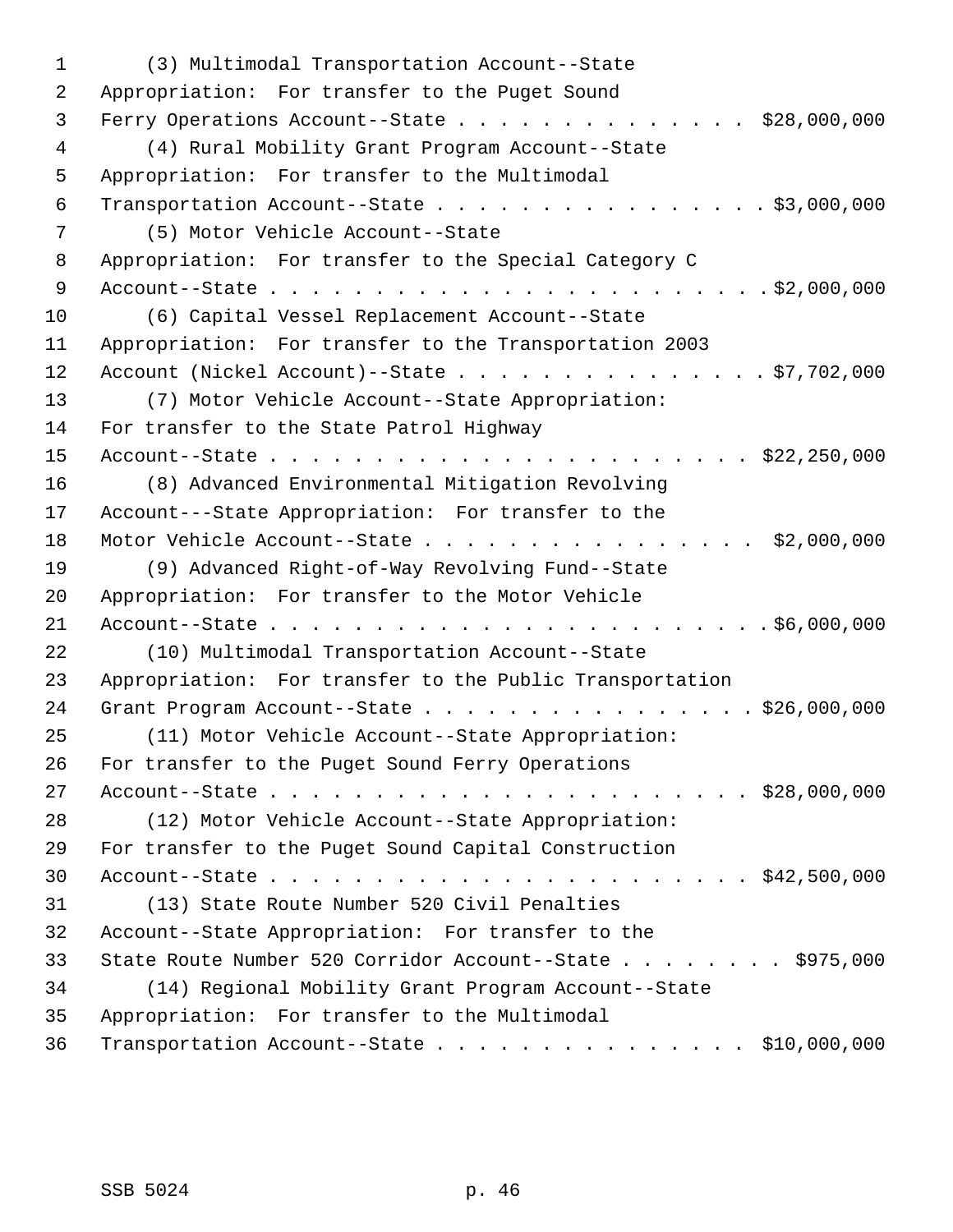1 NEW SECTION. **Sec. 407. FOR THE STATE TREASURER: FOR** 2 **DISTRIBUTION TO TRANSIT ENTITIES** 3 Public Transportation Grant Program Account--State 4 Appropriation . . . . . . . . . . . . . . . . . . . . . .\$26,000,000 5 The appropriation in this section is subject to the following 6 conditions and limitations: 7 (1) One-eighth of the appropriation in this section must be 8 distributed quarterly to transit authorities according to the 9 distribution formula in subsection (2) of this section. Funding must 10 be used for operations. 11 (2) Of the amounts provided in subsection (1) of this section: 12 (a) One-third must be distributed based on vehicle miles of service 13 provided; 14 (b) One-third must be distributed based on the number of vehicle 15 hours of service provided; and 16 (c) One-third must be distributed based on the number of passenger 17 trips. 18 (3) For the purposes of this section: 19 (a) "Transit authorities" has the same meaning as in RCW 20 9.91.025(2)(c). 21 (b) "Vehicle miles of service," "vehicle hours of service," and 22 "passenger trips" are transit service metrics as reported by the public 23 transportation program of the department of transportation in the 24 annual report required in RCW 35.58.2796 for calendar year 2011.

#### 25 NEW SECTION. **Sec. 408. STATUTORY APPROPRIATIONS**

26 In addition to the amounts appropriated in this act for revenue for 27 distribution, state contributions to the law enforcement officers' and 28 firefighters' retirement system, and bond retirement and interest 29 including ongoing bond registration and transfer charges, transfers, 30 interest on registered warrants, and certificates of indebtedness, 31 there is also appropriated such further amounts as may be required or 32 available for these purposes under any statutory formula or under any 33 proper bond covenant made under law.

34 NEW SECTION. **Sec. 409.** The department of transportation is 35 authorized to undertake federal advance construction projects under the 36 provisions of 23 U.S.C. Sec. 115 in order to maintain progress in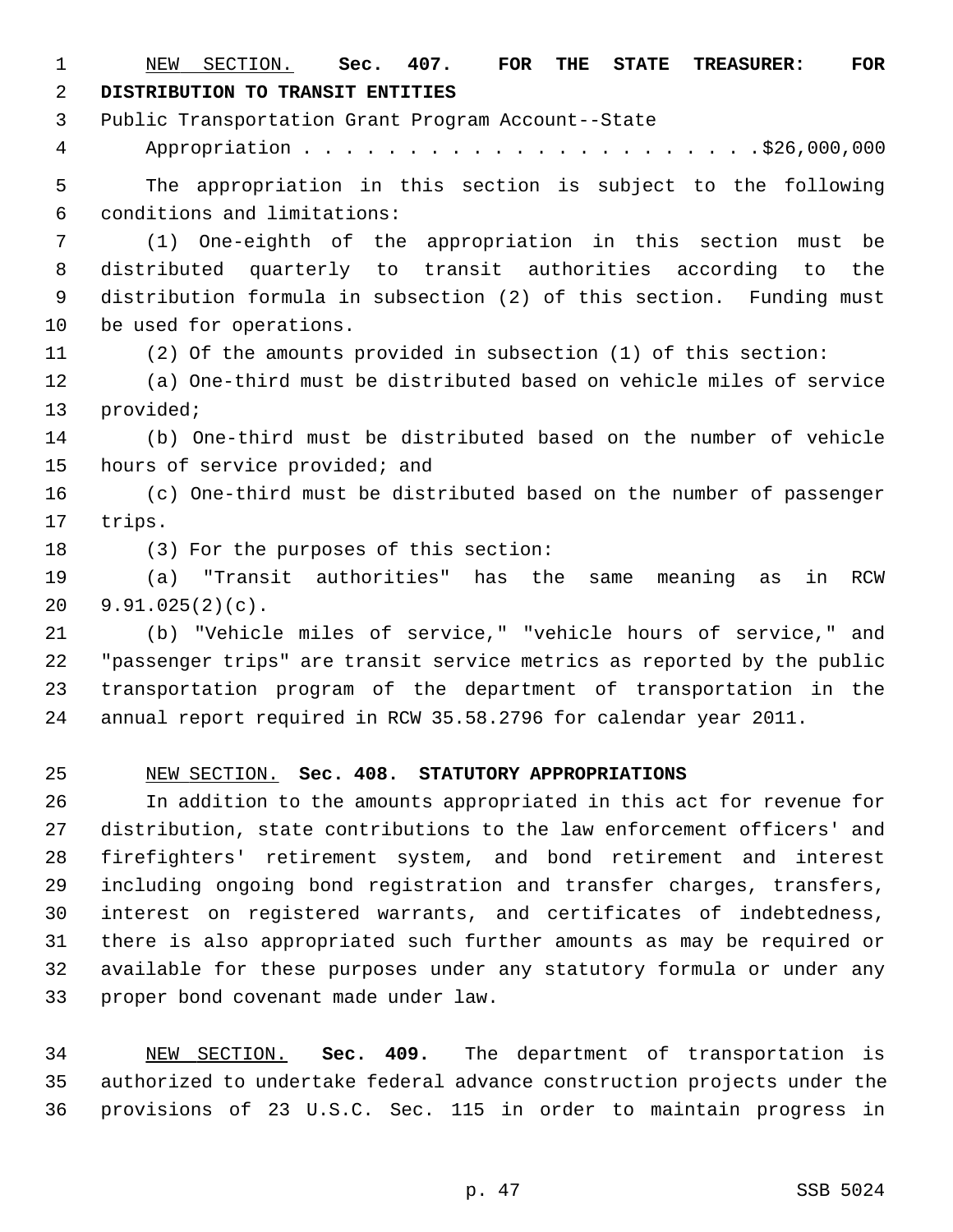1 meeting approved highway construction and preservation objectives. The 2 legislature recognizes that the use of state funds may be required to 3 temporarily fund expenditures of the federal appropriations for the 4 highway construction and preservation programs for federal advance 5 construction projects prior to conversion to federal funding.

#### 6 **COMPENSATION**

### 7 NEW SECTION. **Sec. 501. COLLECTIVE BARGAINING AGREEMENTS NOT** 8 **IMPAIRED**

 9 Nothing in this act prohibits the expenditure of any funds by an 10 agency or institution of the state for benefits guaranteed by any 11 collective bargaining agreement in effect on the effective date of this 12 section.

#### 13 NEW SECTION. **Sec. 502. COLLECTIVE BARGAINING AGREEMENTS**

14 Sections 503 through 516 of this act represent the results of the 15 2013-2015 collective bargaining process required under chapters 47.64, 16 41.80, and 41.56 RCW. Provisions of the collective bargaining 17 agreements contained in sections 503 through 516 of this act are 18 described in general terms. Only major economic terms are included in 19 the descriptions. These descriptions do not contain the complete 20 contents of the agreements. The collective bargaining agreements or 21 the continuation of terms and conditions of the 2011-2013 agreements 22 contained in sections 503 through 516 of this act may also be funded by 23 expenditures from nonappropriated accounts. If positions are funded 24 with lidded grants or dedicated fund sources with insufficient revenue, 25 additional funding from other sources is not provided.

### 26 NEW SECTION. **Sec. 503. DEPARTMENT OF TRANSPORTATION MARINE** 27 **DIVISION COLLECTIVE BARGAINING AGREEMENTS--OPEIU**

28 An agreement has been reached between the governor and the office 29 and professional employees international union local eight (OPEIU) 30 pursuant to chapter 47.64 RCW for the 2013-2015 fiscal biennium. 31 Funding is provided for an additional step on the OPEIU salary 32 schedule. The agreement also includes a one percent salary increase 33 for all bargaining unit members effective July 1, 2014, through June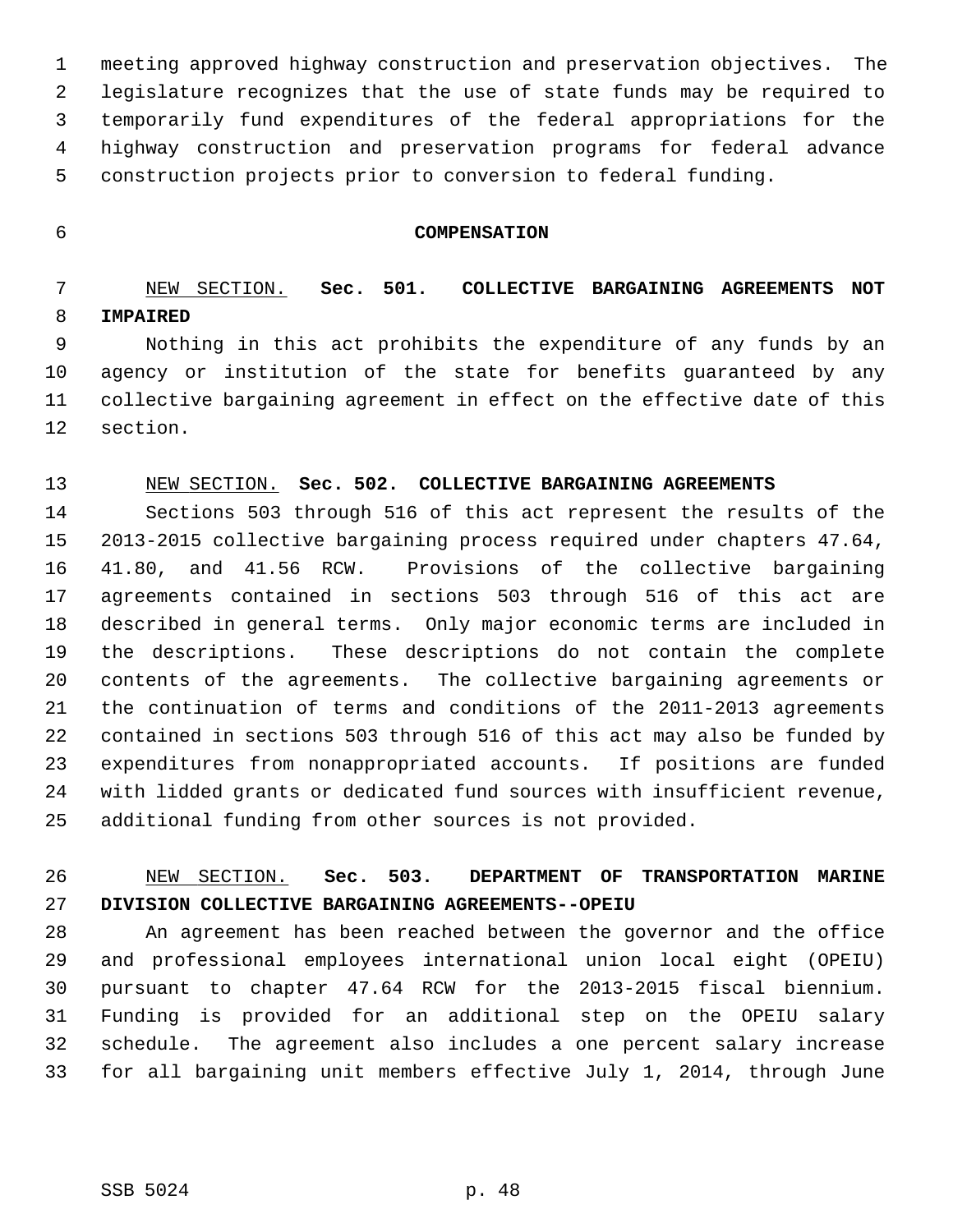1 30, 2015, contingent on the state collecting \$200,000,000 or more in 2 unanticipated general fund--state revenue from increased economic 3 activity.

# 4 NEW SECTION. **Sec. 504. DEPARTMENT OF TRANSPORTATION MARINE** 5 **DIVISION COLLECTIVE BARGAINING AGREEMENTS--FASPAA**

 6 An agreement has been reached between the governor and the ferry 7 agents, supervisors, and project administrators association pursuant to 8 chapter 47.64 RCW for the 2013-2015 fiscal biennium. Funding is 9 provided for a one percent salary increase for all bargaining unit 10 members beginning July 1, 2013, and a one percent salary increase for 11 all bargaining unit members beginning July 1, 2014.

# 12 NEW SECTION. **Sec. 505. DEPARTMENT OF TRANSPORTATION MARINE** 13 **DIVISION COLLECTIVE BARGAINING AGREEMENTS--SEIU LOCAL 6**

14 An agreement has been reached between the governor and the service 15 employees international union local six pursuant to chapter 47.64 RCW 16 for the 2013-2015 fiscal biennium. Funding is provided for a new step 17 on the salary schedule. The agreement also includes a one percent 18 salary increase for all bargaining unit members effective July 1, 2014, 19 through June 30, 2015, contingent on the state collecting \$200,000,000 20 or more in unanticipated general fund--state revenue from economic 21 activity.

# 22 NEW SECTION. **Sec. 506. DEPARTMENT OF TRANSPORTATION MARINE** 23 **DIVISION COLLECTIVE BARGAINING AGREEMENTS--CARPENTERS**

24 An agreement has been reached between the governor and the pacific 25 northwest regional council of carpenters pursuant to chapter 47.64 RCW 26 for the 2013-2015 fiscal biennium. Funding is provided for a one and 27 one-half percent salary increase for all bargaining unit members 28 beginning July 1, 2013, and a one and one-half percent salary increase 29 for all bargaining unit members beginning July 1, 2014.

### 30 NEW SECTION. **Sec. 507. DEPARTMENT OF TRANSPORTATION MARINE** 31 **DIVISION COLLECTIVE BARGAINING AGREEMENTS--METAL TRADES**

32 An agreement has been reached between the governor and the Puget 33 Sound metal trades council through an interest arbitration decision 34 pursuant to chapter 47.64 RCW for the 2013-2015 fiscal biennium.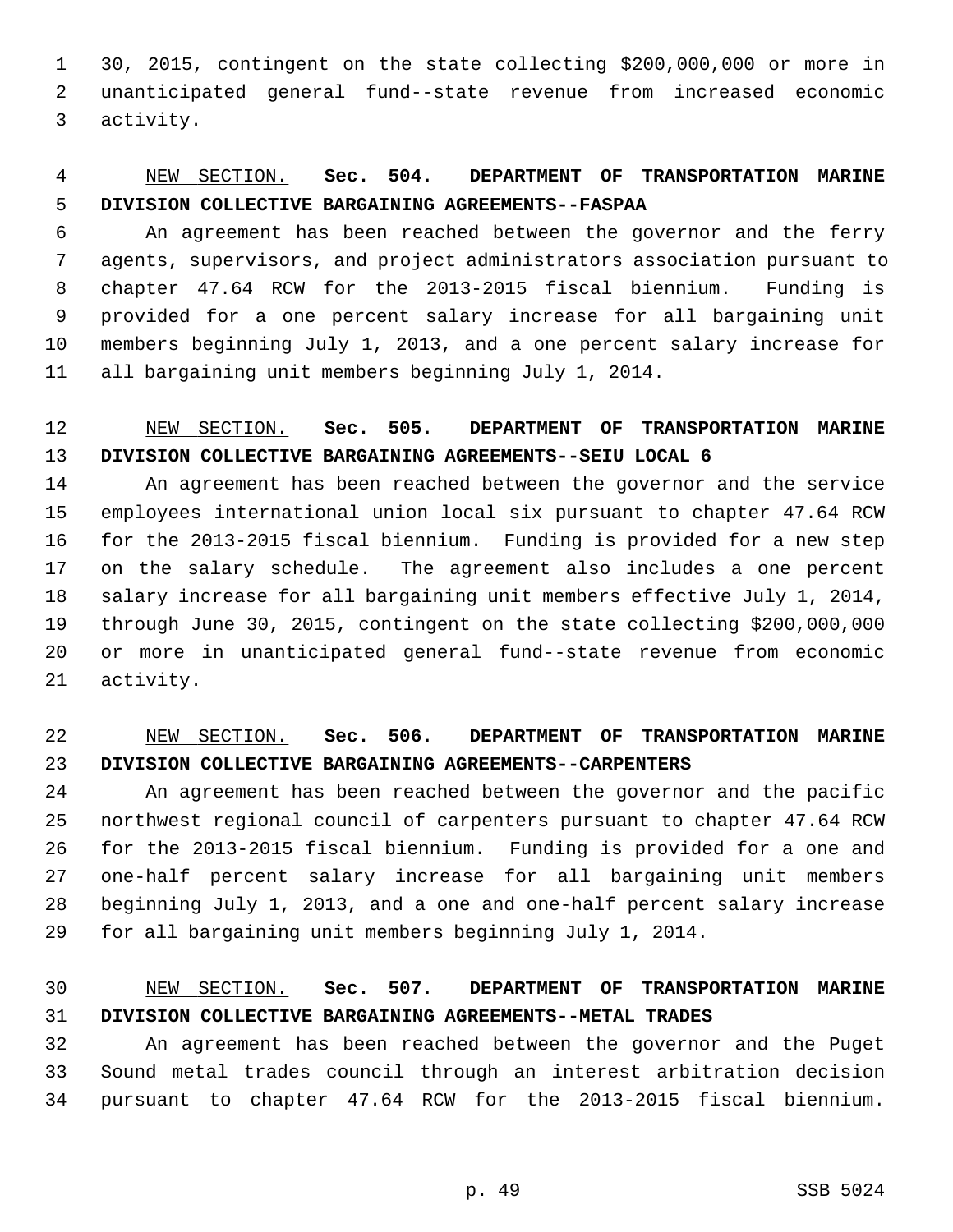1 Funding is provided for the awarded one and one-half percent salary 2 increase for all bargaining unit members beginning July 1, 2013, and a 3 one and one-half percent salary increase for all bargaining unit 4 members beginning July 1, 2014.

# 5 NEW SECTION. **Sec. 508. DEPARTMENT OF TRANSPORTATION MARINE** 6 **DIVISION COLLECTIVE BARGAINING AGREEMENTS--MEBA-UL**

 7 An agreement has been reached between the governor and the marine 8 engineers' beneficial association unlicensed engine room employees 9 through an interest arbitration decision pursuant to chapter 47.64 RCW 10 for the 2013-2015 fiscal biennium. Funding is provided for the awarded 11 one percent salary increase for all bargaining unit members beginning 12 July 1, 2013, a one percent salary increase for all bargaining unit 13 members beginning July 1, 2014, and additional vacation accrual 14 beginning July 1, 2014.

# 15 NEW SECTION. **Sec. 509. DEPARTMENT OF TRANSPORTATION MARINE** 16 **DIVISION COLLECTIVE BARGAINING AGREEMENTS--MEBA-L**

17 An agreement has been reached between the governor and the marine 18 engineers' beneficial association licensed engineer officers through an 19 interest arbitration decision pursuant to chapter 47.64 RCW for the 20 2013-2015 fiscal biennium. Funding is provided for the awarded one 21 percent salary increase for all bargaining unit members beginning July 22 1, 2013, a one percent salary increase for all bargaining unit members 23 beginning July 1, 2014, and additional vacation accrual beginning July 24 1, 2014.

# 25 NEW SECTION. **Sec. 510. DEPARTMENT OF TRANSPORTATION MARINE** 26 **DIVISION COLLECTIVE BARGAINING AGREEMENTS--MM&P MATES**

27 An agreement has been reached between the governor and the masters, 28 mates, and pilots - mates through an interest arbitration decision 29 pursuant to chapter 47.64 RCW for the 2013-2015 fiscal biennium. 30 Funding is provided for the awarded three percent salary increase for 31 all bargaining unit members beginning July 1, 2014, additional pay for 32 relief employees, increased uniform allowance, and increased Friday 33 Harbor relief pay.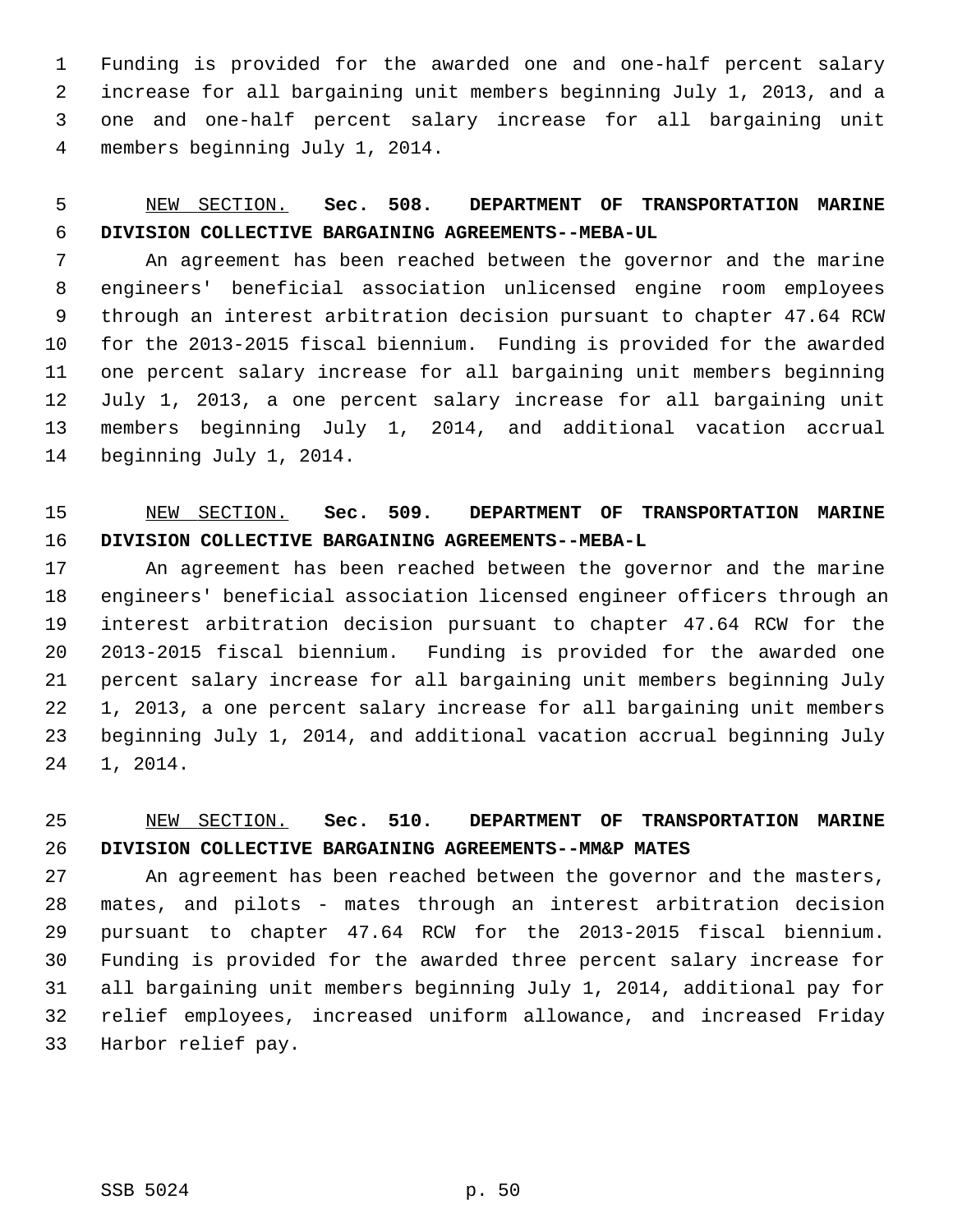1 NEW SECTION. **Sec. 511. DEPARTMENT OF TRANSPORTATION MARINE** 2 **DIVISION COLLECTIVE BARGAINING AGREEMENTS--MM&P MASTERS**

 3 An agreement has been reached between the governor and the masters, 4 mates, and pilots - masters through an interest arbitration decision 5 pursuant to chapter 47.64 RCW for the 2013-2015 fiscal biennium. 6 Funding is provided for a one percent salary increase for all 7 bargaining unit members beginning July 1, 2013, a one percent salary 8 increase for all bargaining unit members beginning July 1, 2014, relief 9 assignment pay for all compensated hours beginning July 1, 2014, 10 increased uniform allowance, increased license renewal allowance, and 11 increased Friday Harbor relief pay.

### 12 NEW SECTION. **Sec. 512. DEPARTMENT OF TRANSPORTATION MARINE** 13 **DIVISION COLLECTIVE BARGAINING AGREEMENTS--MM&P WATCH SUPERVISORS**

14 An agreement has been reached between the governor and the masters, 15 mates, and pilots - watch supervisors through an interest arbitration 16 decision pursuant to chapter 47.64 RCW for the 2013-2015 fiscal 17 biennium. Funding is provided for the awarded 16.125 percent salary 18 increase for all bargaining unit members beginning July 1, 2013, and a 19 16.125 percent salary increase for all bargaining unit members 20 beginning July 1, 2014.

# 21 NEW SECTION. **Sec. 513. DEPARTMENT OF TRANSPORTATION MARINE** 22 **DIVISION COLLECTIVE BARGAINING AGREEMENTS--IBU**

23 An agreement has been reached between the governor and the 24 inlandboatmen's union of the pacific pursuant to chapter 47.64 RCW for 25 the 2013-2015 fiscal biennium. Funding is provided for an eighteen 26 percent increase for entry-level wage rates for all bargaining unit 27 members beginning July 1, 2013. For all other wage rates, funding is 28 provided to increase rates two and one-half percent for all bargaining 29 unit members beginning July 1, 2013, and to increase rates two and one-30 half percent for all bargaining unit members beginning July 1, 2014. 31 Funding is also provided for marine license fees.

### 32 NEW SECTION. **Sec. 514. COLLECTIVE BARGAINING AGREEMENTS--PTE** 33 **LOCAL 17**

34 An agreement has been reached between the governor and the 35 professional and technical employees local seventeen under chapter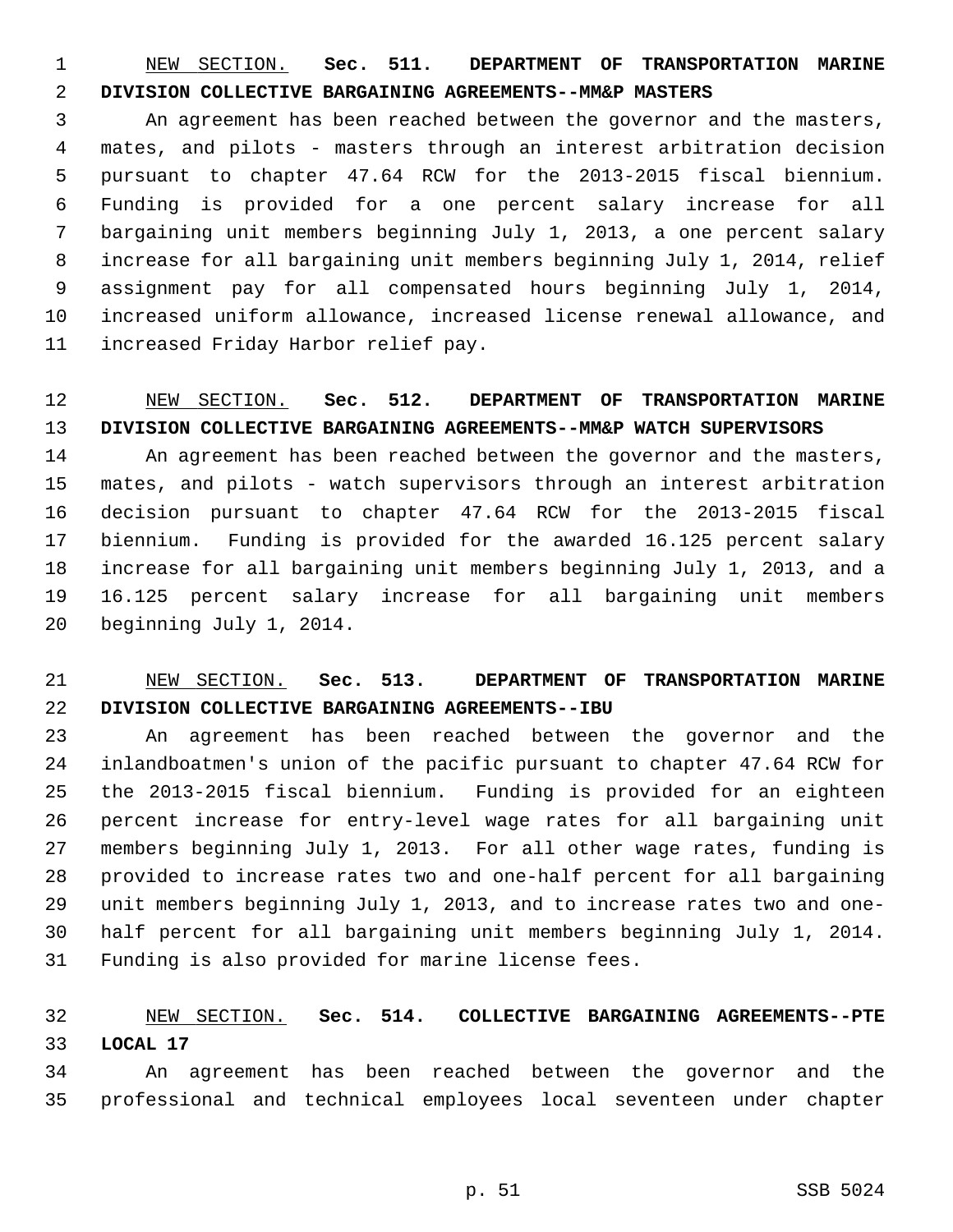1 41.80 RCW for the 2013-2015 fiscal biennium. Funding is provided to 2 add a longevity step. The agreement also includes a one percent salary 3 increase for all bargaining unit members effective July 1, 2014, 4 through June 30, 2015, contingent on the state collecting \$200,000,000 5 or more in unanticipated general fund--state revenue from increased 6 economic activity.

# 7 NEW SECTION. **Sec. 515. COLLECTIVE BARGAINING AGREEMENTS--WSP** 8 **TROOPERS ASSOCIATION**

 9 An agreement has been reached between the governor and the 10 Washington state patrol troopers association through an interest 11 arbitration decision under chapter 41.56 RCW for the 2013-2015 fiscal 12 biennium. Funding is provided for the awarded three percent salary 13 increase for all bargaining unit members effective July 1, 2013, and a 14 one percent increase to longevity pay for years five through nine 15 effective July 1, 2014.

### 16 NEW SECTION. **Sec. 516. COLLECTIVE BARGAINING AGREEMENTS--WSP** 17 **LIEUTENANTS ASSOCIATION**

18 An agreement has been reached between the governor and the 19 Washington state patrol lieutenants association through an interest 20 arbitration decision under chapter 41.56 RCW for the 2013-2015 fiscal 21 biennium. Funding is provided for the awarded three percent salary 22 increase for all bargaining unit members effective July 1, 2014, and 23 for parking of department-issued vehicles for employees assigned 24 vehicles at the general administration building or capitol campus.

# 25 NEW SECTION. **Sec. 517. COMPENSATION--REPRESENTED EMPLOYEES--** 26 **SUPER COALITION--INSURANCE BENEFITS**

27 No agreement has been reached between the governor and the health 28 care super coalition under chapter 41.80 RCW for the 2013-2015 fiscal 29 biennium. Appropriations in this act for state agencies, including 30 institutions of higher education, are sufficient to continue the 31 provisions of the 2011-2013 collective bargaining agreement and are 32 subject to the following conditions and limitations:

33 (1)(a) The monthly employer funding rate for insurance benefit 34 premiums, public employees' benefits board administration, and the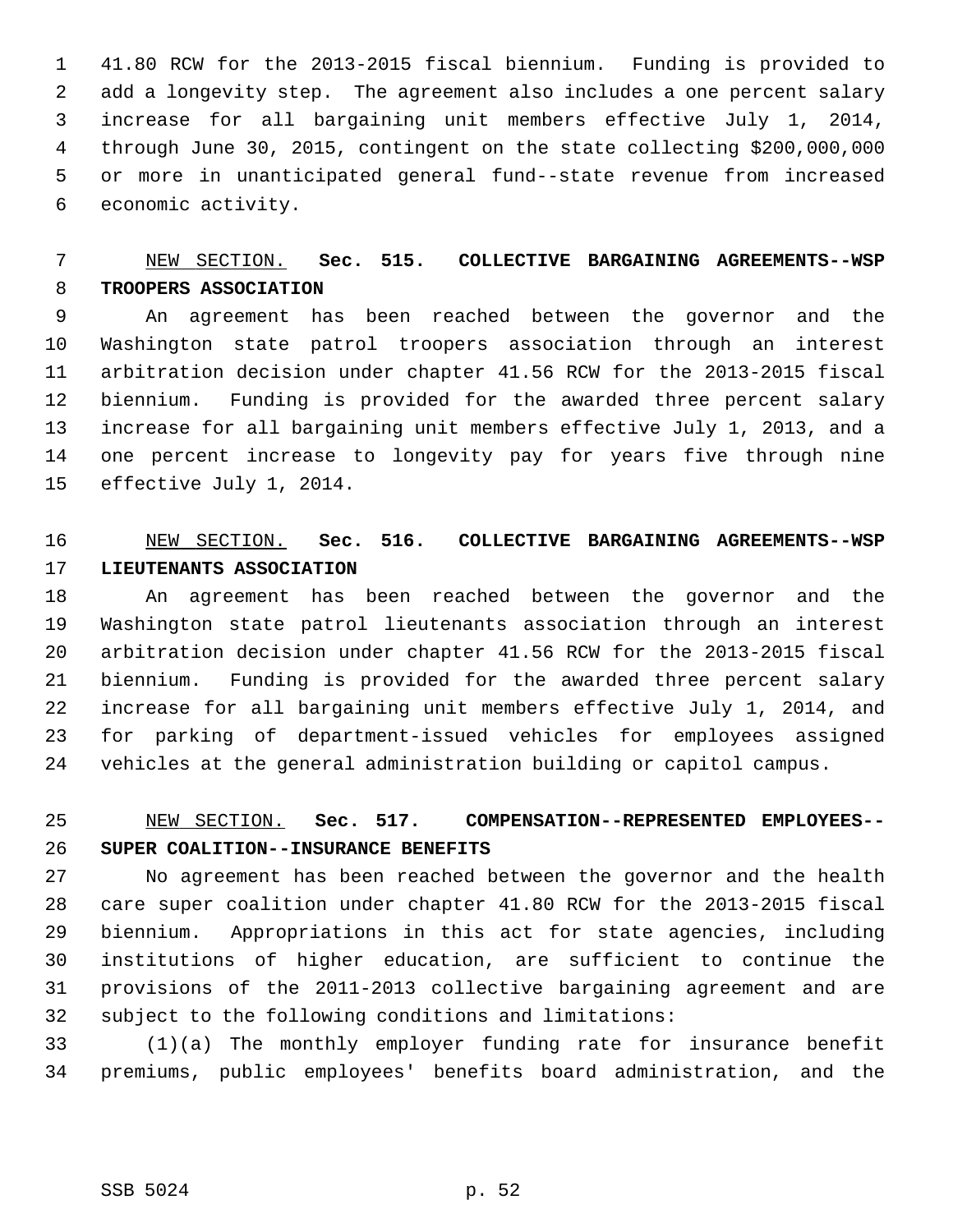1 uniform medical plan must not exceed \$809 per eligible employee for 2 fiscal year 2014. For fiscal year 2015, the monthly employer funding 3 rate must not exceed \$820 per eligible employee.

 4 (b) In order to achieve the level of funding provided for health 5 benefits, the public employees' benefits board must require any of the 6 following: Employee premium copayments; increases in point-of-service 7 cost sharing; the implementation of managed competition; or other 8 changes to benefits consistent with RCW 41.05.065.

 9 (c) The health care authority shall deposit any moneys received on 10 behalf of the uniform medical plan as a result of rebates on 11 prescription drugs, audits of hospitals, subrogation payments, or any 12 other moneys recovered as a result of prior uniform medical plan claims 13 payments into the public employees' and retirees' insurance account to 14 be used for insurance benefits. Such receipts must not be used for 15 administrative expenditures.

16 (2) The health care authority, subject to the approval of the 17 public employees' benefits board, shall provide subsidies for health 18 benefit premiums to eligible retired or disabled public employees and 19 school district employees who are eligible for medicare, pursuant to 20 RCW 41.05.085. For calendar years 2014 and 2015, the subsidy must be 21 \$150.00 per month.

# 22 NEW SECTION. **Sec. 518. COMPENSATION--REPRESENTED EMPLOYEES** 23 **OUTSIDE SUPER COALITION--INSURANCE BENEFITS**

24 Appropriations for state agencies in this act are sufficient for 25 represented employees outside the super coalition for health benefits 26 and are subject to the following conditions and limitations:

27 (1)(a) The monthly employer funding rate for insurance benefit 28 premiums, public employees' benefits board administration, and the 29 uniform medical plan must not exceed \$809 per eligible employee for 30 fiscal year 2014. For fiscal year 2015, the monthly employer funding 31 rate must not exceed \$820 per eligible employee.

32 (b) In order to achieve the level of funding provided for health 33 benefits, the public employees' benefits board shall require any of the 34 following: Employee premium copayments; increases in point-of-service 35 cost sharing; the implementation of managed competition; or other 36 changes to benefits consistent with RCW 41.05.065.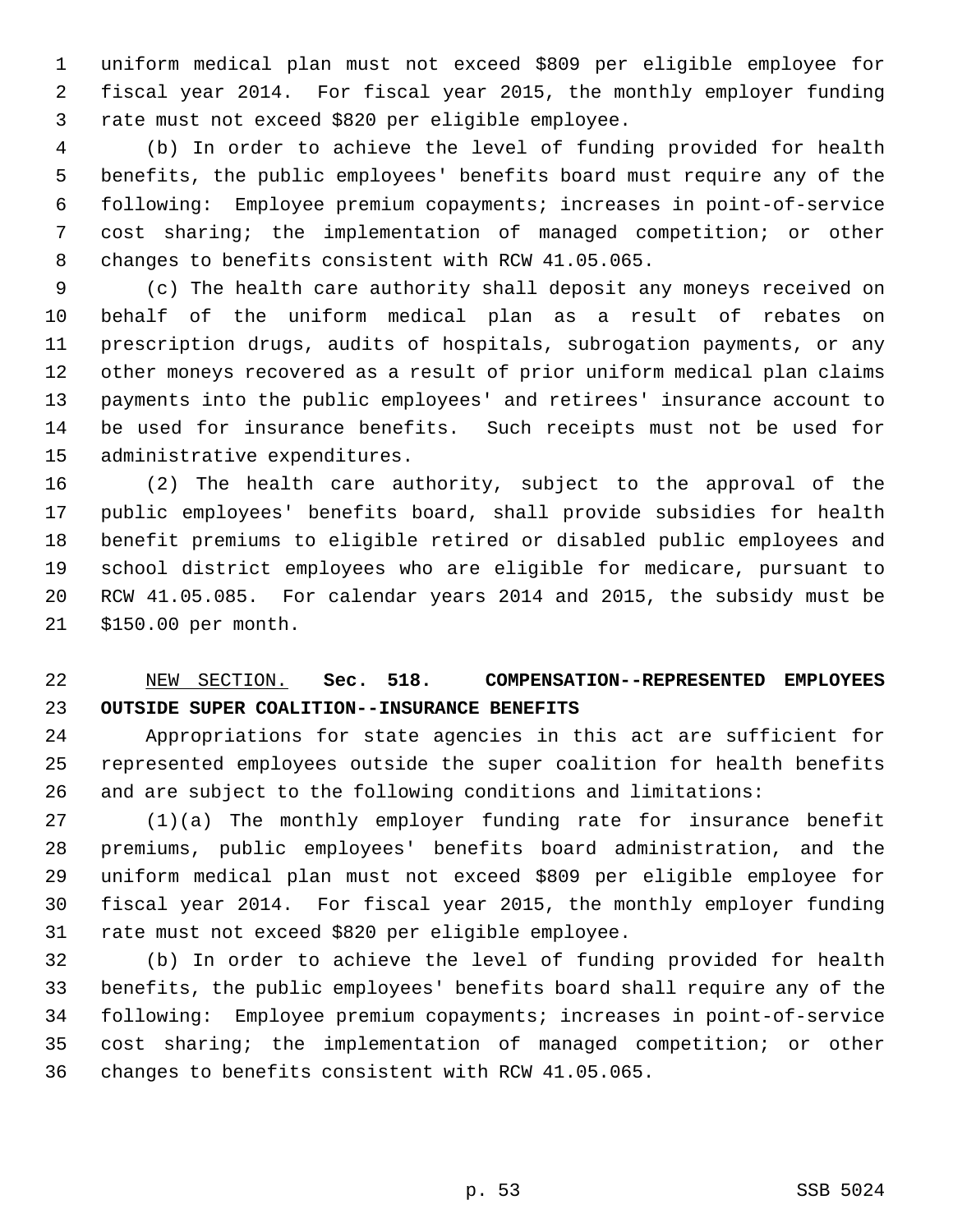1 (c) The health care authority shall deposit any moneys received on 2 behalf of the uniform medical plan as a result of rebates on 3 prescription drugs, audits of hospitals, subrogation payments, or any 4 other moneys recovered as a result of prior uniform medical plan claims 5 payments into the public employees' and retirees' insurance account to 6 be used for insurance benefits. Such receipts must not be used for 7 administrative expenditures.

 8 (2) The health care authority, subject to the approval of the 9 public employees' benefits board, shall provide subsidies for health 10 benefit premiums to eligible retired or disabled public employees and 11 school district employees who are eligible for medicare, pursuant to 12 RCW 41.05.085. For calendar years 2014 and 2015, the subsidy must be 13 \$150.00 per month.

# 14 NEW SECTION. **Sec. 519. COMPENSATION--NONREPRESENTED EMPLOYEES--** 15 **INSURANCE BENEFITS**

16 Appropriations for state agencies in this act are sufficient for 17 nonrepresented state employee health benefits for state agencies, 18 including institutions of higher education, and are subject to the 19 following conditions and limitations:

20 (1)(a) The monthly employer funding rate for insurance benefit 21 premiums, public employees' benefits board administration, and the 22 uniform medical plan must not exceed \$809 per eligible employee for 23 fiscal year 2014. For fiscal year 2015, the monthly employer funding 24 rate must not exceed \$820 per eligible employee.

25 (b) In order to achieve the level of funding provided for health 26 benefits, the public employees' benefits board shall require any of the 27 following: Employee premium copayments; increases in point-of-service 28 cost sharing; the implementation of managed competition; or make other 29 changes to benefits consistent with RCW 41.05.065.

30 (c) The health care authority shall deposit any moneys received on 31 behalf of the uniform medical plan as a result of rebates on 32 prescription drugs, audits of hospitals, subrogation payments, or any 33 other moneys recovered as a result of prior uniform medical plan claims 34 payments into the public employees' and retirees' insurance account to 35 be used for insurance benefits. Such receipts must not be used for 36 administrative expenditures.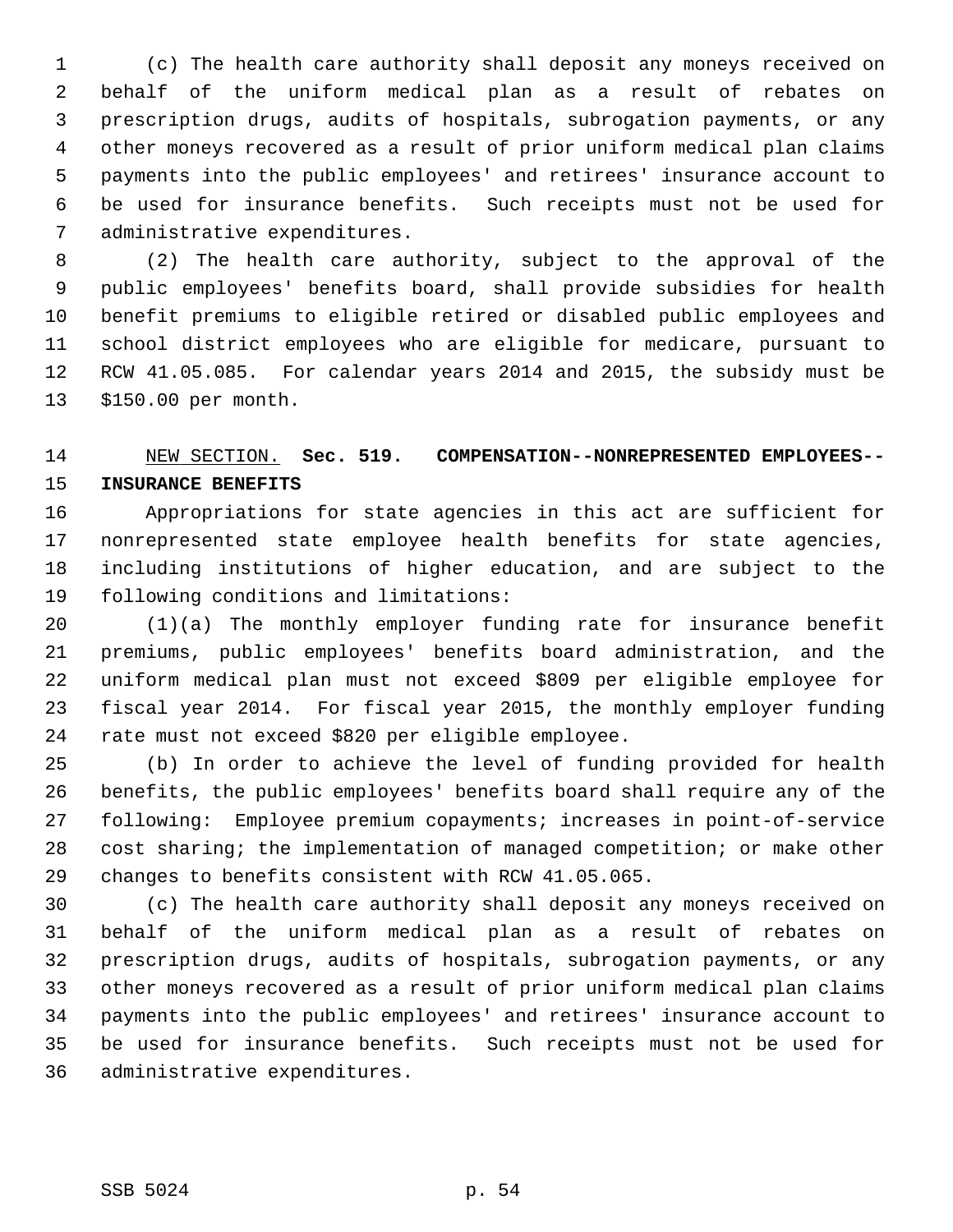1 (2) The health care authority, subject to the approval of the 2 public employees' benefits board, shall provide subsidies for health 3 benefit premiums to eligible retired or disabled public employees and 4 school district employees who are eligible for medicare, pursuant to 5 RCW 41.05.085. For calendar years 2014 and 2015, the subsidy must be 6 \$150.00 per month.

### 7 NEW SECTION. **Sec. 520. COMPENSATION--NONREPRESENTED EMPLOYEES--** 8 **SALARIES AND WAGES**

 9 For classified state employees, except those within the Washington 10 management service and those represented by a bargaining unit under 11 chapter 41.80, 41.56, or 47.64 RCW, funding is provided within agency 12 appropriations for implementation of a longevity step, in accordance 13 with rules adopted under RCW 41.06.133.

14 **Sec. 521.** RCW 47.64.170 and 2011 c 367 s 712 are each amended to 15 read as follows:

16 (1) Any ferry employee organization certified as the bargaining 17 representative shall be the exclusive representative of all ferry 18 employees in the bargaining unit and shall represent all such employees 19 fairly.

20 (2) A ferry employee organization or organizations and the governor 21 may each designate any individual as its representative to engage in 22 collective bargaining negotiations.

23 (3) Negotiating sessions, including strategy meetings of the 24 employer or employee organizations, mediation, and the deliberative 25 process of arbitrators are exempt from the provisions of chapter 42.30 26 RCW. Hearings conducted by arbitrators may be open to the public by 27 mutual consent of the parties.

28 (4) Terms of any collective bargaining agreement may be enforced by 29 civil action in Thurston county superior court upon the initiative of 30 either party.

31 (5) Ferry system employees or any employee organization shall not 32 negotiate or attempt to negotiate directly with anyone other than the 33 person who has been appointed or authorized a bargaining representative 34 for the purpose of bargaining with the ferry employees or their 35 representative.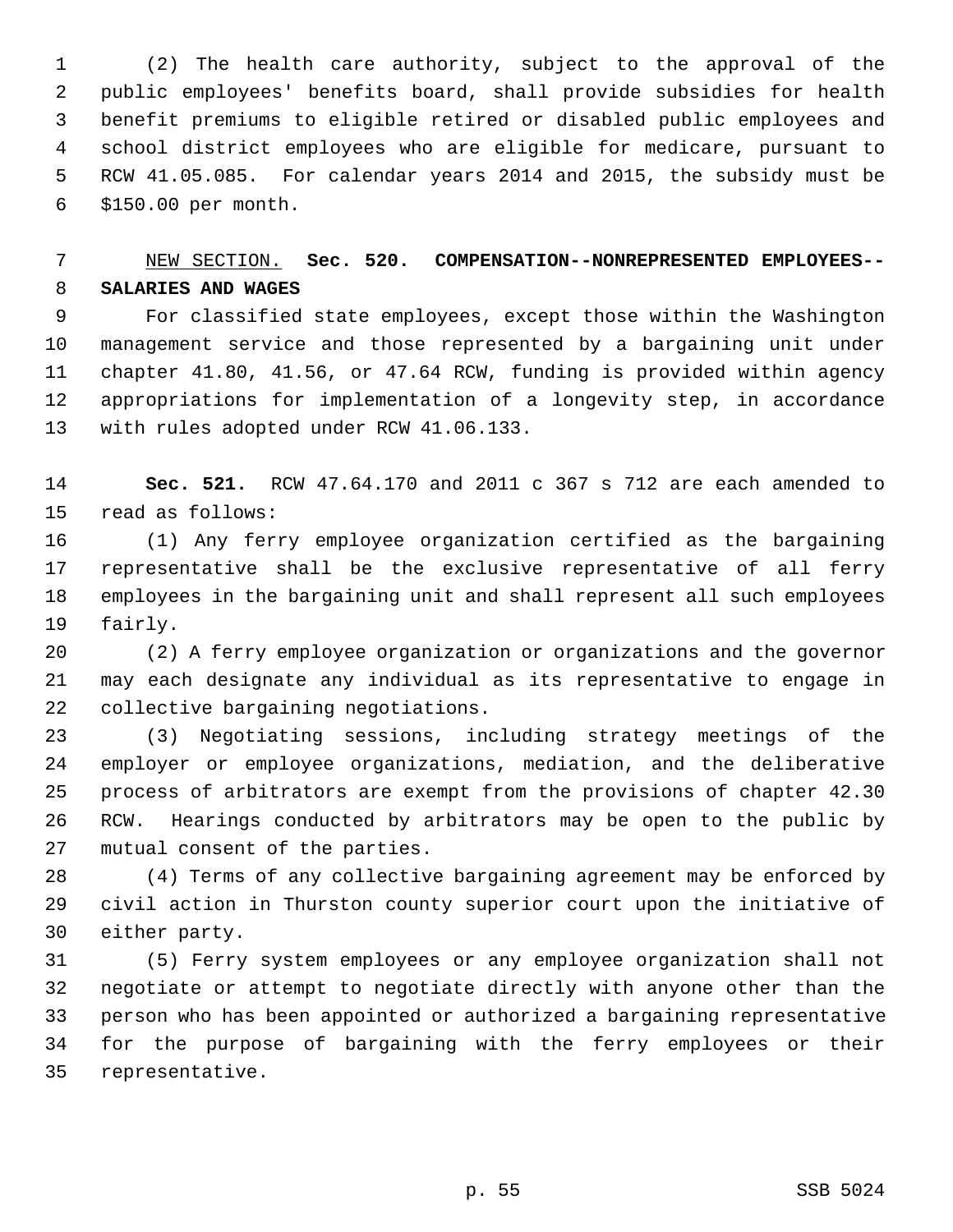1 (6)(a) Within ten working days after the first Monday in September 2 of every odd-numbered year, the parties shall attempt to agree on an 3 interest arbitrator to be used if the parties are not successful in 4 negotiating a comprehensive collective bargaining agreement. If the 5 parties cannot agree on an arbitrator within the ten-day period, either 6 party may request a list of seven arbitrators from the federal 7 mediation and conciliation service. The parties shall select an 8 interest arbitrator using the coin toss/alternate strike method within 9 thirty calendar days of receipt of the list. Immediately upon 10 selecting an interest arbitrator, the parties shall cooperate to 11 reserve dates with the arbitrator for potential arbitration between 12 August 1st and September 15th of the following even-numbered year. The 13 parties shall also prepare a schedule of at least five negotiation 14 dates for the following year, absent an agreement to the contrary. The 15 parties shall execute a written agreement before November 1st of each 16 odd-numbered year setting forth the name of the arbitrator and the 17 dates reserved for bargaining and arbitration. This subsection (6)(a) 18 imposes minimum obligations only and is not intended to define or limit 19 a party's full, good faith bargaining obligation under other sections 20 of this chapter.

21 (b) The negotiation of a proposed collective bargaining agreement 22 by representatives of the employer and a ferry employee organization 23 shall commence on or about February 1st of every even-numbered year.

24 (c) For negotiations covering the 2009-2011 biennium and subsequent 25 biennia, the time periods specified in this section, and in RCW 26 47.64.210 and 47.64.300 through 47.64.320, must ensure conclusion of 27 all agreements on or before October 1st of the even-numbered year next 28 preceding the biennial budget period during which the agreement should 29 take effect. These time periods may only be altered by mutual 30 agreement of the parties in writing. Any such agreement and any 31 impasse procedures agreed to by the parties under RCW 47.64.200 must 32 include an agreement regarding the new time periods that will allow 33 final resolution by negotiations or arbitration by October 1st of each 34 even-numbered year.

35 (7) It is the intent of this section that the collective bargaining 36 agreement or arbitrator's award shall commence on July 1st of each odd-37 numbered year and shall terminate on June 30th of the next odd-numbered 38 year to coincide with the ensuing biennial budget year, as defined by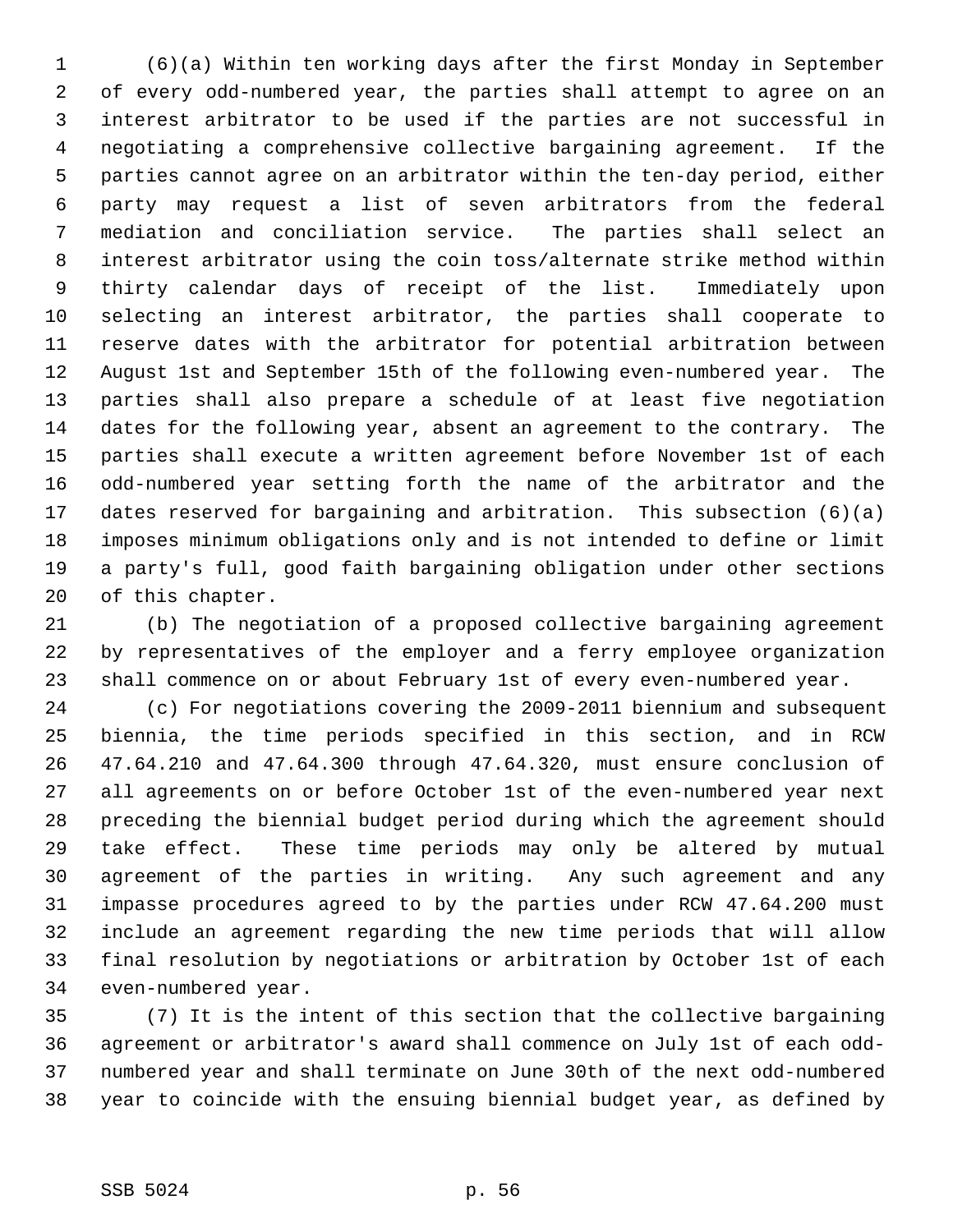1 RCW 43.88.020(7), to the extent practical. It is further the intent of 2 this section that all collective bargaining agreements be concluded by 3 October 1st of the even-numbered year before the commencement of the 4 biennial budget year during which the agreements are to be in effect. 5 After the expiration date of a collective bargaining agreement 6 negotiated under this chapter, except to the extent provided in 7 subsection (11) of this section and RCW 47.64.270(4), all of the terms 8 and conditions specified in the collective bargaining agreement remain 9 in effect until the effective date of a subsequently negotiated 10 agreement, not to exceed one year from the expiration date stated in 11 the agreement. Thereafter, the employer may unilaterally implement 12 according to law.

13 (8) The office of financial management shall conduct a salary 14 survey, for use in collective bargaining and arbitration, which must be 15 conducted through a contract with a firm nationally recognized in the 16 field of human resources management consulting.

17 (9) Except as provided in subsection (11) of this section:

18 (a) The governor shall submit a request either for funds necessary 19 to implement the collective bargaining agreements including, but not 20 limited to, the compensation and fringe benefit provisions or for 21 legislation necessary to implement the agreement, or both. Requests 22 for funds necessary to implement the collective bargaining agreements 23 shall not be submitted to the legislature by the governor unless such 24 requests:

25 (i) Have been submitted to the director of the office of financial 26 management by October 1st before the legislative session at which the 27 requests are to be considered; and

28 (ii) Have been certified by the director of the office of financial 29 management as being feasible financially for the state.

30 (b) The governor shall submit a request either for funds necessary 31 to implement the arbitration awards or for legislation necessary to 32 implement the arbitration awards, or both. Requests for funds 33 necessary to implement the arbitration awards shall not be submitted to 34 the legislature by the governor unless such requests:

35 (i) Have been submitted to the director of the office of financial 36 management by October 1st before the legislative session at which the 37 requests are to be considered; and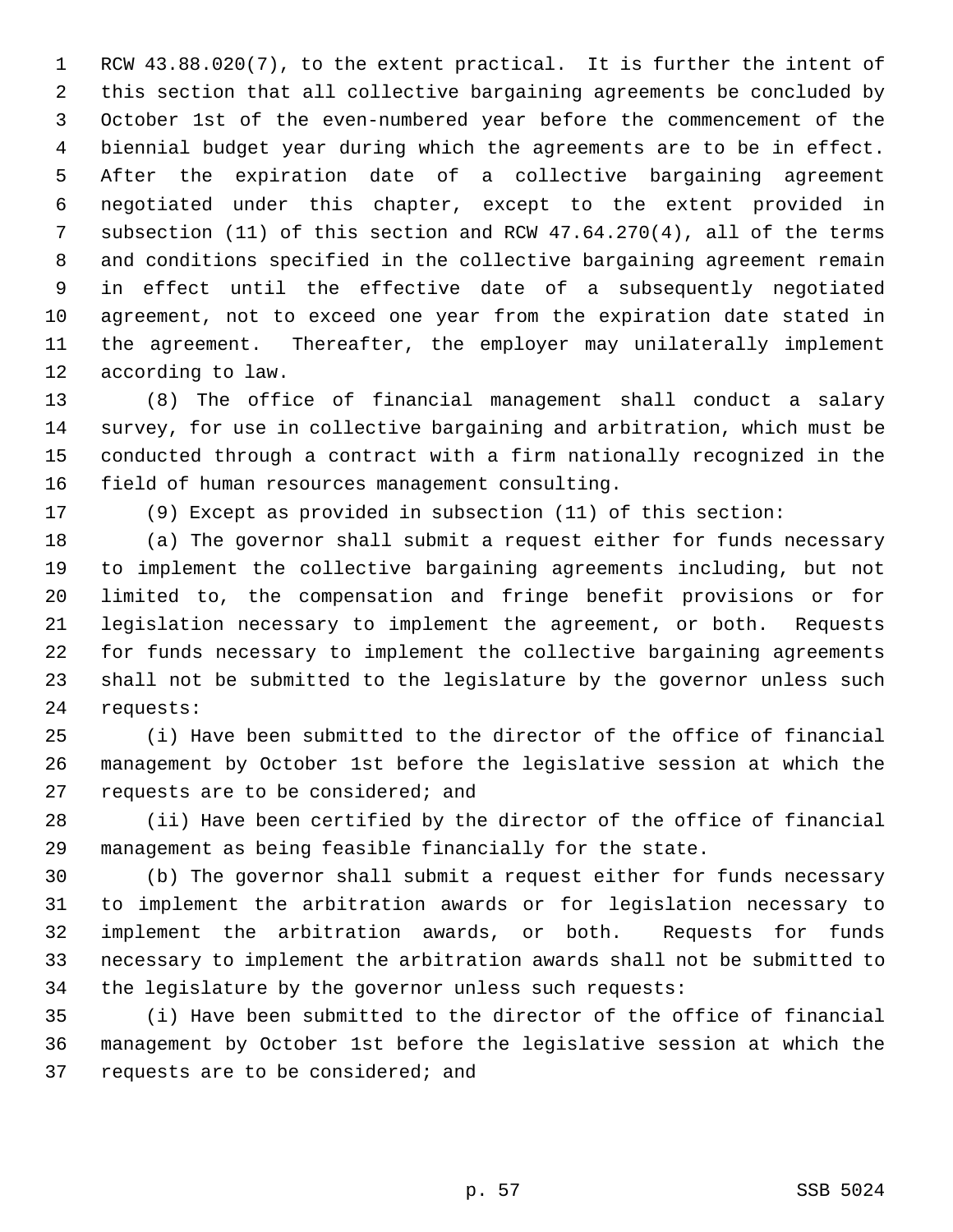1 (ii) Have been certified by the director of the office of financial 2 management as being feasible financially for the state.

 3 (c) The legislature shall approve or reject the submission of the 4 request for funds necessary to implement the collective bargaining 5 agreements or arbitration awards as a whole for each agreement or 6 award. The legislature shall not consider a request for funds to 7 implement a collective bargaining agreement or arbitration award unless 8 the request is transmitted to the legislature as part of the governor's 9 budget document submitted under RCW 43.88.030 and 43.88.060. If the 10 legislature rejects or fails to act on the submission, either party may 11 reopen all or part of the agreement and award or the exclusive 12 bargaining representative may seek to implement the procedures provided 13 for in RCW 47.64.210 and 47.64.300.

14 (10) If, after the compensation and fringe benefit provisions of an 15 agreement are approved by the legislature, a significant revenue 16 shortfall occurs resulting in reduced appropriations, as declared by 17 proclamation of the governor or by resolution of the legislature, both 18 parties shall immediately enter into collective bargaining for a 19 mutually agreed upon modification of the agreement.

20 (11)(a) For the collective bargaining agreements negotiated for the 21 2011-2013 fiscal biennium, the legislature may consider a request for 22 funds to implement a collective bargaining agreement even if the 23 request for funds was not received by the office of financial 24 management by October 1st and was not transmitted to the legislature as 25 part of the governor's budget document submitted under RCW 43.88.030 26 and 43.88.060.

27 (b) For the ((2011-2013)) 2013-2015 fiscal biennium, a collective 28 bargaining agreement related to employee health care benefits 29 negotiated between the employer and coalition pursuant to RCW 30 41.80.020(3) regarding the dollar amount expended on behalf of each 31 employee must be a separate agreement for which the governor may 32 request funds necessary to implement the agreement. ((If such an 33 agreement is negotiated and funded by the legislature, this agreement 34 will supersede any terms and conditions of an expired 2009-2011 35 biennial master collective bargaining agreement under this chapter 36 regarding health care benefits.)) The legislature may act upon a 2013-37 2015 collective bargaining agreement related to employee health care 38 benefits if an agreement is reached and submitted to the office of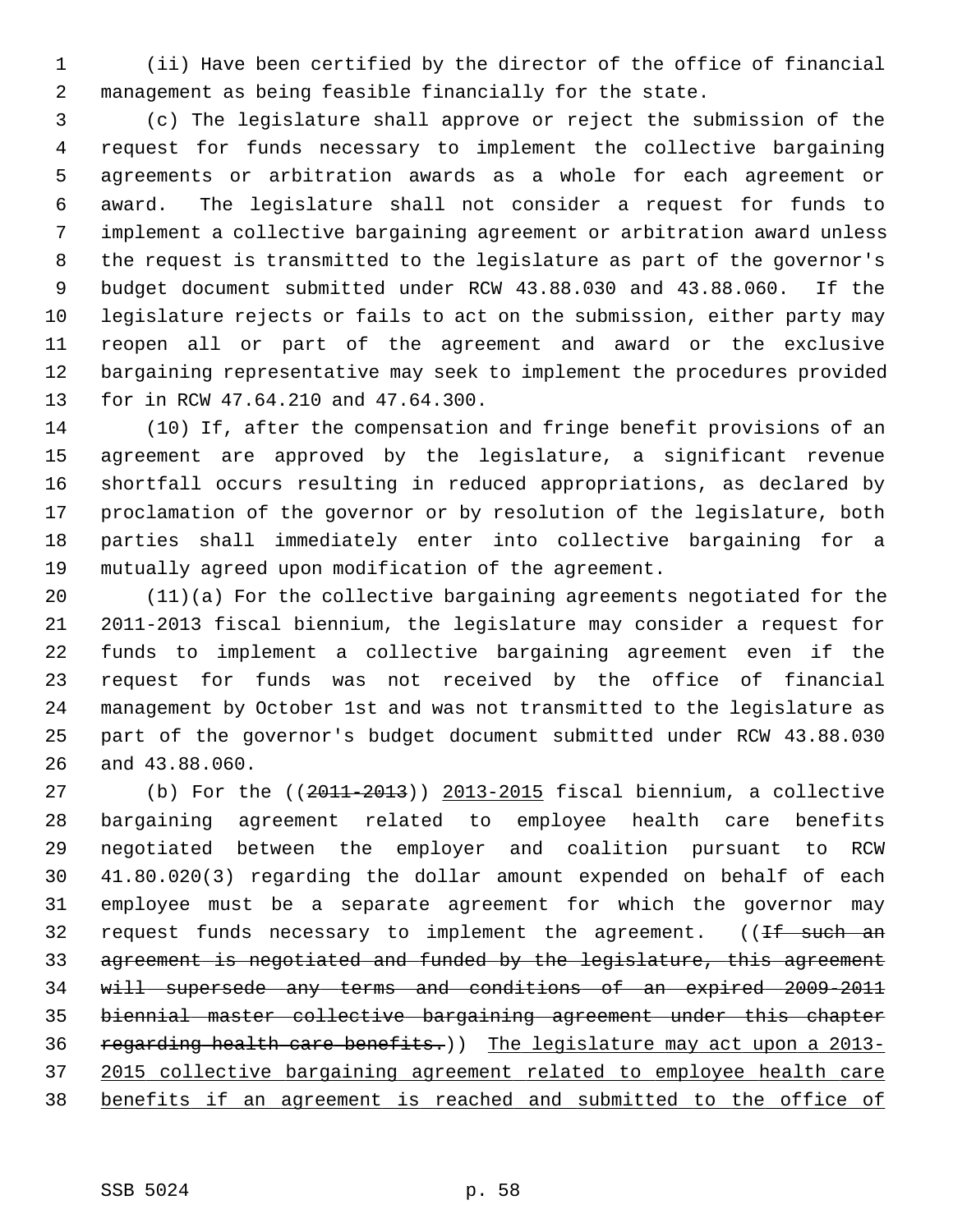financial management and legislative budget committees before final legislative action on the biennial or supplemental operating budget by the sitting legislature. (c) For the collective bargaining agreements negotiated for the 2013-2015 fiscal biennium, the legislature may consider a request for funds to implement a collective bargaining agreement reached after October 1st after a determination of financial infeasibility by the director of the office of financial management if the request for funds is transmitted to the legislature as part of the governor's budget

10 document submitted under RCW 43.88.030 and 43.88.060.

11 **Sec. 522.** RCW 47.64.270 and 2011 c 367 s 713 are each amended to 12 read as follows:

13 (1) The employer and one coalition of all the exclusive bargaining 14 representatives subject to this chapter and chapter 41.80 RCW shall 15 conduct negotiations regarding the dollar amount expended on behalf of 16 each employee for health care benefits.

17 (2) Absent a collective bargaining agreement to the contrary, the 18 department of transportation shall provide contributions to insurance 19 and health care plans for ferry system employees and dependents, as 20 determined by the state health care authority, under chapter 41.05 RCW.

21 (3) The employer and employee organizations may collectively 22 bargain for insurance plans other than health care benefits, and 23 employer contributions may exceed that of other state agencies as 24 provided in RCW 41.05.050.

25 (4) For the ((2011-2013)) 2013-2015 fiscal biennium, a collective 26 bargaining agreement related to employee health care benefits 27 negotiated between the employer and coalition pursuant to RCW 28 41.80.020(3) regarding the dollar amount expended on behalf of each 29 employee must be a separate agreement for which the governor may 30 request funds necessary to implement the agreement.  $(1f$  such an 31 agreement is negotiated and funded by the legislature, this agreement 32 will supersede any terms and conditions of an expired 2009-2011 33 biennial collective bargaining agreement under this chapter regarding 34 health care benefits.)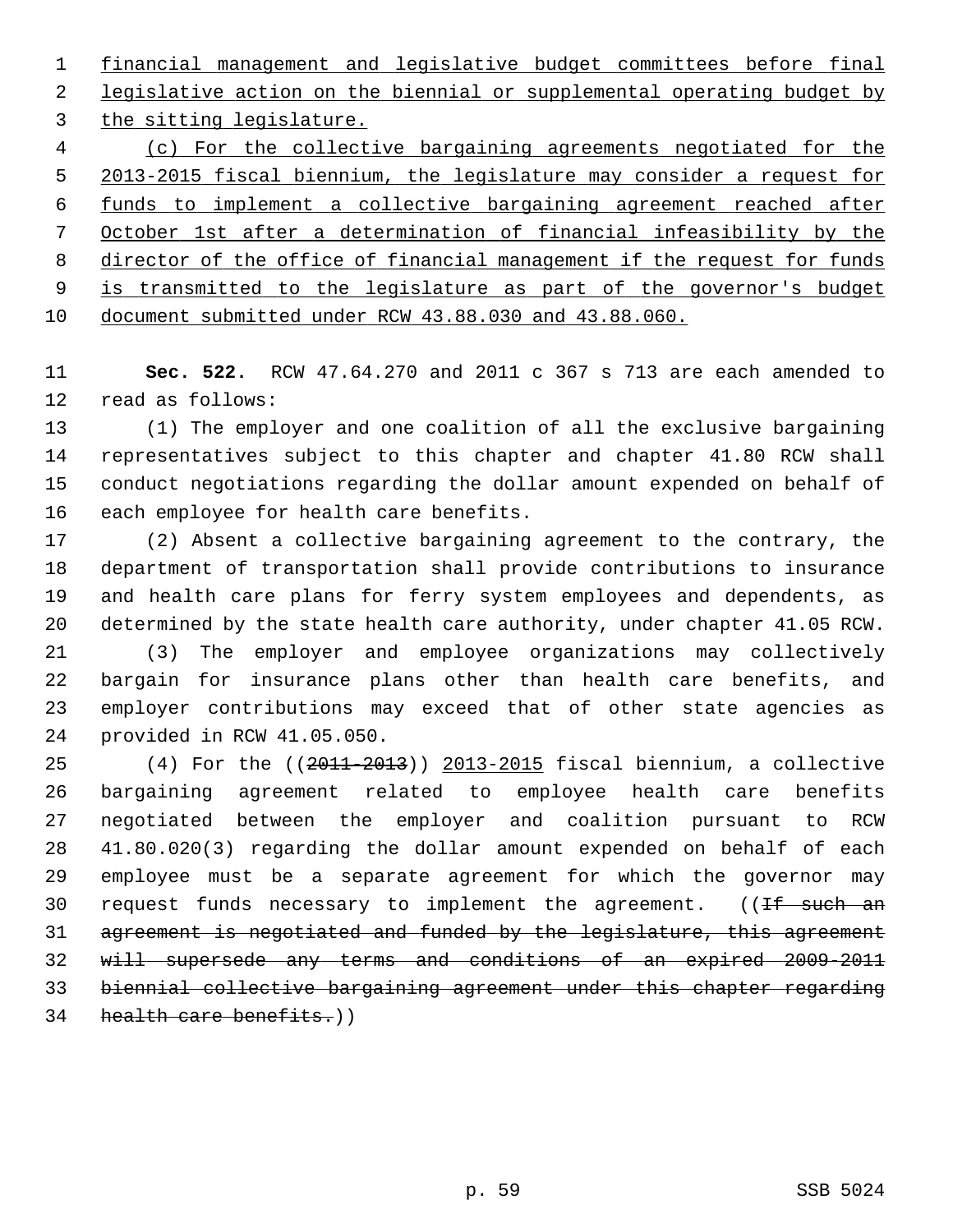#### 1 **IMPLEMENTING PROVISIONS**

#### 2 NEW SECTION. **Sec. 601. STAFFING LEVELS**

 3 (1) As the department of transportation completes delivery of the 4 projects funded by the 2003 and 2005 transportation revenue packages, 5 it is clear that the current staffing levels necessary to deliver these 6 projects are not sustainable into the future. Therefore, the 7 department is directed to quickly move forward to develop and implement 8 new business practices so that a smaller, more nimble state workforce 9 can effectively and efficiently deliver transportation improvement 10 programs as they are approved in the future, in strong partnership with 11 the private sector, while protecting the public's interests and assets.

12 (2) To this end, the department of transportation is directed to 13 reduce the size of its engineering and technical workforce to a level 14 sustained by current law revenue levels currently estimated at two 15 thousand FTEs by the end of the 2013-2015 fiscal biennium.

16 (3) In order to successfully deliver the highway construction 17 program as funded, the department of transportation may continue to 18 contract out engineering and technical services. In addition, the 19 department may continue the incentive program for retirements and 20 employee separations.

#### 21 NEW SECTION. **Sec. 602. FOR THE DEPARTMENT OF TRANSPORTATION**

22 The department shall begin to transition from owning a fleet of 23 passenger vehicles in Thurston county to using the state motor pool. 24 The funding appropriated in this act may not be used by programs 25 headquartered in Thurston county to purchase passenger cars as defined 26 in RCW 46.04.382.

#### 27 NEW SECTION. **Sec. 603. FUND TRANSFERS**

28 (1) The transportation 2003 projects or improvements and the 2005 29 transportation partnership projects or improvements are listed in LEAP 30 Transportation Document 2013-1 as developed April 2, 2013, which 31 consists of a list of specific projects by fund source and amount over 32 a ten-year period. Current fiscal biennium funding for each project is 33 a line-item appropriation, while the outer year funding allocations 34 represent a ten-year plan. The department is expected to use the 35 flexibility provided in this section to assist in the delivery and 36 completion of all transportation partnership account and transportation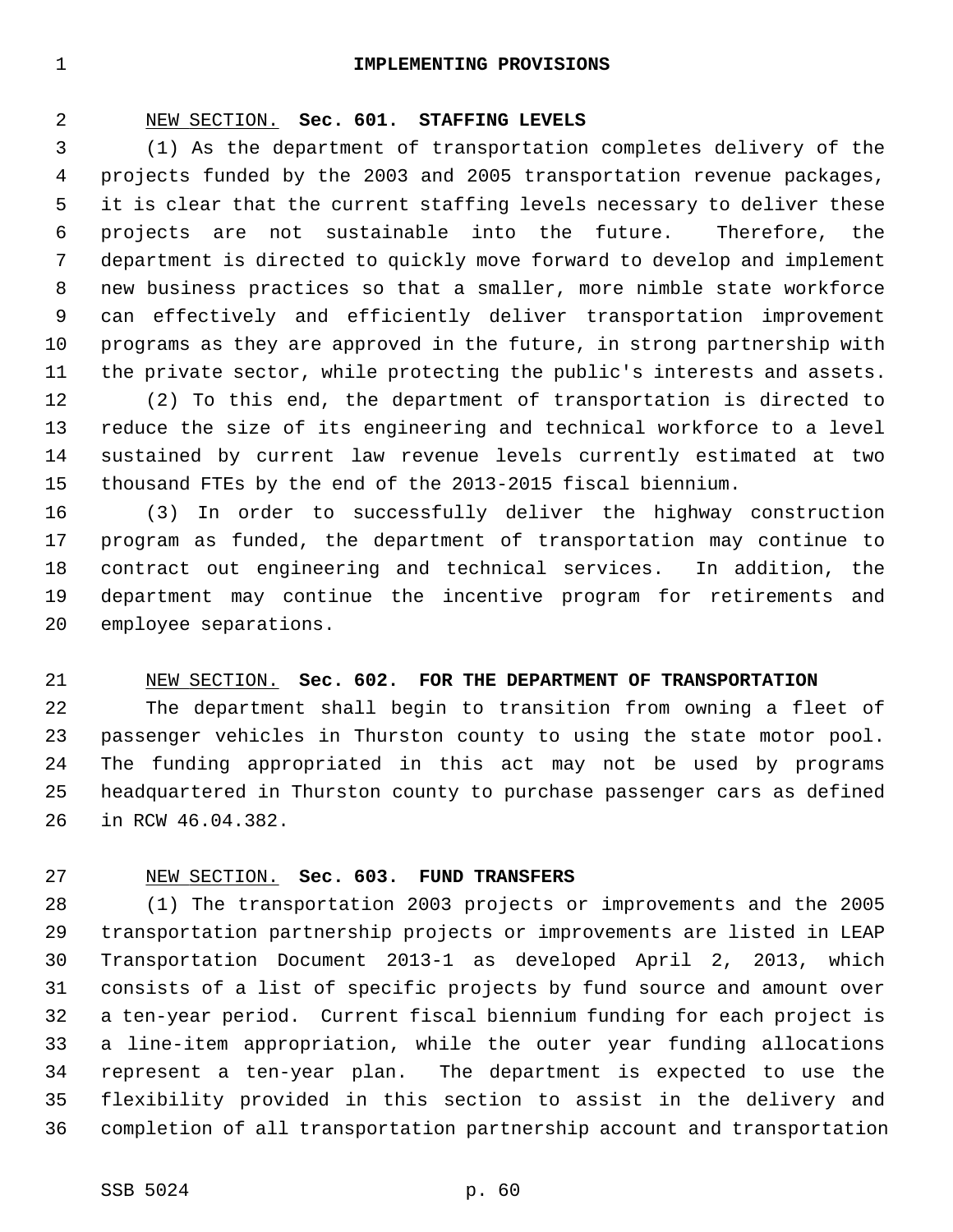1 2003 account (nickel account) projects on the LEAP transportation 2 documents referenced in this act. However, this section does not apply 3 to the I-5/Columbia River Crossing project (400506A). For the 2011- 4 2013 and 2013-2015 project appropriations, unless otherwise provided in 5 this act, the director of the office of financial management may 6 authorize a transfer of appropriation authority between projects funded 7 with transportation 2003 account (nickel account) appropriations, or 8 transportation partnership account appropriations, in order to manage 9 project spending and efficiently deliver all projects in the respective 10 program under the following conditions and limitations:

11 (a) Transfers may only be made within each specific fund source 12 referenced on the respective project list;

13 (b) Transfers from a project may not be made as a result of the 14 reduction of the scope of a project or be made to support increases in 15 the scope of a project;

16 (c) Each transfer between projects may only occur if the director 17 of financial management finds that any resulting change will not hinder 18 the completion of the projects as approved by the legislature. Until 19 the legislature reconvenes to consider the 2014 supplemental omnibus 20 transportation appropriations act, any unexpended 2011-2013 21 appropriation balance as approved by the office of financial 22 management, in consultation with the legislative staff of the house of 23 representatives and senate transportation committees, may be considered 24 when transferring funds between projects;

25 (d) Transfers from a project may be made if the funds appropriated 26 to the project are in excess of the amount needed to complete the 27 project;

28 (e) Transfers may not occur for projects not identified on the 29 applicable project list;

30 (f) Transfers may not be made while the legislature is in session; 31 and

32 (g) Transfers between projects may be made by the department of 33 transportation until the transfer amount by project exceeds two hundred 34 fifty thousand dollars, or ten percent of the total project, whichever 35 is less. These transfers must be reported quarterly to the director of 36 financial management and the chairs of the house of representatives and 37 senate transportation committees.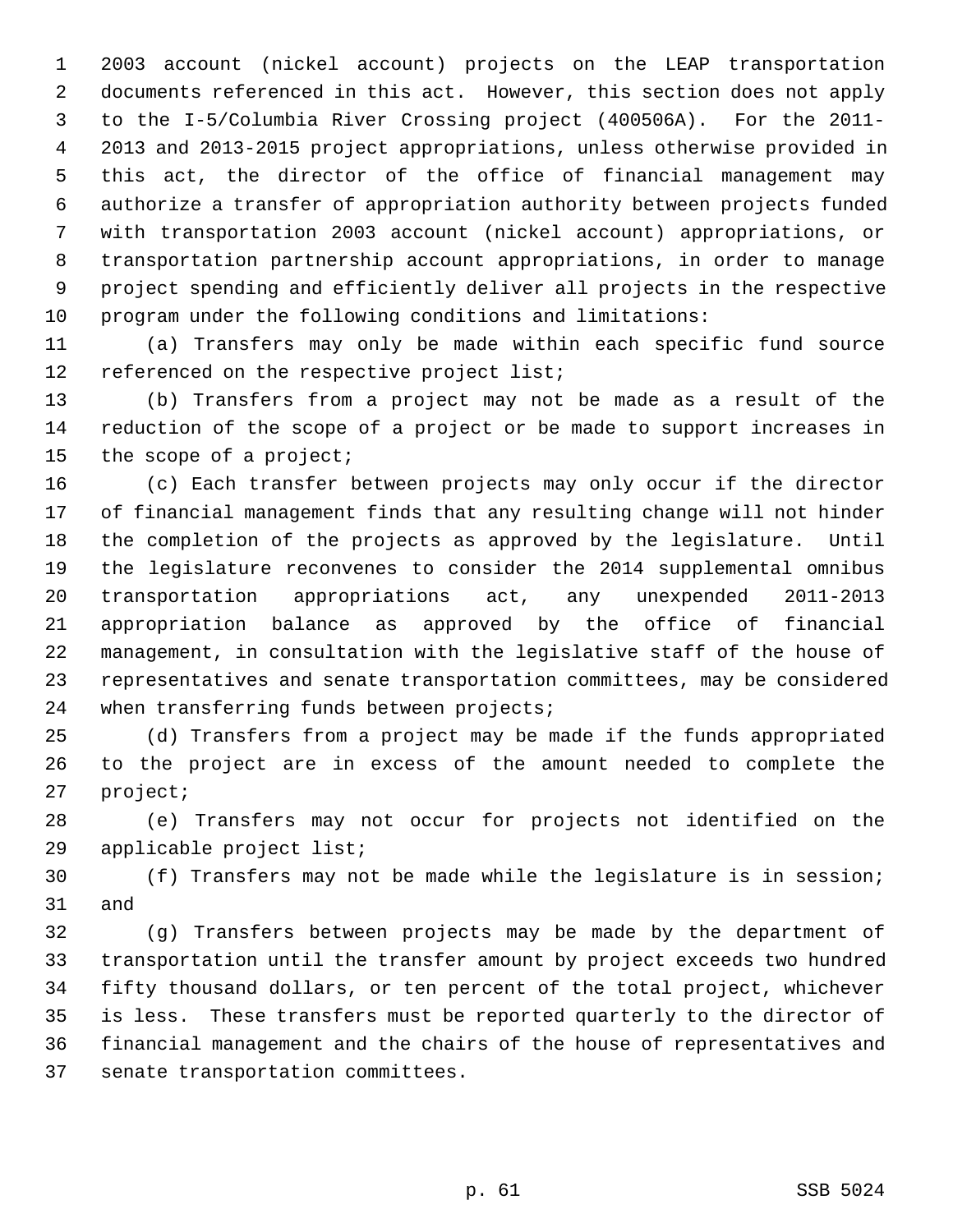1 (2) At the time the department submits a request to transfer funds 2 under this section, a copy of the request must be submitted to the 3 transportation committees of the legislature.

 4 (3) The office of financial management shall work with legislative 5 staff of the house of representatives and senate transportation 6 committees to review the requested transfers in a timely manner.

 7 (4) The office of financial management shall document approved 8 transfers and schedule changes in the transportation executive 9 information system, compare changes to the legislative baseline funding 10 and schedules identified by project identification number identified in 11 the LEAP transportation documents referenced in this act, and transmit 12 revised project lists to chairs of the transportation committees of the 13 legislature on a quarterly basis.

# 14 NEW SECTION. **Sec. 604. ACQUISITION OF PROPERTIES AND FACILITIES** 15 **THROUGH FINANCIAL CONTRACTS**

16 (1) The following agencies may enter into financial contracts, paid 17 from any funds of an agency, appropriated or nonappropriated, for the 18 purposes indicated and in not more than the principal amounts 19 indicated, plus financing expenses and required reserves pursuant to 20 chapter 39.94 RCW. When securing properties under this section, 21 agencies shall use the most economical financial contract option 22 available, including long-term leases, lease-purchase agreements, 23 lease-development with option to purchase agreements, or financial 24 contracts using certificates of participation. Expenditures made by an 25 agency for one of the indicated purposes before the issue date of the 26 authorized financial contract and any certificates of participation 27 therein are intended to be reimbursed from proceeds of the financial 28 contract and any certificates of participation therein to the extent 29 provided in the agency's financing plan approved by the state finance 30 committee.

31 (2) State agencies may enter into agreements with the department of 32 enterprise services and the state treasurer's office to develop 33 requests to the legislature for the acquisition of properties and 34 facilities through financial contracts. The agreements may include 35 charges for services rendered.

36 Washington state patrol: Enter into a financing contract for up to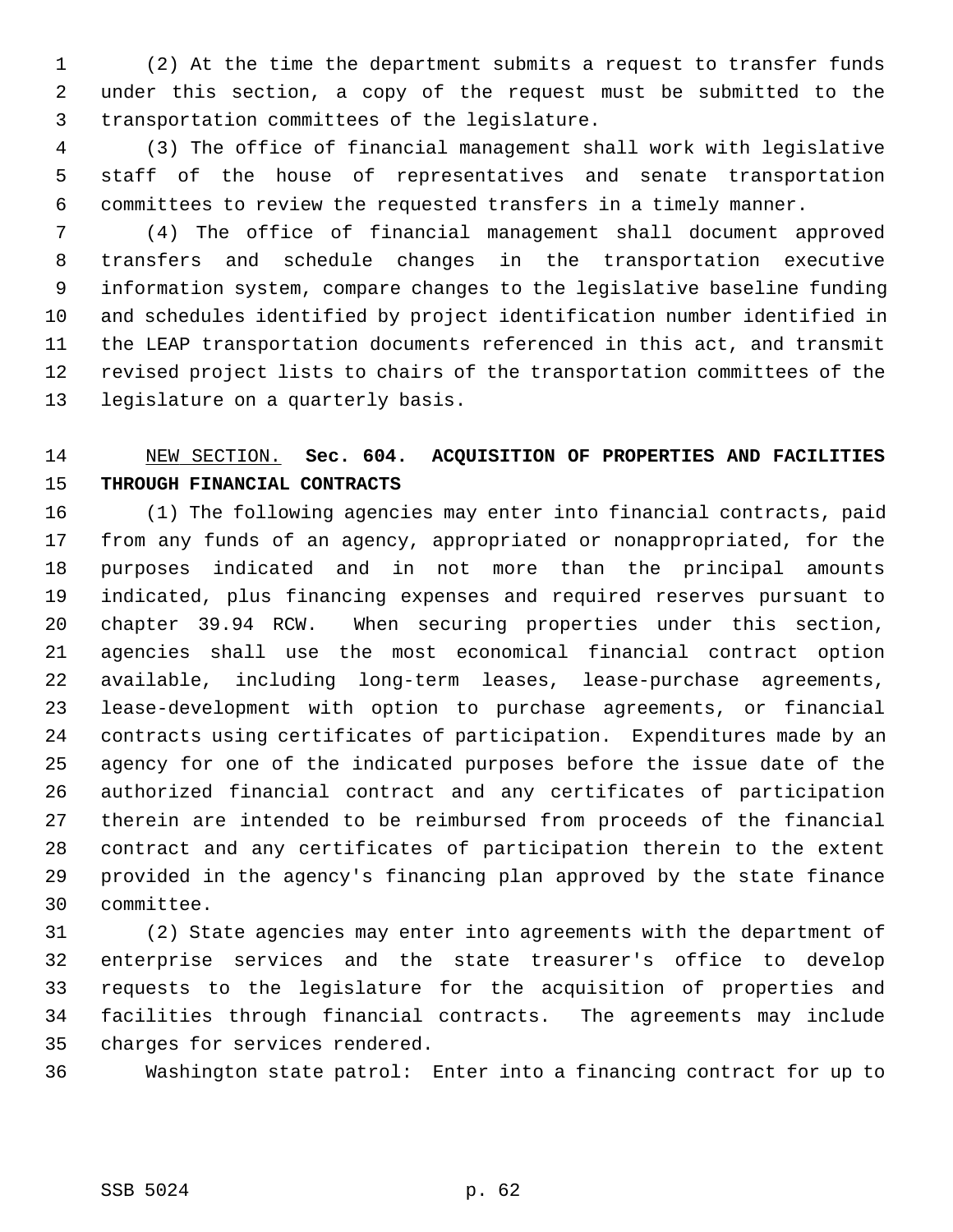1 \$3,867,000 plus financing expenses and required reserves pursuant to 2 chapter 39.94 RCW to purchase and install mobile office platforms in 3 state patrol and pursuit vehicles.

 4 NEW SECTION. **Sec. 605.** (1) The department of transportation shall 5 prepare an updated plan to improve the oversight of real estate 6 procurement and management practices across all departmental programs 7 and regions, including the Washington state ferries. The updated plan 8 must be submitted to the governor and the joint transportation 9 committee by September 1, 2014. The plan must include:

10 (a) An inventory of all currently owned and leased office space, 11 tunnel and bridge operations and maintenance facilities, and traffic 12 management centers;

13 (b) A list of all facilities that will be needed for tunnel and 14 bridge operations or maintenance in the next ten years and the funding 15 source that is assumed for these facilities;

16 (c) A prioritized list of all buildings that are planned to be 17 constructed, renovated, or remodeled in the next ten years and the 18 funding source that is assumed for these facility improvements;

19 (d) A list of options for consolidating staff, equipment, and 20 operations activities to reduce costs. This list must include an 21 evaluation of the costs and benefits of owning properties as compared 22 to leasing them using a life-cycle cost analysis; and

23 (e) A process and plan for regularly evaluating needs for office 24 space, tunnel and bridge operations and maintenance facilities, and 25 traffic management.

26 (2) Except as provided otherwise in the act, the department of 27 transportation may not enter into new leases, equal value exchanges, or 28 property acquisitions for office needs without first consulting with 29 the office of financial management.

#### 30 NEW SECTION. **Sec. 606. VOLUNTARY RETIREMENT AND SEPARATION** 31 **INCENTIVES**

32 As a management tool to reduce costs and make more effective use of 33 resources, while improving employee productivity and morale, agencies 34 may implement a voluntary retirement and/or separation program that is 35 cost neutral or results in cost savings, including costs to the state 36 pension systems, over a two-year period following the commencement of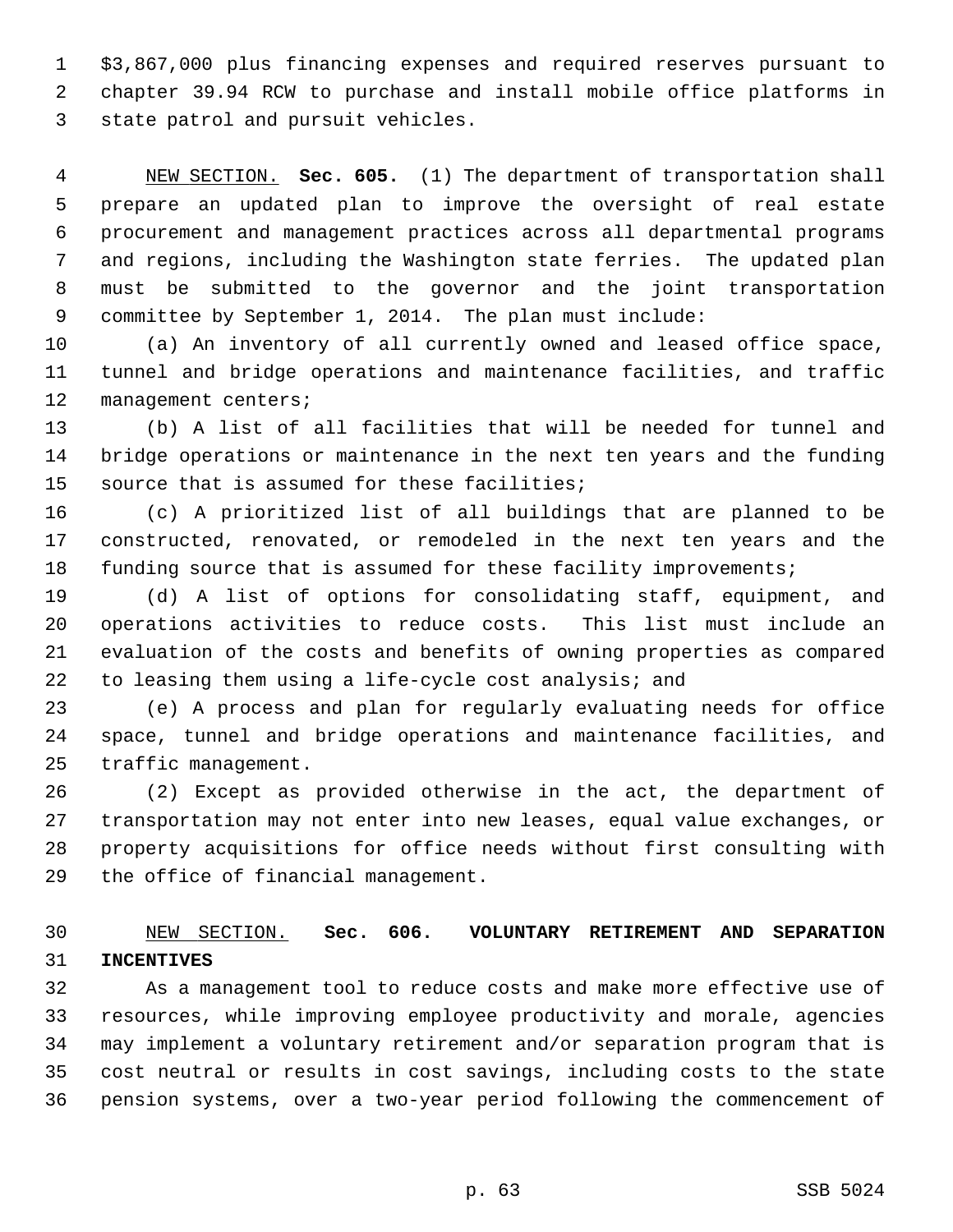1 the program, provided that the program is approved by the director of 2 financial management. Agencies participating in this authorization may 3 offer voluntary retirement and/or separation incentives and options 4 according to procedures and guidelines established by the office of 5 financial management, in consultation with the office of the state 6 human resources director and the department of retirement systems. The 7 options may include, but are not limited to, financial incentives for 8 voluntary separation or retirement. An employee does not have any 9 contractual right to a financial incentive offered pursuant to this 10 section. Offers must be reviewed and monitored jointly by the office 11 of the state human resources director and the department of retirement 12 systems. Agencies must submit a report by June 30, 2015, to the 13 legislature and the office of financial management on the outcome of 14 their approved incentive program. The report should include 15 information on the details of the program, including the incentive 16 payment amount for each participant, the total cost to the state, and 17 the projected or actual net dollar savings over the two-year period.

18 The department of retirement systems may collect from employers the 19 actuarial cost of any incentive provided under this program, or any 20 other incentive to retire provided by employers to members of the 21 state's pension systems, for deposit in the appropriate pension 22 account.

### 23 NEW SECTION. **Sec. 607. WEB SITE REPORTING REQUIREMENTS FOR THE** 24 **DEPARTMENT OF TRANSPORTATION**

25 (1) The department of transportation shall post on its web site 26 every report that is due from the department to the legislature during 27 the 2013-2015 fiscal biennium on one web page. The department must 28 post both completed reports and planned reports on a single web page.

29 (2) The department shall provide a web link for each change order 30 that is more than five hundred thousand dollars on the affected project 31 web page.

32 NEW SECTION. **Sec. 608.** The department of transportation may 33 provide up to \$3,000,000 in toll credits to Kitsap Transit for its role 34 in passenger-only ferry service and ferry corridor-related projects. 35 The number of toll credits provided must be equal to, but no more than,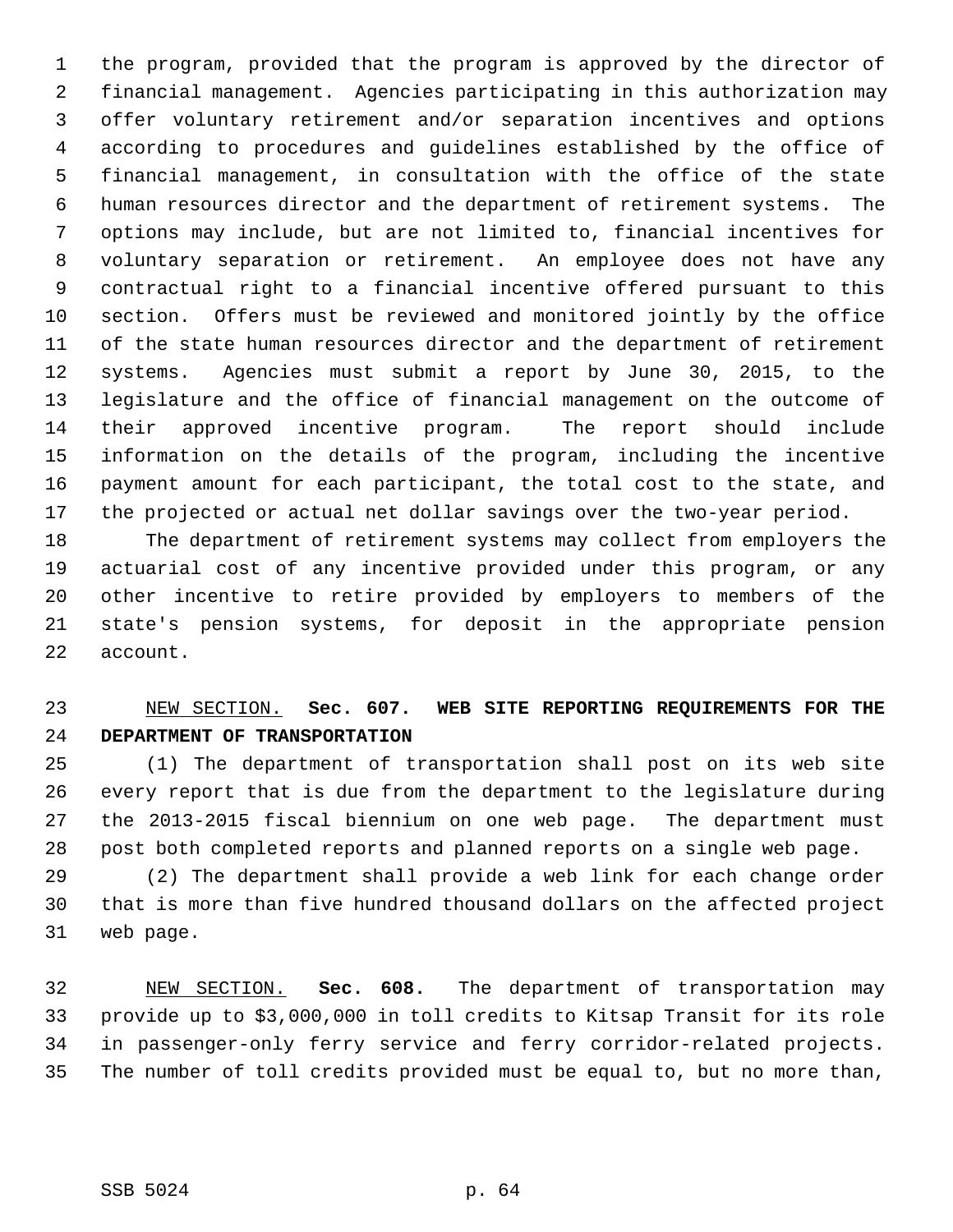1 the number sufficient to meet federal match requirements for grant 2 funding for passenger-only ferry service, but must not exceed the 3 amount authorized in this section.

#### 4 **MISCELLANEOUS 2013-2015 FISCAL BIENNIUM**

 5 **Sec. 701.** RCW 43.19.642 and 2012 c 86 s 802 are each amended to 6 read as follows:

 7 (1) Effective June 1, 2006, for agencies complying with the ultra- 8 low sulfur diesel mandate of the United States environmental protection 9 agency for on-highway diesel fuel, agencies shall use biodiesel as an 10 additive to ultra-low sulfur diesel for lubricity, provided that the 11 use of a lubricity additive is warranted and that the use of biodiesel 12 is comparable in performance and cost with other available lubricity 13 additives. The amount of biodiesel added to the ultra-low sulfur 14 diesel fuel shall be not less than two percent.

15 (2) Except as provided in subsection (5) of this section, effective 16 June 1, 2009, state agencies are required to use a minimum of twenty 17 percent biodiesel as compared to total volume of all diesel purchases 18 made by the agencies for the operation of the agencies' diesel-powered 19 vessels, vehicles, and construction equipment.

20 (3) All state agencies using biodiesel fuel shall, beginning on 21 July 1, 2006, file biannual reports with the department of enterprise 22 services documenting the use of the fuel and a description of how any 23 problems encountered were resolved.

24 (4) By December 1, 2009, the department of enterprise services 25 shall:

26 (a) Report to the legislature on the average true price 27 differential for biodiesel by blend and location; and

28 (b) Examine alternative fuel procurement methods that work to 29 address potential market barriers for in-state biodiesel producers and 30 report these findings to the legislature.

31 (5) During the 2011-2013 and 2013-2015 fiscal ((biennium)) biennia, 32 the Washington state ferries is required to use a minimum of five 33 percent biodiesel as compared to total volume of all diesel 34 ((purchased)) purchases made by the Washington state ferries for the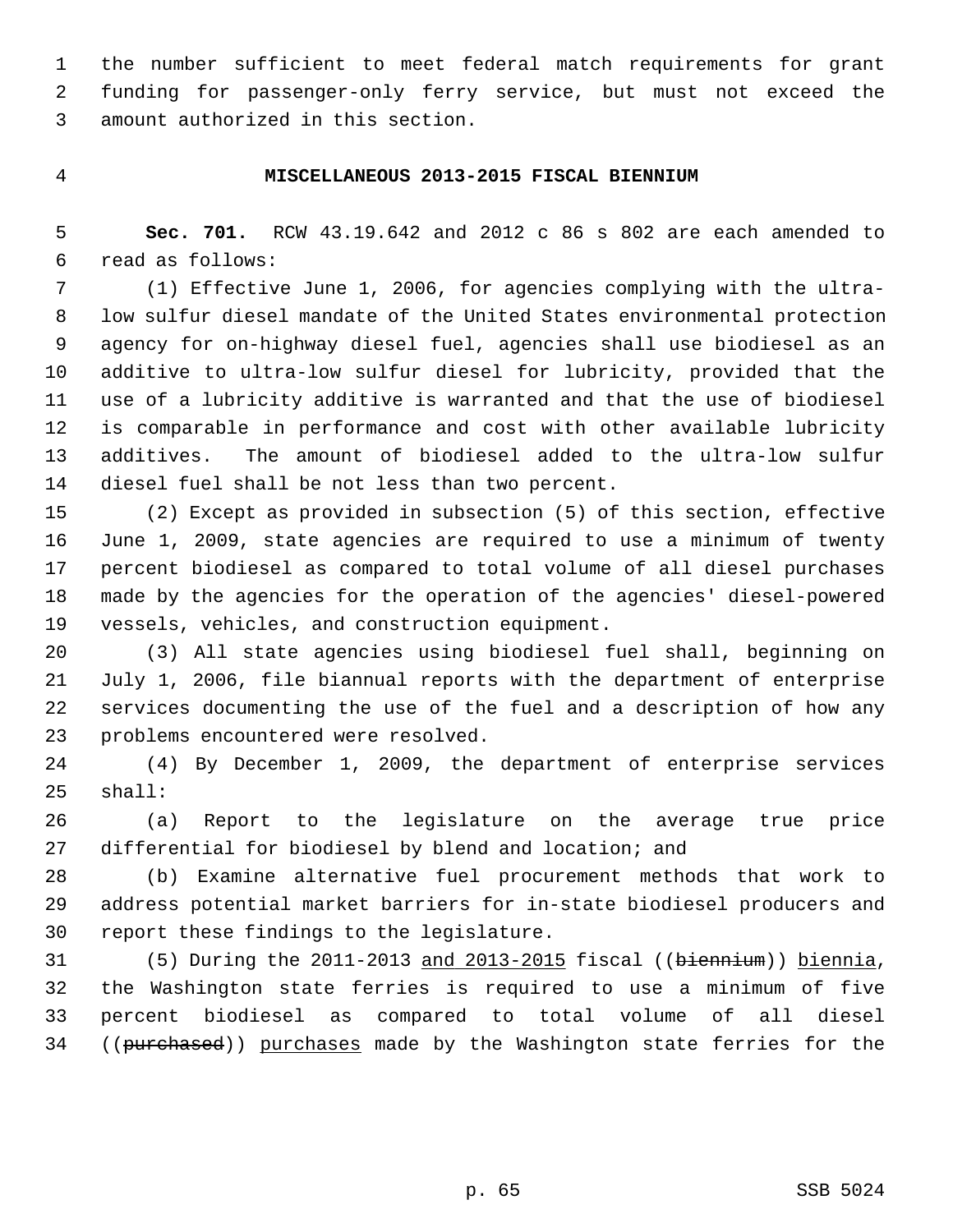1 operation of the Washington state ferries diesel-powered vessels, as 2 long as the price of a B5 biodiesel blend does not exceed the price of 3 conventional diesel fuel by five percent or more.

 4 **Sec. 702.** RCW 46.68.170 and 2011 c 367 s 715 are each amended to 5 read as follows:

 6 There is hereby created in the motor vehicle fund the RV account. 7 All moneys hereafter deposited in said account shall be used by the 8 department of transportation for the construction, maintenance, and 9 operation of recreational vehicle sanitary disposal systems at safety 10 rest areas in accordance with the department's highway system plan as 11 prescribed in chapter 47.06 RCW. During the ((2009-2011 and)) 2011-12 2013 and 2013-2015 fiscal biennia, the legislature may transfer from 13 the RV account to the motor vehicle fund such amounts as reflect the 14 excess fund balance of the RV account to accomplish the purposes 15 identified in this section.

16 **Sec. 703.** RCW 46.68.320 and 2010 c 247 s 702 are each amended to 17 read as follows:

18 (1) The regional mobility grant program account is hereby created 19 in the state treasury. Moneys in the account may be spent only after 20 appropriation. Expenditures from the account may be used only for the 21 grants provided under RCW 47.66.030.

22 (2) Beginning with September 2007, by the last day of September, 23 December, March, and June of each year, the state treasurer shall 24 transfer from the multimodal transportation account to the regional 25 mobility grant program account five million dollars.

26 (3) Beginning with September 2015, by the last day of September, 27 December, March, and June of each year, the state treasurer shall 28 transfer from the multimodal transportation account to the regional 29 mobility grant program account six million two hundred fifty thousand 30 dollars.

31 (4) During the ((2009-2011 fiscal biennium)) 2011-2013 and 2013- 32 2015 fiscal biennia, the legislature may transfer from the regional 33 mobility grant program account to the multimodal transportation account 34 such amounts as reflect the excess fund balance of the regional 35 mobility grant program account.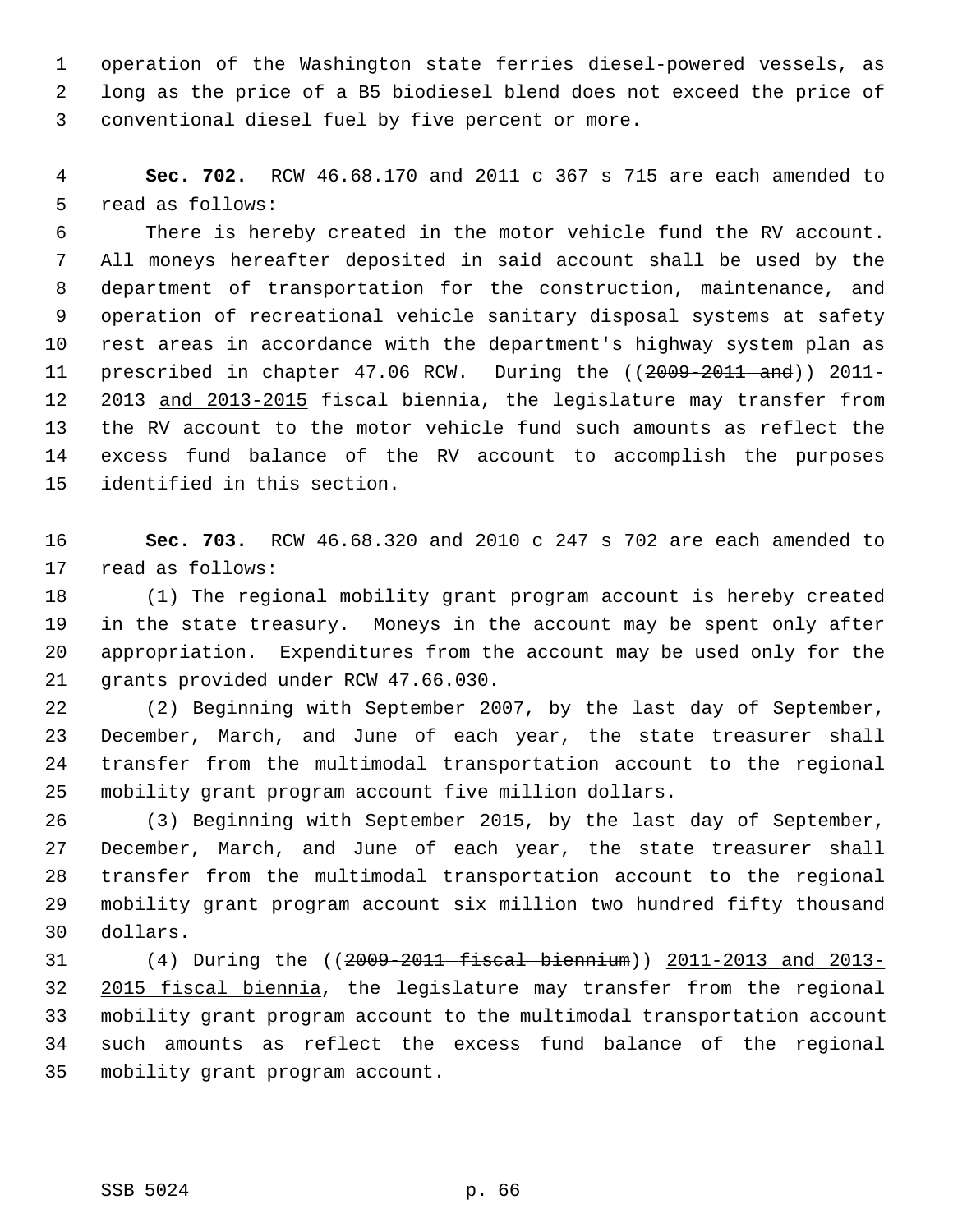1 **Sec. 704.** RCW 46.68.325 and 2011 c 367 s 721 are each amended to 2 read as follows:

 3 (1) The rural mobility grant program account is created in the 4 state treasury. Moneys in the account may be spent only after 5 appropriation. Expenditures from the account may be used only for the 6 grants provided under RCW 47.66.100.

 7 (2) Beginning September 2011, by the last day of September, 8 December, March, and June of each year, the state treasurer shall 9 transfer from the multimodal transportation account to the rural 10 mobility grant program account two million five hundred thousand 11 dollars.

12 (3) During the 2011-2013 and 2013-2015 fiscal ((biennium)) biennia, 13 the legislature may transfer from the rural mobility grant program 14 account to the multimodal transportation account such amounts as 15 reflect the excess fund balance of the rural mobility grant program 16 account.

17 **Sec. 705.** RCW 46.68.370 and 2011 c 367 s 716 are each amended to 18 read as follows:

19 The license plate technology account is created in the state 20 treasury. All receipts collected under RCW 46.17.015 must be deposited 21 into this account. Expenditures from this account must support current 22 and future license plate technology and systems integration upgrades 23 for both the department and correctional industries. Moneys in the 24 account may be spent only after appropriation. Additionally, the 25 moneys in this account may be used to reimburse the motor vehicle 26 account for any appropriation made to implement the digital license 27 plate system. During the 2011-2013 and 2013-2015 fiscal ((biennium)) 28 biennia, the legislature may transfer from the license plate technology 29 account to the highway safety account [fund] such amounts as reflect 30 the excess fund balance of the license plate technology account.

31 **Sec. 706.** RCW 47.12.244 and 2011 c 367 s 717 are each amended to 32 read as follows:

33 There is created the "advance right-of-way revolving fund" in the 34 custody of the treasurer, into which the department is authorized to 35 deposit directly and expend without appropriation: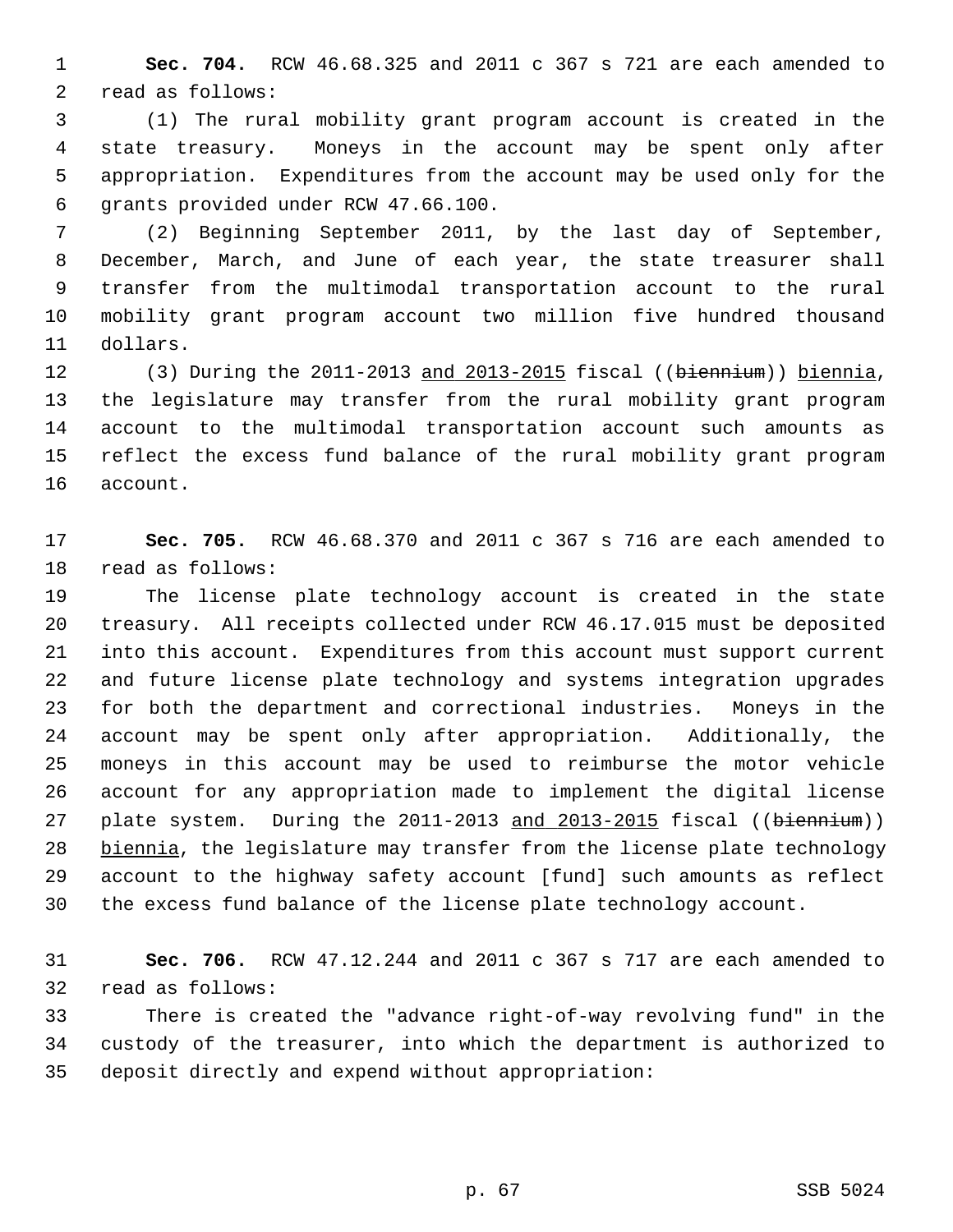1 (1) An initial deposit of ten million dollars from the motor 2 vehicle fund included in the department of transportation's 1991-93 3 budget;

 4 (2) All moneys received by the department as rental income from 5 real properties that are not subject to federal aid reimbursement, 6 except moneys received from rental of capital facilities properties as 7 defined in chapter 47.13 RCW; and

 8 (3) Any federal moneys available for acquisition of right-of-way 9 for future construction under the provisions of section 108 of Title 10 23, United States Code.

11 During the ((2009-2011 and)) 2011-2013 and 2013-2015 fiscal 12 biennia, the legislature may transfer from the advance right-of-way 13 revolving fund to the motor vehicle account amounts as reflect the 14 excess fund balance of the advance right-of-way revolving fund.

15 **Sec. 707.** RCW 47.12.340 and 2010 c 247 s 703 are each amended to 16 read as follows:

17 The advanced environmental mitigation revolving account is created 18 in the custody of the treasurer, into which the department shall 19 deposit directly and may expend without appropriation:

20 (1) An initial appropriation included in the department of 21 transportation's 1997-99 budget, and deposits from other identified 22 sources;

23 (2) All moneys received by the department from internal and 24 external sources for the purposes of conducting advanced environmental 25 mitigation; and

26 (3) Interest gained from the management of the advanced 27 environmental mitigation revolving account.

28 (4) During the ((2009-2011 fiscal biennium)) 2011-2013 and 2013-29 2015 fiscal biennia, the legislature may transfer from the advanced 30 environmental mitigation revolving account to the motor vehicle account 31 such amounts as reflect the excess fund balance of the advanced 32 environmental mitigation revolving account.

33 **Sec. 708.** RCW 47.56.876 and 2011 c 367 s 720 are each amended to 34 read as follows:

35 ( $(\frac{1}{1})$ ) A special account to be known as the state route number 520 36 civil penalties account is created in the state treasury. All state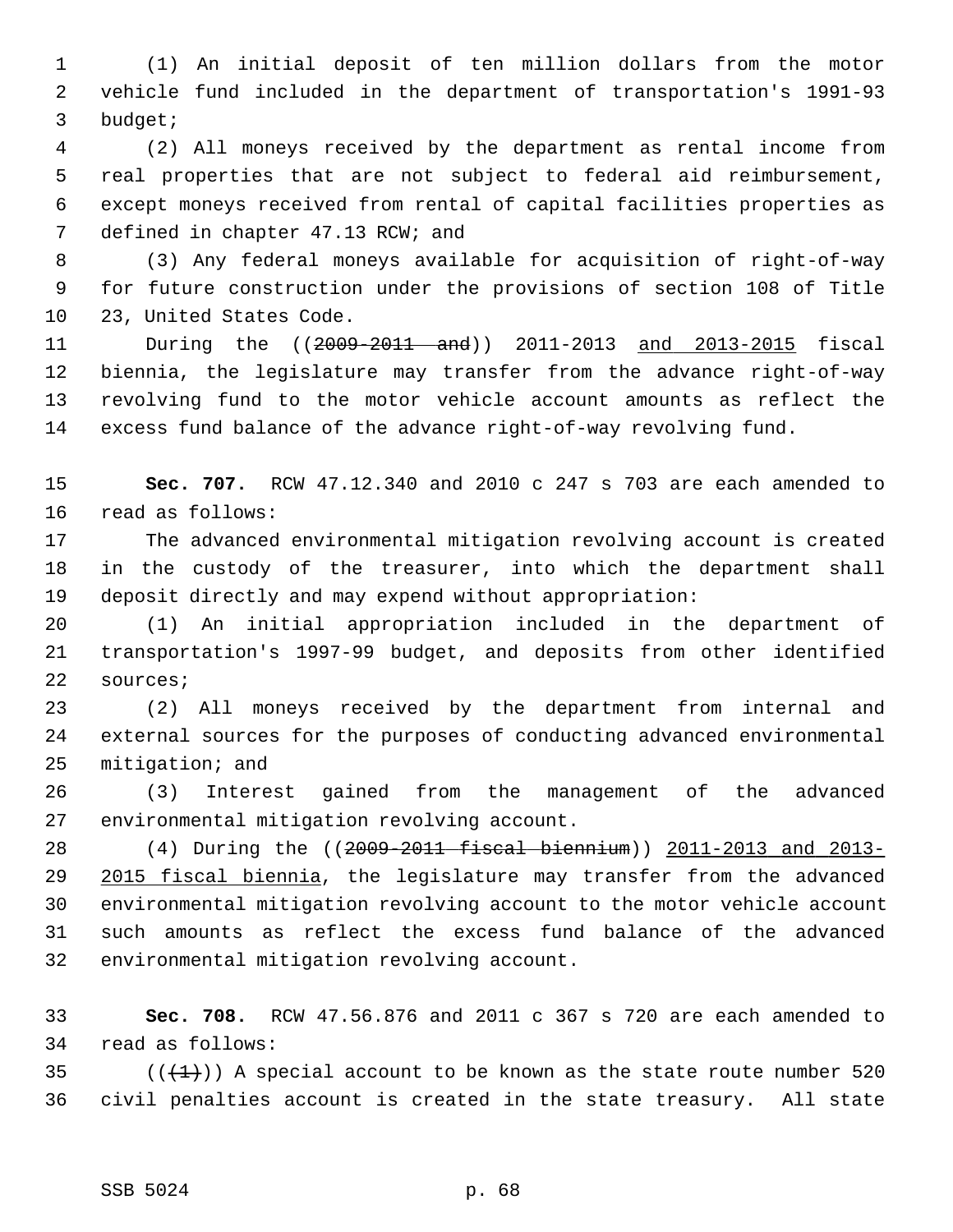1 route number 520 bridge replacement and HOV program civil penalties 2 generated from the nonpayment of tolls on the state route number 520 3 corridor must be deposited into the account, as provided under RCW 4 47.56.870(4)(b)(vii). Moneys in the account may be spent only after 5 appropriation. Expenditures from the account may be used to fund any 6 project within the state route number 520 bridge replacement and HOV 7 program, including mitigation. During the 2011-2013 and 2013-2015 8 fiscal ((biennium)) biennia, the legislature may transfer from the 9 state route number 520 civil penalties account to the state route 10 number 520 corridor account such amounts as reflect the excess fund 11 balance of the state route number 520 civil penalties account. Funds 12 transferred must be used solely for capital expenditures for the state 13 route number 520 bridge replacement and HOV project (8BI1003).

14 ( $(42)$  This section is contingent on the enactment by June 30, 2010, 15 of either chapter 249, Laws of 2010 or chapter . . . (Substitute House 16 Bill No. 2897), Laws of 2010, but if the enacted bill does not 17 designate the department as the toll penalty adjudicating agency, this 18 section is null and void.)

19 **Sec. 709.** RCW 70.105D.070 and 2012 2nd sp.s. c 7 s 920 and 2012 20 2nd sp.s. c 2 s 6005 are each reenacted and amended to read as follows: 21 (1) The state toxics control account and the local toxics control 22 account are hereby created in the state treasury.

23 (2) The following moneys shall be deposited into the state toxics 24 control account: (a) Those revenues which are raised by the tax 25 imposed under RCW 82.21.030 and which are attributable to that portion 26 of the rate equal to thirty-three one-hundredths of one percent; (b) 27 the costs of remedial actions recovered under this chapter or chapter 28 70.105A RCW; (c) penalties collected or recovered under this chapter; 29 and (d) any other money appropriated or transferred to the account by 30 the legislature. Moneys in the account may be used only to carry out 31 the purposes of this chapter, including but not limited to the 32 following activities:

33 (i) The state's responsibility for hazardous waste planning, 34 management, regulation, enforcement, technical assistance, and public 35 education required under chapter 70.105 RCW;

36 (ii) The state's responsibility for solid waste planning,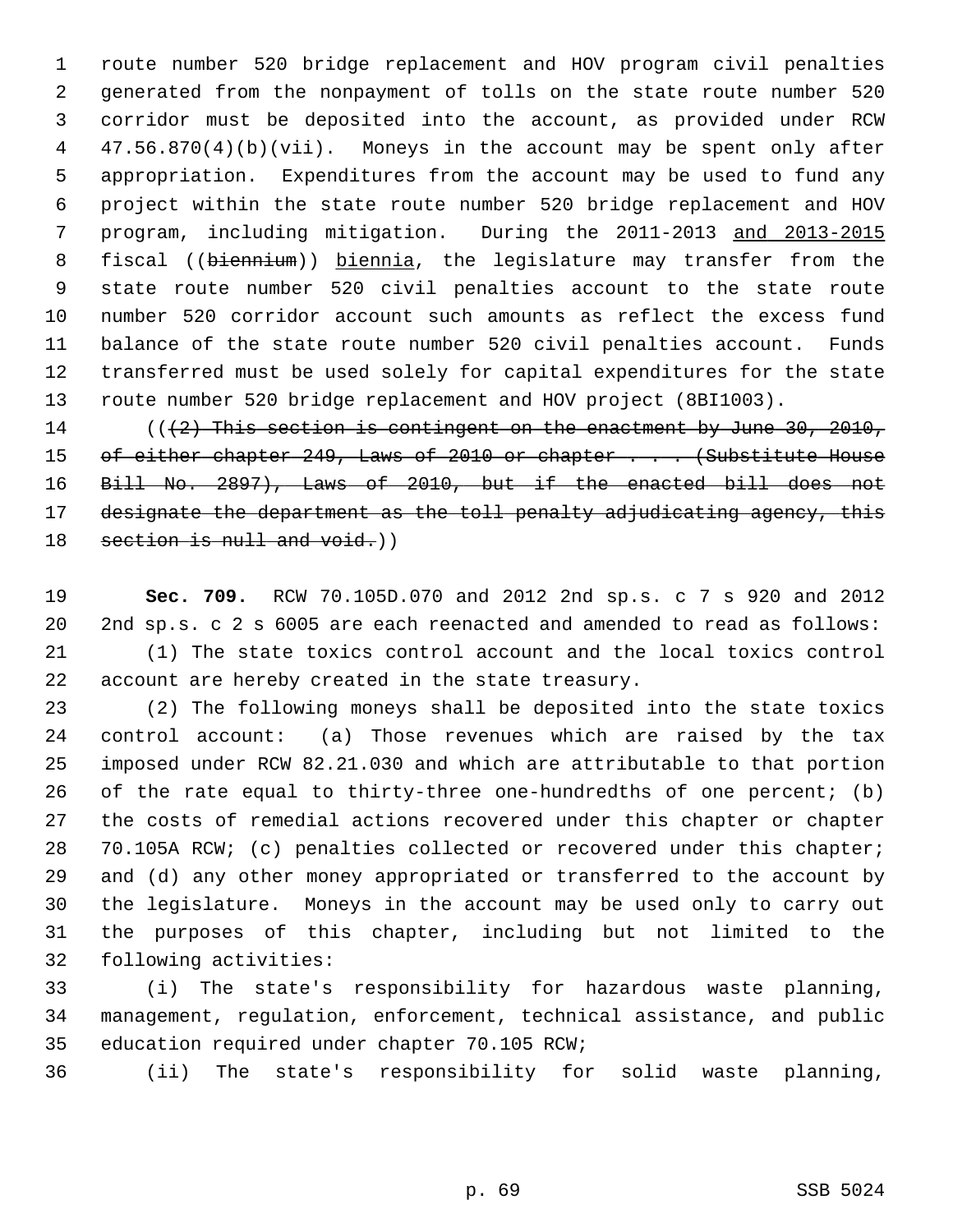1 management, regulation, enforcement, technical assistance, and public 2 education required under chapter 70.95 RCW;

 3 (iii) The hazardous waste cleanup program required under this 4 chapter;

5 (iv) State matching funds required under the federal cleanup law;

 6 (v) Financial assistance for local programs in accordance with 7 chapters 70.95, 70.95C, 70.95I, and 70.105 RCW;

 8 (vi) State government programs for the safe reduction, recycling, 9 or disposal of hazardous wastes from households, small businesses, and 10 agriculture;

11 (vii) Hazardous materials emergency response training;

12 (viii) Water and environmental health protection and monitoring 13 programs;

14 (ix) Programs authorized under chapter 70.146 RCW;

15 (x) A public participation program, including regional citizen 16 advisory committees;

17 (xi) Public funding to assist potentially liable persons to pay for 18 the costs of remedial action in compliance with cleanup standards under 19 RCW 70.105D.030(2)(e) but only when the amount and terms of such 20 funding are established under a settlement agreement under RCW 21 70.105D.040(4) and when the director has found that the funding will 22 achieve both (A) a substantially more expeditious or enhanced cleanup 23 than would otherwise occur, and (B) the prevention or mitigation of 24 unfair economic hardship;

25 (xii) Development and demonstration of alternative management 26 technologies designed to carry out the hazardous waste management 27 priorities of RCW 70.105.150;

28 (xiii) During the 2009-2011 and 2011-2013 fiscal biennia, shoreline 29 update technical assistance;

30 (xiv) During the 2009-2011 fiscal biennium, multijurisdictional 31 permitting teams;

32 (xv) During the 2011-2013 fiscal biennium, actions for reducing 33 public exposure to toxic air pollution, and actions taken through the 34 family forest fish passage program to correct barriers to fish passage 35 on privately owned small forest lands;  $((and))$ 

36 (xvi) During the 2011-2013 fiscal biennium, the department of 37 ecology's water quality, shorelands and environmental assessment,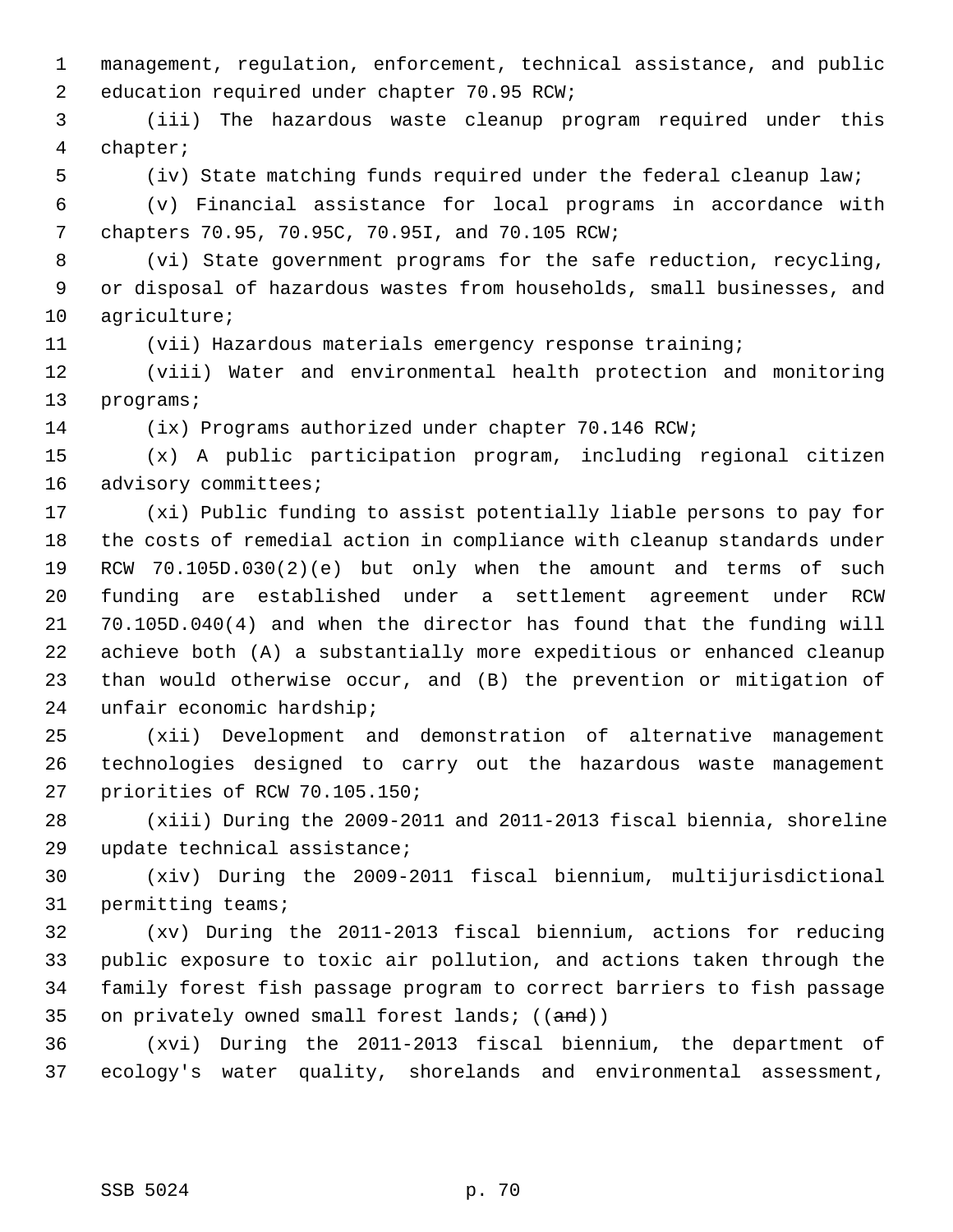1 hazardous waste, waste to resources, nuclear waste, and air quality

2 programs; and

 3 (xvii) During the 2013-2015 fiscal biennium, storm water permit 4 compliance activities at the department of transportation.

 5 (3) The following moneys shall be deposited into the local toxics 6 control account: Those revenues which are raised by the tax imposed 7 under RCW 82.21.030 and which are attributable to that portion of the 8 rate equal to thirty-seven one-hundredths of one percent.

 9 (a) Moneys deposited in the local toxics control account shall be 10 used by the department for grants or loans to local governments for the 11 following purposes in descending order of priority:

12 (i) Remedial actions;

13 (ii) Hazardous waste plans and programs under chapter 70.105 RCW;

14 (iii) Solid waste plans and programs under chapters 70.95, 70.95C, 15 70.95I, and 70.105 RCW;

16 (iv) Funds for a program to assist in the assessment and cleanup of 17 sites of methamphetamine production, but not to be used for the initial 18 containment of such sites, consistent with the responsibilities and 19 intent of RCW 69.50.511; and

20 (v) Cleanup and disposal of hazardous substances from abandoned or 21 derelict vessels, defined for the purposes of this section as vessels 22 that have little or no value and either have no identified owner or 23 have an identified owner lacking financial resources to clean up and 24 dispose of the vessel, that pose a threat to human health or the 25 environment.

26 (b) Funds for plans and programs shall be allocated consistent with 27 the priorities and matching requirements established in chapters 28 70.105, 70.95C, 70.95I, and 70.95 RCW, except that any applicant that 29 is a Puget Sound partner, as defined in RCW 90.71.010, along with any 30 project that is referenced in the action agenda developed by the Puget 31 Sound partnership under RCW 90.71.310, shall, except as conditioned by 32 RCW 70.105D.120, receive priority for any available funding for any 33 grant or funding programs or sources that use a competitive bidding 34 process. During the 2007-2009 fiscal biennium, moneys in the account 35 may also be used for grants to local governments to retrofit public 36 sector diesel equipment and for storm water planning and implementation 37 activities.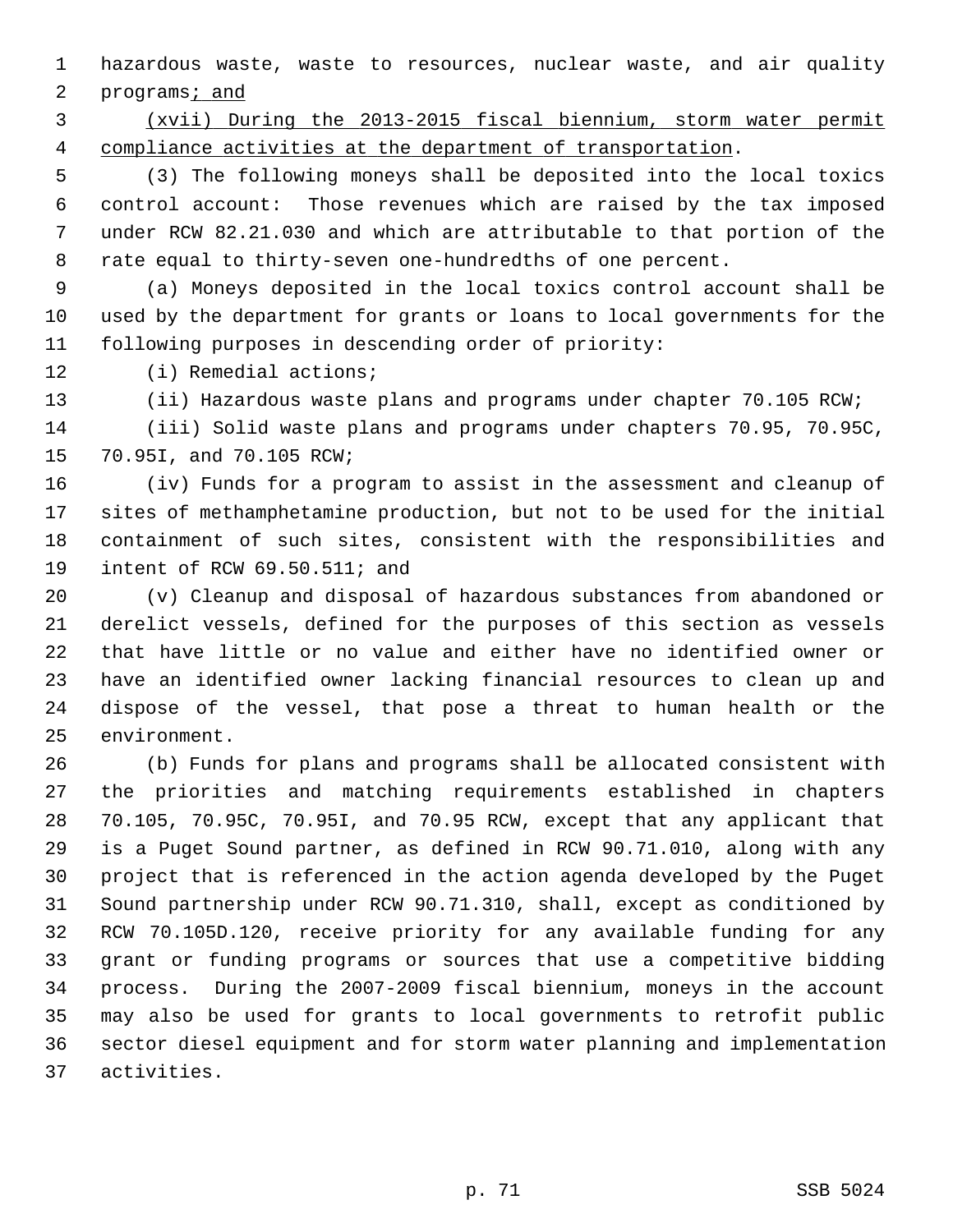1 (c) To expedite cleanups throughout the state, the department shall 2 partner with local communities and liable parties for cleanups. The 3 department is authorized to use the following additional strategies in 4 order to ensure a healthful environment for future generations:

 5 (i) The director may alter grant-matching requirements to create 6 incentives for local governments to expedite cleanups when one of the 7 following conditions exists:

 8 (A) Funding would prevent or mitigate unfair economic hardship 9 imposed by the clean-up liability;

10 (B) Funding would create new substantial economic development, 11 public recreational, or habitat restoration opportunities that would 12 not otherwise occur; or

13 (C) Funding would create an opportunity for acquisition and 14 redevelopment of vacant, orphaned, or abandoned property under RCW 15 70.105D.040(5) that would not otherwise occur;

16 (ii) The use of outside contracts to conduct necessary studies;

17 (iii) The purchase of remedial action cost-cap insurance, when 18 necessary to expedite multiparty clean-up efforts.

19 (d) To facilitate and expedite cleanups using funds from the local 20 toxics control account, during the 2009-2011 fiscal biennium the 21 director may establish grant-funded accounts to hold and disperse local 22 toxics control account funds and funds from local governments to be 23 used for remedial actions.

24 (4) Except for unanticipated receipts under RCW 43.79.260 through 25 43.79.282, moneys in the state and local toxics control accounts may be 26 spent only after appropriation by statute.

27 (5) Except during the 2011-2013 fiscal biennium, one percent of the 28 moneys deposited into the state and local toxics control accounts shall 29 be allocated only for public participation grants to persons who may be 30 adversely affected by a release or threatened release of a hazardous 31 substance and to not-for-profit public interest organizations. The 32 primary purpose of these grants is to facilitate the participation by 33 persons and organizations in the investigation and remedying of 34 releases or threatened releases of hazardous substances and to 35 implement the state's solid and hazardous waste management priorities. 36 No grant may exceed sixty thousand dollars. Grants may be renewed 37 annually. Moneys appropriated for public participation from either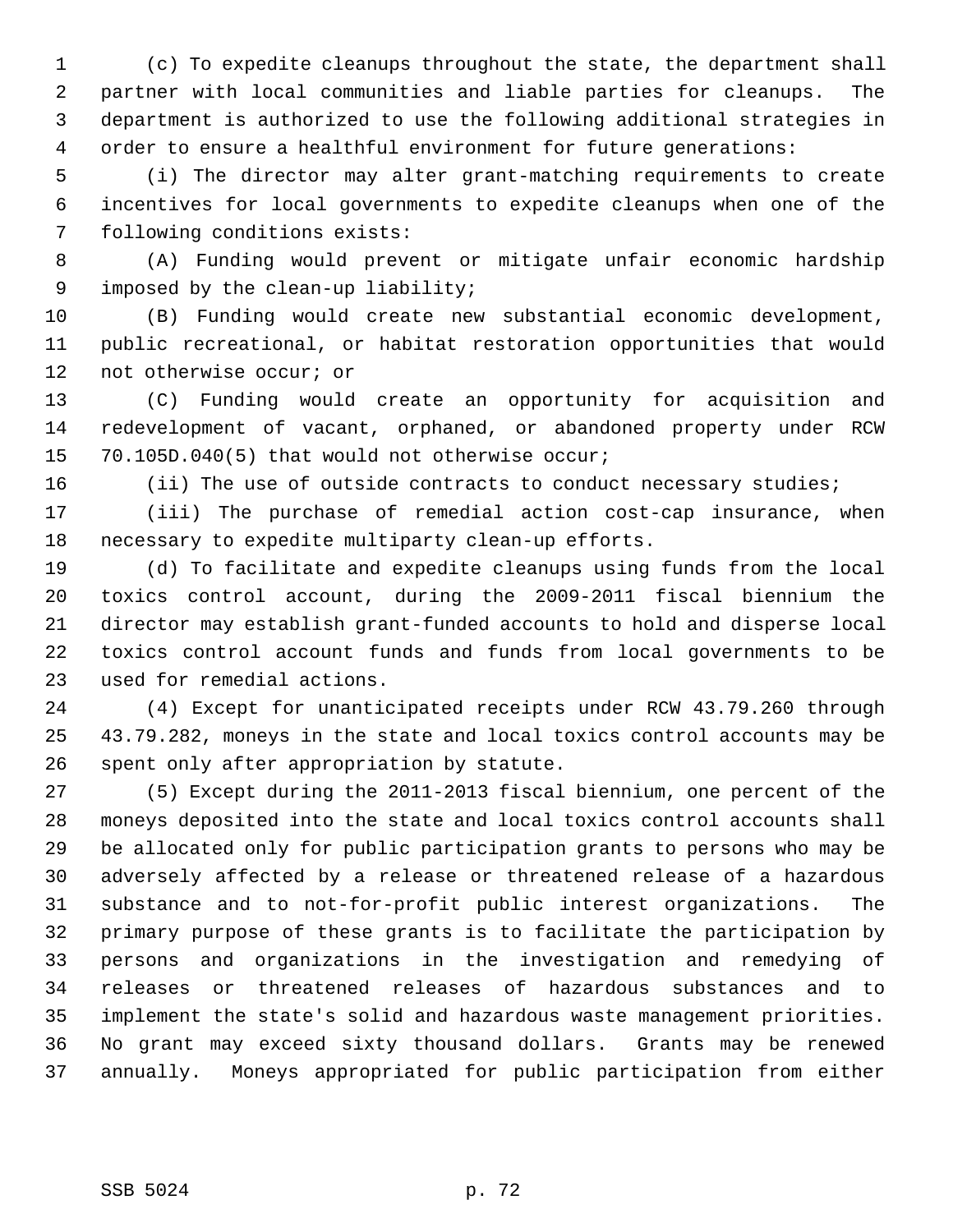1 account which are not expended at the close of any biennium shall 2 revert to the state toxics control account.

 3 (6) No moneys deposited into either the state or local toxics 4 control account may be used for solid waste incinerator feasibility 5 studies, construction, maintenance, or operation, or, after January 1, 6 2010, for projects designed to address the restoration of Puget Sound, 7 funded in a competitive grant process, that are in conflict with the 8 action agenda developed by the Puget Sound partnership under RCW 9 90.71.310.

10 (7) The department shall adopt rules for grant or loan issuance and 11 performance.

12 (8) During the 2011-2013 fiscal biennium, the legislature may 13 transfer from the local toxics control account to the state toxics 14 control account such amounts as reflect excess fund balance in the 15 account.

16 (9) During the 2011-2013 fiscal biennium, the local toxics control 17 account may also be used for local government shoreline update grants 18 and actions for reducing public exposure to toxic air pollution; 19 funding to local governments for flood levee improvements; and grants 20 to local governments for brownfield redevelopment.

21 **Sec. 710.** RCW 42.56.270 and 2011 1st sp.s. c 14 s 15 are each 22 amended to read as follows:

23 The following financial, commercial, and proprietary information is 24 exempt from disclosure under this chapter:

25 (1) Valuable formulae, designs, drawings, computer source code or 26 object code, and research data obtained by any agency within five years 27 of the request for disclosure when disclosure would produce private 28 gain and public loss;

29 (2) Financial information supplied by or on behalf of a person, 30 firm, or corporation for the purpose of qualifying to submit a bid or 31 proposal for (a) a ferry system construction or repair contract as 32 required by RCW 47.60.680 through 47.60.750 or (b) highway construction 33 or improvement as required by RCW 47.28.070;

34 (3) Financial and commercial information and records supplied by 35 private persons pertaining to export services provided under chapters 36 43.163 and 53.31 RCW, and by persons pertaining to export projects 37 under RCW 43.23.035;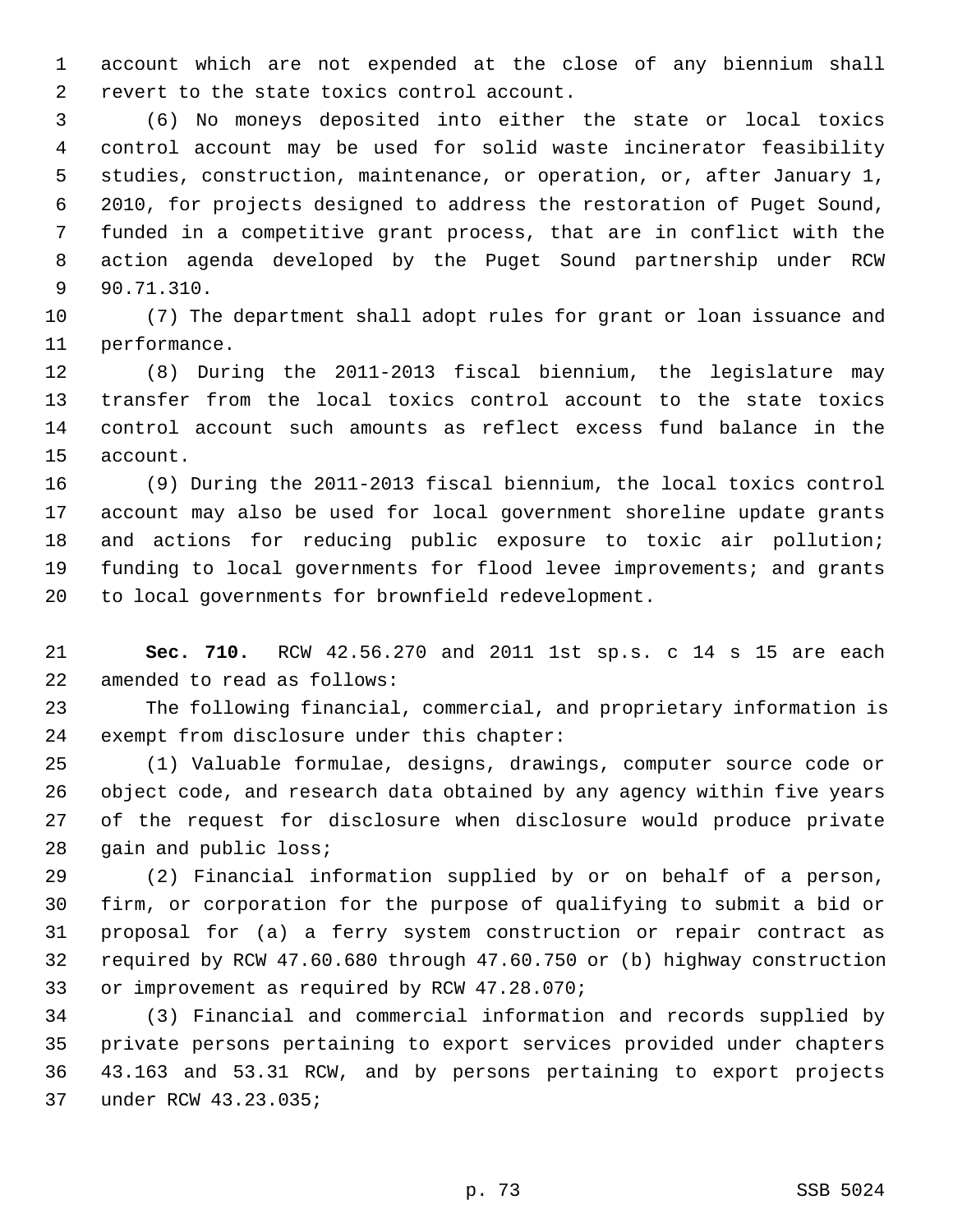1 (4) Financial and commercial information and records supplied by 2 businesses or individuals during application for loans or program 3 services provided by chapters 43.325, 43.163, 43.160, 43.330, and 4 43.168 RCW, or during application for economic development loans or 5 program services provided by any local agency;

 6 (5) Financial information, business plans, examination reports, and 7 any information produced or obtained in evaluating or examining a 8 business and industrial development corporation organized or seeking 9 certification under chapter 31.24 RCW;

10 (6) Financial and commercial information supplied to the state 11 investment board by any person when the information relates to the 12 investment of public trust or retirement funds and when disclosure 13 would result in loss to such funds or in private loss to the providers 14 of this information;

15 (7) Financial and valuable trade information under RCW 51.36.120;

16 (8) Financial, commercial, operations, and technical and research 17 information and data submitted to or obtained by the clean Washington 18 center in applications for, or delivery of, program services under 19 chapter 70.95H RCW;

20 (9) Financial and commercial information requested by the public 21 stadium authority from any person or organization that leases or uses 22 the stadium and exhibition center as defined in RCW 36.102.010;

23 (10)(a) Financial information, including but not limited to account 24 numbers and values, and other identification numbers supplied by or on 25 behalf of a person, firm, corporation, limited liability company, 26 partnership, or other entity related to an application for a horse 27 racing license submitted pursuant to RCW 67.16.260(1)(b), liquor 28 license, gambling license, or lottery retail license;

29 (b) Internal control documents, independent auditors' reports and 30 financial statements, and supporting documents: (i) Of house-banked 31 social card game licensees required by the gambling commission pursuant 32 to rules adopted under chapter 9.46 RCW; or (ii) submitted by tribes 33 with an approved tribal/state compact for class III gaming;

34 (11) Proprietary data, trade secrets, or other information that 35 relates to: (a) A vendor's unique methods of conducting business; (b) 36 data unique to the product or services of the vendor; or (c) 37 determining prices or rates to be charged for services, submitted by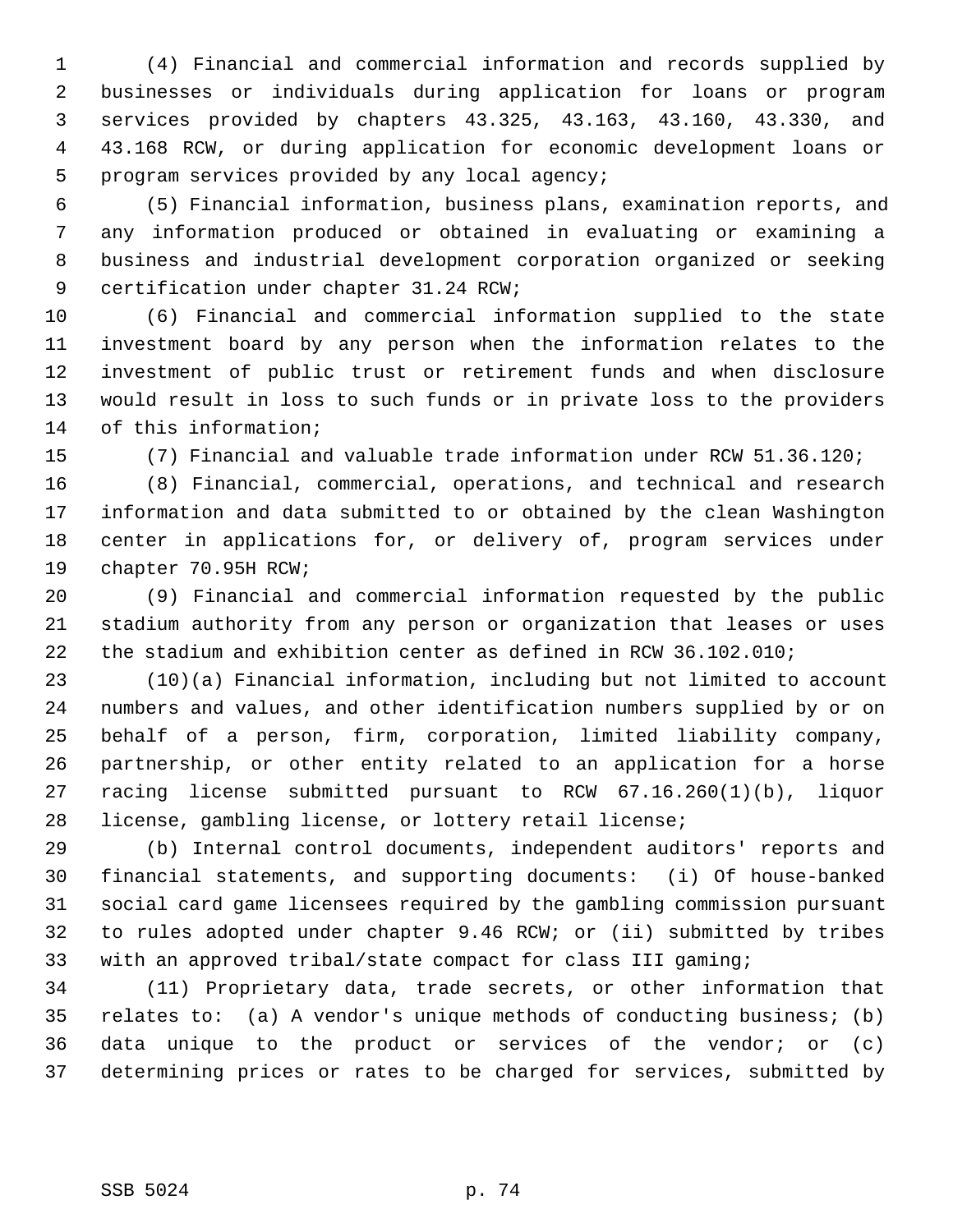1 any vendor to the department of social and health services for purposes 2 of the development, acquisition, or implementation of state purchased 3 health care as defined in RCW 41.05.011;

 4 (12)(a) When supplied to and in the records of the department of 5 commerce:

 6 (i) Financial and proprietary information collected from any person 7 and provided to the department of commerce pursuant to RCW 8 43.330.050(8); and

 9 (ii) Financial or proprietary information collected from any person 10 and provided to the department of commerce or the office of the 11 governor in connection with the siting, recruitment, expansion, 12 retention, or relocation of that person's business and until a siting 13 decision is made, identifying information of any person supplying 14 information under this subsection and the locations being considered 15 for siting, relocation, or expansion of a business;

16 (b) When developed by the department of commerce based on 17 information as described in (a)(i) of this subsection, any work product 18 is not exempt from disclosure;

19 (c) For the purposes of this subsection, "siting decision" means 20 the decision to acquire or not to acquire a site;

21 (d) If there is no written contact for a period of sixty days to 22 the department of commerce from a person connected with siting, 23 recruitment, expansion, retention, or relocation of that person's 24 business, information described in (a)(ii) of this subsection will be 25 available to the public under this chapter;

26 (13) Financial and proprietary information submitted to or obtained 27 by the department of ecology or the authority created under chapter 28 70.95N RCW to implement chapter 70.95N RCW;

29 (14) Financial, commercial, operations, and technical and research 30 information and data submitted to or obtained by the life sciences 31 discovery fund authority in applications for, or delivery of, grants 32 under chapter 43.350 RCW, to the extent that such information, if 33 revealed, would reasonably be expected to result in private loss to the 34 providers of this information;

35 (15) Financial and commercial information provided as evidence to 36 the department of licensing as required by RCW 19.112.110 or 37 19.112.120, except information disclosed in aggregate form that does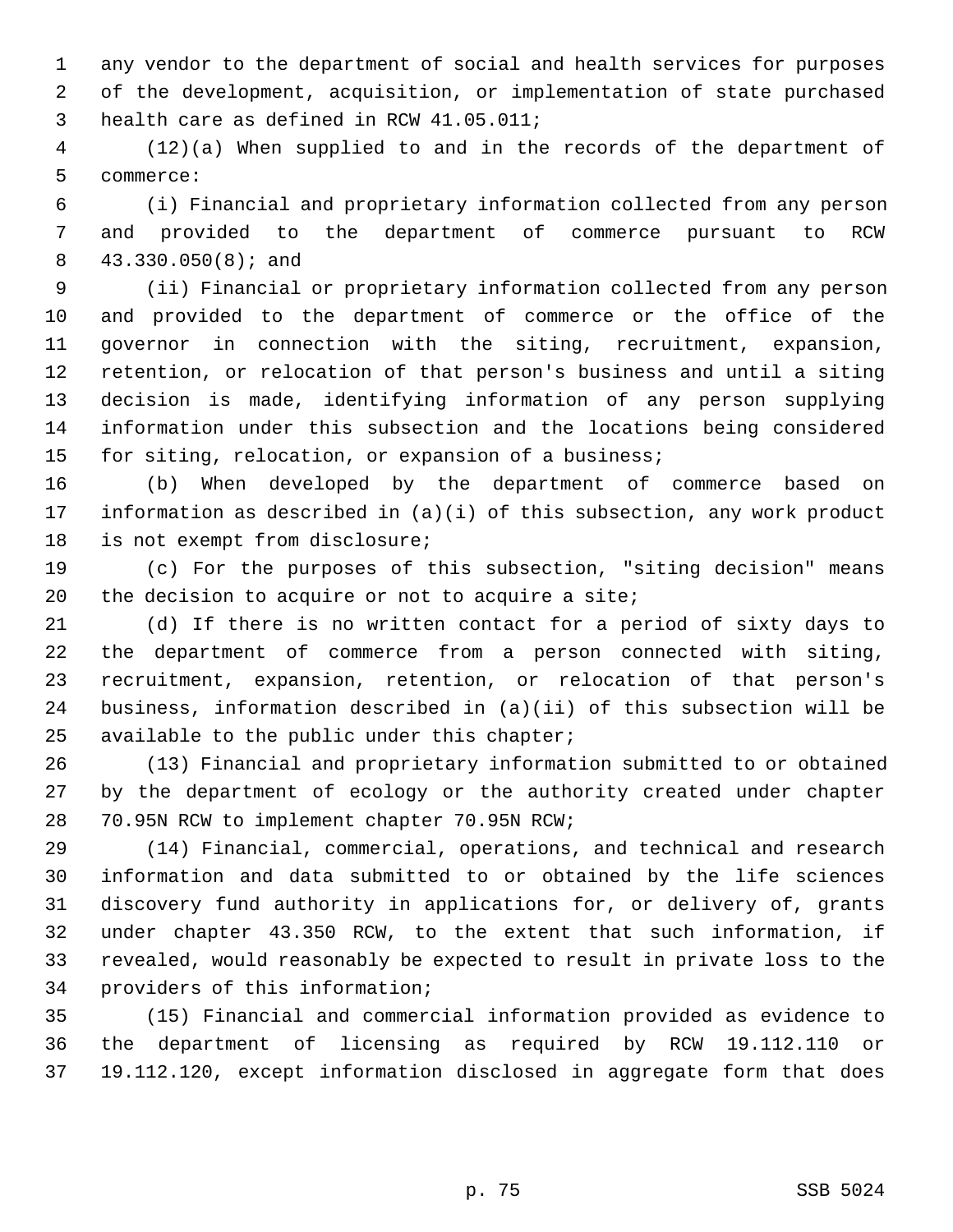1 not permit the identification of information related to individual fuel 2 licensees;

 3 (16) Any production records, mineral assessments, and trade secrets 4 submitted by a permit holder, mine operator, or landowner to the 5 department of natural resources under RCW 78.44.085;

 6 (17)(a) Farm plans developed by conservation districts, unless 7 permission to release the farm plan is granted by the landowner or 8 operator who requested the plan, or the farm plan is used for the 9 application or issuance of a permit;

10 (b) Farm plans developed under chapter 90.48 RCW and not under the 11 federal clean water act, 33 U.S.C. Sec. 1251 et seq., are subject to 12 RCW 42.56.610 and 90.64.190;

13 (18) Financial, commercial, operations, and technical and research 14 information and data submitted to or obtained by a health sciences and 15 services authority in applications for, or delivery of, grants under 16 RCW 35.104.010 through 35.104.060, to the extent that such information, 17 if revealed, would reasonably be expected to result in private loss to 18 providers of this information;

19 (19) Information gathered under chapter 19.85 RCW or RCW 34.05.328 20 that can be identified to a particular business;

21 (20) Financial and commercial information submitted to or obtained 22 by the University of Washington, other than information the university 23 is required to disclose under RCW 28B.20.150, when the information 24 relates to investments in private funds, to the extent that such 25 information, if revealed, would reasonably be expected to result in 26 loss to the University of Washington consolidated endowment fund or to 27 result in private loss to the providers of this information; and

28 (21) Financial, commercial, operations, and technical and research 29 information and data submitted to or obtained by innovate Washington in 30 applications for, or delivery of, grants and loans under chapter 43.333 31 RCW, to the extent that such information, if revealed, would reasonably 32 be expected to result in private loss to the providers of this 33 information.

34 (22) During the 2013-2015 fiscal biennium, this section does not 35 apply to financial, commercial, and proprietary information related to 36 an audit of a publicly funded transportation project.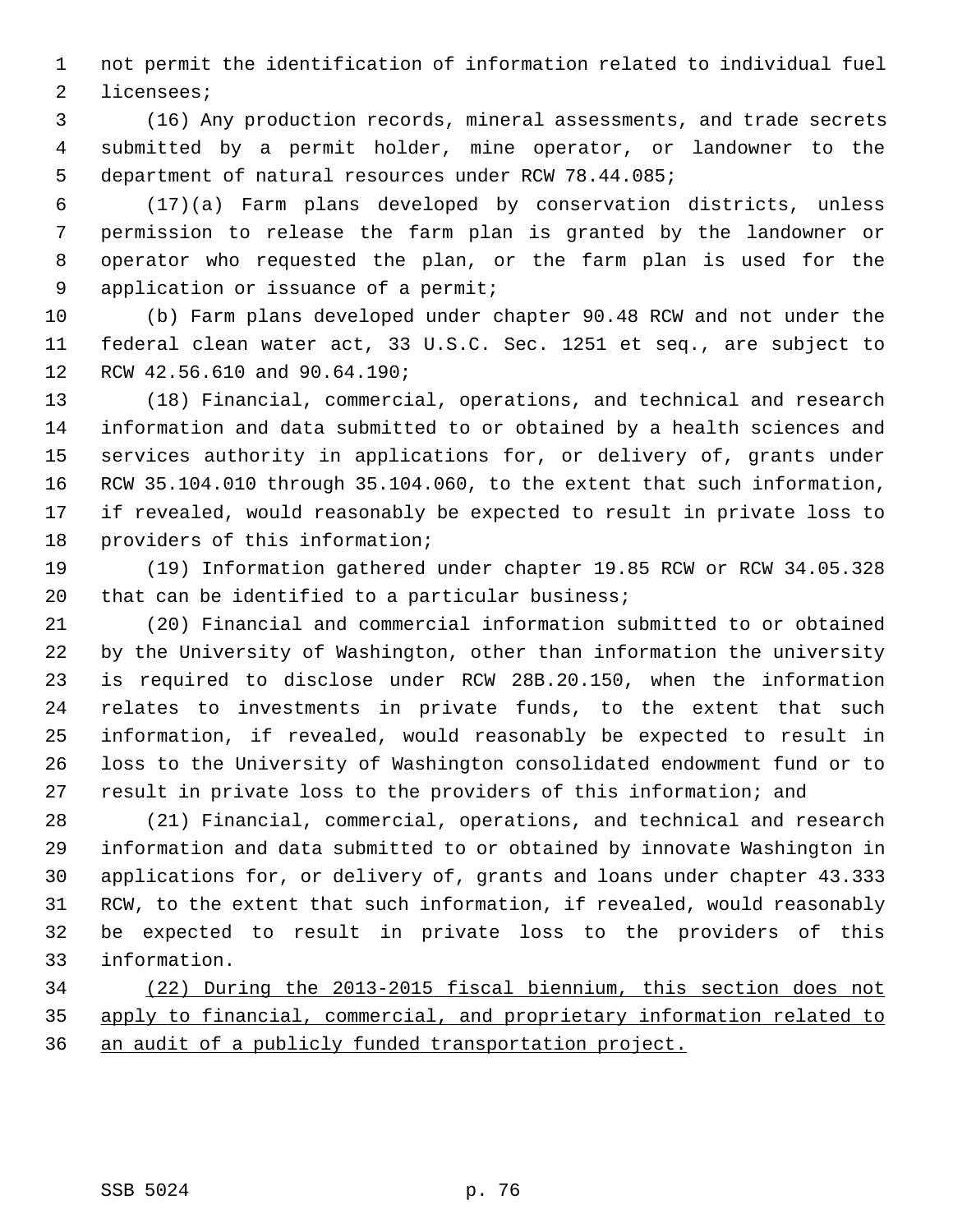1 **Sec. 711.** RCW 46.12.630 and 2012 c 86 s 803 are each amended to 2 read as follows:

 3 In addition to any other authority which it may have, the 4 department of licensing may furnish lists of registered and legal 5 owners of motor vehicles only for the purposes specified in this 6 section to:

 7 (1) The manufacturers of motor vehicles, or their authorized 8 agents, to be used:

 9 (a) To enable those manufacturers to carry out the provisions of 10 the national traffic and motor vehicle safety act of 1966 (15 U.S.C. 11 Sec. 1382-1418), including amendments or additions thereto, respecting 12 safety-related defects in motor vehicles; or

13 (b) During the 2011-2013 fiscal biennium, in research activities, 14 and in producing statistical reports, as long as the personal 15 information is not published, redisclosed, or used to contact 16 individuals;

17 (2) During fiscal year 2014, an entity that is an authorized agent of a motor vehicle manufacturer for purposes of using lists of registered and legal owner information to conduct research activities and produce statistical reports, as long as the entity does not allow personal information received under this section to be published, 22 redisclosed, or used to contact individuals. The department must 23 charge an amount sufficient to cover the full cost of providing the data requested under this subsection. Full cost of providing the data includes the information technology, administrative, and contract oversight costs.

27 (3) Any governmental agency of the United States or Canada, or 28 political subdivisions thereof, to be used by it or by its authorized 29 commercial agents or contractors only in connection with the 30 enforcement of motor vehicle or traffic laws by, or programs related to 31 traffic safety of, that government agency. Only such parts of the list 32 as are required for completion of the work required of the agent or 33 contractor shall be provided to such agent or contractor;

 $(1+3)$ ) (4) A commercial parking company requiring the names and 35 addresses of registered owners to notify them of outstanding parking 36 violations. Subject to the disclosure agreement provisions of RCW 37 46.12.635 and the requirements of Executive Order 97-01, the department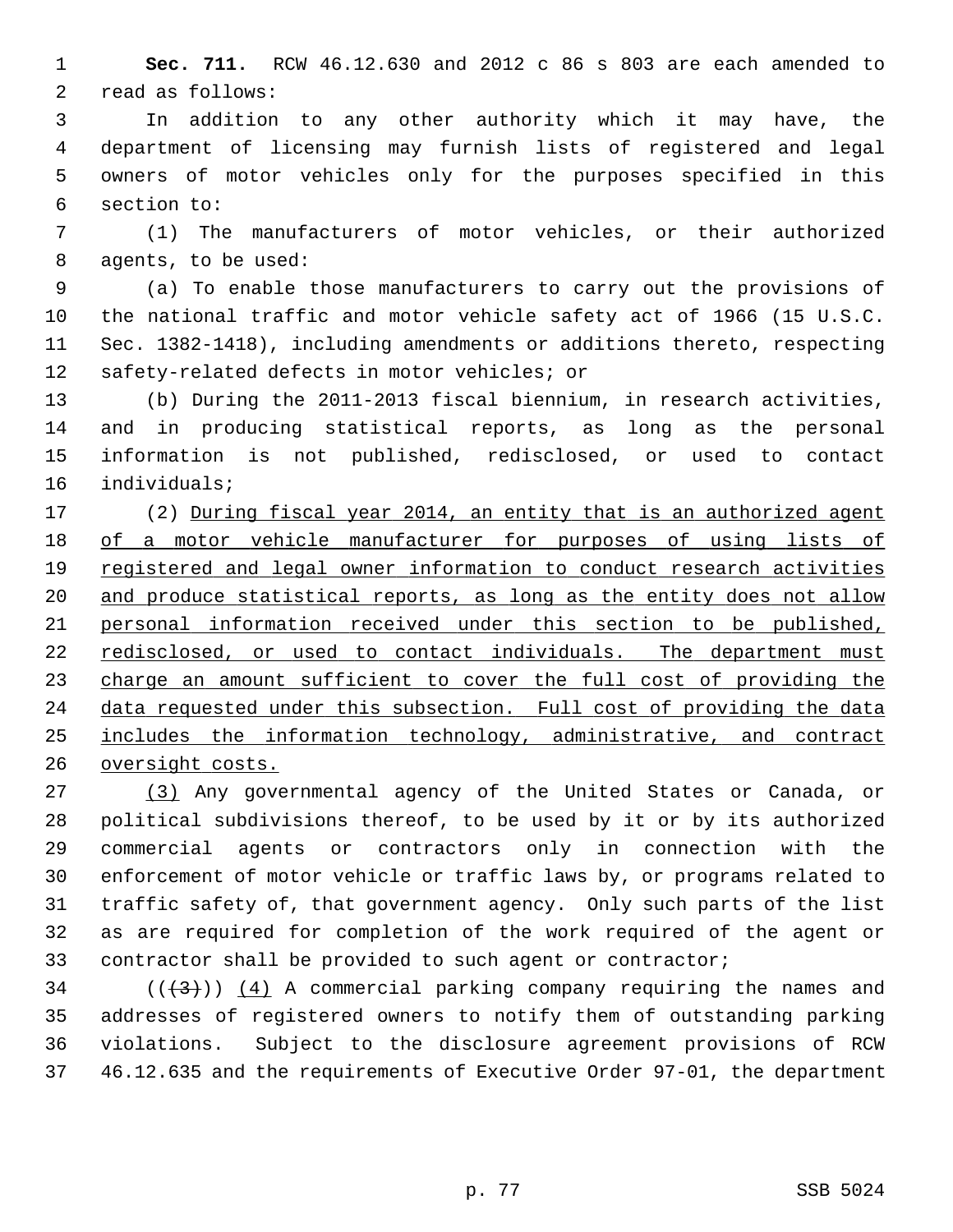1 may provide only the parts of the list that are required for completion 2 of the work required of the company;

 $(1+4)$ ) (5) An authorized agent or contractor of the department, to 4 be used only in connection with providing motor vehicle excise tax, 5 licensing, title, and registration information to motor vehicle 6 dealers;

7 ( $(\overline{5})$ ) (6) Any business regularly making loans to other persons to 8 finance the purchase of motor vehicles, to be used to assist the person 9 requesting the list to determine ownership of specific vehicles for the 10 purpose of determining whether or not to provide such financing; or

11  $((\langle 6 \rangle)(7)$  A company or its agents operating a toll facility under 12 chapter 47.46 RCW or other applicable authority requiring the names, 13 addresses, and vehicle information of motor vehicle registered owners 14 to identify toll violators.

15 Where both a mailing address and residence address are recorded on 16 the vehicle record and are different, only the mailing address will be 17 disclosed. Both addresses will be disclosed in response to requests 18 for disclosure from courts, law enforcement agencies, or government 19 entities with enforcement, investigative, or taxing authority and only 20 for use in the normal course of conducting their business.

21 If a list of registered and legal owners of motor vehicles is used 22 for any purpose other than that authorized in this section, the 23 manufacturer, governmental agency, commercial parking company, 24 authorized agent, contractor, financial institution, toll facility 25 operator, or their authorized agents or contractors responsible for the 26 unauthorized disclosure or use will be denied further access to such 27 information by the department of licensing.

28 **Sec. 712.** RCW 46.63.170 and 2012 c 85 s 3 and 2012 c 83 s 7 are 29 each reenacted and amended to read as follows:

30 (1) The use of automated traffic safety cameras for issuance of 31 notices of infraction is subject to the following requirements:

32 (a) The appropriate local legislative authority must prepare an 33 analysis of the locations within the jurisdiction where automated 34 traffic safety cameras are proposed to be located: (i) Before enacting 35 an ordinance allowing for the initial use of automated traffic safety 36 cameras; and (ii) before adding additional cameras or relocating any 37 existing camera to a new location within the jurisdiction. Automated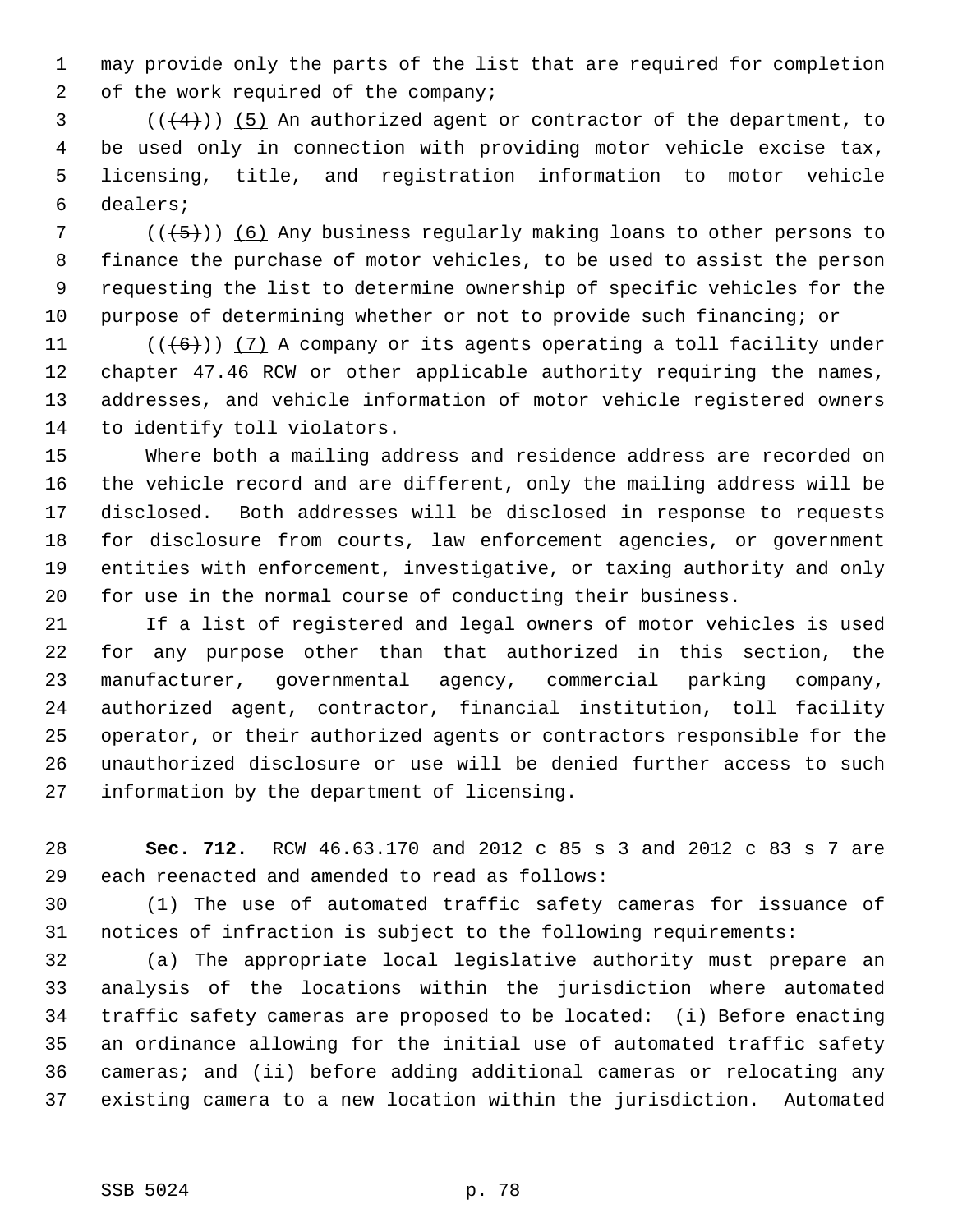1 traffic safety cameras may be used to detect one or more of the 2 following: Stoplight, railroad crossing, or school speed zone 3 violations. At a minimum, the local ordinance must contain the 4 restrictions described in this section and provisions for public notice 5 and signage. Cities and counties using automated traffic safety 6 cameras before July 24, 2005, are subject to the restrictions described 7 in this section, but are not required to enact an authorizing 8 ordinance. Beginning one year after June 7, 2012, cities and counties 9 using automated traffic safety cameras must post an annual report of 10 the number of traffic accidents that occurred at each location where an 11 automated traffic safety camera is located as well as the number of 12 notices of infraction issued for each camera and any other relevant 13 information about the automated traffic safety cameras that the city or 14 county deems appropriate on the city's or county's web site.

15 (b) Use of automated traffic safety cameras is restricted to the 16 following locations only: (i) Intersections of two arterials with 17 traffic control signals that have yellow change interval durations in 18 accordance with RCW 47.36.022, which interval durations may not be 19 reduced after placement of the camera; (ii) railroad crossings; and 20 (iii) school speed zones.

21 (c) During the 2011-2013 and 2013-2015 fiscal ((biennium)) biennia, 22 automated traffic safety cameras may be used to detect speed violations 23 for the purposes of section 201(2), chapter 367, Laws of 2011 and 24 section 201(4) of this act if the local legislative authority first 25 enacts an ordinance authorizing the use of cameras to detect speed 26 violations.

27 (d) Automated traffic safety cameras may only take pictures of the 28 vehicle and vehicle license plate and only while an infraction is 29 occurring. The picture must not reveal the face of the driver or of 30 passengers in the vehicle. The primary purpose of camera placement is 31 to take pictures of the vehicle and vehicle license plate when an 32 infraction is occurring. Cities and counties shall consider installing 33 cameras in a manner that minimizes the impact of camera flash on 34 drivers.

35 (e) A notice of infraction must be mailed to the registered owner 36 of the vehicle within fourteen days of the violation, or to the renter 37 of a vehicle within fourteen days of establishing the renter's name and 38 address under subsection (3)(a) of this section. The law enforcement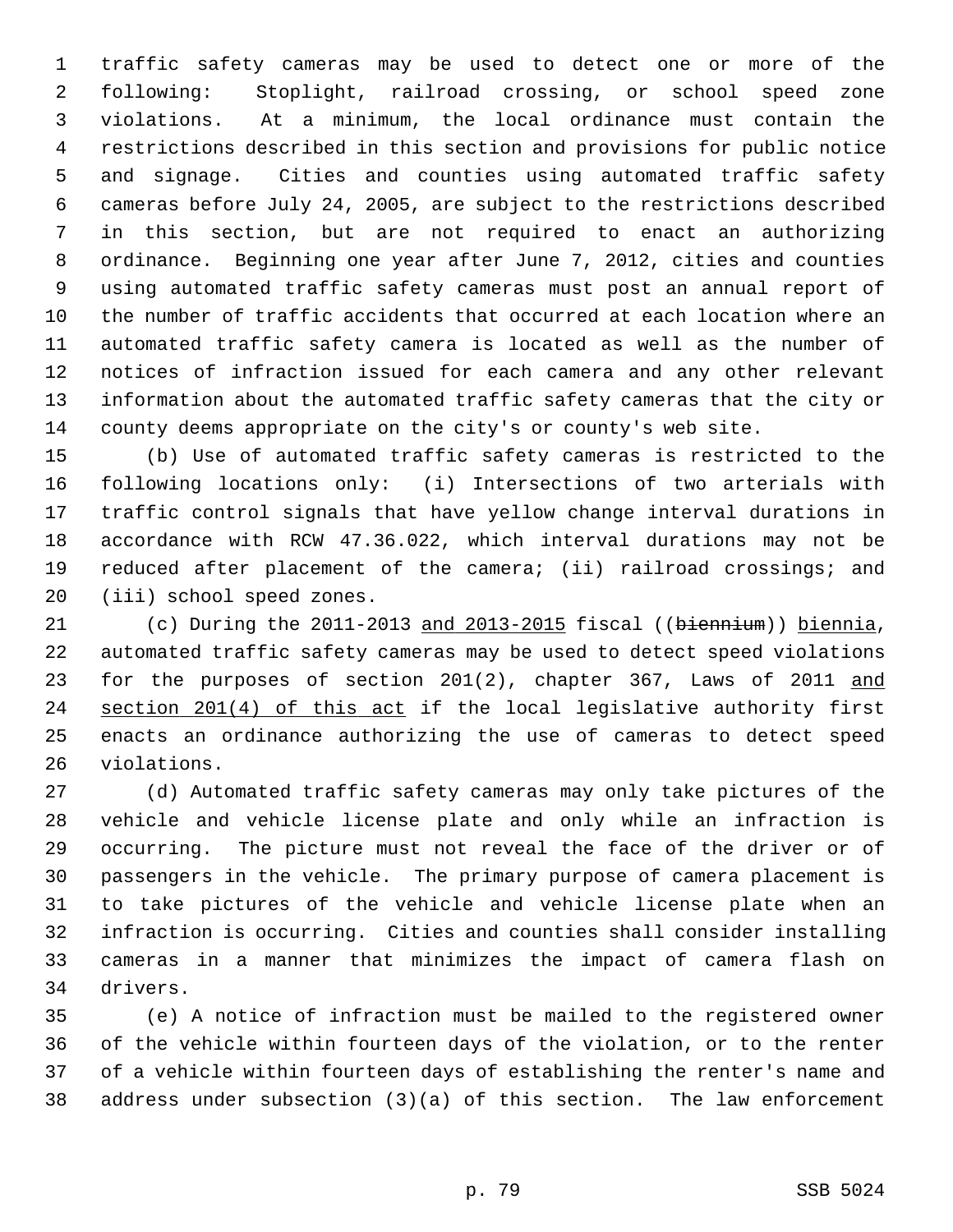1 officer issuing the notice of infraction shall include with it a 2 certificate or facsimile thereof, based upon inspection of photographs, 3 microphotographs, or electronic images produced by an automated traffic 4 safety camera, stating the facts supporting the notice of infraction. 5 This certificate or facsimile is prima facie evidence of the facts 6 contained in it and is admissible in a proceeding charging a violation 7 under this chapter. The photographs, microphotographs, or electronic 8 images evidencing the violation must be available for inspection and 9 admission into evidence in a proceeding to adjudicate the liability for 10 the infraction. A person receiving a notice of infraction based on 11 evidence detected by an automated traffic safety camera may respond to 12 the notice by mail.

13 (f) The registered owner of a vehicle is responsible for an 14 infraction under RCW 46.63.030(1)(d) unless the registered owner 15 overcomes the presumption in RCW 46.63.075, or, in the case of a rental 16 car business, satisfies the conditions under subsection (3) of this 17 section. If appropriate under the circumstances, a renter identified 18 under subsection (3)(a) of this section is responsible for an 19 infraction.

20 (g) Notwithstanding any other provision of law, all photographs, 21 microphotographs, or electronic images prepared under this section are 22 for the exclusive use of law enforcement in the discharge of duties 23 under this section and are not open to the public and may not be used 24 in a court in a pending action or proceeding unless the action or 25 proceeding relates to a violation under this section. No photograph, 26 microphotograph, or electronic image may be used for any purpose other 27 than enforcement of violations under this section nor retained longer 28 than necessary to enforce this section.

29 (h) All locations where an automated traffic safety camera is used 30 must be clearly marked at least thirty days prior to activation of the 31 camera by placing signs in locations that clearly indicate to a driver 32 that he or she is entering a zone where traffic laws are enforced by an 33 automated traffic safety camera. Signs placed in automated traffic 34 safety camera locations after June 7, 2012, must follow the 35 specifications and guidelines under the manual of uniform traffic 36 control devices for streets and highways as adopted by the department 37 of transportation under chapter 47.36 RCW.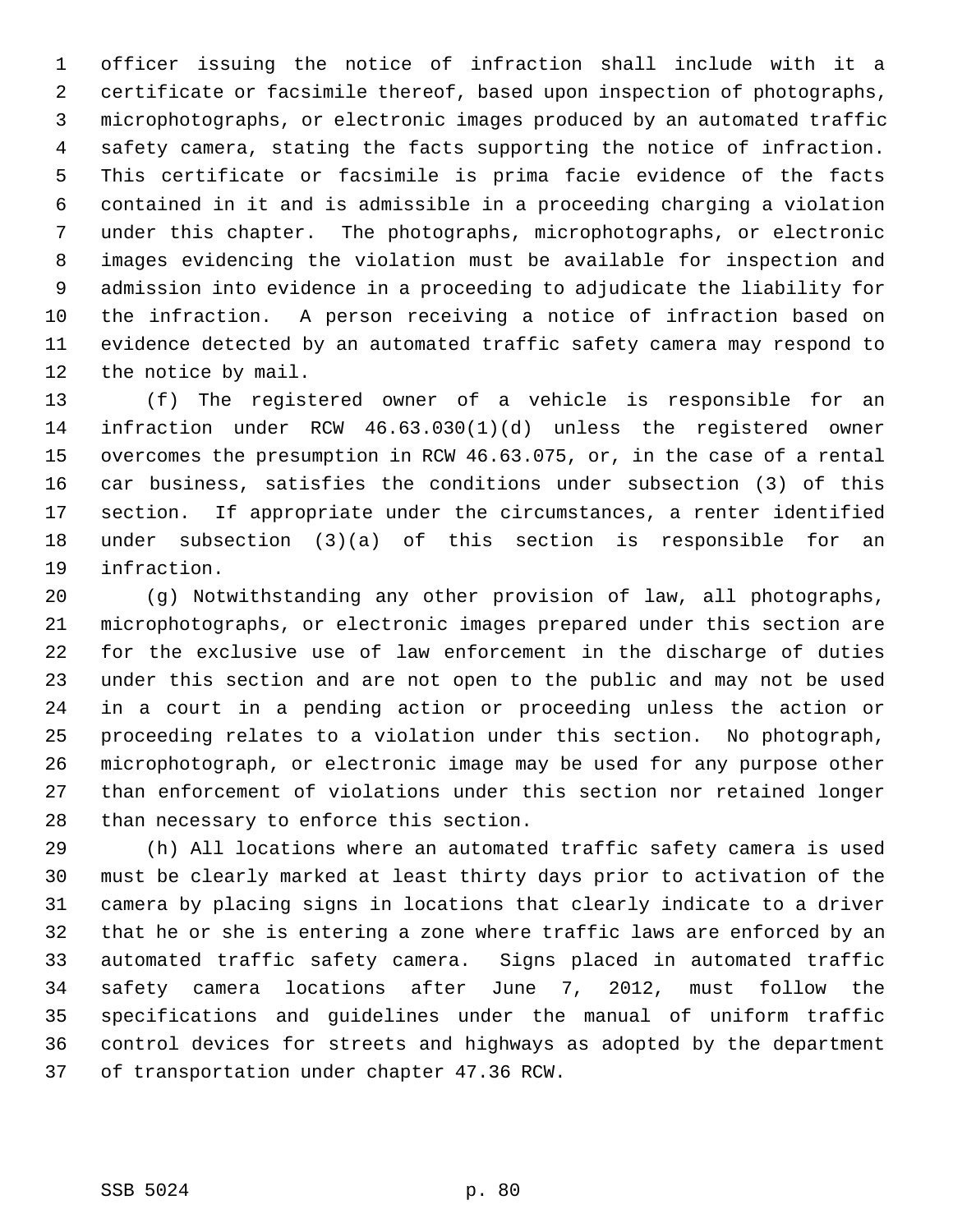1 (i) If a county or city has established an authorized automated 2 traffic safety camera program under this section, the compensation paid 3 to the manufacturer or vendor of the equipment used must be based only 4 upon the value of the equipment and services provided or rendered in 5 support of the system, and may not be based upon a portion of the fine 6 or civil penalty imposed or the revenue generated by the equipment.

 7 (2) Infractions detected through the use of automated traffic 8 safety cameras are not part of the registered owner's driving record 9 under RCW 46.52.101 and 46.52.120. Additionally, infractions generated 10 by the use of automated traffic safety cameras under this section shall 11 be processed in the same manner as parking infractions, including for 12 the purposes of RCW 3.50.100, 35.20.220, 46.16A.120, and 46.20.270(3). 13 The amount of the fine issued for an infraction generated through the 14 use of an automated traffic safety camera shall not exceed the amount 15 of a fine issued for other parking infractions within the jurisdiction. 16 However, the amount of the fine issued for a traffic control signal 17 violation detected through the use of an automated traffic safety 18 camera shall not exceed the monetary penalty for a violation of RCW 19 46.61.050 as provided under RCW 46.63.110, including all applicable 20 statutory assessments.

21 (3) If the registered owner of the vehicle is a rental car 22 business, the law enforcement agency shall, before a notice of 23 infraction being issued under this section, provide a written notice to 24 the rental car business that a notice of infraction may be issued to 25 the rental car business if the rental car business does not, within 26 eighteen days of receiving the written notice, provide to the issuing 27 agency by return mail:

28 (a) A statement under oath stating the name and known mailing 29 address of the individual driving or renting the vehicle when the 30 infraction occurred; or

31 (b) A statement under oath that the business is unable to determine 32 who was driving or renting the vehicle at the time the infraction 33 occurred because the vehicle was stolen at the time of the infraction. 34 A statement provided under this subsection must be accompanied by a 35 copy of a filed police report regarding the vehicle theft; or

36 (c) In lieu of identifying the vehicle operator, the rental car 37 business may pay the applicable penalty.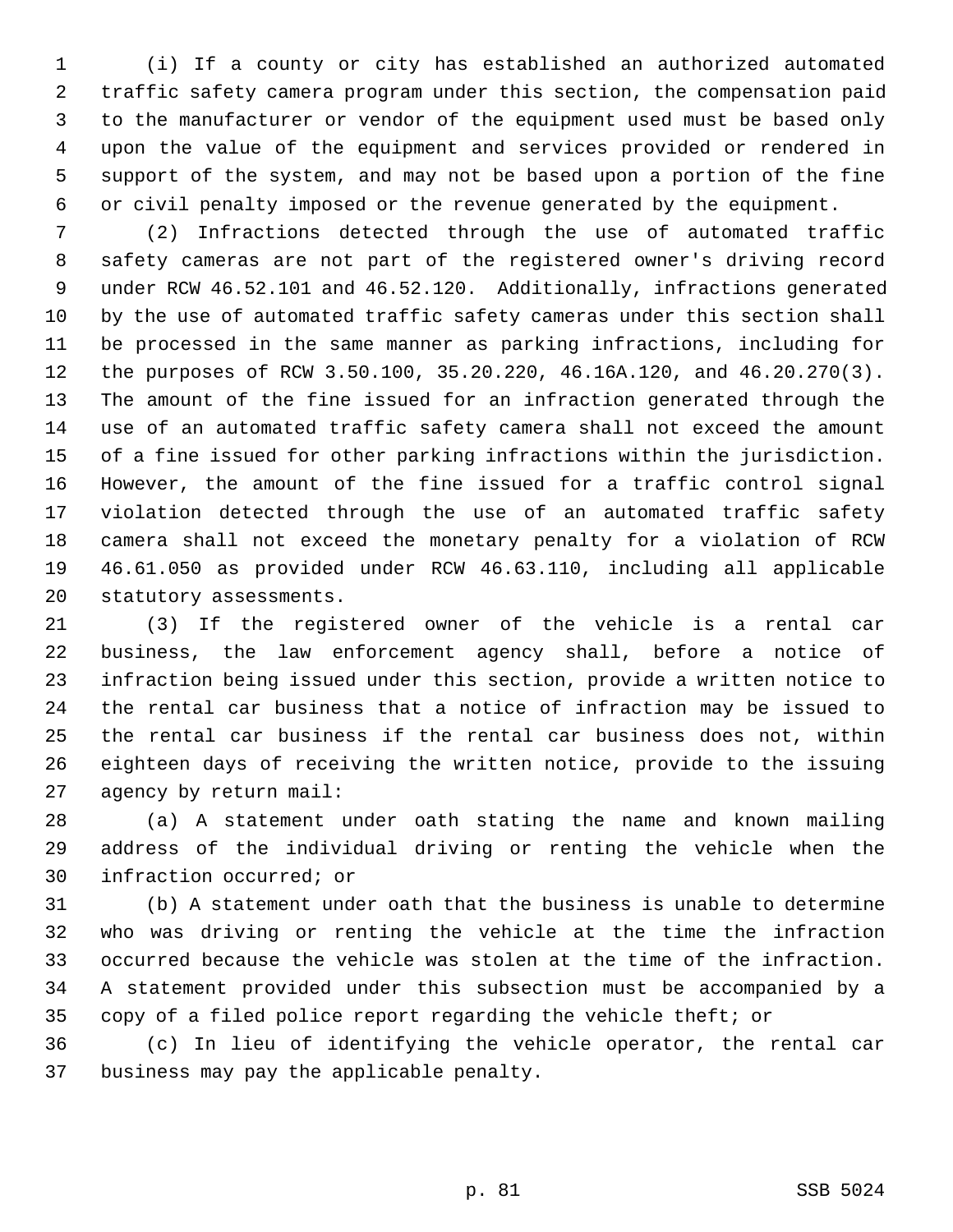1 Timely mailing of this statement to the issuing law enforcement 2 agency relieves a rental car business of any liability under this 3 chapter for the notice of infraction.

 4 (4) Nothing in this section prohibits a law enforcement officer 5 from issuing a notice of traffic infraction to a person in control of 6 a vehicle at the time a violation occurs under RCW 46.63.030(1) (a), 7 (b), or (c).

 8 (5) For the purposes of this section, "automated traffic safety 9 camera" means a device that uses a vehicle sensor installed to work in 10 conjunction with an intersection traffic control system, a railroad 11 grade crossing control system, or a speed measuring device, and a 12 camera synchronized to automatically record one or more sequenced 13 photographs, microphotographs, or electronic images of the rear of a 14 motor vehicle at the time the vehicle fails to stop when facing a 15 steady red traffic control signal or an activated railroad grade 16 crossing control signal, or exceeds a speed limit in a school speed 17 zone as detected by a speed measuring device. During the 2011-2013 and 18 2013-2015 fiscal ((biennium)) biennia, an automated traffic safety 19 camera includes a camera used to detect speed violations for the 20 purposes of section 201(2), chapter 367, Laws of 2011 and section 21 201(4) of this act.

22 (6) During the 2011-2013 fiscal biennium, this section does not 23 apply to automated traffic safety cameras for the purposes of section 24 216(5), chapter 367, Laws of 2011.

25 **Sec. 713.** RCW 46.63.180 and 2011 c 375 s 2 are each amended to 26 read as follows:

27 (1) School districts may install and operate automated school bus 28 safety cameras on school buses to be used for the detection of 29 violations of RCW 46.61.370(1) if the use of the cameras is approved by 30 a vote of the school district board of directors. School districts are 31 not required to take school buses out of service if the buses are not 32 equipped with automated school bus safety cameras or functional 33 automated safety cameras. Further, school districts shall be held 34 harmless from and not liable for any criminal or civil liability 35 arising under the provisions of this section.

36 (a) Automated school bus safety cameras may only take pictures of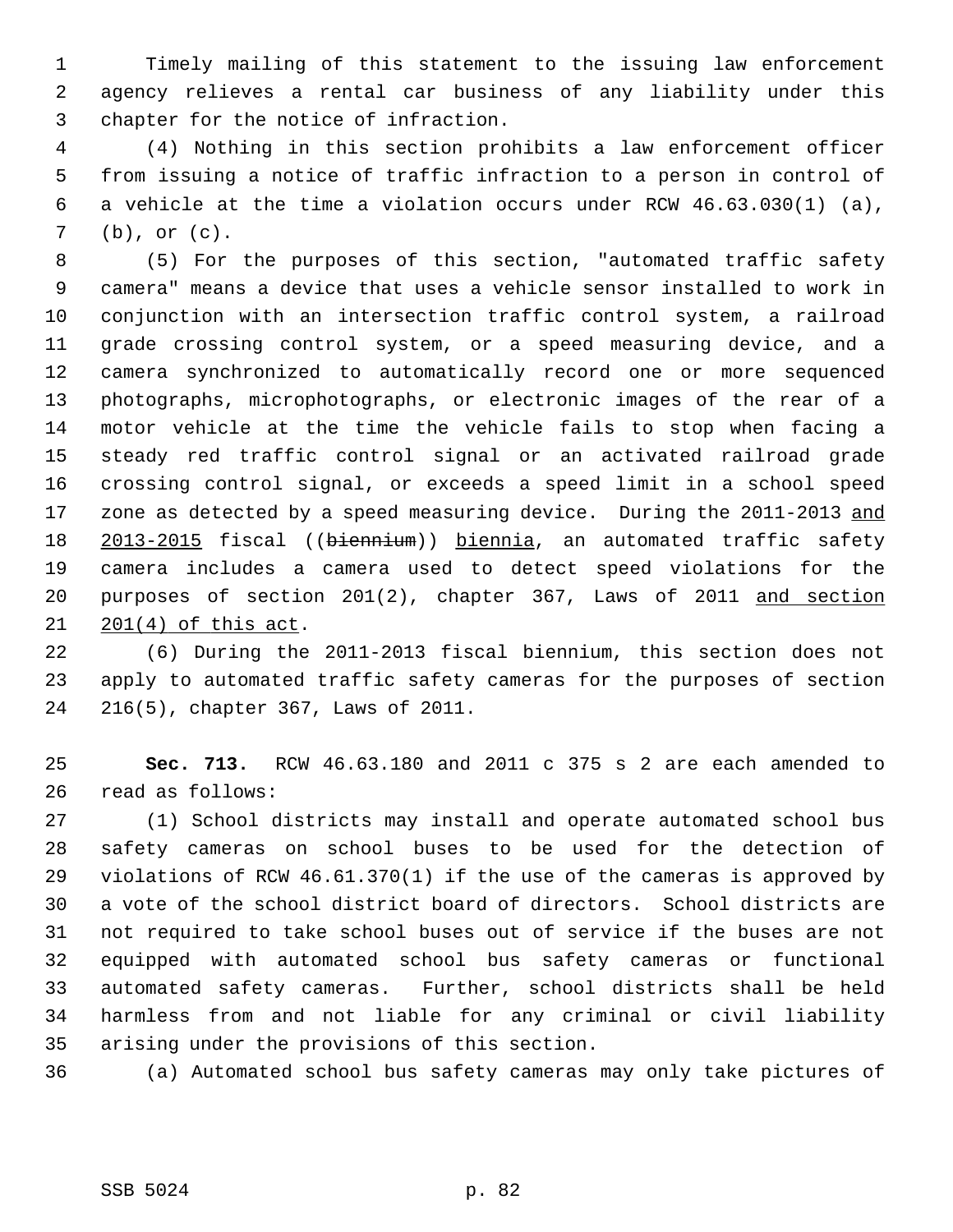1 the vehicle and vehicle license plate and only while an infraction is 2 occurring. The picture must not reveal the face of the driver or of 3 passengers in the vehicle.

 4 (b) A notice of infraction must be mailed to the registered owner 5 of the vehicle within fourteen days of the violation, or to the renter 6 of a vehicle within fourteen days of establishing the renter's name and 7 address under subsection (2)(a)(i) of this section. The law 8 enforcement officer issuing the notice of infraction shall include a 9 certificate or facsimile of the notice, based upon inspection of 10 photographs, microphotographs, or electronic images produced by an 11 automated school bus safety camera, stating the facts supporting the 12 notice of infraction. This certificate or facsimile is prima facie 13 evidence of the facts contained in it and is admissible in a proceeding 14 charging a violation under this chapter. The photographs, 15 microphotographs, or electronic images evidencing the violation must be 16 available for inspection and admission into evidence in a proceeding to 17 adjudicate the liability for the infraction. A person receiving a 18 notice of infraction based on evidence detected by an automated school 19 bus safety camera may respond to the notice by mail.

20 (c) The registered owner of a vehicle is responsible for an 21 infraction under RCW 46.63.030(1)(e) unless the registered owner 22 overcomes the presumption in RCW 46.63.075, or, in the case of a rental 23 car business, satisfies the conditions under subsection (2) of this 24 section. If appropriate under the circumstances, a renter identified 25 under subsection (2)(a)(i) of this section is responsible for an 26 infraction.

27 (d) Notwithstanding any other provision of law, all photographs, 28 microphotographs, or electronic images prepared under this section are 29 for the exclusive use of law enforcement in the discharge of duties 30 under this section and are not open to the public and may not be used 31 in a court in a pending action or proceeding unless the action or 32 proceeding relates to a violation under this section. No photograph, 33 microphotograph, or electronic image may be used for any purpose other 34 than enforcement of violations under this section nor retained longer 35 than necessary to enforce this section.

36 (e) If a school district installs and operates an automated school 37 bus safety camera under this section, the compensation paid to the 38 manufacturer or vendor of the equipment used must be based only upon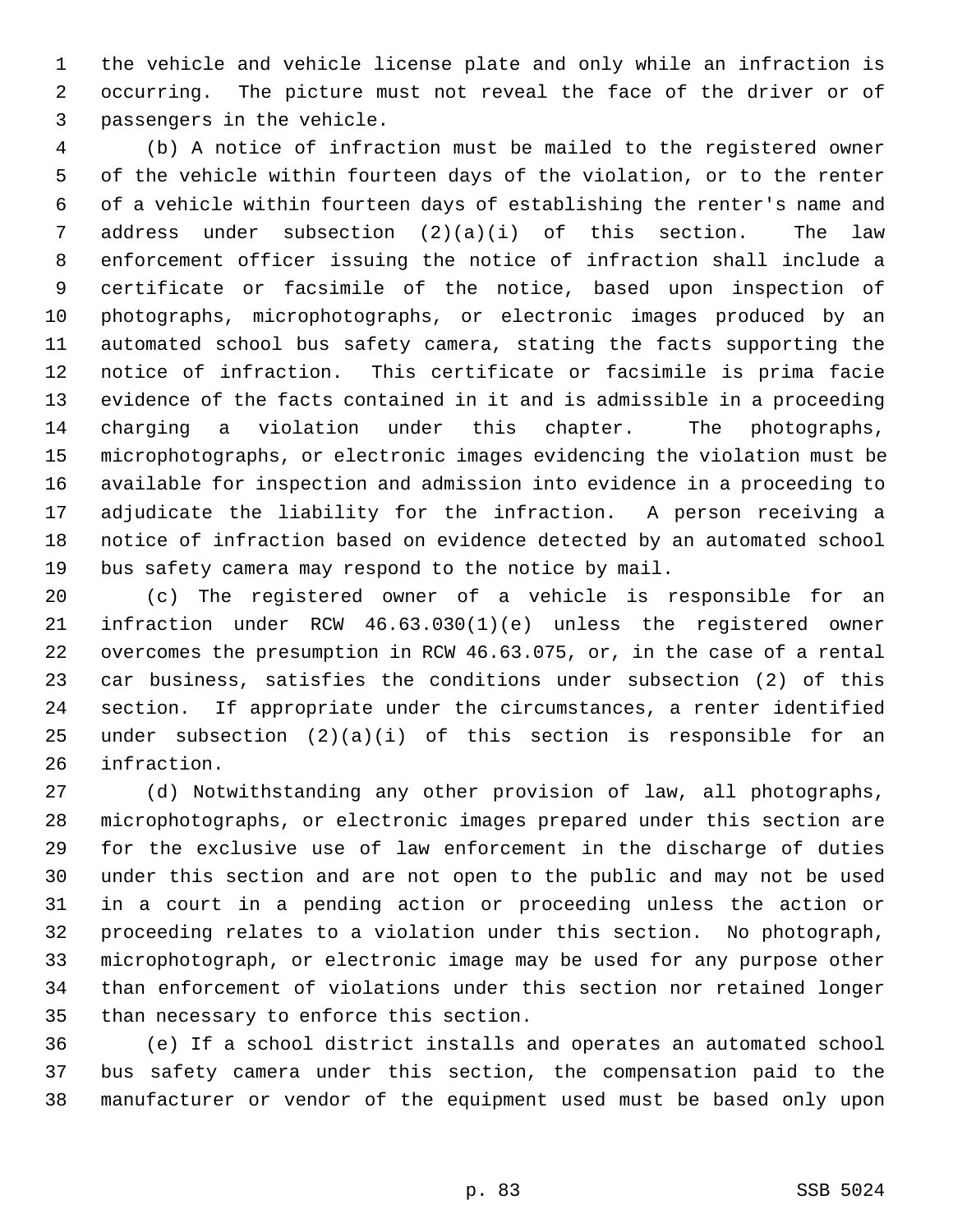1 the value of the equipment and services provided or rendered in support 2 of the system, and may not be based upon a portion of the fine or civil 3 penalty imposed or the revenue generated by the equipment. Further, 4 any repair, replacement, or administrative work costs related to 5 installing or repairing automated school bus safety cameras must be 6 solely paid for by the manufacturer or vender of the cameras. Before 7 entering into a contract with the manufacturer or vendor of the 8 equipment used under this subsection (1)(e), the school district must 9 follow the competitive bid process as outlined in RCW 28A.335.190(1).

10 (f) Any revenue collected from infractions detected through the use 11 of automated school bus safety cameras, less the administration and 12 operating costs of the cameras, must be remitted to school districts 13 for school zone safety projects as determined by the school district 14 using the automated school bus safety cameras. The administration and 15 operating costs of the cameras includes infraction enforcement and 16 processing costs that are incurred by local law enforcement or local 17 courts. During the 2013-2015 biennium, the infraction revenue may also 18 be used for school bus safety projects by those school districts 19 eligible to apply for funding from the school zone safety account 20 appropriation in section 201 of this act.

21 (2)(a) If the registered owner of the vehicle is a rental car 22 business, the law enforcement agency shall, before a notice of 23 infraction is issued under this section, provide a written notice to 24 the rental car business that a notice of infraction may be issued to 25 the rental car business if the rental car business does not, within 26 eighteen days of receiving the written notice, provide to the issuing 27 agency by return mail:

28 (i) A statement under oath stating the name and known mailing 29 address of the individual driving or renting the vehicle when the 30 infraction occurred;

31 (ii) A statement under oath that the business is unable to 32 determine who was driving or renting the vehicle at the time the 33 infraction occurred because the vehicle was stolen at the time of the 34 infraction. A statement provided under this subsection (2)(a)(ii) must 35 be accompanied by a copy of a filed police report regarding the vehicle 36 theft; or

37 (iii) In lieu of identifying the vehicle operator, the rental car 38 business may pay the applicable penalty.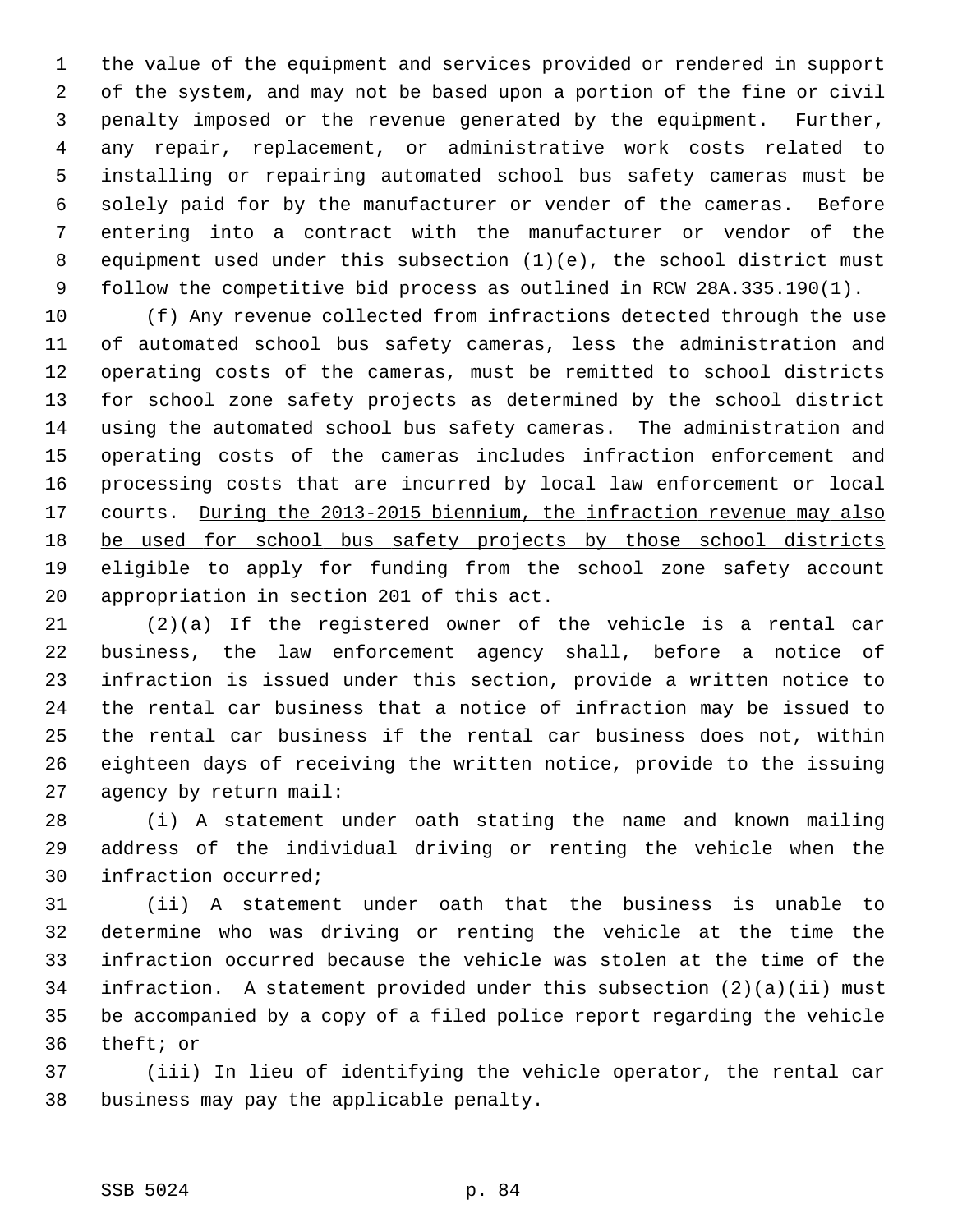1 (b) Timely mailing of a statement under this subsection to the 2 issuing law enforcement agency relieves a rental car business of any 3 liability under this chapter for the notice of infraction.

 4 (3) For purposes of this section, "automated school bus safety 5 camera" means a device that is affixed to a school bus that is 6 synchronized to automatically record one or more sequenced photographs, 7 microphotographs, or electronic images of the rear of a vehicle at the 8 time the vehicle is detected for an infraction identified in RCW 9 46.61.370(1).

## 10 **2011-2013 FISCAL BIENNIUM** 11 **TRANSPORTATION AGENCIES--OPERATING**

12 **Sec. 801.** 2012 c 86 s 201 (uncodified) is amended to read as 13 follows:

14 **FOR THE WASHINGTON TRAFFIC SAFETY COMMISSION**

| Highway Safety Account--State Appropriation $($ $($ $\frac{2}{92},983,000) )$                     |
|---------------------------------------------------------------------------------------------------|
| \$2,982,000                                                                                       |
| Highway Safety Account--Federal Appropriation $($ $($ $\frac{42}{7}$ , $\frac{507}{7}$ , $000)$ ) |
| \$35,497,000                                                                                      |
| Highway Safety Account--Private/Local Appropriation \$50,000                                      |
| School Zone Safety Account--State Appropriation $($ $($ \$3,340,000) $)$                          |
| \$2,340,000                                                                                       |
| TOTAL APPROPRIATION ( $(\frac{248}{980}, \frac{880}{100})$ )                                      |
| \$40,869,000                                                                                      |
|                                                                                                   |

24 The appropriations in this section are subject to the following 25 conditions and limitations:

26 (1) \$1,673,900 of the highway safety account--federal appropriation 27 is provided solely for the conclusion of the target zero trooper pilot 28 program, which the commission has developed and implemented in 29 collaboration with the Washington state patrol. The pilot program must 30 continue to demonstrate the effectiveness of intense, high visibility, 31 driving under the influence enforcement in Washington. The commission 32 shall continue to apply to the national highway traffic safety 33 administration for federal highway safety grants to cover the cost of 34 the pilot program. State funding is provided in section ((207)) 807 of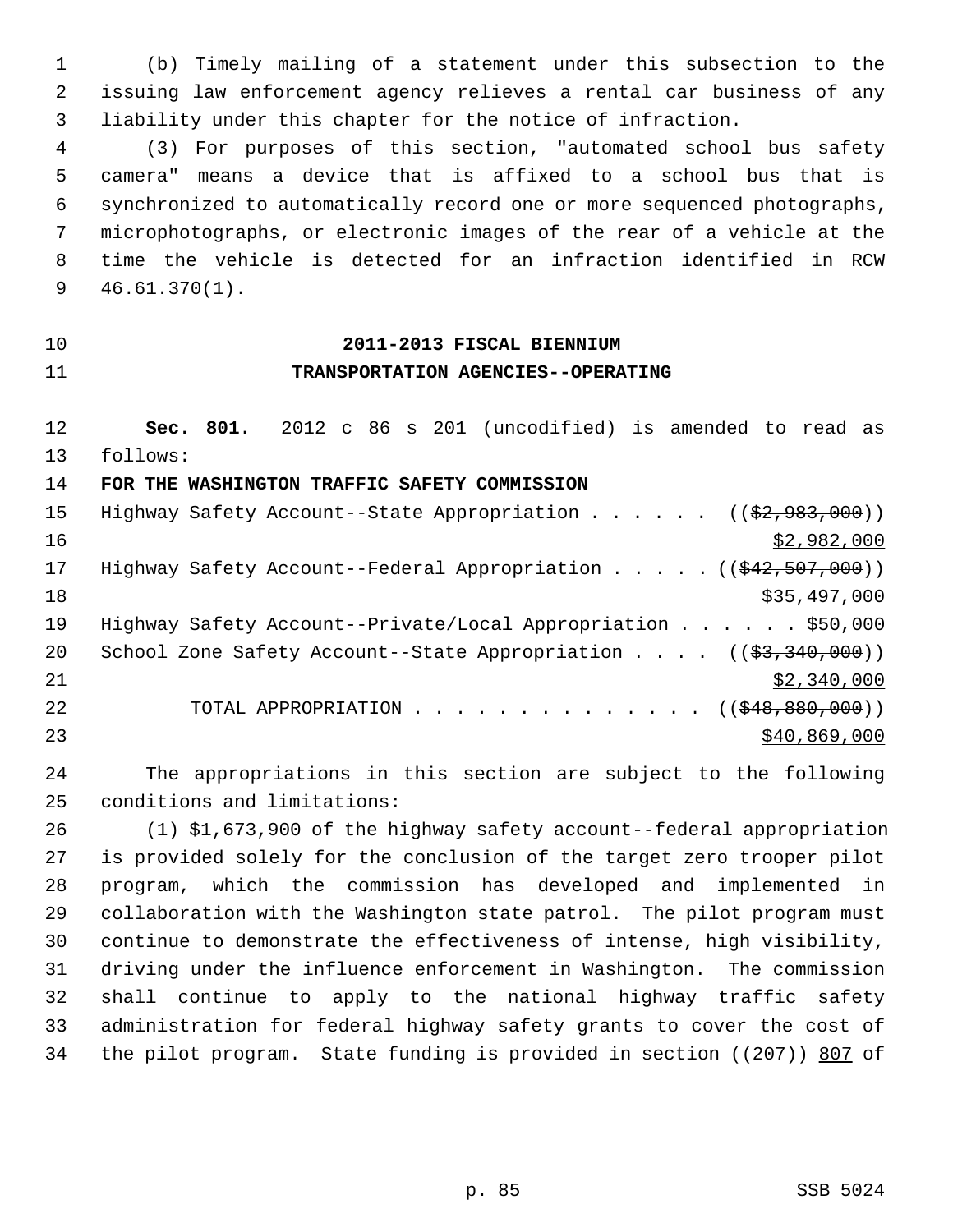1 this act for the state patrol to continue the target zero trooper 2 program in fiscal year 2013.

 3 (2) The commission may oversee pilot projects implementing the use 4 of automated traffic safety cameras to detect speed violations within 5 cities west of the Cascade mountains that have a population over one 6 hundred ninety-five thousand. For the purposes of pilot projects in 7 this subsection, no more than one automated traffic safety camera may 8 be used to detect speed violations within any one jurisdiction.

 9 (a) The commission shall comply with RCW 46.63.170 in administering 10 the pilot projects.

11 (b) In order to ensure adequate time in the 2011-2013 fiscal 12 biennium to evaluate the effectiveness of the pilot projects, any 13 projects authorized by the commission must be authorized by December 14 31, 2011.

15 (c) By January 1, 2013, the commission shall provide a report to 16 the legislature regarding the use, public acceptance, outcomes, and 17 other relevant issues regarding automated traffic safety cameras 18 demonstrated by the pilot projects.

19 (3) \$460,000 of the highway safety account--state appropriation is 20 provided solely for the implementation of chapter ... (Engrossed Second 21 Substitute House Bill No. 1789), Laws of 2011 (addressing DUI 22 accountability). If chapter ... (Engrossed Second Substitute House 23 Bill No. 1789), Laws of 2011 is not enacted by June 30, 2011, the 24 amount provided in this subsection lapses.

25 (4) The commission shall conduct a review of the literature on 26 potential safety benefits realized from drivers using their headlights 27 and windshield wipers simultaneously and shall report to the 28 transportation committees of the legislature by December 1, 2011.

29 (5) (( $\frac{29}{22}$ , 000, 000)) \$15,000,000 of the highway safety account-30 federal appropriation is provided solely for federal funds that may be 31 obligated to the commission pursuant to 23 U.S.C. Sec. 164 during the 32 2011-2013 fiscal biennium.

33 **Sec. 802.** 2012 c 86 s 202 (uncodified) is amended to read as 34 follows:

35 **FOR THE COUNTY ROAD ADMINISTRATION BOARD**

36 Rural Arterial Trust Account--State Appropriation . . . ((\$915,000))  $37$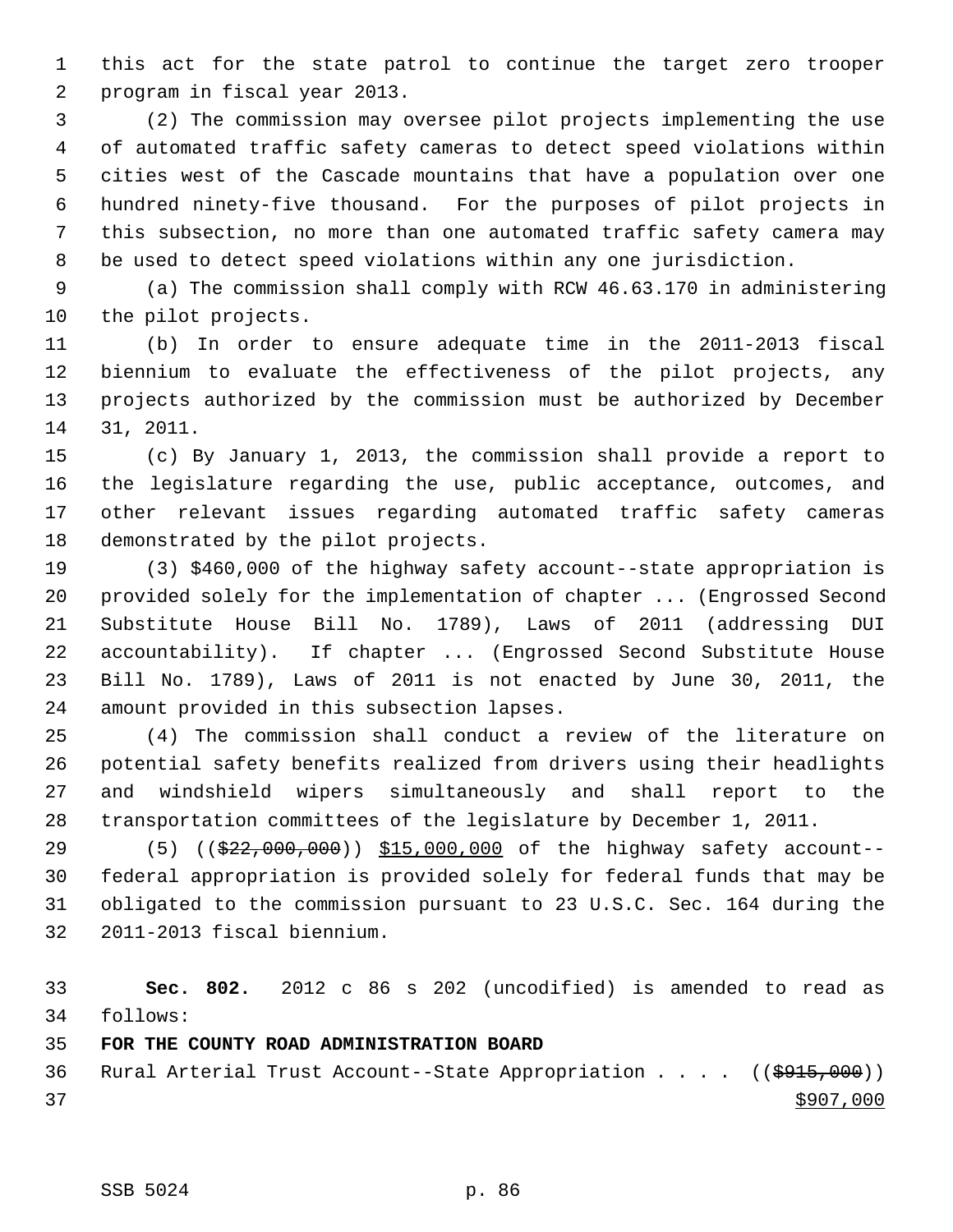|     | Motor Vehicle Account--State Appropriation ( $(\frac{2}{2}, 088, 000)$ ) |
|-----|--------------------------------------------------------------------------|
|     | \$2,086,000                                                              |
|     | County Arterial Preservation Account--State                              |
| 4   |                                                                          |
| . 5 | \$1,413,000                                                              |
| 6   | TOTAL APPROPRIATION $($ $($ \$4,431,000) $)$                             |
|     | \$4,406,000                                                              |

 8 The appropriations in this section are subject to the following 9 conditions and limitations: The county road administration board shall 10 submit a report to the transportation committees of the legislature by 11 December 1, 2011, on the implementation of the recommendations that 12 resulted from the evaluation of efficiencies in the delivery of 13 transportation funding and services to local governments that was 14 required under section 204(8), chapter 247, Laws of 2010. The report 15 must include a description of how recommendations were implemented, 16 what efficiencies were achieved, and an explanation of any 17 recommendations that were not implemented.

18 **Sec. 803.** 2012 c 86 s 203 (uncodified) is amended to read as 19 follows:

## 20 **FOR THE TRANSPORTATION IMPROVEMENT BOARD**

21 Transportation Improvement Account--State

| 22 | Appropriation ( ( <del>\$3,625,000</del> ) ) |  |  |  |  |  |  |  |  |  |             |
|----|----------------------------------------------|--|--|--|--|--|--|--|--|--|-------------|
| 23 |                                              |  |  |  |  |  |  |  |  |  | \$3,611,000 |

24 The appropriation in this section is subject to the following 25 conditions and limitations: The transportation improvement board shall 26 submit a report to the transportation committees of the legislature by 27 December 1, 2011, on the implementation of the recommendations that 28 resulted from the evaluation of efficiencies in the delivery of 29 transportation funding and services to local governments that was 30 required under section 204(8), chapter 247, Laws of 2010. The report 31 must include a description of how recommendations were implemented, 32 what efficiencies were achieved, and an explanation of any 33 recommendations that were not implemented.

34 **Sec. 804.** 2012 c 86 s 205 (uncodified) is amended to read as 35 follows: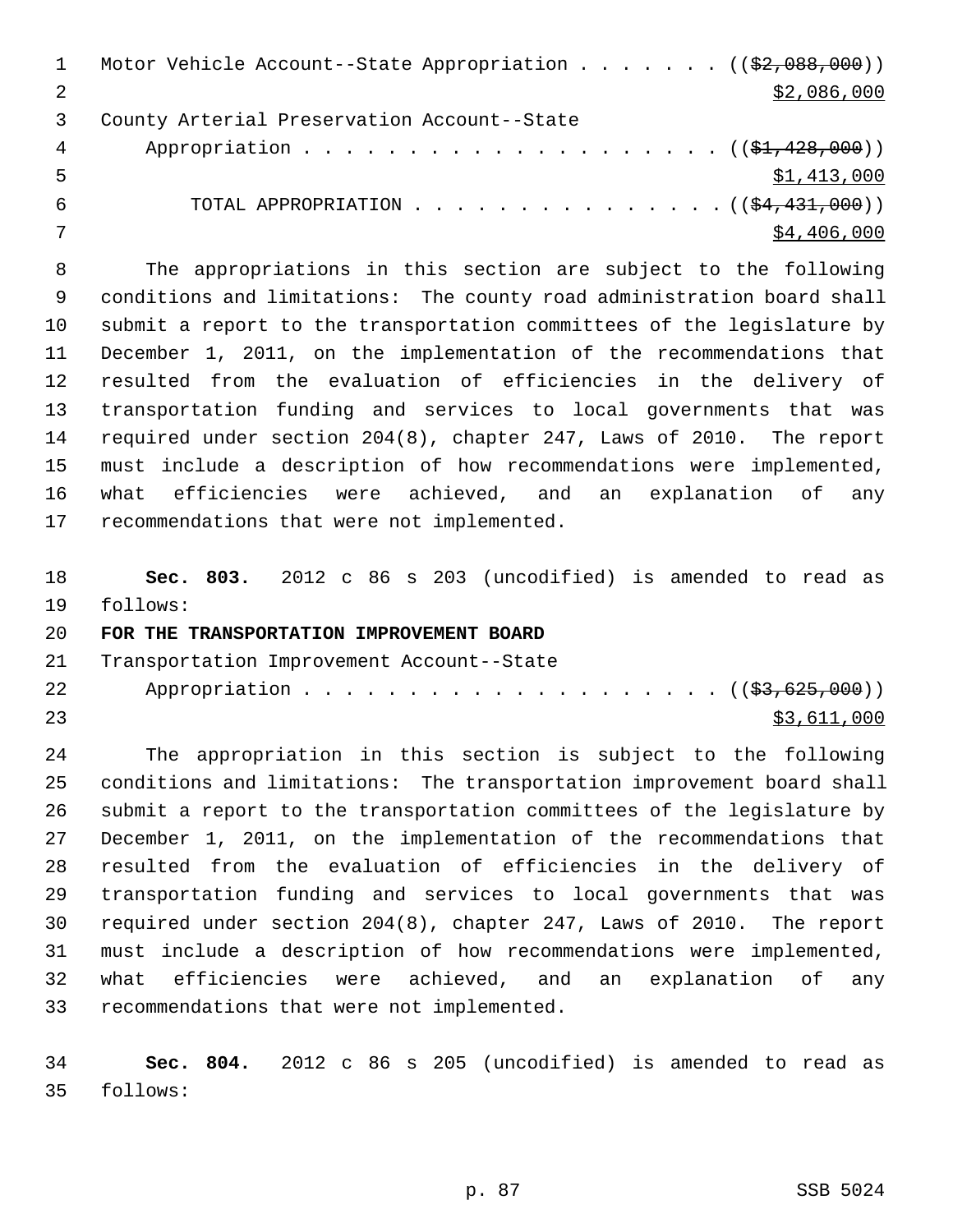1 **FOR THE TRANSPORTATION COMMISSION**

|   | Motor Vehicle Account--State Appropriation $($ $($ \$3,028,000) $)$ |
|---|---------------------------------------------------------------------|
|   | \$3,025,000                                                         |
| 4 | Multimodal Transportation Account--State Appropriation \$112,000    |
| 5 | TOTAL APPROPRIATION $($ $($ $\frac{23}{140}$ ,000) $)$              |
|   | \$3,137,000                                                         |

 7 The appropriations in this section are subject to the following 8 conditions and limitations:

 9 (1) Consistent with RCW 43.135.055, 47.60.290, and 47.60.315, 10 during the 2011-2013 fiscal biennium, the legislature authorizes the 11 transportation commission to periodically review and, if necessary, 12 adjust the schedule of fares for the Washington state ferry system only 13 in amounts not greater than those sufficient to generate the amount of 14 revenue required by the biennial transportation budget. When adjusting 15 ferry fares, the commission must consider input from affected ferry 16 users by public hearing and by review with the affected ferry advisory 17 committees, in addition to the data gathered from the current ferry 18 user survey.

19 (2) Consistent with RCW 43.135.055 and 47.46.100, during the 20 2011-2013 fiscal biennium, the legislature authorizes the 21 transportation commission to periodically review and, if necessary, 22 adjust the schedule of toll charges applicable to the Tacoma Narrows 23 bridge only in amounts not greater than those sufficient to support (a) 24 any required costs for operating and maintaining the toll bridge, 25 including the cost of insurance, (b) any amount required by law to meet 26 the redemption of bonds and applicable interest payments, and (c) 27 repayment of the motor vehicle fund.

28 (3) Consistent with its authority in RCW 47.56.840, the 29 transportation commission shall consider the need for a citizen 30 advisory group that provides oversight on new tolled facilities.

31 (4) \$775,000 of the motor vehicle account--state appropriation is 32 provided solely to determine the feasibility of transitioning from the 33 gas tax to a road user assessment system of paying for transportation.

34 (a) The transportation commission, with direction from the steering 35 committee created in (b) of this subsection, must: Review relevant 36 reports and data related to models of road user assessments and methods 37 of transitioning to a road user assessment system; analyze the research 38 to identify issues for policy decisions in Washington; make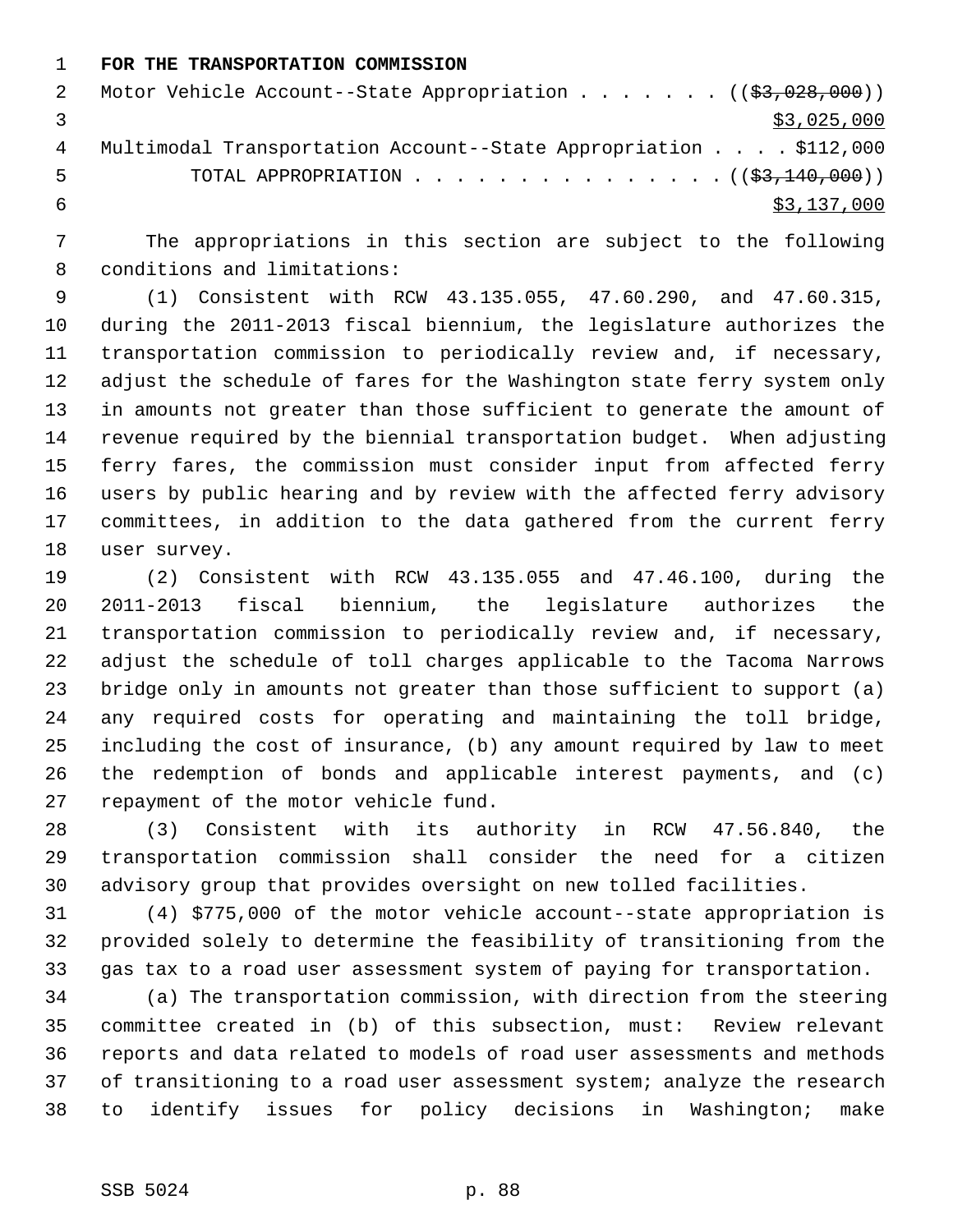1 recommendations for the design of systemwide trials; develop a plan to 2 assess public perspectives and educate the public on the current 3 transportation funding system and options for a new system; and perform 4 other tasks as deemed necessary by the steering committee.

 5 (b) The transportation commission must convene a steering committee 6 to provide direction to and guide the transportation commission's work. 7 Membership of the steering committee must include, but is not limited 8 to, members representing the following interests: The trucking 9 industry; business; cities and counties; public transportation; 10 environmental; user fee technology; auto and light truck manufacturers; 11 and the motoring public. In addition, a member from each of the two 12 largest caucuses of the senate, appointed by the president of the 13 senate, and a member from each of the two largest caucuses of the house 14 of representatives, appointed by the speaker of the house of 15 representatives, must serve on the steering committee.

16 (c) The transportation commission must update the governor and the 17 legislature on this work by January 1, 2013. In addition, this update 18 must include a plan and budget request for work to be completed during 19 the 2013-2015 fiscal biennium.

20 (5) \$160,000 of the motor vehicle account--state appropriation is 21 provided solely for the transportation commission to establish a 22 statewide transportation survey panel and conduct two surveys on 23 transportation funding and policy issues during the 2011-2013 fiscal 24 biennium. At a minimum, the results of the first survey must be 25 submitted to the legislature by January 2013.

26 **Sec. 805.** 2012 c 86 s 206 (uncodified) is amended to read as 27 follows:

28 **FOR THE FREIGHT MOBILITY STRATEGIC INVESTMENT BOARD**

29 Motor Vehicle Account--State Appropriation . . . . . . . ((\$781,000))  $30$ 

31 The appropriation in this section is subject to the following 32 conditions and limitations:

33 (1) \$100,000 of the motor vehicle account--state appropriation is 34 provided solely for an additional staff person for the freight mobility 35 strategic investment board.

36 (2) The freight mobility strategic investment board shall submit a 37 report to the transportation committees of the legislature by December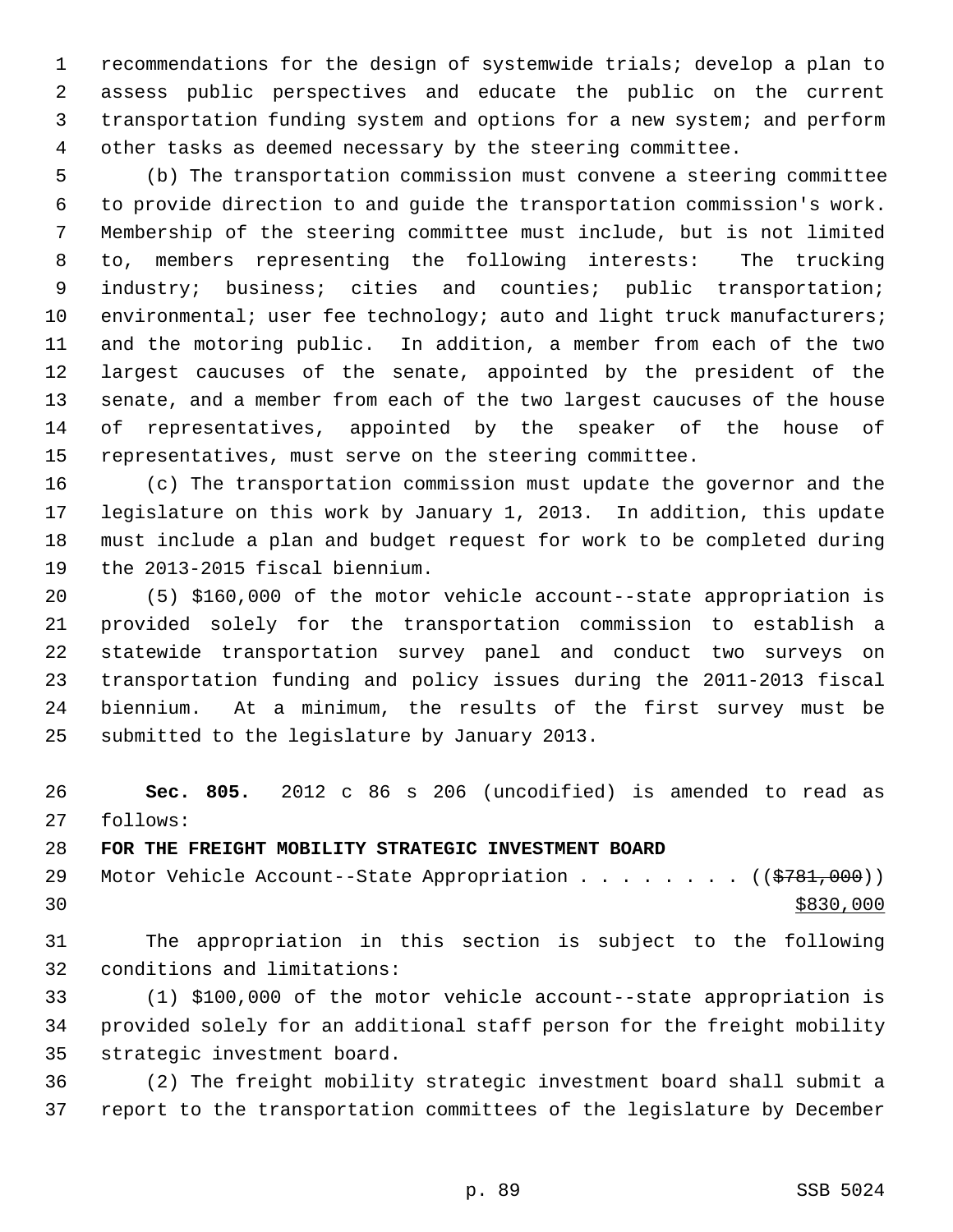1 1, 2011, on the implementation of the recommendations that resulted 2 from the evaluation of efficiencies in the delivery of transportation 3 funding and services to local governments that was required under 4 section 204(8), chapter 247, Laws of 2010. The report must include a 5 description of how recommendations were implemented, what efficiencies 6 were achieved, and an explanation of any recommendations that were not 7 implemented. 8 (3) \$50,000 of the motor vehicle account--state appropriation is 9 provided solely for activities related to the development of a freight 10 plan identified under the federal moving forward for progress in the 11 21st century (MAP-21) act of 2012. 12 **Sec. 806.** 2012 c 86 s 207 (uncodified) is amended to read as 13 follows: 14 **FOR THE WASHINGTON STATE PATROL** 15 Multimodal Transportation Account--State Appropriation . . . . \$132,000 16 ((Ignition Interlock Device Revolving Account-- 17 State Appropriation . . . . . . . . . . . . . . . . . . . \$212,000)) 18 State Patrol Highway Account--State 19 Appropriation . . . . . . . . . . . . . . . . . (  $(\frac{2350,605,000}{1})$ 20 \$348,619,000 \$348,619,000 21 State Patrol Highway Account--Federal 22 Appropriation . . . . . . . . . . . . . . . . . . . . . .\$10,903,000 23 State Patrol Highway Account--Private/Local 24 Appropriation . . . . . . . . . . . . . . . . . . (  $(\frac{23}{1000})$  )  $25$  \$3,674,000 26 Highway Safety Account--State Appropriation . . . . . . . . ((\$432,000)) 27 \$5,984,000 28 TOTAL APPROPRIATION . . . . . . . . . . . . . ((<del>\$365,778,000</del>)) 29 \$369,312,000 30 The appropriations in this section are subject to the following

31 conditions and limitations:

32 (1) Washington state patrol officers engaged in off-duty uniformed 33 employment providing traffic control services to the department of 34 transportation or other state agencies may use state patrol vehicles 35 for the purpose of that employment, subject to guidelines adopted by 36 the chief of the Washington state patrol. The Washington state patrol 37 must be reimbursed for the use of the vehicle at the prevailing state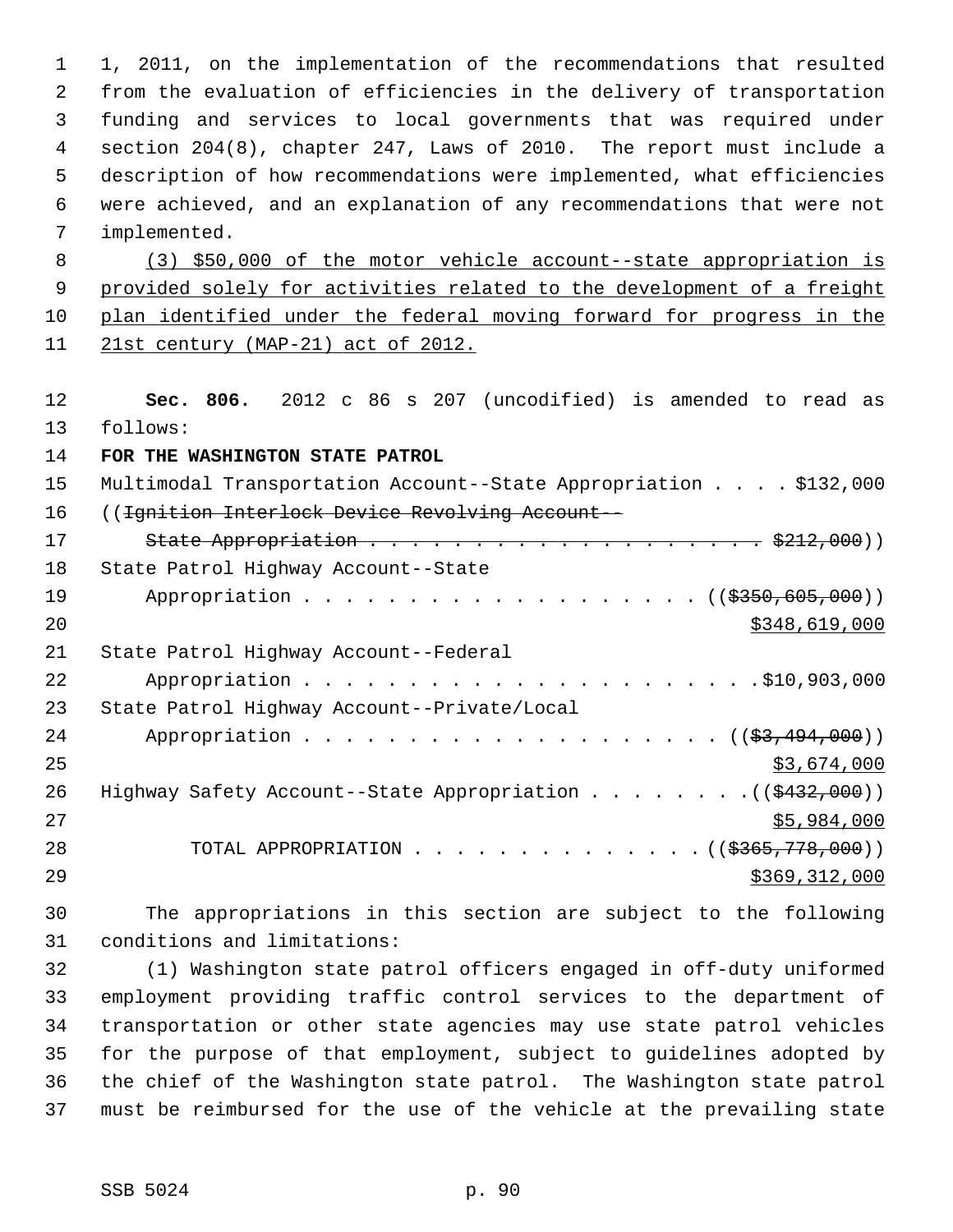1 employee rate for mileage and hours of usage, subject to guidelines 2 developed by the chief of the Washington state patrol. Cessna pilots 3 funded from the state patrol highway account who are certified to fly 4 the King Airs may pilot those aircraft for general fund purposes with 5 the general fund reimbursing the state patrol highway account an hourly 6 rate to cover the costs incurred during the flights since the aviation 7 section is no longer part of the Washington state patrol cost 8 allocation system as of July 1, 2009.

 9 (2) The Washington state patrol shall continue to collaborate with 10 the Washington traffic safety commission on the target zero trooper 11 pilot program referenced in section  $((201))$  801(1) of this act.

12 (3) \$370,000 of the state patrol highway account--state 13 appropriation is provided solely for costs associated with the pilot 14 program described under section 216(5) ((of this act)), chapter 86, 15 Laws of 2012. The Washington state patrol may incur costs related only 16 to the assignment of cadets and necessary computer equipment and to the 17 reimbursement of the Washington state department of transportation for 18 contract costs. The appropriation in this subsection must be funded 19 from the portion of the automated traffic safety camera fines deposited 20 into the state patrol highway account; however, if the fines deposited 21 into the state patrol highway account from automated traffic safety 22 camera infractions do not reach three hundred seventy thousand dollars, 23 the department of transportation shall remit funds necessary to the 24 Washington state patrol to ensure the completion of the pilot program. 25 The Washington state patrol may not incur overtime as a result of this 26 pilot program. The Washington state patrol shall not assign troopers 27 to operate or deploy the pilot program equipment used in the roadway 28 construction zones.

29 (4) ((\$12,160,000)) \$12,244,000 of the total appropriation is 30 provided solely for automobile fuel in the 2011-2013 fiscal biennium. 31 The Washington state patrol shall analyze their fuel consumption and 32 submit a report to the legislative transportation committees by 33 December 31, 2011, on fuel conservation methods that could be used to 34 minimize costs and ensure that the Washington state patrol is managing 35 fuel consumption effectively.

36 (5) ((\$7,672,000)) \$8,312,000 of the total appropriation is 37 provided solely for the purchase of pursuit vehicles.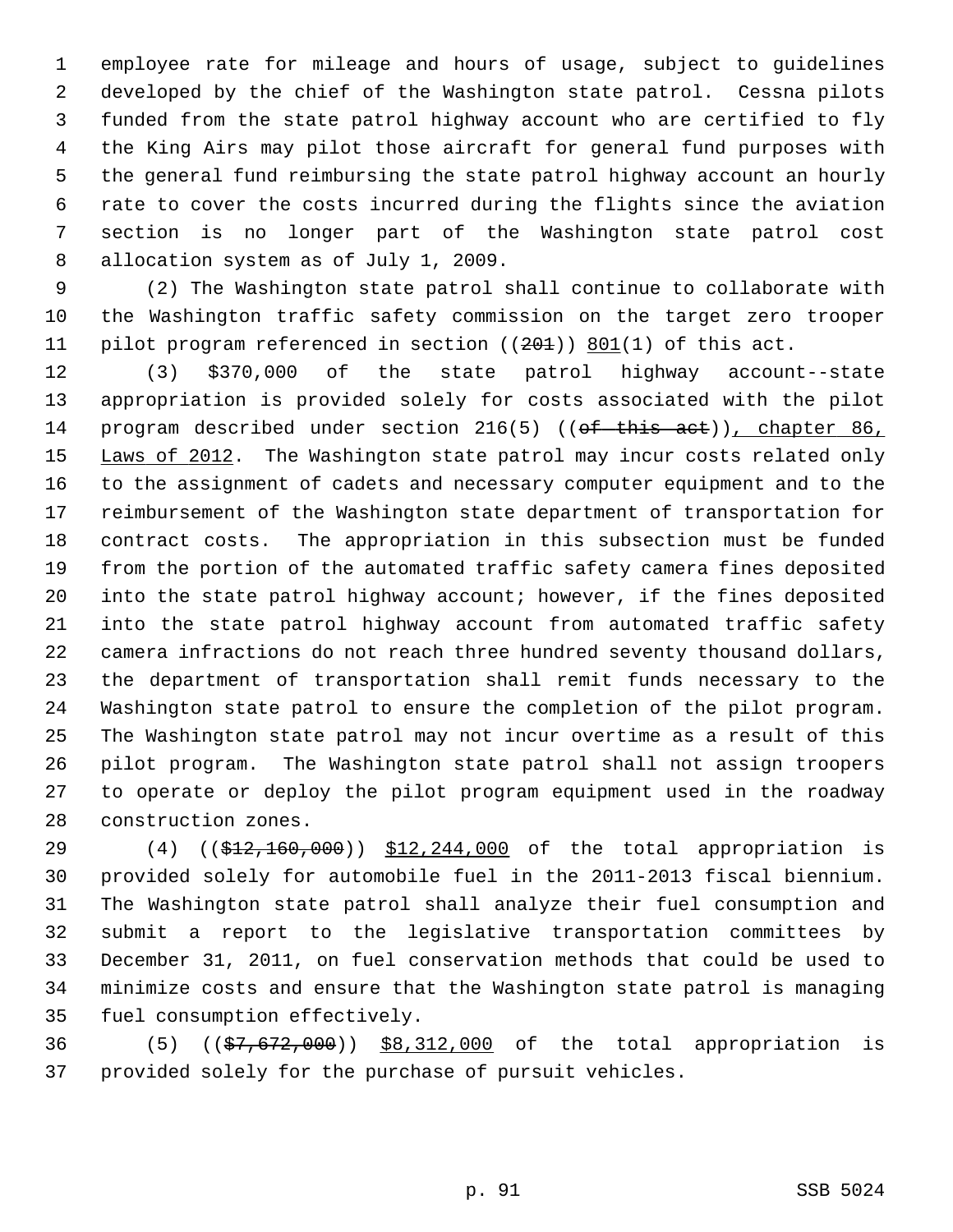1 (6) ((\$6,686,000)) \$6,806,000 of the total appropriation is 2 provided solely for vehicle repair and maintenance costs of vehicles 3 used for highway purposes.

 4 (7) ((\$1,724,000)) \$1,856,000 of the total appropriation is 5 provided solely for the purchase of mission vehicles used for highway 6 purposes in the commercial vehicle and traffic investigation sections 7 of the Washington state patrol.

 8 (8) \$1,200,000 of the total appropriation is provided solely for 9 outfitting officers. The Washington state patrol shall prepare a cost-10 benefit analysis of the standard trooper uniform as compared to a 11 battle dress uniform and uniforms used by other states and 12 jurisdictions. The Washington state patrol shall report the results of 13 the analysis to the transportation committees of the legislature by 14 December 1, 2011.

15 (9) The Washington state patrol shall not account for or record 16 locally provided DUI cost reimbursement payments as expenditure credits 17 to the state patrol highway account. The patrol shall report the 18 amount of expected locally provided DUI cost reimbursements to the 19 office of financial management and transportation committees of the 20 legislature by September 30th of each year.

21 (10) During the 2011-2013 fiscal biennium, the Washington state 22 patrol shall continue to perform traffic accident investigations on 23 Thurston county roads, and shall work with Thurston county to 24 transition the traffic accident investigations on Thurston county roads 25 to Thurston county by July 1, 2013.

26 (11) \$2,187,000 of the state patrol highway account--state 27 appropriation is provided solely for mobile office platforms.

28 (12) \$2,731,000 of the state patrol highway account--state 29 appropriation is provided solely for the continuation of the target 30 zero trooper program.

31 (13) \$432,000 of the highway safety account--state appropriation is 32 provided solely for the implementation of chapter . . . (Second 33 Substitute House Bill No. 2443), Laws of 2012 (DUI accountability). If 34 chapter . . . (Second Substitute House Bill No. 2443), Laws of 2012 is 35 not enacted by June 30, 2012, the amount provided in this subsection 36 lapses. Additionally, the total highway safety account--state 37 appropriation in this section assumes the revenue generated by the fees 38 that the Washington state patrol is authorized to charge manufacturers,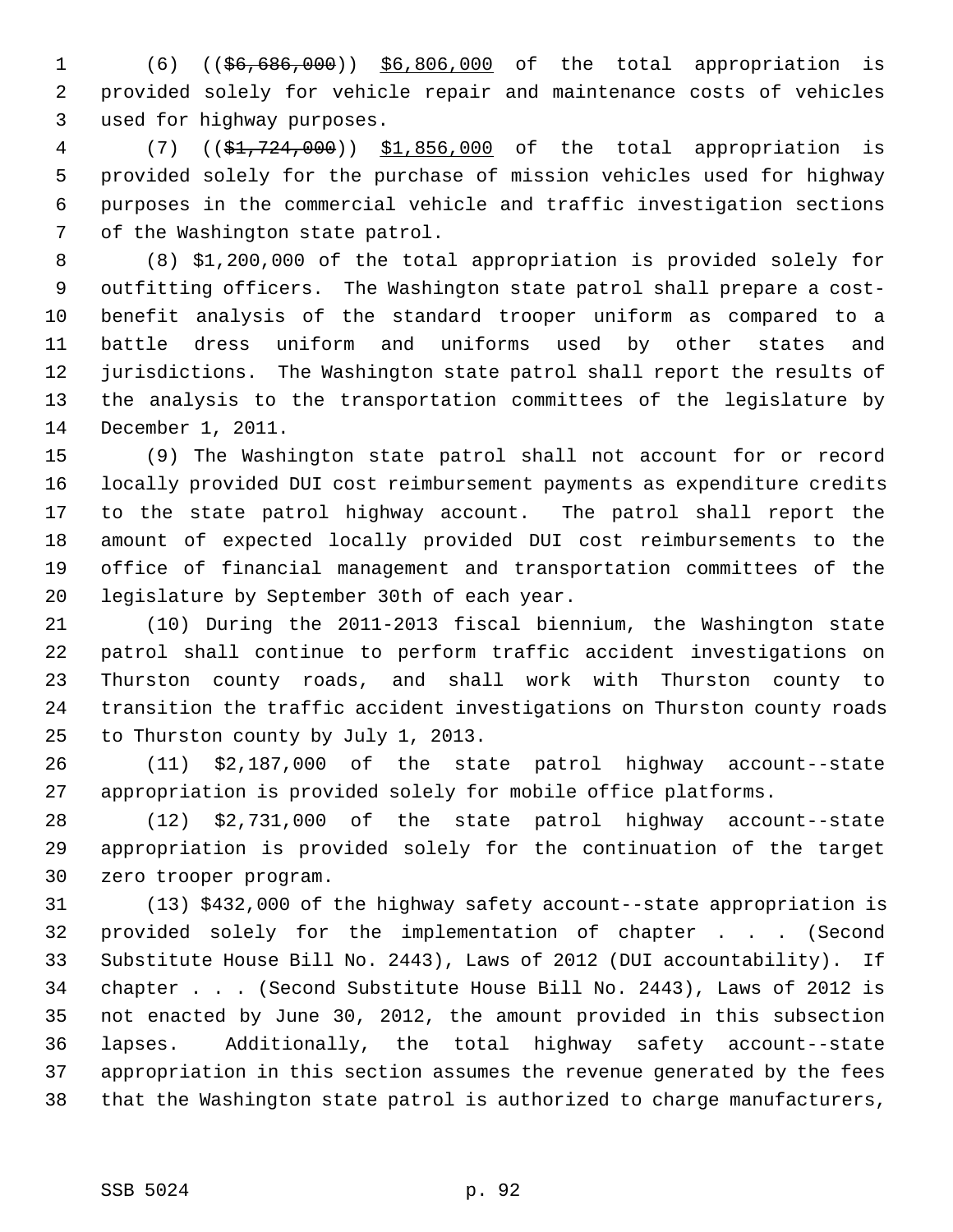1 technicians, and other providers under Second Substitute House Bill No. 2 2443. Within the amounts provided in this subsection is funding for 3 three additional troopers to provide oversight of the ignition 4 interlock industry.

 5 (14) \$212,000 of the ignition interlock device revolving account-- 6 state appropriation is provided solely for two additional troopers to 7 provide oversight of the ignition interlock industry. If chapter . . . 8 (Second Substitute House Bill No. 2443), Laws of 2012 is enacted by 9 June 30, 2012, the amount provided in this subsection lapses.

10 (15) \$132,000 of the multimodal transportation account--state 11 appropriation is provided solely for the implementation of chapter 12 . . . (Engrossed Substitute House Bill No. 1820), Laws of 2012 (blue 13 alert system). If chapter . . . (Engrossed Substitute House Bill No. 14 1820), Laws of 2012 is not enacted by June 30, 2012, the amount 15 provided in this subsection lapses.

16 **Sec. 807.** 2012 c 86 s 208 (uncodified) is amended to read as 17 follows:

18 **FOR THE DEPARTMENT OF LICENSING**

| 19 | Marine Fuel Tax Refund Account--State Appropriation \$32,000            |
|----|-------------------------------------------------------------------------|
| 20 | Motorcycle Safety Education Account--State                              |
| 21 |                                                                         |
| 22 | \$4,364,000                                                             |
| 23 | Wildlife Account--State Appropriation ( $(\frac{2826}{100})$ )          |
| 24 | \$824,000                                                               |
| 25 | Highway Safety Account--State Appropriation ((\$148,666,000))           |
| 26 | \$146,578,000                                                           |
| 27 | Highway Safety Account--Federal Appropriation \$4,299,000               |
| 28 | Highway Safety Account--Private/Local Appropriation \$200,000           |
| 29 | Motor Vehicle Account--State Appropriation ( $(\frac{276}{511}, 000)$ ) |
| 30 | \$74,457,000                                                            |
| 31 | Motor Vehicle Account--Private/Local Appropriation $\ldots$ \$1,714,000 |
| 32 | Motor Vehicle Account--Federal Appropriation \$380,000                  |
| 33 | Department of Licensing Services Account--State                         |
| 34 |                                                                         |
| 35 | Ignition Interlock Device Revolving Account--State                      |
| 36 |                                                                         |
| 37 | TOTAL APPROPRIATION ( $(\frac{2445,061,000}{$ )                         |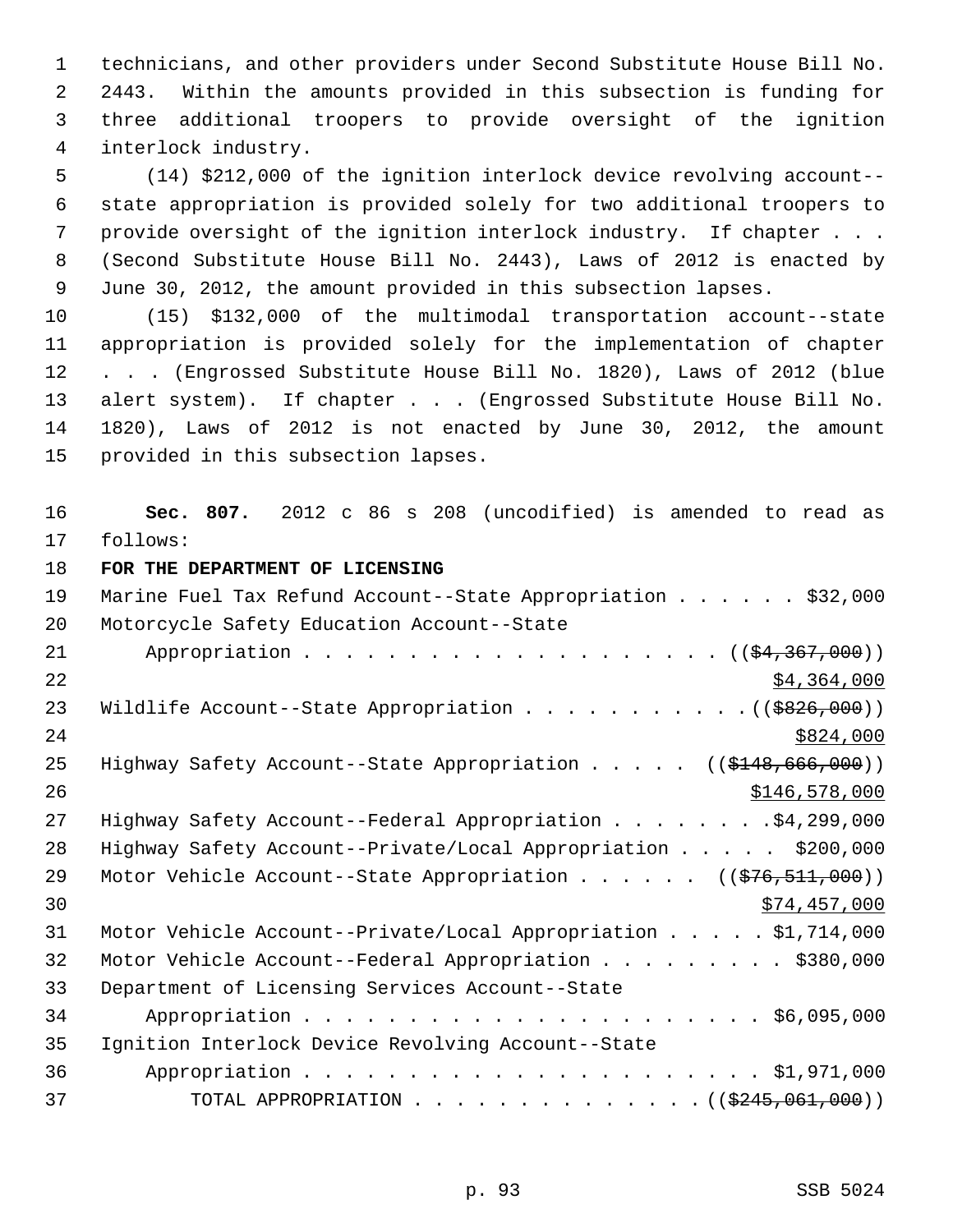2 The appropriations in this section are subject to the following 3 conditions and limitations:

 4 (1) \$231,000 of the motor vehicle account--state appropriation is 5 provided solely for the implementation of chapter ... (Substitute 6 Senate Bill No. 5800), Laws of 2011 (off-road motorcycles). If chapter 7 ... (Substitute Senate Bill No. 5800), Laws of 2011 is not enacted by 8 June 30, 2011, the amount provided in this subsection lapses.

 9 (2) \$193,000 of the department of licensing services account--state 10 appropriation is provided solely for a phased implementation of chapter 11 ... (Substitute House Bill No. 1046), Laws of 2011 (vehicle and vessel 12 quick titles). Funding is contingent upon revenues associated with the 13 vehicle and vessel quick title program paying all direct and indirect 14 expenditures associated with the department's implementation of this 15 subsection. If chapter ... (Substitute House Bill No. 1046), Laws of 16 2011 is not enacted by June 30, 2011, the amount provided in this 17 subsection lapses.

18 (3) \$4,299,000 of the highway safety account--federal appropriation 19 is for federal funds that may be received during the 2011-2013 fiscal 20 biennium. Upon receipt of the funds, the department shall provide a 21 report on the use of the funds to the transportation committees of the 22 legislature and the office of financial management.

23 (4) By December 31, 2011, the department shall submit to the office 24 of financial management and the transportation committees of the 25 legislature draft legislation that rewrites the tow truck statutes 26 (chapter 46.55 RCW) in plain language and is revenue and policy 27 neutral.

28 (5) \$128,000 of the highway safety account--state appropriation is 29 provided solely for the implementation of chapter ... (Engrossed 30 Substitute House Bill No. 1635), Laws of 2011 (driver's license exams). 31 If chapter ... (Engrossed Substitute House Bill No. 1635), Laws of 2011 32 is not enacted by June 30, 2011, the amount provided in this subsection 33 lapses.

34 (6) \$68,000 of the highway safety account--state appropriation is 35 provided solely for the implementation of chapter ... (Engrossed Second 36 Substitute House Bill No. 1789), Laws of 2011 (addressing DUI 37 accountability). If chapter ... (Engrossed Second Substitute House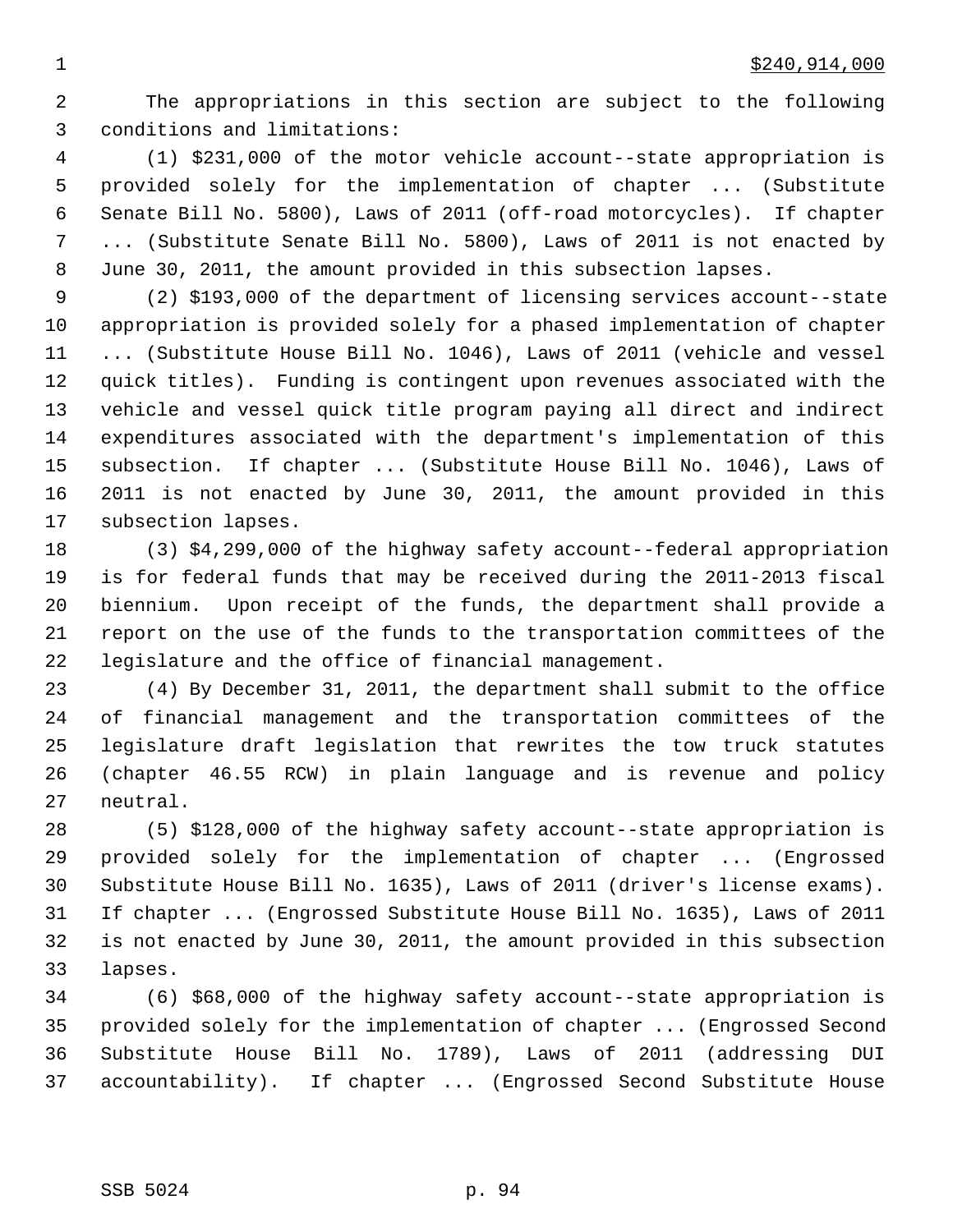1 Bill No. 1789), Laws of 2011 is not enacted by June 30, 2011, the 2 amount provided in this subsection lapses.

 3 (7) \$63,000 of the highway safety account--state appropriation is 4 provided solely for the implementation of chapter ... (Substitute House 5 Bill No. 1237), Laws of 2011 (selective service system). If chapter 6 ... (Substitute House Bill No. 1237), Laws of 2011 is not enacted by 7 June 30, 2011, the amount provided in this subsection lapses.

 8 (8) \$340,000 of the motor vehicle account--private/local 9 appropriation is provided solely for the implementation of chapter ... 10 (Engrossed Substitute Senate Bill No. 5457), Laws of 2011 (congestion 11 reduction charge). If chapter ... (Engrossed Substitute Senate Bill 12 No. 5457), Laws of 2011 is not enacted by June 30, 2011, the amount 13 provided in this subsection lapses.

14 (9) \$1,738,000 of the department of licensing services account-- 15 state appropriation is provided solely for purchasing equipment for 16 field licensing service offices and subagent offices.

17 (10) ((\$2,500,000)) \$1,500,000 of the highway safety account--state 18 appropriation is provided solely for information technology field 19 system modernization.

20 (11) \$963,000 of the highway safety account--state appropriation is 21 provided solely for implementation of chapter 374, Laws of 2011 22 (limousine carriers) and chapter 298, Laws of 2011 (master license 23 service program).

24 (12) \$99,000 of the motor vehicle account--state appropriation is 25 provided solely for the implementation of chapter . . . (Substitute 26 House Bill No. 2299), Laws of 2012 (special license plates). If 27 chapter . . . (Substitute House Bill No. 2299), Laws of 2012 is not 28 enacted by June 30, 2012, the amount provided in this subsection 29 lapses.

30 (13) \$174,000 of the highway safety account--state appropriation is 31 provided solely for the implementation of chapter . . . (Substitute 32 Senate Bill No. 6075), Laws of 2012 (vehicle owner information). If 33 chapter . . . (Substitute Senate Bill No. 6075), Laws of 2012 is not 34 enacted by June 30, 2012, the amount provided in this subsection 35 lapses. Additionally, the total appropriation in this section assumes 36 the revenue generated by the fee established in Substitute Senate Bill 37 No. 6075. Within the amounts provided in this subsection, the 38 department must improve on the information that the department makes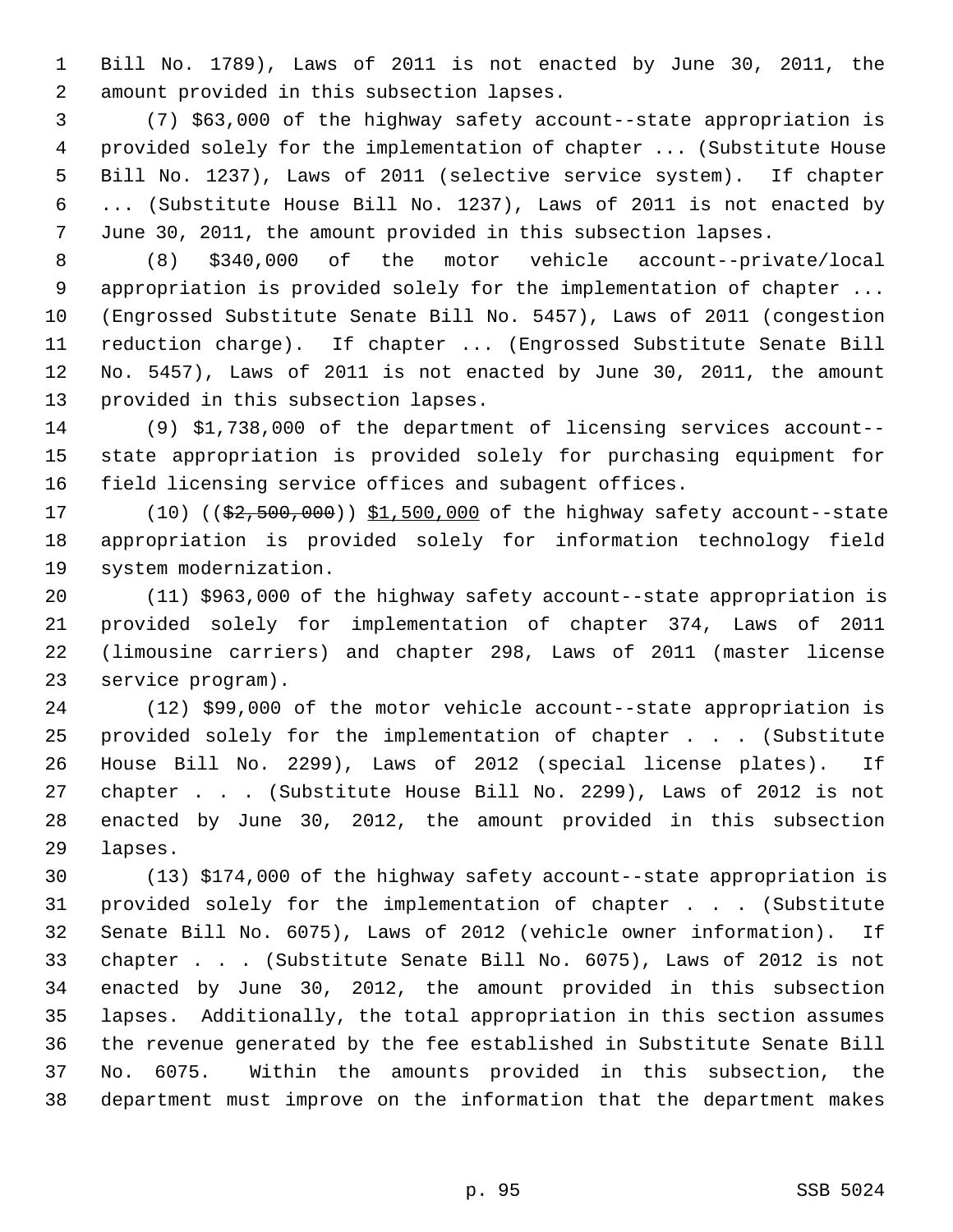1 publicly available to victims of domestic violence and sexual assault 2 on how to better protect their personal information, especially their 3 residential addresses. Specifically, the department must provide a 4 link to the secretary of state's address confidentiality program web 5 site. The department also must provide information regarding a 6 person's ability to provide a mailing address in addition to the 7 person's residential address when registering a vehicle with the 8 department.

 9 (14) \$289,000 of the highway safety account--state appropriation is 10 provided solely for the implementation of chapter . . . (Engrossed 11 Substitute Senate Bill No. 6150), Laws of 2012 (facial recognition 12 matching system). If chapter . . . (Engrossed Substitute Senate Bill 13 No. 6150), Laws of 2012 is not enacted by June 30, 2012, the amount 14 provided in this subsection lapses.

15 (15) \$397,000 of the highway safety account--state appropriation is 16 provided solely for the implementation of chapter . . . (Engrossed 17 Substitute Senate Bill No. 6284), Laws of 2012 (civil traffic 18 infractions). If chapter . . . (Engrossed Substitute Senate Bill No. 19 6284), Laws of 2012 is not enacted by June 30, 2012, the amount 20 provided in this subsection lapses. Additionally, the total highway 21 safety account--state appropriation in this section assumes the revenue 22 generated by the policy changes in chapter . . . (Engrossed Substitute 23 Senate Bill No. 6284), Laws of 2012.

24 (16) \$222,000 of the motor vehicle account--state appropriation and 25 \$36,000 of the highway safety account--state appropriation are provided 26 solely for the implementation of chapter . . . (Engrossed Substitute 27 Senate Bill No. 6455), Laws of 2012 (transportation revenue). If 28 chapter . . . (Engrossed Substitute Senate Bill No. 6455), Laws of 2012 29 is not enacted by June 30, 2012, the amount provided in this subsection 30 lapses.

31 (17) \$274,000 of the motor vehicle account--state appropriation is 32 provided solely for the implementation of chapter . . . (Engrossed 33 Substitute Senate Bill No. 6582), Laws of 2012 (local transportation 34 revenue options). If chapter . . . (Engrossed Substitute Senate Bill 35 No. 6582), Laws of 2012 is not enacted by June 30, 2012, the amount 36 provided in this subsection lapses.

37 (18) Within the amounts provided in this section, the department 38 must develop a transition plan for moving to a paperless renewal notice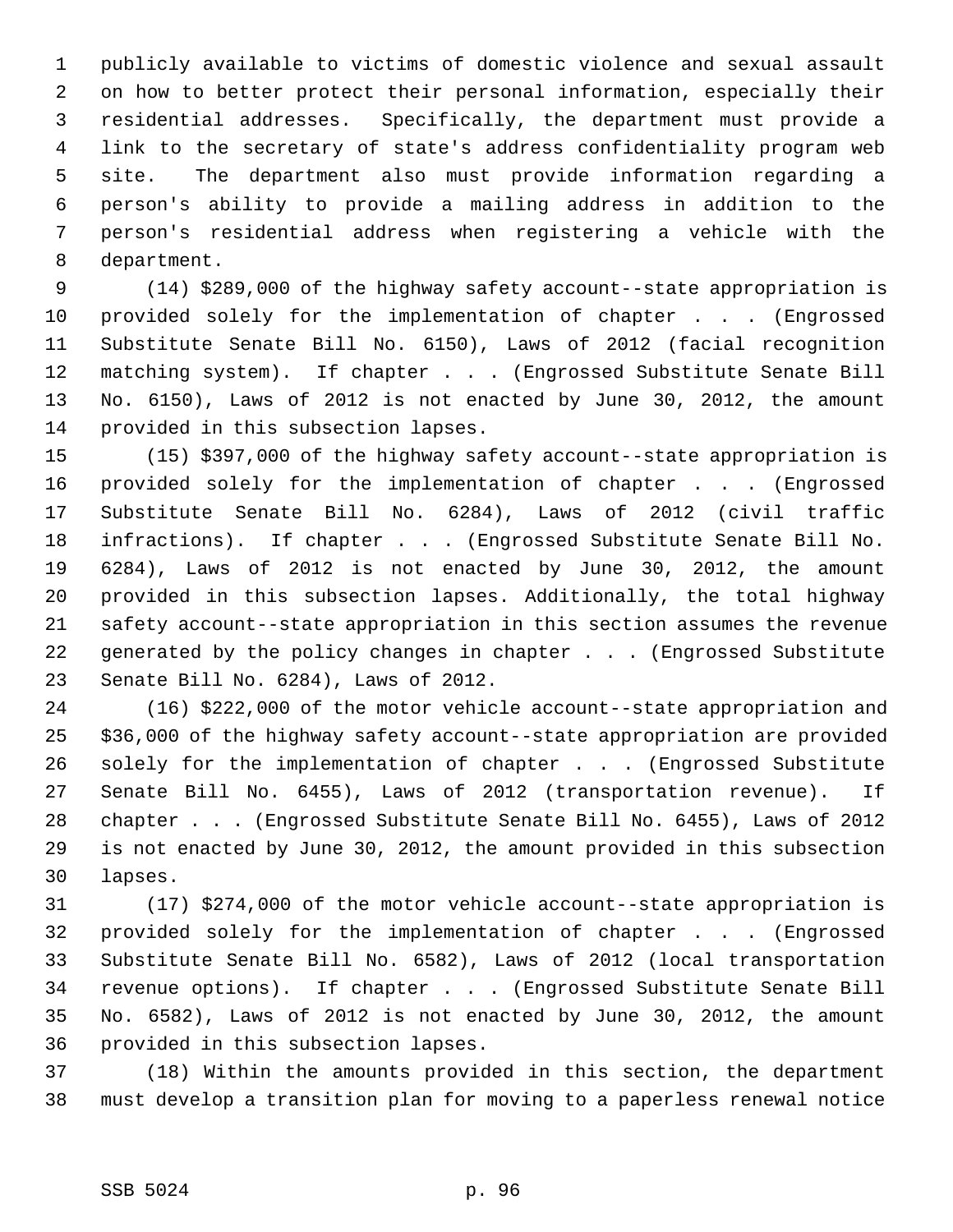1 for drivers' licenses and vehicle registrations. The plan must 2 consider people that do not have access to the internet and must 3 include an opportunity for people to opt-in to a paper renewal notice. 4 Prior to the implementation of a paperless renewal system, the 5 department must consult with the joint transportation committee.

 6 (19) Within existing resources, the department shall develop a plan 7 to transition to a ten-year license plate replacement cycle. At a 8 minimum, the plan must include the following provisions: (a) A ten- 9 year replacement cycle for license plates only on vehicles that are 10 subject to annual vehicle registration renewal; (b) a requirement that 11 new license plates and registration, including all fees and taxes due 12 upon annual registration, are required when a vehicle changes 13 ownership, except when a vehicle is sold to a vehicle dealer for 14 resale, in which case they are due only when the dealer sells the 15 vehicle; (c) an original issue license plate fee that is equal to the 16 current license plate replacement fee; and (d) an estimate of the 17 plan's costs to implement and revenues generated. The department shall 18 submit the plan with draft legislation implementing the plan to the 19 transportation committees of the legislature by December 31, 2012.

20 (20) Consistent with RCW 43.135.055 and 43.24.086, during the 21 2011-2013 fiscal biennium, the legislature authorizes the department to 22 adjust the business and vehicle fees for the for hire licensing program 23 in amounts sufficient to recover the costs of administering the for 24 hire licensing program.

25 (21) The legislature intends to establish a veteran designation for 26 drivers' licenses and identicards issued under chapter 46.20 RCW, as 27 proposed under House Bill No. 2378, during the 2013 legislative 28 session. The designation would serve to establish a person's service 29 in the armed forces and be granted to a person who provides a United 30 States department of defense discharge document, DD Form 214, that 31 shows a discharge status of "honorable" or "general under honorable 32 conditions." The department shall report to the transportation 33 committees of the legislature by December 1, 2012, with a plan to 34 implement the designation. The plan must include the most cost-35 effective options for implementation, a proposed fee amount to cover 36 the costs of the designation, and any other recommendations on the 37 implementation of the designation.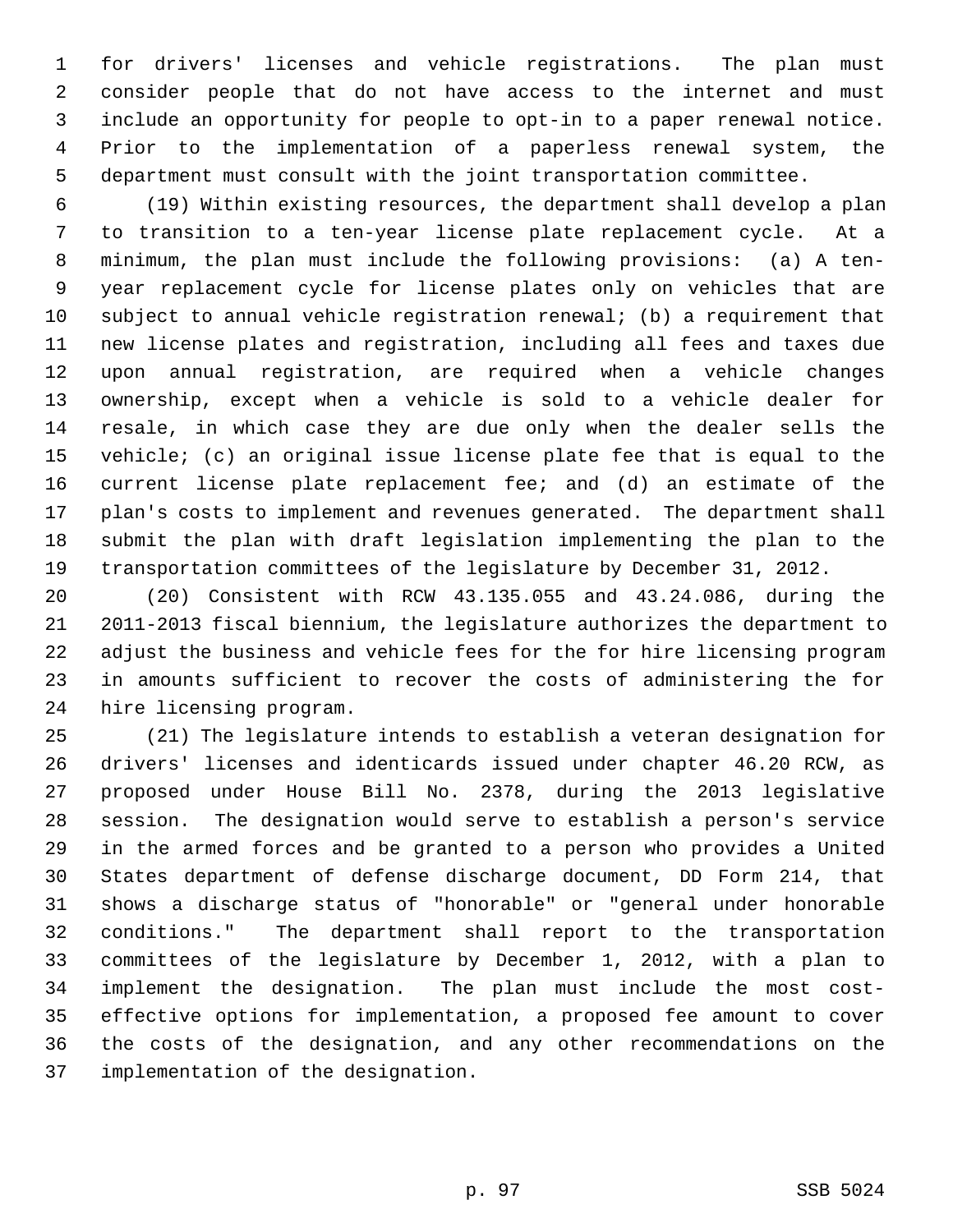1 (22) \$59,000 of the motor vehicle account--state appropriation is 2 provided solely for the implementation of chapter . . . (Substitute 3 House Bill No. 2312), Laws of 2012 (military service award emblems). 4 If chapter . . . (Substitute House Bill No. 2312), Laws of 2012 is not 5 enacted by June 30, 2012, the amount provided in this subsection 6 lapses.

 7 (23) \$656,000 of the ignition interlock device revolving account-- 8 state appropriation is provided solely for the implementation of 9 chapter . . . (Second Substitute House Bill No. 2443), Laws of 2012 10 (DUI accountability). If chapter . . . (Second Substitute House Bill 11 No. 2443), Laws of 2012 is not enacted by June 30, 2012, the amount 12 provided in this subsection lapses.

13 (24) \$134,000 of the highway safety account--state appropriation 14 and \$134,000 of the motor vehicle account--state appropriation are 15 provided solely for the implementation of chapter . . . (Engrossed 16 Second Substitute House Bill No. 2373), Laws of 2012 (state 17 recreational resources). If chapter . . . (Engrossed Second Substitute 18 House Bill No. 2373), Laws of 2012 is not enacted by June 30, 2012, the 19 amount provided in this subsection lapses.

 (25) \$3,082,000 of the highway safety account--state appropriation is provided solely for exam and licensing activities, including the workload associated with providing driver record abstracts, and is subject to the following additional conditions and limitations:

24 (a) The department may furnish driving record abstracts only to 25 those persons or entities expressly authorized to receive the abstracts 26 under Title 46 RCW;

27 (b) The department may furnish driving record abstracts only for an 28 amount that does not exceed the specified fee amounts in RCW 46.52.130 29  $(2)(e)(v)$  and  $(4)i$  and

 (c) The department may not enter into a contract, or otherwise participate in any arrangement, with a third party or other state agency for any service that results in an additional cost, in excess of 33 the fee amounts specified in RCW  $46.52.130$   $(2)(e)(v)$  and  $(4)$ , to statutorily authorized persons or entities purchasing a driving record abstract.

36 **Sec. 808.** 2012 c 86 s 209 (uncodified) is amended to read as 37 follows: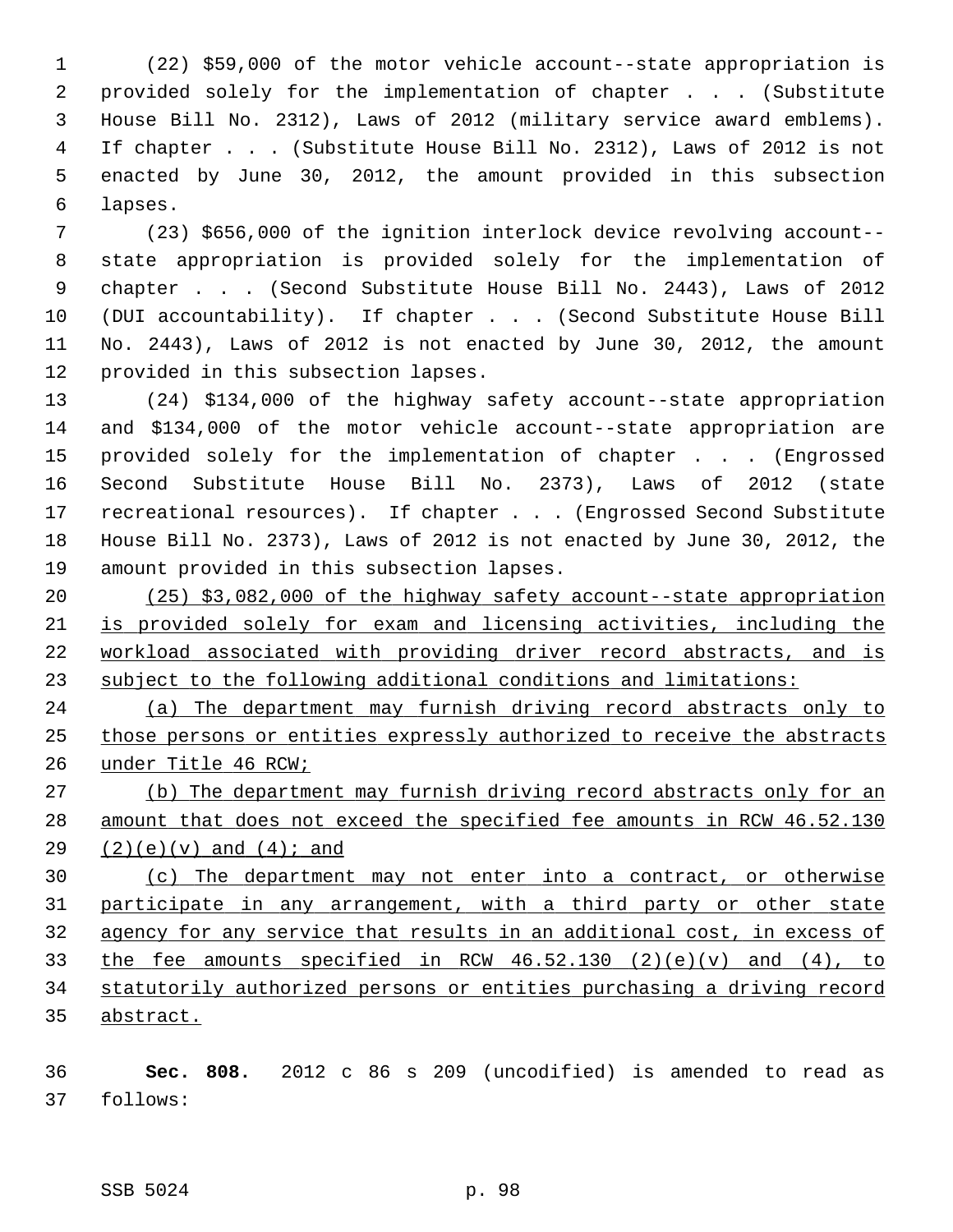1 **FOR THE DEPARTMENT OF TRANSPORTATION--TOLL OPERATIONS AND** 2 **MAINTENANCE--PROGRAM B** 3 High Occupancy Toll Lanes Operations Account--State 4 Appropriation . . . . . . . . . . . . . . . . . . (  $(\frac{1}{24}, \frac{276}{100})$  )  $5 - 5$  \$1,569,000 6 Motor Vehicle Account--State Appropriation . . . . . . . ((\$538,000))  $7$  \$537,000 8 Tacoma Narrows Toll Bridge Account--State 9 Appropriation . . . . . . . . . . . . . . . . . (  $(\frac{233}{100})$  )  $\frac{10}{223,361,000}$ 11 State Route Number 520 Corridor Account--State 12 Appropriation . . . . . . . . . . . . . . . . . ((<del>\$27,295,000</del>))  $\frac{13}{25,103,000}$ 14 State Route Number 520 Civil Penalties 15 Account--State Appropriation . . . . . . . . . . . ((<del>\$3,622,000</del>))  $\frac{16}{2,564,000}$ 17 TOTAL APPROPRIATION . . . . . . . . . . . . . . ((\$56,096,000)) 18 \$53,134,000

19 The appropriations in this section are subject to the following 20 conditions and limitations:

21 (1) The department shall make detailed quarterly expenditure 22 reports available to the transportation commission and to the public on 23 the department's web site using current department resources. The 24 reports must include a summary of toll revenue by facility on all 25 operating toll facilities and high occupancy toll lane systems, and an 26 itemized depiction of the use of that revenue.

27 (2) ((\$3,622,000)) \$2,564,000 of the state route number 520 civil 28 penalties account--state appropriation and \$1,458,000 of the Tacoma 29 Narrows toll bridge account--state appropriation are provided solely 30 for expenditures related to the toll adjudication process. All costs 31 associated with the toll adjudication process are anticipated to be 32 covered by revenue collected from the toll adjudication process. The 33 department shall report quarterly on the civil penalty process to the 34 office of financial management and the house of representatives and 35 senate transportation committees beginning September 30, 2011. The 36 reports must include a summary table for each toll facility that 37 includes: The number of notices of civil penalty issued; the number of 38 recipients who pay before the notice becomes a penalty; the number of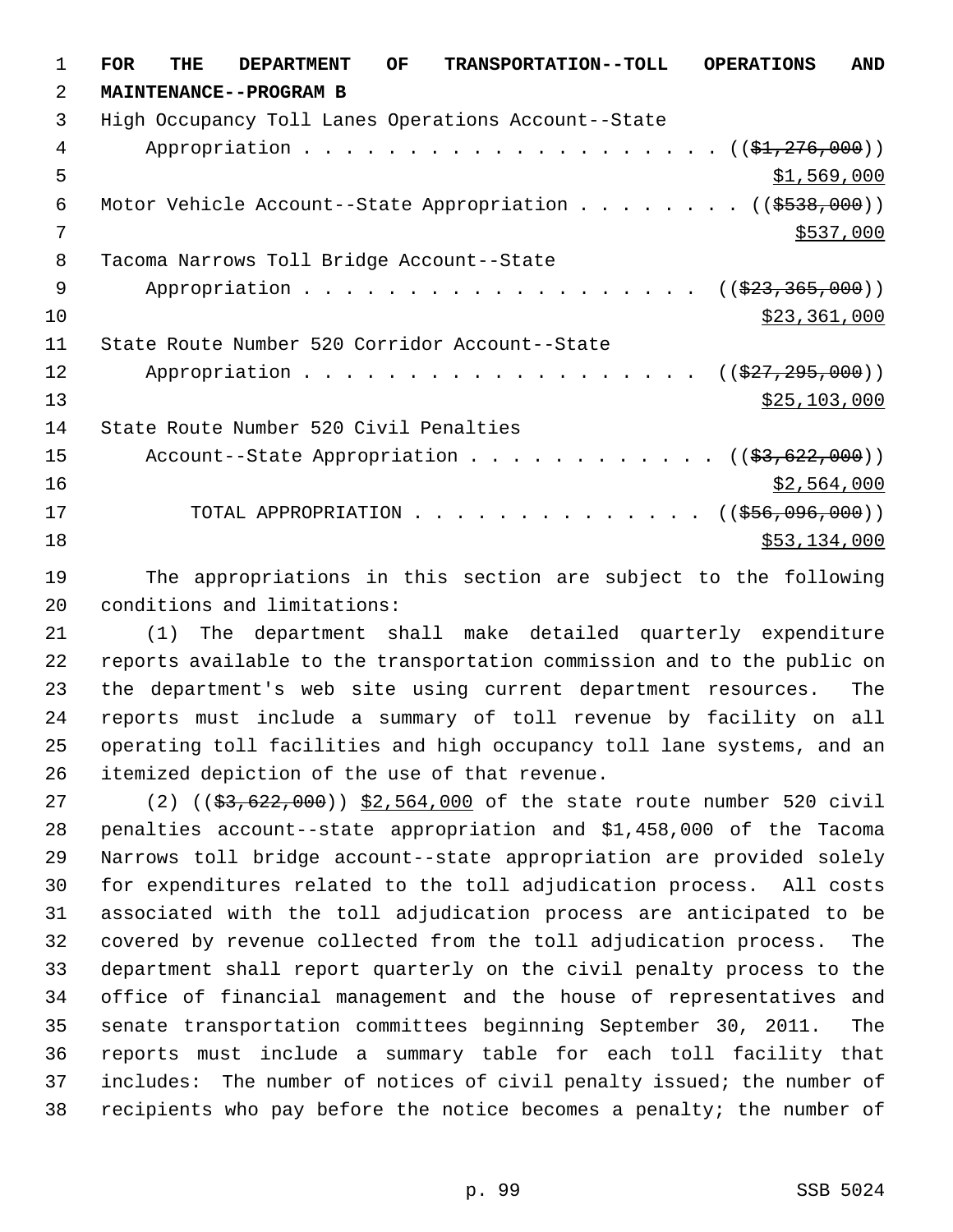1 recipients who request a hearing and the number who do not respond; 2 workload costs related to hearings; the cost and effectiveness of debt 3 collection activities; and revenues generated from notices of civil 4 penalty.

 5 (3) It is the intent of the legislature that transitioning to a 6 statewide tolling operations center and preparing for all-electronic 7 tolling on certain toll facilities will have no adverse revenue or 8 expenditure impact on the Tacoma Narrows toll bridge account. Any 9 increased costs related to this transition shall not be allocated to 10 the Tacoma Narrows toll bridge account. All costs associated with the 11 toll adjudication process are anticipated to be covered by revenue 12 collected from the toll adjudication process.

13 (4) The department shall ensure that, at no cost to the Tacoma 14 Narrows toll bridge account, new electronic tolling tag readers are 15 installed on the Tacoma Narrows bridge as soon as practicable that are 16 able to read existing and new electronic tolling tags.

17 (5) ((\$17,786,000)) \$15,238,000 of the state route number 520 18 corridor account-- state appropriation is provided solely for nonvendor 19 costs associated with tolling the state route number 520 bridge. Funds 20 from the state route number 520 corridor account--state appropriation 21 shall not be used to pay for items prohibited by Executive Order No. 22 1057, including subscriptions to technical publications, employee 23 educational expenses, professional membership dues and fees, employee 24 recognition and safety awards, meeting meals and light refreshments, 25 commute trip reduction incentives, and employee travel.

26 **Sec. 809.** 2012 c 86 s 210 (uncodified) is amended to read as 27 follows: 28 **FOR THE DEPARTMENT OF TRANSPORTATION--INFORMATION TECHNOLOGY--PROGRAM** 29 **C** 30 Motor Vehicle Account--State Appropriation . . . . . ((\$67,398,000)) 31 \$65,667,000 32 Transportation Partnership Account--State 33 Appropriation . . . . . . . . . . . . . . . . . . . . . . \$1,460,000 34 Multimodal Transportation Account--State 35 Appropriation . . . . . . . . . . . . . . . . . . . . . . . \$363,000 36 Transportation 2003 Account (Nickel Account)--State 37 Appropriation . . . . . . . . . . . . . . . . . . . . . . \$1,460,000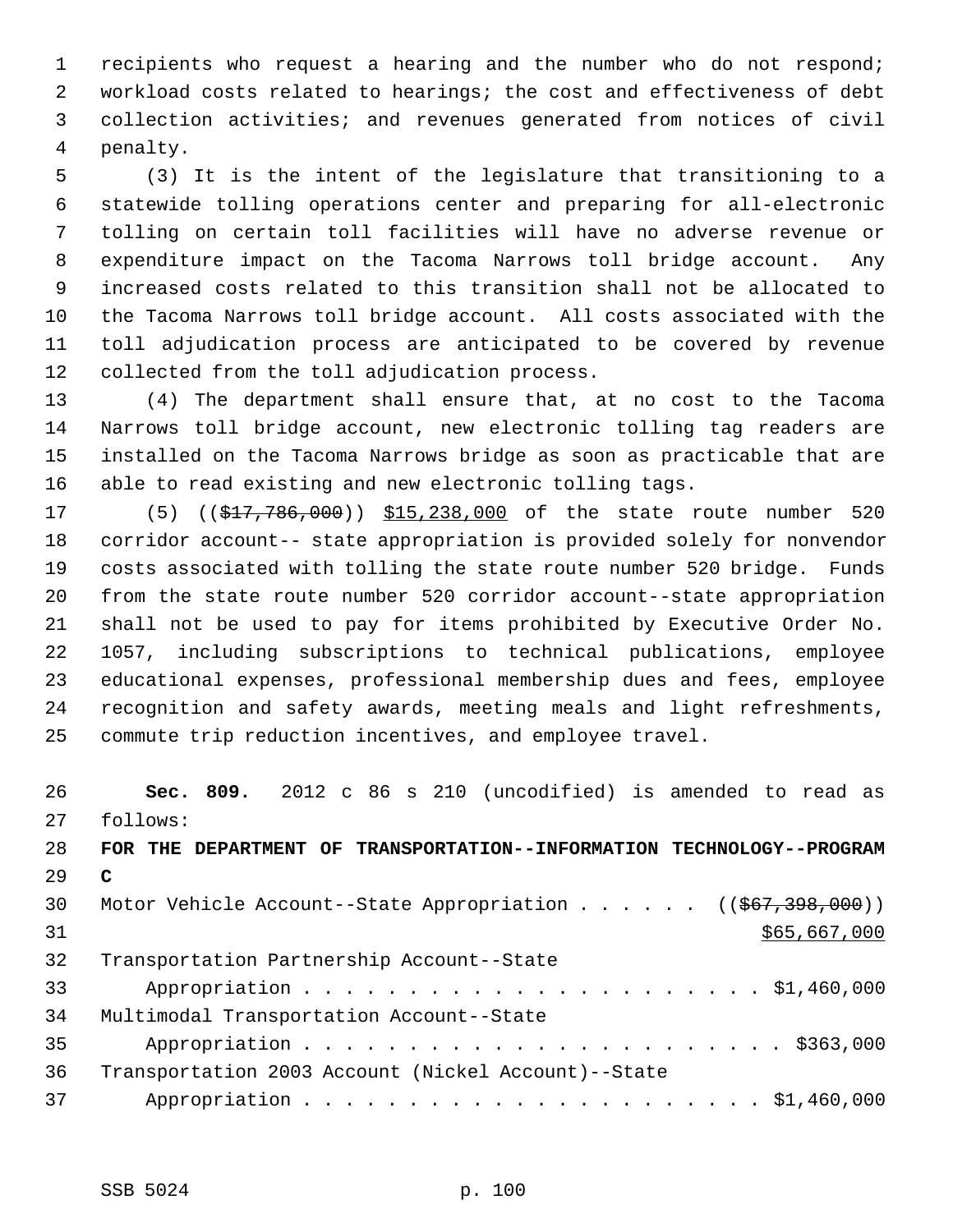1 TOTAL APPROPRIATION . . . . . . . . . . . . . ((<del>\$70,681,000</del>)) 2  $\frac{$68,950,000}{ }$ 

 3 The appropriations in this section are subject to the following 4 conditions and limitations:

 5 (1) The department shall consult with the office of financial 6 management and the department of enterprise services to: (a) Ensure 7 that the department's current and future system development is 8 consistent with the overall direction of other key state systems; and 9 (b) when possible, use or develop common statewide information systems 10 to encourage coordination and integration of information used by the 11 department and other state agencies and to avoid duplication.

12 (2) \$1,460,000 of the transportation partnership account--state 13 appropriation and \$1,460,000 of the transportation 2003 account (nickel 14 account)--state appropriation are provided solely for maintaining the 15 department's project management reporting system.

16 (3) \$210,000 of the motor vehicle account--state appropriation is 17 provided solely for the department's compliance with its national 18 pollution discharge elimination system permit.

19 (4) \$502,000 of the motor vehicle account--state appropriation is 20 provided solely to provide support for the transportation executive 21 information system.

22 **Sec. 810.** 2012 c 86 s 211 (uncodified) is amended to read as 23 follows:

24 **FOR THE DEPARTMENT OF TRANSPORTATION--FACILITY MAINTENANCE, OPERATIONS** 25 **AND CONSTRUCTION--PROGRAM D--OPERATING**

26 Motor Vehicle Account--State Appropriation . . . . . ((\$25,466,000)) 27 \$25,440,000

28 The appropriation in this section is subject to the following 29 conditions and limitations:

30 (1) The department shall submit a predesign proposal for a new 31 traffic management center to the office of financial management 32 consistent with the process followed by nontransportation capital 33 construction projects. The department shall not award a contract for 34 construction of a new traffic management center until the predesign 35 proposal has been submitted and the office of financial management has 36 completed a budget evaluation study that indicates a new building is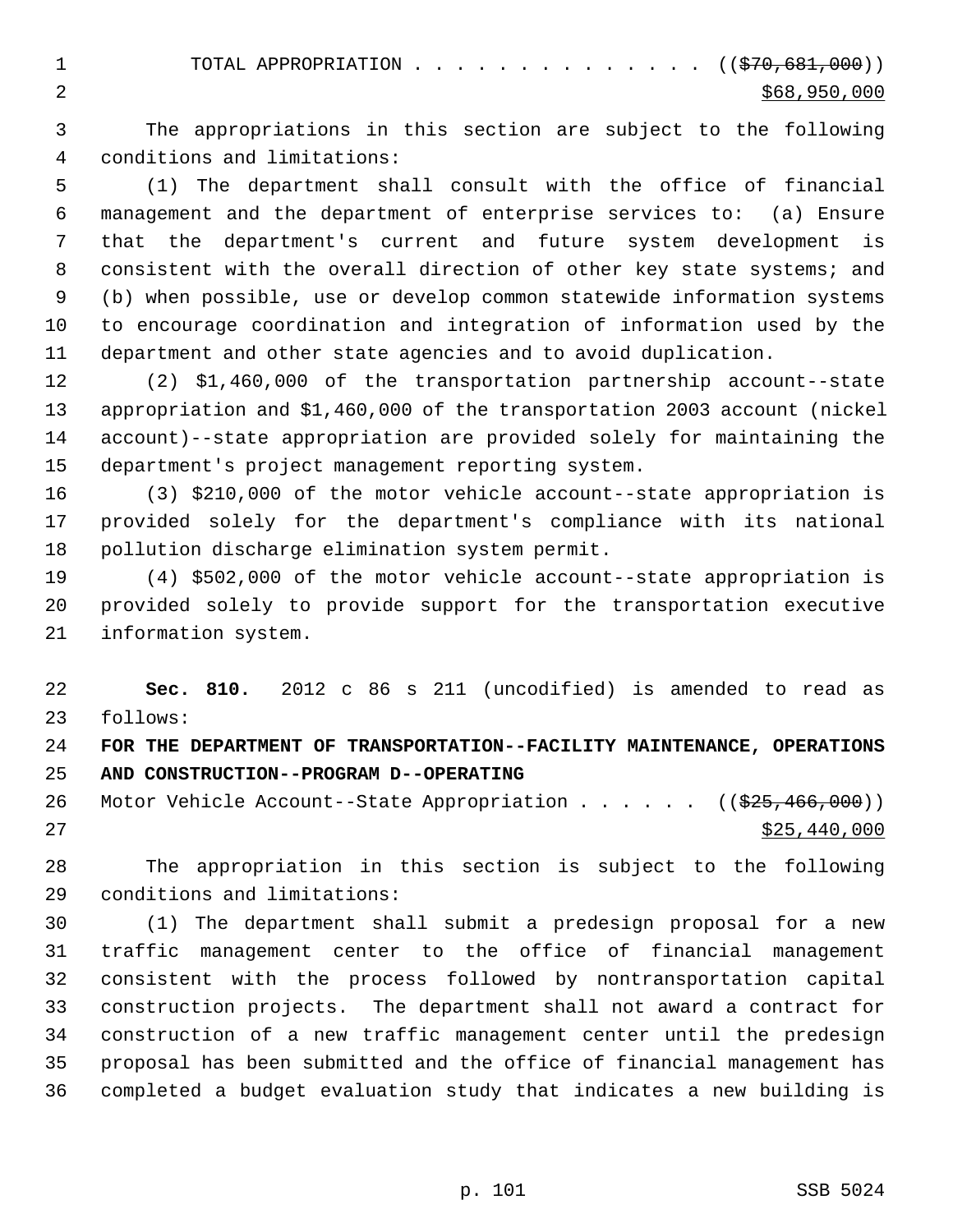1 the recommended option for accommodating additional traffic management 2 operations. 3 (2) \$850,000 of the motor vehicle account--state appropriation is 4 provided solely for the department's compliance with its national 5 pollution discharge elimination system permit. 6 **Sec. 811.** 2012 c 86 s 212 (uncodified) is amended to read as 7 follows: 8 **FOR THE DEPARTMENT OF TRANSPORTATION--AVIATION--PROGRAM F** 9 Aeronautics Account--State Appropriation . . . . . . . ((\$6,002,000))  $10$  \$5,999,000 11 Aeronautics Account--Federal Appropriation . . . . . . . . . \$2,150,000 12 TOTAL APPROPRIATION . . . . . . . . . . . . . . ((<del>\$8,152,000</del>)) 13 \$8,149,000 14 The appropriations in this section are subject to the following 15 conditions and limitations: 16  $((+1))$  \$200,000 of the aeronautics account--state appropriation is 17 a reappropriation provided solely to complete runway preservation 18 projects. 19 **Sec. 812.** 2012 c 86 s 213 (uncodified) is amended to read as 20 follows: 21 **FOR THE DEPARTMENT OF TRANSPORTATION--PROGRAM DELIVERY MANAGEMENT AND** 22 **SUPPORT--PROGRAM H** 23 Motor Vehicle Account--State Appropriation . . . . . ((\$45,796,000)) 24 \$45,725,000 25 Motor Vehicle Account--Federal Appropriation . . . . . . . . \$500,000 26 Multimodal Transportation Account--State 27 Appropriation . . . . . . . . . . . . . . . . . . . . . . . \$250,000 28 TOTAL APPROPRIATION . . . . . . . . . . . . . ((\$46,546,000))  $29$   $546,475,000$ 30 The appropriations in this section are subject to the following 31 conditions and limitations: 32 (1) \$3,754,000 of the motor vehicle account--state appropriation is 33 provided solely for the department's compliance with its national 34 pollution discharge elimination system permit. 35 (2) It is the intent of the legislature that the real estate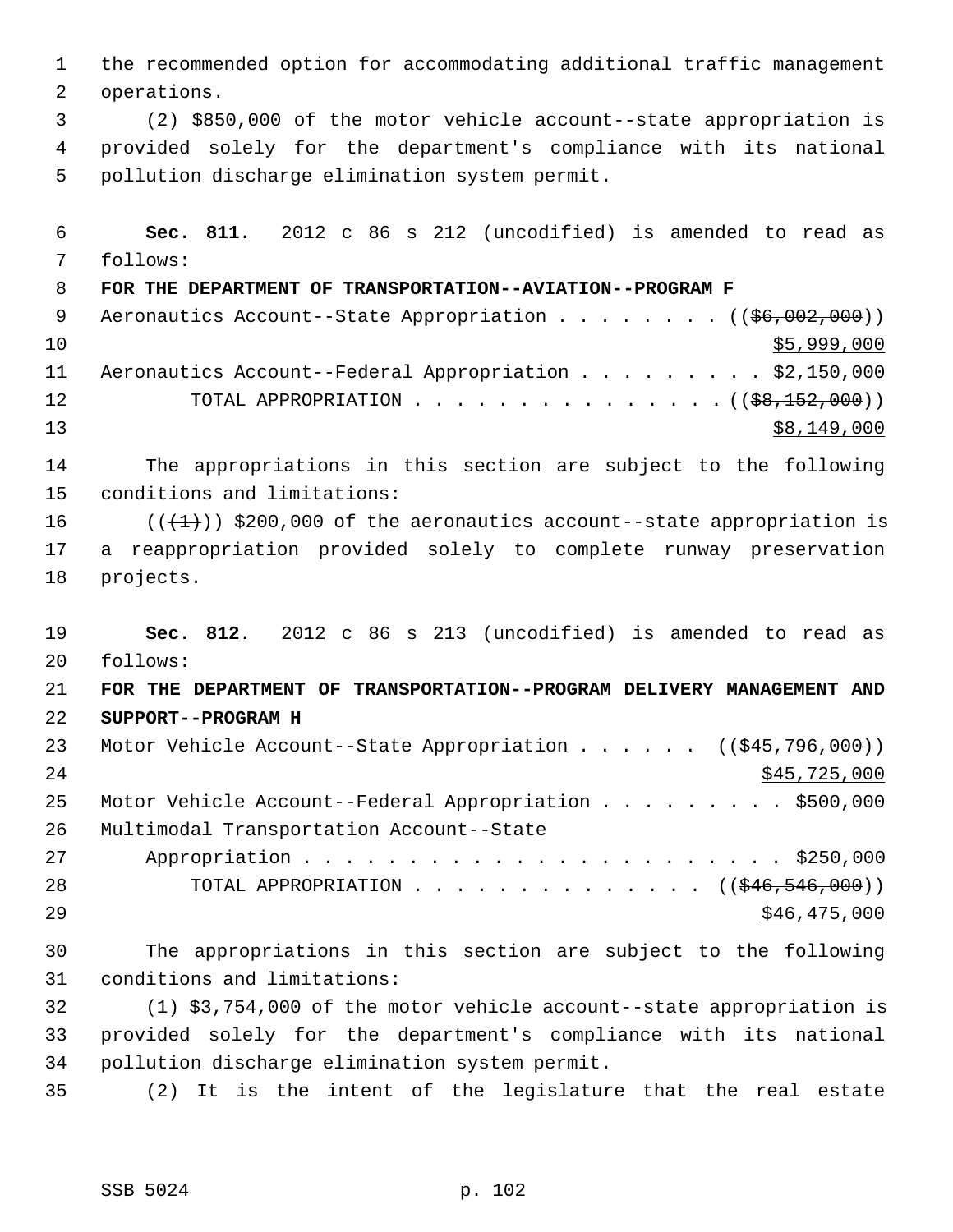1 services division of the department will recover the cost of its 2 efforts from future sale proceeds.

 3 (3) The legislature recognizes that the Dryden pit site (WSDOT 4 Inventory Control (IC) No. 2-04-00103) is unused state-owned real 5 property under the jurisdiction of the department of transportation, 6 and that the public would benefit significantly from the complete 7 enjoyment of the natural scenic beauty and recreational opportunities 8 available at the site. Therefore, pursuant to RCW 47.12.080, the 9 legislature declares that transferring the property to the department 10 of fish and wildlife for recreational use and fish and wildlife 11 restoration efforts is consistent with the public interest in order to 12 preserve the area for the use of the public and the betterment of the 13 natural environment. The department of transportation shall work with 14 the department of fish and wildlife, and shall transfer and convey the 15 Dryden pit site to the department of fish and wildlife as is for an 16 adjusted fair market value reflecting site conditions, the proceeds of 17 which must be deposited in the motor vehicle fund. The department of 18 transportation is not responsible for any costs associated with the 19 cleanup or transfer of this property. By July 1, 2011, and annually 20 thereafter until the entire Dryden pit property has been transferred, 21 the department shall submit a status report regarding the transaction 22 to the chairs of the legislative transportation committees.

23 (4) The legislature recognizes that the trail known as the Apple 24 Capital Loop, and its extensions, serve to separate motor vehicle 25 traffic from pedestrians and bicyclists, increasing motor vehicle 26 safety on existing state route number 28. Consistent with chapter 27 47.30 RCW and pursuant to RCW 47.12.080, the legislature declares that 28 transferring portions of WSDOT Inventory Control (IC) Nos. 2-09-04537 29 and 2-09-04569 to Douglas county and the city of East Wenatchee is 30 consistent with the public interest. The legislature directs the 31 department to transfer the property to Douglas county and the city of 32 East Wenatchee. The department must be paid fair market value for any 33 portions of the transferred real property that is later abandoned, 34 vacated, or ceases to be publicly maintained for trail purposes. 35 Douglas county and the city of East Wenatchee must agree to accept 36 responsibility for trail segments within their respective jurisdictions 37 and sign an agreement with the state that the transfer of these parcels 38 to their respective jurisdictions extinguishes any state obligations to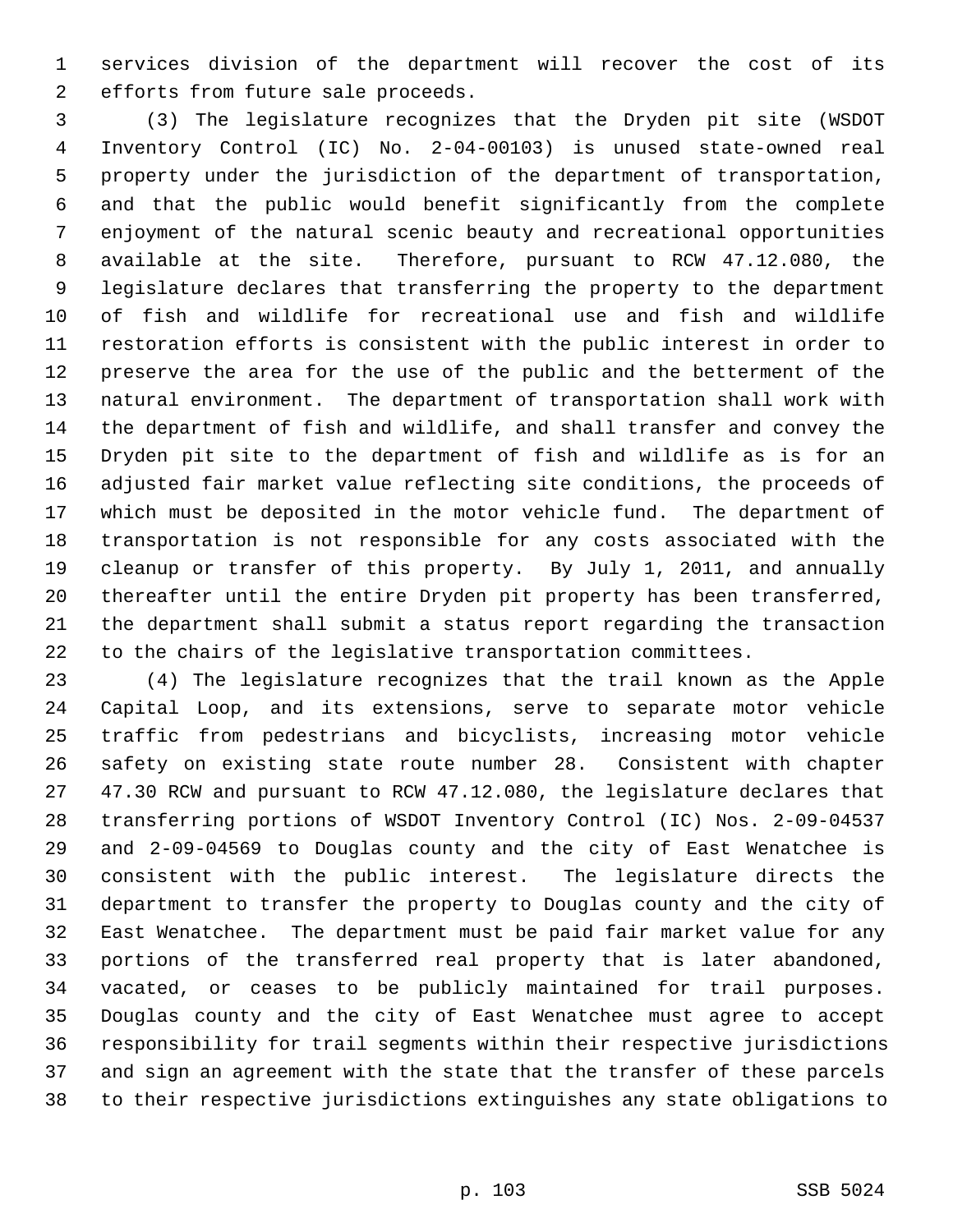1 improve, maintain, or be in any way responsible for these assets. The 2 department shall report to the transportation committees of the 3 legislature by June 30, 2013, and annually thereafter, on the status of 4 the transfer until complete.

 5 **Sec. 813.** 2012 c 86 s 214 (uncodified) is amended to read as 6 follows: 7 **FOR THE DEPARTMENT OF TRANSPORTATION--ECONOMIC PARTNERSHIPS--PROGRAM** 8 **K** 9 Motor Vehicle Account--State Appropriation . . . . . . . ((\$827,000))  $10 \frac{\$826,000}{}$ 11 Multimodal Transportation Account--State Appropriation . . . . \$110,000 12 TOTAL APPROPRIATION . . . . . . . . . . . . . . . ((<del>\$937,000</del>))  $13$   $\frac{$936,000}{ }$ 

14 The appropriations in this section are subject to the following 15 conditions and limitations:

16 (1)(a) \$225,000 of the motor vehicle account--state appropriation 17 is provided solely to carry out work related to assessing the 18 operational feasibility of a road user assessment, including 19 technology, agency administration, multistate and federal standards, 20 and other necessary elements. This work must be carried out under the 21 guidance of the steering committee and in coordination with the 22 transportation commission's policy assessment and public outreach 23 planning authorized in section 205(4) ((of this act)) chapter 86, Laws 24 of 2012.

25 (b) If subsequent appropriations are provided, the department may 26 conduct a limited scope pilot project to test the feasibility of a road 27 user assessment system to be applied to electric vehicles. The pilot 28 project must be carried out under the guidance of the steering 29 committee described under section 205(4) ((of this act)) chapter 86, 30 Laws of 2012 and in coordination with the transportation commission.

31 (2) The department shall conduct a study on the potential to 32 generate revenue from off-premise outdoor advertising signs that are 33 erected or maintained adjacent and visible to the interstate system 34 highways, primary system highways, or scenic system highways. The 35 study must provide an evaluation of the market for outdoor advertising 36 signs, including an evaluation of the number of potential advertisers 37 and the amount charged by other jurisdictions for sign permits, and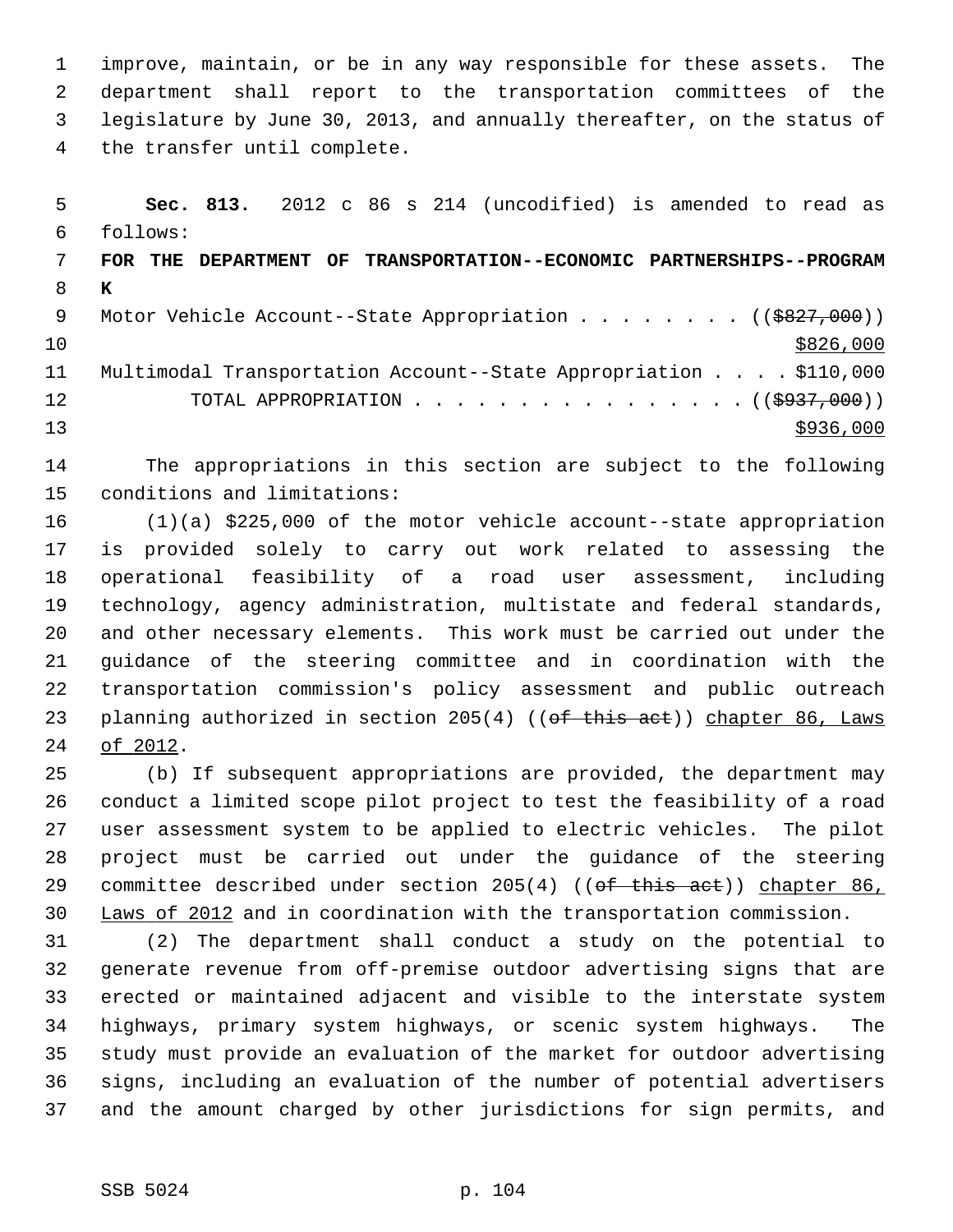1 must provide a recommendation for a revised fee structure that 2 recognizes the market value for off-premise signs and considers 3 charging differential fees based on the size, type, and location of the 4 sign.

 5 (3) The public-private partnerships office must explore retail 6 partnerships at state-owned park-and-ride facilities, as authorized in 7 RCW 47.04.295, and if feasible, solicit proposals to implement a retail 8 partnership pilot project at one park-and-ride facility by June 30, 9 2013.

10 **Sec. 814.** 2012 c 86 s 215 (uncodified) is amended to read as 11 follows:

| 12 <sub>1</sub> | FOR THE DEPARTMENT OF TRANSPORTATION--HIGHWAY MAINTENANCE--PROGRAM M                 |
|-----------------|--------------------------------------------------------------------------------------|
| 13              | Motor Vehicle Account--State Appropriation ( $(\frac{2373}{709}, \frac{709}{000})$ ) |
| 14              | \$375,409,000                                                                        |
| 15              | Motor Vehicle Account--Federal Appropriation \$7,000,000                             |
| 16              | Highway Safety Account--State Appropriation \$3,500,000                              |
| 17              | TOTAL APPROPRIATION $\ldots$ , ( $(\frac{2380,709,000}{2})$ )                        |
| 18              | \$385,909,000                                                                        |
|                 |                                                                                      |

19 The appropriations in this section are subject to the following 20 conditions and limitations:

21 (1) The department shall request an unanticipated receipt for any 22 federal moneys received for emergency snow and ice removal ((and shall 23 place an equal amount of the motor vehicle account--state appropriation 24 into unallotted status. This exchange shall not affect the amount of 25 funding available for snow and ice removal)).

26 (2) \$7,000,000 of the motor vehicle account--state appropriation is 27 provided solely for third-party damages to the highway system where the 28 responsible party is known and reimbursement is anticipated. The 29 department shall request additional appropriation authority for any 30 funds received for reimbursements of third-party damages that are in 31 excess of this appropriation.

32 (3) \$7,000,000 of the motor vehicle account--federal appropriation 33 is for unanticipated federal funds that may be received during the 34 2011-2013 fiscal biennium. Upon receipt of the funds, the department 35 shall provide a report on the use of the funds to the transportation 36 committees of the legislature and the office of financial management.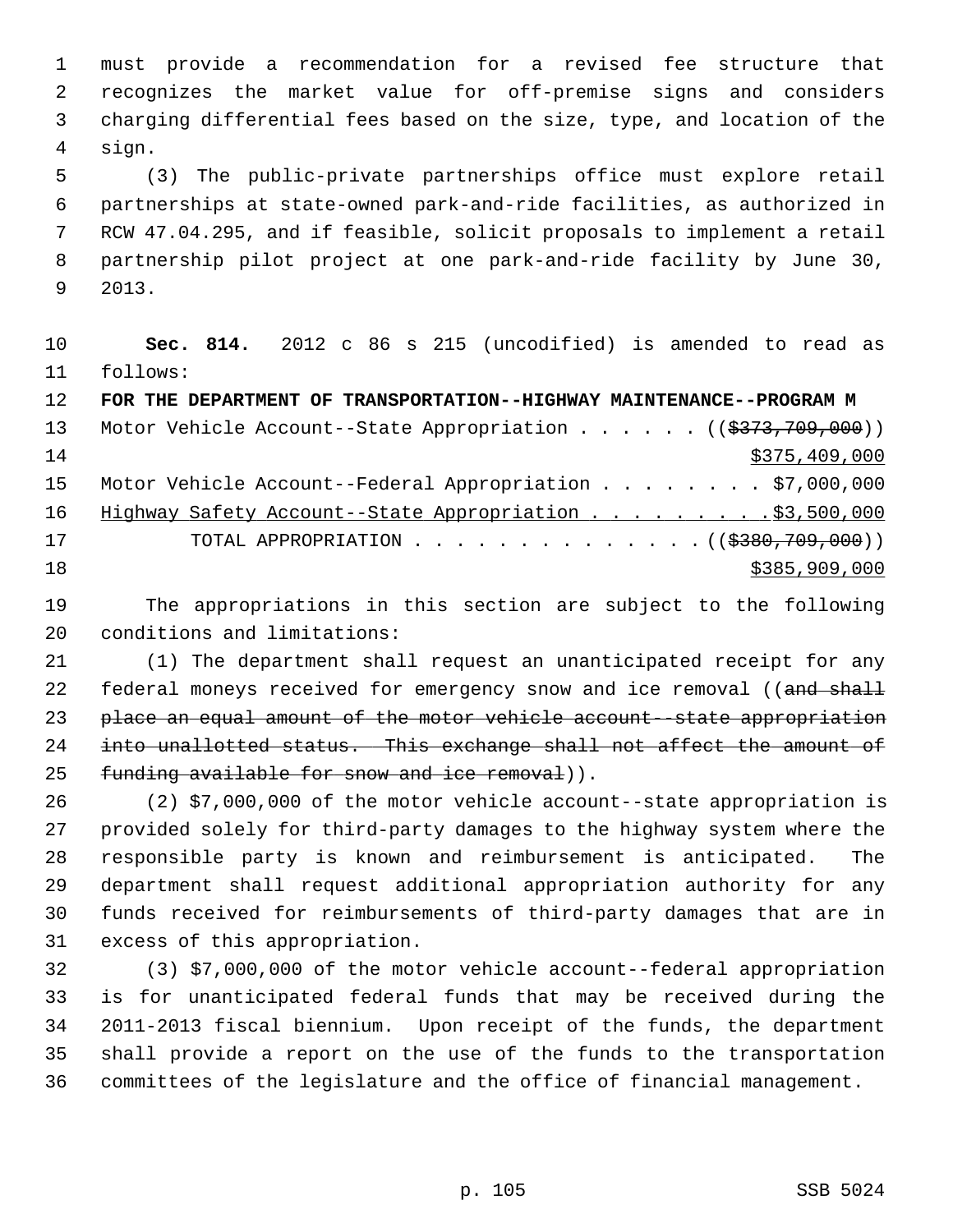1 (4) The department may work with the department of corrections to 2 utilize corrections crews for the purposes of litter pickup on state 3 highways.

 4 (5) \$4,530,000 of the motor vehicle account--state appropriation is 5 provided solely for the department's compliance with its national 6 pollution discharge elimination system permit.

 7 (6) The department shall continue to report maintenance 8 accountability process (MAP) targets and achievements on an annual 9 basis. The department shall use available funding to target and 10 deliver a minimum MAP grade of C for the activity of roadway striping.

11 (7) \$6,884,000 of the motor vehicle account--state appropriation is 12 provided solely for the high priority maintenance backlog. Addressing 13 the maintenance backlog must result in increased levels of service. If 14 chapter . . . (Engrossed Substitute Senate Bill No. 5251), Laws of 2011 15 (electric vehicle fee) is not enacted by June 30, 2011, \$500,000 of the 16 appropriation provided in this subsection lapses.

17 (8) The department shall track the costs associated with active 18 traffic management systems on a corridor basis and report to the 19 transportation committees of the legislature on the costs and benefits 20 of the systems by December 1, 2012.

21 **Sec. 815.** 2012 c 86 s 216 (uncodified) is amended to read as 22 follows: 23 **FOR THE DEPARTMENT OF TRANSPORTATION--TRAFFIC OPERATIONS--PROGRAM Q--** 24 **OPERATING** 25 Motor Vehicle Account--State Appropriation . . . . . ((\$48,818,000)) 26 \$48,741,000 27 Motor Vehicle Account--Federal Appropriation . . . . . . . \$2,050,000 28 Motor Vehicle Account--Private/Local Appropriation . . . . . . \$250,000 29 TOTAL APPROPRIATION . . . . . . . . . . . . . ((<del>\$51,118,000</del>))  $\frac{$51,041,000}{ }$ 

31 The appropriations in this section are subject to the following 32 conditions and limitations:

33 (1) \$6,000,000 of the motor vehicle account--state appropriation is 34 provided solely for low-cost enhancements. Of this amount, \$10,000 of 35 the motor vehicle account--state appropriation is provided solely for 36 the department to install additional farm machinery signs to promote 37 safety in agricultural areas along state highways. The department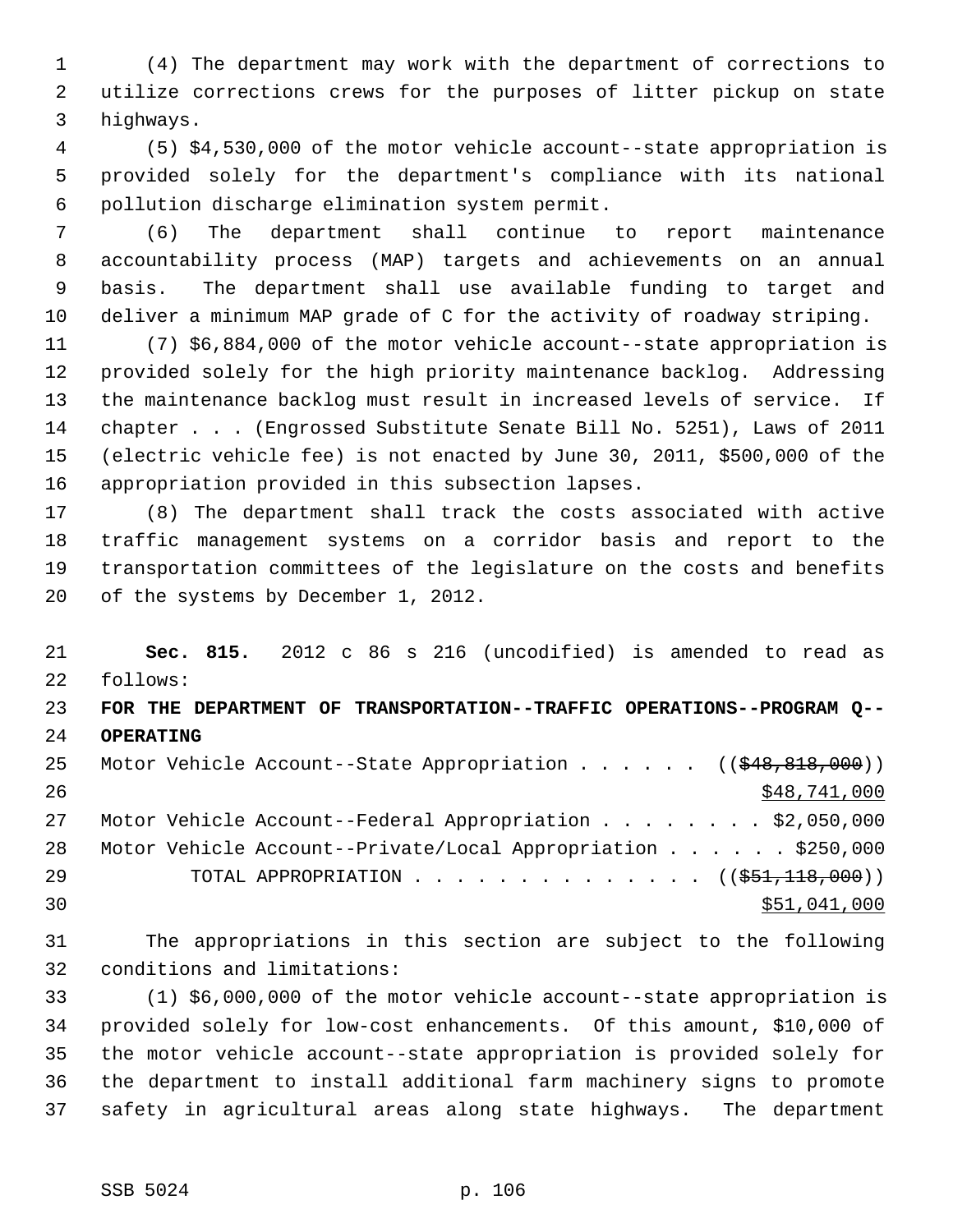1 shall give priority to low-cost enhancement projects that improve 2 safety or provide congestion relief. The department shall prioritize 3 low-cost enhancement projects on a statewide rather than regional 4 basis. By September 1st of each even-numbered year, the department 5 shall provide a report to the legislature listing all low-cost 6 enhancement projects prioritized on a statewide rather than regional 7 basis completed in the prior year.

 8 (2) \$145,000 of the motor vehicle account--state appropriation is 9 provided solely for the department to continue a pilot tow truck 10 incentive program and to expand the program to other areas of the 11 state. The department may provide incentive payments to towing 12 companies that meet clearance goals on accidents that involve heavy 13 trucks.

14 (3) During the 2011-2013 fiscal biennium, the department shall 15 implement a pilot program that expands private transportation 16 providers' access to high occupancy vehicle lanes. Under the pilot 17 program, when the department reserves a portion of a highway based on 18 the number of passengers in a vehicle, the following vehicles must be 19 authorized to use the reserved portion of the highway if the vehicle 20 has the capacity to carry eight or more passengers, regardless of the 21 number of passengers in the vehicle: (a) Auto transportation company 22 vehicles regulated under chapter 81.68 RCW; (b) passenger charter 23 carrier vehicles regulated under chapter 81.70 RCW, except marked or 24 unmarked stretch limousines and stretch sport utility vehicles as 25 defined under department of licensing rules; (c) private nonprofit 26 transportation provider vehicles regulated under chapter 81.66 RCW; and 27 (d) private employer transportation service vehicles. For purposes of 28 this subsection, "private employer transportation service" means 29 regularly scheduled, fixed-route transportation service that is offered 30 by an employer for the benefit of its employees. By June 30, 2013, the 31 department shall report to the transportation committees of the 32 legislature on whether private transportation provider use of high 33 occupancy vehicle lanes under the pilot program reduces the speeds of 34 high occupancy vehicle lanes. Nothing in this subsection is intended 35 to authorize the conversion of public infrastructure to private, for-36 profit purposes or to otherwise create an entitlement or other claim by 37 private users to public infrastructure. If chapter ... (Substitute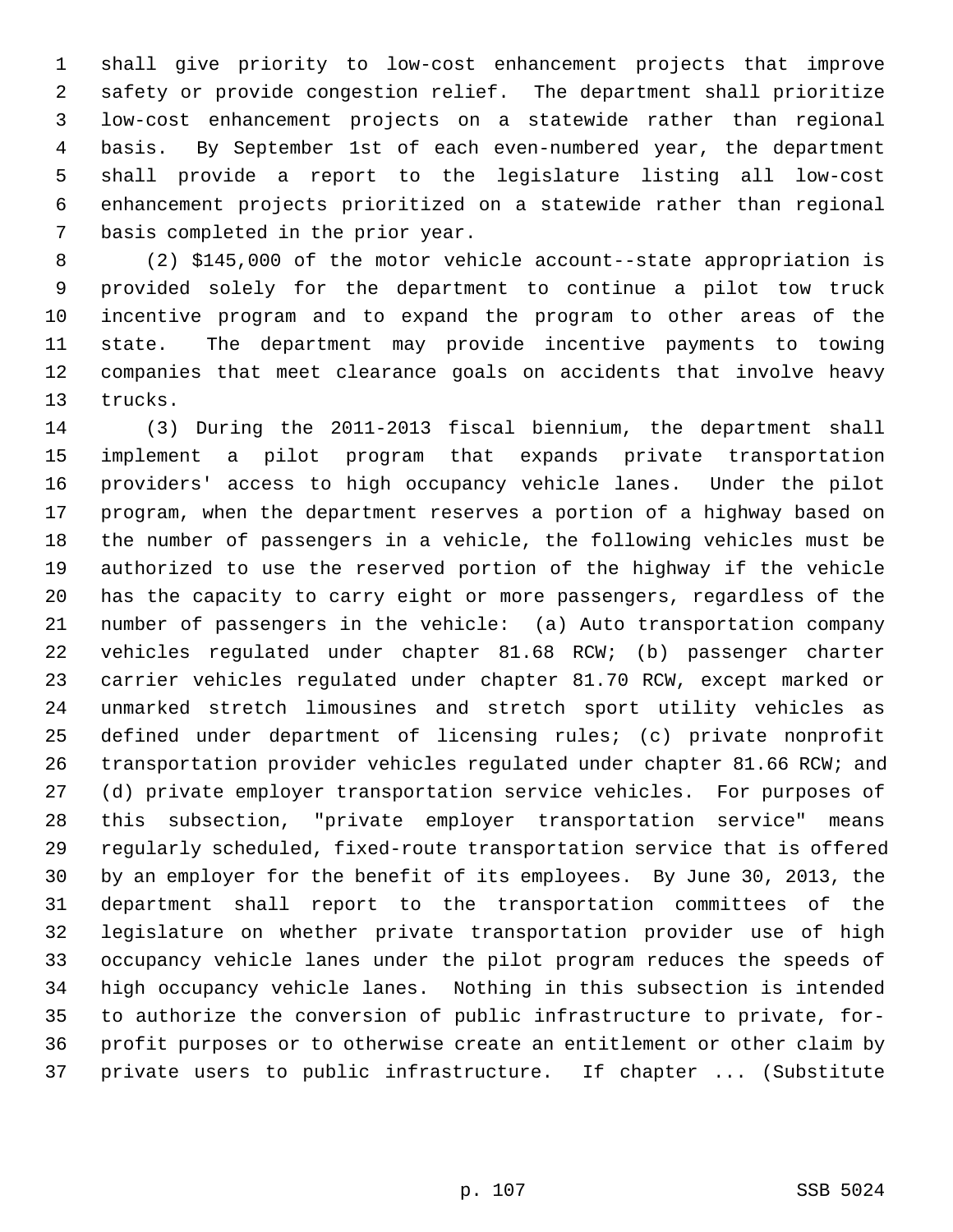1 Senate Bill No. 5836), Laws of 2011 is enacted by June 30, 2011, this 2 subsection is null and void.

 3 (4) \$9,000,000 of the motor vehicle account--state appropriation is 4 provided solely for the department's incident response program.

 5 (5) The department, in consultation with the Washington state 6 patrol, must continue a pilot program for the patrol to issue 7 infractions based on information from automated traffic safety cameras 8 in roadway construction zones on state highways. The department must 9 report to the joint transportation committee by January 1, 2012, and 10 January 1, 2013, on the status of this pilot program. For the purpose 11 of this pilot program, during the 2011-2013 fiscal biennium, a roadway 12 construction zone includes areas where public employees or private 13 contractors may be present or where a driving condition exists that 14 would make it unsafe to drive at higher speeds, such as, when the 15 department is redirecting or realigning lanes on any public roadway 16 pursuant to ongoing construction. The department shall use the 17 following guidelines to administer the program:

18 (a) Automated traffic safety cameras may only take pictures of the 19 vehicle and vehicle license plate and only while an infraction is 20 occurring. The picture must not reveal the face of the driver or of 21 passengers in the vehicle;

22 (b) The department shall plainly mark the locations where the 23 automated traffic safety cameras are used by placing signs on locations 24 that clearly indicate to a driver that he or she is entering a roadway 25 construction zone where traffic laws are enforced by an automated 26 traffic safety camera;

27 (c) Notices of infractions must be mailed to the registered owner 28 of a vehicle within fourteen days of the infraction occurring;

29 (d) The owner of the vehicle is not responsible for the violation 30 if the owner of the vehicle, within fourteen days of receiving 31 notification of the violation, mails to the patrol, a declaration under 32 penalty of perjury, stating that the vehicle involved was, at the time, 33 stolen or in the care, custody, or control of some person other than 34 the registered owner, or any other extenuating circumstances;

35 (e) For purposes of the 2011-2013 fiscal biennium pilot program, 36 infractions detected through the use of automated traffic safety 37 cameras are not part of the registered owner's driving record under RCW 38 46.52.101 and 46.52.120. Additionally, infractions generated by the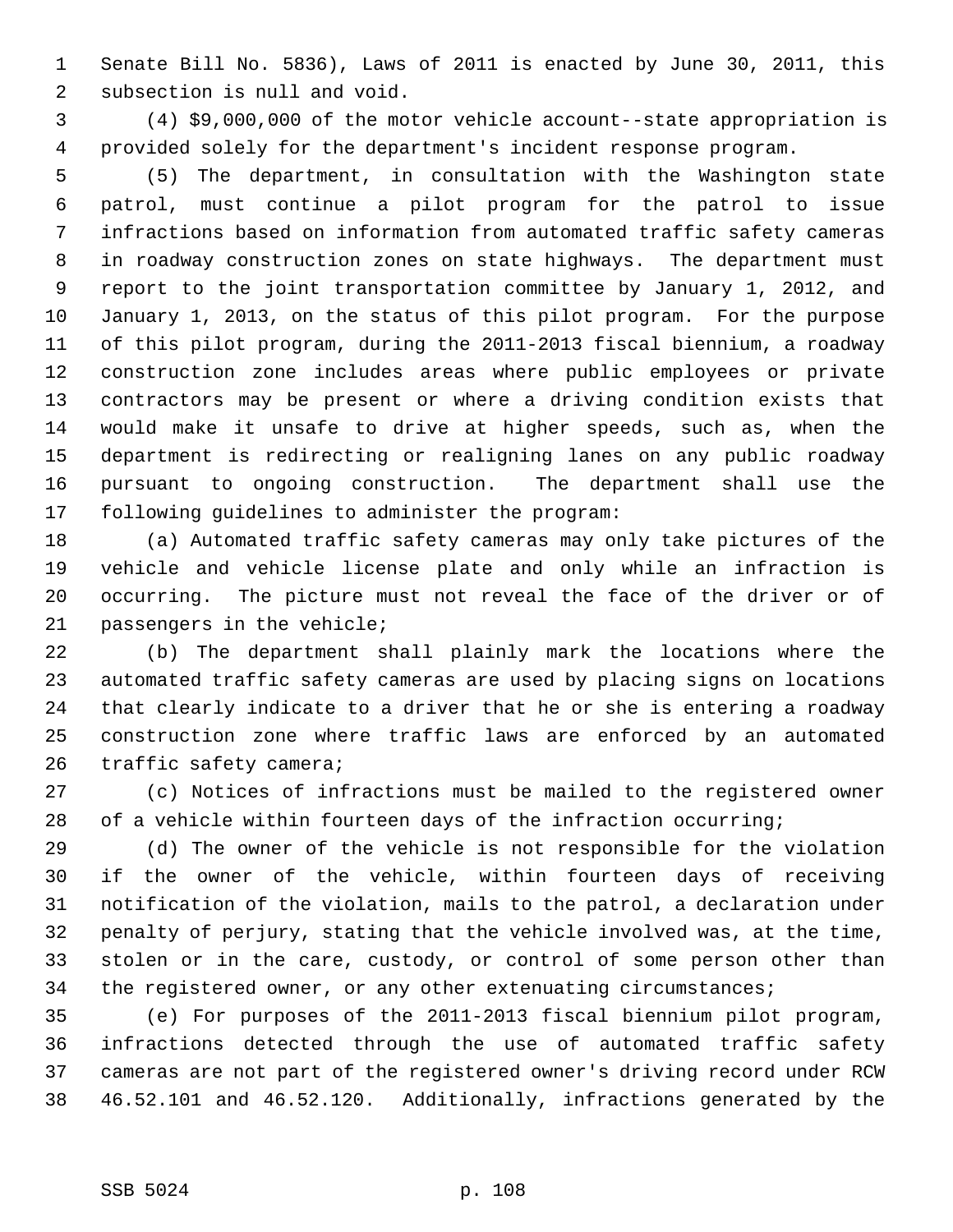1 use of automated traffic safety cameras must be processed in the same 2 manner as parking infractions for the purposes of RCW 3.50.100, 3 35.20.220, 46.16A.120, and 46.20.270(3). However, the amount of the 4 fine issued under this subsection (5) for an infraction generated 5 through the use of an automated traffic safety camera is one hundred 6 thirty-seven dollars. The court shall remit thirty-two dollars of the 7 fine to the state treasurer for deposit into the state patrol highway 8 account; and

 9 (f) If a notice of infraction is sent to the registered owner and 10 the registered owner is a rental car business, the infraction must be 11 dismissed against the business if it mails to the patrol, within 12 fourteen days of receiving the notice, a declaration under penalty of 13 perjury of the name and known mailing address of the individual driving 14 or renting the vehicle when the infraction occurred. If the business 15 is unable to determine who was driving or renting the vehicle at the 16 time the infraction occurred, the business must sign a declaration 17 under penalty of perjury to this effect. The declaration must be 18 mailed to the patrol within fourteen days of receiving the notice of 19 traffic infraction. Timely mailing of this declaration to the issuing 20 agency relieves a rental car business of any liability under this 21 section for the notice of infraction. A declaration form suitable for 22 this purpose must be included with each automated traffic infraction 23 notice issued, along with instructions for its completion and use.

24 (6) The department shall track the costs associated with active 25 traffic management systems on a corridor basis and report to the 26 transportation committees of the legislature on the cost and benefits 27 of the systems by December 1, 2011.

28 **Sec. 816.** 2012 c 86 s 217 (uncodified) is amended to read as 29 follows: 30 **FOR THE DEPARTMENT OF TRANSPORTATION--TRANSPORTATION MANAGEMENT AND** 31 **SUPPORT--PROGRAM S** 32 Motor Vehicle Account--State Appropriation . . . . . ((\$27,389,000))  $33$  \$27,335,000 34 Motor Vehicle Account--Federal Appropriation . . . . . . . . . . \$30,000 35 Multimodal Transportation Account--State 36 Appropriation . . . . . . . . . . . . . . . . . . . . . . . \$973,000 37 TOTAL APPROPRIATION . . . . . . . . . . . . . . ((\$28,392,000))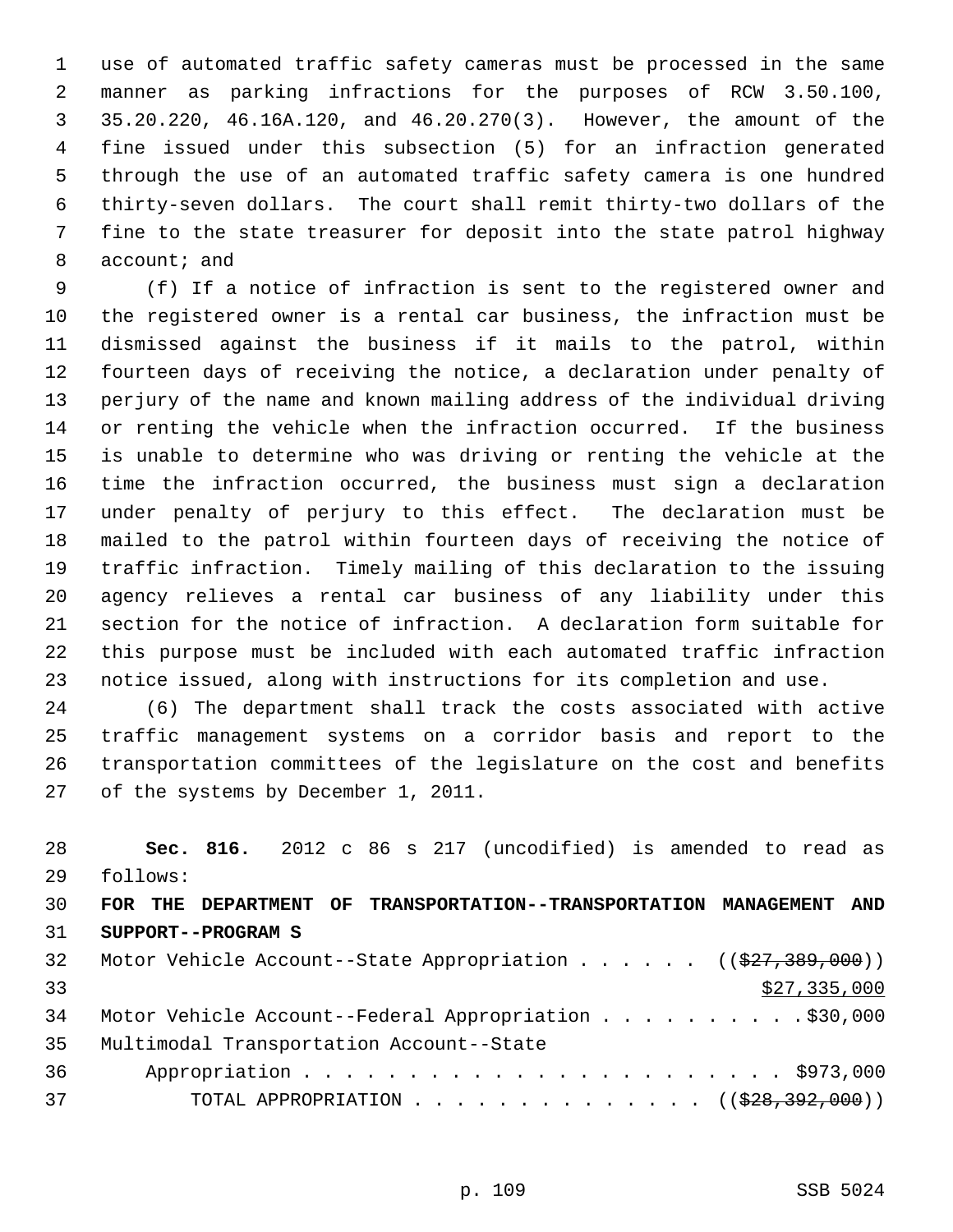$\frac{1}{28}$   $\frac{1}{28}$ , 338, 000

 2 The appropriations in this section are subject to the following 3 conditions and limitations: The department shall utilize existing 4 resources and customer service staff to develop and implement new 5 policies and procedures to ensure compliance with new federal passenger 6 vessel Americans with disabilities act requirements.

 7 **Sec. 817.** 2012 c 86 s 218 (uncodified) is amended to read as 8 follows: 9 **FOR THE DEPARTMENT OF TRANSPORTATION--TRANSPORTATION PLANNING, DATA,** 10 **AND RESEARCH--PROGRAM T** 11 Motor Vehicle Account--State Appropriation . . . . . ((\$22,304,000))  $\frac{$22,245,000}{ }$ 13 Motor Vehicle Account--Federal Appropriation . . . . . . . . \$21,885,000 14 Multimodal Transportation Account--State 15 Appropriation . . . . . . . . . . . . . . . . . . . . . . . \$662,000 16 Multimodal Transportation Account--Federal 17 Appropriation . . . . . . . . . . . . . . . . . . . . . . \$3,559,000 18 Multimodal Transportation Account--Private/Local 19 Appropriation . . . . . . . . . . . . . . . . . . . . . . . \$100,000 20 TOTAL APPROPRIATION . . . . . . . . . . . . . . ((\$48,510,000)) 21 \$48,451,000 \$48,451,000

22 The appropriations in this section are subject to the following 23 conditions and limitations:

24 (1) \$70,000 of the motor vehicle account--state appropriation is a 25 reappropriation provided solely for a corridor study of state route 26 number 516 from the eastern border of Maple Valley to state route 27 number 167 to determine whether improvements are needed and the costs 28 of any needed improvements.

29 (2) \$200,000 of the motor vehicle account--state appropriation is 30 provided solely for extending the freight database pilot project that 31 began in 2009. Global positioning system (GPS) data is intended to 32 help guide freight investment decisions and track highway project 33 effectiveness as it relates to freight traffic.

34 (3) Within available resources, the department must collaborate 35 with the affected metropolitan planning organizations, regional 36 transportation planning organizations, transit agencies, and private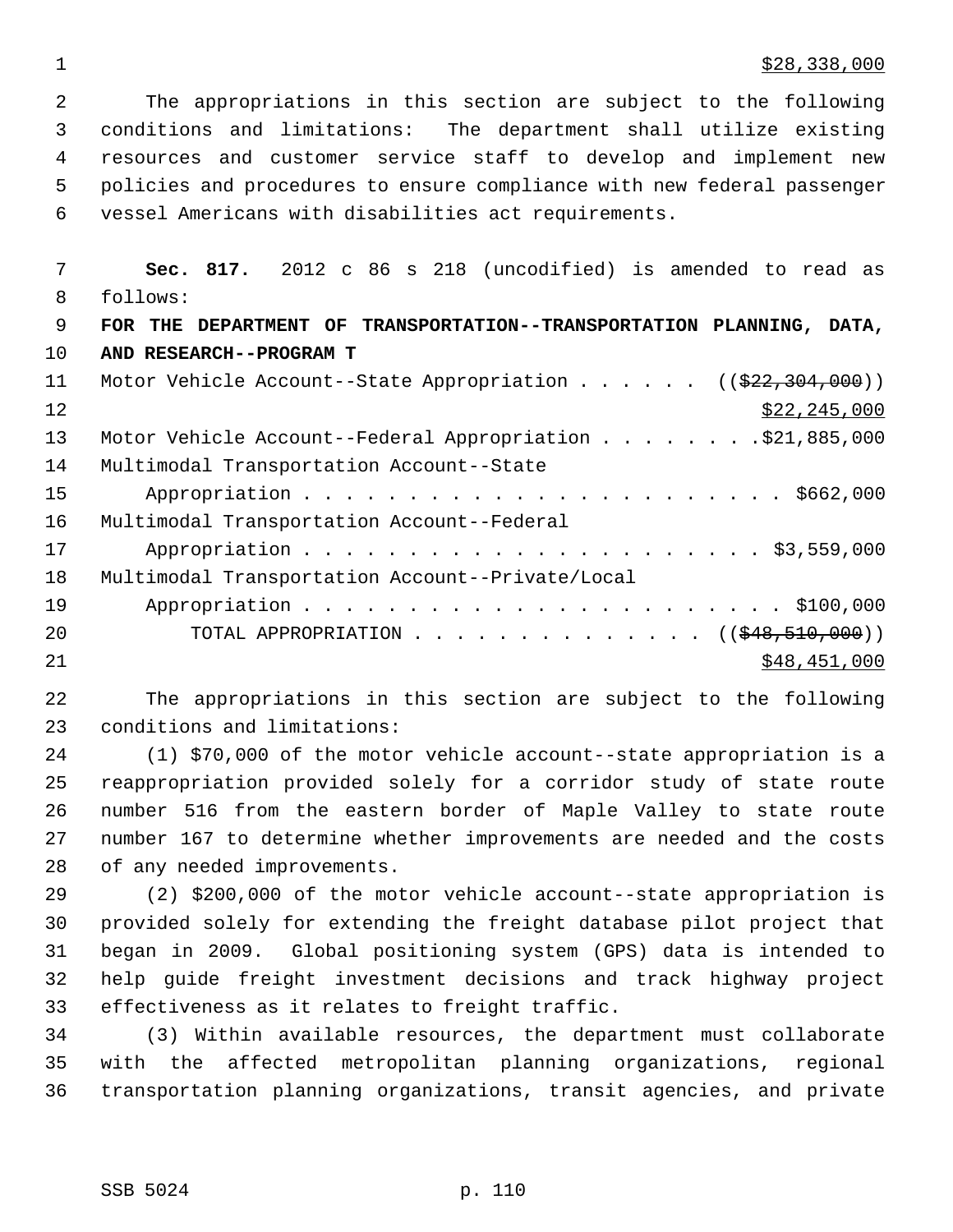1 transportation providers to develop a plan to reduce vehicle demand, 2 increase public transportation options, and reduce vehicle miles 3 traveled on corridors affected by growth at Joint Base Lewis-McChord.

 4 (4) As part of their ongoing regional transportation planning, the 5 regional transportation planning organizations across the state shall 6 work together to provide a comprehensive framework for sources and uses 7 of next-stage investments in transportation needed to improve 8 structural conditions and ongoing operations and lay the groundwork for 9 the transportation systems to support the long-term economic vitality 10 of the state. This planning must include all forms of transportation 11 to reflect the state's interests, including: Highways, streets, and 12 roads; ferries; public transportation; systems for freight; and walking 13 and biking systems. The department shall support this planning by 14 providing information on potential state transportation uses and an 15 analysis of potential sources of revenue to implement investments. In 16 carrying out this planning, regional transportation planning 17 organizations must be broadly inclusive of business, civic, labor, 18 governmental, and environmental interests in regional communities 19 across the state.

20 (5) \$190,000 of the motor vehicle account--state appropriation is 21 provided solely for the regional transportation planning organizations 22 across the state to implement the comprehensive transportation planning 23 and data framework. The framework must provide regional transportation 24 planning organizations with the ability to identify the spatial and 25 temporal status of current and future high priority projects, and the 26 next stage investment necessary to implement those projects. The 27 framework must be accessible to the public and provide transparency and 28 accountability to the regional transportation planning process.

29 (6) Within existing resources, the department shall work with the 30 department of archaeology and historic preservation to develop a 31 statewide policy regarding the curation of artifacts and the use of 32 museums and information centers as potential mitigation under the 33 national environmental policy act. This policy must address the 34 following issues: How to minimize costs associated with information 35 centers and museums; when to use existing facilities to preserve and 36 display artifacts; how to minimize the time that stand-alone facilities 37 are needed; and how to transfer artifacts and other items to facilities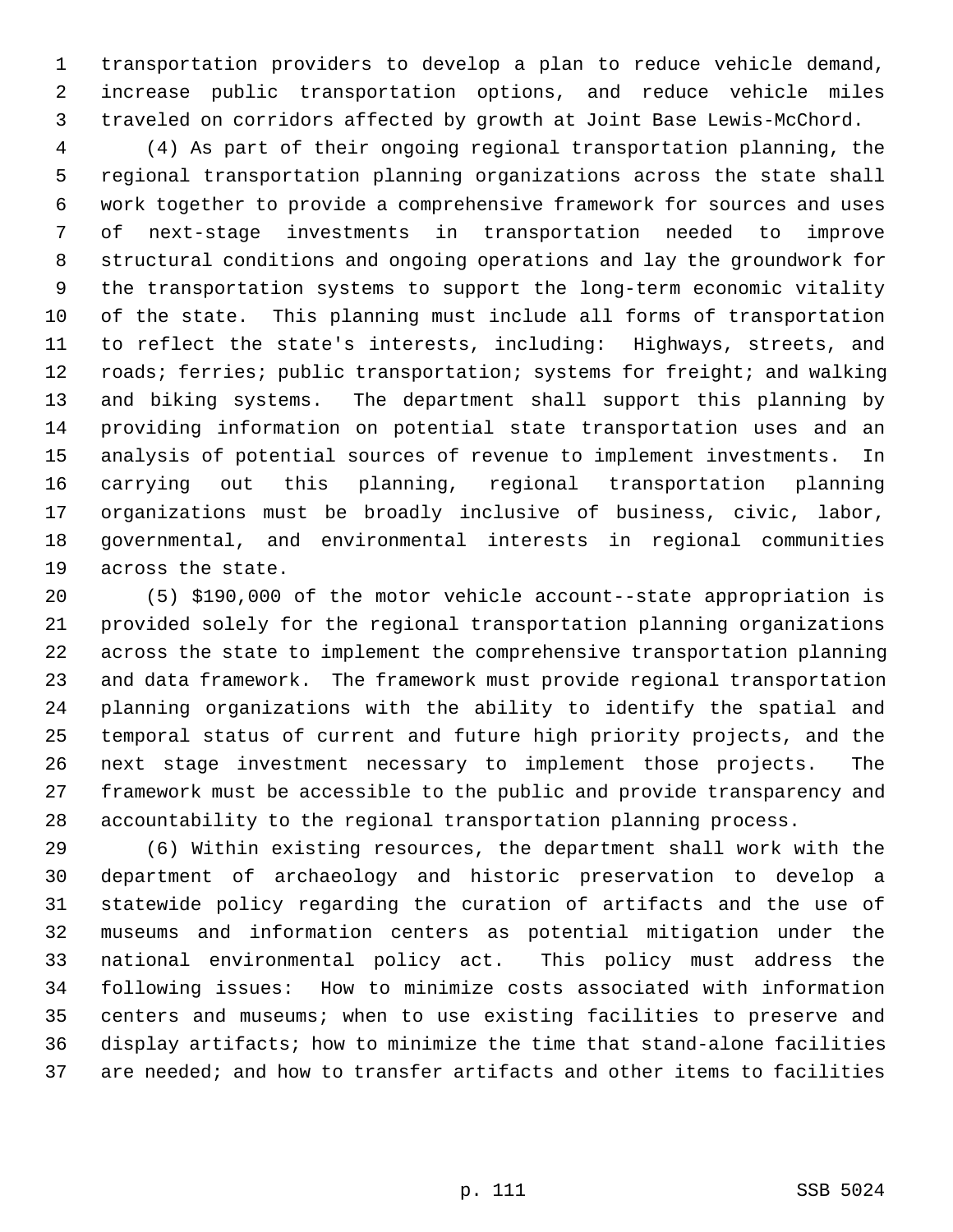1 that are not owned or rented by the department. A report regarding 2 this policy must be submitted to the joint transportation committee by 3 September 1, 2012.

```
 4 Sec. 818. 2012 c 86 s 219 (uncodified) is amended to read as
 5 follows:
 6 FOR THE DEPARTMENT OF TRANSPORTATION--CHARGES FROM OTHER AGENCIES--
 7 PROGRAM U
8 Motor Vehicle Account--State Appropriation . . . . . (($74,734,000))
\frac{$71,530,000}{ }10 Motor Vehicle Account--Federal Appropriation . . . . . . . . $400,000
11 Multimodal Transportation Account--State
12 Appropriation . . . . . . . . . . . . . . . . . . . . . . $1,798,000
13 TOTAL APPROPRIATION . . . . . . . . . . . . . ((<del>$76,932,000</del>))
14 $73,728,000
15 The appropriations in this section are subject to the following
16 conditions and limitations:
17 (1) The department of enterprise services must provide a detailed
18 accounting of the revenues and expenditures of the self-insurance fund
19 to the transportation committees of the legislature on December 31st
20 and June 30th of each year.
21 (2) Payments in this section represent charges from other state
22 agencies to the department of transportation.
23 (a) TO THE SECRETARY OF STATE--ARCHIVES AND
24 RECORDS MANAGEMENT . . . . . . . . . . . . . . . . . . . . . . . $512,000
25 (b) TO THE OFFICE OF THE STATE AUDITOR--AUDITOR
26 SERVICES . . . . . . . . . . . . . . . . . . . . . . . . . . . . $488,000
27 (c) TO THE OFFICE OF THE ATTORNEY
28 GENERAL--ATTORNEY GENERAL SERVICES . . . . . . . . . . . . . $7,127,000
29 (d) TO THE OFFICE OF FINANCIAL MANAGEMENT--LABOR
30 RELATIONS SERVICES . . . . . . . . . . . . . . . . . . . . . . . $266,000
31 (e) TO THE OFFICE OF FINANCIAL
32 MANAGEMENT--OFFICE OF CHIEF INFORMATION OFFICER . . . . . . . . $473,000
33 (f) TO THE OFFICE OF MINORITY AND WOMEN'S
34 BUSINESS ENTERPRISES . . . . . . . . . . . . . . . . . . . . . . $840,000
35 (g) TO CONSOLIDATED TECHNICAL SERVICES . . . . . . . . . . $182,000
36 (h) TO THE DEPARTMENT OF ENTERPRISE
37 SERVICES--HUMAN RESOURCE MANAGEMENT SYSTEM . . . . . . . . . $3,495,000
```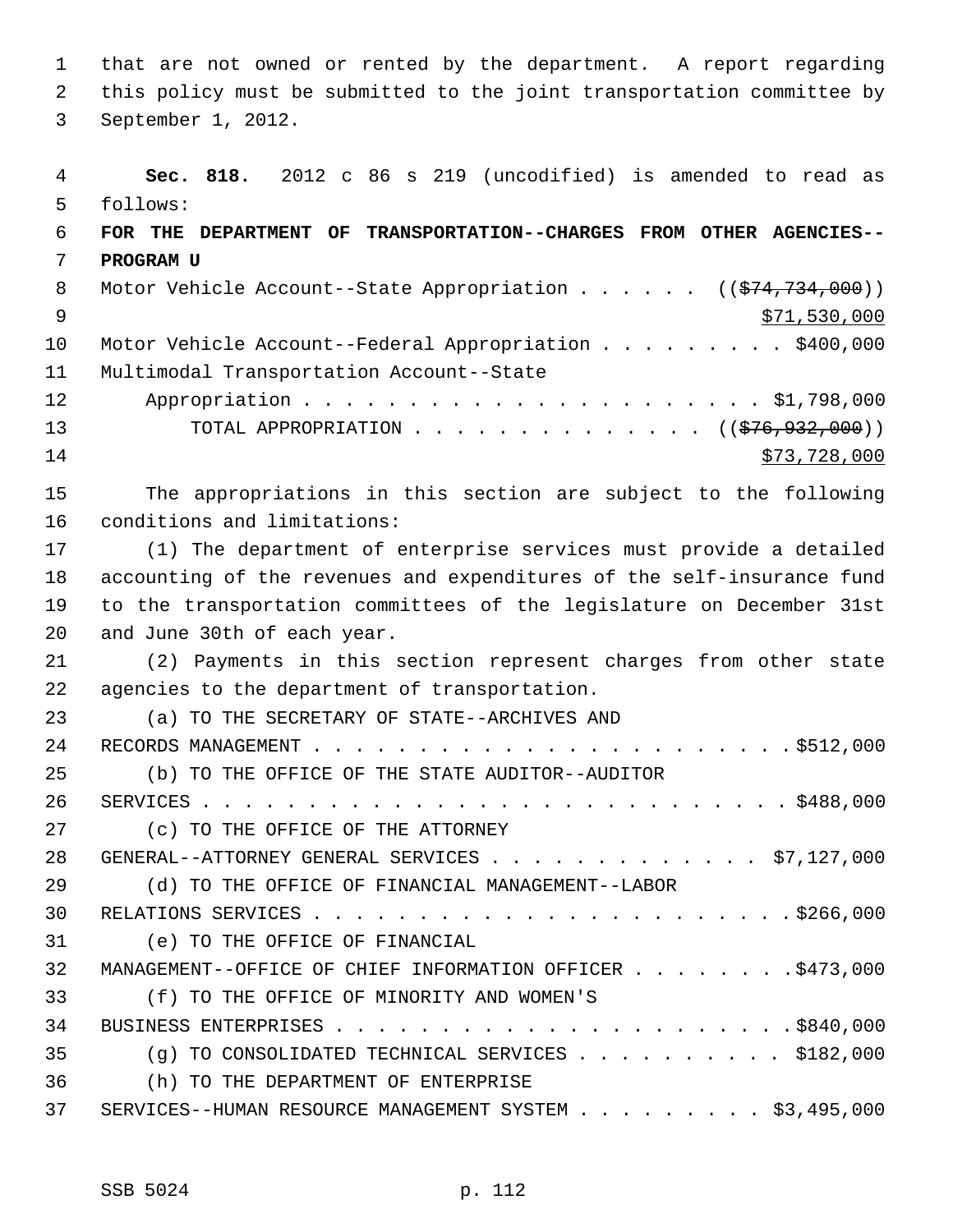| $\mathbf{1}$ | (i) TO THE DEPARTMENT OF ENTERPRISE                                  |
|--------------|----------------------------------------------------------------------|
| 2            | SERVICES--PRODUCTION SUPPORT $\ldots$ , \$974,000                    |
| 3            | (j) TO THE DEPARTMENT OF ENTERPRISE                                  |
| 4            | SERVICES--REAL ESTATE SERVICES \$108,000                             |
| 5            | (k) TO THE DEPARTMENT OF ENTERPRISE                                  |
| 6            | SERVICES--PUBLICATIONS AND HISTORICAL SERVICES \$691,000             |
| 7            | (1) TO THE DEPARTMENT OF ENTERPRISE                                  |
| 8            |                                                                      |
| 9            | (m) TO THE DEPARTMENT OF ENTERPRISE                                  |
| 10           | SERVICES--CAPITAL PROJECT SURCHARGE \$879,000                        |
| 11           | (n) TO THE DEPARTMENT OF ENTERPRISE                                  |
| 12           | SERVICES--PERSONAL SERVICE CONTRACTS \$100,000                       |
| 13           | (o) TO THE DEPARTMENT OF ENTERPRISE                                  |
| 14           | SERVICES--SECURE FILE TRANSFER SERVICES \$39,000                     |
| 15           | (p) TO THE DEPARTMENT OF ENTERPRISE                                  |
| 16           |                                                                      |
| 17           | (q) TO THE DEPARTMENT OF ENTERPRISE                                  |
| 18           | SERVICES--RISK MANAGEMENT SERVICES \$1,290,000                       |
| 19           | $(r)$ TO THE DEPARTMENT OF ENTERPRISE                                |
| 20           | SERVICES--INFORMATION TECHNOLOGY SERVICES \$1,557,000                |
|              |                                                                      |
| 21           | Sec. 819. 2012 c 86 s 220 (uncodified) is amended to read as         |
| 22           | follows:                                                             |
| 23           | FOR THE DEPARTMENT OF TRANSPORTATION--PUBLIC TRANSPORTATION--PROGRAM |
| 24           | $\mathbf v$                                                          |
| 25           | Motor Vehicle Account--Federal Appropriation \$160,000               |
| 26           | State Vehicle Parking Account--State Appropriation \$452,000         |
| 27           | Regional Mobility Grant Program Account--State                       |
| 28           | Appropriation ( $(\frac{248}{948}, \frac{942}{900})$ )               |
| 29           | \$40,492,000                                                         |
| 30           | Multimodal Transportation Account--State                             |
| 31           | $((\frac{1542}{7939},000))$                                          |
| 32           | \$42,930,000                                                         |
| 33           | Multimodal Transportation Account--Federal                           |
| 34           |                                                                      |
| 35           | Multimodal Transportation Account--Private/Local                     |
| 36           |                                                                      |
| 37           | Rural Mobility Grant Program Account--State                          |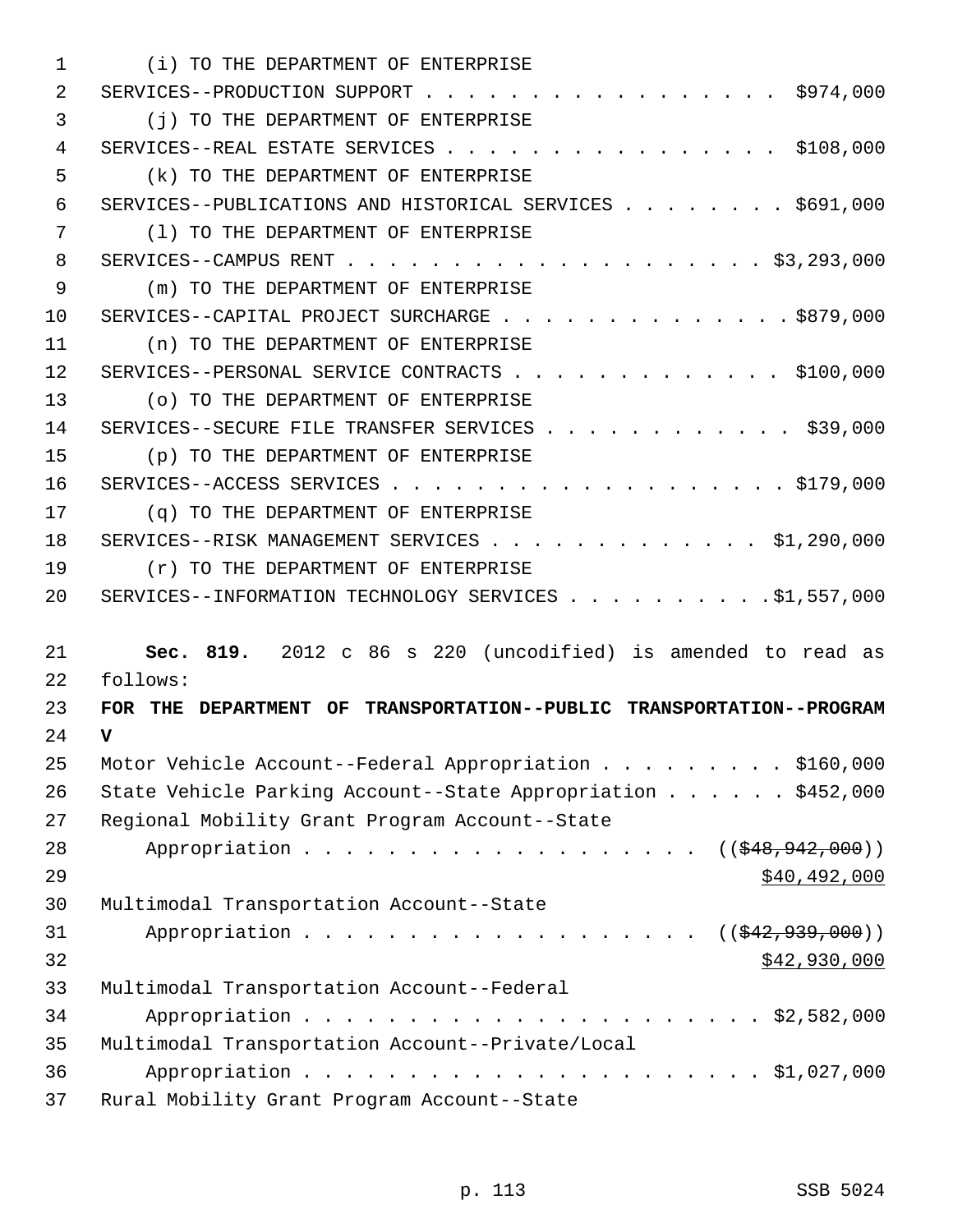1 Appropriation . . . . . . . . . . . . . . . . . . . . . .\$17,000,000 2 TOTAL APPROPRIATION . . . . . . . . . . . . . ((<del>\$113,102,000</del>)) 3 \$104,643,000

 4 The appropriations in this section are subject to the following 5 conditions and limitations:

 6 (1) \$25,000,000 of the multimodal transportation account--state 7 appropriation is provided solely for a grant program for special needs 8 transportation provided by transit agencies and nonprofit providers of 9 transportation.

10 (a) \$5,500,000 of the multimodal transportation account--state 11 appropriation is provided solely for grants to nonprofit providers of 12 special needs transportation. Grants for nonprofit providers must be 13 based on need, including the availability of other providers of service 14 in the area, efforts to coordinate trips among providers and riders, 15 and the cost effectiveness of trips provided.

16 (b) \$19,500,000 of the multimodal transportation account--state 17 appropriation is provided solely for grants to transit agencies to 18 transport persons with special transportation needs. To receive a 19 grant, the transit agency must have a maintenance of effort for special 20 needs transportation that is no less than the previous year's 21 maintenance of effort for special needs transportation. Grants for 22 transit agencies must be prorated based on the amount expended for 23 demand response service and route deviated service in calendar year 24 2009 as reported in the "Summary of Public Transportation - 2009" 25 published by the department of transportation. No transit agency may 26 receive more than thirty percent of these distributions.

27 (2) Funds are provided for the rural mobility grant program as 28 follows:

29 (a) \$8,500,000 of the rural mobility grant program account--state 30 appropriation is provided solely for grants for those transit systems 31 serving small cities and rural areas as identified in the "Summary of 32 Public Transportation - 2009" published by the department of 33 transportation. Noncompetitive grants must be distributed to the 34 transit systems serving small cities and rural areas in a manner 35 similar to past disparity equalization programs. If the funding 36 provided in this subsection (2)(a) exceeds the amount required for 37 recipient counties to reach eighty percent of the average per capita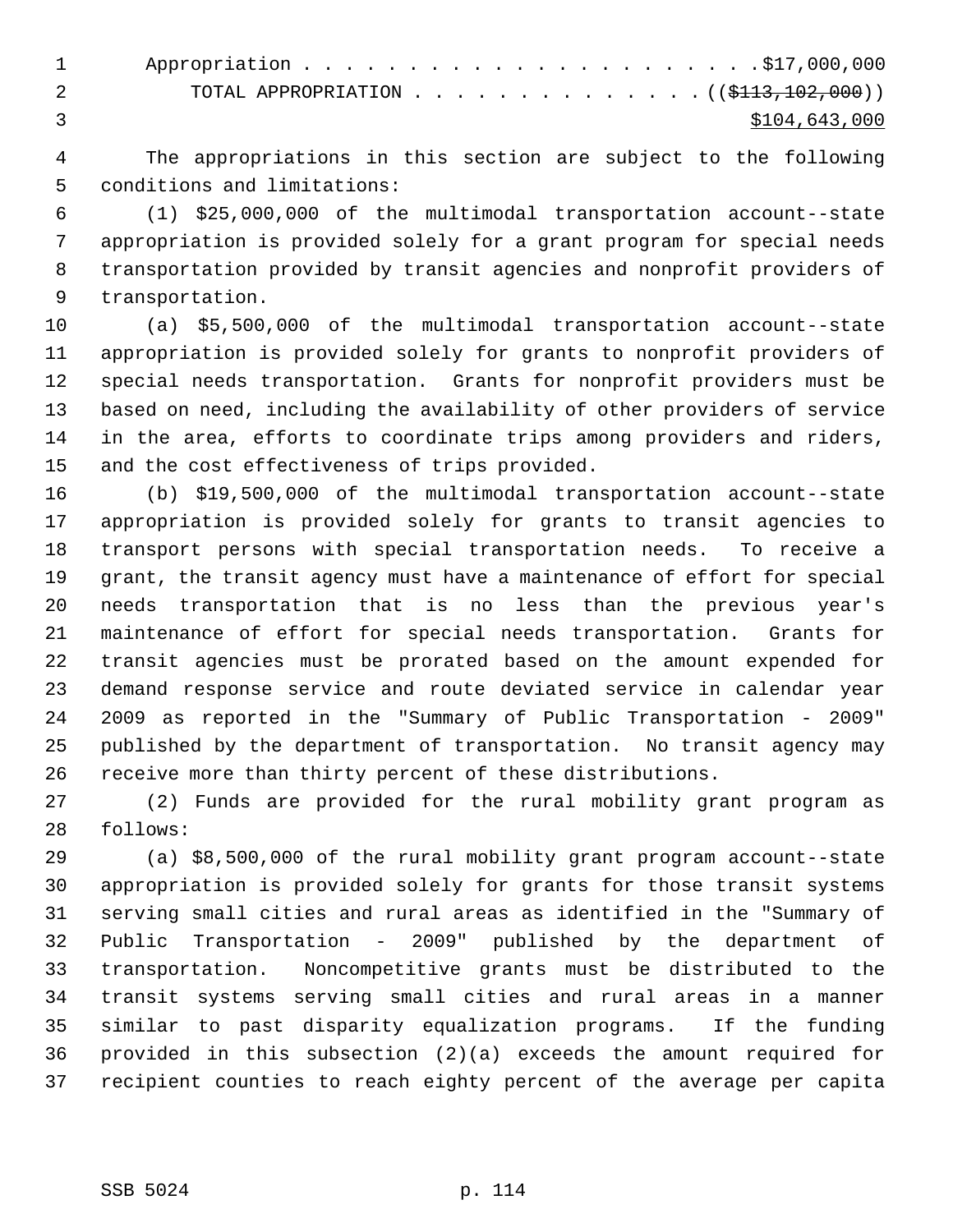1 sales tax, funds in excess of that amount may be used for the 2 competitive grant process established in (b) of this subsection.

 3 (b) \$8,500,000 of the rural mobility grant program account--state 4 appropriation is provided solely to providers of rural mobility service 5 in areas not served or underserved by transit agencies through a 6 competitive grant process.

 7 (3)(a) \$6,000,000 of the multimodal transportation account--state 8 appropriation is provided solely for a vanpool grant program for: (a) 9 Public transit agencies to add vanpools or replace vans; and (b) 10 incentives for employers to increase employee vanpool use. The grant 11 program for public transit agencies will cover capital costs only; 12 operating costs for public transit agencies are not eligible for 13 funding under this grant program. Additional employees may not be 14 hired from the funds provided in this section for the vanpool grant 15 program, and supplanting of transit funds currently funding vanpools is 16 not allowed. The department shall encourage grant applicants and 17 recipients to leverage funds other than state funds.

18 (b) At least \$1,600,000 of the amount provided in this subsection 19 must be used for vanpool grants in congested corridors.

20 (c) \$520,000 of the amount provided in this subsection is provided 21 solely for the purchase of additional vans for use by vanpools serving 22 soldiers and civilian employees at Joint Base Lewis-McChord.

23 (4) \$8,942,000 of the regional mobility grant program account-- 24 state appropriation is reappropriated and provided solely for the 25 regional mobility grant projects identified in LEAP Transportation 26 Document ((2012-1)) 2013-2 ALL PROJECTS - Public Transportation -27 Program (V) as developed ((March 8, 2012)) April 2, 2013. The 28 department shall continue to review all projects receiving grant awards 29 under this program at least semiannually to determine whether the 30 projects are making satisfactory progress. The department shall 31 promptly close out grants when projects have been completed, and any 32 remaining funds must be used only to fund projects identified in the 33 LEAP transportation document referenced in this subsection. It is the 34 intent of the legislature to appropriate funds through the regional 35 mobility grant program only for projects that will be completed on 36 schedule and that all funds in the regional mobility grant program be 37 used as soon as practicable to advance eligible projects.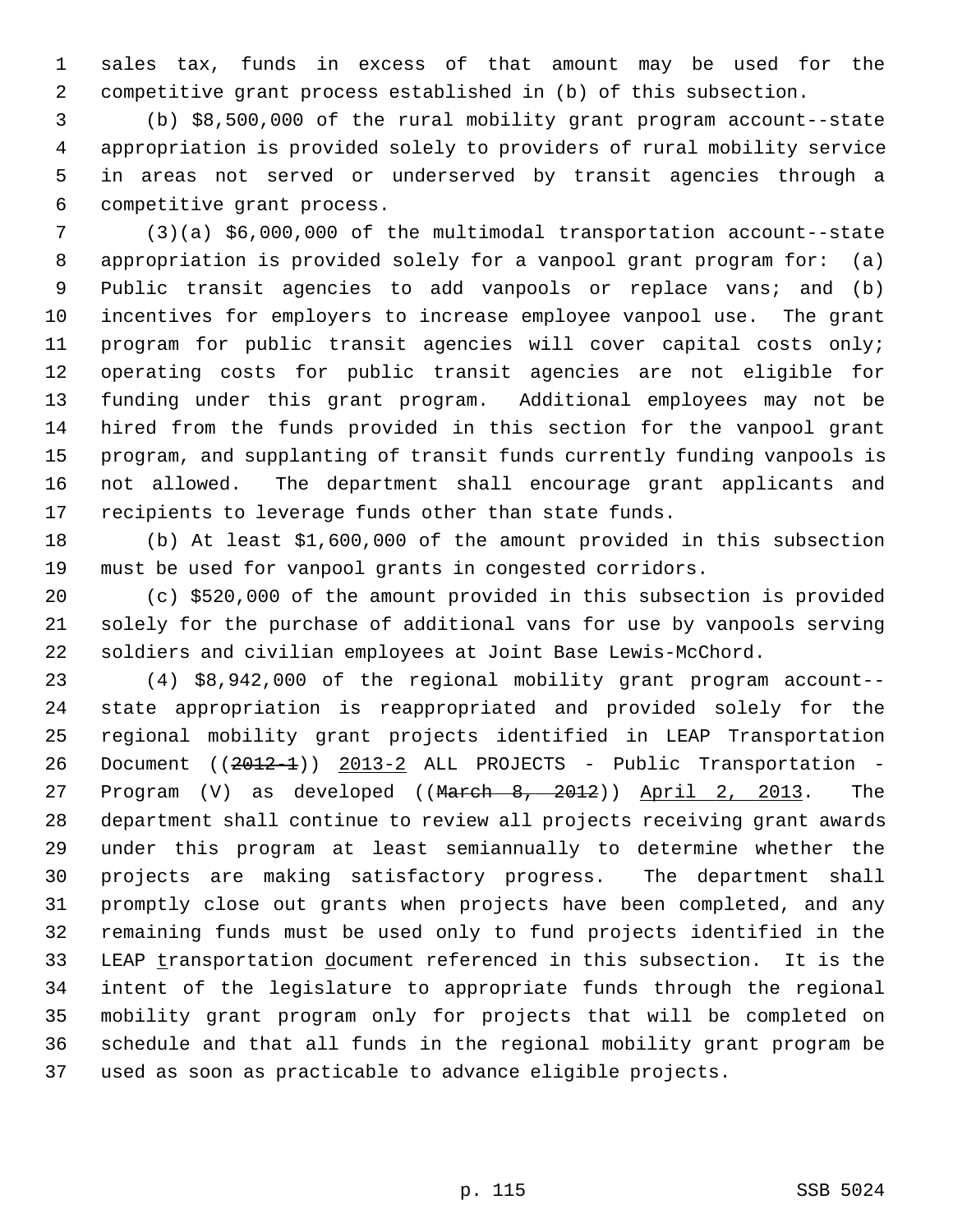1 (5)(a) ((\$40,000,000)) \$31,550,000 of the regional mobility grant 2 program account--state appropriation is provided solely for the 3 regional mobility grant projects identified in LEAP Transportation 4 Document ((2012-1)) 2013-2 ALL PROJECTS - Public Transportation -5 Program (V) as developed ((March 8, 2012)) April 2, 2013. The 6 department shall review all projects receiving grant awards under this 7 program at least semiannually to determine whether the projects are 8 making satisfactory progress. Any project that has been awarded funds, 9 but does not report activity on the project within one year of the 10 grant award, must be reviewed by the department to determine whether 11 the grant should be terminated. The department shall promptly close 12 out grants when projects have been completed, and any remaining funds 13 must be used only to fund projects identified in the LEAP 14 transportation document referenced in this subsection. The department 15 shall provide annual status reports on December 15, 2011, and December 16 15, 2012, to the office of financial management and the transportation 17 committees of the legislature regarding the projects receiving the 18 grants. It is the intent of the legislature to appropriate funds 19 through the regional mobility grant program only for projects that will 20 be completed on schedule.

21 (b) In order to be eligible to receive a grant under (a) of this 22 subsection during the 2011-2013 fiscal biennium, a transit agency must 23 establish a process for private transportation providers to apply for 24 the use of park and ride facilities. For purposes of this subsection, 25 (i) "private transportation provider" means: An auto transportation 26 company regulated under chapter 81.68 RCW; a passenger charter carrier 27 regulated under chapter 81.70 RCW, except marked or unmarked stretch 28 limousines and stretch sport utility vehicles as defined under 29 department of licensing rules; a private nonprofit transportation 30 provider regulated under chapter 81.66 RCW; or a private employer 31 transportation service provider; and (ii) "private employer 32 transportation service" means regularly scheduled, fixed-route 33 transportation service that is offered by an employer for the benefit 34 of its employees.

35 (6) \$2,309,000 of the multimodal transportation account--state 36 appropriation is provided solely for the tri-county connection service 37 for Island, Skagit, and Whatcom transit agencies.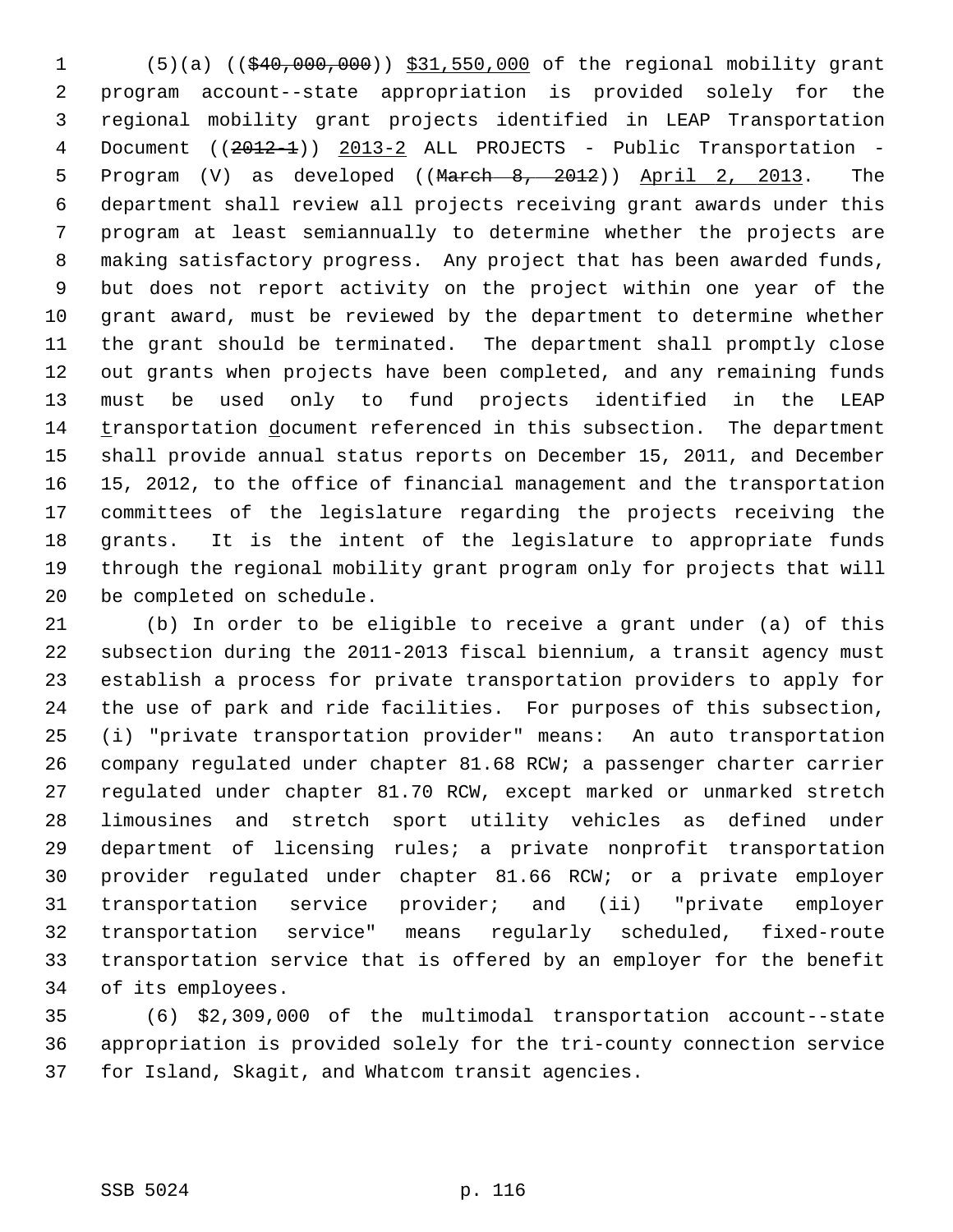1 (7) \$200,000 of the multimodal transportation account--state 2 appropriation is contingent on the timely development of an annual 3 report summarizing the status of public transportation systems as 4 identified under RCW 35.58.2796.

 5 (8) Funds provided for the commute trip reduction program may also 6 be used for the growth and transportation efficiency center program.

 7 (9) An affected urban growth area that has not previously 8 implemented a commute trip reduction program is exempt from the 9 requirements in RCW 70.94.527 if a solution to address the state 10 highway deficiency that exceeds the person hours of delay threshold has 11 been funded and is in progress during the 2011-2013 fiscal biennium.

12 (10) \$300,000 of the multimodal transportation account--state 13 appropriation is provided solely for the continuation of state support 14 for the Whatcom smart trips commute trip reduction program.

15 (11) \$818,000 of the multimodal transportation account--state 16 appropriation is provided solely for state support of the Everett 17 connector bus service.

18 (12) The department shall contact all transit agencies with a 19 nonvoting member recommended by a labor organization and request 20 information regarding the participation of board members, both voting 21 and nonvoting, for all transit agency meetings in 2012 and the three 22 previous calendar years. The department shall provide a report to the 23 transportation committees of the legislature regarding the findings of 24 this survey, which must include the transit agencies, if any, that 25 refuse to respond either in whole or in part, by January 15, 2013.

26 (13) \$250,000 of the multimodal transportation account--state 27 appropriation is provided solely for the Clark county public 28 transportation benefit area to comply with the requirements of RCW 29 81.104.110 regarding the formation of an expert review panel to provide 30 an independent technical review of any plan that relies on any voter-31 approved local funding options.

32 (14) \$100,000 of the multimodal transportation account--state 33 appropriation is provided solely for community transit to conduct a 34 federally mandated alternatives analysis study to allow a second swift 35 line to be funded through the federal transit administration's new 36 starts or small starts process.

37 (15) \$160,000 of the motor vehicle account--federal appropriation 38 is provided solely for King county metro to study demand potential for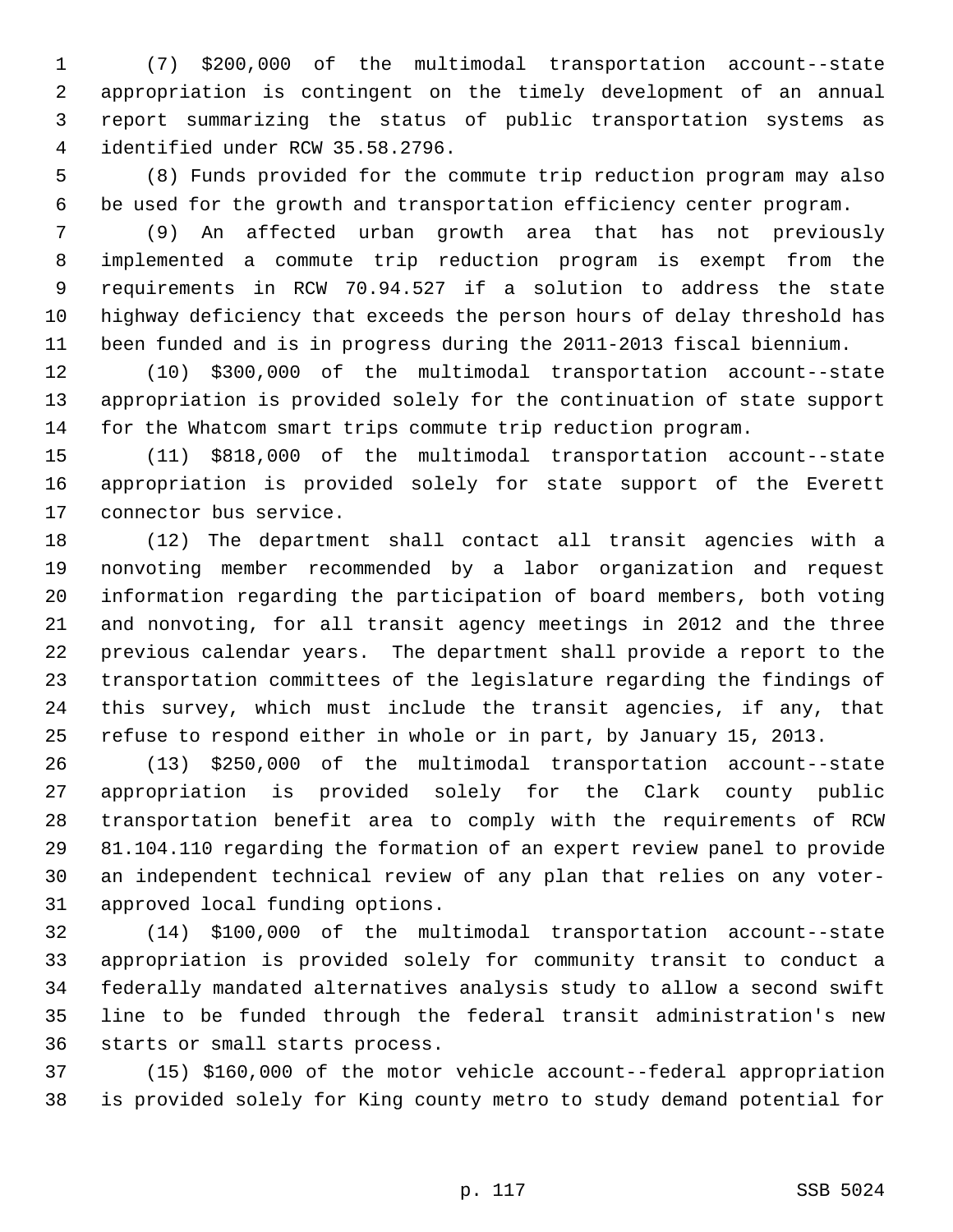1 a state route number 18 and Interstate 90 park-and-ride location, to 2 size the facilities appropriately, to perform site analysis, and to 3 develop preliminary design concepts.

 4 **Sec. 820.** 2012 c 86 s 221 (uncodified) is amended to read as 5 follows:

6 **FOR THE DEPARTMENT OF TRANSPORTATION--MARINE--PROGRAM X**

7 Puget Sound Ferry Operations Account--State

8 Appropriation . . . . . . . . . . . . . . . . . (  $(\frac{2468,135,000}{1})$  $\frac{1}{2}$   $\frac{1}{2}$   $\frac{1}{2}$   $\frac{1}{2}$   $\frac{1}{2}$   $\frac{1}{2}$   $\frac{1}{2}$   $\frac{1}{2}$   $\frac{1}{2}$   $\frac{1}{2}$   $\frac{1}{2}$   $\frac{1}{2}$   $\frac{1}{2}$   $\frac{1}{2}$   $\frac{1}{2}$   $\frac{1}{2}$   $\frac{1}{2}$   $\frac{1}{2}$   $\frac{1}{2}$   $\frac{1}{2}$   $\frac{1}{2}$   $\frac{1}{2}$ 

10 The appropriation in this section is subject to the following 11 conditions and limitations:

12 (1) The office of financial management budget instructions require 13 agencies to recast enacted budgets into activities. The Washington 14 state ferries shall include a greater level of detail in its 2011-2013 15 supplemental and 2013-2015 omnibus transportation appropriations act 16 requests, as determined jointly by the office of financial management, 17 the Washington state ferries, and the transportation committees of the 18 legislature. This level of detail must include the administrative 19 functions in the operating as well as capital programs.

20 (2) When purchasing uniforms that are required by collective 21 bargaining agreements, the department shall contract with the lowest 22 cost provider.

23 (3) Until a reservation system is operational on the San Juan 24 islands inner-island route, the department shall provide the same 25 priority loading benefits on the San Juan islands inner-island route to 26 home health care workers as are currently provided to patients 27 traveling for purposes of receiving medical treatment.

28 (4) The department shall request from the United States coast guard 29 variable minimum staffing levels on all of its vessels by December 31, 30 2011.

31 (5) The department shall continue to provide service to Sidney, 32 British Columbia and shall explore the option of purchasing a foreign 33 built vehicle and passenger ferry vessel either with safety of life at 34 sea (SOLAS) certification or the ability to be retrofitted for SOLAS 35 certification to operate solely on the Anacortes to Sidney, British 36 Columbia route currently served by vessels of the Washington state 37 ferries fleet. The vessel should have the capability of carrying at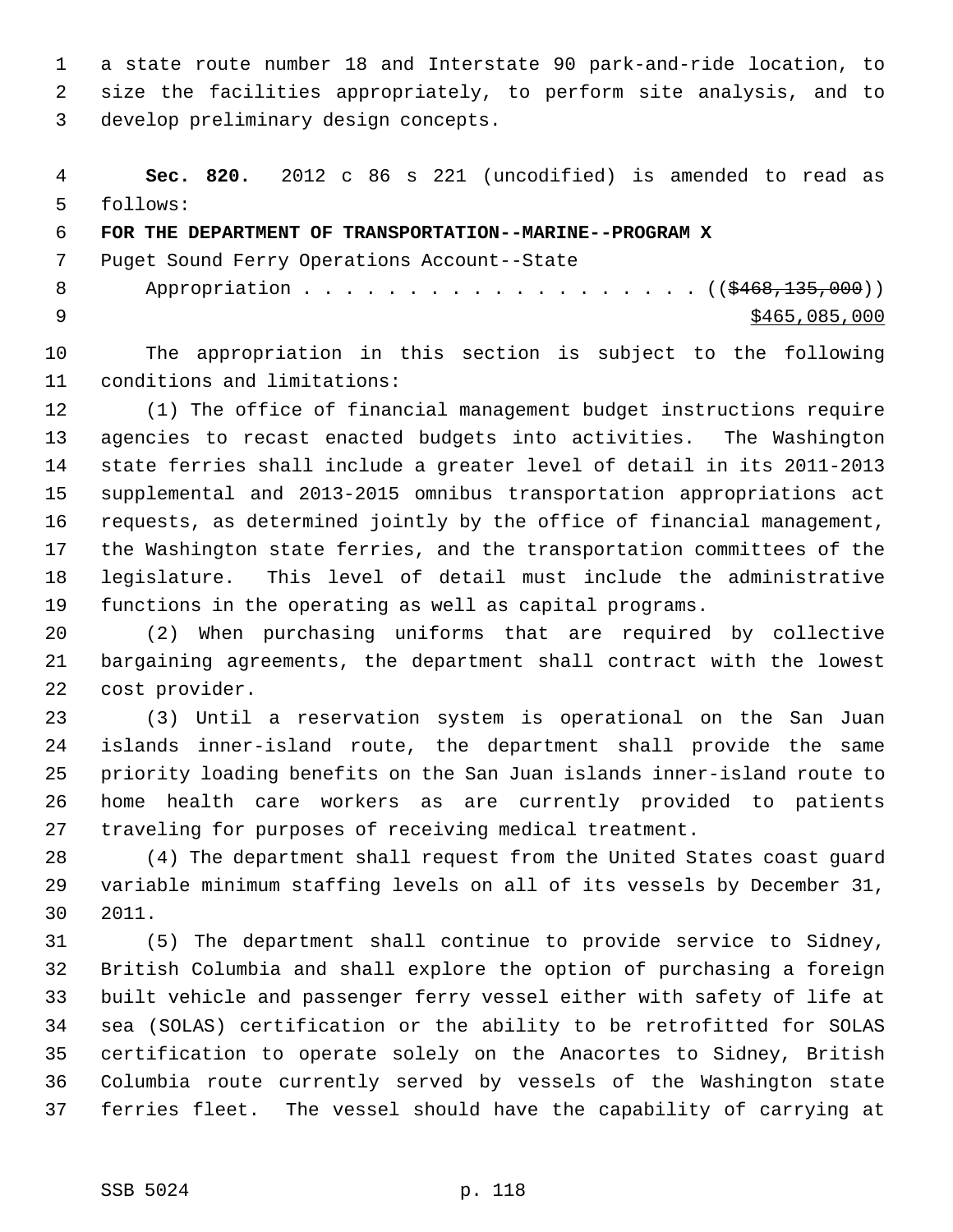1 least one hundred standard vehicles and approximately four hundred to 2 five hundred passengers. Further, the department shall explore the 3 possibilities of contracting a commercial company to operate the vessel 4 exclusively on this route so long as the contractor's employees 5 assigned to the vessel are represented by the same employee 6 organizations as the Washington state ferries. The department shall 7 report back to the transportation committees of the legislature 8 regarding: The availability of a vessel; the cost of the vessel, 9 including transport to the Puget Sound region; and the need for any 10 statutory changes for the operation of the Sydney, British Columbia 11 service by a private company.

12 (6) For the 2011-2013 fiscal biennium, the department of 13 transportation may enter into a distributor controlled fuel hedging 14 program and other methods of hedging approved by the fuel hedging 15 committee.

16 (7) ((\$136,648,000)) \$127,748,000 of the Puget Sound ferry 17 operations account--state appropriation is provided solely for auto 18 ferry vessel operating fuel in the 2011-2013 fiscal biennium. The 19 amount provided in this appropriation represents the fuel budget for 20 the purposes of calculating any ferry fare fuel surcharge.

21 (8) \$150,000 of the Puget Sound ferry operations account--state 22 appropriation is provided solely for the department to increase 23 recreation and tourist ridership by entering into agreements for 24 marketing and outreach strategies with local economic development 25 agencies. The department shall identify the number of tourist and 26 recreation riders on the applicable ferry routes both before and after 27 implementation of marketing and outreach strategies developed through 28 the agreements. The department shall report results of the marketing 29 and outreach strategies to the transportation committees of the 30 legislature by October 15, 2012.

31 (9) The Washington state ferries shall participate in the 32 facilities plan included in section 604 ((of this act)), chapter 367, 33 Laws of 2011 and shall include an investigation and identification of 34 less costly relocation options for the Seattle headquarters office. 35 The department shall include relocation options for the Washington 36 state ferries Seattle headquarters office in the facilities plan. 37 Until September 1, 2012, the department may not enter into a lease 38 renewal for the Seattle headquarters office.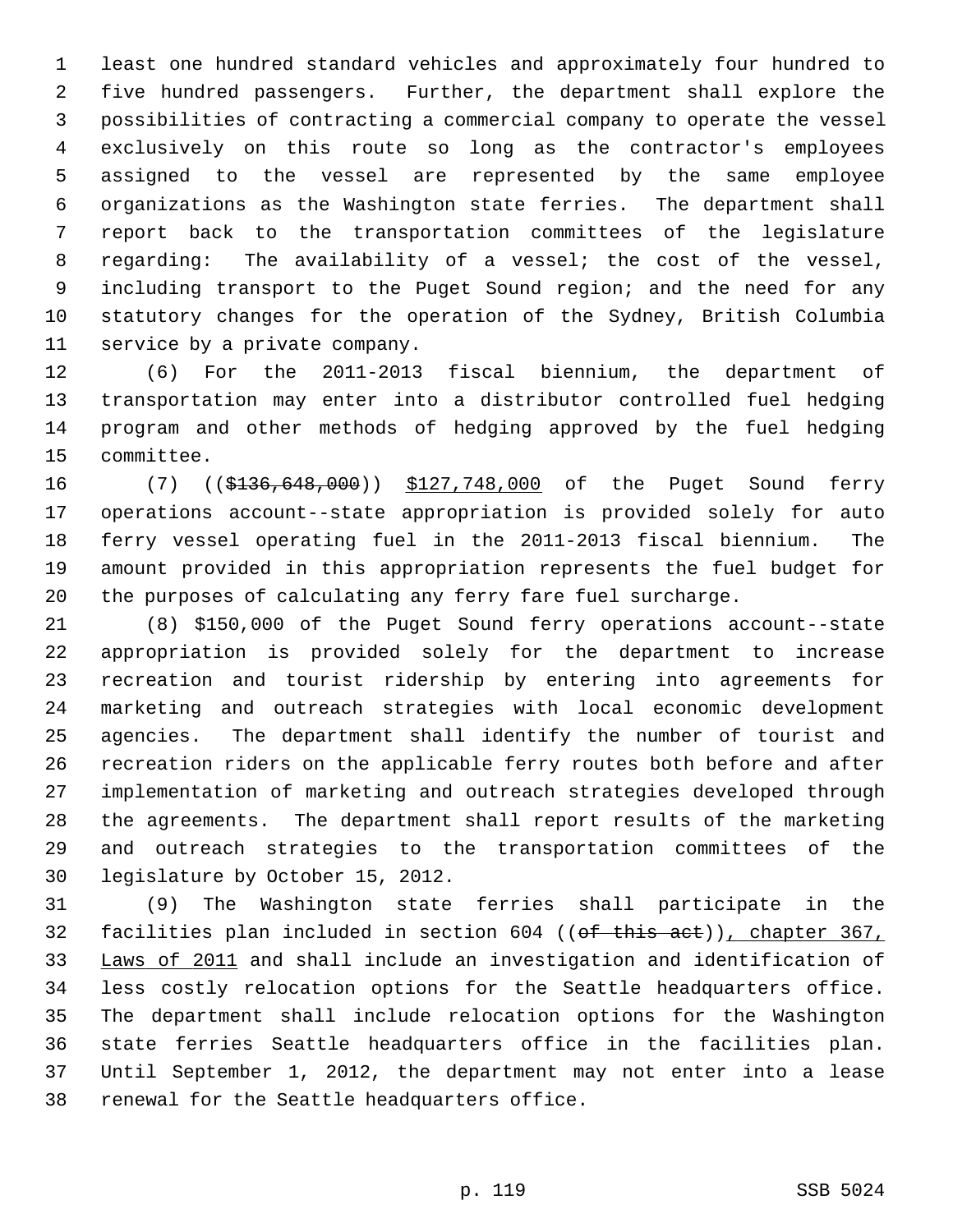1 (10) The department, office of financial management, and 2 transportation committees of the legislature shall make recommendations 3 regarding an appropriate budget structure for the Washington state 4 ferries. The recommendation may include a potential restructuring of 5 the Washington state ferries budget. The recommendation must 6 facilitate transparency in reporting and budgeting as well as provide 7 the opportunity to link revenue sources with expenditures. Findings 8 and recommendations must be reported to the office of financial 9 management and the joint transportation committee by September 1, 2011.

10 (11) Two Kwa-di-tabil class ferry vessels must be placed on the 11 Port Townsend/Coupeville (Keystone) route to provide service at the 12 same levels provided when the steel electric vessels were in service. 13 After the vessels as funded under section 308(5) (( $of$  this act)), 14 chapter 86, Laws of 2012 are in service, the two most appropriate of 15 these vessels for the Port Townsend/Coupeville (Keystone) route must be 16 placed on the route. \$100,000 of the Puget Sound ferry operations 17 account--state appropriation is provided solely for the additional 18 staffing required to maintain a reservation system at this route when 19 the second vessel is in service.

20 (12) \$706,000 of the Puget Sound ferry operations account--state 21 appropriation is provided solely for terminal operations to implement 22 new federal passenger vessel Americans with disabilities act 23 requirements.

24 (13) \$152,000 of the Puget Sound ferry operations account--state 25 appropriation is provided solely for the department's compliance with 26 its national pollution discharge elimination system permit.

27 **Sec. 821.** 2012 c 86 s 222 (uncodified) is amended to read as 28 follows: 29 **FOR THE DEPARTMENT OF TRANSPORTATION--RAIL--PROGRAM Y--OPERATING** 30 Multimodal Transportation Account--State 31 Appropriation . . . . . . . . . . . . . . . . . ((\$33,642,000))  $32$  \$33,639,000 33 Multimodal Transportation Account--Federal 34 Appropriation . . . . . . . . . . . . . . . . . . . . . . . \$400,000 35 TOTAL APPROPRIATION . . . . . . . . . . . . . . ((\$34,042,000))  $36$  \$34,039,000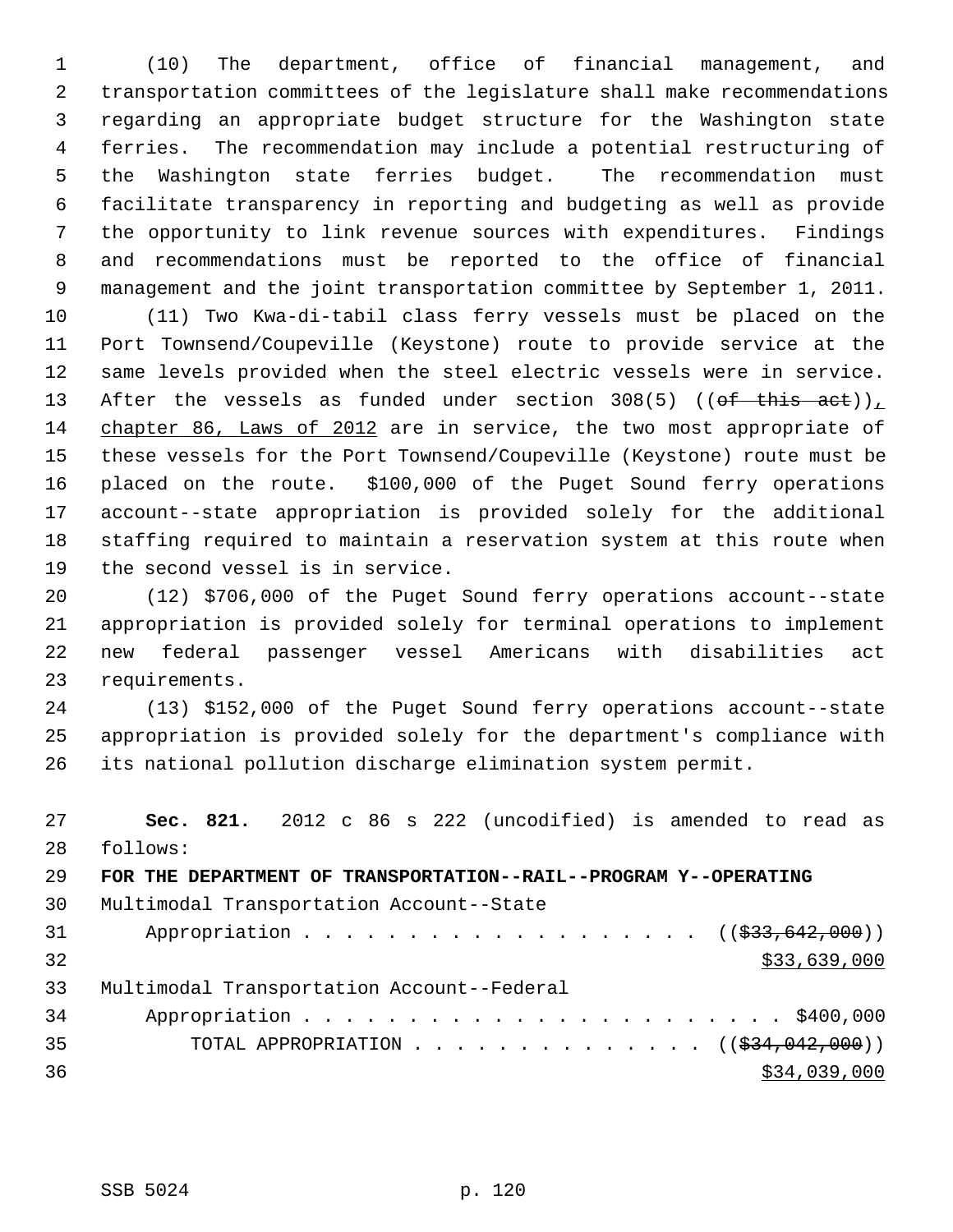1 The appropriations in this section are subject to the following 2 conditions and limitations:

 3 (1) \$27,816,000 of the multimodal transportation account--state 4 appropriation is provided solely for the Amtrak service contract and 5 Talgo maintenance contract associated with providing and maintaining 6 state-supported passenger rail service. The department is directed to 7 continue to pursue efforts to reduce costs, increase ridership, and 8 review fares or fare schedules. Within thirty days of each annual 9 cost/revenue reconciliation under the Amtrak service contract, the 10 department shall report annual credits to the office of financial 11 management and the legislative transportation committees. Annual 12 credits from Amtrak to the department including, but not limited to, 13 credits for increased revenue due to higher ridership, and fare or fare 14 schedule adjustments, must be used to offset corresponding amounts of 15 the multimodal transportation account--state appropriation, which must 16 be placed in reserve. Upon completion of the rail platform project in 17 the city of Stanwood, the department shall continue to provide daily 18 Amtrak Cascades service to the city.

19 (2) Amtrak Cascade runs may not be eliminated.

20 (3) The department shall plan for a third roundtrip Cascades train 21 between Seattle and Vancouver, B.C.

22 (4) The department shall conduct a pilot program by partnering with 23 the travel industry on the Amtrak Cascades service between Vancouver, 24 British Columbia, and Seattle to test opportunities for increasing 25 ridership, maximizing farebox recovery, and stimulating private 26 investment. The pilot program must run from July 1, 2011, to June 30, 27 2012. The department shall report on the results of the pilot program 28 to the office of financial management and the legislature by September 29 30, 2012.

30 (5) \$300,000 of the multimodal transportation account--state 31 appropriation is provided solely for the department to conduct a study 32 to examine the interconnectivity benefits of, and potential for, a 33 future Amtrak Cascades stop in the vicinity of the city of Auburn. As 34 part of its consideration, the department shall conduct a thorough 35 market analysis of the potential for adding or changing stops on the 36 Amtrak Cascades route.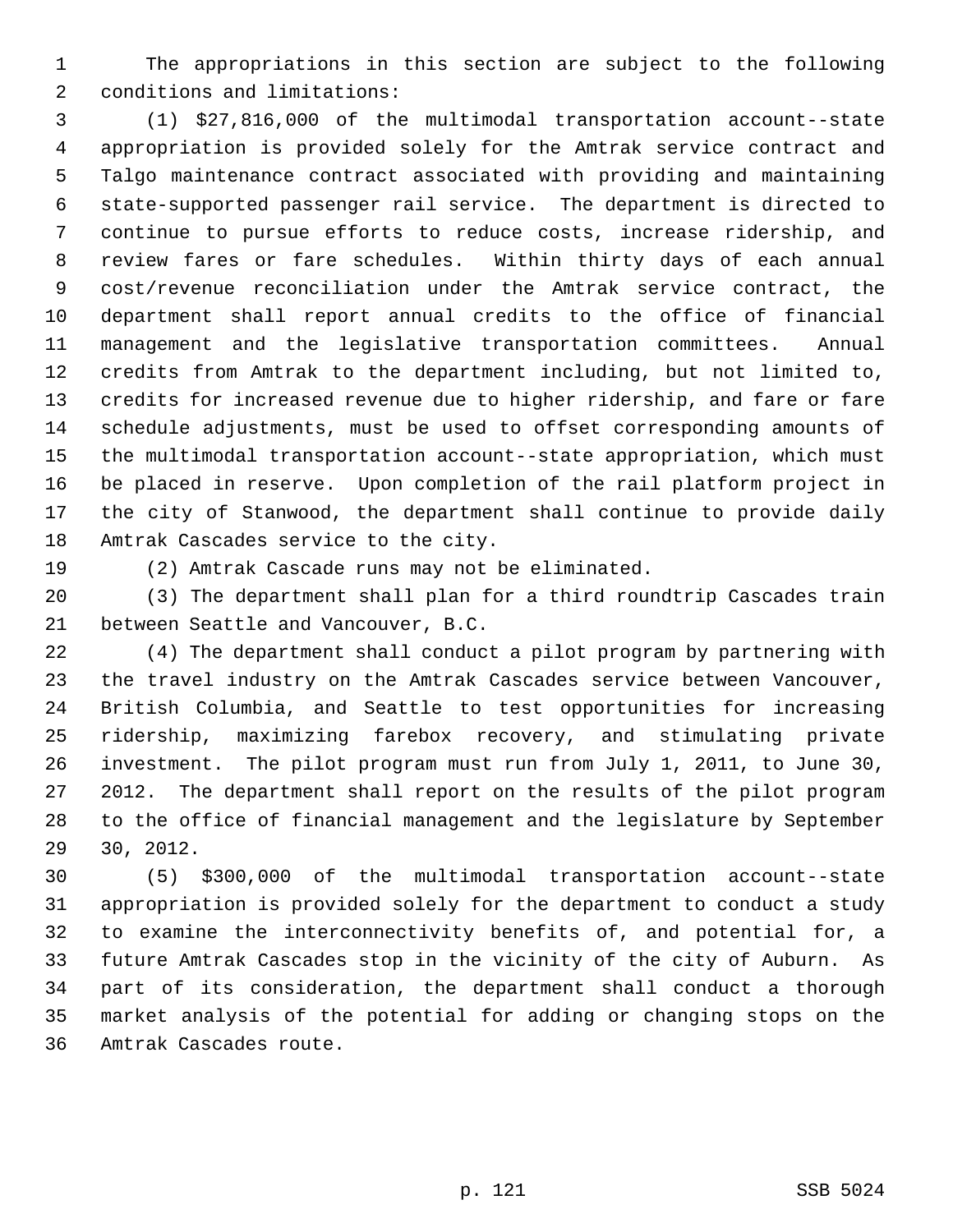1 **Sec. 822.** 2012 c 86 s 223 (uncodified) is amended to read as 2 follows: 3 **FOR THE DEPARTMENT OF TRANSPORTATION--LOCAL PROGRAMS--PROGRAM Z--** 4 **OPERATING** 5 Motor Vehicle Account--State Appropriation . . . . . . (  $(\frac{68,518,000}{2})$  $\frac{1}{58,505,000}$  7 Motor Vehicle Account--Federal Appropriation . . . . . . . . \$2,567,000 8 TOTAL APPROPRIATION . . . . . . . . . . . . . ((<del>\$11,085,000</del>))  $\text{511,072,000}$ 

10 The appropriations in this section are subject to the following 11 conditions and limitations: The department shall submit a report to 12 the transportation committees of the legislature by December 1, 2011, 13 on the implementation of the recommendations that resulted from the 14 evaluation of efficiencies in the delivery of transportation funding 15 and services to local governments that was required under section 16 204(8), chapter 247, Laws of 2010. The report must include a 17 description of how recommendations were implemented, what efficiencies 18 were achieved, and an explanation of any recommendations that were not 19 implemented.

## 20 **TRANSPORTATION AGENCIES--CAPITAL**

21 **Sec. 901.** 2012 c 86 s 301 (uncodified) is amended to read as 22 follows:

## 23 **FOR THE WASHINGTON STATE PATROL**

24 State Patrol Highway Account--State Appropriation . . . . . \$6,681,000

25 The appropriation in this section is subject to the following 26 conditions and limitations:

27 (1) \$1,357,000 of the state patrol highway account--state 28 appropriation is provided solely for the following minor works 29 projects: \$200,000 for emergency infrastructure repairs; \$75,000 for 30 water and sewer upgrades; \$210,000 for emergency backup system 31 replacement; \$85,000 for chiller replacement; \$83,000 for roof 32 replacements; \$128,000 for septic system repairs; and \$576,000 for HVAC 33 replacement and energy upgrades.

34 (2) \$4,903,000 of the state patrol highway account--state 35 appropriation is provided solely for the Shelton academy of the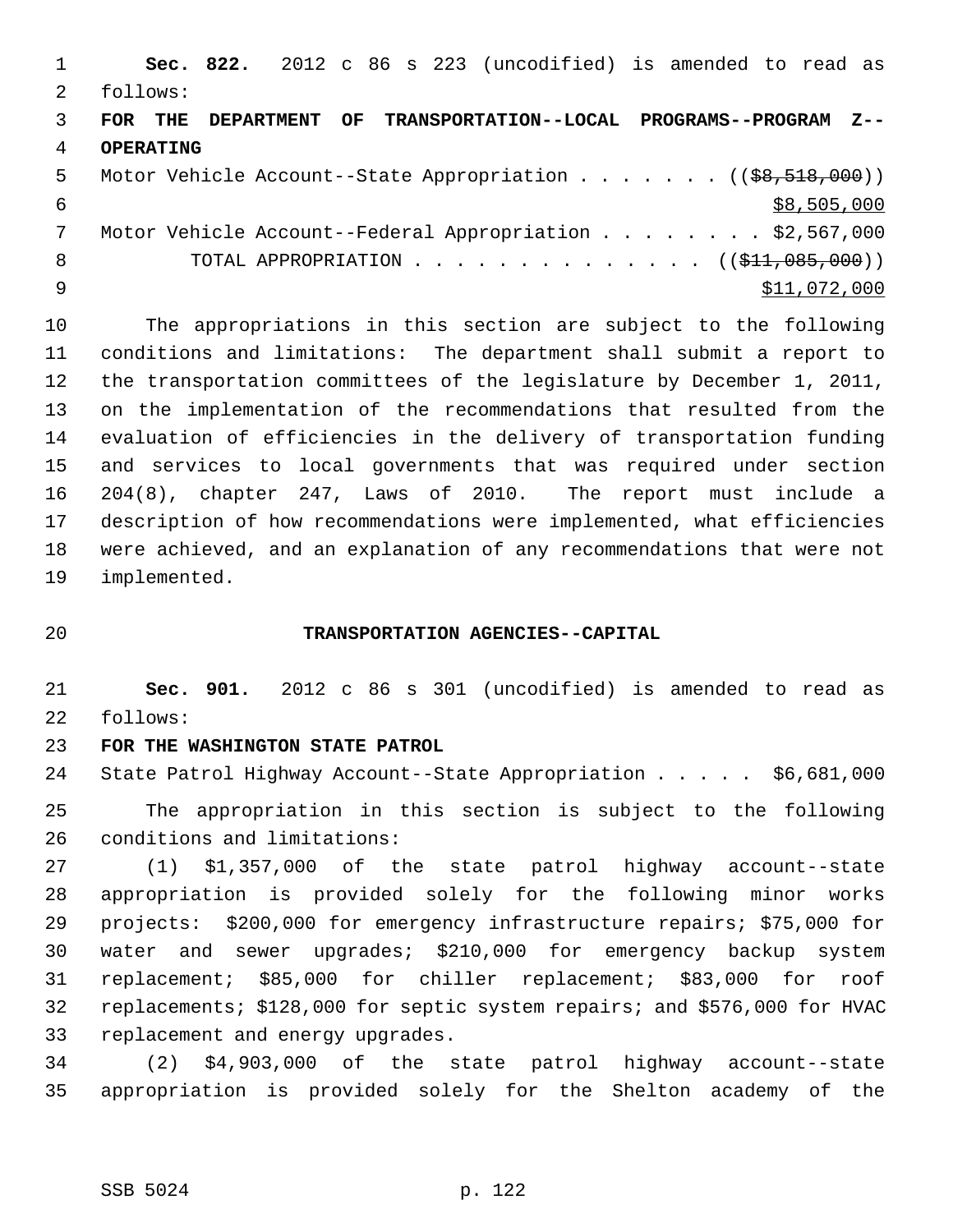1 Washington state patrol for the new waste water treatment lines, waste 2 water plants, water lines, and water systems. Of the amount provided 3 in this subsection, \$1,758,000 is for the Washington state patrol's 4 portion of the costs associated with constructing a water line to the 5 Shelton academy and \$2,047,000 is for the department of corrections' 6 portion to construct the water line as far as the Washington state 7 patrol's Shelton academy. If funding is provided in the 2012 8 supplemental omnibus capital appropriations act for any portion of the 9 project to construct a water line to the Washington state patrol's 10 Shelton academy, that portion of the funds included in this subsection 11 lapses.

12 (3) \$421,000 of the state patrol highway account--state 13 appropriation is provided solely for the reappropriation of the Shelton 14 regional water project.

15 (4) It is the intent of the legislature that the omnibus operating 16 appropriations act provide funding for the portion of any applicable 17 debt service payments, resulting from financial contracts identified 18 under section 601 ((of this act)), chapter 367, Laws of 2011, that are 19 attributable to the general fund as identified in the Washington state 20 patrol's cost allocation model.

21 **Sec. 902.** 2012 c 86 s 302 (uncodified) is amended to read as 22 follows: 23 **FOR THE COUNTY ROAD ADMINISTRATION BOARD** 24 Motor Vehicle Account--State Appropriation . . . . . . . . . \$874,000 25 Highway Safety Account--State Appropriation . . . . . . . . . \$3,500,000 26 Rural Arterial Trust Account--State Appropriation . . . ((\$62,510,000)) 27 \$61,470,000 28 County Arterial Preservation Account--State 29 Appropriation . . . . . . . . . . . . . . . . . . . . . .\$29,360,000 30 TOTAL APPROPRIATION  $\ldots$ , . . . . . . . . . . (( $\frac{292,744,000}{701000}$ )  $31$  \$95,204,000 32 The appropriations in this section are subject to the following 33 conditions and limitations: 34 (1) \$874,000 of the motor vehicle account--state appropriation may

35 be used for county ferry projects as developed pursuant to RCW 36 47.56.725(4).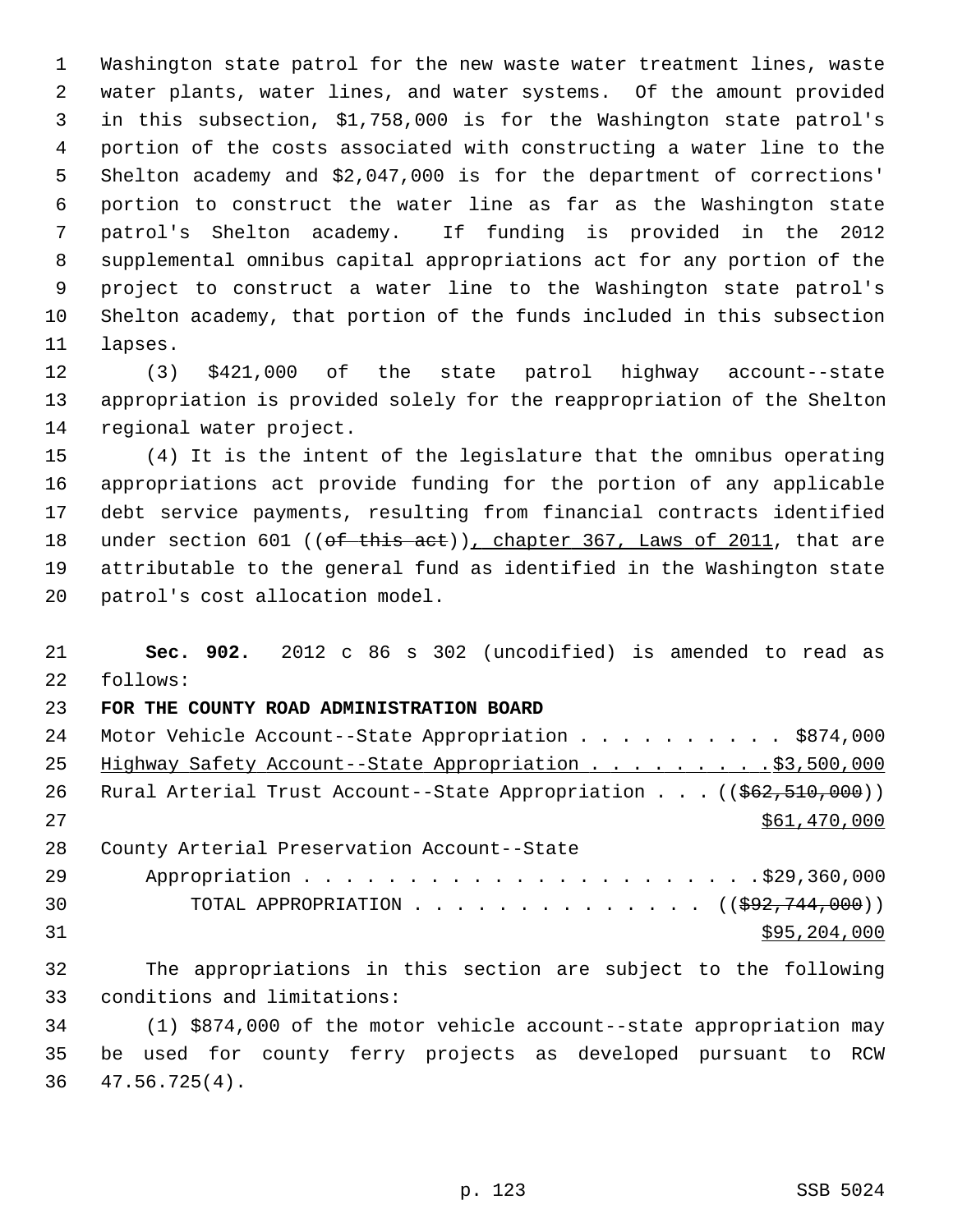1 (2) ((\$62,510,000)) \$61,470,000 of the rural arterial trust 2 account--state appropriation is provided solely for county road 3 preservation grant projects as approved by the county road 4 administration board. These funds may be used to assist counties 5 recovering from federally declared emergencies by providing 6 capitalization advances and local match for federal emergency funding, 7 and may only be made using existing fund balances. It is the intent of 8 the legislature that the rural arterial trust account be managed based 9 on cash flow. The county road administration board shall specifically 10 identify any of the selected projects and shall include information 11 concerning the selected projects in its next annual report to the 12 legislature.

13 (3) The highway safety account--state appropriation is provided 14 solely for the county arterial preservation program to help counties 15 meet urgent preservation needs.

16 **Sec. 903.** 2012 c 86 s 303 (uncodified) is amended to read as 17 follows:

## 18 **FOR THE TRANSPORTATION IMPROVEMENT BOARD**

19 Small City Pavement and Sidewalk Account--State 20 Appropriation . . . . . . . . . . . . . . . . . . . . . . \$5,270,000 21 Highway Safety Account--State Appropriation . . . . . . . . \$3,500,000 22 Transportation Improvement Account--State 23 Appropriation . . . . . . . . . . . . . . . . . ( $(\frac{2237,545,000}{2})$ ) 24 \$235,295,000 25 TOTAL APPROPRIATION . . . . . . . . . . . . . ((<del>\$242,815,000</del>)) 26 \$244,065,000

27 The appropriations in this section are subject to the following 28 conditions and limitations:

29 (1) The transportation improvement account--state appropriation 30 includes up to \$22,143,000 in proceeds from the sale of bonds 31 authorized in RCW 47.26.500.

32 (2) \$3,150,000 of the highway safety account--state appropriation 33 is provided solely for the urban arterial program to help cities meet 34 urgent preservation and storm water needs.

35 (3) \$350,000 of the highway safety account--state appropriation is 36 provided solely for the small city pavement program to help cities meet 37 urgent preservation and storm water needs.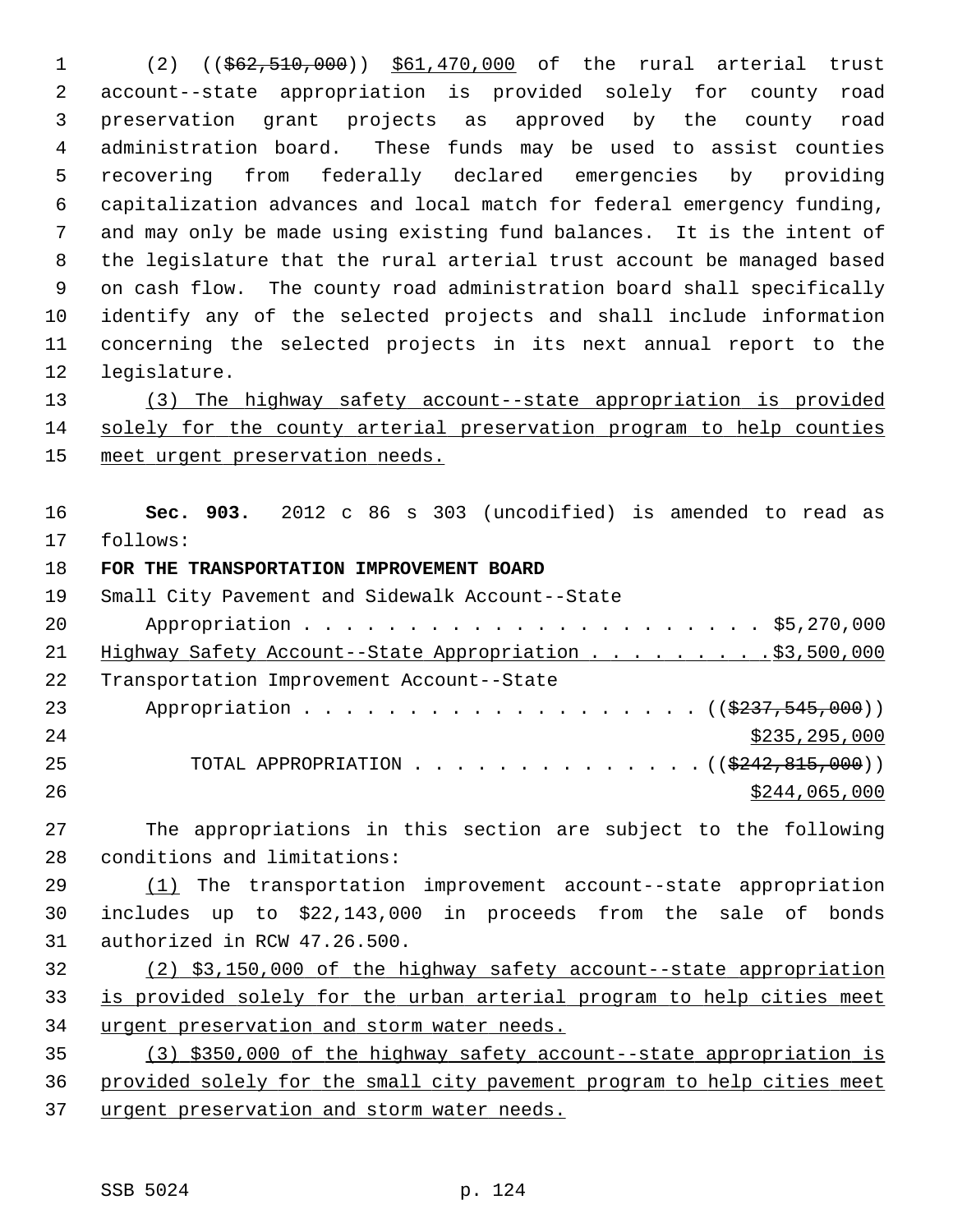| 1              | Sec. 904. 2012 c 86 s 305 (uncodified) is amended to read as       |
|----------------|--------------------------------------------------------------------|
| $\overline{2}$ | follows:                                                           |
| $\overline{3}$ | FOR THE DEPARTMENT OF TRANSPORTATION--IMPROVEMENTS--PROGRAM I      |
| $\overline{4}$ | Transportation Partnership Account--State                          |
| 5              | Appropriation ((\$1,636,316,000))                                  |
| 6              | \$1,149,062,000                                                    |
| 7              | Motor Vehicle Account--State Appropriation $($ $($ \$103,889,000)) |
| 8              | \$63,912,000                                                       |
| 9              | Motor Vehicle Account--Federal Appropriation ((\$790,703,000))     |
| 10             | \$806,907,000                                                      |
| 11             | Motor Vehicle Account--Private/Local                               |
| 12             | Appropriation $( ($124, 917, 000) )$                               |
| 13             | \$84,830,000                                                       |
| 14             | Transportation 2003 Account (Nickel Account)--State                |
| 15             | Appropriation $($ $($ $$416, 125, 000)$ $)$                        |
| 16             | \$346,873,000                                                      |
| 17             | State Route Number 520 Corridor Account--State                     |
| 18             | Appropriation ((\$1,752,138,000))                                  |
| 19             | \$995,741,000                                                      |
| 20             | ((Special Category C Account -- State Appropriation \$124,000)     |
| 21             | Tacoma Narrows Toll Bridge Account--State                          |
| 22             |                                                                    |
| 23             | State Route Number 520 Corridor Account--Federal                   |
| 24             |                                                                    |
| 25             | Multimodal Transportation Account--State Appropriation \$303,000   |
| 26             | TOTAL APPROPRIATION ( $(\frac{24}{830}, 003, 000)$ )               |
| 27             | \$3,747,628,000                                                    |

28 The appropriations in this section are subject to the following 29 conditions and limitations:

30 (1) Except as provided otherwise in this section, the entire 31 transportation 2003 account (nickel account) appropriation and the 32 entire transportation partnership account appropriation are provided 33 solely for the projects and activities as listed by fund, project, and 34 amount in LEAP Transportation Document ((2012-2)) 2013-1 as developed 35 ((March 8, 2012)) April 2, 2013, Program - Highway Improvement Program 36 (I). However, limited transfers of specific line-item project 37 appropriations may occur between projects for those amounts listed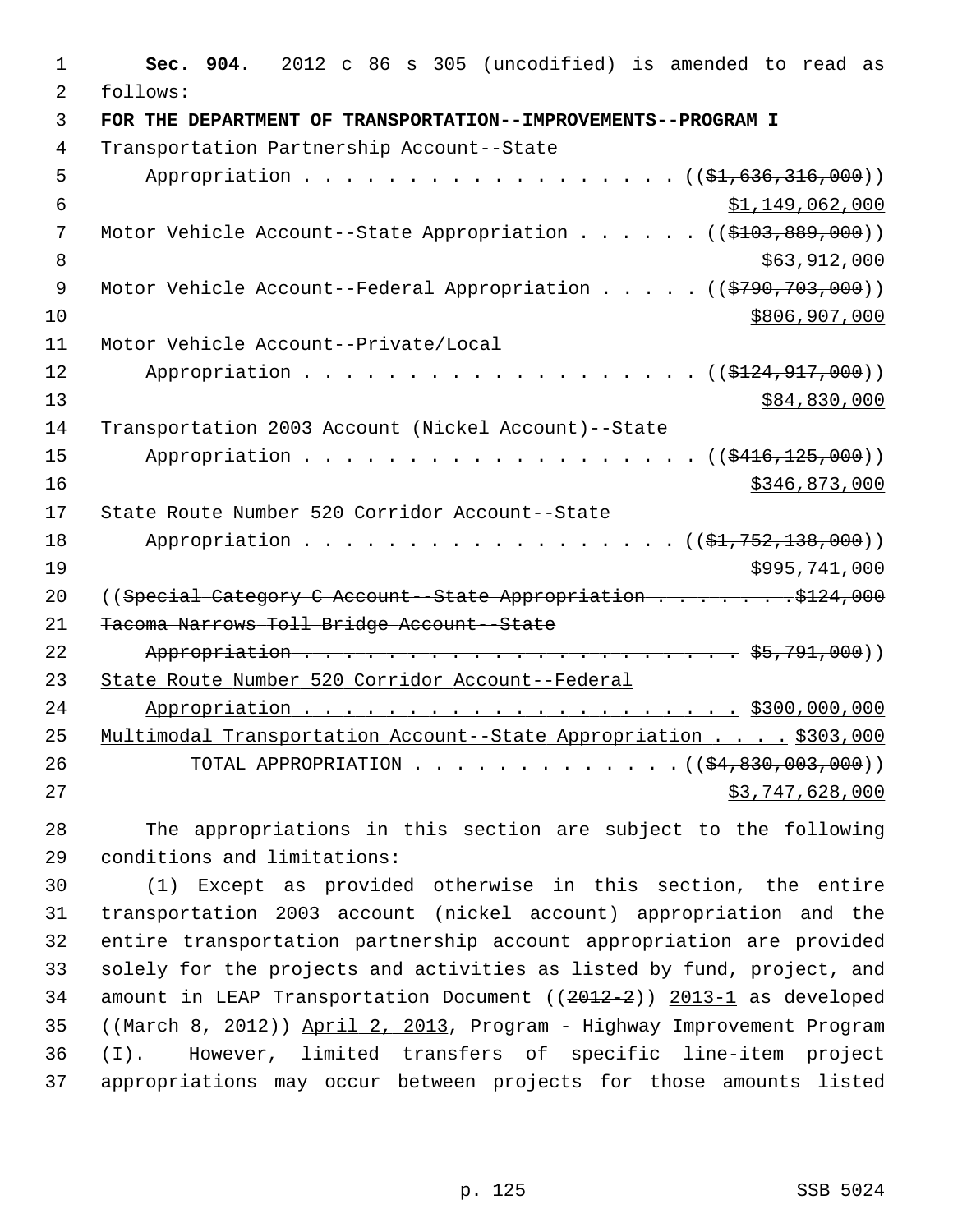1 subject to the conditions and limitations in section 603, chapter 2 . . ., Laws of 2013 (section 603 of this act).

 3 (2) Within the motor vehicle account--state appropriation and motor 4 vehicle account--federal appropriation, the department may transfer 5 funds between programs I and P, except for funds that are otherwise 6 restricted in this act.

 7 (3) The department shall apply for surface transportation program 8 enhancement funds to be expended in lieu of or in addition to state 9 funds for eligible costs of projects in programs I and P including, but 10 not limited to, the state route number 518, state route number 520, 11 Columbia river crossing, and Alaskan Way viaduct projects.

12 (4) The department shall apply for the competitive portion of 13 federal transit administration funds for eligible transit-related costs 14 of the state route number 520 bridge replacement and HOV project and 15 the Columbia river crossing project. The federal funds described in 16 this subsection must not include those federal transit administration 17 funds distributed by formula. The department shall provide a report 18 regarding this effort to the legislature by October 1, 2011.

19 (5) The department shall work with the department of archaeology 20 and historic preservation to ensure that the cultural resources 21 investigation is properly conducted on all mega-highway projects and 22 large ferry terminal projects. These projects must be conducted with 23 active archaeological management. Additionally, the department shall 24 establish a scientific peer review of independent archaeologists that 25 are knowledgeable about the region and its cultural resources.

26 (6) For highway construction projects where the department 27 considers agricultural lands of long-term commercial significance, as 28 defined in RCW 36.70A.030, in reviewing and selecting sites to meet 29 environmental mitigation requirements under the national environmental 30 policy act (42 U.S.C. Sec. 4321 et seq.) and the state environmental 31 policy act (chapter 43.21C RCW), the department shall, to the greatest 32 extent possible, consider using public land first. If public lands are 33 not available that meet the required environmental mitigation needs, 34 the department may use other sites while making every effort to avoid 35 any net loss of agricultural lands that have a designation of long-term 36 commercial significance.

37 (7) ((\$561,000)) \$665,000 of the transportation partnership 38 account--state appropriation and ((\$1,176,000)) \$954,000 of the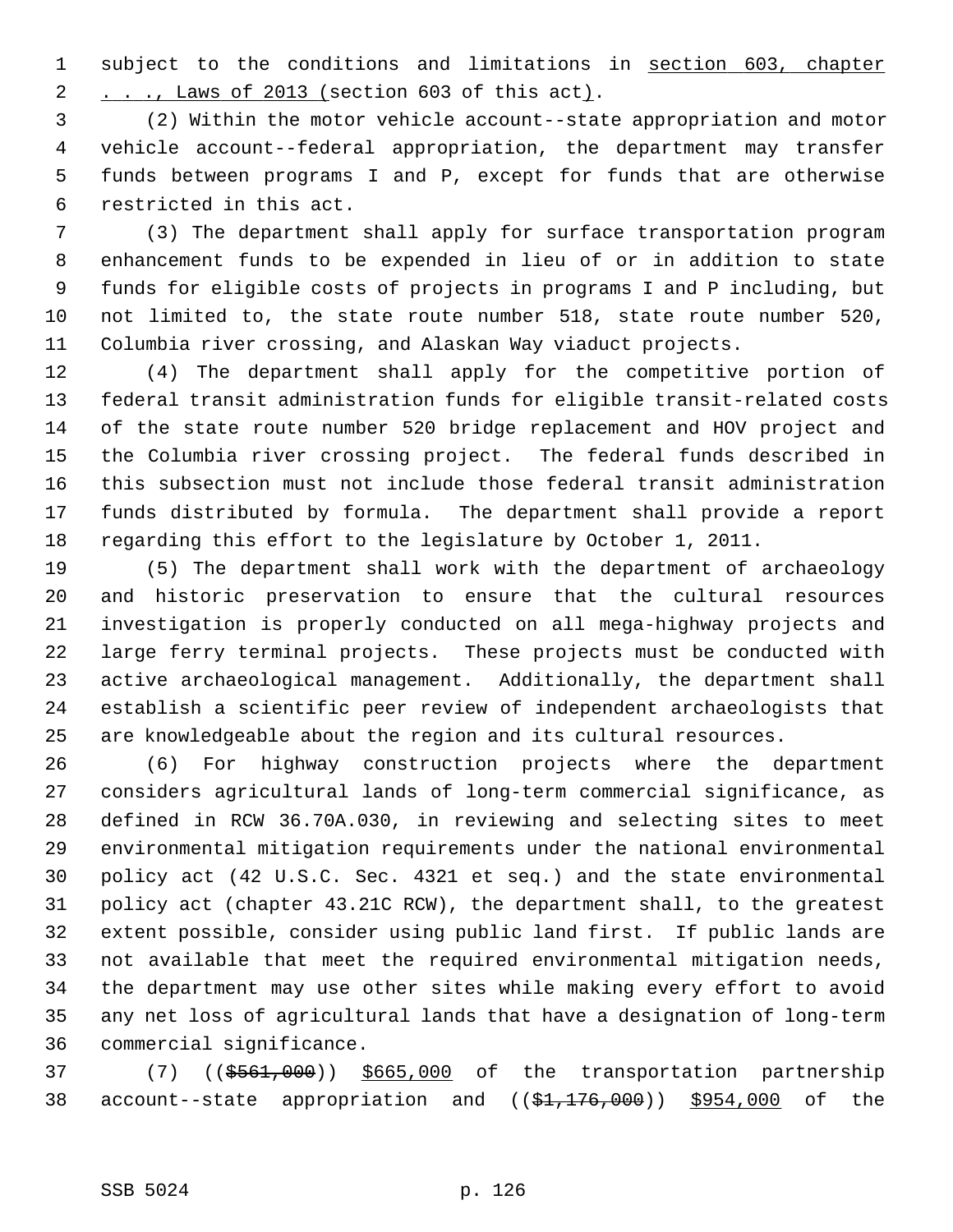1 transportation 2003 account (nickel account)--state appropriation are 2 provided solely for project 0BI4ENV, Environmental Mitigation Reserve - 3 Nickel/TPA project, as indicated in the LEAP transportation document 4 referenced in subsection (1) of this section. Funds may be used only 5 for environmental mitigation work that is required by permits that were 6 issued for projects funded by the transportation partnership account or 7 transportation 2003 account (nickel account).

 8 (8) The transportation 2003 account (nickel account)--state 9 appropriation includes up to ((\$339,608,000)) \$308,996,000 in proceeds 10 from the sale of bonds authorized by RCW 47.10.861.

11 (9) The transportation partnership account--state appropriation 12 includes up to ((\$972,392,000)) \$734,097,000 in proceeds from the sale 13 of bonds authorized in RCW 47.10.873.

14 (10) The motor vehicle account--state appropriation includes up to 15 ((\$55,870,000)) \$5,000,000 in proceeds from the sale of bonds 16 authorized in RCW 47.10.843.

17 (11) The state route number 520 corridor account--state 18 appropriation includes up to ((\$1,779,000,000)) \$990,801,000 and the state route number 520 corridor account--federal appropriation includes up to \$300,000,000 in proceeds from the sale of bonds authorized in RCW 21 47.10.879. Of the amounts appropriated in this subsection, \$300,000,000 of the state route number 520 corridor account--federal appropriation must be put into unallotted status and is subject to review by the office of financial management. The director of financial management shall consult with the joint transportation committee prior to making a decision to allot these funds.

27 (12) ((\$767,000)) \$692,000 of the motor vehicle account--state 28 appropriation and ((\$3,736,000)) \$3,002,000 of the motor vehicle 29 account--federal appropriation are provided solely for the US 2 High 30 Priority Safety project (100224I). Expenditure of these funds is for 31 safety projects on state route number 2 between Monroe and Gold Bar, 32 which may include median rumble strips, traffic cameras, and electronic 33 message signs.

34 (13) \$820,000 of the motor vehicle account--federal appropriation, 35 ((\$16,308,000)) \$6,226,000 of the motor vehicle account--private/local 36 appropriation, and  $((\frac{248}{900}))$  \$344,000 of the motor vehicle account--37 state appropriation are provided solely for the US 2/Bickford Avenue - 38 Intersection Safety Improvements project (100210E).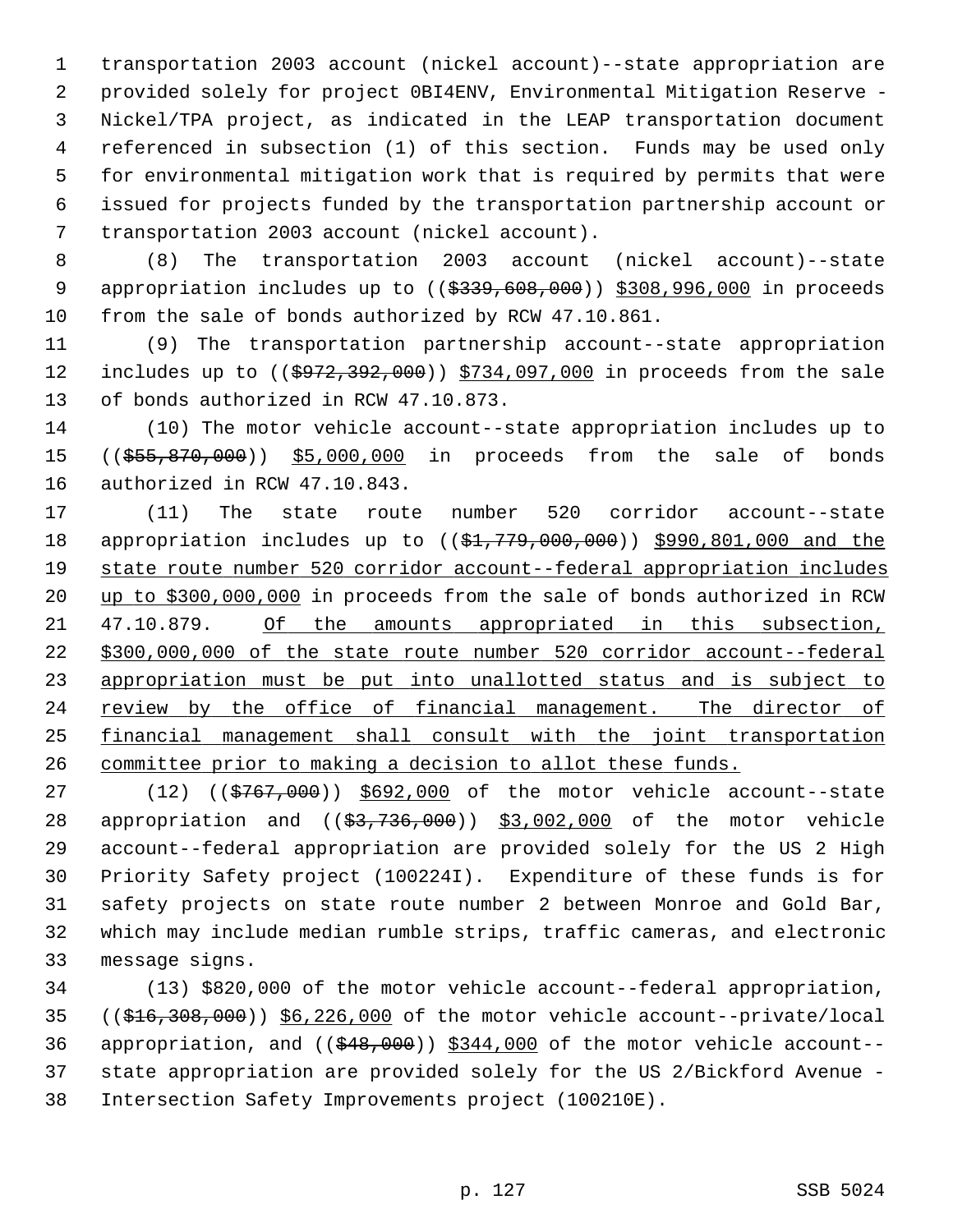1 (14) \$1,025,000 of the motor vehicle account--state appropriation 2 is provided solely for environmental work on the Belfair Bypass project 3 (300344C).

 4 (15) ((\$372,000)) \$360,000 of the motor vehicle account--federal 5 appropriation and  $((\frac{29}{100})$   $\frac{249}{100}$  of the motor vehicle account- 6 -state appropriation are provided solely for the I-5/Vicinity of Joint 7 Base Lewis-McChord - Install Ramp Meters project (300596M).

8 (16) ((\$202,863,000)) \$102,588,000 of the transportation 9 partnership account--state appropriation and ((\$51,138,000)) 10 \$43,847,000 of the transportation 2003 account (nickel account)--state 11 appropriation, \$12,000 of the motor vehicle account--federal 12 appropriation, and \$68,000 of the motor vehicle account--private/local 13 appropriation are provided solely for the I-5/Tacoma HOV Improvements 14 (Nickel/TPA) project (300504A). The use of funds in this subsection to 15 renovate any buildings is subject to the requirements of section 604 16 ((of this act)), chapter 367, Laws of 2011. The department shall 17 report to the legislature and the office of financial management on any 18 costs associated with building renovations funded in this subsection.

19 (17)(a) \$7,423,000 of the transportation partnership account--state 20 appropriation and ((\$54,461,000)) \$50,332,000 of the motor vehicle 21 account--federal appropriation are provided solely for the I-5/Columbia 22 River Crossing project (400506A). ((<del>Of the amounts appropriated in</del> 23 this subsection, \$15,000,000 of the motor vehicle account--federal 24 appropriation must be put into unallotted status and is subject to the 25 review of the office of financial management. This funding may only be 26 allotted once the state of Oregon's total contribution of shared 27 expenses on the project are within five million dollars of the state of 28 Washington's shared expenses.))

29 (b) It is the intent of the legislature that Washington and Oregon 30 have equal funding commitments and equal total expenditures to date on 31 the shared components of the Columbia river crossing project. The 32 department shall provide a quarterly report on this project beginning 33 March 31, 2012. This report must include:

34 (i) An update on preliminary engineering and right-of-way 35 acquisition for the previous quarter;

36 (ii) Planned objectives for right-of-way and preliminary 37 engineering for the ensuing quarter;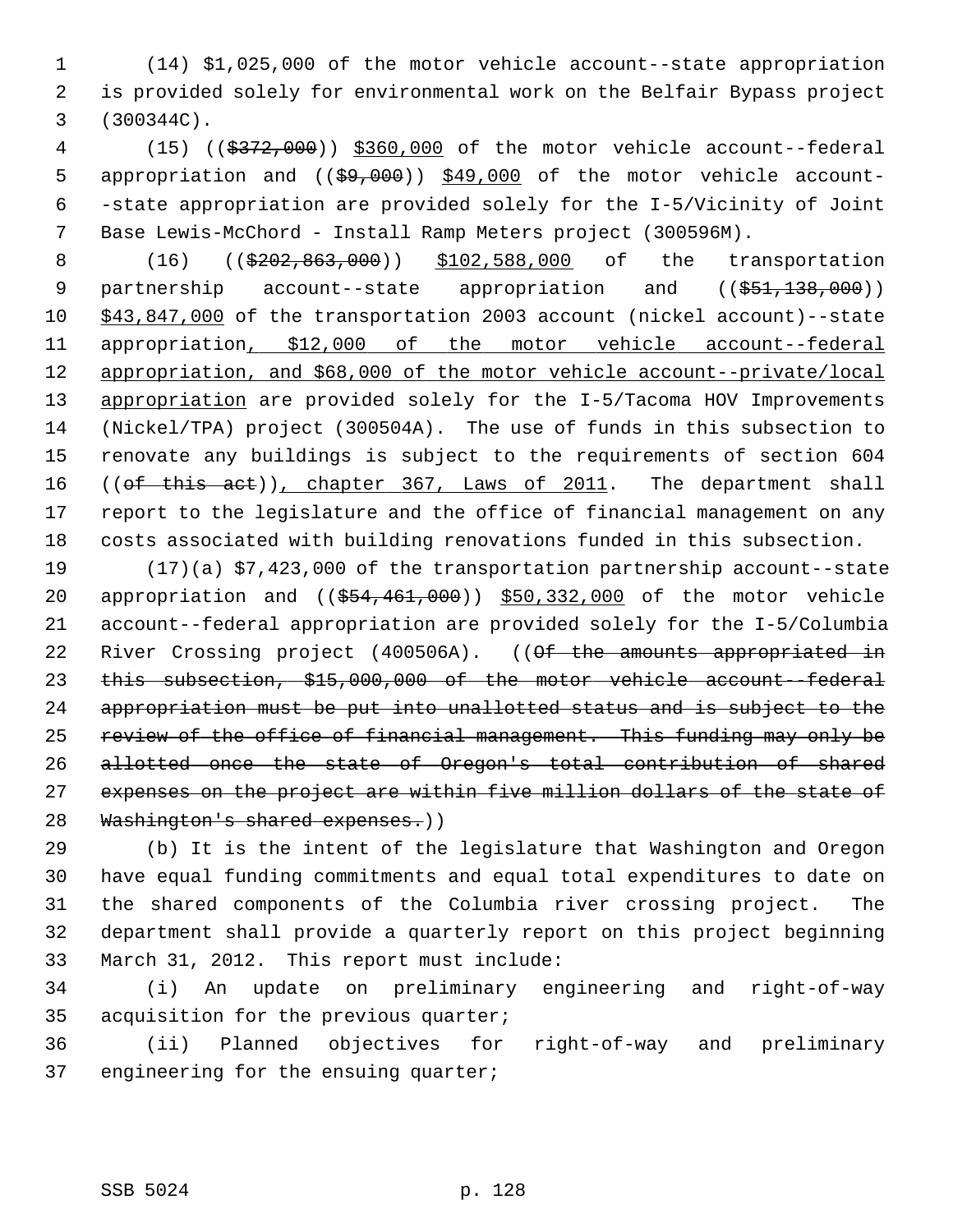- 1 (iii) An updated comparison of the total appropriation authority 2 for the project by state;
- 3 (iv) An updated comparison of the total expenditures to date on the 4 project by state; and
- 5 (v) The committed funding provided by the state of Oregon to right- 6 of-way acquisition.
- 7 (c) \$200,000 of the transportation partnership account--state 8 appropriation in this subsection is provided solely for the department 9 to work with the department of archaeology and historic preservation to 10 ensure that the cultural resources investigation is properly conducted 11 on the Columbia river crossing project. This project must be conducted 12 with active archaeological management and result in one report that 13 spans the single cultural area in Oregon and Washington. Additionally, 14 the department shall establish a scientific peer review of independent 15 archaeologists that are knowledgeable about the region and its cultural 16 resources.
- 17 (d) Consistent with the draft environmental impact statement and 18 the Columbia river crossing project's independent review panel report, 19 the Columbia river crossing project's financial plan must include 20 recognition of state transportation funding contributions from both 21 Washington and Oregon, federal transportation funding, and a funding 22 contribution from toll bond proceeds. Following the refinement of the 23 finance plan as recommended by the independent review panel, the 24 department may seek authorization from the legislature to collect tolls 25 on the existing Columbia river crossing or on a replacement crossing 26 over Interstate 5.
- 27 (e) The Washington state department of transportation budget 28 includes resources to continue work on solutions that advance the 29 Columbia river crossing project to completion of the required 30 environmental impact statement. The department must report to the 31 Columbia river crossing legislative oversight subcommittee of the joint 32 transportation committee, established in section 204(7) ((of this 33 act)), chapter 86, Laws of 2012, on the progress made on the Columbia 34 river crossing project at each meeting of the oversight subcommittee. 35 Reporting must include updated information on cost estimates, rights-36 of-way purchases and procurement schedules, and financing plans for the 37 Columbia river crossing project, including projected traffic volumes, 38 fuel and gas price assumptions, toll rates, costs of toll collections,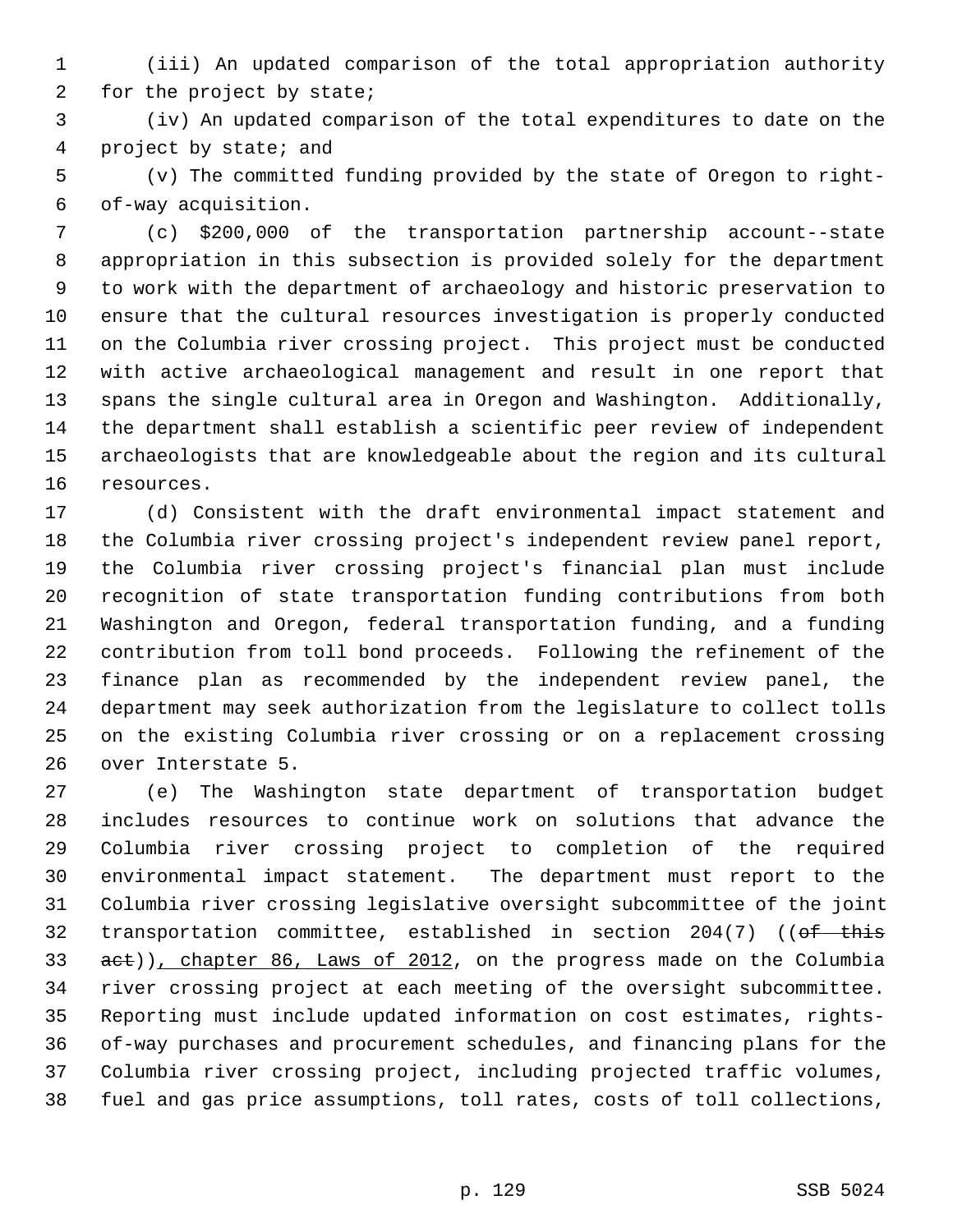1 as well as potential need for general transportation funding. By 2 January 1, 2013, the department shall provide to the oversight 3 subcommittee of the joint transportation committee a phased master plan 4 for the Columbia river crossing project.

 5 (18) Within the amounts provided for the Columbia river crossing 6 project (400506A), the department shall conduct a traffic and revenue 7 analysis for the Columbia river crossing project that will lay the 8 foundation for investment grade traffic and revenue analysis. While 9 conducting the analysis, the department must coordinate with the Oregon 10 department of transportation, the Washington state transportation 11 commission, and the Washington state legislative oversight committee.

12 (a) The department's analysis must include the assessment and 13 review of the following variables within the project:

14 (i) Exemptions from tolls for vehicles with two or more occupants;

15 (ii) A variable toll where the tolls vary by time of day and day of 16 the week; and

17 (iii) A frequency-based toll rate for the facility.

18 (b) The analysis must also assess the following:

19 (i) The impact that light rail service in the corridor will have on 20 estimated toll revenues;

21 (ii) The level of diversion from the Interstate 5 corridor and the 22 impact on estimated toll revenues; and

23 (iii) The estimated toll revenues from vehicle trips originating 24 within the region and outside the region by vehicle type.

25 (c) The department must submit a report of findings to the 26 transportation committees of the legislature by July 1, 2013.

27 (19) ((\$309,000)) \$91,000 of the motor vehicle account--federal 28 appropriation and  $((\frac{278}{100})$ ,  $\frac{24,000}{100}$  of the motor vehicle account--29 state appropriation are provided solely for the SR 9/SR 204 30 Intersection Improvement project (L2000040).

31 (20) ((\$3,385,000)) \$980,000 of the motor vehicle account--federal 32 appropriation and  $((\$50,000))$  \$51,000 of the motor vehicle account--33 state appropriation are provided solely for the US 12/Nine Mile Hill to 34 Woodward Canyon Vic - Build New Highway project (501210T).

35 (21) ((\$5,791,000 of the Tacoma Narrows toll bridge account--state 36 appropriation is provided solely for deferred sales tax expenses on the 37 construction of the new Tacoma Narrows bridge. However, if chapter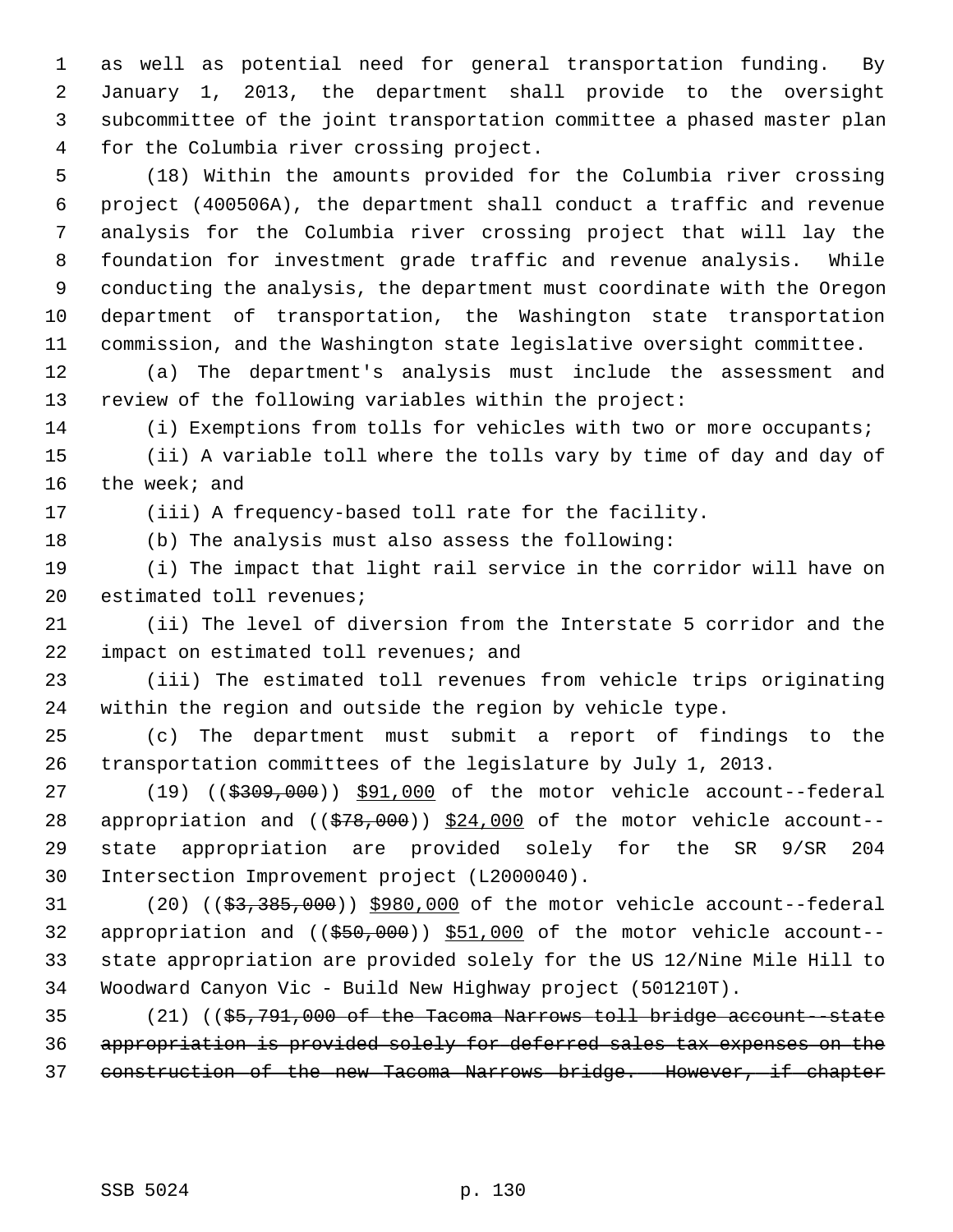1 . . . (Senate Bill No. 6073), Laws of 2012 (sales tax exemption on SR 2 16 projects) is enacted by June 30, 2012, the amount provided in this 3 subsection lapses.

 4 (22) \$391,000)) \$226,000 of the motor vehicle account--federal 5 appropriation and ((\$16,000)) \$19,000 of the motor vehicle account-- 6 state appropriation are provided solely for the SR 16/Rosedale Street 7 NW Vicinity - Frontage Road project (301639C). The frontage road must 8 be built for driving speeds of no more than thirty-five miles per hour.

9 (( $(23)$  \$621,000)) (22) \$663,000 of the motor vehicle account--10 federal appropriation is provided solely for the SR 20/Race Road to 11 Jacob's Road safety project (L2200042).

12 (((24) \$32,162,000)) (23) \$15,746,000 of the transportation 13 partnership account--state appropriation is provided solely for the SR 14 28/ US 2 and US 97 Eastmont Avenue Extension project (202800D).

15 (( $\left(\frac{25}{25}, \frac{227}{200}\right)$ ) (24) \$705,000 of the motor vehicle account--16 federal appropriation and ((\$38,000)) \$165,000 of the motor vehicle 17 account--state appropriation are provided solely for design and right-18 of-way work on the I-82/Red Mountain Vicinity project (508208M). The 19 department shall continue to work with the local partners in developing 20 transportation solutions necessary for the economic growth in the Red 21 Mountain American viticulture area of Benton county.

22 (( $(26)$  \$1,500,000)) (25) \$3,000,000 of the motor vehicle account--23 federal appropriation  $((\frac{1}{15}))$  and \$120,000 of the motor vehicle 24 account--state appropriation are provided solely for the I-90 25 Comprehensive Tolling Study and Environmental Review project (100067T). 26 The department shall undertake a comprehensive environmental review of 27 tolling Interstate 90 between Interstate 5 and Interstate 405 for the 28 purposes of both managing traffic and providing funding for 29 construction of the unfunded state route number 520 from Interstate 5 30 to Medina project. The environmental review must include significant 31 outreach to potentially affected communities. The department may 32 consider traffic management options that extend as far east as 33 Issaquah.

 $(1+27)$  ( $(26)$  \$12,149,000 of the motor vehicle account--federal 35 appropriation and \$362,000 of the motor vehicle account--state 36 appropriation are provided solely for the I-90/Sullivan Road to Barker 37 Road - Additional Lanes project (609049N).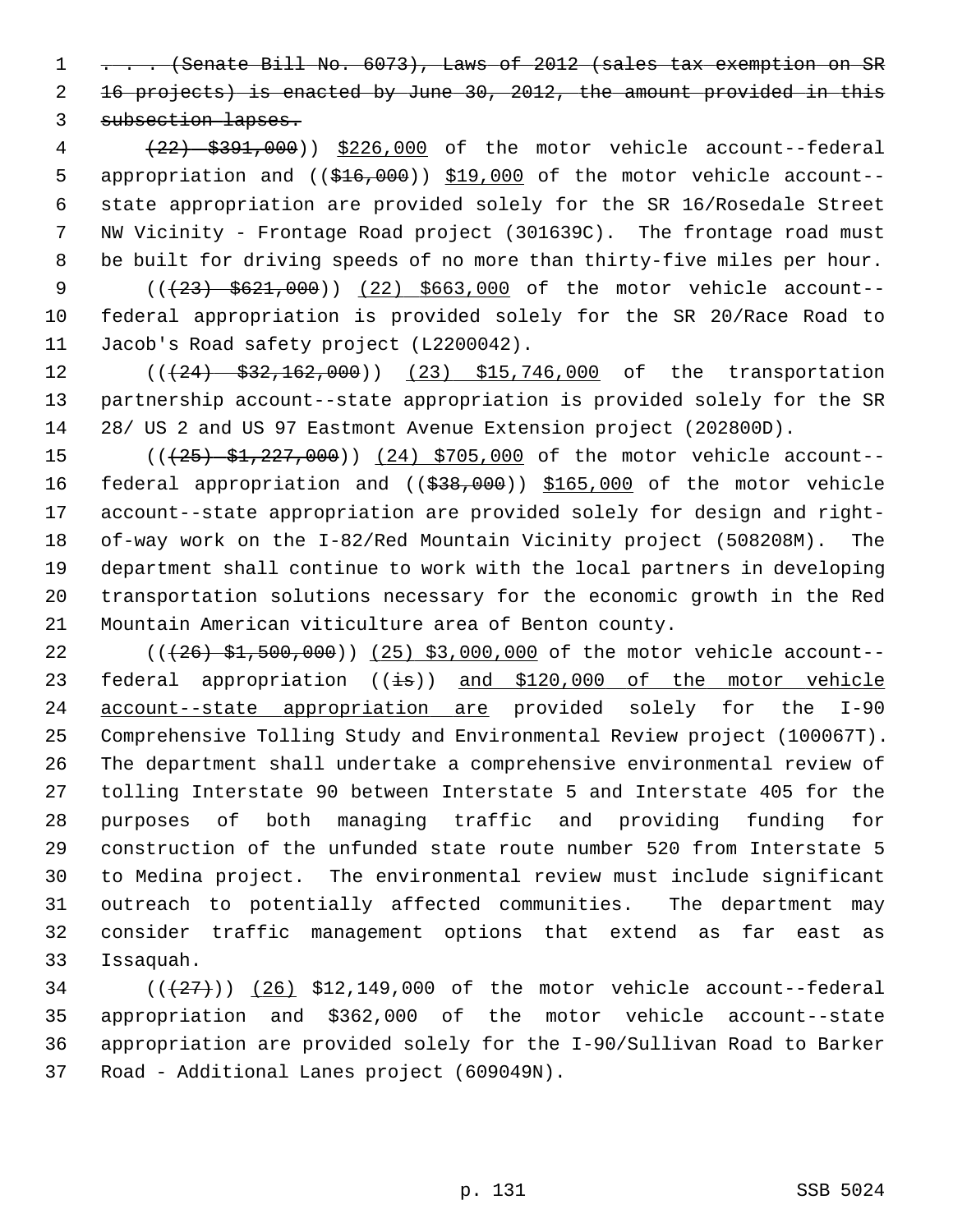1  $((+28))$   $(27)$  Up to \$8,000,000 in savings realized on the I- 2 90/Snoqualmie Pass East - Hyak to Keechelus Dam - Corridor project 3 (509009B) may be used for design work on the next two-mile segment of 4 the corridor. Any additional savings on this project must remain on 5 the corridor. Project funds may not be used to build or improve 6 buildings until the plan described in section 604 (( $of$  this act)), 7 chapter 367, Laws of 2011 is complete.

8 (( $\left(\frac{29}{5657},000\right)$ ) (28) \$637,000 of the motor vehicle account-- 9 federal appropriation is provided solely for the US 97A/North of 10 Wenatchee - Wildlife Fence project (209790B).

11  $((+30))$  (29) The department shall reconvene an expert review panel 12 of no more than three members as described under RCW 47.01.400 for the 13 purpose of updating the work that was previously completed by the panel 14 on the Alaskan Way viaduct replacement project and to ensure that an 15 appropriate and viable financial plan is created and regularly 16 reviewed. The expert review panel must be selected cooperatively by 17 the chairs of the senate and house of representatives transportation 18 committees, the secretary of transportation, and the governor. The 19 expert review panel must report findings and recommendations to the 20 transportation committees of the legislature, the governor's Alaskan 21 Way viaduct project oversight committee, and the transportation 22 commission by October 2011, and annually thereafter until the project 23 is operationally complete.

24  $((+31))$  (30) It is important that the public and policymakers have 25 accurate and timely access to information related to the Alaskan Way 26 viaduct replacement project as it proceeds to, and during, the 27 construction of all aspects of the project including, but not limited 28 to, information regarding costs, schedules, contracts, project status, 29 and neighborhood impacts. Therefore, it is the intent of the 30 legislature that the state, city, and county departments of 31 transportation establish a single source of accountability for 32 integration, coordination, tracking, and information of all requisite 33 components of the replacement project, which must include, at a 34 minimum:

35 (a) A master schedule of all subprojects included in the full 36 replacement project or program; and

37 (b) A single point of contact for the public, media, stakeholders, 38 and other interested parties.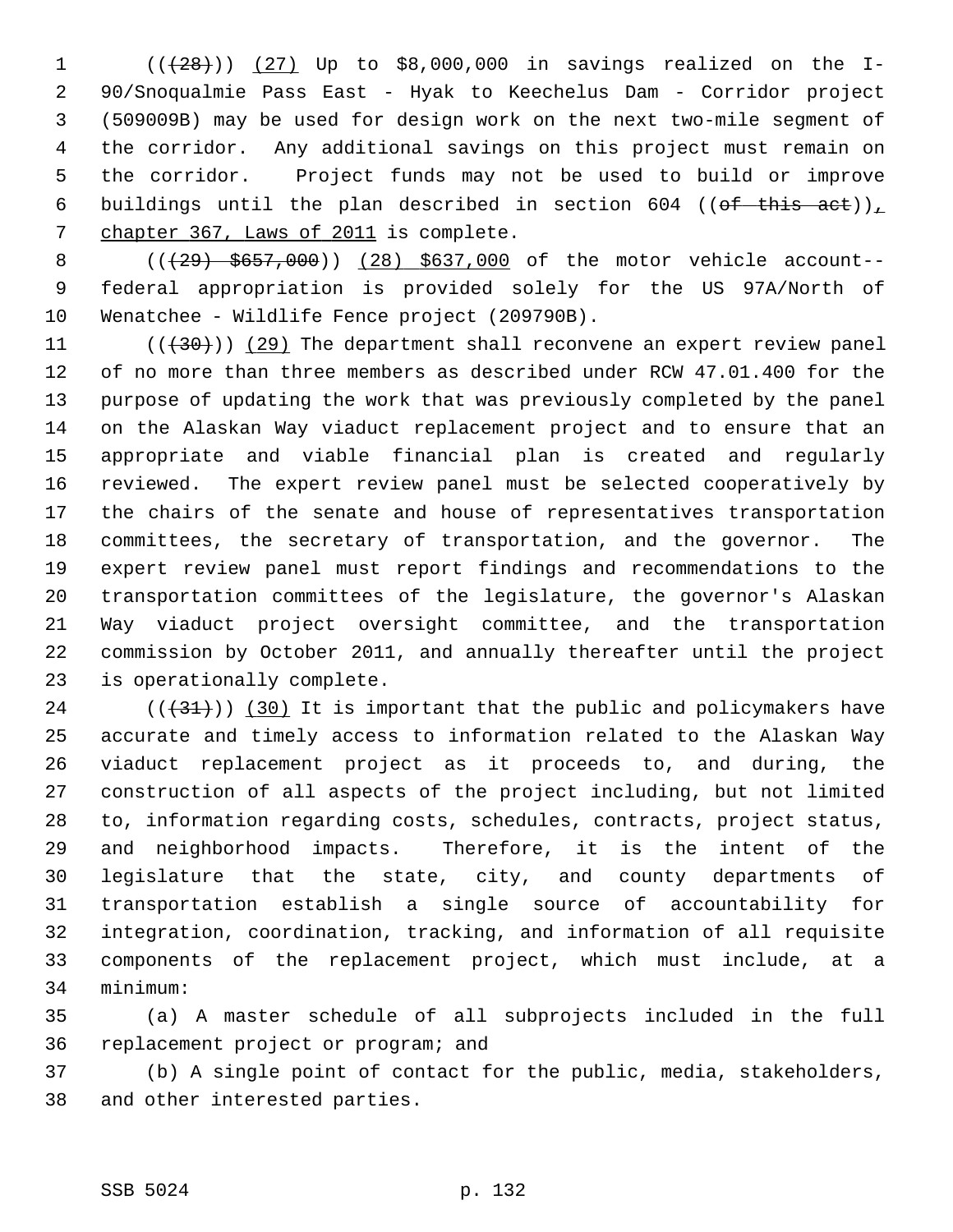1  $((+32))$   $(31)$  Within the amounts provided in this section, \$20,000 2 of the motor vehicle account--state appropriation and \$980,000 of the 3 motor vehicle account--federal appropriation are provided solely for 4 the department to continue work on a comprehensive tolling study of the 5 state route number 167 corridor (project 316718S). As funding allows, 6 the department shall also continue work on a comprehensive tolling 7 study of the state route number 509 corridor.

8 (( $(33)$ )) (32)(a) (( $$137,022,000$ )) \$70,663,000 of the transportation 9 partnership account--state appropriation and ((\$50,623,000)) 10 \$38,613,000 of the transportation 2003 account (nickel account)--state 11 appropriation are provided solely for the I-405/Kirkland Vicinity Stage 12 2 - Widening project (8BI1002). This project must be completed as soon 13 as practicable as a design-build project and must be constructed with 14 a footprint that would accommodate potential future express toll lanes.

15 (b) ((As part of the project, the department shall conduct a 16 traffic and revenue analysis and complete a financial plan to provide 17 additional information on the revenues, expenditures, and financing 18 options available for active traffic management and congestion relief 19 in the Interstate 405 and state route number 167 corridors. A report 20 must be provided to the transportation committees of the legislature 21 and the office of financial management by January 2012. However, this 22 subsection(33)(b) is null and void if chapter . . . (Engrossed House 23 Bill No. 1382), Laws of 2011 (I-405 express toll lanes) is enacted by 24 June 30, 2011.

 $(e)$  Of the amount appropriated in  $(a)$  of this subsection, \$15,000,000 of the transportation partnership account--state appropriation is provided solely for the preliminary design and purchase of rights-of-way on the state route number 167 direct connector. It is the intent of the legislature to fund an additional \$25,000,000 of the transportation partnership account--state appropriation for the preliminary design and purchase of rights-of-way on the state route number 167 direct connector during the 2013-2015 biennium.

 $\left(\frac{d}{dt}\right)$ ) Within the amounts provided for this project, funding is 35 provided solely for tolling equipment, such as gantries, barriers, or 36 cameras, on Interstate 405, consistent with chapter 369, Laws of 2011. 37 The department shall place amounts for tolling equipment into 38 unallotted status until the traffic and revenue analysis required in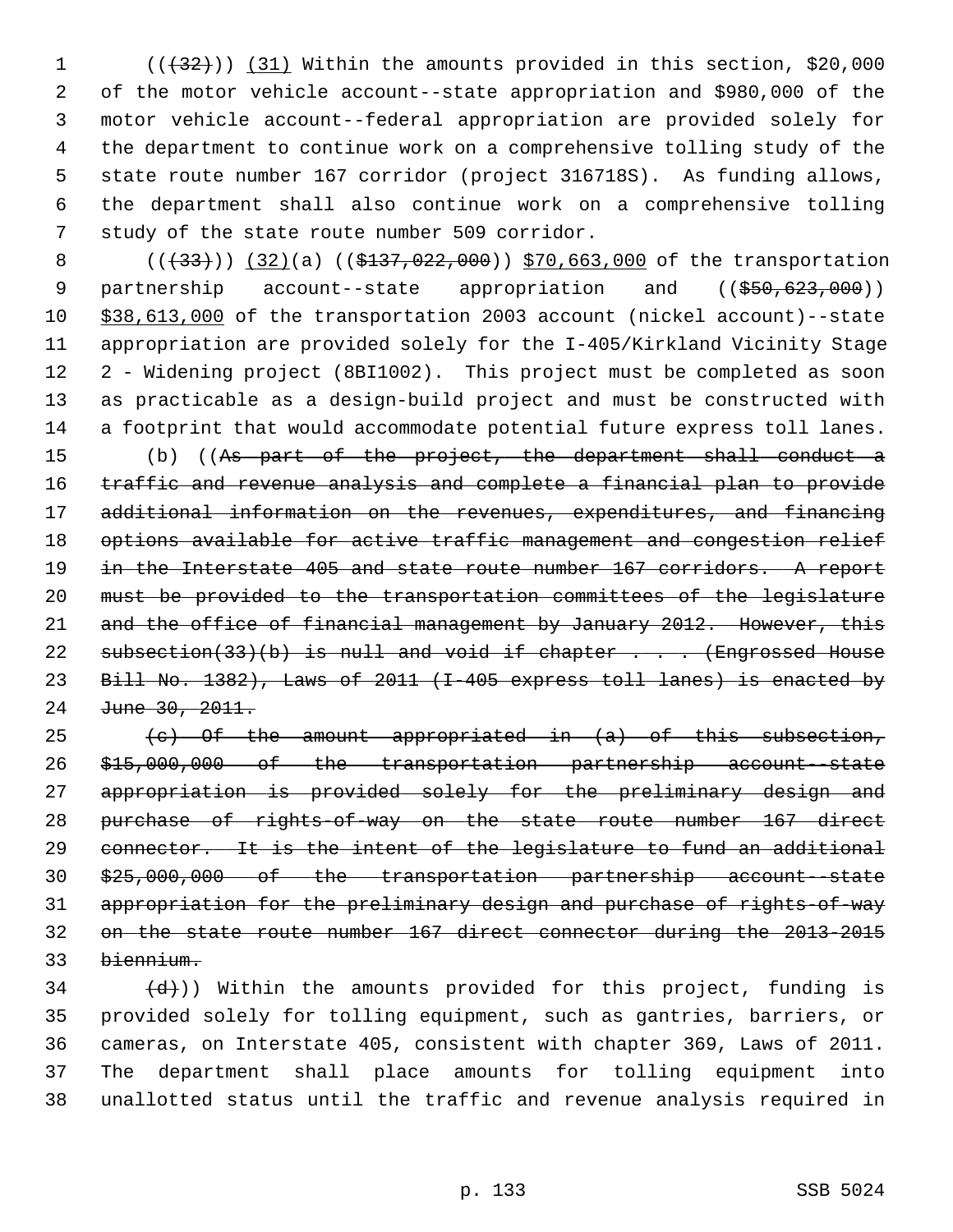1 RCW 47.56.886 is submitted to the governor and the legislature. Once 2 the report has been submitted, the office of financial management may 3 approve the allotment of funds for tolling equipment only after 4 consultation with the joint transportation committee.

 $(1, 34)$  (133) \$3,392,000 of the transportation partnership account--state appropriation is provided solely for the preliminary design and purchase of rights-of-way on the state route number 167 direct connector (140504C).

 9 (34) Funding for a signal at state route number 507 and Yew Street 10 is included in the appropriation for intersection and spot improvements 11 (0BI2002).

12 (35) ((\$224,592,000)) \$52,078,000 of the transportation partnership 13 account--state appropriation and ((\$898,286,000)) \$902,101,000 of the 14 state route number 520 corridor account--state appropriation are 15 provided solely for the state route number 520 bridge replacement and 16 HOV program (8BI1003). When developing the financial plan for the 17 program, the department shall assume that all maintenance and operation 18 costs for the new facility are to be covered by tolls collected on the 19 toll facility, and not by the motor vehicle account.

20 (36) \$500,000 of the motor vehicle account--state appropriation is 21 provided solely for a multimodal corridor plan on state route number 22 520 between Interstate 405 and Avondale Road in Redmond (L1000054).

23 (37) \$300,000 of the motor vehicle account--federal appropriation 24 is provided solely for the SR 523 Corridor study (L1000059).

25 (38) The department shall consider using the city of Mukilteo's 26 off-site mitigation program in the event any projects on state route 27 number 525 or 526 require environmental mitigation.

28 (39) Any savings on projects on the state route number 532 corridor 29 must be used within the corridor to begin work on flood prevention and 30 raising portions of the highway above flood and storm influences.

31 (40) The total appropriation provided in this section assumes 32 enactment of chapter . . . (Second Substitute Senate Bill No. 5250), 33 Laws of 2012 (design-build procedures) and reflects efficiencies and 34 cost savings generated by this innovative design and contracting tool.

35 (41) Construction of a new traffic management center may not 36 commence until the budget evaluation study in section  $102(1)$  ((of this 37 act)), chapter 86, Laws of 2012 is complete and the office of financial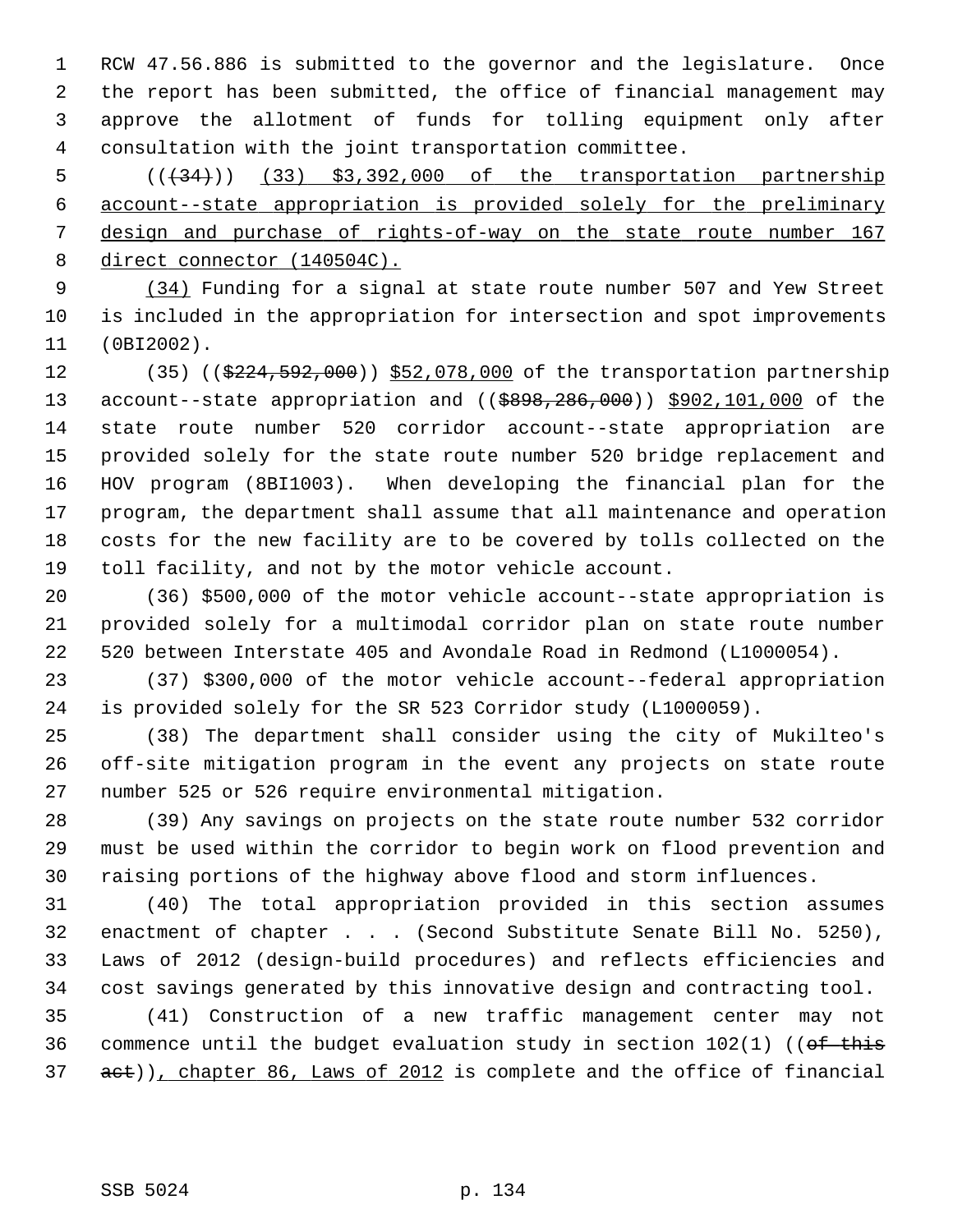1 management has determined that a new traffic management center is the 2 preferred option and has approved this project.

 3 (42) The department shall itemize all future requests for the 4 construction of new buildings on a project list. Each building 5 construction project must be listed in the project list along with all 6 other highway construction projects and submitted by the department as 7 part of its budget submittal. It is the intent of the legislature that 8 new facility construction must be transparent and not appropriated 9 within larger highway construction projects.

10 (43) ((\$250,000)) \$240,000 of the motor vehicle account--federal 11 appropriation is provided solely for planning a proposed off-ramp 12 eastbound from state route number 518 to Des Moines Memorial Drive in 13 Burien (L1100045).

14 (44) ((\$1,100,000)) \$425,000 of the motor vehicle account--federal 15 appropriation is provided solely for preliminary engineering on the I-16 5/Marvin Road Interchange study (L2200087).

17 (45) ((\$400,000)) \$389,000 of the motor vehicle account--federal 18 appropriation is provided solely for the SR 150/No-See-Um Road 19 Intersection - Realignment project (L2200092).

20 (46) \$750,000 of the motor vehicle account--federal appropriation 21 is provided solely for ((preliminary engineering on)) the SR 22 305/Suquamish Way Intersection Improvements project (L2200093).

23 (47) ((\$700,000)) \$660,000 of the motor vehicle account--federal 24 appropriation is provided solely for the US 395/Lind Road Intersection 25 project (L2200086).

 (48) \$8,048,000 of the motor vehicle account--state appropriation is provided solely to advance the design, preliminary engineering, and rights-of-way acquisition for the projects identified in LEAP Transportation Document 2013-3 as developed April 2, 2013. Funds must be used to advance the emergent, initial development of these projects for the purpose of expediting delivery of the associated major investments when funding for such investments becomes available. Funding may be reallocated between projects to maximize the accomplishment of design and preliminary engineering work and rights- of-way acquisition, provided that all projects are addressed. It is the intent of the legislature that, while seeking to maximize the outcomes in this section, the department shall provide for continuity of both the state and consulting engineer workforce, while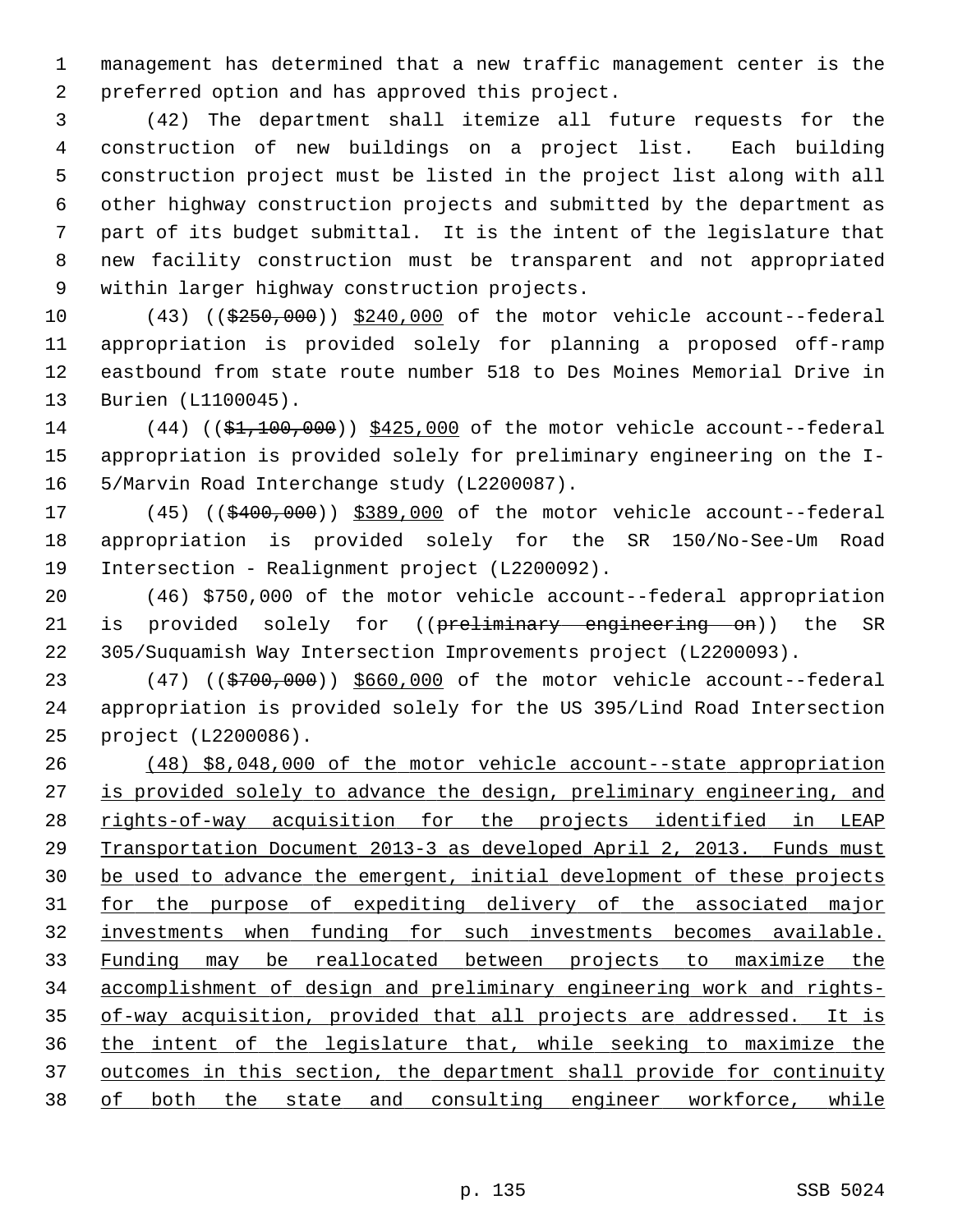| $\mathbf 1$ | strategically utilizing private sector involvement to<br>ensure                |
|-------------|--------------------------------------------------------------------------------|
| 2           | consistency with the department's business plan for staffing in the            |
| 3           | highway construction program in the current and next biennium.                 |
|             |                                                                                |
| 4           | Sec. 905. 2012 c 86 s 306 (uncodified) is amended to read as                   |
| 5           | follows:                                                                       |
| 6           | FOR THE DEPARTMENT OF TRANSPORTATION--PRESERVATION--PROGRAM P                  |
| 7           | Transportation Partnership Account--State                                      |
| 8           | $((\frac{1544}{1463}, 000))$                                                   |
| 9           | \$23,488,000                                                                   |
| 10          | Motor Vehicle Account--State Appropriation ( $(\frac{281}{741},000)$ )         |
| 11          | \$66,003,000                                                                   |
| 12          | Motor Vehicle Account--Federal Appropriation ((\$540,306,000))                 |
| 13          | \$467, 466, 000                                                                |
| 14          | Motor Vehicle Account--Private/Local                                           |
| 15          | $((\$21,585,000))$                                                             |
| 16          | \$18,891,000                                                                   |
| 17          | Tacoma Narrows Toll Bridge Account--State                                      |
| 18          |                                                                                |
| 19          | ((Transportation 2003 Account (Nickel Account) -- State                        |
| 20          |                                                                                |
| 21          | Highway Safety Account--State Appropriation \$3,500,000                        |
| 22          | TOTAL APPROPRIATION $\ldots$ , ( $(\frac{\text{6691}, 877, 000}{\text{6691}})$ |
| 23          | \$579,607,000                                                                  |
| 24          | The appropriations in this section are subject to the following                |
| 25          | conditions and limitations:                                                    |
| 26          | (1) Except as provided otherwise in this section, the entire                   |
| 27          | transportation 2003 account (nickel account) appropriation and the             |
| 28          | entire transportation partnership account appropriation are provided           |
| つQ          | solaly for the projects and activities as listed by fund project and           |

29 solely for the projects and activities as listed by fund, project, and 30 amount in LEAP Transportation Document ((2012-2)) 2013-1 as developed 31 ((March 8, 2012)) April 2, 2013, Program - Highway Preservation Program 32 (P). However, limited transfers of specific line-item project 33 appropriations may occur between projects for those amounts listed 34 subject to the conditions and limitations in section 603, chapter 35 . . ., Laws of 2013 (section 603 of this act).

36 (2) The department of transportation shall continue to implement 37 the lowest life-cycle cost planning approach to pavement management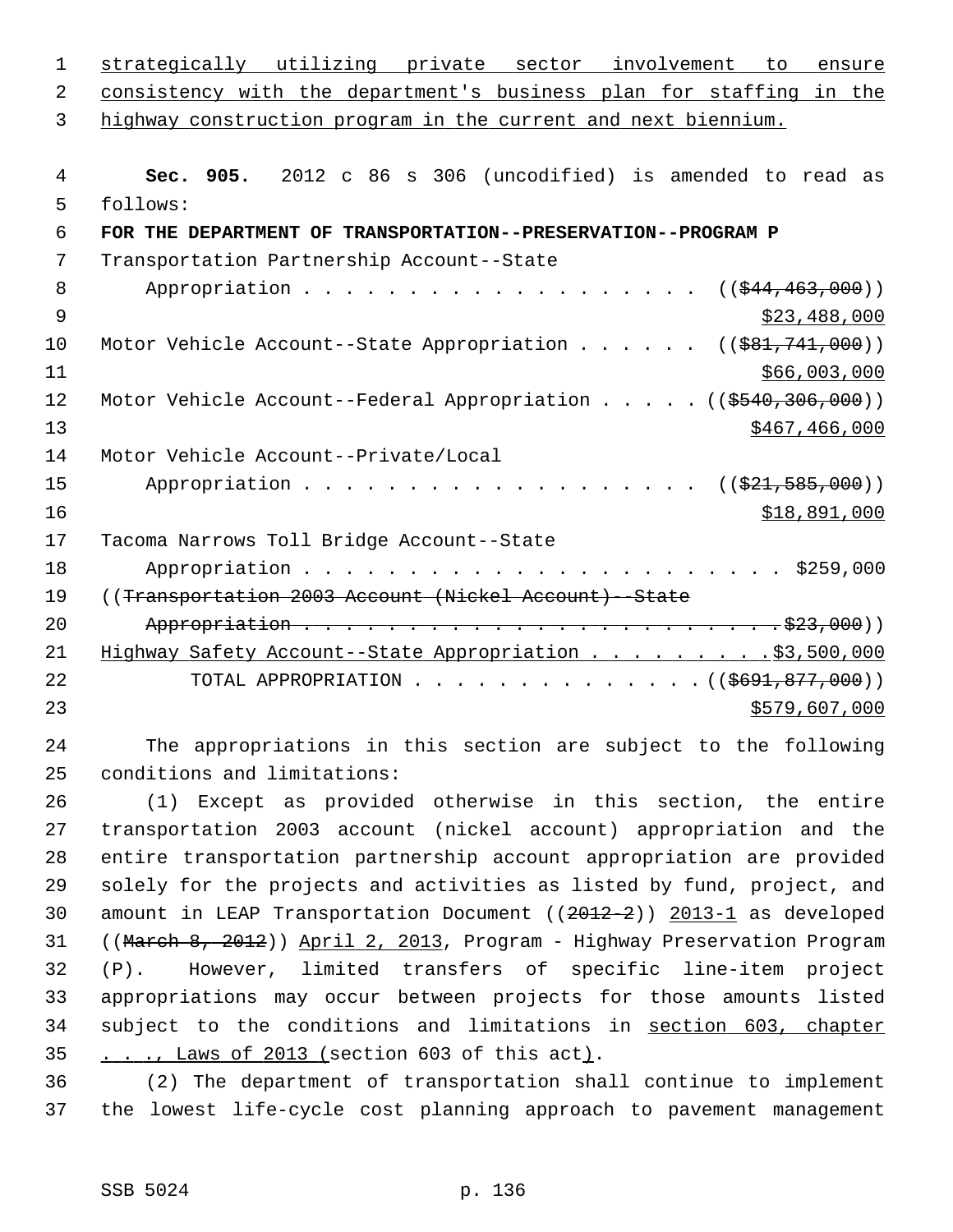1 throughout the state to encourage the most effective and efficient use 2 of pavement preservation funds. Emphasis should be placed on 3 increasing the number of roads addressed on time and reducing the 4 number of roads past due.

 5 (3) Within the motor vehicle account--state appropriation and motor 6 vehicle account--federal appropriation, the department may transfer 7 funds between programs I and P, except for funds that are otherwise 8 restricted in this act.

 9 (4) The department shall apply for surface transportation program 10 enhancement funds to be expended in lieu of or in addition to state 11 funds for eligible costs of projects in programs I and P.

12 (5) ((The motor vehicle account-state appropriation includes up to 13 \$17,652,000 in proceeds from the sale of bonds authorized in RCW 14 47.10.843.

15  $(6)$ )) The department must work with cities and counties to develop 16 a comparison of direct and indirect labor costs, overhead rates, and 17 other costs for high-cost bridge inspections charged by the state, 18 counties, and other entities. The comparison is due to the 19 transportation committees of the legislature on September 1, 2011.

20  $((+7)$   $$789,000)$   $(6)$   $$739,000$  of the motor vehicle account--federal 21 appropriation and  $((\frac{66}{600}))$  \$56,000 of the motor vehicle account--22 state appropriation are provided solely for the environmental impact 23 statement and preliminary planning for the replacement of the state 24 route number 9 Snohomish river bridge (project L2000018).

25 (((8) \$10,843,000)) (7) \$9,096,000 of the motor vehicle account--26 federal appropriation, ((\$1,992,000)) \$1,794,000 of the motor vehicle 27 account--private/local appropriation, and ((\$390,000)) \$340,000 of the 28 motor vehicle account--state appropriation are provided solely for the 29 SR 21/Keller Ferry - Replace Boat project (602110J).

30  $((49) + 165,000)$   $(8)$  \$227,000 of the motor vehicle account--federal 31 appropriation is provided solely for the I-90/Ritzville to Tokio - 32 Paving of Outside Lanes project (609041G).

33 (((10) \$5,565,000)) (9) \$1,566,000 of the motor vehicle account-- 34 federal appropriation and ((\$232,000)) \$124,000 of the motor vehicle 35 account--state appropriation are provided solely for the SR 36 167/Puyallup River Bridge Replacement project (316725A). This project 37 must be completed as a design-build project. The department must work 38 with local jurisdictions and the community during the environmental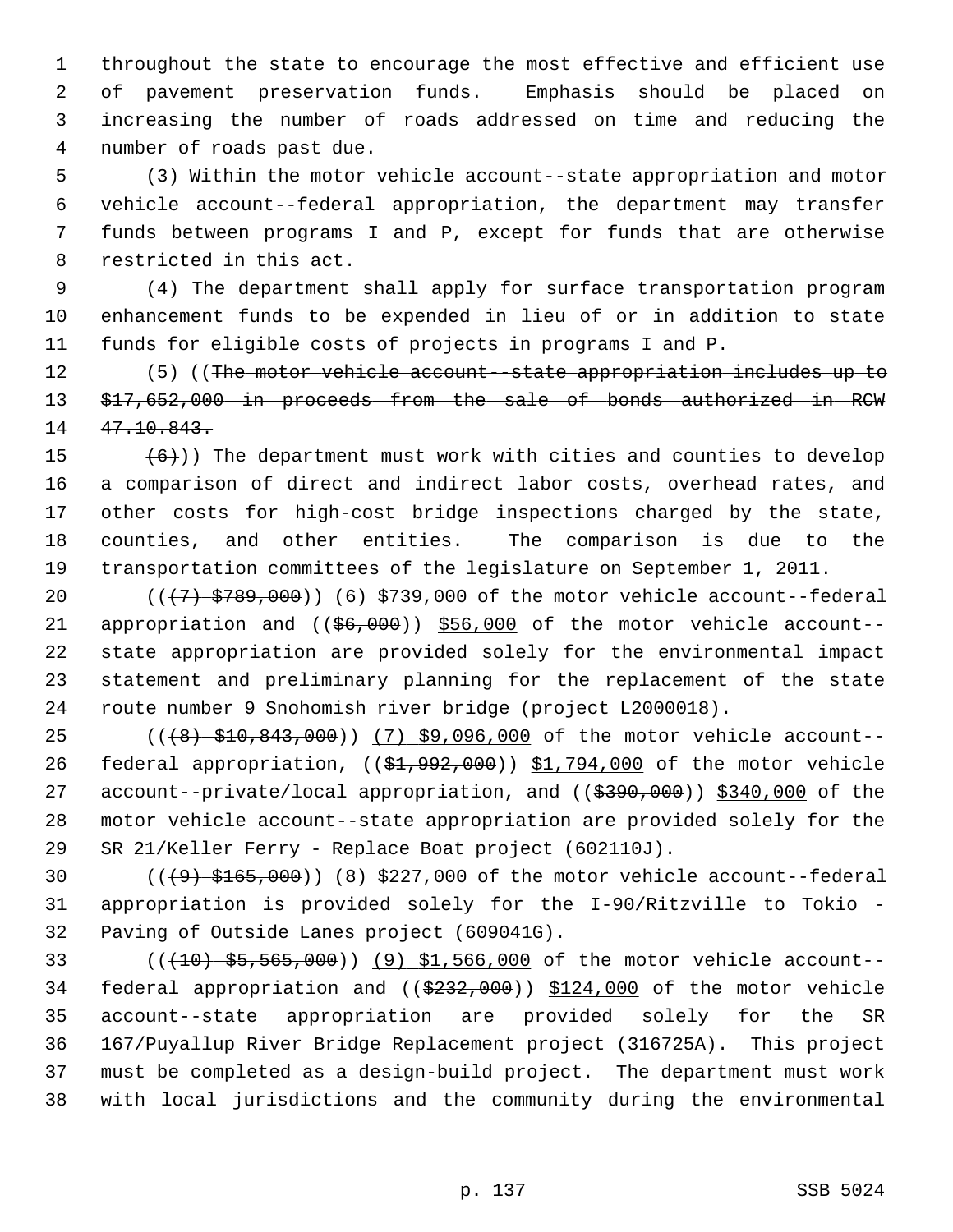1 review process to develop appropriate esthetic design elements, at no 2 additional cost to the department, and traffic management plans 3 pertaining to this project. The department must report to the 4 transportation committees of the legislature on estimated cost and/or 5 time savings realized as a result of using the design-build process.

 6 (((11) \$507,000)) (10) \$649,000 of the motor vehicle account-- 7 federal appropriation and ((\$13,000)) \$16,000 of the motor vehicle 8 account--state appropriation are provided solely for the SR 9 906/Travelers Rest - Building Renovation project (090600A).

10 (( $\sqrt{12}$ ) The department shall submit a renewal and rehabilitation 11 plan for the new state route number 16 Tacoma Narrows bridge as a 12 decision package as part of its 2013-2015 biennial budget submittal.))

13 **Sec. 906.** 2012 c 86 s 307 (uncodified) is amended to read as 14 follows:

15 **FOR THE DEPARTMENT OF TRANSPORTATION--TRAFFIC OPERATIONS--PROGRAM Q--** 16 **CAPITAL**

| 17 |  | Motor Vehicle Account--State Appropriation ( $(\frac{28}{779}, 000)$ ) |  |  |              |
|----|--|------------------------------------------------------------------------|--|--|--------------|
| 18 |  |                                                                        |  |  | \$8,801,000  |
| 19 |  | Motor Vehicle Account--Federal Appropriation $($ $($ \$7,283,000))     |  |  |              |
| 20 |  |                                                                        |  |  | \$7,184,000  |
| 21 |  | TOTAL APPROPRIATION $\ldots$ , ( $(\frac{1}{216}, 062, 000)$ )         |  |  |              |
| 22 |  |                                                                        |  |  | \$15,985,000 |

23 The appropriations in this section are subject to the following 24 conditions and limitations:  $((\text{ }61,000,000))$  \$371,000 of the motor 25 vehicle account-- state appropriation for project 000005Q is provided 26 solely for state matching funds for federally selected competitive 27 grants or congressional earmark projects. These moneys must be placed 28 into reserve status until such time as federal funds are secured that 29 require a state match.

30 **Sec. 907.** 2012 c 86 s 308 (uncodified) is amended to read as 31 follows: 32 **FOR THE DEPARTMENT OF TRANSPORTATION--WASHINGTON STATE FERRIES** 33 **CONSTRUCTION--PROGRAM W** 34 Puget Sound Capital Construction Account--State 35 Appropriation . . . . . . . . . . . . . . . . . ((\$61,965,000))  $36$   $$61,956,000$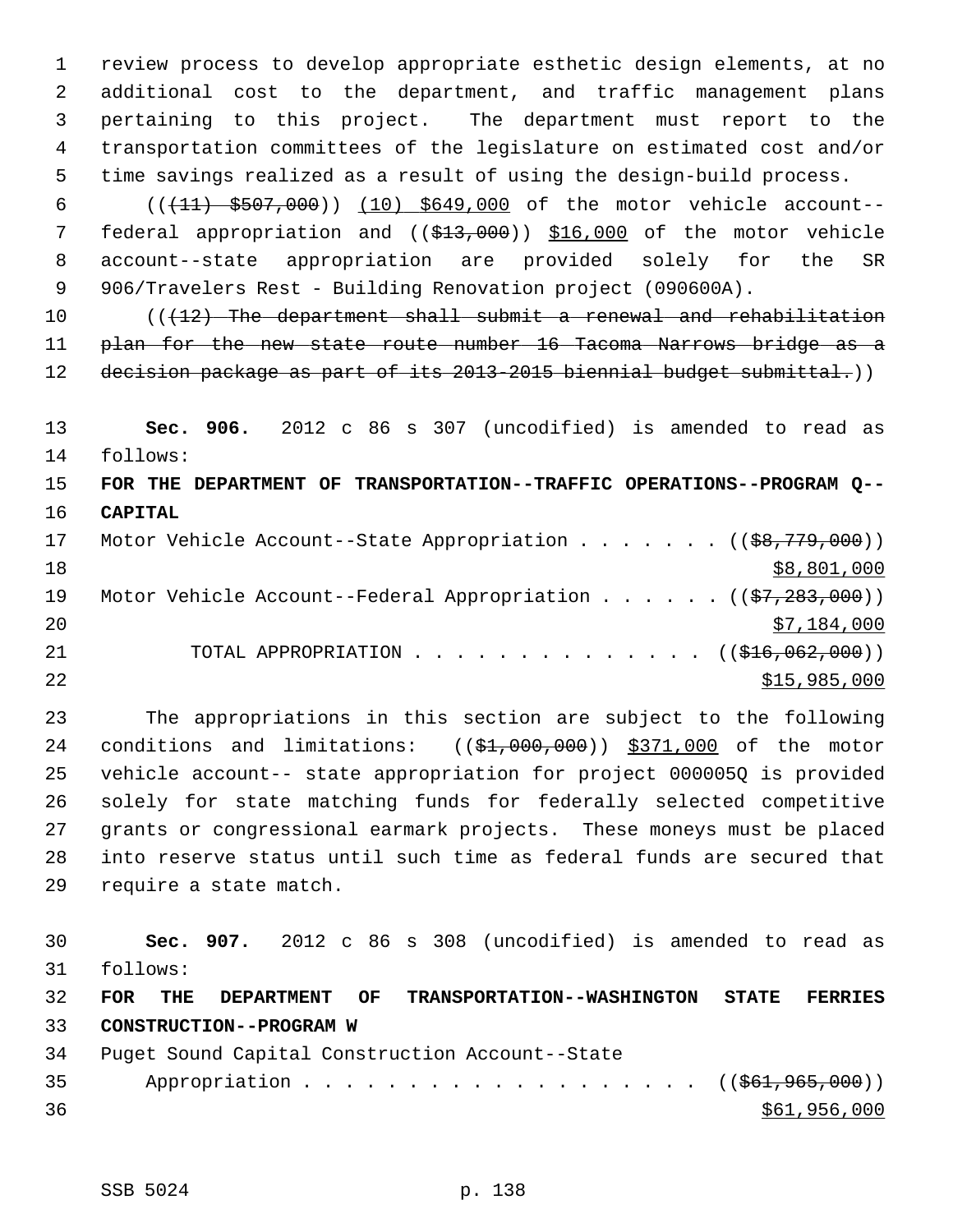1 Puget Sound Capital Construction Account--Federal 2 Appropriation . . . . . . . . . . . . . . . . . ( $(\frac{261,736,000}{1})$  $\frac{1}{2}$  \$56,587,000 4 Puget Sound Capital Construction Account--Private/Local 5 Appropriation . . . . . . . . . . . . . . . . . . . . . ((\$200,000))  $\frac{$356,000}{ }$  7 Transportation 2003 Account (Nickel Account)--State 8 Appropriation . . . . . . . . . . . . . . . . . (  $(\frac{119}{7928}, 000)$  )  $\frac{$150,215,000}{5}$ 10 Transportation Partnership Account--State 11 Appropriation . . . . . . . . . . . . . . . . . . . . . .\$12,838,000 12 Multimodal Transportation Account--State 13 Appropriation . . . . . . . . . . . . . . . . . ((\$27,527,000)) 14 \$27,283,000 15 TOTAL APPROPRIATION . . . . . . . . . . . . . ((\$284,194,000))  $16$  \$309,235,000

17 The appropriations in this section are subject to the following 18 conditions and limitations:

19 (1) Except as provided otherwise in this section, the entire 20 appropriations in this section are provided solely for the projects and 21 activities as listed in LEAP Transportation Document ( $(2012-1)$ ) 2013-2 22 ALL PROJECTS as developed ((March 8, 2012)) April 2, 2013, Program - 23 Washington State Ferries Capital Program (W).

24 (2) The department shall work with the department of archaeology 25 and historic preservation to ensure that the cultural resources 26 investigation is properly conducted on all large ferry terminal 27 projects. These projects must be conducted with active archaeological 28 management.

29 (3) The multimodal transportation account--state appropriation 30 includes up to  $((\$27, \$27,000))$   $\$27,283,000$  in proceeds from the sale 31 of bonds authorized in RCW 47.10.867.

32 (4) The Puget Sound capital construction account--state 33 appropriation includes up to \$45,000,000 in proceeds from the sale of 34 bonds authorized in RCW 47.10.843.

35 (5) ((\$17,970,000)) \$17,370,000 of the transportation 2003 account 36 (nickel account)--state appropriation is provided solely for the 37 acquisition of new Kwa-di-tabil class ferry vessels (project 944470A) 38 subject to the conditions of RCW 47.56.780.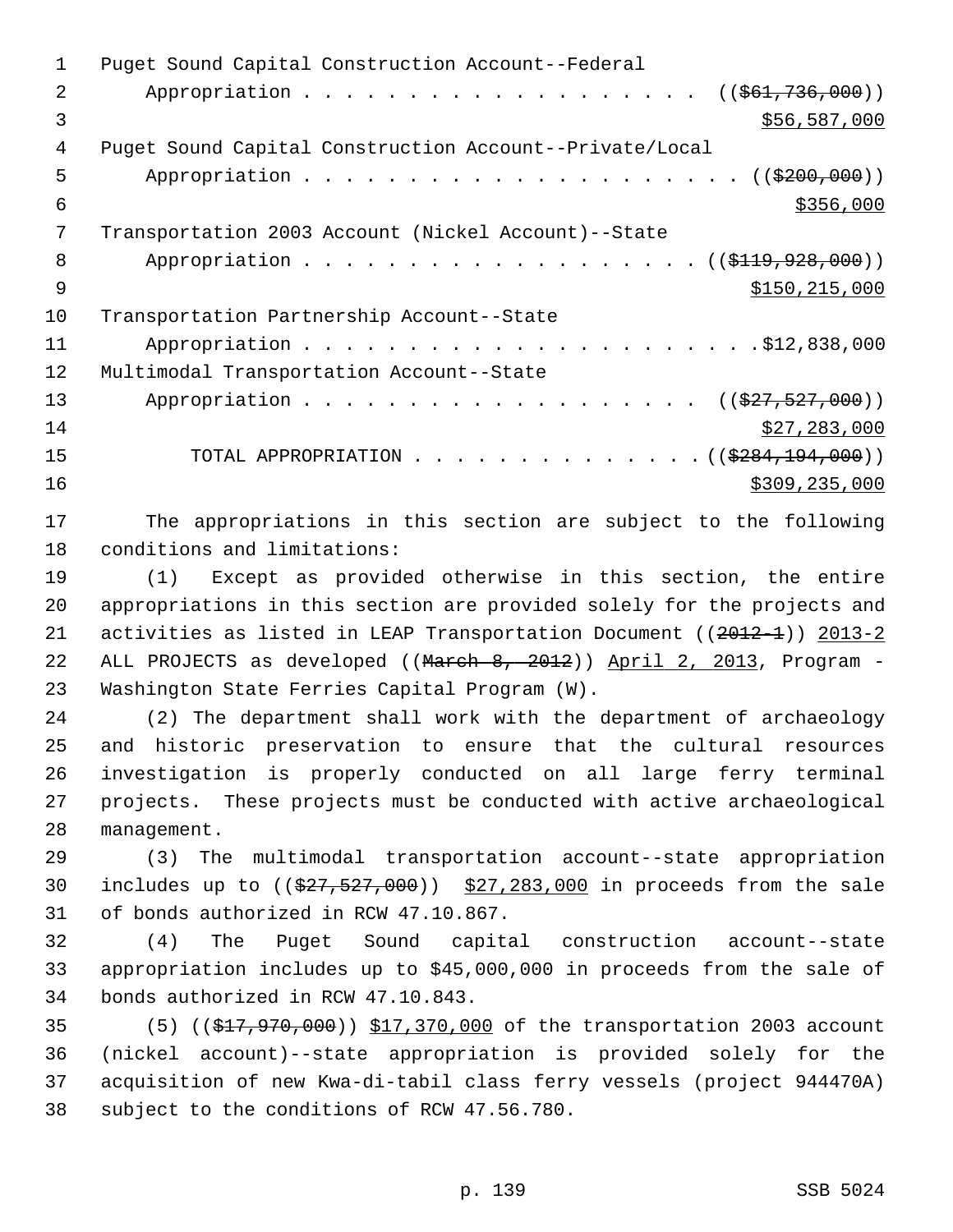1 (6) \$25,404,000 of the multimodal transportation account--state 2 appropriation, \$1,000,000 of the Puget Sound capital construction 3 account--federal appropriation, \$11,500,000 of the transportation 4 partnership account--state appropriation, and ((\$85,924,000)) 5 \$76,917,000 of the transportation 2003 account (nickel account)--state 6 appropriation are provided solely for the acquisition of one 144-car 7 vessel (project L2200038). The department shall use as much already 8 procured equipment as practicable on the 144-car vessel. The vendor 9 must present to the joint transportation committee and the office of 10 financial management, by August 15, 2011, a list of options that will 11 result in significant cost savings changes in terms of construction or 12 the long-term maintenance and operations of the vessel. The vendor 13 must allow for exercising the options without a penalty. If neither 14 chapter ... (Engrossed Substitute Senate Bill No. 5742), Laws of 2011 15 nor chapter ... (House Bill No. 2083), Laws of 2011 is enacted by June 16 30, 2011, \$75,000,000 of the transportation 2003 account (nickel 17 account)--state appropriation in this subsection lapses.

18 (7) ((\$5,749,000)) \$5,569,000 of the total appropriation is 19 provided solely for continued permitting work on the Mukilteo ferry 20 terminal (project 952515P). The department shall seek additional 21 federal funding for this project. Prior to beginning terminal 22 improvements, the department shall report to the legislature on the 23 final environmental impact statement by December 31, 2012. The report 24 must include an overview of the costs and benefits of each of the 25 alternatives considered, as well as an identification of costs and a 26 funding plan for the preferred alternative.

27 (8) The department shall review all terminal project cost estimates 28 to identify projects where similar design requirements could result in 29 reduced preliminary engineering or miscellaneous items costs. The 30 department shall report to the legislature by September 1, 2011. The 31 report must use programmatic design and include estimated cost savings 32 by reducing repetitive design costs or miscellaneous costs, or both, 33 applied to projects.

34 (9) ((\$3,000,000)) \$6,000,000 of the Puget Sound capital 35 construction account--state appropriation is provided solely for 36 emergency capital repair costs (project 999910K). Funds may be spent 37 only after approval from the office of financial management.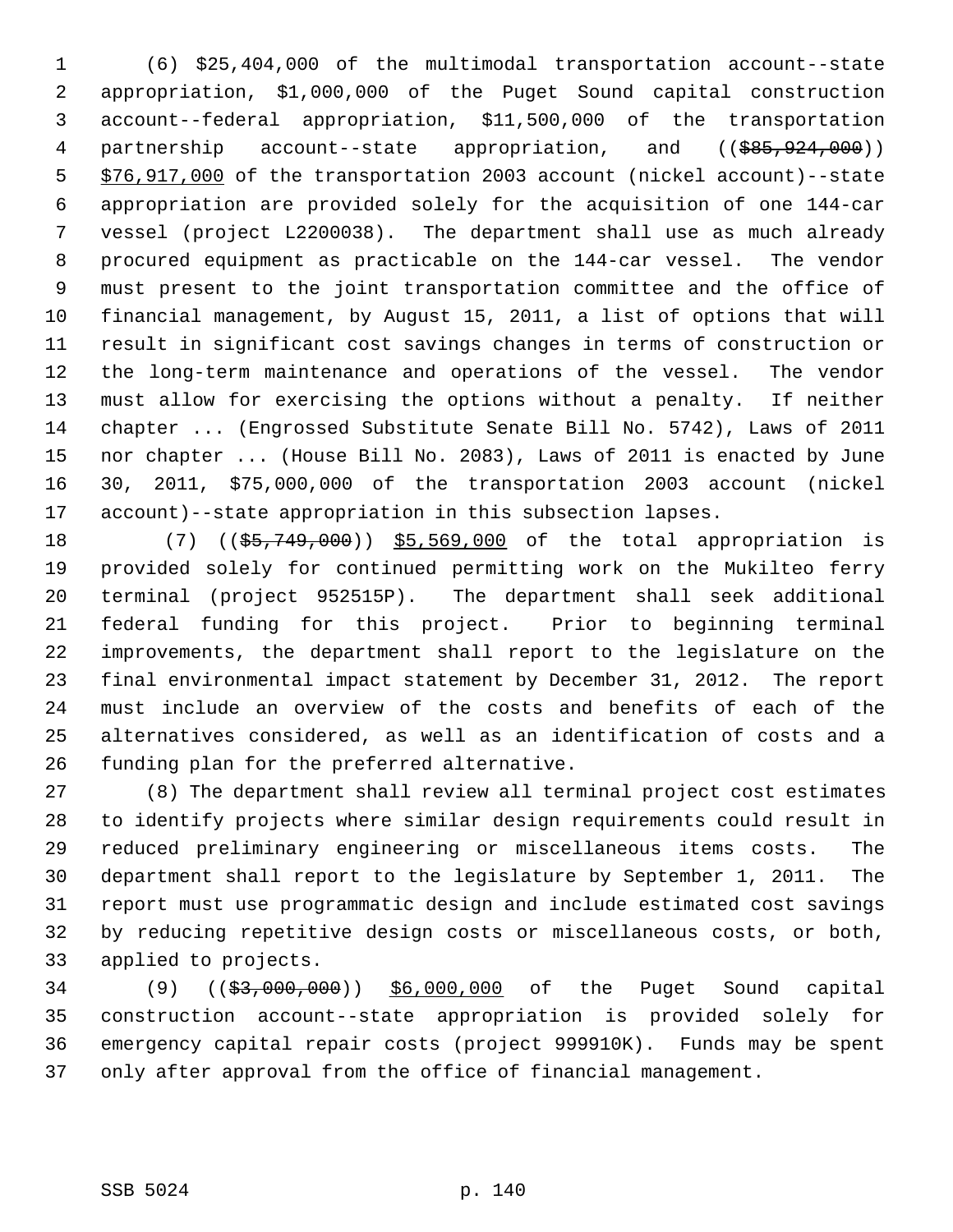1 (10) ((\$4,851,000)) \$4,552,000 of the Puget Sound capital 2 construction account--state appropriation is provided solely for the 3 reservation and communications system projects (L200041 & L200042).

 4 (11) \$1,000,000 of the Puget Sound capital construction account-- 5 state appropriation is provided solely for security and operational 6 planning as a first step in introducing liquid natural gas (LNG) to the 7 Washington ferry fleet, including the issuance of a request for 8 proposals (RFP). \$750,000 is provided solely for the department to 9 work with appropriate agencies of the state and federal government to 10 amend the state's current alternative security plan to account for the 11 use of LNG as a propulsion fuel in the ferry fleet, and to begin public 12 outreach efforts. \$250,000 is provided solely to issue an RFP for a 13 design-build contract to fully convert the existing diesel powered 14 Issaquah class fleet to be solely powered by LNG. The successful 15 bidder must be awarded the \$250,000 appropriation and must be able to 16 offer detailed design services, attain coast guard approval regarding 17 vessel safety and any other requirements pertaining to design, acquire 18 engines with LNG as a sole fuel source, provide public outreach and 19 education regarding the conversion of ferry vessels to LNG, perform all 20 conversion work, and supply dependable and suitable quantities of LNG. 21 The RFP must include incentives for proposals that include alternative 22 financing arrangements, such as a delayed payment plan based on fuel 23 savings. To the extent allowable under current law, the bidder awarded 24 the design-build contract for converting the Issaquah fleet to LNG 25 under this subsection must be given bidding preferences in any future 26 LNG-related ferry proposals or projects. The RFP referenced in this 27 subsection must be issued by the department by August 1, 2012. The 28 department must provide a report to the joint transportation committee 29 on the development of the RFP in July 2012 and an update report again 30 in September 2012.

31 (12) ((\$500,000)) \$1,200,000 of the Puget Sound capital 32 construction account--state appropriation is provided solely for the 33 ADA visual paging project (L2200083). If any new federal grants are 34 received by the department that may supplant the state funds in this 35 appropriation, the state funds in this appropriation must be placed in 36 unallotted status.

37 (13) Consistent with RCW 47.60.662, which requires the Washington 38 state ferry system to collaborate with passenger-only ferry and transit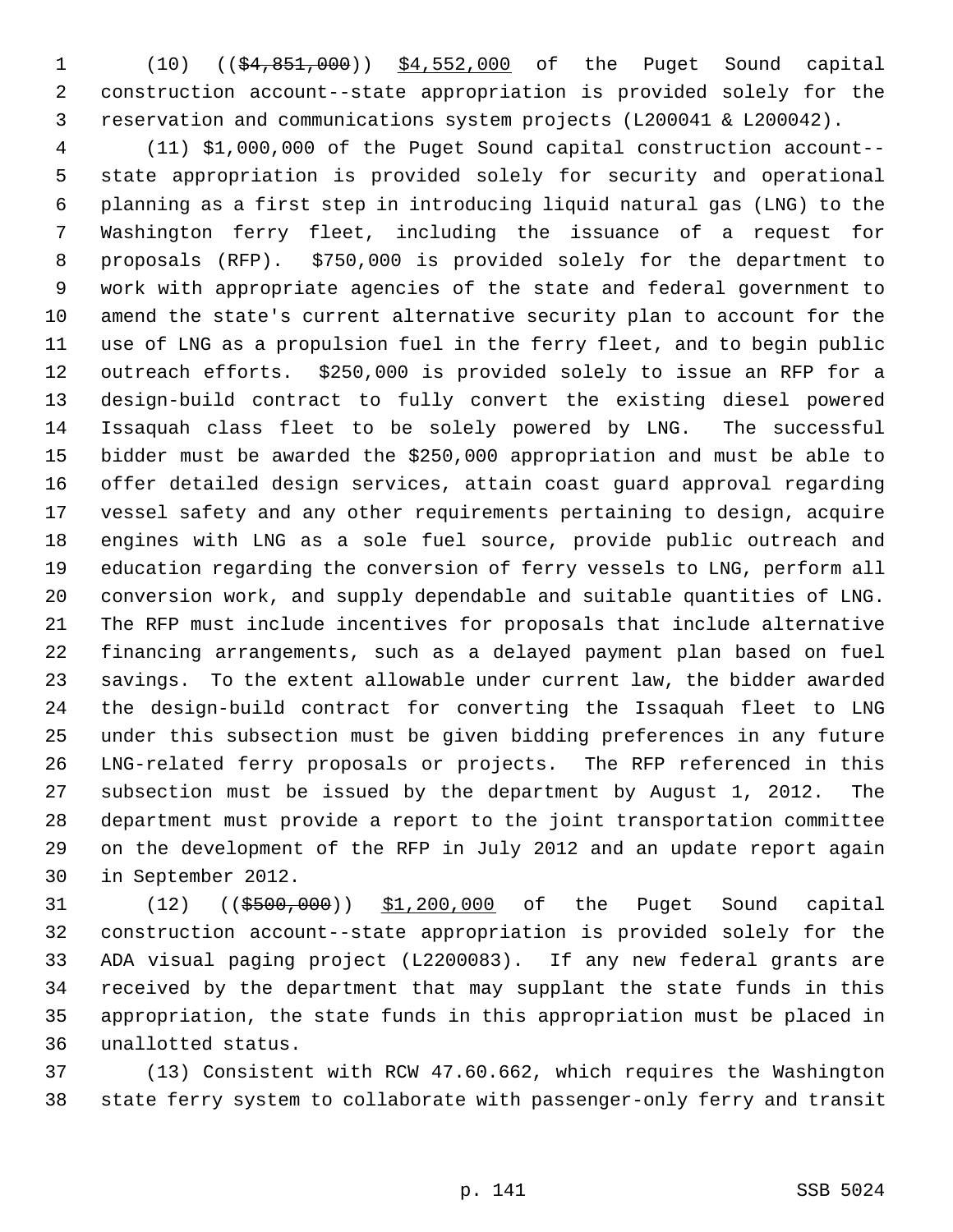1 providers to provide service at existing terminals, the department 2 shall ensure that multimodal access, including for passenger-only 3 ferries and transit service providers, is not precluded by any future 4 modifications at the terminal.

 5 (14) The transportation 2003 account (nickel account)--state 6 appropriation includes up to \$47,759,000 in proceeds from the sale of 7 bonds authorized in RCW 47.10.861.

 8 **Sec. 908.** 2012 c 86 s 309 (uncodified) is amended to read as 9 follows: 10 **FOR THE DEPARTMENT OF TRANSPORTATION--RAIL--PROGRAM Y--CAPITAL** 11 Essential Rail Assistance Account--State 12 Appropriation . . . . . . . . . . . . . . . . . . . . . . \$1,565,000 13 Transportation Infrastructure Account--State 14 Appropriation . . . . . . . . . . . . . . . . . . ((\$5,693,000))  $\frac{15}{5,018,000}$ 16 Multimodal Transportation Account--State 17 Appropriation . . . . . . . . . . . . . . . . . ((\$58,220,000)) 18 \$31,124,000 19 Multimodal Transportation Account--Federal 20 Appropriation . . . . . . . . . . . . . . . . . (  $(\frac{2236,597,000}{2})$ 21 \$110,725,000 22 Multimodal Transportation Account--Private/Local 23 Appropriation . . . . . . . . . . . . . . . . . . (  $(\frac{21}{101}, 010, 000)$  ) 24 \$1,096,000 25 TOTAL APPROPRIATION . . . . . . . . . . . . . ((<del>\$303,085,000</del>)) 26 \$149,528,000

27 The appropriations in this section are subject to the following 28 conditions and limitations:

29 (1)(a) Except as provided otherwise in this section, the entire 30 appropriations in this section are provided solely for the projects and 31 activities as listed by project and amount in LEAP Transportation 32 Document  $((2012-1))$  2013-2 ALL PROJECTS as developed  $((March 8, 2012))$ 33 April 2, 2013, Program - Rail Capital Program (Y).

34 (b) Within the amounts provided in this section, ((\$4,757,000)) 35 \$4,507,000 of the transportation infrastructure account--state 36 appropriation is for low-interest loans through the freight rail 37 investment bank program for specific projects listed as recipients of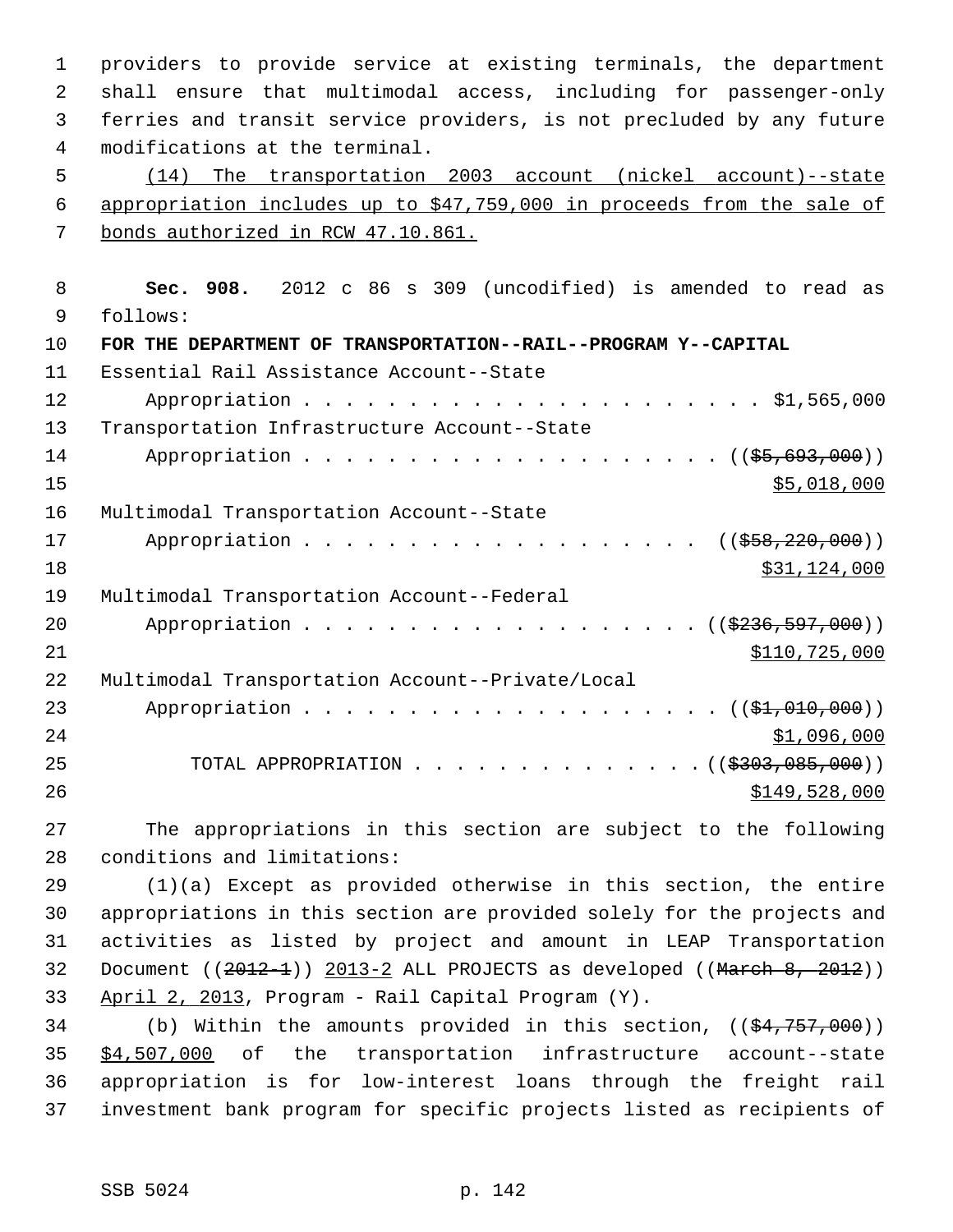1 these loans in the LEAP transportation document identified in (a) of 2 this subsection, except that funding for the city of Richland - loop 3 track (project 721410A) is removed from the document. The department 4 shall issue freight rail investment bank program loans with a repayment 5 period of no more than ten years, and only so much interest as is 6 necessary to recoup the department's costs to administer the loans.

7 (c) Within the amounts provided in this section, ((\$2,047,000)) 8 \$2,201,000 of the multimodal transportation account--state 9 appropriation, ((\$10,000)) \$96,000 of the multimodal transportation 10 account--private/local appropriation, and \$1,000,000 of the essential 11 rail assistance account--state appropriation are for statewide emergent 12 freight rail assistance projects identified in the LEAP transportation 13 document identified in (a) of this subsection.

14 (2)(a) The department shall issue a call for projects for the 15 freight rail investment bank (FRIB) loan program and the emergent 16 freight rail assistance program (FRAP) grants, and shall evaluate the 17 applications according to the cost-benefit methodology developed during 18 the 2008 interim using the legislative priorities specified in (c) of 19 this subsection. Unsuccessful FRAP grant applicants should be 20 encouraged to apply to the FRIB loan program, if eligible. By November 21 1, 2012, the department shall submit a prioritized list of recommended 22 projects to the office of financial management and the transportation 23 committees of the legislature.

24 (b) When the department identifies a prospective rail project that 25 may have strategic significance for the state, or at the request of a 26 proponent of a prospective rail project or a member of the legislature, 27 the department shall evaluate the prospective project according to the 28 cost-benefit methodology developed during the 2008 interim using the 29 legislative priorities specified in (c) of this subsection. The 30 department shall report its cost-benefit evaluation of the prospective 31 rail project, as well as the department's best estimate of an 32 appropriate construction schedule and total project costs, to the 33 office of financial management and the transportation committees of the 34 legislature.

35 (c) The legislative priorities to be used in the cost-benefit 36 methodology are, in order of relative importance:

37 (i) Economic, safety, or environmental advantages of freight 38 movement by rail compared to alternative modes;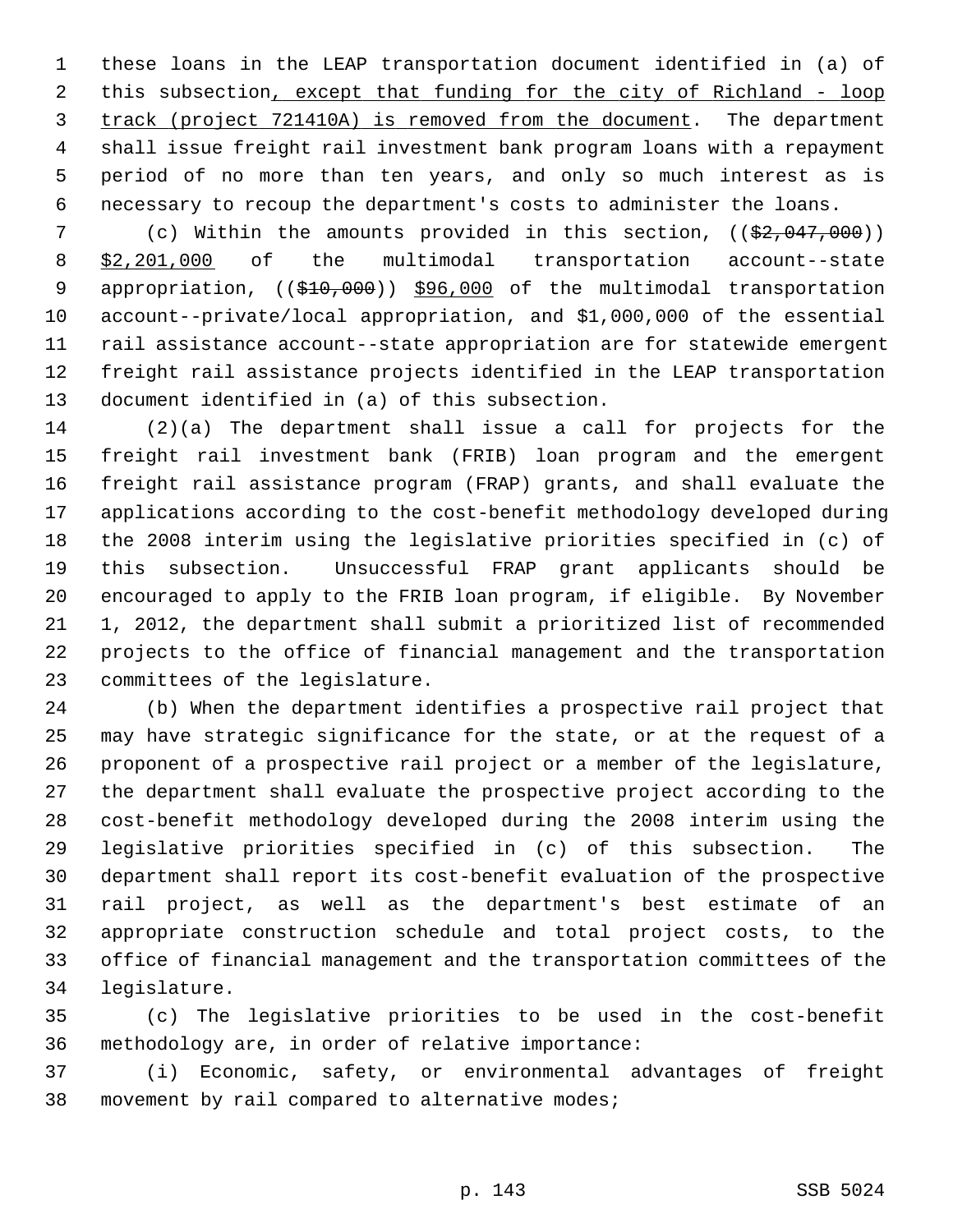1 (ii) Self-sustaining economic development that creates family-wage 2 jobs;

 3 (iii) Preservation of transportation corridors that would otherwise 4 be lost;

 5 (iv) Increased access to efficient and cost-effective transport to 6 market for Washington's agricultural and industrial products;

 7 (v) Better integration and cooperation within the regional, 8 national, and international systems of freight distribution; and

 9 (vi) Mitigation of impacts of increased rail traffic on 10 communities.

11 (3) The department is directed to expend unallocated federal rail 12 crossing funds in lieu of or in addition to state funds for eligible 13 costs of projects in program Y.

14 (4) The department shall provide quarterly reports to the office of 15 financial management and the transportation committees of the 16 legislature regarding applications that the department submits for 17 federal funds and the status of such applications.

18 (5) The multimodal transportation account--state appropriation 19 includes up to \$12,103,000 in proceeds from the sale of bonds 20 authorized in RCW 47.10.867.

21 (6) The Burlington Northern Santa Fe Skagit river bridge is an 22 integral part of the rail system. Constructed in 1916, the bridge does 23 not meet current design standards and is at risk during flood events 24 that occur on the Skagit river. The department shall work with 25 Burlington Northern Santa Fe and local jurisdictions to secure federal 26 funding for the Skagit river bridge and to develop an appropriate 27 replacement plan and schedule.

28 (7) ((\$218,341,000)) \$103,993,000 of the multimodal transportation 29 account--federal appropriation and ((\$3,639,000)) \$1,815,000 of the 30 multimodal transportation account--state appropriation are provided 31 solely for expenditures related to passenger high-speed rail grants. 32 At one and one-half percent of the total project funds, the multimodal 33 transportation account--state funds are provided solely for 34 expenditures that are not federally reimbursable. Funding in this 35 subsection is the initial portion of multiyear high-speed rail program 36 grants awarded to Washington state for high-speed intercity passenger 37 rail investments. Funding will allow for two additional round trips 38 between Seattle and Portland and other rail improvements.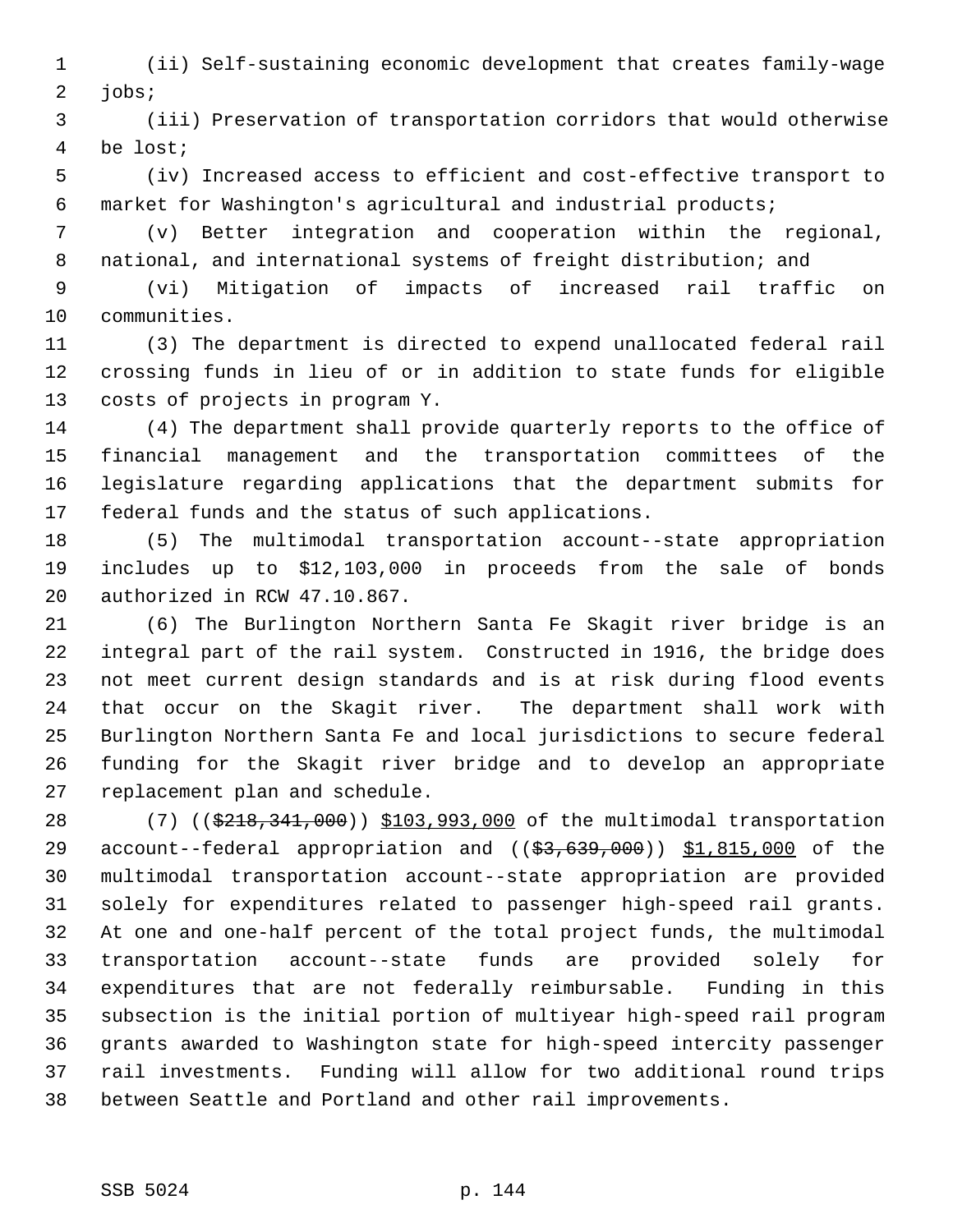1 (8) \$750,000 of the multimodal transportation account--state 2 appropriation is provided solely for the Port of Royal Slope 3 rehabilitation project (L1000053). Funding is contingent upon the 4 project completing the rail cost-benefit methodology process developed 5 during the 2008 interim using the legislative priorities outlined in 6 subsection (2)(c) of this section.

 7 (9) As allowable under federal rail authority rules and existing 8 competitive bidding practices, when purchasing new train sets, the 9 department shall give preference to bidders that propose train sets 10 with characteristics and maintenance requirements most similar to those 11 currently owned by the department.

12 (10) Funds generated by the grain train program are solely for 13 operating, sustaining, and enhancing the grain train program including, 14 but not limited to, operations, capital investments, inspection, 15 developing business plans for future growth, and fleet management. Any 16 funds deemed by the department, in consultation with relevant port 17 districts, to be in excess of current operating needs or capital 18 reserves of the grain train program may be transferred from the 19 miscellaneous program account to the essential rail assistance account 20 for the purpose of sustaining the grain train program through 21 maintaining the Palouse river and Coulee City railroad line, on which 22 the grain train program operates.

23 (11) \$500,000 of the essential rail assistance account--state 24 appropriation is provided solely for the purpose of rehabilitation and 25 maintenance of the Palouse river and Coulee City railroad line. 26 Expenditures from this appropriation may not exceed the combined total 27 of:

28 (a) The revenues deposited into the essential rail assistance 29 account from leases and sale of property pursuant to RCW 47.76.290; and

30 (b) Revenues transferred from the miscellaneous program account for 31 the purpose of sustaining the grain train program through maintaining 32 the Palouse river and Coulee City railroad line.

33 (12) \$200,000 of the multimodal transportation account--state 34 appropriation is provided solely for the Clark county chelatchie 35 prairie rail road (project L2200085).

36 **Sec. 909.** 2012 c 86 s 310 (uncodified) is amended to read as 37 follows: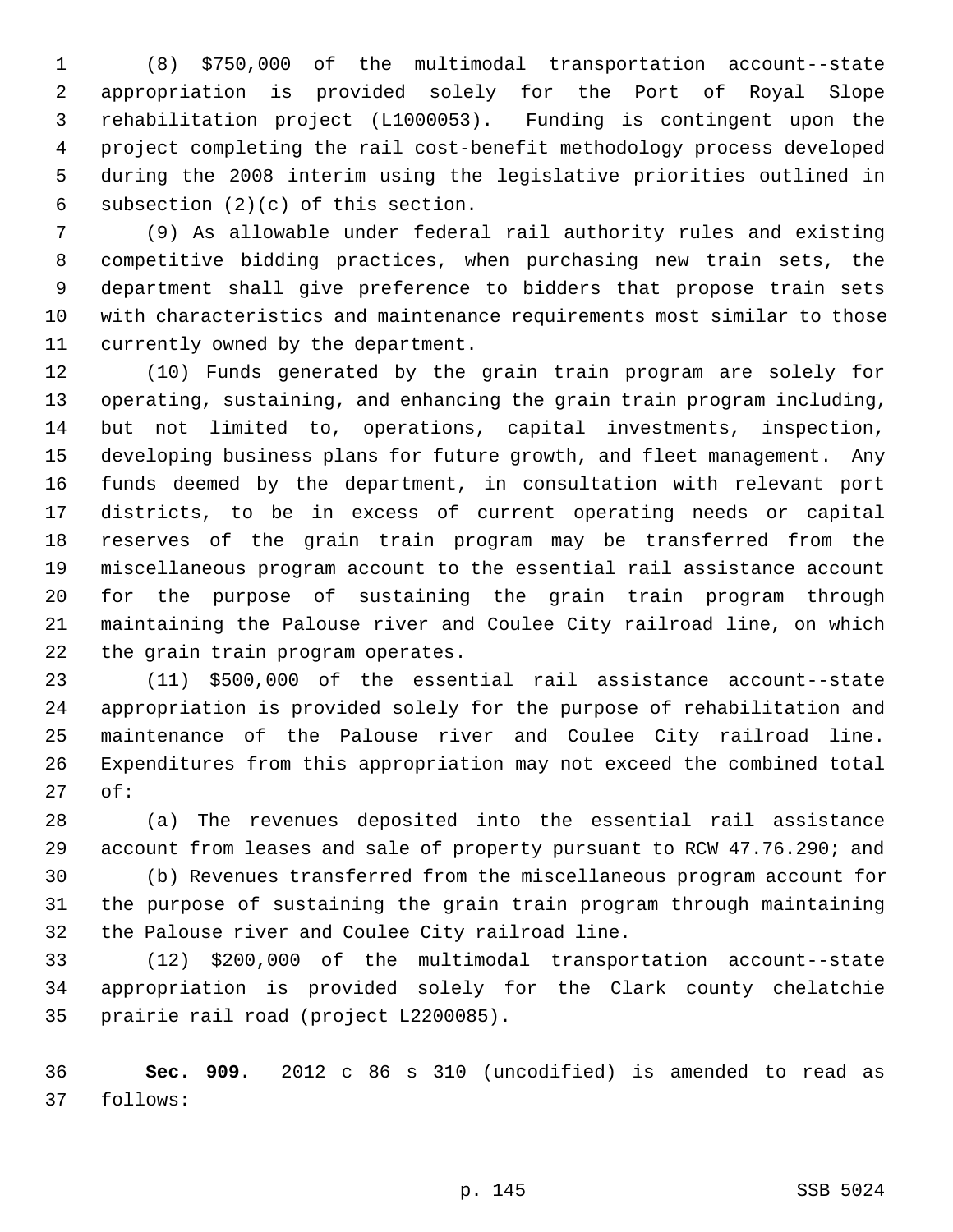| 1              | <b>FOR</b><br><b>TRANSPORTATION--LOCAL</b><br><b>PROGRAMS--PROGRAM</b><br>THE<br><b>DEPARTMENT</b><br><b>OF</b><br>$Z - -$ |
|----------------|----------------------------------------------------------------------------------------------------------------------------|
| 2              | <b>CAPITAL</b>                                                                                                             |
| 3              | ((Highway Infrastructure Account--State Appropriation \$207,000                                                            |
| $\overline{4}$ | Highway Infrastructure Account--Federal                                                                                    |
| 5              |                                                                                                                            |
| 6              | Motor Vehicle Account--State Appropriation ( $(\frac{24,179,000}{2})$ )                                                    |
| 7              | \$2,511,000                                                                                                                |
| 8              | Motor Vehicle Account--Federal Appropriation $($ $($ \$37,935,000))                                                        |
| 9              | \$19,759,000                                                                                                               |
| 10             | Highway Safety Account--State Appropriation \$852,000                                                                      |
| 11             | Freight Mobility Investment Account--State                                                                                 |
| 12             | $((\frac{11}{71}, \frac{278}{100})$                                                                                        |
| 13             | \$5,044,000                                                                                                                |
| 14             | Transportation Partnership Account--State                                                                                  |
| 15             | Appropriation<br>$((\frac{27}{7}, \frac{181}{900}))$                                                                       |
| 16             | \$3,967,000                                                                                                                |
| 17             | Freight Mobility Multimodal Account--State                                                                                 |
| 18             | Appropriation<br>$((\$15,668,000))$                                                                                        |
| 19             | \$11,868,000                                                                                                               |
| 20             | Freight Mobility Multimodal Account--Local                                                                                 |
| 21             | Appropriation<br>$((\$2,834,000))$                                                                                         |
| 22             | \$960,000                                                                                                                  |
| 23             | Multimodal Transportation Account--State                                                                                   |
| 24             | Appropriation<br>$((\frac{222}{7575},000))$<br>$\sim$ $\sim$ $\sim$ $\sim$ $\sim$                                          |
| 25             | \$13, 262, 000                                                                                                             |
| 26             | Passenger Ferry Account--State Appropriation \$1,115,000                                                                   |
| 27             | $\ldots$ $($ (\$104,574,000))<br>TOTAL APPROPRIATION                                                                       |
| 28             | \$59,338,000                                                                                                               |

29 The appropriations in this section are subject to the following 30 conditions and limitations:

31 (1) \$1,115,000 of the passenger ferry account--state appropriation 32 is provided solely for near and long-term costs of capital improvements 33 and operating expenses that are consistent with the business plan 34 approved by the governor for passenger ferry service.

35 (2) The department shall apply for surface transportation program 36 enhancement funds to be expended in lieu of or in addition to state 37 funds for eligible costs of projects in local programs, program 38 Z--capital.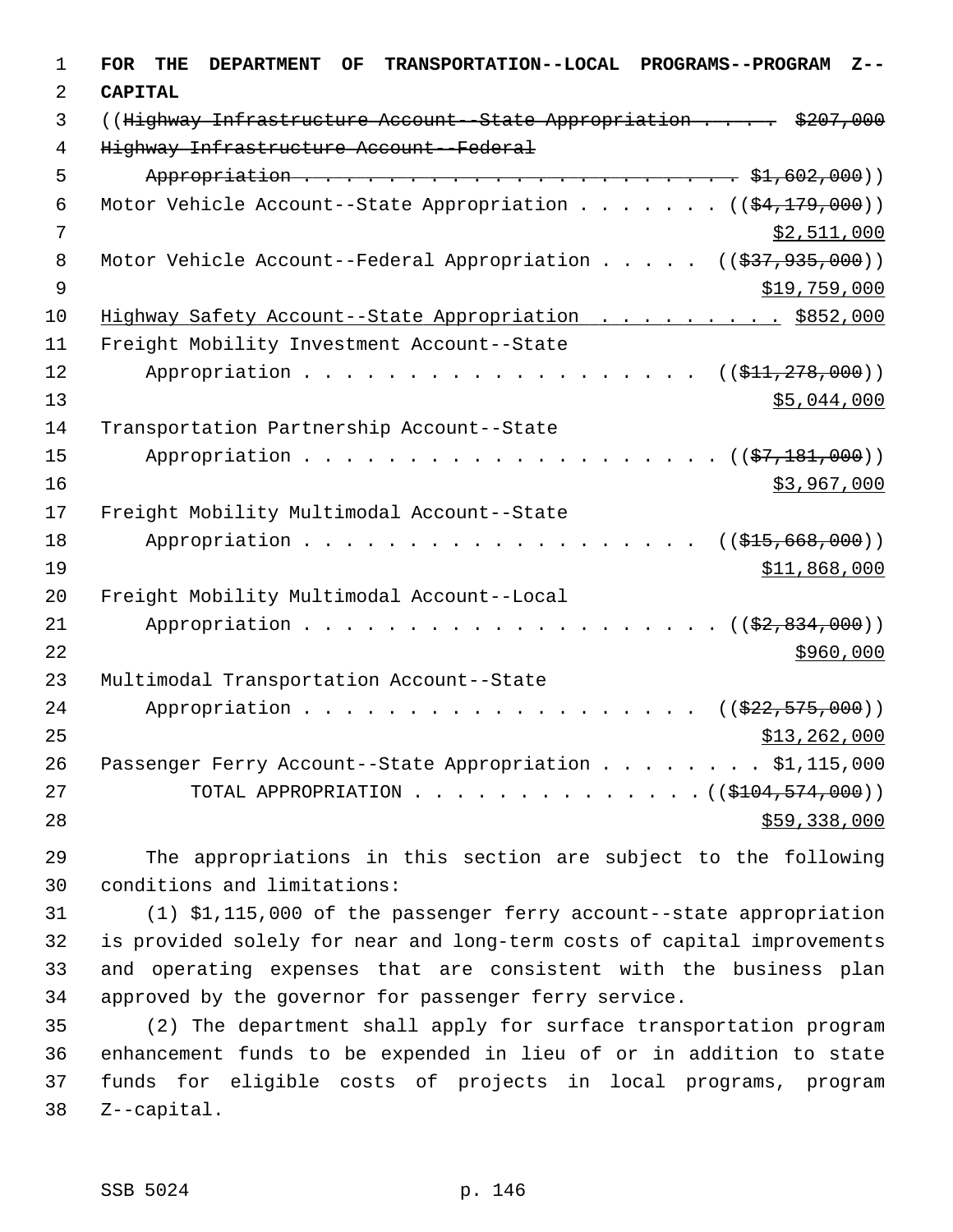1 (3) Federal funds may be transferred from program Z to programs I 2 and P and state funds must be transferred from programs I and P to 3 program Z to replace those federal funds in a dollar-for-dollar match. 4 Fund transfers authorized under this subsection shall not affect 5 project prioritization status. Appropriations must initially be 6 allotted as appropriated in this act. The department may not transfer 7 funds as authorized under this subsection without approval of the 8 office of financial management. The department shall submit a report 9 on those projects receiving fund transfers to the office of financial 10 management and the transportation committees of the legislature by 11 December 1, 2011, and December 1, 2012.

12 (4) The city of Winthrop may utilize a design-build process for the 13 Winthrop bike path project.

14 (5) ((\$14,813,000 of the multimodal transportation account--state appropriation, \$12,804,000 of the motor vehicle account--federal appropriation, and \$6,241,000 of the transportation partnership 17 account--state appropriation are provided solely for the pedestrian and 18 bicycle safety program projects and safe routes to schools program projects identified in: LEAP Transportation Document 2011-A, pedestrian and bicycle safety program projects and safe routes to schools program projects, as developed April 19, 2011; LEAP Transportation Document 2009-A, pedestrian and bicycle safety program 23 projects and safe routes to schools program projects, as developed March 30, 2009; LEAP Transportation Document 2007-A, pedestrian and bicycle safety program projects and safe routes to schools program projects, as developed April 20, 2007; and LEAP Transportation Document 2006-B, pedestrian and bicycle safety program projects and safe routes to schools program projects, as developed March 8, 2006. Projects must be allocated funding based on order of priority. The department shall review all projects receiving grant awards under this program at least semiannually to determine whether the projects are making satisfactory progress. Any project that has been awarded funds, but does not report activity on the project within one year of the grant award must be reviewed by the department to determine whether the grant should be terminated. The department shall promptly close out grants when projects have been completed, and identify where unused grant funds remain because actual project costs were lower than estimated in the 38 <del>grant award.</del>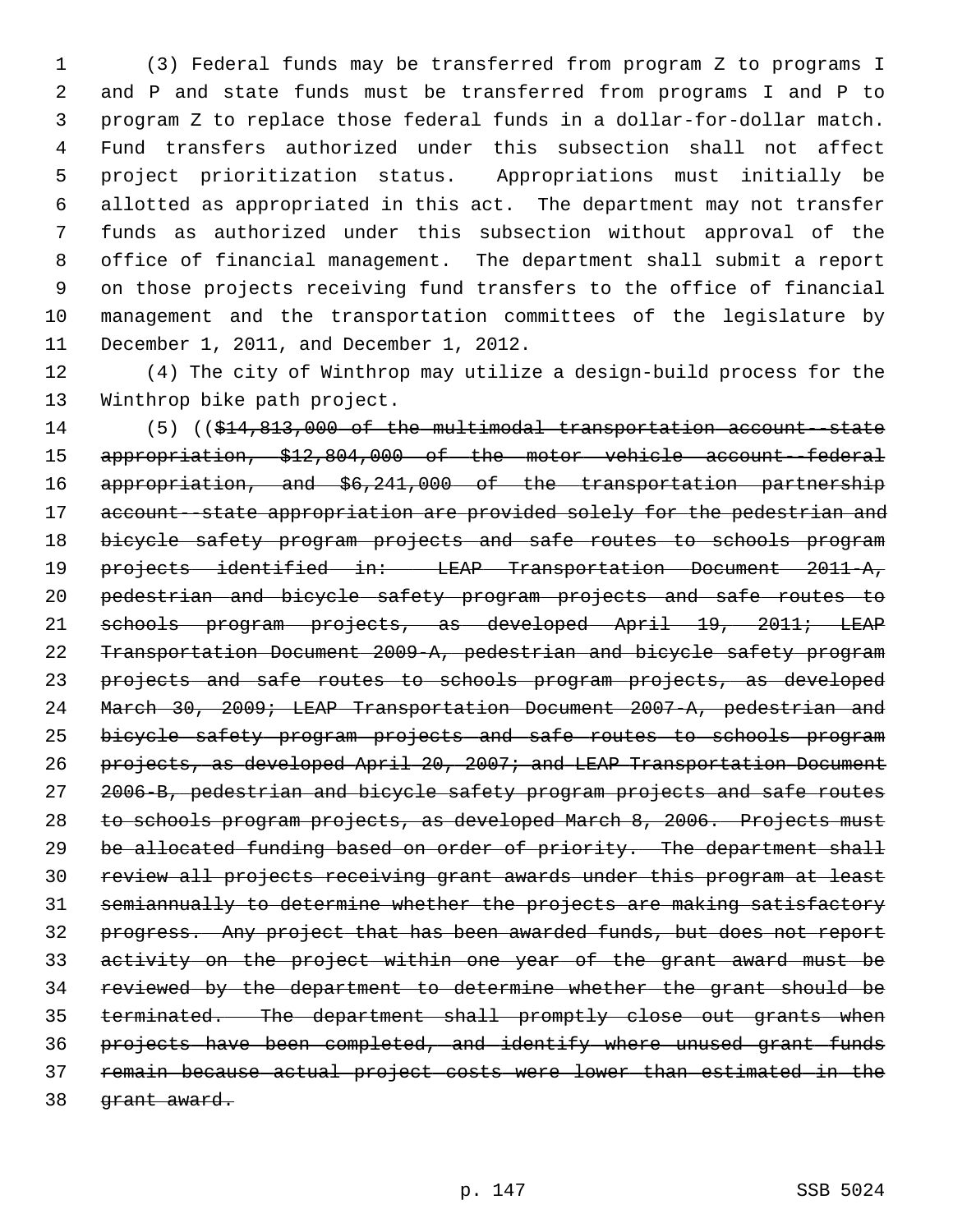1  $(6)$ )) Except as provided otherwise in this section, the entire 2 appropriations in this section are provided solely for the projects and 3 activities as listed by project and amount in LEAP Transportation 4 Document ((2012-1)) 2013-2 ALL PROJECTS as developed ((March 8, 2012)) 5 April 2, 2013, Program - Local Program (Z).

6  $((+7))$  (6) For the 2011-2013 project appropriations, unless 7 otherwise provided in this act, the director of the office of financial 8 management may authorize a transfer of appropriation authority between 9 projects managed by the freight mobility strategic investment board and 10 may also advance projects in future biennia, as identified in LEAP 11 Transportation Document ((2012-1)) 2013-2 ALL PROJECTS as developed 12 ((March 8, 2012)) April 2, 2013, into the current biennium in order for 13 the board to manage project spending and efficiently deliver all 14 projects in the respective program.

15  $((\lbrace 8 \rbrace))$  (7) With each department budget submittal, the department 16 shall provide an update on the status of the repayment of the twenty 17 million dollars of unobligated federal funds authority advanced by the 18 department in September 2010 to the city of Tacoma for the Murray 19 Morgan/11th Street bridge project.

20  $((+9))$  (8) If funding is specifically designated in this act for 21 main street projects, the department shall prepare a list of projects 22 that is consistent with chapter 257, Laws of 2011, for approval in the 23 2013-2015 fiscal biennium.

24 (( $(10)$  \$267,000)) (9) \$50,000 of the motor vehicle account--state 25 appropriation and  $($   $(*2, 859, 000)$   $$50,000$  of the motor vehicle account--26 federal appropriation are provided solely for completion of the US 101 27 northeast peninsula safety rest area and associated roadway 28 improvements east of Port Angeles at the Deer Park scenic view point 29 (3LP187A). The department must surplus any right-of-way previously 30 purchased for this project near Sequim. Approval to proceed with 31 construction is contingent on surplus of previously purchased right-of-32 way.

33 (( $(11)$ )) (10) Up to (( $$3,702,000$ )) \$2,680,000 of the motor vehicle 34 account--federal appropriation and ((\$75,000)) \$55,000 of the motor 35 vehicle account--state appropriation are provided solely to reimburse 36 the cities of Kirkland and Redmond for pavement and bridge deck 37 rehabilitation on state route number 908 (1LP611A). These funds may 38 not be expended unless the cities sign an agreement stating that the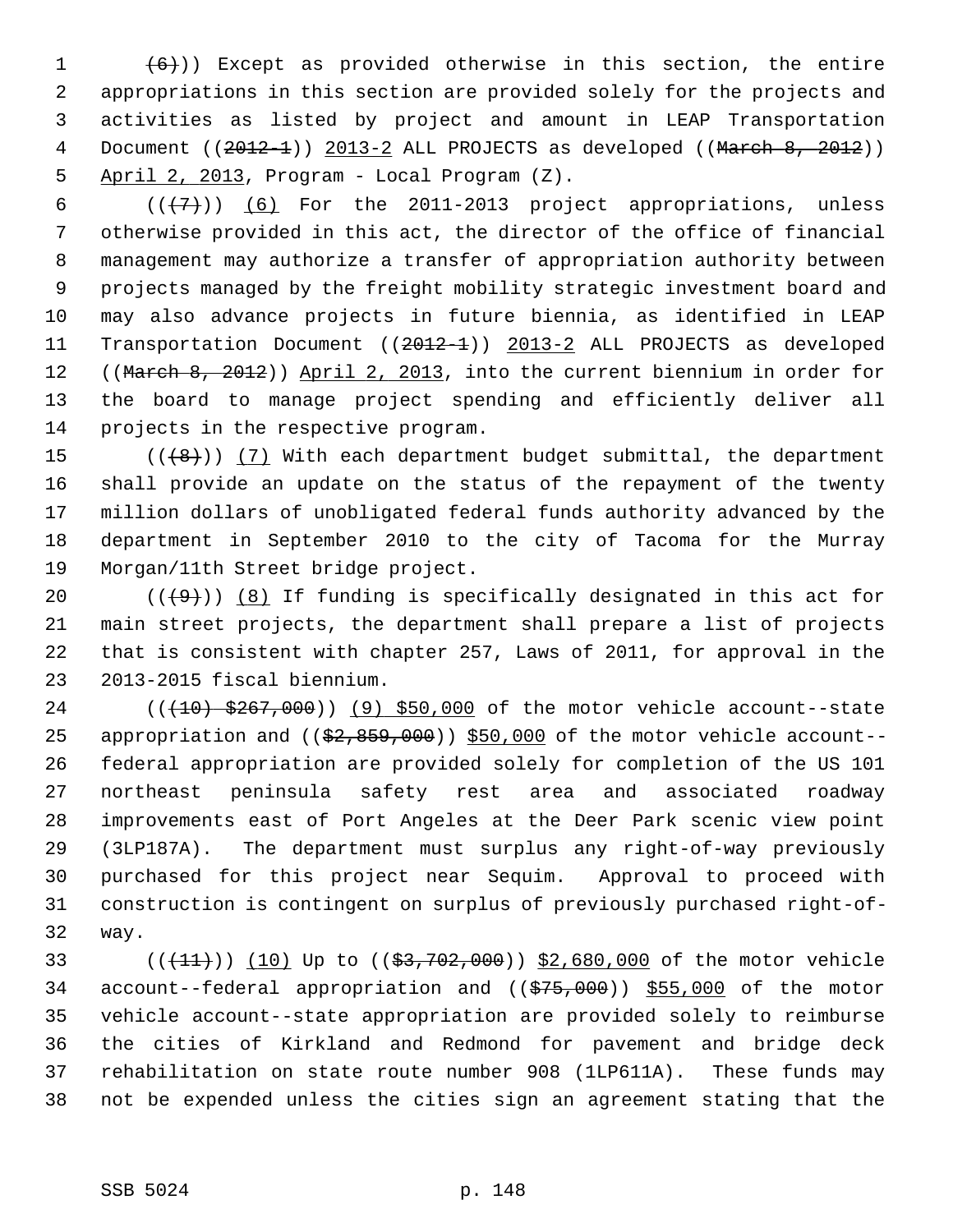1 cities agree to take ownership of state route number 908 in its 2 entirety and agree that the payment of these funds represents the 3 entire state commitment to the cities for state route number 908 4 expenditures.

 $5$  ( $(\frac{12}{12})$ ) (11) \$225,000 of the multimodal transportation account-- 6 state appropriation is provided solely for the Shell Valley emergency 7 road and bicycle/pedestrian path (L1000036).

 $8$  ( $(\frac{13}{13})$ ) (12) \$188,000 of the motor vehicle account--state 9 appropriation is provided solely for flood reduction solutions on state 10 route number 522 caused by the lower McAleer and Lyon creek basins 11 (L1000041).

12 (( $\left(\frac{14}{14}\right)$  \$896,000)) (13) \$293,000 of the multimodal transportation 13 account--state appropriation is provided solely for realignment of 14 Parker Road and construction of secondary access off of state route 15 number 20 (L2200040).

16 (((15) An additional \$2,500,000 of the motor vehicle account-- federal appropriation is provided solely for the Strander Blvd/SW 27th St Connection project (1LP902F), which amount is reflected in the LEAP transportation document identified in subsection (6) of this section. These funds may only be committed if needed, may not be used to supplant any other committed project partnership funding, and must be 22 the last funds expended.

23 (16) \$500,000)) (14) \$30,000 of the motor vehicle account--federal 24 appropriation is provided solely for safety improvements at the 25 intersection of South Wapato and McDonald Road (L1000052).

26 (( $\left(\frac{17}{52}, \frac{200}{15}, \frac{115}{15}\right)$  (15) 850,000 of the multimodal transportation 27 account--state appropriation is provided solely for the state route 28 number 432 rail realignment and highway improvements project 29 (L1000056).

30  $((+18))$   $(16)$  \$100,000 of the motor vehicle account--federal 31 appropriation is provided solely for state route number 164 and Auburn 32 Way South pedestrian improvements (L1000057).

33  $((+19))$   $(17)$  \$115,000 of the motor vehicle account--federal 34 appropriation is provided solely for median street lighting on state 35 route number 410 (L1000058).

 $36$  ( $(\overline{20})$ ) (18) \$60,000 of the multimodal transportation account--37 state appropriation is provided solely for a cross docking study for 38 the port of Douglas county (L1000060).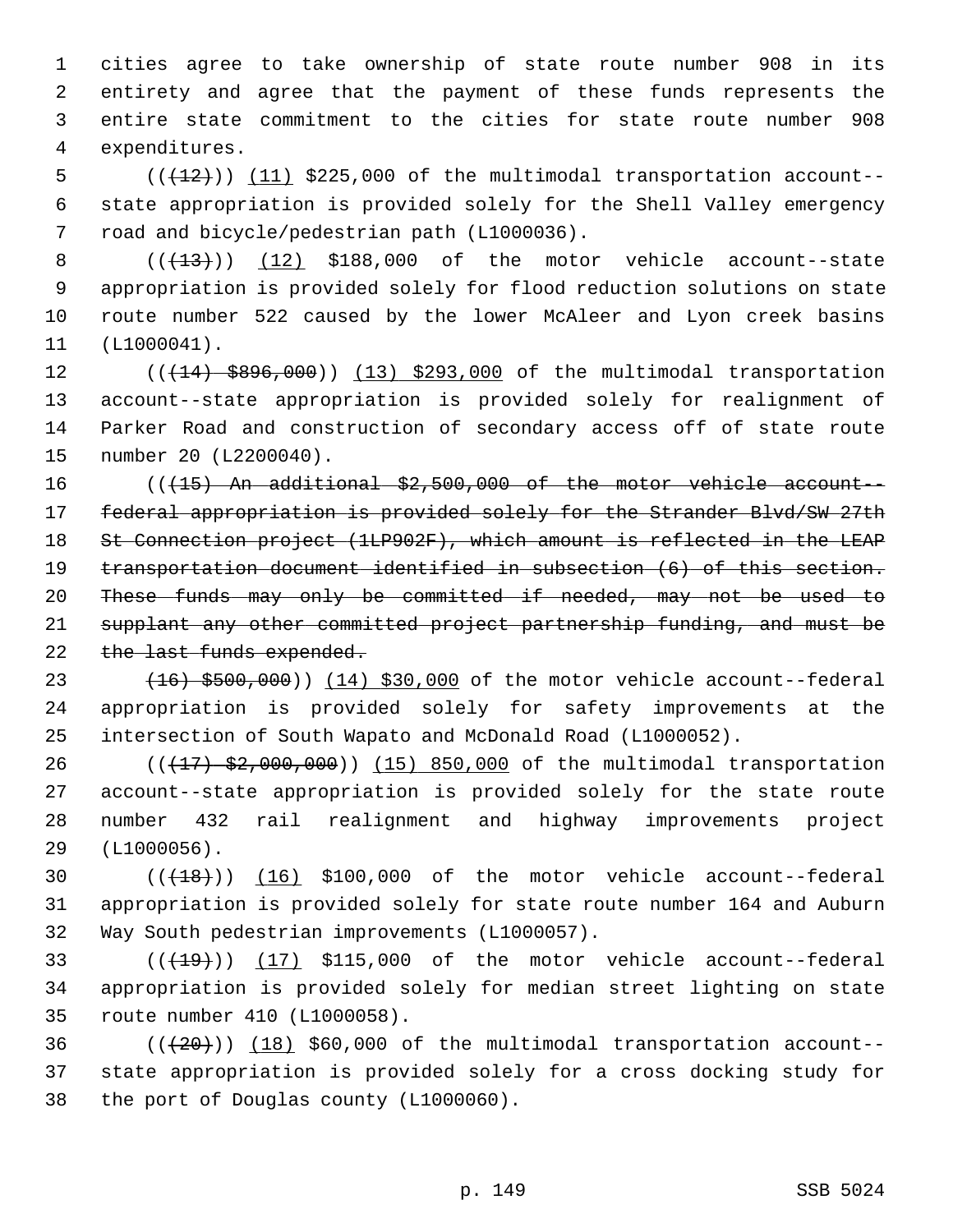$1$   $((+21))$   $(19)$  \$100,000 of the motor vehicle account--federal 2 appropriation is provided solely for city of Auburn - 8th and R Street 3 NE intersection improvements (L2200043).

 $4$  ( $(\frac{22}{12})$ ) (20) \$65,000 of the multimodal transportation account-- 5 state appropriation is provided solely for the Puget Sound regional 6 council to further the implementation of multimodal concurrency 7 practice through a transit service overlay zone implemented at the 8 local level (L1000061). This approach will improve the linkage of land 9 use and transportation investment decisions, improve the efficiency of 10 transit service by encouraging transit-supportive development, provide 11 incentives for developers, and support integrated regional growth, 12 economic development, and transportation plans. In carrying out this 13 work, the council shall involve representatives from cities and 14 counties, developers, transit agencies, and other interested 15 stakeholders, and shall consult with other regional transportation 16 planning organizations across the state. The council shall report the 17 results of their work and recommendations to the joint transportation 18 committee by December 2011, with a final report to the transportation 19 committees of the legislature by January 31, 2012.

20 (( $\left(\frac{23}{51},\frac{51}{750},000\right)$ ) (21) \$650,000 of the motor vehicle account--21 federal appropriation is provided solely for the SR 522 22 Improvements/61st Avenue NE and NE 181st Street project (L1000055).

23  $((+24))$   $(22)$  The department shall implement a call for projects 24 eligible for the bicycle and pedestrian grant program similar to the 25 call for projects conducted in 2010, although the department may adjust 26 the criteria to include mobility and connectivity. The department 27 shall include a list of prioritized bicycle and pedestrian grant 28 projects for approval in the 2013-2015 biennial transportation budget.

29  $((+25+))$  (23) \$100,000 of the multimodal transportation account--30 state appropriation is provided solely for the design of a stand-alone 31 ADA accessible bicycle/pedestrian bridge across the Sultan river in the 32 city of Sultan (L1100044).

33 (((26) \$445,000)) (24) \$30,000 of the motor vehicle account-- 34 federal appropriation is provided solely for pedestrian lighting on the 35 main span of the Chehalis river bridge in Aberdeen (L1100046).

36 (( $\left(427\right)$  \$500,000)) (25) \$80,000 of the motor vehicle account--37 federal appropriation is provided solely for resurfacing Alder Avenue 38 in the city of Sultan (L1100047).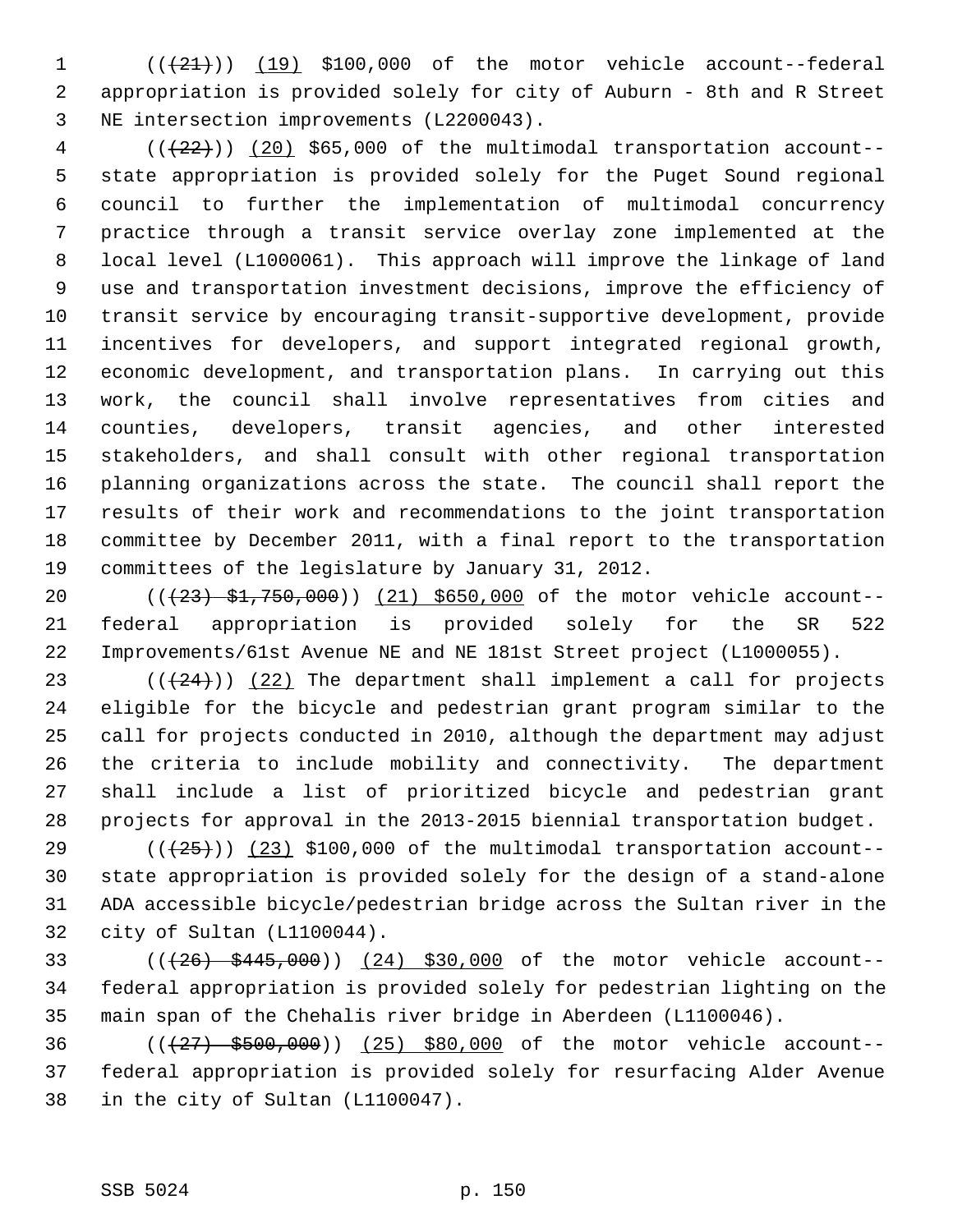1 (((28) \$800,000)) (26) \$550,000 of the motor vehicle account-- 2 federal appropriation is provided solely for rights-of-way acquisition 3 on state route number 516 from Jenkins creek to 185th (L2000017).

 4 (((29) \$1,100,000 of the motor vehicle account--federal appropriation is provided solely for traffic analysis, right-of-way, and design work on the 31st Avenue Southwest overpass on Puyallup's South Hill (L1100048).

8 (30) \$2,000,000)) (27) \$250,000 of the motor vehicle account-- 9 federal appropriation is provided solely for environmental 10 documentation and preliminary engineering for the Scott Avenue 11 Reconnection Project in the city of Woodland (L1100049).

12 (( $\{31\}$  \$350,000 of the motor vehicle account--federal appropriation 13 is provided solely for preliminary engineering and rights-of-way on the 14 Slater Road Bridge project (L2200089).

15 (32) \$380,000)) (28) \$40,000 of the motor vehicle account--federal 16 appropriation is provided solely for rehabilitation work for 17 156th/160th Avenue in the city of Covington (L2200088).

18 (( $(33)$ ) (29) \$380,000 of the motor vehicle account--federal 19 appropriation is provided solely for improvements to Penney Avenue in 20 the town of Naches (L2200090).

21  $((+34))$   $(30)$  \$450,000 of the motor vehicle account--federal 22 appropriation is provided solely for preliminary engineering on NW 23 Friberg Street and Goodwin Road in the city of Camas (L2200091).

 (31) \$650,000 of the highway safety account--state appropriation is provided solely to the freight mobility strategic investment board for grants to meet urgent freight corridor improvement and preservation needs that meet the board's criteria, as identified in the LEAP transportation document referenced under subsection (5) of this 29 section.

 (32) \$202,000 of the highway safety account--state appropriation is provided solely for safe routes to school grant program projects, as identified in the LEAP transportation document referenced under subsection (5) of this section.

## 34 **TRANSFERS AND DISTRIBUTIONS**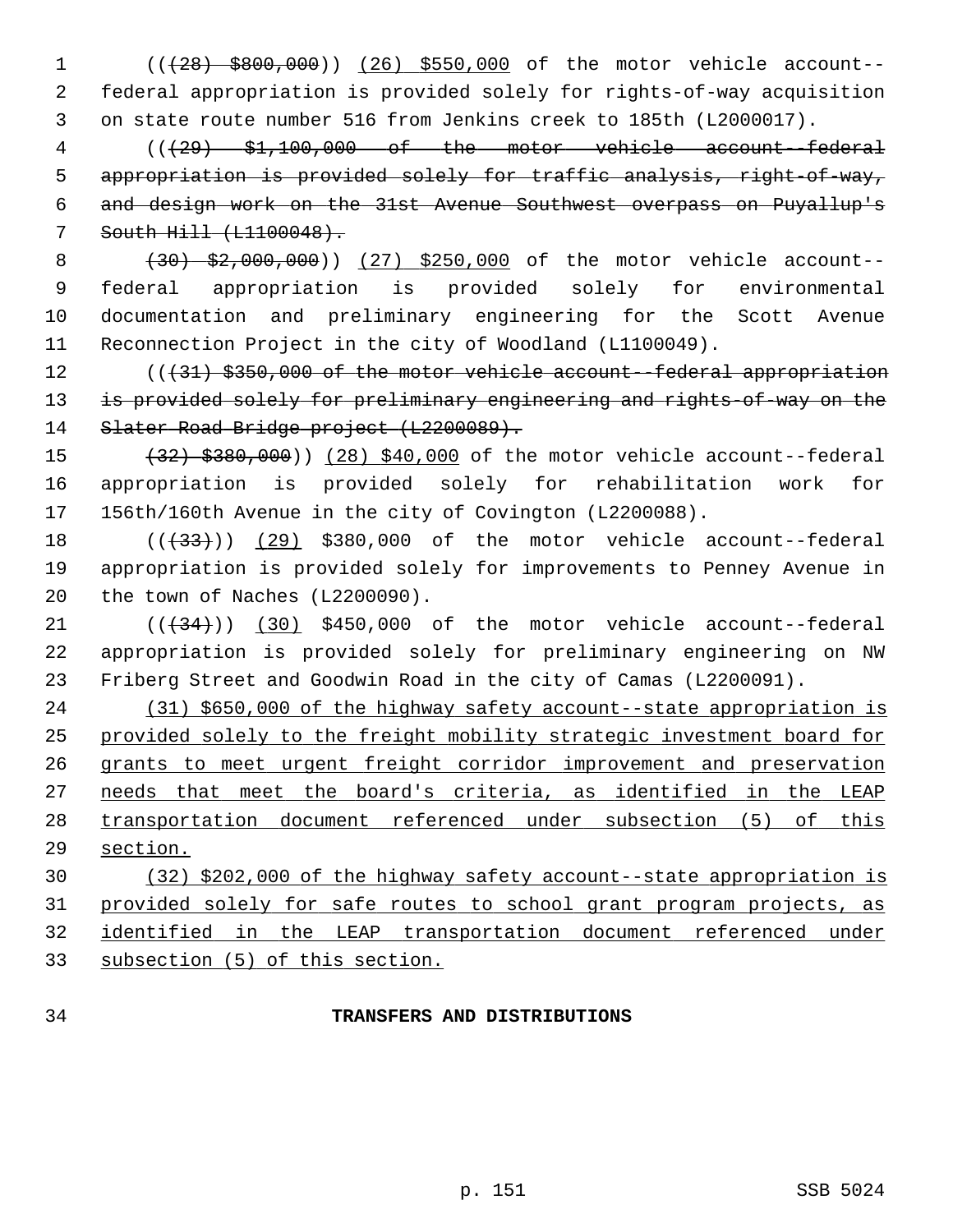1 **Sec. 1001.** 2012 c 86 s 401 (uncodified) is amended to read as 2 follows: 3 **FOR THE STATE TREASURER--BOND RETIREMENT AND INTEREST, AND ONGOING** 4 **BOND REGISTRATION AND TRANSFER CHARGES: FOR BOND SALES DISCOUNTS AND** 5 **DEBT TO BE PAID BY MOTOR VEHICLE ACCOUNT AND TRANSPORTATION FUND** 6 **REVENUE** 7 Highway Bond Retirement Account--State 8 Appropriation . . . . . . . . . . . . . . . . . (  $(\frac{2879,501,000}{1,000})$ 9 \$862,130,000 \$9862,130,000 \$9862,130,000 \$9862,130,000 \$9862,130,000 \$9862,130,000 \$9862,130,000 \$9862,130,000 \$9862,130,000 \$9862,130,000 \$9862,130,000 \$9862,130,000 \$9862,130,000 \$9862,130,000 \$9862,130,000 \$9862,130,0 10 Ferry Bond Retirement Account--State 11 Appropriation . . . . . . . . . . . . . . . . . ((\$31,801,000)) 12 \$31,807,000 13 State Route Number 520 Corridor Account--State 14 Appropriation . . . . . . . . . . . . . . . . . . (  $(\frac{23}{83}, \frac{818}{100})$  )  $15$  \$4,766,000 16 Transportation Improvement Board Bond Retirement 17 Account--State Appropriation . . . . . . . . . . . . ((\$16,482,000)) 18 \$17,174,000 19 Nondebt-Limit Reimbursable Account Appropriation . . . ((\$22,476,000)) 20 \$21,877,000 21 Transportation Partnership Account--State 22 Appropriation . . . . . . . . . . . . . . . . .  $(33,654,000)$ 23 \$2,570,000 24 Motor Vehicle Account--State Appropriation . . . . . . . ((\$382,000))  $25$ 26 Transportation 2003 Account (Nickel Account)--State 27 Appropriation . . . . . . . . . . . . . . . . . . (  $(\frac{21}{21}, \frac{305}{100})$  ) 28 \$1,411,000 29 ((Transportation Improvement Account--State 30 Appropriation . . . . . . . . . . . . . . . . . . . . . . . \$29,000)) 31 Multimodal Transportation Account--State 32 Appropriation . . . . . . . . . . . . . . . . . . . . . ((\$158,000))  $33$   $$181,000$ 34 Toll Facility Bond Retirement Account--State 35 Appropriation . . . . . . . . . . . . . . . . . ((\$48,807,000)) 36 \$41,279,000 37 Toll Facility Bond Retirement Account--Federal 38 Appropriation . . . . . . . . . . . . . . . . . . (  $(\frac{27}{500},000)$  )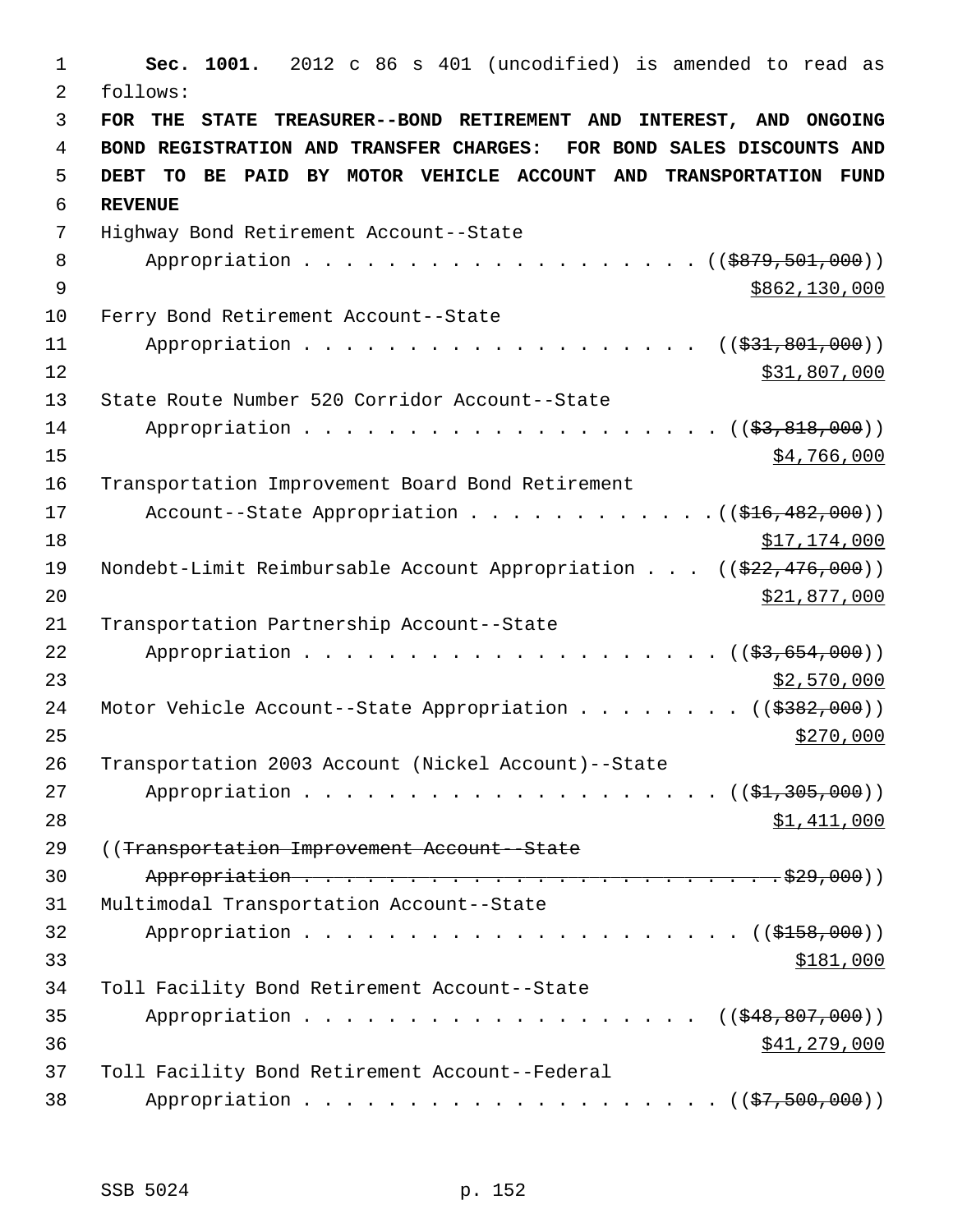$\frac{$18,283,000}{ }$ 2 TOTAL APPROPRIATION . . . . . . . . . . . . . ( $(\frac{1}{2}, 015, 913, 000)$ ) 3 \$1,001,748,000 4 **Sec. 1002.** 2012 c 86 s 402 (uncodified) is amended to read as 5 follows: 6 **FOR THE STATE TREASURER--BOND RETIREMENT AND INTEREST, AND ONGOING** 7 **BOND REGISTRATION AND TRANSFER CHARGES: FOR BOND SALE EXPENSES AND** 8 **FISCAL AGENT CHARGES**  9 State Route Number 520 Corridor Account--State 10 Appropriation . . . . . . . . . . . . . . . . . . ((\$960,000))  $11$  \$1,826,000 12 Transportation Partnership Account--State 13 Appropriation . . . . . . . . . . . . . . . . . . . . . ((\$587,000))  $14$  \$352,000 15 Motor Vehicle Account--State Appropriation . . . . . . . . . ((\$58,000))  $16$  \$28,000 17 Transportation 2003 Account (Nickel Account)--State 18 Appropriation . . . . . . . . . . . . . . . . . . ((\$255,000))  $19$  \$152,000 20 ((Transportation Improvement Account--State Appropriation . . \$5,000)) 21 Multimodal Transportation Account--State 22 Appropriation . . . . . . . . . . . . . . . . . . . . . .((\$23,000))  $23$   $\frac{$14,000}{}$ 24 TOTAL APPROPRIATION . . . . . . . . . . . . . . ((<del>\$1,888,000</del>))  $25$   $$2,372,000$ 26 **Sec. 1003.** 2012 c 86 s 404 (uncodified) is amended to read as 27 follows: 28 **FOR THE STATE TREASURER--STATE REVENUES FOR DISTRIBUTION** 29 Motor Vehicle Account--State Appropriation for motor 30 vehicle fuel tax distributions to cities and 31 counties . . . . . . . . . . . . . . . . . . . . . .((\$470,701,000))  $32$  \$465,681,000 33 **Sec. 1004.** 2012 c 86 s 405 (uncodified) is amended to read as 34 follows: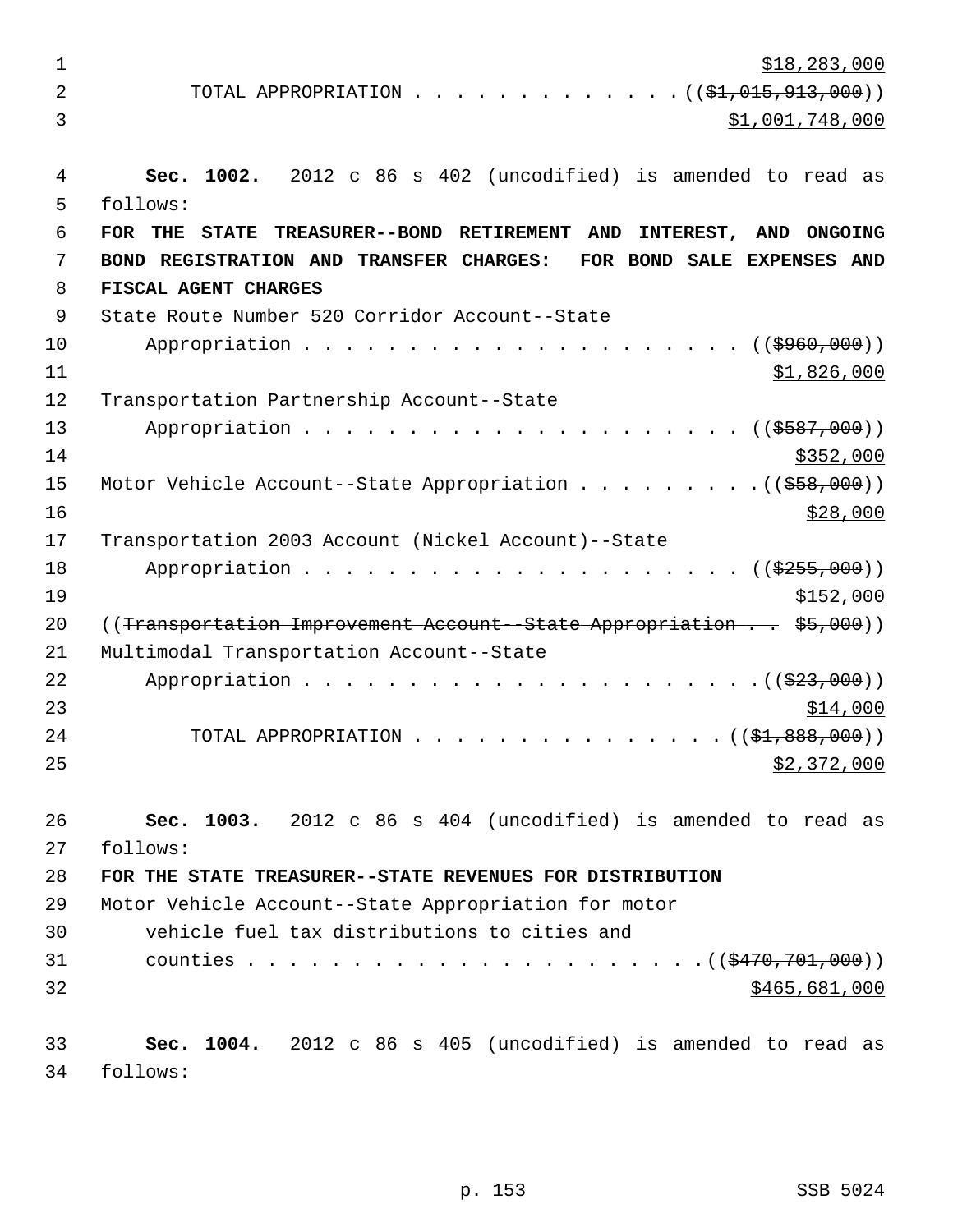| 1  | FOR THE STATE TREASURER--TRANSFERS                                      |
|----|-------------------------------------------------------------------------|
| 2  | Motor Vehicle Account--State Appropriation: For                         |
| 3  | motor vehicle fuel tax refunds and statutory                            |
| 4  |                                                                         |
| 5  | \$1,213,253,000                                                         |
|    |                                                                         |
| 6  | Sec. 1005. 2012 c 86 s 406 (uncodified) is amended to read as           |
| 7  | follows:                                                                |
| 8  | FOR THE DEPARTMENT OF LICENSING--TRANSFERS                              |
| 9  | Motor Vehicle Account--State Appropriation: For                         |
| 10 | motor vehicle fuel tax refunds and transfers $\ldots$ ((\$151,870,000)) |
| 11 | \$147,557,000                                                           |
|    |                                                                         |
| 12 | Sec. 1006. 2012 c 86 s 407 (uncodified) is amended to read as           |
| 13 | follows:                                                                |
| 14 | FOR THE STATE TREASURER--ADMINISTRATIVE TRANSFERS                       |
| 15 | (1) Motor Vehicle Account--State Appropriation:                         |
| 16 | For transfer to the Puget Sound Ferry Operations                        |
| 17 |                                                                         |
| 18 | \$39,000,000                                                            |
| 19 | (2) Recreational Vehicle Account--State                                 |
| 20 | Appropriation: For transfer to the Motor Vehicle                        |
| 21 |                                                                         |
| 22 | (3) License Plate Technology Account--State                             |
| 23 | Appropriation: For transfer to the Highway Safety                       |
| 24 |                                                                         |
| 25 | (4) Multimodal Transportation Account--State                            |
| 26 | Appropriation: For transfer to the Puget Sound                          |
| 27 | Ferry Operations Account--State ( $(\frac{242,000,000}{1})$             |
| 28 | \$39,000,000                                                            |
| 29 | (5) ((Highway Safety Account--State Appropriation:                      |
| 30 |                                                                         |
| 31 | $(6+)$ ) Advanced Right-of-Way Revolving Fund: For                      |
| 32 | transfer to the Motor Vehicle Account--State $\ldots$ \$5,000,000       |
| 33 | $((+7+))$ (6) Rural Mobility Grant Program Account--State               |
| 34 | Appropriation: For transfer to the Multimodal                           |
| 35 | Transportation Account--State $\ldots$ \$3,000,000                      |
| 36 | $((+8))$ (7) Motor Vehicle Account--State                               |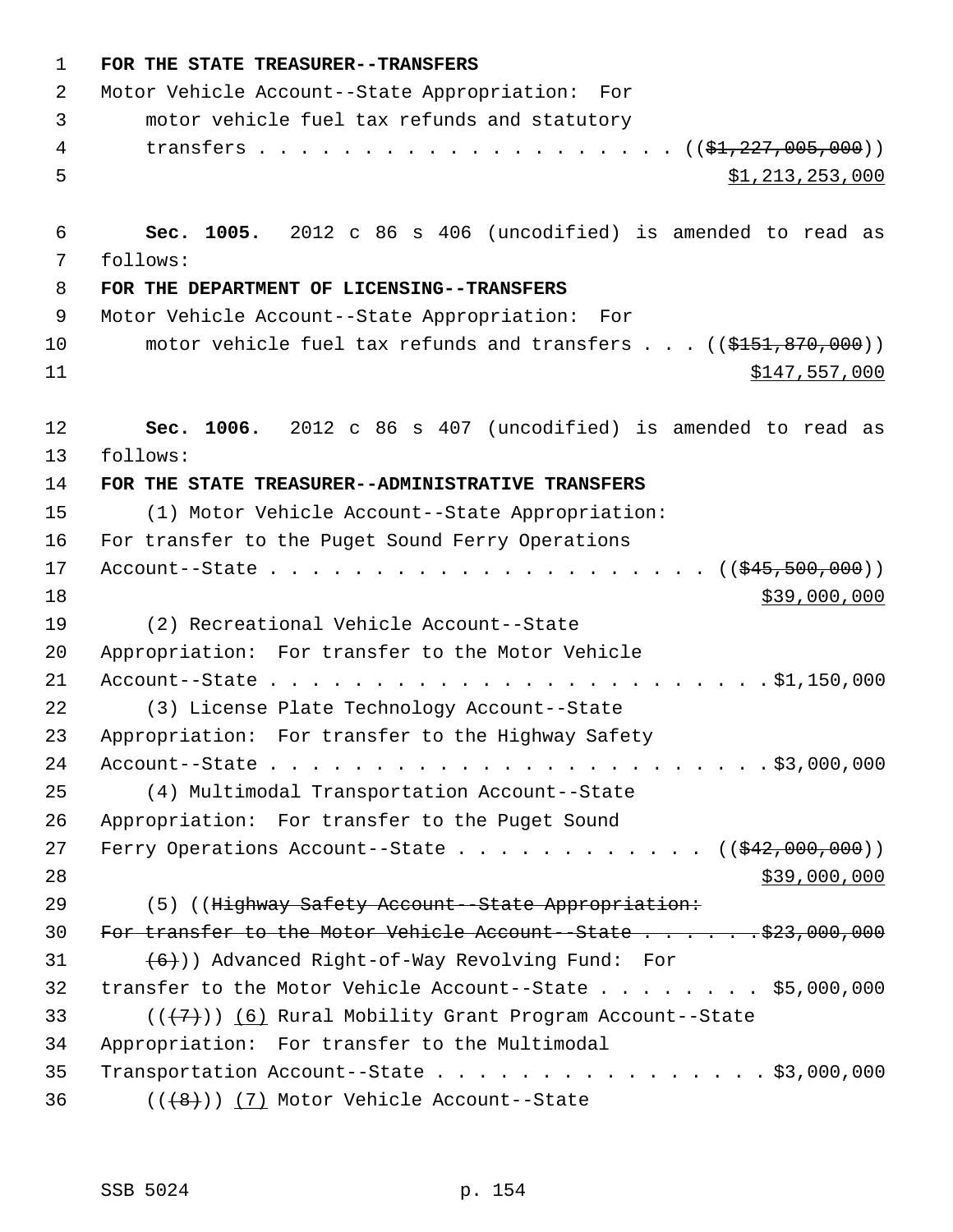1 Appropriation: For transfer to the State Patrol 2 Highway Account--State . . . . . . . . . . . . . . . . . (  $(\frac{1616}{1600000})$  $$18,000,000$  4 (((9))) (8) State Route Number 520 Corridor 5 Account--State Appropriation: For transfer to the 6 Motor Vehicle Account--State . . . . . . . . . . . . . . . . . . \$58,000 7 (( $(410)$ ) (9) Motor Vehicle Account--State 8 Appropriation: For transfer to the Special Category C 9 Account--State . . . . . . . . . . . . . . . . . . . . . . . . \$2,500,000 10 (( $(11)$ )) (10) Regional Mobility Grant Program 11 Account--State Appropriation: For transfer to the 12 Multimodal Transportation Account--State . . . . . . . . . . \$1,000,000 13 (( $(12)$ )) (11) State Patrol Highway Account--State 14 Appropriation: For transfer to the Vehicle 15 Licensing Fraud Account--State . . . . . . . . . . . . . . . \$100,000 16 (( $(13)$ ) (12) Capital Vessel Replacement Account--State 17 Appropriation: For transfer to the Transportation 2003 18 Account (Nickel Account)--State  $\ldots$  . . . . . . . . . . ( $(\frac{66}{367}, \frac{367}{100})$ )  $19$  \$6,221,000 20 (( $(14)$ )) (13) Multimodal Transportation Account--State 21 Appropriation: For transfer to the Public Transportation 22 Grant Program Account--State for the purposes of 23 distributions of \$3,000,000 on each of the last 24 working days of December, March, and June in fiscal 25 year 2013 . . . . . . . . . . . . . . . . . . . . . . . . . . \$9,000,000 26 (14) The transfers identified in this section are subject to the 27 following conditions and limitations: 28 (a) The transfer in subsection  $((+9))$  (8) of this section 29 represents the repayment of an amount equal to subprogram B5 30 expenditures that occurred in the motor vehicle account in the 31 2009-2011 fiscal biennium. 32 (b) The amount transferred in subsection (2) of this section shall 33 not exceed the expenditures incurred from the motor vehicle account-- 34 state for the recreational vehicle sanitary disposal systems program.

## 35 **MISCELLANEOUS 2011-2013 FISCAL BIENNIUM**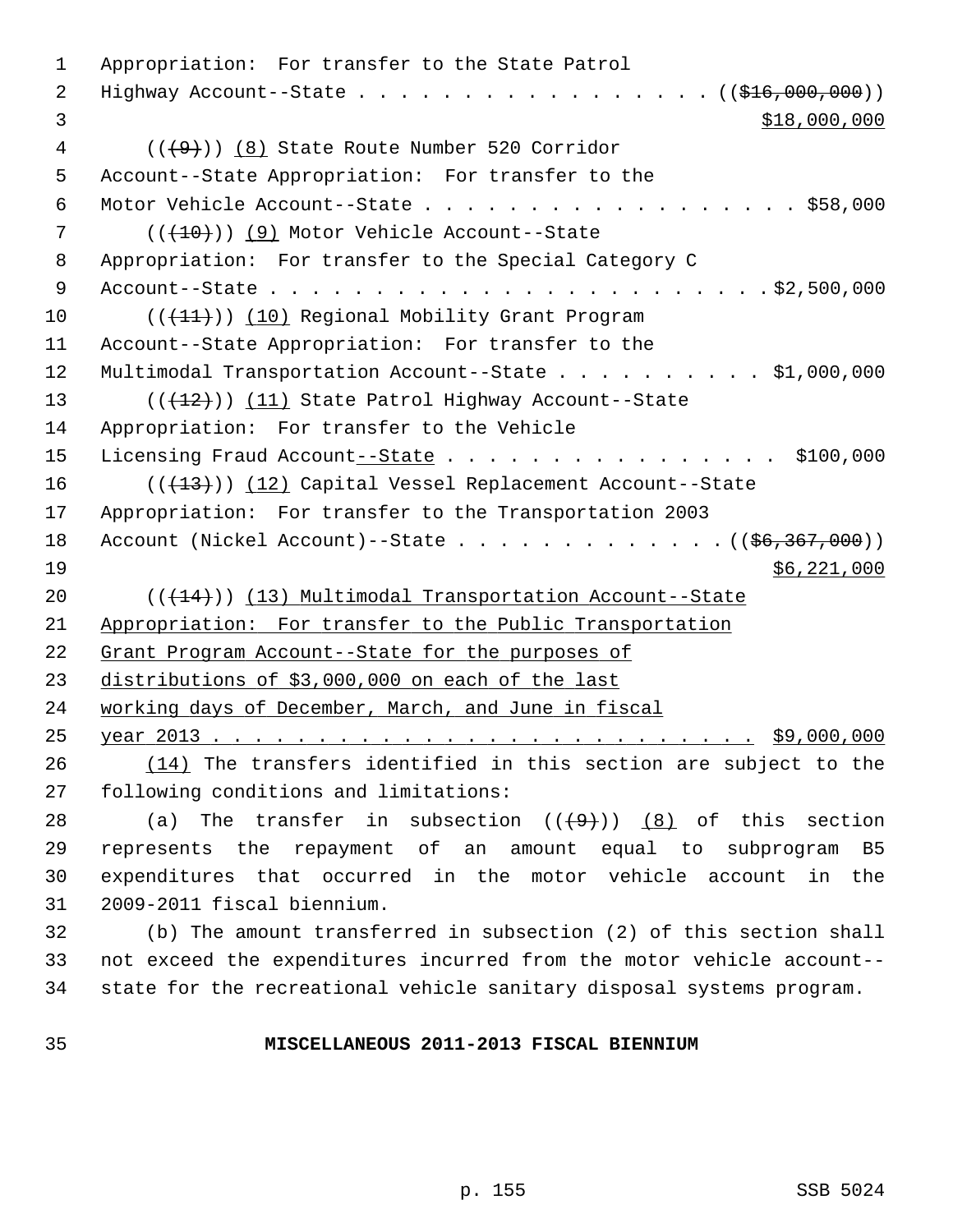1 NEW SECTION. **Sec. 1101.** The appropriations to the department of 2 transportation in chapter 86, Laws of 2012 and this act must be 3 expended for the programs and in the amounts specified in this act. 4 However, after May 1, 2013, unless specifically prohibited, the 5 department may transfer state appropriations for the 2011-2013 fiscal 6 biennium among operating programs after approval by the director of the 7 office of financial management. However, the department shall not 8 transfer state moneys that are provided solely for a specific purpose. 9 The department shall not transfer funds, and the director of the office 10 of financial management shall not approve the transfer, unless the 11 transfer is consistent with the objective of conserving, to the maximum 12 extent possible, the expenditure of state funds and not federal funds. 13 The director of the office of financial management shall notify the 14 appropriate transportation committees of the legislature prior to 15 approving any allotment modifications or transfers under this section. 16 The written notification must include a narrative explanation and 17 justification of the changes, along with expenditures and allotments by 18 program and appropriation, both before and after any allotment 19 modifications or transfers.

20 NEW SECTION. **Sec. 1102.** The following acts or parts of acts are 21 each repealed:

| 22 | $(1)$ 2012 c 86 s 701 (uncodified);      |
|----|------------------------------------------|
| 23 | $(2)$ 2012 c 86 s 702 (uncodified);      |
| 24 | $(3)$ 2012 c 86 s 703 (uncodified);      |
| 25 | 2012 c 86 s 704 (uncodified);<br>(4)     |
| 26 | $(5)$ 2012 c 86 s 705 (uncodified);      |
| 27 | $(6)$ 2012 c 86 s 706 (uncodified);      |
| 28 | $2012$ c 86 s 707 (uncodified);<br>(7)   |
| 29 | $(8)$ 2012 c 86 s 708 (uncodified);      |
| 30 | $(9)$ 2012 c 86 s 709 (uncodified);      |
| 31 | $(10)$ 2012 c 86 s 710 (uncodified);     |
| 32 | $(11)$ 2012 c 86 s 711 (uncodified);     |
| 33 | $(12)$ 2012 c 86 s 712 (uncodified);     |
| 34 | $(13)$ 2012 c 86 s 713 (uncodified);     |
| 35 | $(14)$ 2012 c 86 s 714 (uncodified);     |
| 36 | $(15)$ 2012 c 86 s 715 (uncodified); and |
| 37 | (16) 2012 c 86 s 716 (uncodified).       |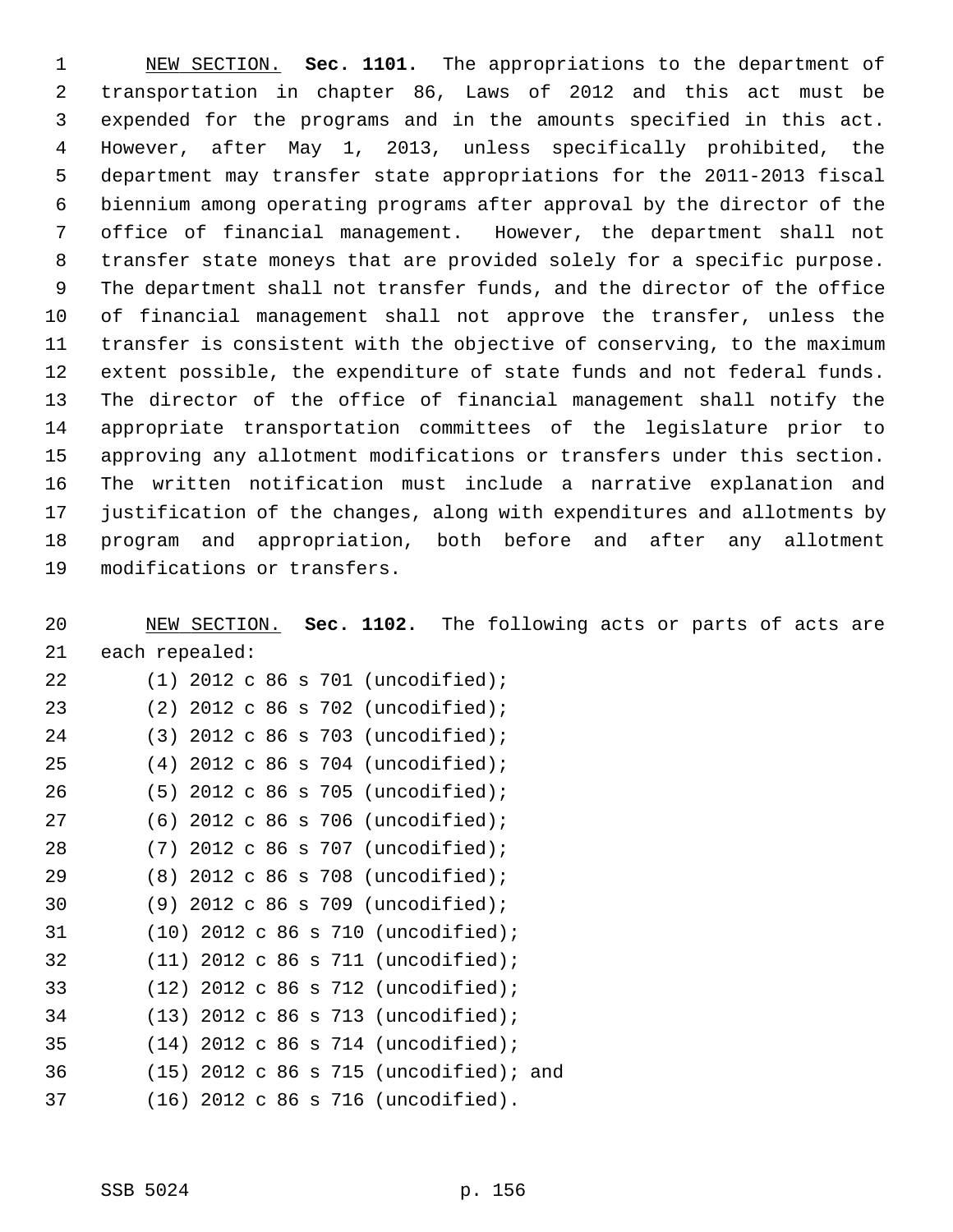## 1 **MISCELLANEOUS**

 2 NEW SECTION. **Sec. 1201.** If any provision of this act or its 3 application to any person or circumstance is held invalid, the 4 remainder of the act or the application of the provision to other 5 persons or circumstances is not affected.

 6 NEW SECTION. **Sec. 1202.** This act is necessary for the immediate 7 preservation of the public peace, health, or safety, or support of the 8 state government and its existing public institutions, and takes effect 9 immediately.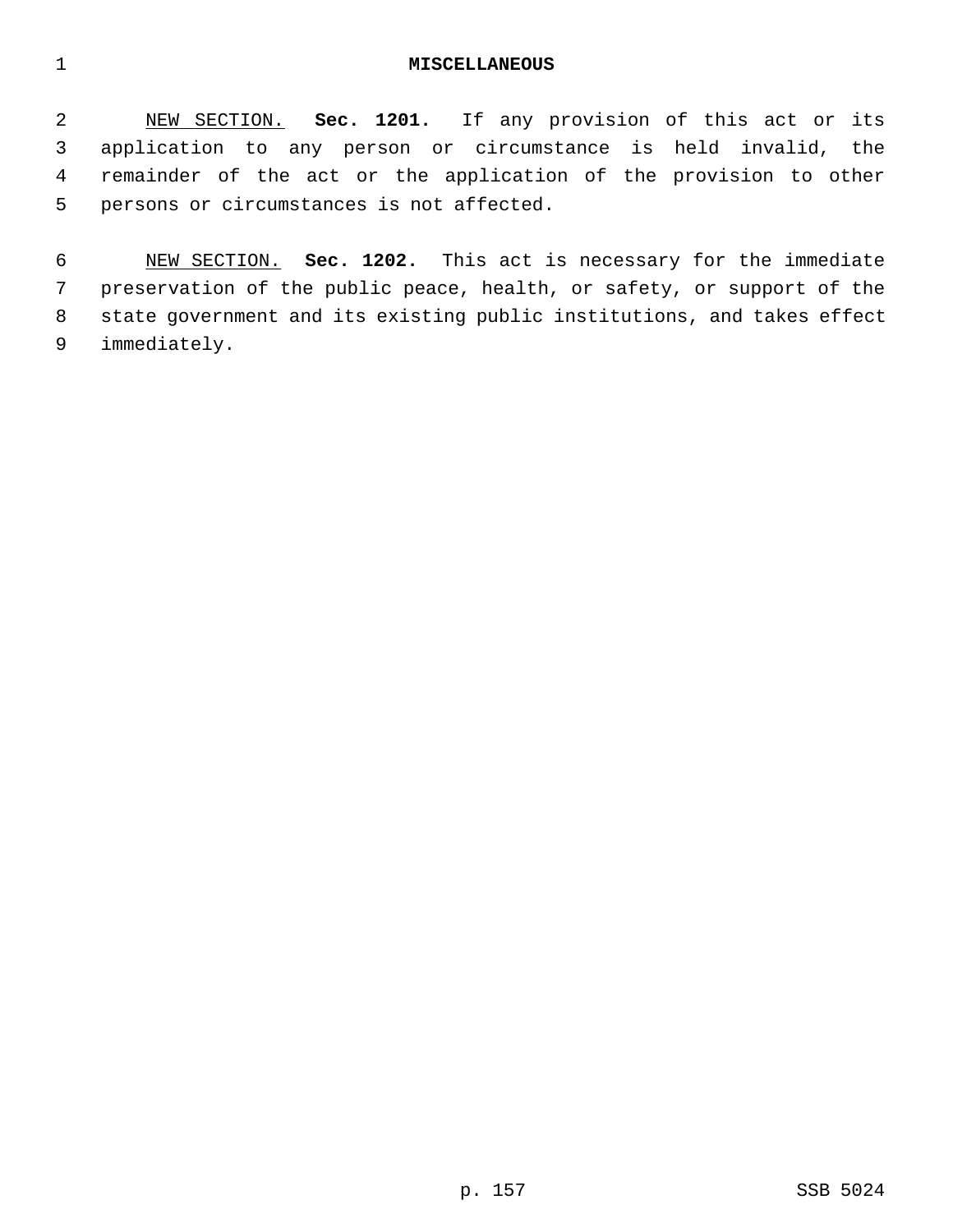| INDEX                                                                                                | PAGE # |
|------------------------------------------------------------------------------------------------------|--------|
| ACOUISITION OF PROPERTIES AND FACILITIES THROUGH FINANCIAL CONTRACTS $\dots \dots$                   | 62     |
| ANNUAL REPORTING REQUIREMENTS FOR CAPITAL PROGRAM $\ldots \ldots \ldots \ldots \ldots \ldots \ldots$ | 43     |
|                                                                                                      |        |
|                                                                                                      |        |
| COLLECTIVE BARGAINING AGREEMENTS                                                                     |        |
|                                                                                                      |        |
|                                                                                                      | -52    |
|                                                                                                      |        |
| COMPENSATION                                                                                         |        |
|                                                                                                      |        |
| NONREPRESENTED EMPLOYEES--SALARIES AND WAGES 55                                                      |        |
| REPRESENTED EMPLOYEES OUTSIDE SUPER COALITION--INSURANCE BENEFITS 53                                 |        |
| REPRESENTED EMPLOYEES--SUPER COALITION--INSURANCE BENEFITS 52                                        |        |
|                                                                                                      |        |
|                                                                                                      |        |
|                                                                                                      |        |
|                                                                                                      | -3     |
|                                                                                                      |        |
|                                                                                                      |        |
|                                                                                                      |        |
| DEPARTMENT OF TRANSPORTATION MARINE DIVISION COLLECTIVE BARGAINING AGREEMENTS                        |        |
|                                                                                                      |        |
|                                                                                                      | 49     |
| <b>TBU</b>                                                                                           | 51     |
|                                                                                                      |        |
|                                                                                                      |        |
|                                                                                                      |        |
|                                                                                                      |        |
|                                                                                                      |        |
|                                                                                                      |        |
|                                                                                                      |        |
|                                                                                                      |        |
| DEPARTMENT OF TRANSPORTATION                                                                         |        |
|                                                                                                      |        |
|                                                                                                      |        |
|                                                                                                      |        |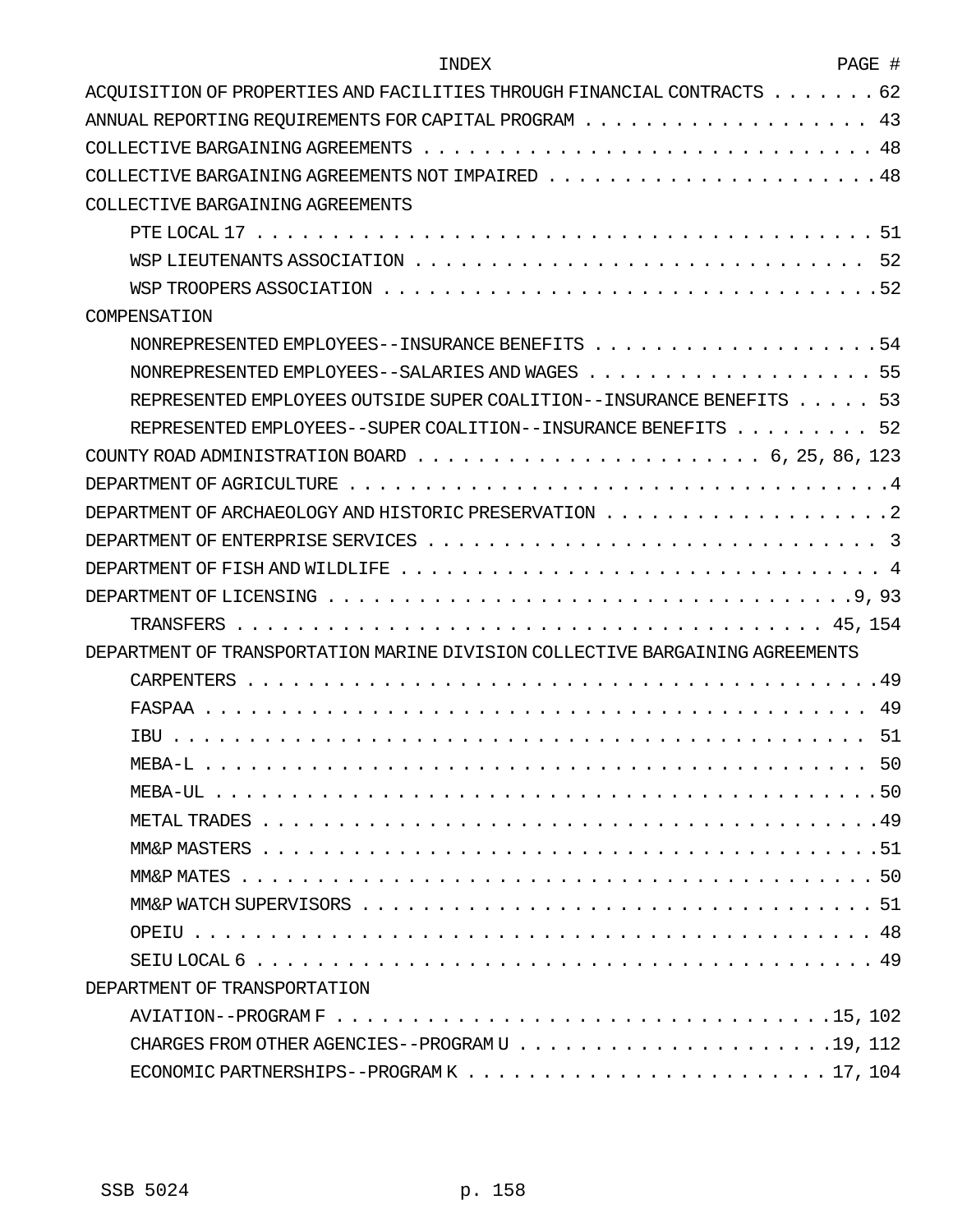| LOCAL PROGRAMS -- PROGRAM Z--CAPITAL $\ldots$ , 40, 146                                                                      |  |
|------------------------------------------------------------------------------------------------------------------------------|--|
|                                                                                                                              |  |
|                                                                                                                              |  |
|                                                                                                                              |  |
| PROGRAM DELIVERY MANAGEMENT AND SUPPORT--PROGRAM H 16, 102                                                                   |  |
|                                                                                                                              |  |
|                                                                                                                              |  |
|                                                                                                                              |  |
| TOLL OPERATIONS AND MAINTENANCE--PROGRAM B 12, 99                                                                            |  |
|                                                                                                                              |  |
| TRAFFIC OPERATIONS--PROGRAM Q--OPERATING 18, 106                                                                             |  |
| TRANSPORTATION MANAGEMENT AND SUPPORT--PROGRAM S 19, 109                                                                     |  |
| TRANSPORTATION PLANNING, DATA, AND RESEARCH--PROGRAM T 19, 110                                                               |  |
| WASHINGTON STATE FERRIES CONSTRUCTION--PROGRAM W 36, 138                                                                     |  |
| FEDERAL FUNDS RECEIVED FOR CAPITAL PROJECT EXPENDITURES $\ldots \ldots \ldots \ldots$                                        |  |
|                                                                                                                              |  |
| FREIGHT MOBILITY STRATEGIC INVESTMENT BOARD $\ldots \ldots \ldots \ldots \ldots \ldots \ldots \ldots \ldots \; 8 \, , \; 89$ |  |
|                                                                                                                              |  |
|                                                                                                                              |  |
| JOINT TRANSPORTATION COMMITTEE $\ldots \ldots \ldots \ldots \ldots \ldots \ldots \ldots \ldots \ldots \ldots \ldots \ldots$  |  |
| LEGISLATIVE EVALUATION AND ACCOUNTABILITY PROGRAM COMMITTEE $\dots\dots\dots\dots\dots\dots4$                                |  |
| OFFICE OF FINANCIAL MANAGEMENT $\ldots \ldots \ldots \ldots \ldots \ldots \ldots \ldots \ldots \ldots \ldots$                |  |
| QUARTERLY REPORTING REQUIREMENTS FOR CAPITAL PROGRAM $\ldots \ldots \ldots \ldots \ldots$                                    |  |
|                                                                                                                              |  |
|                                                                                                                              |  |
| STATE TREASURER                                                                                                              |  |
|                                                                                                                              |  |
| BOND RETIREMENT AND INTEREST $\ldots$ , 44, 45, 152, 153                                                                     |  |
| STATE REVENUES FOR DISTRIBUTION $\ldots \ldots \ldots \ldots \ldots \ldots \ldots \ldots \ldots$ 45, 153                     |  |
|                                                                                                                              |  |
| STATE TREASURER: FOR DISTRIBUTION TO TRANSIT ENTITIES 47                                                                     |  |
| STATUTORY APPROPRIATIONS $\ldots \ldots \ldots \ldots \ldots \ldots \ldots \ldots \ldots \ldots \ldots \ldots \ldots$        |  |
| TRANSPORTATION COMMISSION $\ldots \ldots \ldots \ldots \ldots \ldots \ldots \ldots \ldots \ldots \ldots \ldots \ldots$       |  |
| TRANSPORTATION IMPROVEMENT BOARD $\ldots \ldots \ldots \ldots \ldots \ldots \ldots \ldots \ldots 7$ , 25, 87, 124            |  |